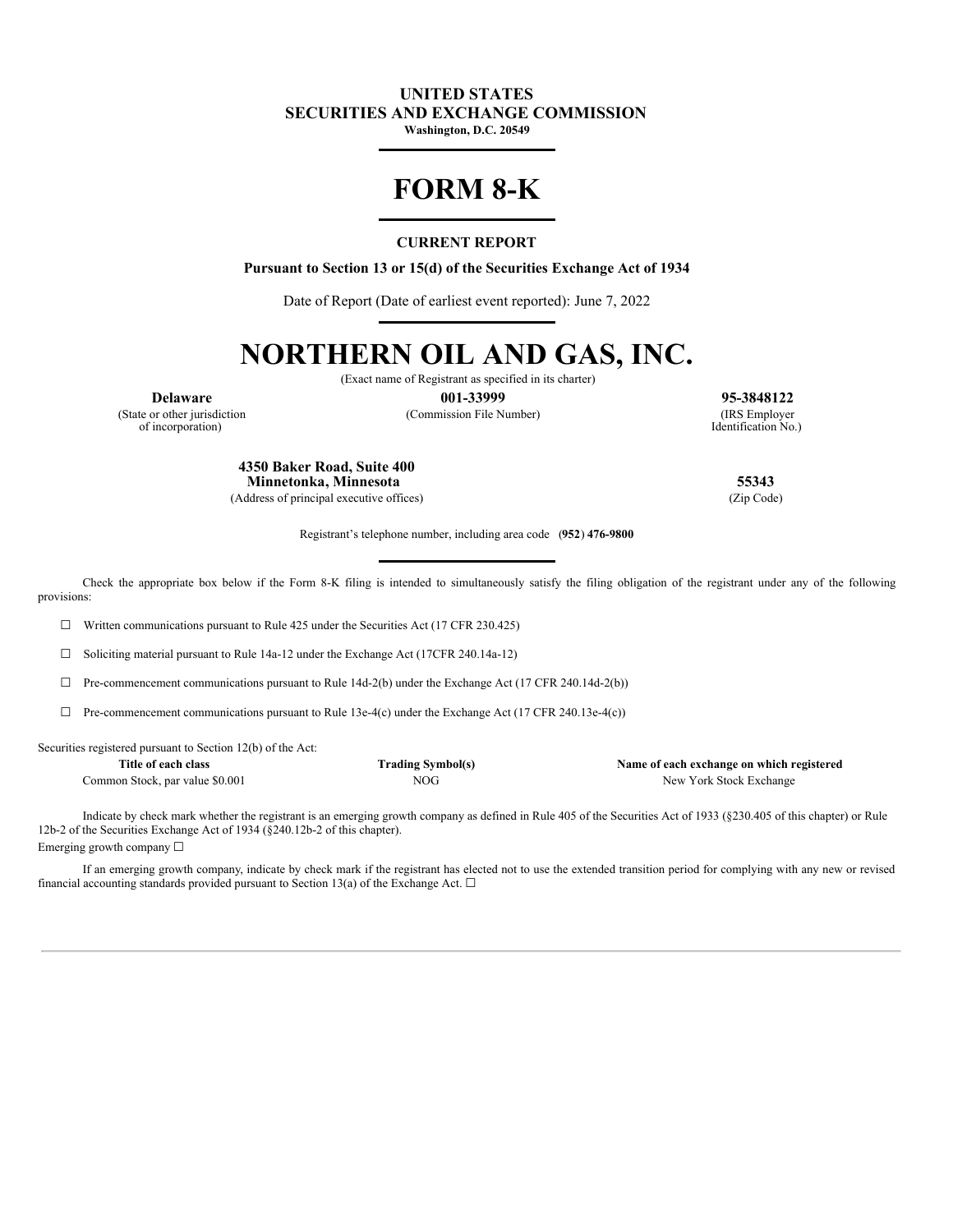#### **Item 1.01 Entry into a Material Definitive Agreement.**

On June 7, 2022, Northern Oil and Gas, Inc. (the "Company") entered into the \$2.50 billion Third Amended and Restated Credit Agreement (the "Revolving Credit Facility") with Wells Fargo Bank, National Association, as administrative agent and collateral agent, and the lenders from time to time party thereto. The Revolving Credit Facility matures five years from the closing date. The initial elected commitment amount under the Revolving Credit Facility is \$850 million.

The Revolving Credit Facility is initially comprised of revolving loans and letters of credit and is subject to a Borrowing Base (as defined in the Revolving Credit Facility) with maximum loan value to be assigned to the proved reserves attributable to the Company and its subsidiaries' (if any) oil and gas properties. The initial Borrowing Base is \$1.30 billion until the next scheduled redetermination. The Company's borrowing availability is set at the lesser of the Borrowing Base and the elected commitment amount. The Borrowing Base will be redetermined semiannually on or around April 1st and October 1st, with one interim "wildcard" redetermination available each calendar year to each of the Company and the Required Lenders (as defined in the Revolving Credit Facility). The April 1st scheduled redetermination shall be based on a January 1st engineering report audited by a third party (reasonably acceptable to the Administrative Agent (as defined in the Revolving Credit Facility)). The Company has the option to seek commitments for term loans up to a maximum principal amount of \$500 million, which such term loans (if obtained) are to be subject to the Borrowing Base and the other terms of the Revolving Credit Facility.

At the Company's option, borrowings under the Revolving Credit Facility shall bear interest at the base rate or SOFR plus an applicable margin. Base rate loans bear interest at a rate per annum equal to the greatest of: (i) the agent bank's prime rate; (ii) the federal funds effective rate plus 50 basis points; and (iii) the adjusted SOFR rate for a one-month interest period plus 100 basis points. The applicable margin for base rate loans ranges from 125 to 225 basis points, and the applicable margin for SOFR loans ranges from 225 to 325 basis points, in each case depending on utilization.

The Revolving Credit Facility contains negative covenants that limit the Company's ability, among other things, to pay dividends, incur additional indebtedness, sell assets, enter into certain derivatives contracts, change the nature of its business or operations, merge, consolidate, or make certain types of investments. In addition, the Revolving Credit Facility requires that the Company comply with the following financial covenants: (i) as of the date of determination, the ratio of total net debt to EBITDAX (as defined in the Revolving Credit Facility) shall be no more than 3.50 to 1.00, measured on a rolling four quarter basis, and (ii) the current ratio (defined as consolidated current assets including unused amounts of the total commitments, but excluding non-cash assets under FASB ASC 815, divided by consolidated current liabilities excluding current non-cash obligations under FASB ASC 815, current maturities under the Revolving Credit Facility and current maturities of any long-term debt) shall not be less than 1.00 to 1.00.

The Company's obligations under the Revolving Credit Facility may be accelerated, subject to customary grace and cure periods, upon the occurrence of certain Events of Default (as defined in the Revolving Credit Facility). Such Events of Default include customary events for a financing agreement of this type, including, without limitation, payment defaults, the inaccuracy of representations and warranties, defaults in the performance of affirmative or negative covenants, defaults on other indebtedness of the Company or its subsidiaries, defaults related to judgments and the occurrence of a Change in Control (as defined in the Revolving Credit Facility).

The Company's obligations under the Revolving Credit Facility are secured by mortgages on not less than 90% of the value of proven reserves associated with the oil and gas properties included in the determination of the Borrowing Base. Additionally, the Company entered into a Guaranty and Collateral Agreement in favor of the Collateral Agent (as defined in the Revolving Credit Facility) for the secured parties, pursuant to which the Company's obligations under the Revolving Credit Facility are secured by a first priority security interest in substantially all of the Company's assets.

The foregoing description of the Revolving Credit Facility is not complete and is qualified in its entirety by reference to the full text of the Revolving Credit Facility, a copy of which is filed herewith as Exhibit 10.1 and is incorporated herein by reference.

#### Item 2.03 Creation of a Direct Financial Obligation or an Obligation under an Off-Balance Sheet Arrangement of a Registrant

The information set forth under Item 1.01 regarding the terms of the Revolving Credit Facility is incorporated by reference into this Item 2.03.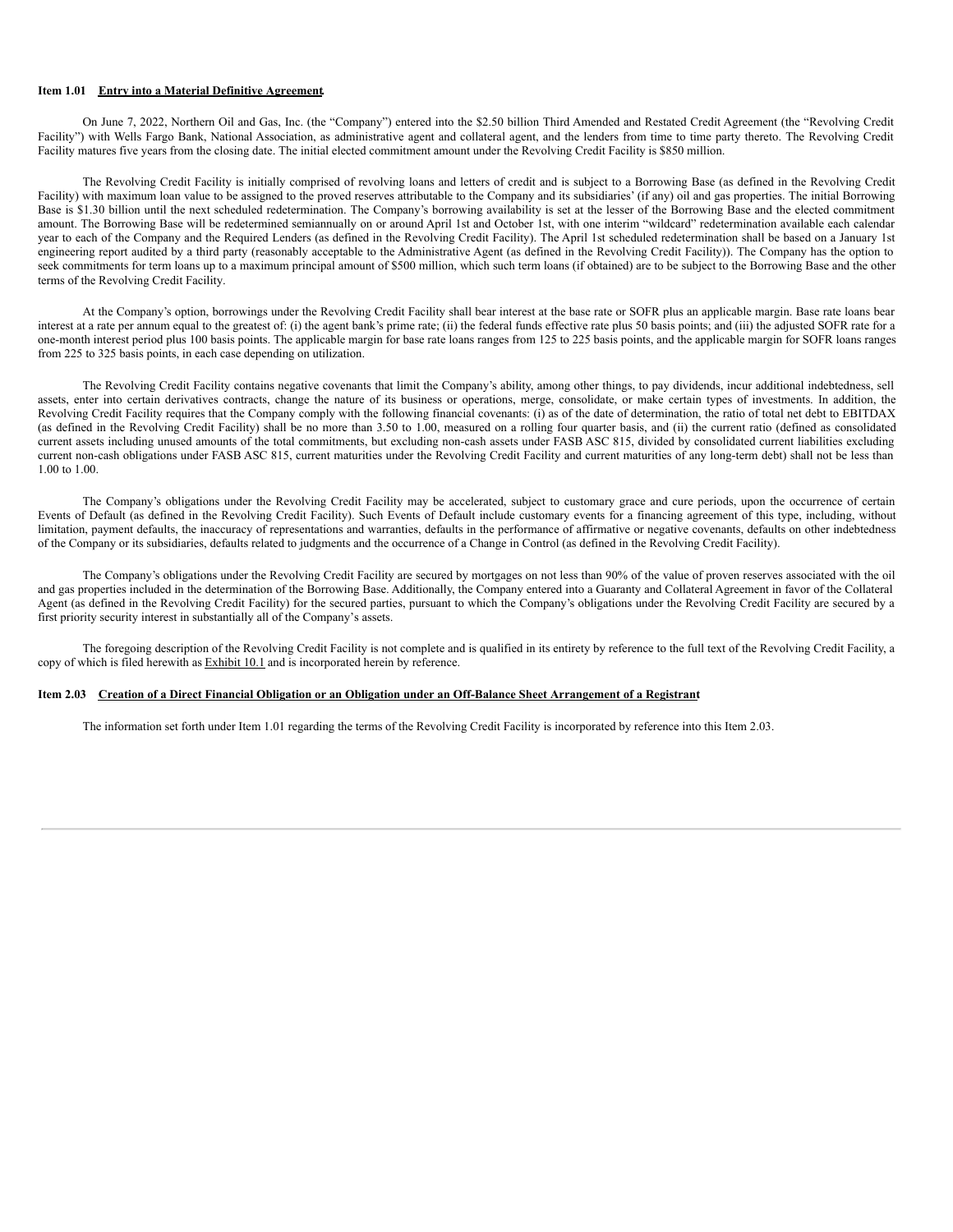### **Item 7.01. Regulation FD Disclosure.**

On June 7, 2022, the Company issued a press release announcing the entry into the Revolving Credit Facility. A copy of the press release is furnished as Exhibit 99.1 to this report and incorporated herein by reference.

On June 7, 2022, the Company issued a press release announcing the entry into an agreement to acquire properties in the Williston Basin and other matters. A copy of the press release is furnished as Exhibit 99.2 to this report and incorporated herein by reference.

## **Item 9.01. Financial Statements and Exhibits.**

(d) Exhibits.

 $\mathcal{L}_\text{max}$ 

| <b>Exhibit Number</b> | <b>Description</b>                                                                                                                                                                                                                                |  |
|-----------------------|---------------------------------------------------------------------------------------------------------------------------------------------------------------------------------------------------------------------------------------------------|--|
| $10.1*$               | Third Amended and Restated Credit Agreement, dated as of June 7, 2022, among Northern Oil and Gas, Inc., Wells Fargo Bank, National Association,<br>as administrative agent and collateral agent, and the lenders from time to time party thereto |  |
| 99.1                  | Press release of Northern Oil and Gas, Inc., regarding revolving credit facility, dated June 7, 2022.                                                                                                                                             |  |
| 99.2                  | Press release of Northern Oil and Gas, Inc., regarding acquisition and other matters, dated June 7, 2022.                                                                                                                                         |  |
| 104                   | The cover page from this Current Report on Form 8-K, formatted in Inline XBRL.                                                                                                                                                                    |  |

\* The schedules and exhibits to the agreement have been omitted pursuant to Item 601(a)(5) of Regulation S-K. A copy of any omitted schedule and/or exhibit will be furnished to the SEC upon request.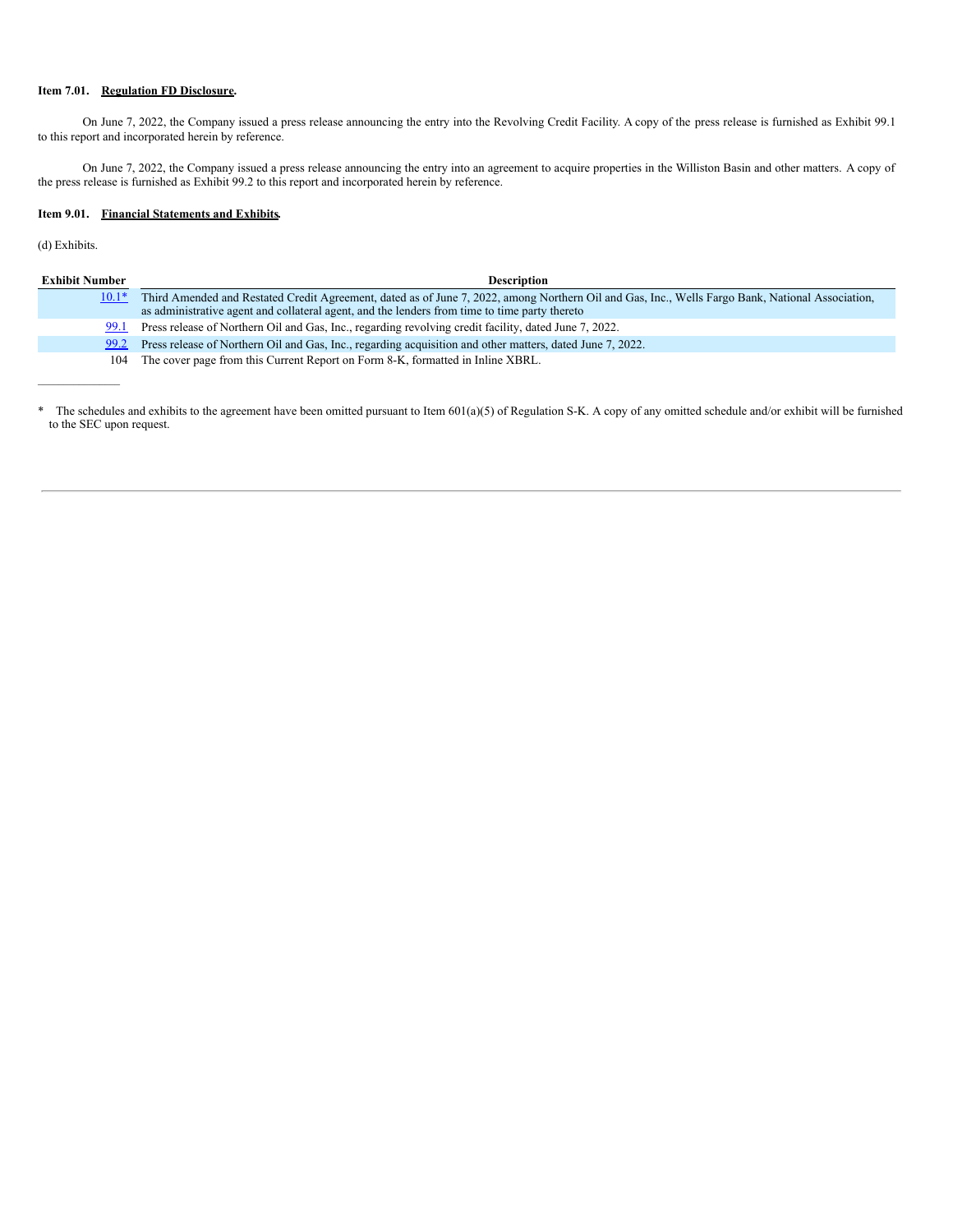## **SIGNATURES**

Pursuant to the requirements of the Securities Exchange Act of 1934, the Registrant has duly caused this Report to be signed on its behalf by the undersigned hereunto duly authorized.

## Date: June 8, 2022 **NORTHERN OIL AND GAS, INC.**

By /s/ Erik J. Romslo Erik J. Romslo *Chief Legal Of icer and Secretary*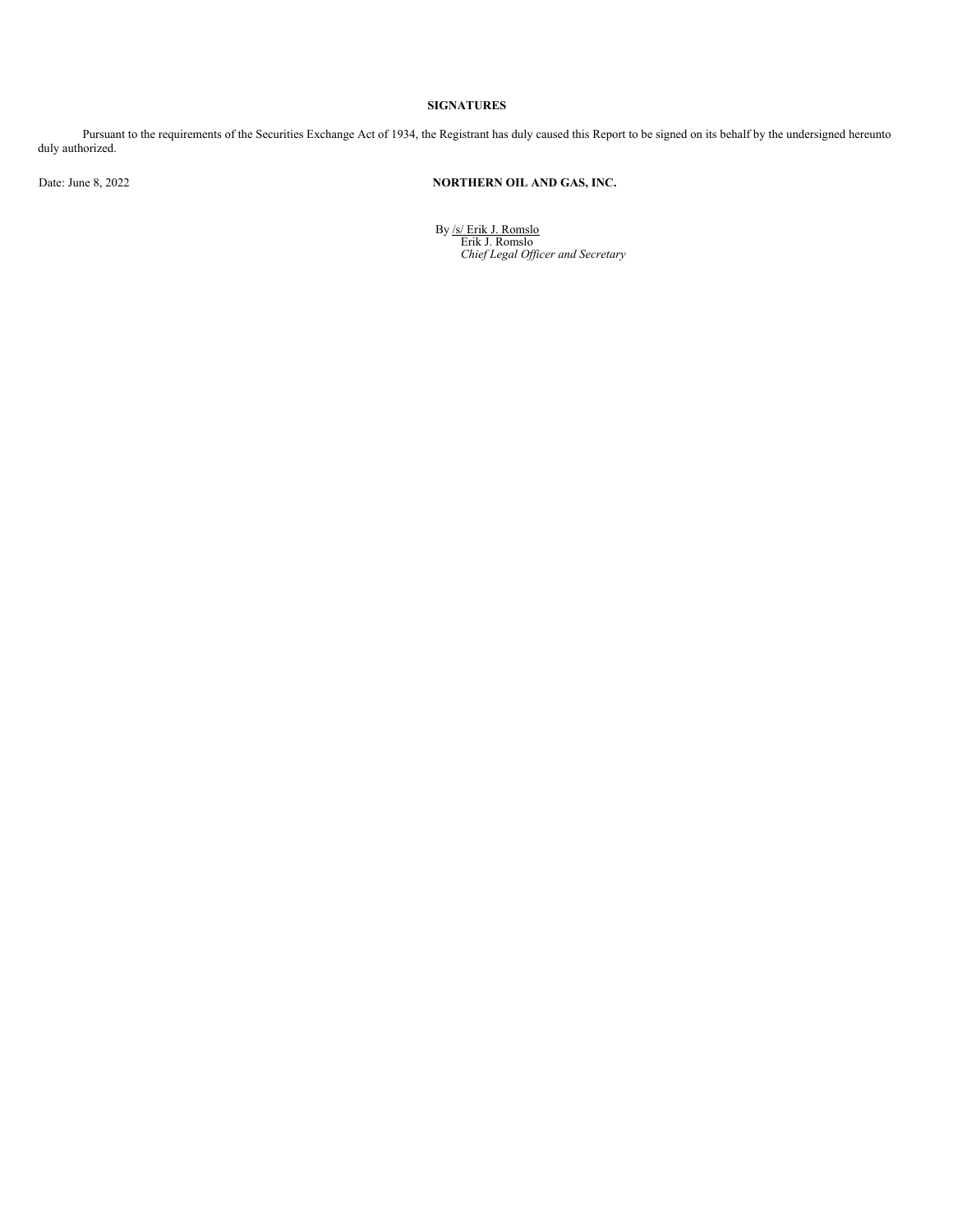**Third Amended and Restated Credit Agreement**

**Dated as of June 7, 2022,**

**Among**

**Northern Oil and Gas, Inc., As Borrower,**

**Wells Fargo Bank, National Association, As Administrative Agent and Collateral Agent,**

**and**

**The Lenders Party Hereto From Time to Time**

**Joint Lead Arrangers and Joint Book Runners**

**Wells Fargo Securities, LLC**

**and**

Bank of America, N.A., Capital One, National Association, Citibank, N.A., Fifth Third Bank, National Association, Truist Securities, **Inc., RBC Capital Markets LLC, U.S. Bank National Association, Citizens Bank, N.A.**

**Documentation Agents**

Bank of America, N.A., Capital One, National Association, Citibank, N.A., Fifth Third Bank, National Association, Truist Bank, RBC **Capital Markets LLC, U.S. Bank National Association, Citizens Bank, N.A.**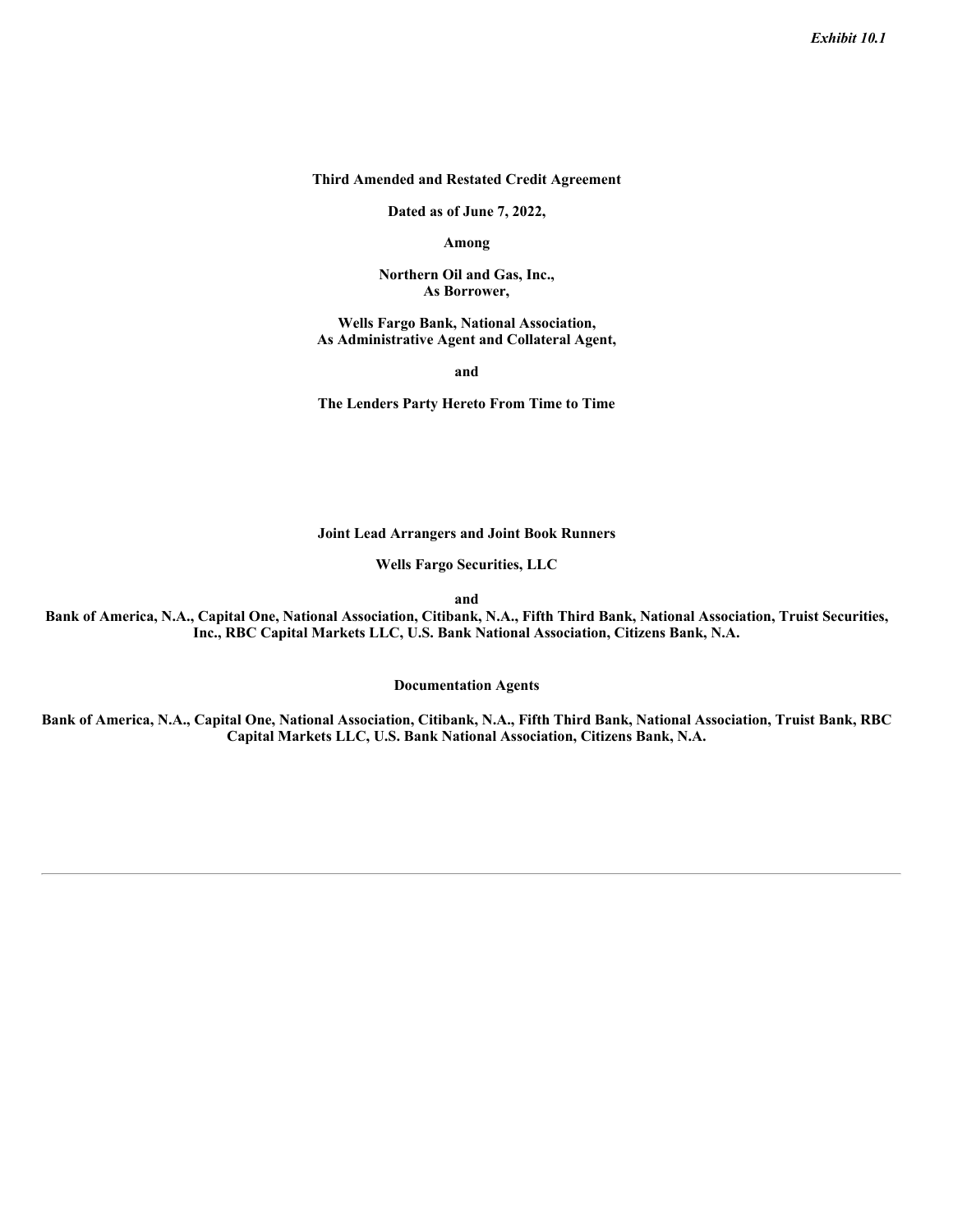## **TABLE OF CONTENTS**

|                                                                                                                                                           | Page |
|-----------------------------------------------------------------------------------------------------------------------------------------------------------|------|
| ARTICLE I. Definitions and Accounting Matters                                                                                                             | 1    |
| Section 1.01 Terms Defined Above                                                                                                                          | 1    |
| Section 1.02 Certain Defined Terms                                                                                                                        | 1    |
| Section 1.03 Types of Loans and Borrowings                                                                                                                | 30   |
| Section 1.04 Terms Generally                                                                                                                              | 30   |
| Section 1.05 Accounting Terms and Determinations; GAAP                                                                                                    | 30   |
| Section 1.06 Designation and Conversion of Restricted and Unrestricted Subsidiaries                                                                       | 31   |
| Section 1.07 Divisions                                                                                                                                    | 32   |
| Section 1.08 Rates                                                                                                                                        | 32   |
| <b>ARTICLE II. The Credits</b>                                                                                                                            | 32   |
| Section 2.01 Commitments                                                                                                                                  | 32   |
| Section 2.02 Loans and Borrowings                                                                                                                         | 33   |
| Section 2.03 Requests for Borrowings                                                                                                                      | 34   |
| Section 2.04 Interest Elections                                                                                                                           | 34   |
| Section 2.05 Funding of Borrowings                                                                                                                        | 35   |
| Section 2.06 Termination and Reduction of Aggregate Maximum Credit Amounts; Increase, Reduction and Termination of Aggregate Elected<br>Commitment Amount | 36   |
| Section 2.07 Borrowing Base                                                                                                                               | 39   |
| Section 2.08 Letters of Credit                                                                                                                            | 41   |
| Section 2.09 Defaulting Lenders                                                                                                                           | 45   |
| Section 2.10 Term Loan Facility                                                                                                                           | 47   |
| Section 2.11 Extension of Term Loans                                                                                                                      | 49   |
| ARTICLE III. Payments of Principal and Interest; Prepayments; Fees                                                                                        | 51   |
| Section 3.01 Repayment of Loans                                                                                                                           | 51   |
| Section 3.02 Interest                                                                                                                                     | 51   |
| Section 3.03 Changed Circumstances                                                                                                                        | 52   |
| Section 3.04 Prepayments                                                                                                                                  | 54   |
| Section 3.05 Fees                                                                                                                                         | 56   |
| ARTICLE IV. Payments; Pro Rata Treatment; Sharing of Set-offs                                                                                             | 57   |
| Section 4.01 Payments Generally; Pro Rata Treatment; Sharing of Set-offs                                                                                  | 57   |
| Section 4.02 Presumption of Payment by the Borrower                                                                                                       | 58   |
| Section 4.03 Certain Deductions by the Administrative Agent                                                                                               | 58   |
| ARTICLE V. Increased Costs; Break Funding Payments; Taxes; Illegality                                                                                     | 58   |
| Section 5.01 Increased Costs                                                                                                                              | 58   |
| Section 5.02 Break Funding Payments                                                                                                                       | 59   |
| Section 5.03 Taxes                                                                                                                                        | 60   |
| Section 5.04 Designation of Different Lending Office; Replacement of Lenders                                                                              | 63   |
| Section 5.05 Illegality                                                                                                                                   | 64   |

## i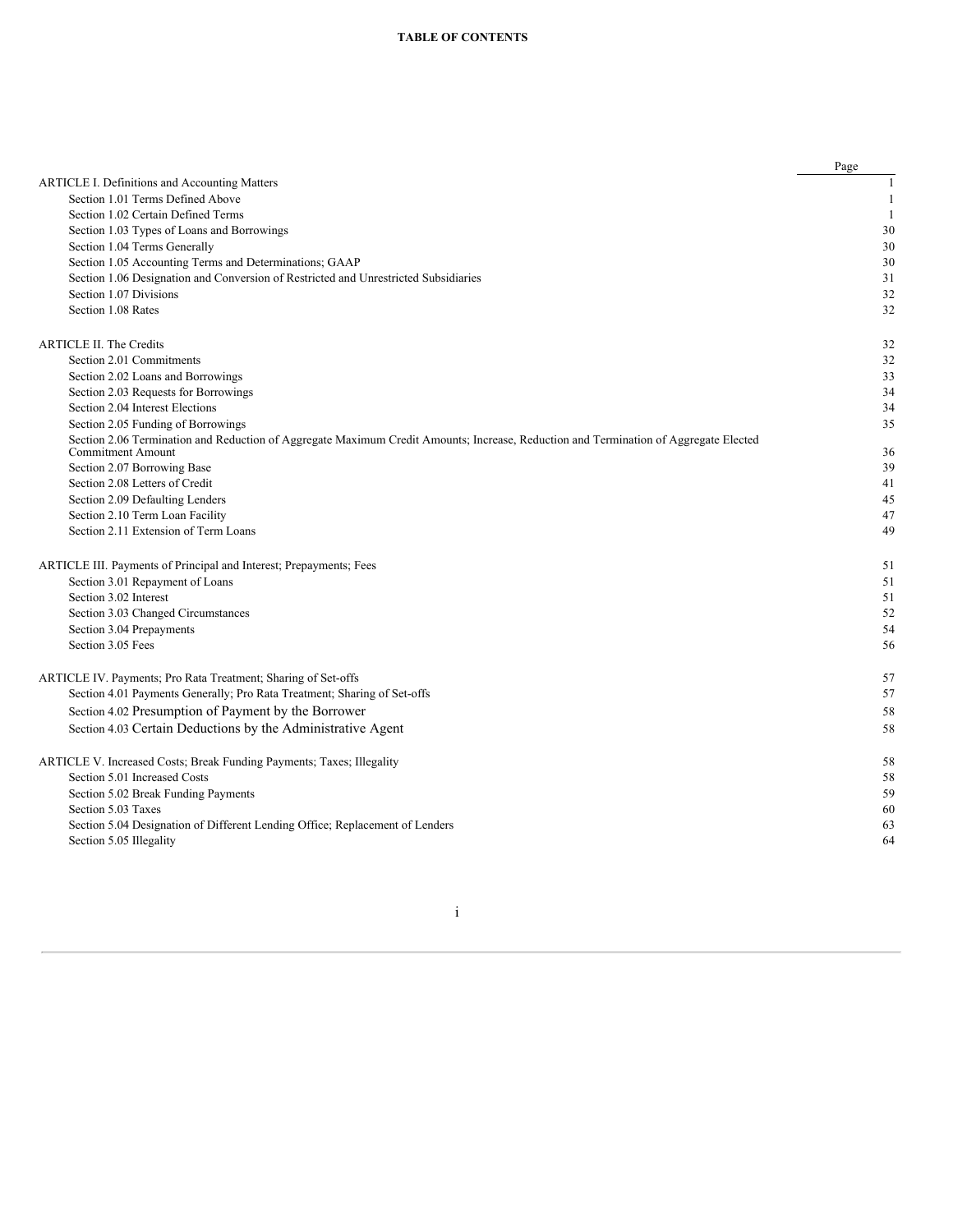#### **TABLE OF CONTENTS** (continued)

| <b>ARTICLE VI. Conditions Precedent</b>                           | 64 |
|-------------------------------------------------------------------|----|
| Section 6.01 Effective Date                                       | 64 |
| Section 6.02 Each Credit Event                                    | 67 |
| ARTICLE VII. Representations and Warranties                       | 67 |
| Section 7.01 Organization; Powers                                 | 67 |
| Section 7.02 Authority; Enforceability                            | 68 |
| Section 7.03 Approvals; No Conflicts                              | 68 |
| Section 7.04 Financial Position; No Material Adverse Effect       | 68 |
| Section 7.05 Litigation                                           | 68 |
| Section 7.06 Environmental Matters                                | 69 |
| Section 7.07 Compliance with the Laws and Agreements; No Defaults | 69 |
| Section 7.08 Investment Company Act                               | 69 |
| Section 7.09 Taxes                                                | 69 |
| Section 7.10 ERISA                                                | 70 |
| Section 7.11 Disclosure; No Material Misstatements                | 70 |
| Section 7.12 Insurance                                            | 70 |
| Section 7.13 Restriction on Liens                                 | 71 |
| Section 7.14 Subsidiaries                                         | 71 |
| Section 7.15 Location of Business and Offices                     | 71 |
| Section 7.16 Properties; Titles, Etc.                             | 71 |
| Section 7.17 Maintenance of Properties                            | 72 |
| Section 7.18 Gas Imbalances, Prepayments                          | 72 |
| Section 7.19 Marketing of Production                              | 72 |
| Section 7.20 Swap Agreements                                      | 72 |
| Section 7.21 Use of Loans and Letters of Credit                   | 73 |
| Section 7.22 Solvency                                             | 73 |
| Section 7.23 Affected Financial Institutions                      | 73 |
| Section 7.24 Anti-Corruption, AML and Sanctions                   | 73 |
| Section 7.25 Accounts                                             | 73 |
| Section 7.26 Security Instruments                                 | 73 |
| Section 7.27 International Operations                             | 74 |
| Section 7.28 Casualty Events                                      | 74 |
| Section 7.29 Beneficial Ownership Certification                   | 74 |
| Section 7.30 Senior Debt Status                                   | 74 |
| <b>ARTICLE VIII. Affirmative Covenants</b>                        | 74 |
| Section 8.01 Financial Statements; Other Information              | 74 |
| Section 8.02 Notices of Material Events                           | 77 |
| Section 8.03 Existence; Conduct of Business                       | 78 |
| Section 8.04 Payment of Obligations                               | 78 |
| Section 8.05 Performance of Obligations under Loan Documents      | 78 |
| Section 8.06 Operation and Maintenance of Properties              | 78 |
| Section 8.07 Insurance                                            | 79 |

ii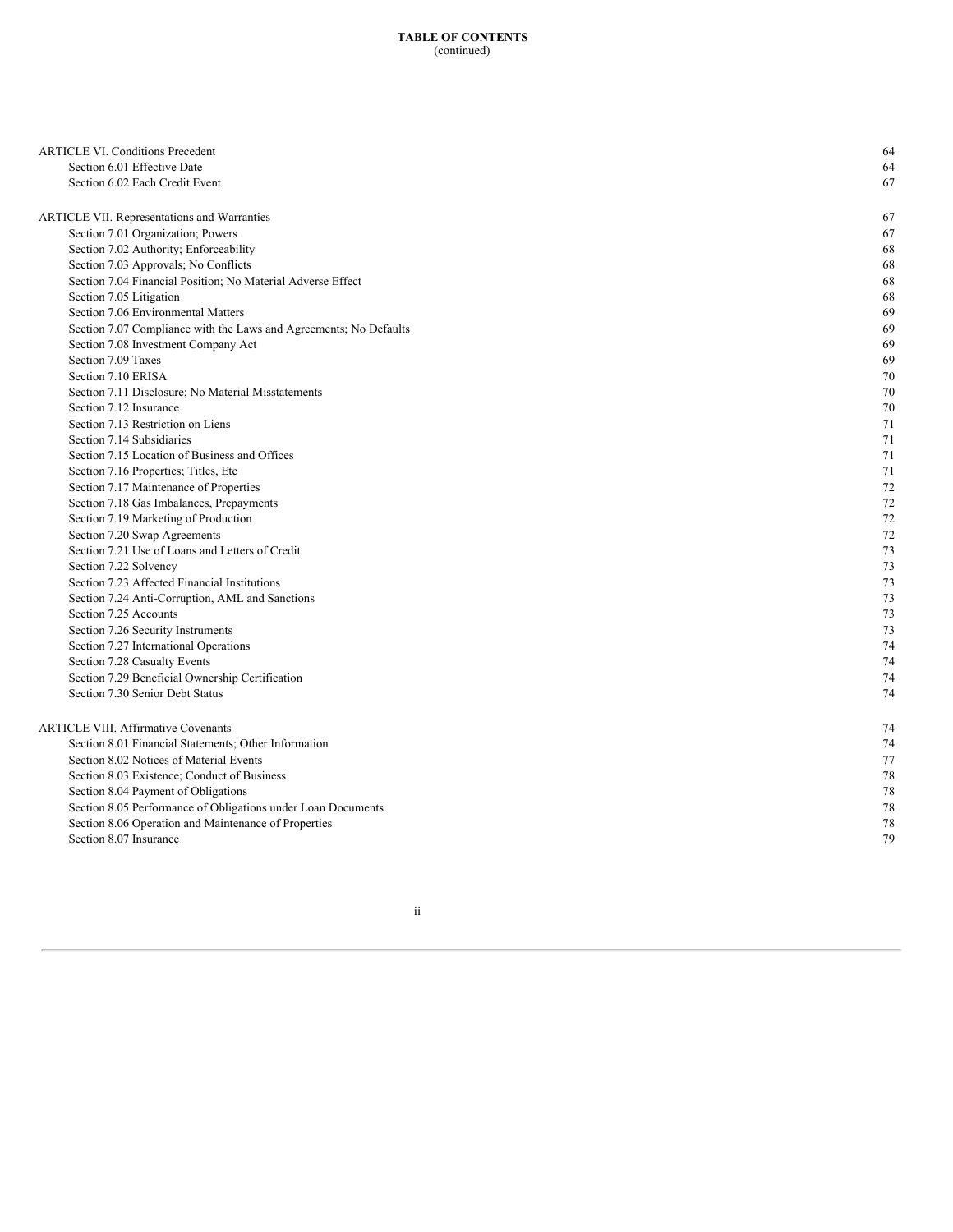#### **TABLE OF CONTENTS** (continued)

|                                       | Section 8.08 Books and Records; Inspection Rights                           | 79 |
|---------------------------------------|-----------------------------------------------------------------------------|----|
|                                       | Section 8.09 Compliance with Laws                                           | 79 |
|                                       | Section 8.10 Environmental Matters                                          | 79 |
|                                       | Section 8.11 Further Assurances                                             | 80 |
|                                       | Section 8.12 Reserve Reports                                                | 80 |
|                                       | Section 8.13 Title Information                                              | 81 |
|                                       | Section 8.14 Additional Collateral; Additional Guarantors                   | 82 |
|                                       | Section 8.15 ERISA Event                                                    | 82 |
|                                       | Section 8.16 Post-Closing Obligations                                       | 83 |
| Section 8.17 Accounts                 |                                                                             | 83 |
| <b>ARTICLE IX. Negative Covenants</b> |                                                                             | 83 |
|                                       | Section 9.01 Financial Covenants                                            | 83 |
| Section 9.02 Debt                     |                                                                             | 83 |
| Section 9.03 Liens                    |                                                                             | 85 |
|                                       | Section 9.04 Dividends, Distributions and Redemptions                       | 85 |
|                                       | Section 9.05 Investments, Loans and Advances                                | 86 |
|                                       | Section 9.06 Nature of Business                                             | 88 |
|                                       | Section 9.07 Proceeds of Loans                                              | 88 |
|                                       | Section 9.08 ERISA Compliance                                               | 88 |
|                                       | Section 9.09 Sale or Discount of Receivables                                | 88 |
|                                       | Section 9.10 Mergers, Etc                                                   | 89 |
|                                       | Section 9.11 Disposition of Properties                                      | 90 |
|                                       | Section 9.12 Environmental Matters                                          | 91 |
|                                       | Section 9.13 Transactions with Affiliates                                   | 91 |
|                                       | Section 9.14 Negative Pledge Agreements; Dividend Restrictions              | 92 |
|                                       | Section 9.15 Gas Imbalances, Take-or-Pay or Other Prepayments               | 93 |
|                                       | Section 9.16 Swap Agreements                                                | 93 |
| Section 9.17 [Reserved]               |                                                                             | 95 |
| Section 9.18 Subsidiaries             |                                                                             | 95 |
|                                       | Section 9.19 Account Control Agreements                                     | 95 |
|                                       | Section 9.20 Certain Restrictions with respect to Unrestricted Subsidiaries | 95 |
|                                       | Section 9.21 Sale and Leaseback Transactions                                | 95 |
|                                       | Section 9.22 Organizational Documents; Fiscal Year End                      | 95 |
|                                       | Section 9.23 Limitation on Leases                                           | 95 |
|                                       | Section 9.24 Marketing Activities                                           | 96 |
|                                       | <b>ARTICLE X. Events of Default; Remedies</b>                               | 96 |
|                                       | Section 10.01 Events of Default                                             | 96 |
| Section 10.02 Remedies                |                                                                             | 97 |
|                                       | Section 10.03 Disposition of Proceeds                                       | 98 |
|                                       | Section 10.04 Credit Bidding                                                | 99 |
| <b>ARTICLE XI. The Agents</b>         |                                                                             | 99 |
|                                       | Section 11.01 Appointment; Powers                                           | 99 |
|                                       |                                                                             |    |

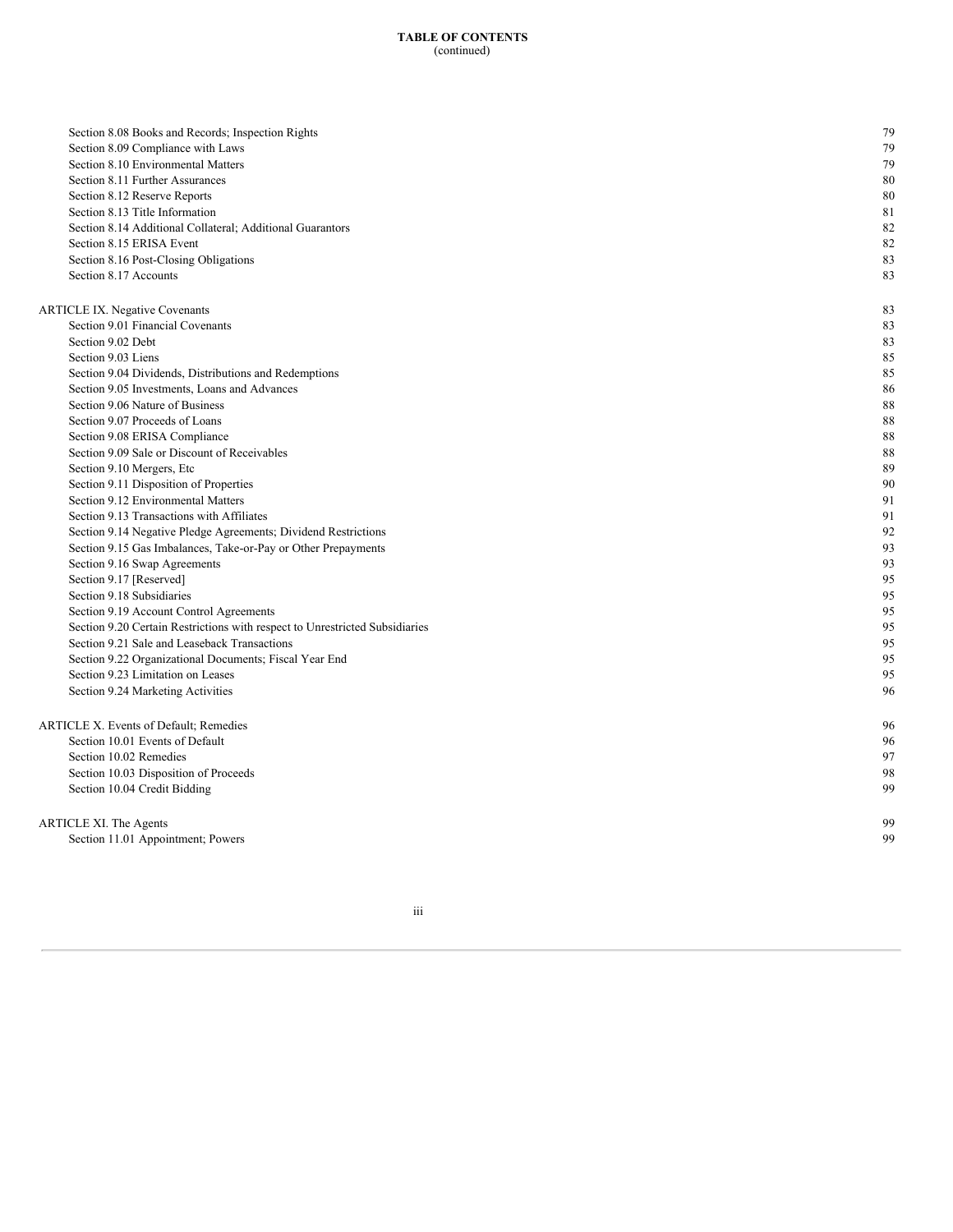#### **TABLE OF CONTENTS** (continued)

| Section 11.02 Duties and Obligations of the Agents                                      | 99  |
|-----------------------------------------------------------------------------------------|-----|
| Section 11.03 Action by the Agents                                                      | 100 |
| Section 11.04 Reliance by the Agents                                                    | 100 |
| Section 11.05 Subagents                                                                 | 101 |
| Section 11.06 Resignation of Administrative Agent and Collateral Agent                  | 101 |
| Section 11.07 Administrative Agent, Collateral Agent and Lenders                        | 101 |
| Section 11.08 No Reliance                                                               | 101 |
| Section 11.09 Administrative Agent May File Proofs of Claim                             | 102 |
| Section 11.10 Authority of Collateral Agent to Release Collateral and Liens             | 102 |
| Section 11.11 The Arrangers                                                             | 102 |
| Section 11.12 Disqualified Institutions                                                 | 102 |
| Section 11.13 Erroneous Payments                                                        | 103 |
|                                                                                         |     |
| <b>ARTICLE XII. Miscellaneous</b>                                                       | 104 |
| Section 12.01 Notices                                                                   | 104 |
| Section 12.02 Waivers; Amendments                                                       | 105 |
| Section 12.03 Expenses, Indemnity; Damage Waiver                                        | 107 |
| Section 12.04 Successors and Assigns                                                    | 110 |
| Section 12.05 Survival; Revival; Reinstatement                                          | 112 |
| Section 12.06 Counterparts; Integration; Effectiveness                                  | 113 |
| Section 12.07 Severability                                                              | 114 |
| Section 12.08 Right of Setoff                                                           | 114 |
| Section 12.09 Governing Law; Jurisdiction; Consent to Service of Process                | 114 |
| Section 12.10 Headings                                                                  | 115 |
| Section 12.11 Confidentiality                                                           | 115 |
| Section 12.12 Interest Rate Limitation                                                  | 116 |
| Section 12.13 Exculpation Provisions                                                    | 116 |
| Section 12.14 Collateral Matters; Swap Agreements                                       | 116 |
| Section 12.15 No Third Party Beneficiaries                                              | 117 |
| Section 12.16 USA Patriot Act and Beneficial Ownership Notice                           | 117 |
| Section 12.17 No Fiduciary Duty                                                         | 117 |
| Section 12.18 Flood Insurance Provisions                                                | 117 |
| Section 12.19 Acknowledgement and Consent to Bail-In of Affected Financial Institutions | 118 |
| Section 12.20 Releases                                                                  | 118 |
| Section 12.21 [Reserved]                                                                | 119 |
| Section 12.22 Amendment and Restatement of Existing Credit Agreement                    | 119 |
| Section 12.23 Certain ERISA Matters                                                     | 120 |
| Section 12.24 Acknowledgment Regarding Any Supported QFCs                               | 120 |
|                                                                                         |     |

## iv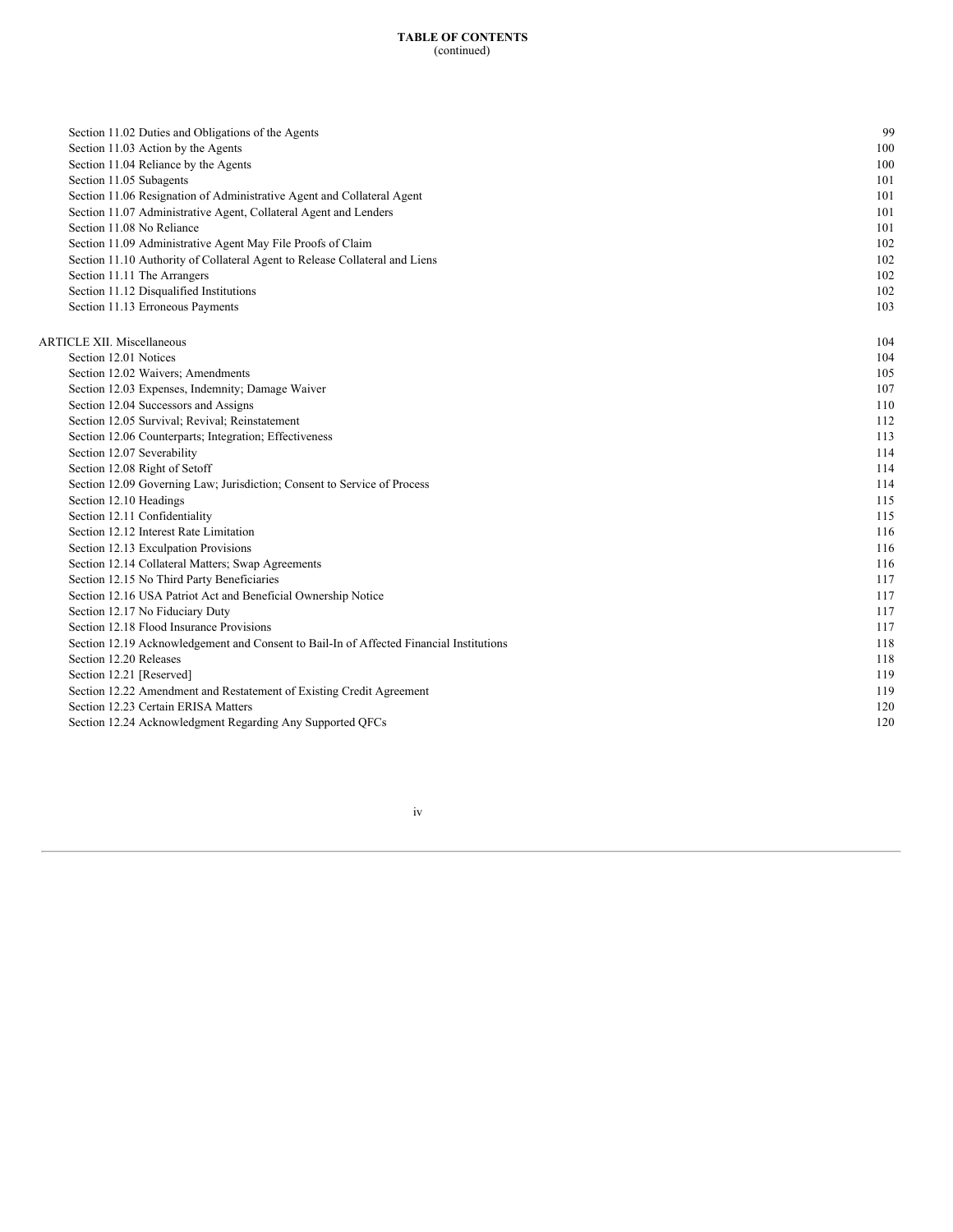## **ANNEXES, EXHIBITS AND SCHEDULES**

v

chedule of Elected Commitments and Term Commitments orm of Revolving Note orm of Term Note 'orm of Compliance Certificate orm of Guaranty and Collateral Agreement orm of Assignment and Assumption orm of Borrowing Request orm of Interest Election Request orm of Reserve Report Certificate orm of Solvency Certificate Form of U.S. Tax Compliance Certificate (For Non-U.S. Lenders That Are Not Partnerships For U.S. Federal Income Tax Purposes) Form of U.S. Tax Compliance Certificate (For Non-U.S. Lenders That Are Partnerships For U.S. Federal Income Tax Purposes) orm of U.S. Tax Compliance Certificate (For Non-U.S. Participants That Are Not Partnerships For U.S. Federal Income Tax Purposes) Form of U.S. Tax Compliance Certificate (For Non-U.S. Participants That Are Partnerships For U.S. Federal Income Tax Purposes) orm of Prepayment/Cancellation Notice **itigation** 

ubsidiaries and Partnerships; Location of Businesses and Offices das Imbalances Marketing Contracts wap Agreements Deposit Accounts Mortgage Jurisdictions 'ost-Closing Obligations **Closing Date Indebtedness Closing Date Liens Tosing Date Investments** Closing Date Affiliate Transaction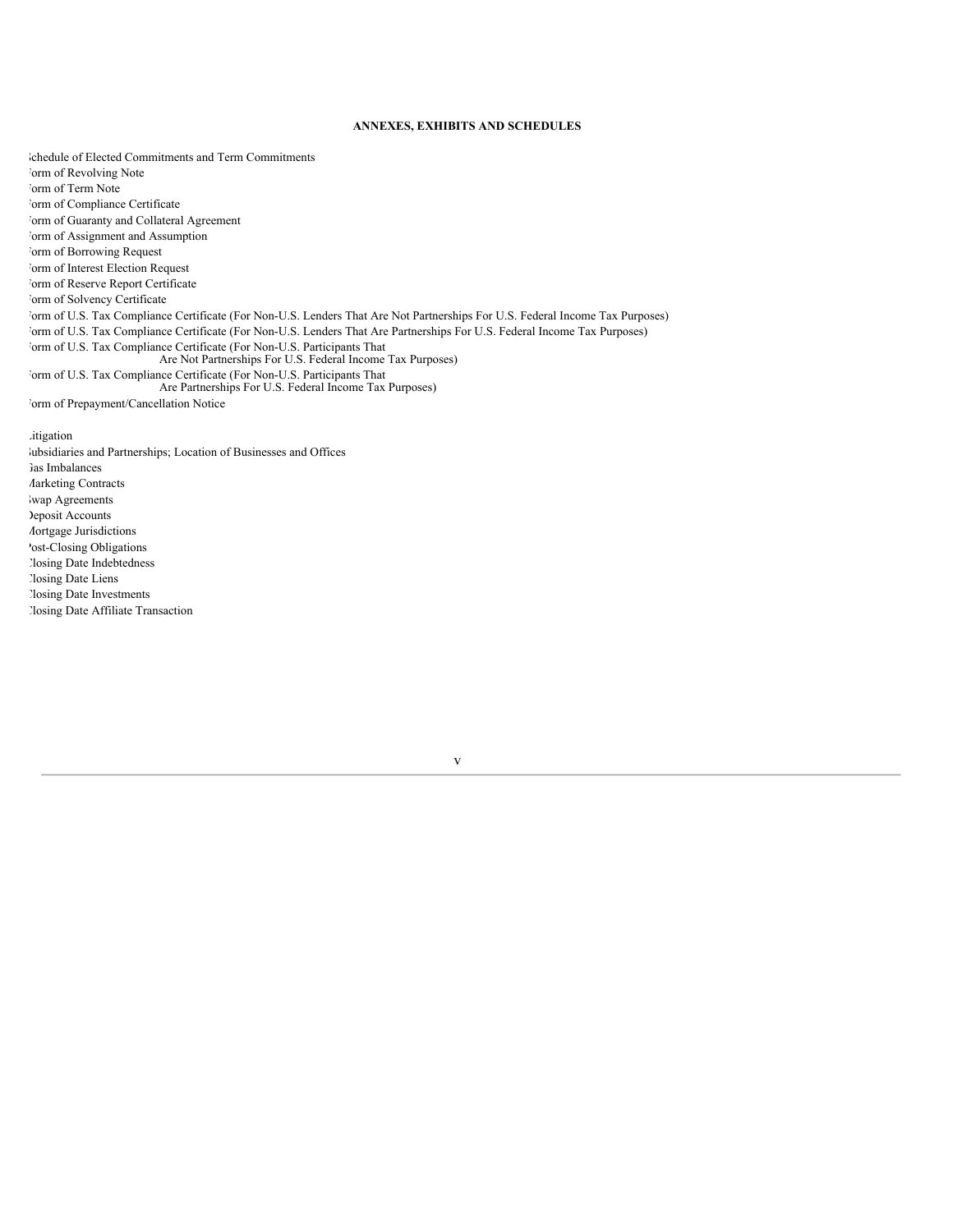**THIS THIRD AMENDED AND RESTATED CREDIT AGREEMENT** dated as of June 7, 2022, is among Northern Oil and Gas, Inc., a Delaware corporation (the "Borrower"); each of the Lenders from time to time party hereto; and Wells Fargo together with its successors in such capacity, the "Collateral Agent").

#### **R E C I T A L S**

A. The Borrower has requested that the Lenders, and the Lenders have agreed to, amend and restate in its entirety that certain Second Amended and Restated Credit Agreement dated as of November 22, 2019, among the Borrower, the Administrative Agent and the lenders and other parties party thereto (such agreement, as previously amended prior to the date hereof and as existing immediat this Agreement.

B. The Lenders have agreed to make such loans and extensions of credit subject to the terms and conditions of this Agreement.

**NOW, THEREFORE**, in consideration of the mutual covenants and agreements herein contained herein and of the loans, extensions of credit and commitments hereinafter referred to, the parties hereto agree that the Existing Credit Agreement is hereby amended and restated as follows:

#### **ARTICLE I. Definitions and Accounting Matters**

Section 1.01 Terms Defined Above. As used in this Agreement, each capitalized term defined above has the meaning indicated above.

Section 1.02 Certain Defined Terms. As used in this Agreement, the following capitalized and other terms have the meanings specified below:

"Account Control Agreement" shall mean, as to any Deposit Account, Commodity Account, or Securities Account of any Credit Party, an agreement or agreements in form and substance reasonably acceptable to the Administrative Agent and the Collateral Agent among such Credit Party owning such Deposit Account, Commodity Account, and the Administrative Agent, the Collateral Agent and, respect thereto, which agreement or agreements shall provide a first-priority perfected Lien (subject to Excepted Liens of the type described in clause (e) of the definition thereof) in favor of the Administrative Agent for the benefit of the Lenders in such Deposit Account, Commodity Account, or Securities Account (in each case, other than an Excluded Account).

"Accounting Changes" means changes in accounting principles required by the promulgation of any rule, regulation, pronouncement or opinion by the Public<br>Company Accounting Oversight Board, the Financial Accounting Standard Exchange Commission (or successors thereto, or agencies with similar functions).

"Additional Lender" has the meaning assigned to such term in Section 2.06(c)(i).

"Additional Lender Certificate" has the meaning assigned to such term in Section 2.06(c)(ii)(F).

"Additional Term Lender" has the meaning assigned to such term inSection 2.10(c).

"Adjusted Term SOFR" means, for purposes of any calculation, the rate per annum equal to (a) Term SOFR for such calculationplus (b) the Term SOFR Adjustment; provided that if Adjusted Term SOFR as so determined shall ever be less than the Floor, then Adjusted Term SOFR shall be deemed to be the Floor, for purposes of this Agreement.

"Administrative Agent" has the meaning assigned to such term in the preamble.

"Administrative Questionnaire" means an Administrative Questionnaire in a form supplied by the Administrative Agent.

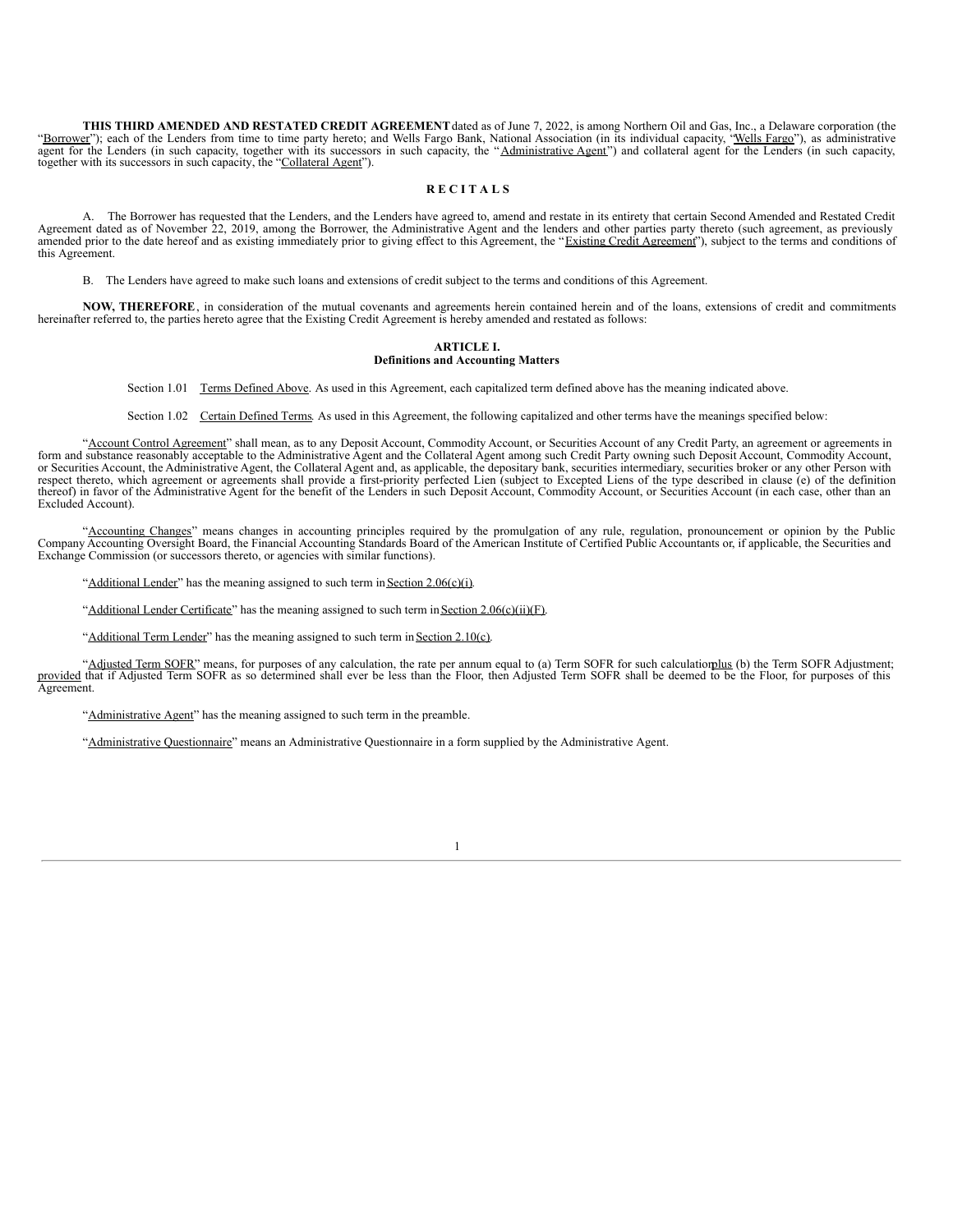"AFE" means an authorization for expenditure.

"Affected Financial Institution" means (a) any EEA Financial Institution or (b) any UK Financial Institution.

"Affected Loans" has the meaning assigned to such term in Section 5.05.

"Affiliate" means, with respect to a specified Person, another Person that directly, or indirectly through one or more intermediaries, Controls or is Controlled by or is under common Control with the Person specified. Solely for purposes of this definition, any Person that owns directly or indirectly 10% or more of the Equity Interests having<br>ordinary voting power for the election of direc management (individually or in the aggregate with its affiliated funds) owning or controlling Equity Interests of the Borrower for investment purposes and such Person would be permitted to report its ownership interest on with, or as payment of consideration for, a purchase or acquisition.

"Agents" means the Administrative Agent and the Collateral Agent.

"Aggregate Elected Commitment Amount" means, at any time, an amount equal to the sum of the aggregate Elected Commitments, as the same may be increased, reduced or terminated pursuant to Section 2.06(c). The Aggregate Elec

"Aggregate Maximum Credit Amounts" means, as of the Effective Date, \$2,500,000,000, as the same may be reduced or terminated pursuant to Section 2.06.

"Agreement" means this Credit Agreement, as the same may from time to time be amended, restated, amended and restated, supplemented or otherwise modified.

"AML Laws" means any and all applicable laws, statutes, regulations or obligatory government orders, decrees, ordinances or rules related to terrorism financing, money laundering, any predicate crime to money laundering or

"Anti-Corruption Laws" means all laws, rules, and regulations of the United States or any other jurisdiction applicable to the Borrower, the Borrower's Subsidiaries or<br>any other Credit Party or its Subsidiaries from time t

"Applicable Margin" means, for any day, with respect to any Base Rate Loan or SOFR Loan, or with respect to the Commitment Fee Rate, as the case may be, the rate per annum set forth in the Utilization Grid below based upon the Utilization Percentage then in effect:

| <b>Utilization Grid</b> |               |                       |            |               |           |
|-------------------------|---------------|-----------------------|------------|---------------|-----------|
| Utilization Percentage  | $\leq 25.0\%$ | $>25.0\% \leq 50.0\%$ | $> 50.0\%$ | $>75.0\%$     | $>90.0\%$ |
|                         |               |                       | $< 75.0\%$ | $\leq 90.0\%$ |           |
| <b>Base Rate Loans</b>  | $1.25\%$      | .50%                  | 1.75%      | 2.00%         | 2.25%     |
| <b>SOFR Loans</b>       | $2.25\%$      | 2.50%                 | 2.75%      | $3.00\%$      | $3.25\%$  |
| Commitment Fee Rate     | 0.375%        | 0.375%                | $0.50\%$   | $0.50\%$      | $0.50\%$  |

Each change in the Applicable Margin shall apply during the period commencing on the effective date of such change in the Utilization Percentage and ending on the date immediately preceding the effective date of the next s

 $\mathfrak{D}$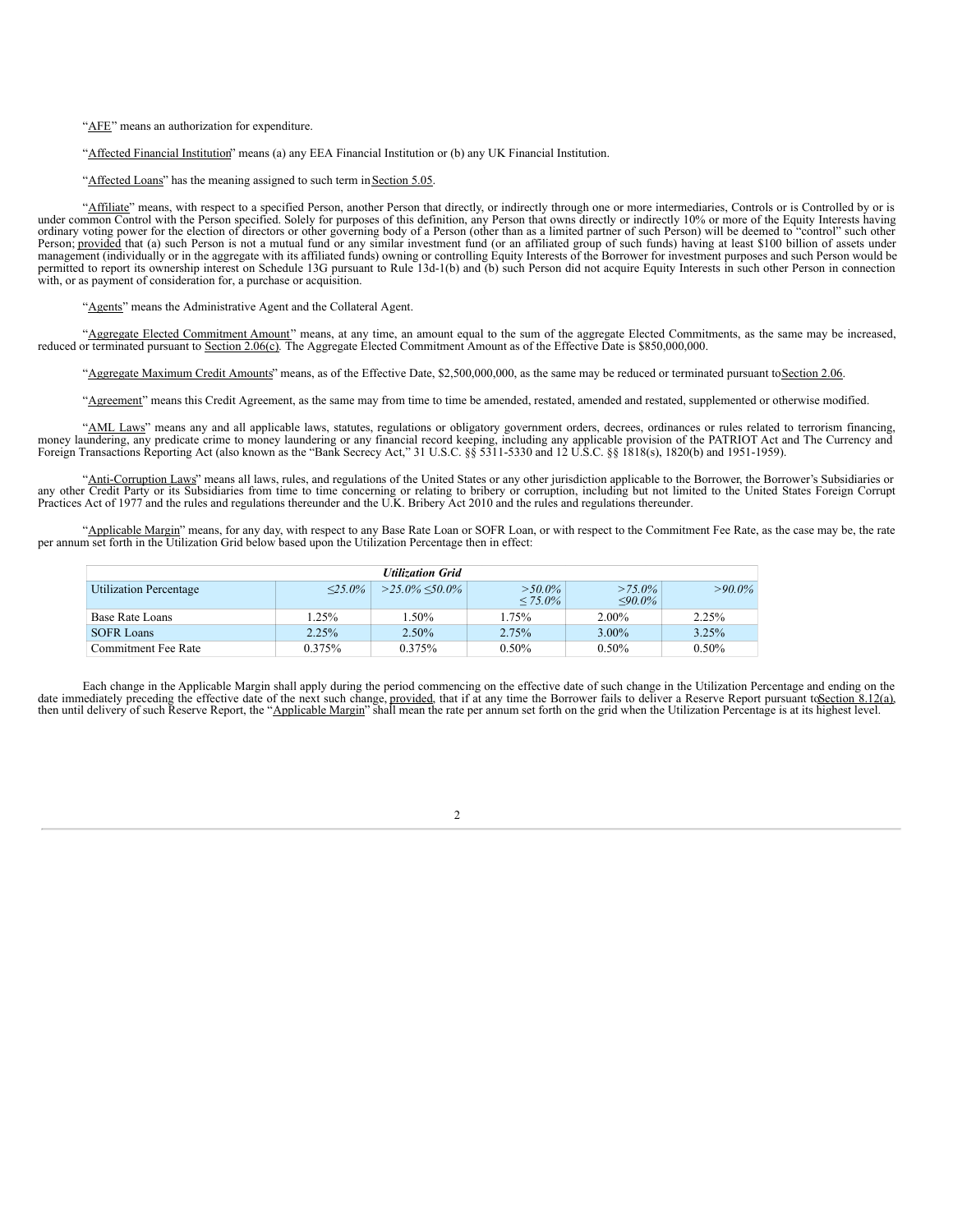Furthermore, the Applicable Margin in respect of any Term Loans or Extended Term Loans shall be the applicable percentages *per annum* set forth in the applicable Term Loan Amendment or Extension Offer, respectively.

"Applicable Revolving Percentage" means, with respect to any Revolving Lender, the percentage of the Aggregate Elected Commitment Amount represented by such Revolving Lender's Elected Commitment (or, if the Aggregate Elected Commitment Amount has terminated or expired, the percentage of the aggregate Revolving Credit Exposure represented by such Revolving Lender's Revolving Cr

"Applicable Term Loan Percentage" means, with respect to any Term Lender, the percentage of the aggregate Term Commitments represented by such Term Lender's Term Commitment (or, if the Term Commitments have terminated or expired, the percentage of the aggregate Term Loan Exposure represented by such Term Loan Lender's Term Loan Exposure at such time).

"Approved Counterparty" means (a) any Lender or any Affiliate of a Lender, including with respect to any Swap Obligations existing as of the Effective Date and (b) any other Person whose long term senior unsecured debt rating is A-/A3 by S&P or Moody's (or their equivalent) or higher (or such counterparty's obligations under any Swap Agreement have been guaranteed by an entity with s

"Approved Fund" means any Person (other than a natural person) that is engaged in making, purchasing, holding or investing in bank loans and similar extensions of credit in the ordinary course of its business and that is administered or managed by (a) a Lender, (b) an Affiliate of a Lender or (c) an entity or an Affiliate of an entity that administers or manages a Lender.

"Approved Petroleum Engineers" means (a) Cawley, Gillespie & Associates, Inc., (b) Netherland, Sewell & Associates, Inc., (c) Ryder Scott Company Petroleum Consultants, L.P., and (d) any other independent petroleum engineers reasonably acceptable to the Administrative Agent.

"Arrangers" means Wells Fargo Securities, LLC, Bank of America, N.A., Capital One, National Association, Citibank, N.A., Fifth Third Bank, National Association, Truist Securities, Inc., RBC Capital Markets LLC and U.S. Bank National Association, Citizens Bank, N.A., each in its capacity as joint lead arranger and joint book runner hereunder.

"Assignment and Assumption" means an assignment and assumption entered into by a Lender and an assignee (with the consent of any party whose consent is required<br>by Section 12.04(b)), and accepted by the Administrative Agen

"Available Borrowing Base" means the amount of the Borrowing Base then in effect*minus* the principal amount of Term Loans then outstanding.

"Available Tenor" means, as of any date of determination and with respect to the then-current Benchmark, as applicable, (a) if such Benchmark is a term rate, any tenor for such Benchmark (or component thereof) that is or m interest calculated with reference to such Benchmark pursuant to this Agreement, in each case, as of such date and not including, for the avoidance of doubt, any tenor for such<br>Benchmark that is then-removed from the defin

"Availability Period" means the period from and including the Effective Date to but excluding the Revolving Termination Date.

"Bail-In Action" means the exercise of any Write-Down and Conversion Powers by the applicable Resolution Authority in respect of any liability of an Affected Financial Institution.

"Bail-In Legislation" means, (a) with respect to any EEA Member Country implementing Article 55 of Directive 2014/59/EU of the European Parliament and of the Council of the European Union, the implementing law, regulation rule or requirement for such EEA Member Country from time to time which is described in the EU Bail-In Legislation Schedule and (b) with respect to the United Kingdom, Part I of the United Kingdom Banking Act 2009 (as amended from time to time) and any other law, regulation or rule applicable in the United Kingdom relating to the resolution of unsound or failing banks, investment firms or other financial institutions or their affiliates (other than through liquidation, administration or other insolvency proceedings).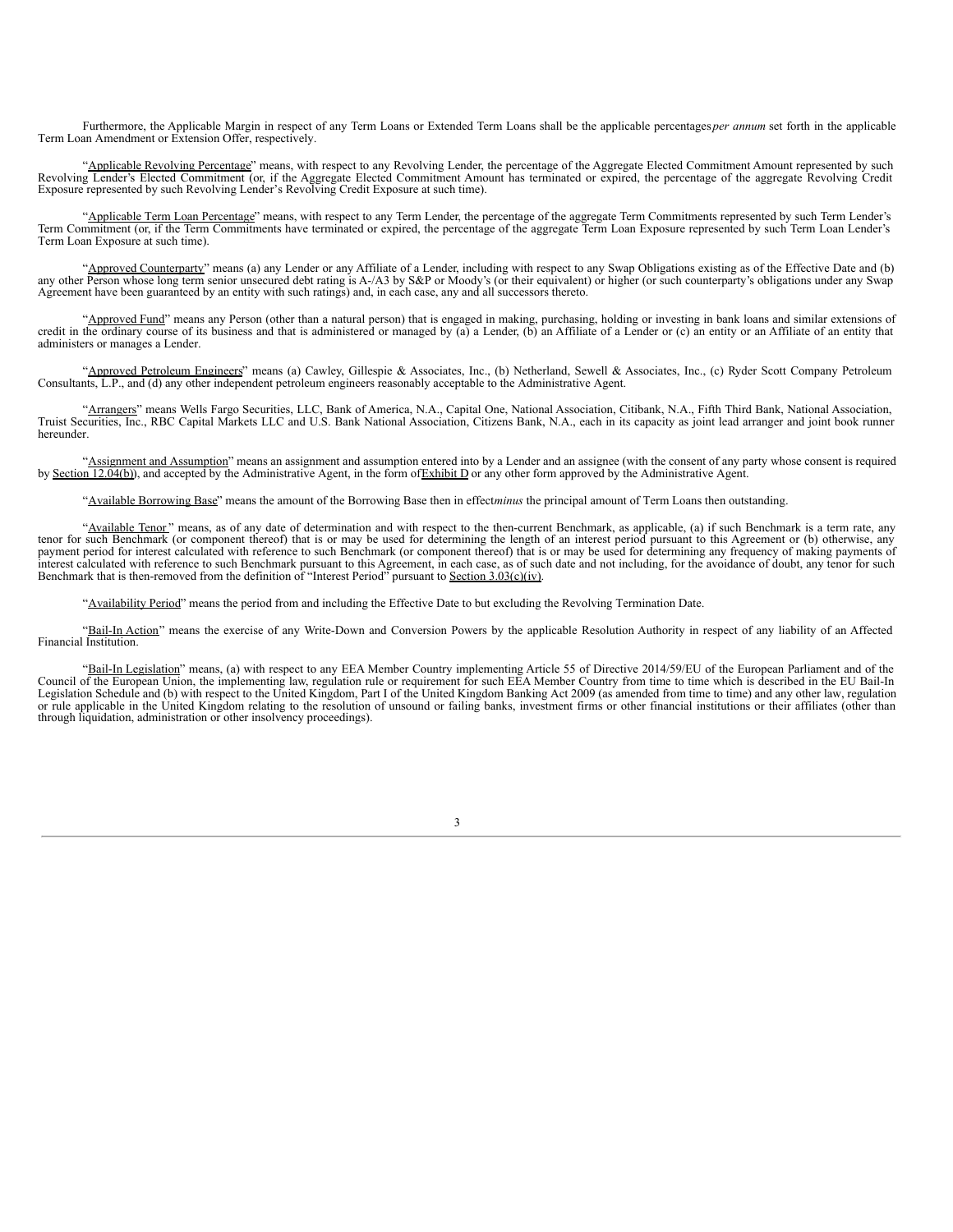"Bank Price Deck" means the Administrative Agent's "base case" forward curve for oil, natural gas and other Hydrocarbons as of the most recent Proposed Borrowing Base Notice, furnished to the Borrower by the Administrative Agent from time to time.

"Bankruptcy Event" means, with respect to any Person, such Person becomes the subject of a bankruptcy or insolvency proceeding, or has had a receiver, conservator, trustee, administrator, custodian, assignee for the benefit of creditors or similar Person charged with the reorganization or liquidation of its business appointed for it, or, in the good faith determination of the Administrative Agent, has taken any action in furtherance of, or indicating its consent to, approval of, or acquiescence in, any such proceeding or appointment; provided that a Bankruptcy Event shall not result solely by virtue of any ownership interest, or the acquisition of any ownership interest, in such Person by a Governmental Authority or instrumentality thereof; provided, further, that such ownership interest does not result in or provide such Person with immunity from the jurisdiction of courts within the United States or from th instrumentality) to reject, repudiate, disavow or disaffirm any contracts or agreements made by such Person.

"Base Rate" means, at any time, the highest of (a) the Prime Rate, (b) the Federal Funds Rateplus 0.50% and (c) Adjusted Term SOFR for a one-month tenor in effect<br>on such day plus 1.00%; each change in the Base Rate shall Adjusted Term SOFR, as applicable (provided that clause (c) shall not be applicable during any period in which Adjusted Term SOFR is unavailable or unascertainable).<br>Notwithstanding the foregoing, in no event shall the Bas

"Base Rate Loan" means any Loan bearing interest at a rate based upon the Base Rate as provided inSection 3.02(a).

"Benchmark" means, initially, the Term SOFR Reference Rate; provided that if a Benchmark Transition Event has occurred with respect to the Term SOFR Reference Rate or the then-current Benchmark, then "Benchmark" means the applicable Benchmark Replacement to the extent that such Benchmark Replacement has replaced such prior benchmark rate pursuant to Section  $3.03(c)(i)$ .

"Benchmark Replacement" means, with respect to any Benchmark Transition Event, the sum of: (a) the alternate benchmark rate that has been selected by the Administrative Agent and the Borrower giving due consideration to (i) any selection or recommendation of a replacement benchmark rate or the mechanism for determining<br>such a rate by the Relevant Governmental Body or (ii) a Benchmark for dollar-denominated syndicated credit facilities at such time and (b) the related Benchmark Replacement Adjustment; provided that, if such Benchmark Replacement as so determined would be less than the Floor, such Benchmark Replacement will be deemed to be the Floor for the purposes of this Agreement and the other Loan Documents.

"Benchmark Replacement Adjustment" means, with respect to any replacement of the then-current Benchmark with an Unadjusted Benchmark Replacement for any applicable Available Tenor, the spread adjustment, or method for calc

"Benchmark Replacement Date" means the earlier to occur of the following events with respect to the then-current Benchmark:

(a) in the case of clause (a) or (b) of the definition of "Benchmark Transition Event," the later of (i) the date of the public statement or publication of information referenced therein and (ii) the date on which the admi ceases to provide all Available Tenors of such Benchmark (or such component thereof); or

in the case of clause (c) of the definition of "Benchmark Transition Event," the first date on which such Benchmark (or the published component used in the calculation thereof) has been determined and announced by the regulatory supervisor for the administrator of such Benchmark (or such component thereof) to be nonrepresentative; provided that such non-representativeness will be determined by reference to the most recent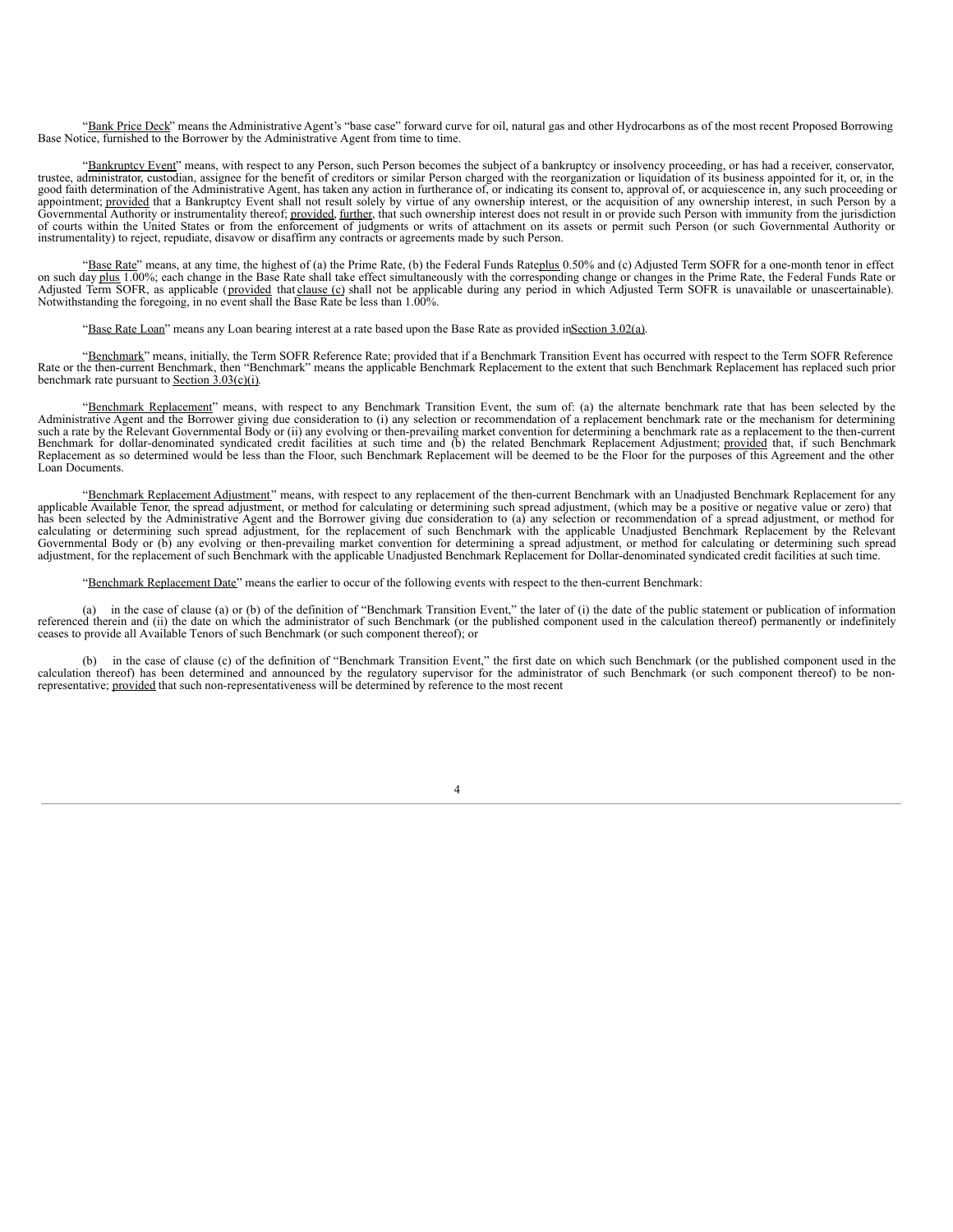statement or publication referenced in such clause (c) and even if any Available Tenor of such Benchmark (or such component thereof) continues to be provided on such date.

For the avoidance of doubt, the "Benchmark Replacement Date" will be deemed to have occurred in the case of clause (a) or (b) with respect to any Benchmark upon<br>the occurrence of the applicable event or events set forth th calculation thereof).

"Benchmark Transition Event" means the occurrence of one or more of the following events with respect to the then-current Benchmark:

(a) a public statement or publication of information by or on behalf of the administrator of such Benchmark (or the published component used in the calculation thereof) announcing that such administrator has ceased or will (or such component thereof);

(b) a public statement or publication of information by the regulatory supervisor for the administrator of such Benchmark (or the published component used in the calculation thereof), the FRB, the Federal Reserve Bank of New York, an insolvency official with jurisdiction over the administrator for such Benchmark (or such component), a resolution authority with jurisdiction over the administrator for such Benchmark (or such component) or a court or an entity with similar insolvency or resolution authority over the administrator for such Benchmark (or such component), which states that the administrator of such Benchmark (or such component) has ceased or will cease to provide all Available Tenors of such Benchmark (or such component thereof) permanently or indefinitely; provided that, at the time of such statement or publication, there is no successor administrator that will continue to provide

(c) a public statement or publication of information by the regulatory supervisor for the administrator of such Benchmark (or the published component used in the calculation thereof) announcing that all Available Tenors of

For the avoidance of doubt, a "Benchmark Transition Event" will be deemed to have occurred with respect to any Benchmark if a public statement or publication of information set forth above has occurred with respect to each then-current Available Tenor of such Benchmark (or the published component used in the calculation thereof).

"Benchmark Transition Start Date" means, in the case of a Benchmark Transition Event, the earlier of (a) the applicable Benchmark Replacement Date and (b) if such Benchmark Transition Event is a public statement or publica statement or publication of information (or if the expected date of such prospective event is fewer than 90 days after such statement or publication, the date of such statement or publication).

Benchmark Unavailability Period" means the period (if any) (x) beginning at the time that a Benchmark Replacement Date has occurred if, at such time, no Benchmark Replacement has replaced the then-current Benchmark for all purposes hereunder and under any Loan Document in accordance with Section 3.03(c) and (y) ending at the time that a Benchmark Replacement has replaced the then-current Benchmark for all purposes hereunder and under any Loan Document in accordance with Section 3.03(c).

"Beneficial Ownership Certification" means a certification regarding beneficial ownership as required by the Beneficial Ownership Regulation.

"Beneficial Ownership Regulation" means 31 C.F.R. § 1010.230.

"Benefit Plan" means any of (a) an "employee benefit plan" (as defined in ERISA) that is subject to Title I of ERISA, (b) a "plan" as defined in and subject to Section 4975 of the Code or (c) any Person whose assets includ assets of any such "employee benefit plan" or "plan".

"Board" means the Board of Governors of the Federal Reserve System of the United States of America or any successor Governmental Authority.

"Borrower" has the meaning assigned to such term in the preamble.

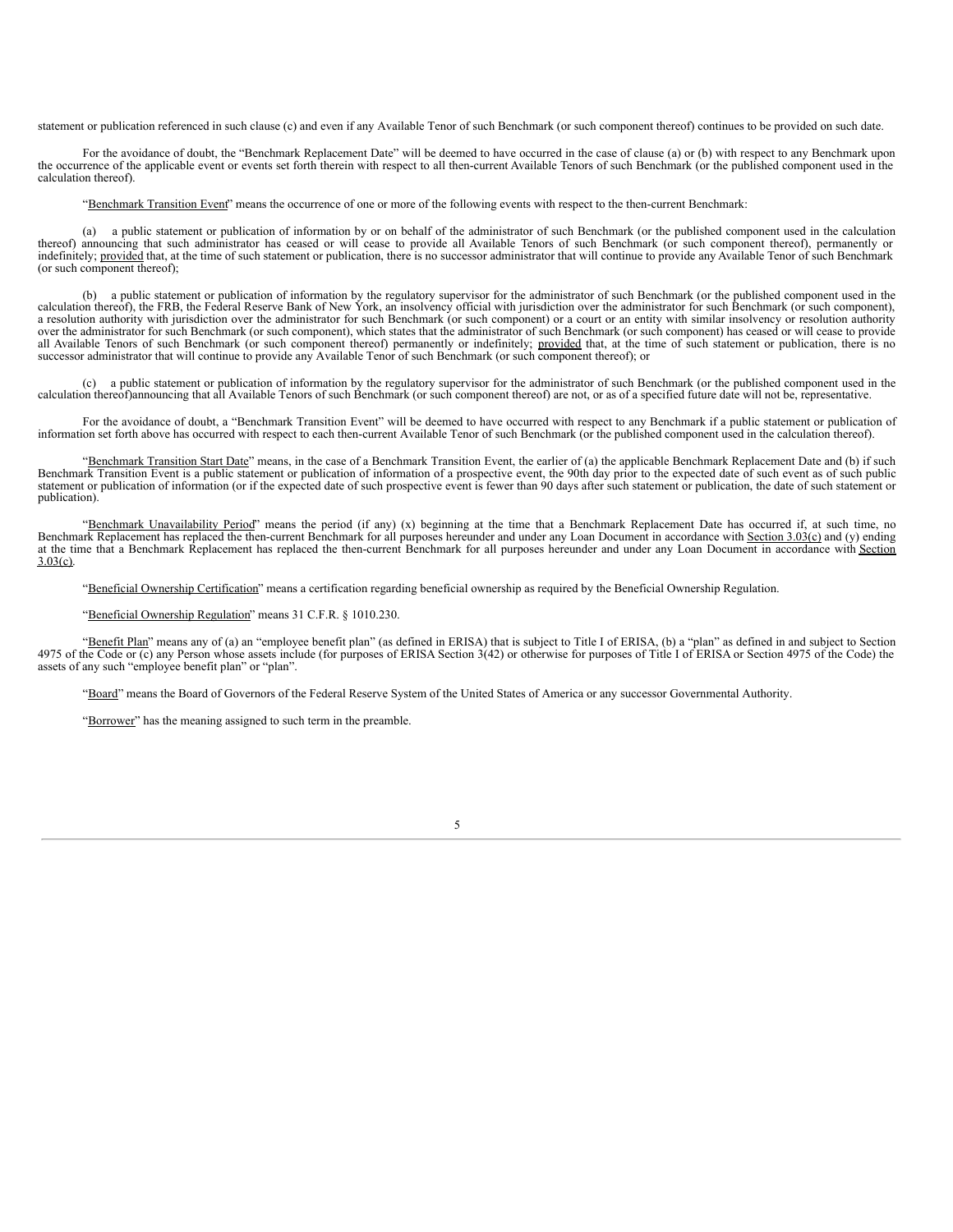"Borrowing" means Loans of the same Type, made, converted or continued on the same date and, in the case of SOFR Loans, as to which a single Interest Period is in effect.

"Borrowing Base" means at any time an amount equal to the amount determined in accordance with Section 2.07, as the same may be adjusted from time to time pursuant to Section 2.07(e), Section 2.07(f) or Section 8.13(c).

"Borrowing Base Deficiency" occurs if at any time the sum of (a) total Revolving Credit Exposuresplus (b) the total Term Loan Exposures exceeds the Borrowing Base then in effect. The amount of any Borrowing Base Deficiency is the amount by which the sum of (a) total Revolving Credit Exposures *plus* (b) the total Term Loan Exposures exceeds the Borrowing Base then in effect.

"Borrowing Base Properties" means the proved Oil and Gas Properties of the Borrower and its Restricted Subsidiaries included in the most recently delivered Reserve Report hereunder.

"Borrowing Request" means a request by the Borrower for a Borrowing in accordance withSection 2.03 in substantially the form of Exhibit E.

"Business Day" means any day that is not a Saturday, Sunday or other day on which commercial banks in New York City or Houston, Texas are authorized or required by law to remain closed; and if such day relates to a Borrowing or continuation of, a payment or prepayment of principal of or interest on, or a conversion of or into, or<br>the Interest Period for, a SOFR Loan or a day which is also a U.S. Government Securities Business Day.

"Capital Leases" means, in respect of any Person, all leases which shall have been, or should have been, in accordance with GAAP, recorded as capital leases on the balance sheet of the Person liable (whether contingent or otherwise) for the payment of rent thereunder, provided that all obligations of any Person that are or would have been treated as operating leases for purposes of GAAP prior to the issuance by the Financial Accounting Standards Board on February 25, 2016 of an Accounting Standards Update (the "ASU") shall continue to be accounted for as operating leases for purposes of all financial definitions and calculations for purpose of this Agreement (whether or not such operating lease obligations were in effect on such date) notwithstanding the fact that such obligations are required in accordance with the ASU (on a prospective or retroactive basis or otherwise) to be treated as capitalized lease obligations in the financial statements to be delivered pursuant to Section 8.01.

"Cash Equivalents" means (a) marketable direct obligations issued by, or unconditionally guaranteed by, any state, territory or commonwealth of the United States Government or issued by any agency thereof and backed by the having maturities of twelve (12) months or less from the date of acquisition issued by any Lender or by any commercial bank organized under the laws of the United States of any state thereof having combined capital and surplus of not less than \$500,000,000; (c) commercial paper of an issuer rated at least A-1 by S&P or P-1 by Moody's, or carrying an equivalent rating by a nationally recognized rating agency, if both of the two named rating agencies cease publishing ratings of commercial paper issuers generally, and maturing within 12 months from the date of acquisition; (d) repurchase obligations of any Lender or of any commercial bank satisfying the requirements of clause (b) of this definition, having a term of not more than thirty (30) days, with respect to securities issued or fully guaranteed or insured by the United States government; or (e) money market or other mutual funds substantially all of whose assets comprise securities of the type described in clauses (a) through (d) above.

"Cash Management Agreement" means any agreement to provide cash management services, including, but not limited to, treasury, depository, overdraft, credit or debit card, electronic funds transfer and other cash management services.

"Cash Receipts" means all cash received by or on behalf of any Credit Party or any of the Restricted Subsidiaries, including without limitation: (a) any amounts payable under or in connection with any Oil and Gas Properties; (b) cash representing operating revenue earned or to be earned by any Credit Party or any of the Restricted<br>Subsidiaries; (c) proceeds from Loans; and (d) any limitation, amounts received in respect of the Liquidation of any Swap Agreement).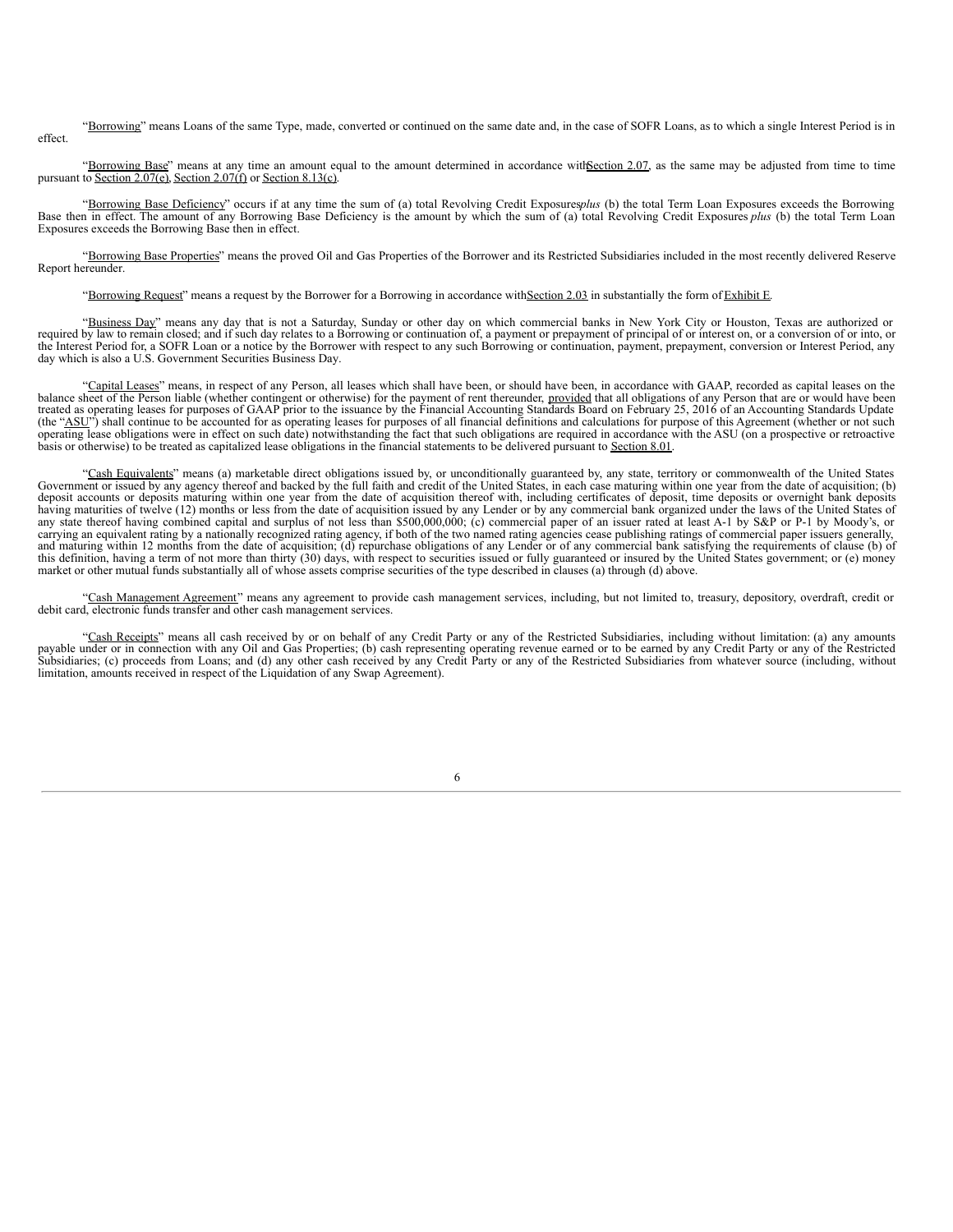"Casualty Event" means any loss, casualty or other insured damage to, or any nationalization, taking under power of eminent domain or by condemnation or similar proceeding of, any Property of the Credit Parties or the Restricted Subsidiaries.

"Change in Control" means the occurrence of the following events:

(a) the acquisition of ownership, directly or indirectly, beneficially or of record, by any Person or group (within the meaning of the Exchange Act and the rules of the SEC thereunder as in effect on the date hereof) of Equity Interests so that such Person or group owns 45% or more of the aggregate ordinary voting power represented by the issued and outstanding Equity Interests of the Borrower,

(b) the Borrower shall cease to own and control directly or indirectly 100% of the Equity Interests of any Guarantor, except pursuant to a transaction permitted by Section 9.10 or Section 9.11,

(c) occupation of a majority of the seats (other than vacant seats) on the board of directors of the Borrower by Persons who were neither (i) nominated, appointed or approved for consideration by shareholders for election by the members of the board of directors of the Borrower or (ii) appointed by directors so nominated, appointed or approved, or

(d) any "change in control" under any documents governing any Material Debt.

"Change in Law" means the occurrence after the date of this Agreement or, with respect to any Lender, such later date on which such Lender becomes a party to this Agreement of (a) the adoption of or taking effect of any law, rule, regulation or treaty, (b) any change in any law, rule, regulation or treaty or in the interpretation, implementation or application thereof by any Governm any Governmental Authority made or issued after the date of this Agreement; provided that, notwithstanding anything herein to the contrary, (x) the Dodd-Frank Wall Street Reform and Consumer Protection Act and all requests, rules, guidelines, requirements or directives thereunder or issued in connection therewith (whether or not having the force of law) or in implementation thereof and (y) all requests, rules, guidelines or directives promulgated by the Bank for International Settlements, the Basel Committee on Banking Supervision (or any successor or similar authority) or the United States or foreign regulatory authorities, in each case pursuant to Basel III, shall be deemed to be a<br>"Change in Law," regardless of the date enacte

"Class" (a) when used with respect to any Lender, refers to whether such Lender has a Loan or Commitment with respect to a particular Class of Loans or Commitments, (b) when used with respect to Commitments, refers to whet Commitments of a given Extension Series and (c) when used with respect to Loans, refers to whether such Loans are Revolving Loans, Term Loans or Extended Term Loans of a given Extension Series. Loans that are not fungible for United States federal income tax purposes shall be construed to be in different Classes or tranches. Commitments that, if and when drawn in the form of Loans, would construed to be in different Classes or tranches of Commitments corresponding to such Loans. There shall be no more than an aggregate of three Classes of term loan facilities under this Agreement.

"Code" means the Internal Revenue Code of 1986, as amended from time to time, and any successor statute.

"Collateral" has the meaning provided for such term in the Security Instruments;provided that, with respect to the Mortgages, "Collateral" as defined herein shall include "Mortgaged Properties"; in each case excluding Excluded Assets.

"Collateral Agent" has the meaning assigned to such term in the preamble.

"Commitment" shall mean, with respect to any Lender, such Lender's Term Commitment, Extended Term Commitment or Revolving Commitment, as applicable.

"Commitment Fee Rate" has the meaning assigned to such term in the definition of Applicable Margin.

"Commodity Exchange Act" means the Commodity Exchange Act (7 U.S.C. § 1 et seq.), as amended from time to time, and any successor statute.

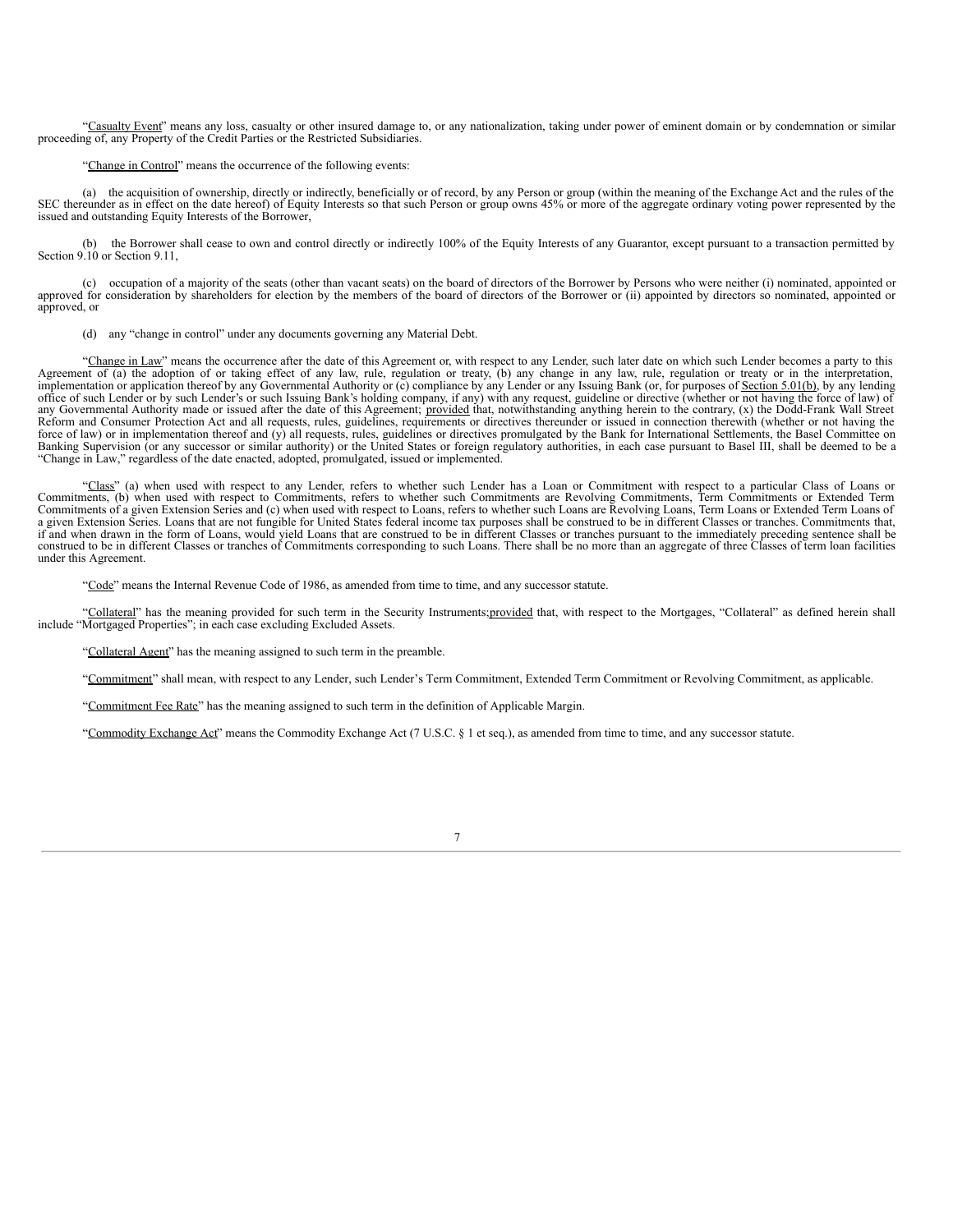"Conforming Changes" means, with respect to either the use or administration of Term SOFR or the use, administration, adoption or implementation of any Benchmark Replacement, any technical, administrative or operational ch period"), timing and frequency of determining rates and making payments of interest, timing of borrowing requests or prepayment, conversion or continuation notices, the applicability and length of lookback periods, the applicability of Section 5.02 and other technical, administrative or operational matters) that the Administrative Agent decides may be appropriate to reflect the adoption and implementation of any such rate or to permit the use and administration thereof by the Administrative Agent in a manner substantially consistent with market practice (or, if the Administrative Agent decides that adoption of any portion of such market practice is not administratively feasible or if<br>the Administrative Agent determines that no decides is reasonably necessary in connection with the administration of this Agreement and the other Loan Documents).

"Connection Income Taxes" means Other Connection Taxes that are imposed on or measured by net income (however denominated) or that are franchise Taxes or branch profits Taxes.

"Consolidated Net Income" means with respect to the Borrower and its Consolidated Restricted Subsidiaries, for any period, the aggregate of the net income (or loss) of the Borrower and its Consolidated Restricted Subsidiaries after allowances for Taxes for such period determined on a consolidated basis in accordance with GAAP; provided, In the Borrower and its Consortiated resulted Substituted substanties and incorporated therein) the following (without duplication): (a) the net income of any Person in which the that there shall be excluded from such net Borrower or a Consolidated Restricted Subsidiary has an interest (which interest does not cause the net income of such other Person to be consolidated with the net income of<br>the Borrower and its Consolidated Restricted Sub any Consolidated Restricted Subsidiary to the extent that the declaration or payment of dividends or similar distributions or transfers or loans by that Consolidated Restricted Subsidiary is not at the time permitted by op Restricted Subsidiary or is otherwise restricted or prohibited, in each case determined in accordance with GAAP; (c) the net income (or deficit) of any Person accrued prior to the date it becomes a Consolidated Restricted Subsidiary or is merged into or consolidated with the Borrower or any of its Consolidated Restricted Subsidiaries, (d) any extraordinary gains or losses during such period; (e) any non-cash gains, losses, or adjustments under FASB ASC Topic 815 as a result of changes in the fair market value of derivatives; (f) any gains or losses attributable to write-ups or write-downs of assets, including ceiling test write-downs; and (g) non-cash share-based payments under FASB Statement No. 123R.

"Consolidated Restricted Subsidiaries" means any Restricted Subsidiaries that are Consolidated Subsidiaries.

"Consolidated Subsidiary" means each Subsidiary of the Borrower (whether now existing or hereafter created or acquired) the financial statements of which are (or should be) consolidated with the financial statements of the Borrower in accordance with GAAP.

"Consolidated Total Assets" shall mean, as of any date of determination, the amount that would, in conformity with GAAP, be set forth opposite the caption "total assets" (or any like caption) on a consolidated balance sheet of the Borrower and the Restricted Subsidiaries at such date.

"Consolidated Unrestricted Subsidiaries" means any Unrestricted Subsidiaries that are Consolidated Subsidiaries.

"Control" means the possession, directly or indirectly, of the power to direct or cause the direction of the management or policies of a Person, whether through the ability to exercise voting power, by contract or otherwise. "Controlling" and "Controlled" have meanings correlative thereto.

"Credit Bid" means an offer submitted by the Administrative Agent (on behalf of the Lenders), based upon the instruction of the Majority Lenders, to acquire the Property or Equity Interests of the Borrower or any Guarantor Administrative Agent, based upon the instruction of the Majority Lenders) of the claims and Secured Obligations under this Agreement and other Loan Documents.

"Credit Parties" means collectively the Borrower and each other Guarantor.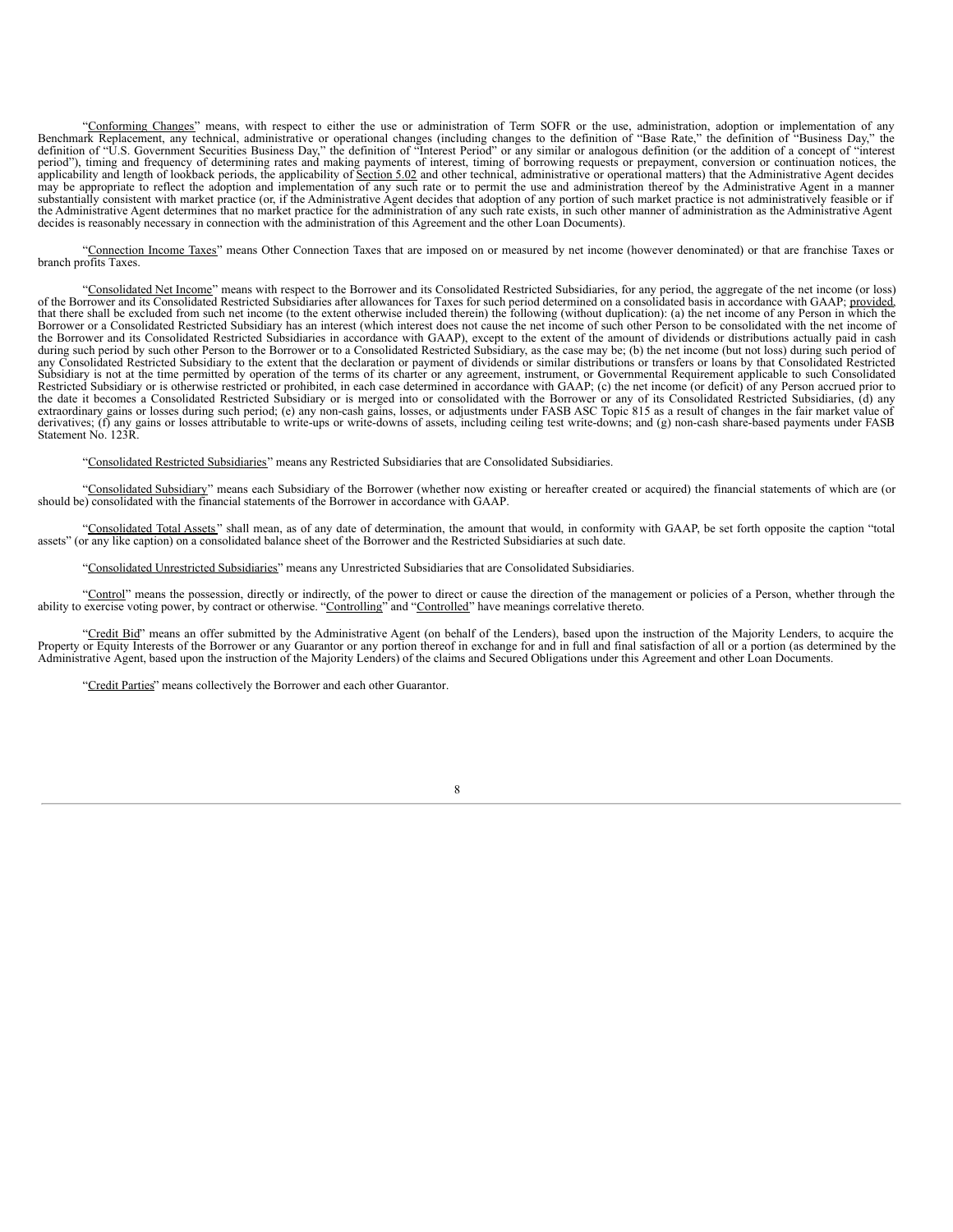"Current Assets" means, as of any date of determination, without duplication, the sum of all amounts that would, in accordance with GAAP, be set forth opposite the caption "total current assets" (or any like caption) on a consolidated balance sheet of the Borrower and its Consolidated Restricted Subsidiaries at such date, plus the unused Commitments, but excluding all non-cash assets under FASB ASC Topic 815.

"Current Liabilities" means, as of any date of determination, without duplication, the sum of all amounts that would, in accordance with GAAP, be set forth opposite the caption "total current liabilities" (or any like capt

Current Ratio" means, with respect to the Borrower and its Consolidated Restricted Subsidiaries, as of any date of determination, the ratio of (a) Current Assets as of such date to  $(b)$  Current Liabilities as of such date.

"Debt" means, for any Person, the sum of the following (without duplication): (a) all obligations of such Person for borrowed money or evidenced by bonds, bankers' acceptances, debentures, loan agreements, notes or other similar instruments; (b) all obligations of such Person (whether contingent or otherwise) in respect of letters of credit, surety or other bonds and similar instruments; (c) all accounts payable, accrued expenses, liabilities or other obligations of such Person, in each such case to pay the deferred purchase price of Property or services (othe and (ii) accounts payable incurred in the ordinary course of business which are either  $(A)$  not overdue by more than 60 days or  $(B)$  being contested in good faith by appropriate action and for which adequate reserves have been maintained in accordance with GAAP); (d) the principal component of obligations under Capital Leases; (e) all obligations under Synthetic Leases; (f) all Debt (as defined in the other clauses of this definition) of others secured by (or for which the holder of such Debt has an existing right, contingent or otherwise, to be secured by) a Lien on any Property of such Person, whether or not such Debt is assumed by such Person, provided that the amount of Debt for purposes of this clause (f) shall be an amount equal to the lesser of the unpaid amount of such Debt and the fair market value of the encumbered Property; (g) all Debt (as defined in the other clauses of this definition) of others guaranteed by such Person or with respect to which such Person otherwise assures a creditor against loss of the Debt (howsoever such assurance shall be made) to the extent of the lesser of the amount of such Debt and the maximum stated amount of such guarantee or assurance against loss; (h) all obligations or undertakings of such Person to maintain or cause to be maintained the financial position or covenants of others or to purchase the Debt of others; (i) obligations to deliver commodities, goods or services, including, without limitation, Hydrocarbons, in consideration of one or more advance payments, other than gas balancing arrangements, take or pay arrangements for the gathering, processing or transportation of production, or other similar arrangements, in each case in the ordinary course of business (but only to the extent of such advance payments); (j) obligations of such Person to pay for goods or services even if such goods or services are not actually received or utilized by such Person under "take or pay" or similar agreements (other than obligations under firm transportation or drilling contracts); (k) any Debt of a partnership for which such Person is liable either by agreement, by operation of law or by a Governmental Requirement but only to the extent of such liability; (1) Disqualified Capital Stock of such Person; and (m) the undischarged balance of any production payment created by such Person or for the creation of which such Person directly or indirectly received payment. The Debt of any<br>Person shall include all obligations of such Person of such obligation is not included as a liability of such Person under GAAP.

"Default" means any event or condition which constitutes an Event of Default or which upon notice, lapse of time or both would, unless cured or waived, become an Event of Default.

"Defaulting Lender" means any Lender that (a) has failed, within two Business Days of the date required to be funded or paid, to (i) fund any portion of its Loans, (ii) fund any portion of its participations in Letters of Credit or (iii) pay over to any Lender Party any other amount required to be paid by it hereunder, unless, in the case of clause (i) above, such Lender notifies the Admi (specifically identified and including the particular default, if any) has not been satisfied, (b) has notified the Borrower or any Lender Party in writing, or has made a public statement to the effect, that it does not in that such position is based on such Lender's good faith determination that a condition precedent (specifically identified and including the particular default, if any) to funding a<br>Loan under this Agreement cannot be satis by a Lender Party, acting in good faith, to provide a certification in writing from an authorized officer of such Lender that it will comply with its obligations (and is financially able to meet such obligations) to fund prospective Loans and participations in then outstanding Letters of Credit under this Agreement; provided that such Lender shall cease to be a Defaulting Lender pursuant to this clause (c) upon such Lender Party's receipt of such certification in form and substance satisfactory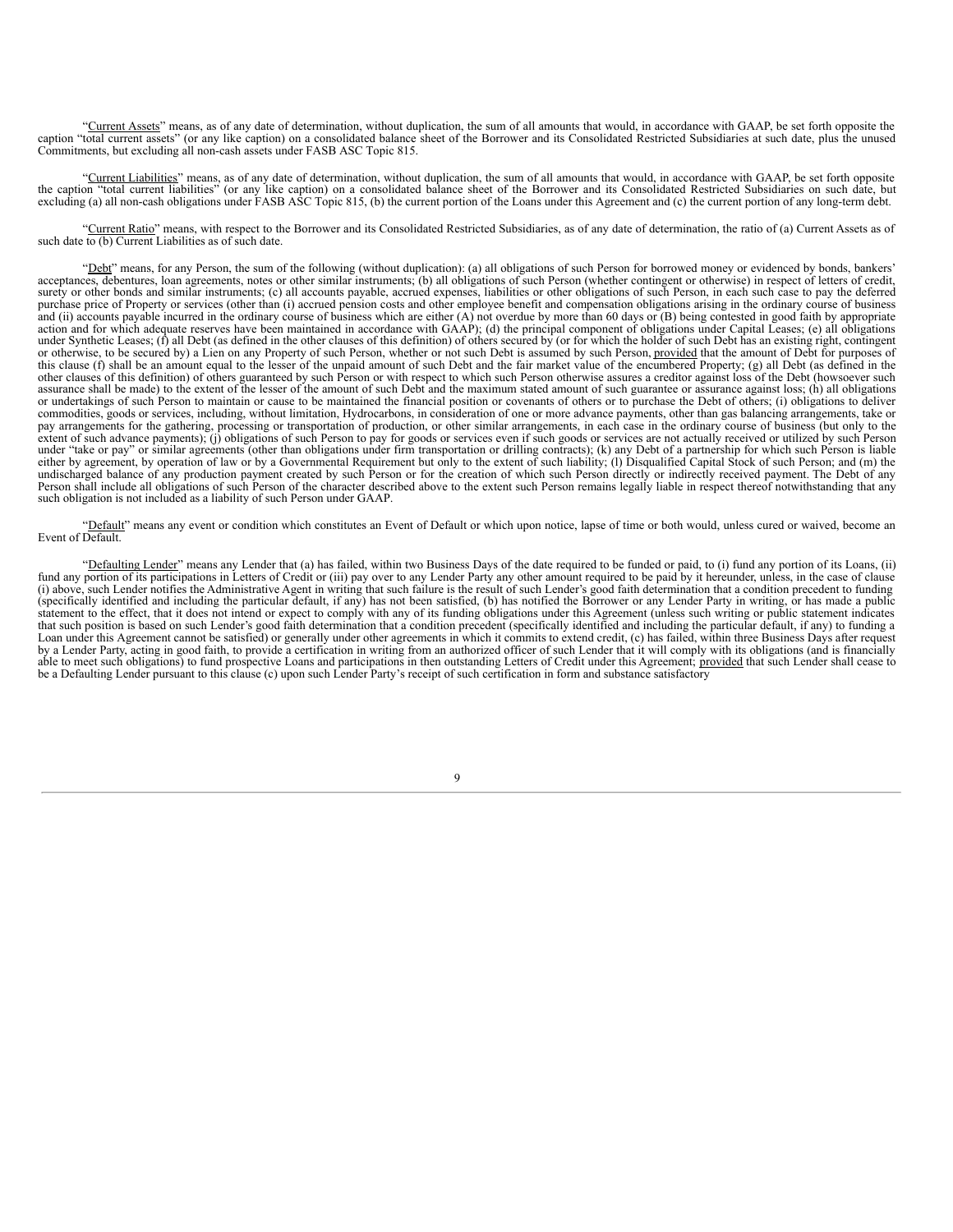to it and the Administrative Agent, or (d) has, or whose Lender Parent has, become the subject of a Bankruptcy Event or a Bail-In Action.

"Deposit Account" has the meaning assigned to such term in the UCC.

"Disposition" means any conveyance, sale, lease, sale and leaseback, assignment (other than assignments intended to convey a Lien), farm-out, transfer, investment, contribution, or other disposition of any Property, and including, for the avoidance of doubt, any Liquidation or Casualty Event. "Dispose" has a correlative meaning thereto.

"Disqualified Capital Stock" means any Equity Interest that, by its terms of by the terms of any security into which it is convertible or for which it is exchangeable) or upon the happening of any event, matures or is mand in full of the Secured Obligations or to the extent the terms of such Equity Interests provide that such Equity Interests shall not be required to be repurchased or redeemed until<br>the Latest Maturity Date at the time of is after an event of default) for any consideration other than other Equity Interests (which would not constitute Disqualified Capital Stock), pursuant to a sinking fund obligation or<br>otherwise, or is convertible or exchangea Stock) at the option of the holder thereof, in whole or in part, on or prior to the date that is 91 days after the earlier of (a) the Latest Maturity Date at the time of issuance and (b) the date on which there are no Loans, LC Exposure or other obligations hereunder outstanding and all of the Commitments are terminated.

Disqualified Institution" shall mean, on any date, (a) any Person (other than a bona fide debt fund of such Person) designated by the Borrower as a "Disqualified Institution", (b) any Person that is a competitor of the Borrower or any of its Subsidiaries and (c) Subsidiaries and Affiliates of such Persons (in each case in clauses (b) and (c) other than such Persons, Subsidiaries or Affiliates that are bona fide fixed income investors, debt funds, regulated bank entities or unregulated lending entities generally engaged in making, purchasing, holding or otherwise investing in commercial loans, debt securities or similar extensions of credit in the ordinary course of business), that in each case in clauses (a) through (c) above, ha no event shall any Lender party to this Agreement as of the Effective Date constitute a Disqualified Institution.

"dollars" or "\$" refers to lawful money of the United States of America.

"Domestic Subsidiary" means any Subsidiary (whether a Restricted Subsidiary or an Unrestricted Subsidiary) that is organized under the laws of the United States of America or any state thereof or the District of Columbia.

"EBITDAX" means, for any period, on a consolidated basis for the Borrower and its Consolidated Restricted Subsidiaries, (a) Consolidated Net Income for such period plus (b) the following expenses or charges to the extent deducted in the calculation of Consolidated Net Income for such period: (i) exploration expenses, (ii) Interest Expense, (iii) income or franchise Taxes, (iv) depreciation, depletion, amortization and other non-cash charges and losses, (v) one time transactions costs, fees and expenses paid or accrued in connection with Debt financings, capital-raising transactions, mergers, acquisitions, Investments, Dispositions and other non-recurring corporate transactions, whether or not consummated, in an aggregate amount for this clause (v) not to exceed \$10,000,000 in any four fiscal quarter period; (vi) write off of

Debt issuance costs and loss (or minus any gains) on the extinguishment of Debt, (vii) extraordinary or non-recurring charges and losses (or minus any extraordinary or nonrecurring gains), (viii) other non-cash charges, expenses and losses (including non-cash charges, expenses and losses associated with the granting of stock-based compensation to employees and directors, non-cash mark to market losses (or minus any gains), and non-cash impairments or accounting adjustments with respect to any Disposition permitted hereby), (ix) amounts incurred related to contingent consideration paid in connection with the acquisition of Oil and Gas Properties, (x) all losses (whether cash or non-cash) from Dispositions (other than Hydrocarbons pro related to mergers and other business combinations, acquisitions, divestitures, Dispositions, discontinuance of activities or operations and other specified transactions, restructurings, cost savings initiatives, operational changes and other initiatives or specified transactions that are reasonably identifiable and factually supportable and projected by the Borrower in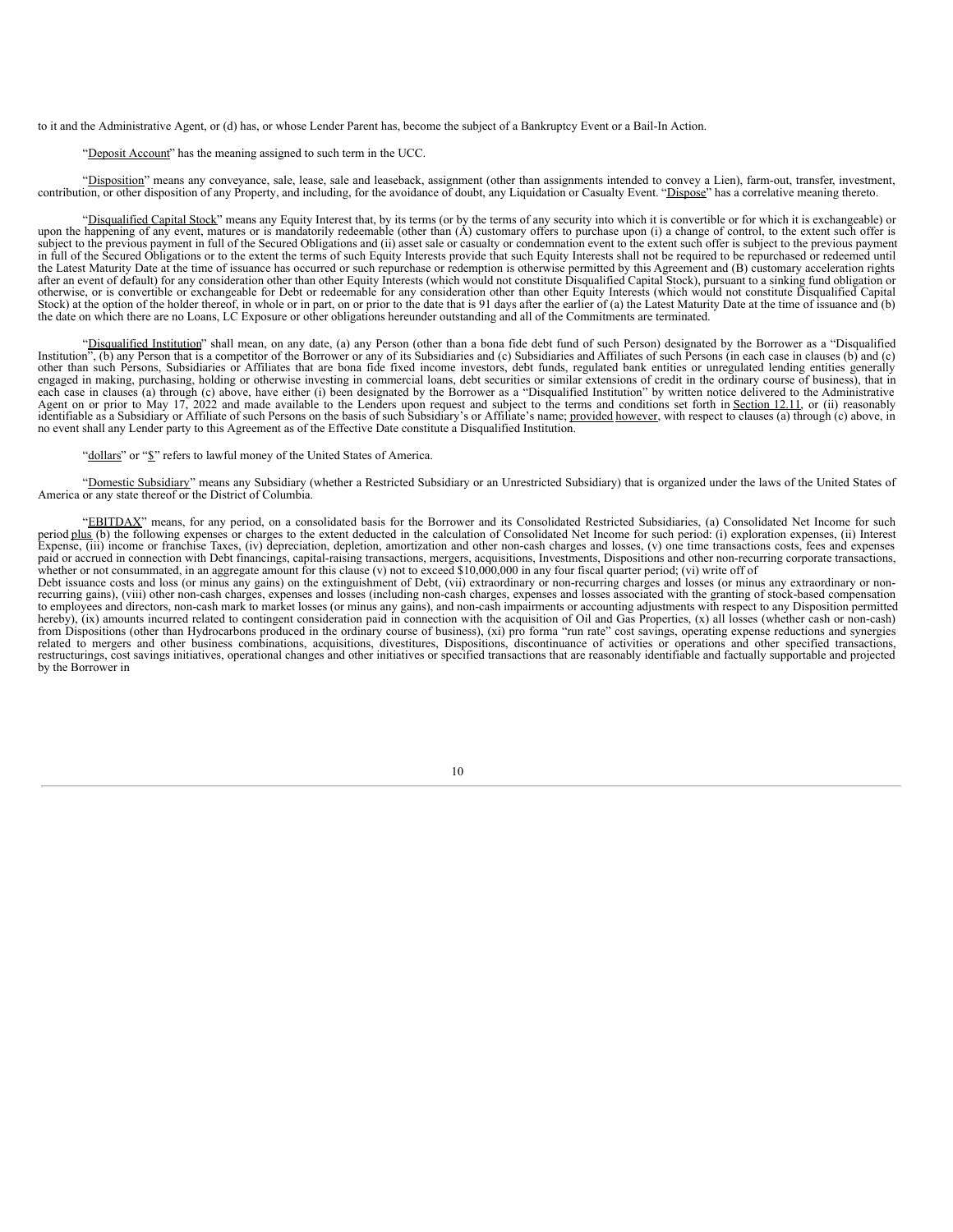good faith to result from actions that have been taken or with respect to which substantial steps have been taken or are expected to be taken (in the good faith determination of<br>the Borrower) within 12 months thereafter (i quarter period calculated before giving effect to this clause (xi) and (xii) one time, non-recurring transactions costs, fees and expenses paid or accrued in connection with the Transactions; minus (c) the following income or gains to the extent included in the calculation of Consolidated Net Income for such period: (i) all non-cash income and gains, (ii) all gains (whether cash or non-cash) from Dispositions (other than Hydrocarbons produced in the ordinary course of business) and (iii) Liquidations of any Swap Agreement. For the purposes of calculating EBITDA for any (if negative) attributable thereto for such Reference Period, (ii) if during such Reference Period, the Borrower or any Consolidated Restricted Subsidiary shall have made a<br>Material Acquisition, EBITDAX for such Reference such Reference Period and (iii) if during such Reference Period a Consolidated Subsidiary shall be redesignated as either a Consolidated Unrestricted Subsidiary or a<br>Consolidated Restricted Subsidiary, EBITDAX shall be cal such Reference Period.

"EDGAR" means the Electronic Data Gathering Analysis and Retrieval system operated by the SEC.

"EEA Financial Institution" means (a) any credit institution or investment firm established in any EEA Member Country which is subject to the supervision of an EEA Resolution Authority, (b) any entity established in an EEA Member Country which is a parent of an institution described in clause (a) of this definition, or (c) any financial institution established in an EEA Member Countr supervision with its parent.

"EEA Member Country" means any of the member states of the European Union, Iceland, Liechtenstein, and Norway.

"EEA Resolution Authority" means any public administrative authority or any person entrusted with public administrative authority of any EEA Member Country (including any delegee) having responsibility for the resolution of any EEA Financial Institution.

"Effective Date" means the date on which the conditions specified in Section 6.01 are satisfied (or waived in accordance with Section 12.02).

"Elected Commitment" means, as to each Revolving Lender, the amount set forth opposite such Revolving Lender's name onAnnex I under the caption "Elected Commitment", as the same may be increased, reduced or terminated from time to time in connection with an optional increase, reduction or termination of the Aggregate Elected Commitment Amount pursuant to Section 2.06(b) or (c).

"Elected Commitment Increase Certificate" has the meaning assigned to such term in Section 2.06(c)(ii)(E).

"Electronic Record" has the meaning assigned to that term in, and shall be interpreted in accordance with, 15 U.S.C. 7006.

"Electronic Signature" has the meaning assigned to that term in, and shall be interpreted in accordance with, 15 U.S.C. 7006.

"Enforcement Action" means any action to enforce any Secured Obligations or Loan Documents or to exercise any rights or remedies relating to any Collateral (whether by judicial action, self-help, notification of account de

"Engineering Reports" has the meaning assigned to such term in Section  $2.07(c)(i)$ .

"Environmental Laws" means any and all Governmental Requirements pertaining to human health and safety (to the extent relating to exposure to Hazardous Materials), the protection of the environment or the preservation or r amended, the Clean Air Act, as amended, the Comprehensive Environmental, Response, Compensation, and Liability Act of 1980 ("CERCLA"), as amended, the Federal Water Pollution Control Act, as amended, the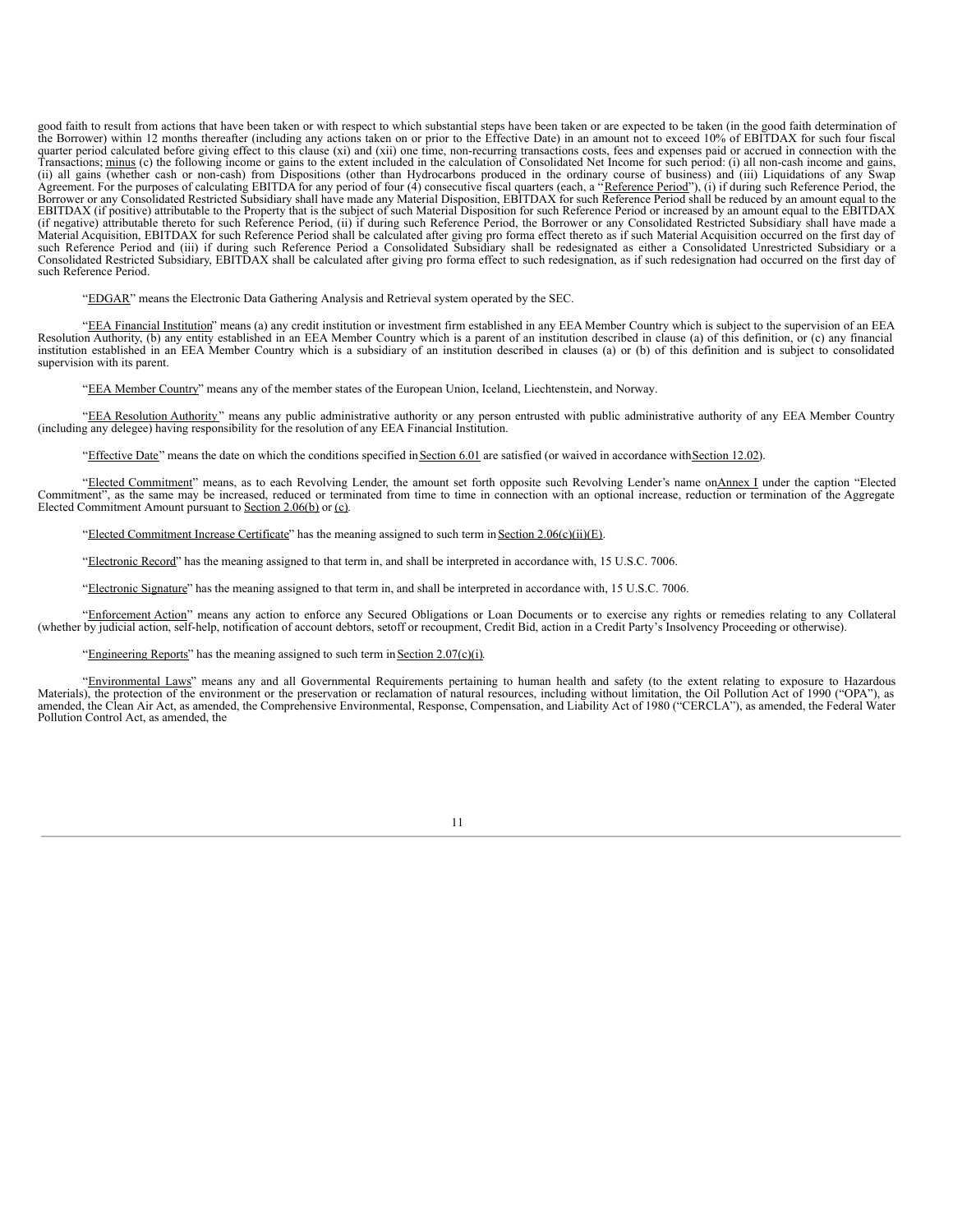Occupational Safety and Health Act of 1970, as amended (to the extent relating to exposure to Hazardous Materials), the Resource Conservation and Recovery Act of 1976 ("RCRA"), as amended, the Safe Drinking Water Act, as a

"Environmental Permit" means any permit, registration, license, approval, consent, exemption, variance, or other authorization of a Governmental Authority required under applicable Environmental Laws.

"Equity Interests" means shares of capital stock, partnership interests, membership interests in a limited liability company, beneficial interests in a trust or other equity ownership interests in a Person, and any warrants, options or other rights entitling the holder thereof to purchase or acquire any of the foregoing.

"ERISA" means the Employee Retirement Income Security Act of 1974, as amended, and any successor statute, and the rules and regulations promulgated thereunder.

"ERISA Affiliate" means each trade or business (whether or not incorporated) which together with the Credit Parties would be deemed to be a "single employer" within the meaning of Section 4001(b)(1) of ERISA or Sections 41

"ERISA Event" means (a) a reportable event described in Section 4043(c) of ERISA and the regulations issued thereunder with respect to which the reporting requirement has not been waived by applicable regulations, (b) the under Section 4041 of ERISA, (d) the institution of proceedings to terminate a Plan by the PBGC, (e) receipt by the Credit Parties or any ERISA Affiliate of a notice of withdrawal liability pursuant to Section 4202 of ERIS

"Erroneous Payment" has the meaning assigned thereto in Section 11.13(a).

"Erroneous Payment Deficiency Assignment" has the meaning assigned thereto in Section 11.13(d).

"Erroneous Payment Impacted Class" has the meaning assigned thereto in Section 11.13(d).

"Erroneous Payment Return Deficiency" has the meaning assigned thereto in Section 11.13(d).

"EU Bail-In Legislation Schedule" means the EU Bail-In Legislation Schedule published by the Loan Market Association (or any successor person), as in effect from time to time.

"Event of Default" has the meaning assigned to such term in Section 10.01.

"Excepted Liens" means: (a) Liens for Taxes, assessments or other governmental charges or levies which are not delinquent or which are being contested in good faith by appropriate action and for which adequate reserves have been maintained in accordance with GAAP; (b) Liens in connection with workers' compensation, unemployment insurance or other social security, old age pension or public liability obligations which are not delinquent or which are being contested in good faith by appropriate action and for which adequate reserves have been maintained in accordance with GAAP; (c) statutory landlord's liens, operators', vendors', carriers', warehousemen's, repairmen's, mechanics', suppliers', workers', materialmen's, construction or other like Liens arising by operation of law in the ordinary course of business or incident to the exploration, development, operation and maintenance of Oil and Gas Properties each of which is in respect of obligations that are not more than 60 days delinquent or which are being contested in good faith by appropriate action and for which adequate reserves have been maintained in accordance with GAAP; (d) contractual Liens which arise in the ordinary course of business under operating agreements, joint venture agreements, oil and gas partnership agreements, oil and gas leases, farm-out agreements, division orders, contracts for the sale, transportation or exchange of oil and natural gas, unitization and pooling declarations and agreements, area of mutual interest agreements, royalty agreements, overriding royalty agreements, marketing agreements, processing agreements, net profits agreements, development agreements, gas balancing or deferred production agreements, injection, repressuring and recycling agreements, salt water or other disposal agreements, seismic or other geophysical permits or agreements, and other agreements which are usual and

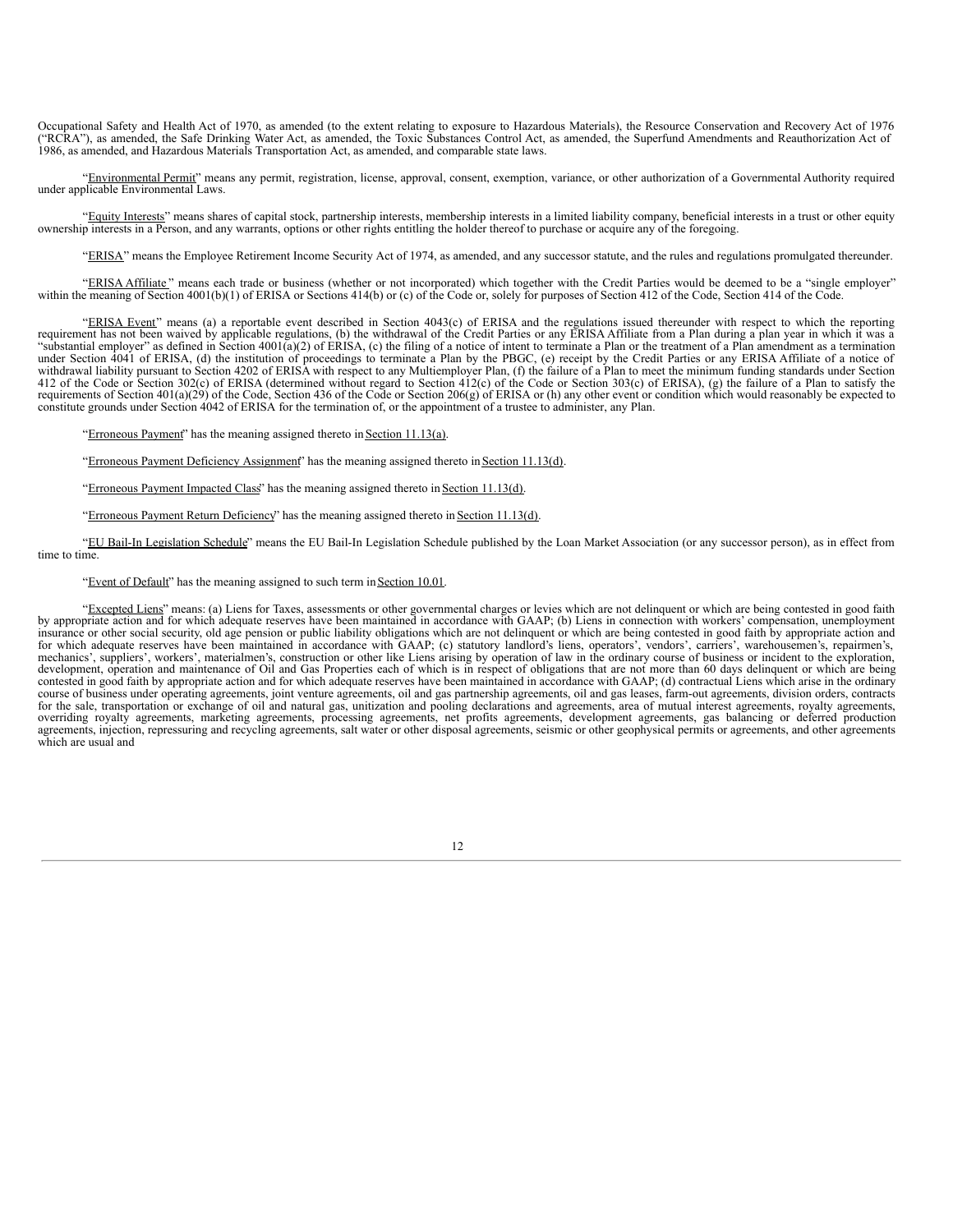customary in the oil and gas business and are for claims which are not more than 60 days delinquent or which are being contested in good faith by appropriate action and for which adequate reserves have been maintained in accordance with GAAP, provided that any such Lien referred to in this clause does not materially impair the use of the Peoperty covered by such Lien for the purposes for whic Property subject thereto; (e) Liens arising solely by virtue of any statutory or common law provision or customary deposit account terms (pursuant to a depository institution's standard documentation that is provided to its customers generally or pursuant to Account Control Agreements) relating to banker's liens, rights of set-off or similar rights and remedies and burdening only deposit accounts or other funds maintained with a creditor depository institution, provided that no such deposit account is a dedicated cash collateral account or is subject to restrictions agai covenants, exceptions or reservations in any Property of the Credit Parties or the Restricted Subsidiaries for the purpose of roads, pipelines, transmission lines, transportation lines, transportation lines, transportation rights of way, facilities and equipment, and Liens related to surface leases and surface operations, that do not secure any monetary obligations and which in the aggregate do not<br>materially impair the use of such Property any material Property subject thereto; (g) Liens on cash or securities pledged to secure performance of tenders, surety and appeal bonds, government contracts, performance and return of money bonds, bids, trade contracts, leases, statutory obligations, regulatory obligations and other obligations of a like nature incurred in the ordinary course of business; (h) judgment and attachment Liens on a proceedings which may have been duly initiated for the review of such judgment shall not have been finally terminated or the period within which such proceeding may be<br>initiated shall not have expired and no action to enfo agreements and similar agreements (1) limiting the transfer of properties and assets pending consummation of the subject transaction or (2) in respect of earnest money deposits, good faith deposits, purchase price adjustment escrows and similar deposits and escrow arrangements made or established thereunder, and (j) Liens arising from precautionary<br>Uniform Commercial Code financing statement filin of business; provided, further Liens described in clauses (a) through (e) shall remain "Excepted Liens" only for so long as no action to enforce such Lien has been commenced; provided further, (x) no intention to subordinate the first priority Lien granted in favor of the Administrative Agent, the Collateral Agent and the Lenders is to be hereby implied<br>or expressed by the permitted existence o

"Excess Cash" means, as of the date of any determination, cash and Cash Equivalents of the Borrower and its Restricted Subsidiaries other than (a) any cash allocated for, reserved or otherwise set aside to pay royalty obli rent expenses, general and administrative expenses, hedging expenses and payments, severance and ad valorem taxes, payroll, payroll taxes, other taxes, and employee wage and benefit payment obligations of the Borrower or any Restricted Subsidiary due and owing as of such date and for which the Borrower or such Restricted Subsidiary either (i) has issued checks or have initiated wires or ACH tr payments, (b) any cash allocated for, reserved or otherwise set aside to pay, in the ordinary course of business, amounts (other than obligations described in clause (a) above) permitted to be paid by the Borrower or its Restricted Subsidiaries in accordance with this Agreement and the other Loan Documents due and owing as of such date to Persons who are not Affiliates of the Credit Parties and for which obligations the Borrower or any Restricted Subsidiary has issued checks or has initiated wires or ACH transfers but that have not yet been subtracted from the balance in the relevant account of the Borrower or any Restricted Subsidiary, (c) any cash of the Borrower or any Restricted Subsidiary constituting pledges and/or deposits securi in each case to the extent permitted by this Agreement, (d) without duplication of any amounts under clause (e), cash reasonably expected to be used for the payment of the purchase price under any binding and enforceable p such date, (e) the amount of (i) any net cash proceeds received by the Borrower from an issuance of Equity Interests (other than Disqualified Capital Stock) of the Borrower after the Effective Date (A) on or after the 90<sup>th</sup> day preceding the date of determination and (B) prior to the 90<sup>th</sup> day preceding the date of determination to the extent such amount has been reserved or otherwise set a on Section 9.04(a)(iii), (iv) or (v), *minus* (iii) any cash and Cash Equivalents applied as a Redemption of Permitted Debt in reliance onSection 9.04(b)(i), *minus* (iv) any cash and Cash Equivalents applied as an Investment in reliance on <u>Section 9.05(d)(ii)</u>, (e)(iv), (g), (i), (k) and (l), in each case of clauses (ii), (iii) and (iv) hereof, following the date of the Borrower's receipt of cash <sup>th</sup> day preceding the date of determination and  $(R)$  prior to the  $90<sup>h</sup>$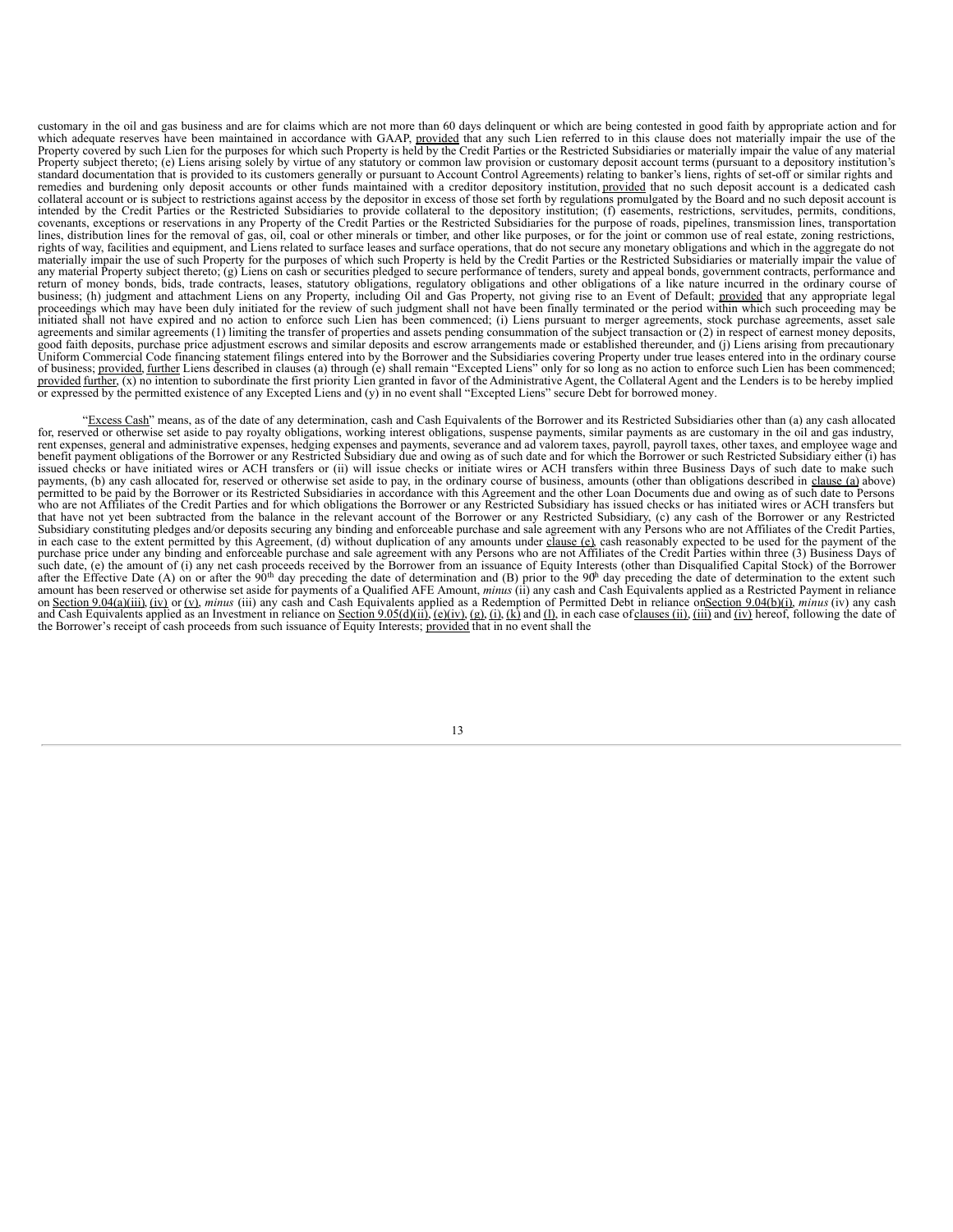amount calculated pursuant to this clause (e) be less than zero, (f) any cash to the extent required to be held in cash collateral accounts for any Persons who are not Affiliates of the Credit Parties, and (g) any cash allocated for, reserved or otherwise set aside to pay, within one Business Day, amounts pursuant to an optional redemption, repurchase or other repayment of Permitted Debt, so long as such cash is deposited in a deposit account subject to an Account Control Agreement.

"Excess Cash Threshold" means, as of the date of any determination, the amount that is equal to the greater of (a) 10% of the then-effective Borrowing Base and (b) \$50,000,000.

"Exchange Act" means the Securities Exchange Act of 1934, as amended, and the rules and regulations promulgated thereunder.

"Excluded Accounts" means, with respect to the Credit Parties or any Restricted Subsidiary, each deposit account set forth onSchedule 7.25 (as the same may be supplemented by the Borrower from time to time upon delivery of a written supplement to the Administrative Agent) as an "Excluded Account" and that is not subject to an<br>Account Control Agreement, to the extent exclusively accounts (other than lockbox accounts, to the extent Account Control Agreements are permitted by the applicable depository bank), (e) petty cash accounts containing a balance<br>not exceeding \$250,000 for all such accounts in parties in connection with royalty payment obligations owed to such third parties, or working interest payments received from unaffiliated third parties, solely to the extent such amounts constitute property of such third party held in trust, and (g) dedicated cash collateral or surety accounts with respect to Excepted Liens of the type described in clause (g) of the definition thereof.

#### "Excluded Assets" shall mean:

(a) any fee owned real property and any leasehold rights and interests in real property (other than Oil and Gas Properties);

(b) motor vehicles (and other assets covered by certificates of title or ownership) and Letter-of-Credit Rights (as defined in the Uniform Commercial Code in the State of New York) and Commercial Tort Claims (as defined in the Uniform Commercial Code in the State of New York), in each case, except to the extent the security interest in such assets can be perfected by the filing of an "all assets" Uniform Commercial Code financing statement;

(c) those assets over which the granting of security interests in such assets would be prohibited by any contract, applicable law or regulation but only to the extent and for so long as a grant of a security interest there termination thereof or create a right of termination in favor of any other party thereto (other than the Borrower or any of its Subsidiaries) or (y) violate such applicable law or<br>regulation, other than to the extent such

(d) particular assets if and for so long as, if reasonably agreed by the Administrative Agent and the Borrower, the cost of creating a pledge or security interest in such assets exceed the practical benefits to be obtained by the Lenders therefrom; and

(e) except as provided in Section 8.14, any assets located outside the United States to the extent that such assets require action under the law of any non-U.S. jurisdiction to create or perfect a security interest in such assets under such non-U.S. jurisdiction, including any intellectual property registered in any non-U.S. jurisdiction;

provided, however, that Excluded Assets shall not include any proceeds, substitutions or replacements of any Excluded Assets referred to inclauses (a) through (d) (unless such proceeds, substitutions or replacements would independently constitute Excluded Assets referred to in clauses (a) through (d)).

"Excluded Subsidiary" means any direct or indirect subsidiary of any Credit Party (a) that is a "controlled foreign corporation" (as that term is defined in Section 957(a) of the Code) ("CFC"), (b) that owns no material as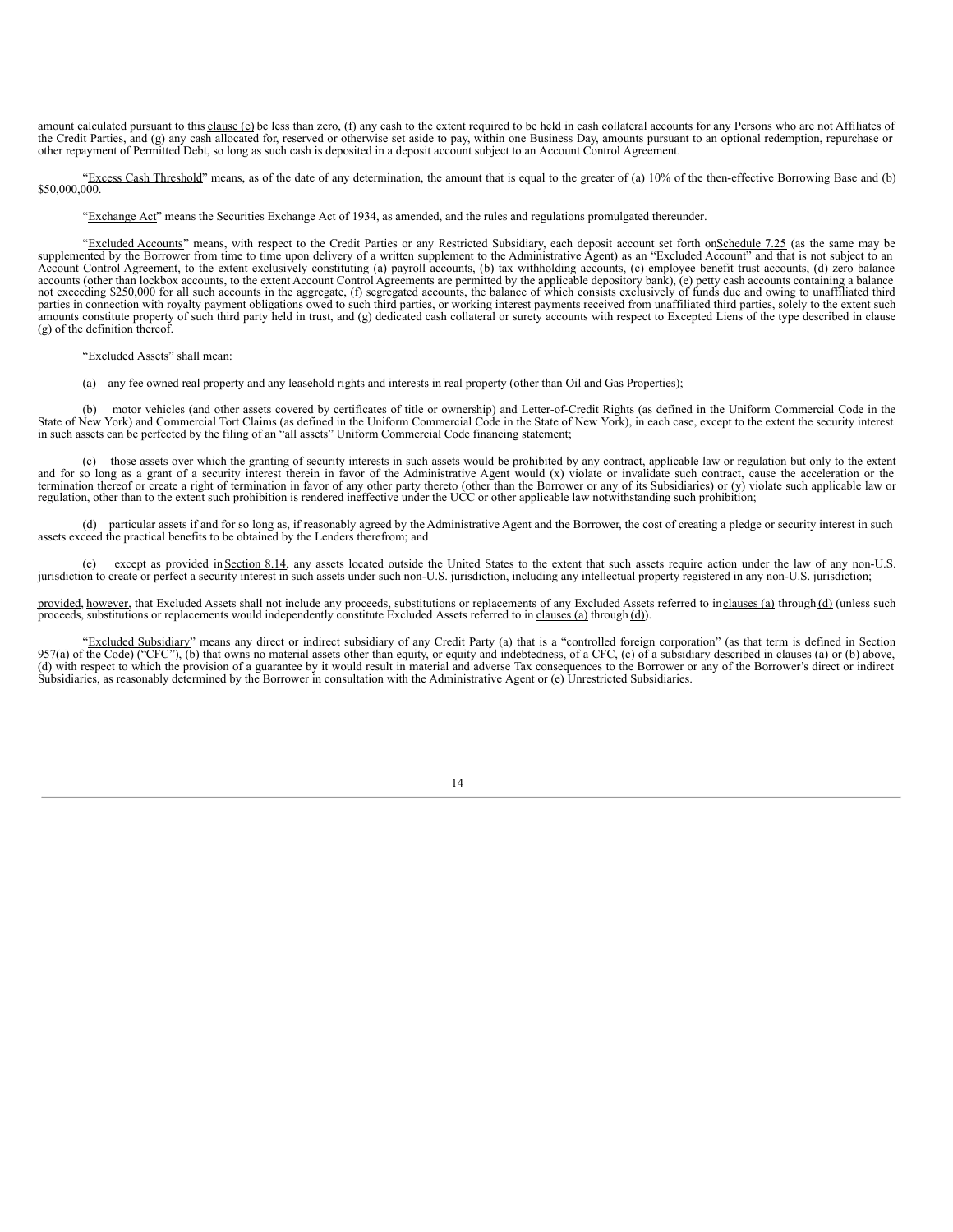"Excluded Swap Obligation" has the meaning assigned to such term in the Guaranty and Collateral Agreement.

"Excluded Taxes" means any of the following Taxes imposed on or with respect to a Recipient or required to be withheld or deducted from a payment to a Recipient, (a) Taxes imposed on (or measured by) its net income (howeve being organized under the laws of, or having its principal office or, in the case of any Lender, its applicable lending office located in, the jurisdiction imposing such Tax (or any political subdivision thereof) or (ii) t in the Loan, Letter of Credit, or Commitment (other than pursuant to an assignment request by the Borrower under Section 5.04(b)), or (ii) such Lender changes its lending office, except in each case to the extent that, pursuant to Section 5.03, amounts with respect to such Taxes were payable either to such Lender's assignor immediately before such Lender became a party hereto or to such Lender immediately before it changed its lending office (c) any Taxes attributable to a Recipient's failure to comply with Section 5.03(e) and (d) any withholding Taxes imposed under FATCA.

"Existing Credit Agreement" has the meaning assigned to such term in the recitals.

"Extraordinary Expenses" means all costs, expenses or advances that the Administrative Agent may incur during a Default or Event of Default, or during the pendency of an Insolvency Proceeding of a Credit Party, including those relating to (a) any audit, inspection, repossession, storage, repair, appraisal, insurance, manufacture, preparation or advertising for sale, sale, collection, the Administrative Agent, any Lender, any Credit Party, any representative of creditors of a Credit Party or any other Person) in any way relating to any Collateral (including<br>the validity, perfection, priority or avoidanc Proceeding; (d) settlement or satisfaction of taxes, charges or Liens with respect to any Collateral; (e) any Enforcement Action; and (f) negotiation and documentation of any modification, waiver, workout, restructuring or forbearance with respect to any Loan Documents or Secured Obligations. Such costs, expenses and advances include transfer fees, Other Taxes, storage fees, insurance costs, permit fees, utility reservation and standby fees, legal fees of outside counsel, appraisal fees, brokers' and auctioneers' fees and commissions, accountants' fees, environmental study fees, wages and salaries paid to employees of any Credit Party or independent contractors in liquidating any Collateral, and reasonable travel and other expenses.

"Extended Loans" means any Extended Term Loans.

"Extended Term Loan Facility" shall have the meaning set forth in the definition of "Facility".

"Extended Term Loans" shall have the meaning set forth in Section 2.11(a)(ii).

"Extending Term Lender" shall have the meaning set forth in Section 2.11(a)(ii).

"Extension" shall mean a Term Loan Extension.

"Extension Amendment" shall have the meaning set forth in Section 2.11(d).

"Extension Offer" shall mean a Term Loan Extension Offer.

"Extension Series" shall mean any Term Loan Extension Series.

"Facility" means each of (a) any Term Loan Facility, (b) any Extended Term Loans of a given Series (each, an "Extended Term Loan Facility") and (c) the Revolving Commitments and the extensions of credit made thereunder (the "Revolving Facility").

"FATCA" means Sections 1471 through 1474 of the Code, as of the date of this Agreement (and any amended or successor provisions that are substantively comparable and which do not impose criteria that are materially more onerous to comply with than those contained in such Sections), any current or future regulations or official interpretations thereof and any agreements entered into pursuant to Section 1471(b)(1) of the Code, and any applicable intergovernmental agreement entered into in connection with the implementation of such sections of the

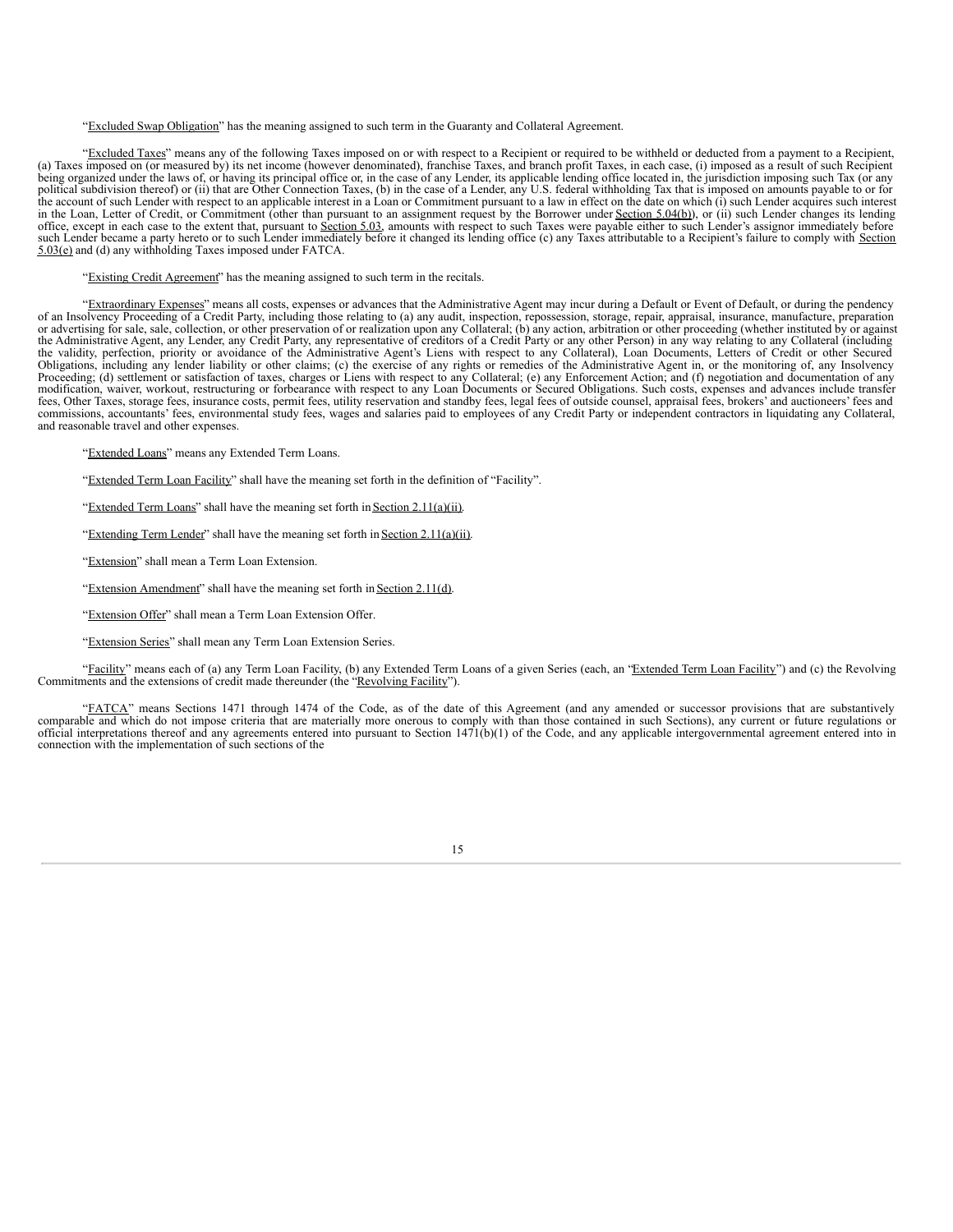Code, and any fiscal or regulatory legislation, rules or practices adopted pursuant to any such intergovernmental agreement. Federal Funds Rate" means, for any day, the rate per annum equal to the weighted average of the r such day shall be the average of the quotation for such day on such transactions received by the Administrative Agent from three federal funds brokers of recognized standing selected by the Administrative Agent. Notwithstanding the foregoing, if the Federal Funds Rate shall be less than zero, such rate shall be deemed to be zero for purposes of this Agreement.

"Fee Letter" means that certain Fee Letter dated June 2, 2022, among Wells Fargo Securities, LLC, Wells Fargo Bank, National Association and the Borrower.

"Financial Officer" means, for any Person, the chief financial officer, principal accounting officer, treasurer or controller of such Person (or in the case of any Person that is a partnership, of such Person's general partner). Unless otherwise specified, all references to a Financial Officer herein mean a Financial Officer of the Borrower.

"Financial Statements" means the financial statement or statements of the Borrower and its Consolidated Subsidiaries referred to inSection 7.04(a).

"Floor" means a rate of interest equal to 0.00%.

"Foreign Lender" means any Lender that is not a U.S. Person.

"Foreign Subsidiary" means any Subsidiary (whether a Restricted Subsidiary or an Unrestricted Subsidiary) that is not a Domestic Subsidiary.

"FRB" means the Board of Governors of the Federal Reserve System of the United States.

"GAAP" means generally accepted accounting principles in the United States of America as in effect from time to time subject to the terms and conditions set forth in Section  $1.\overline{05}$ .

"Governmental Authority" means the government of the United States of America, any other nation or any political subdivision thereof, whether state or local, and any agency, authority, instrumentality, regulatory body, court, central bank or other entity exercising executive, legislative, judicial, taxing, regulatory or administrative powers or functions of or pertaining to government (including any supranational bodies exercising such powers or functions, such as the European Union or the European Central Bank).

"Governmental Requirement" means any law, statute, code, ordinance, order, determination, rule, regulation, judgment, decree, injunction, franchise, permit, certificate, license, rules of common law, authorization or other directive or requirement, whether now or hereinafter in effect of any Governmental Authority.

"Guarantor" means each Restricted Subsidiary that is a party to the Guaranty and Collateral Agreement as a "Guarantor" and "Grantor" (as such terms are defined in the Guaranty and Collateral Agreement) and guarantees the S or Immaterial Subsidiary shall be a Guarantor unless such Excluded Subsidiary or Immaterial Subsidiary guarantees any Permitted Debt, any Permitted Refinancing Debt or the Debt, in each case, of the Borrower or any Domestic Subsidiary, any other Person.

"Guaranty and Collateral Agreement" means the Third Amended and Restated Guaranty and Collateral Agreement, substantially in the form attached hereto as Exhibit C, executed by the Borrower, the Guarantors, the Collateral A or supplemented from time to time.

"Hazardous Material" means any substance regulated or as to which liability may be imposed under any applicable Environmental Law due to their hazardous or dangerous properties or characteristics and including, without limitation: (a) any chemical, compound, material, product, byproduct, substance or waste defined as, or included in the definition or meaning of, "hazardous su and gas waste, and crude oil; and (c) radioactive materials, asbestos containing materials, polychlorinated biphenyls, or radon.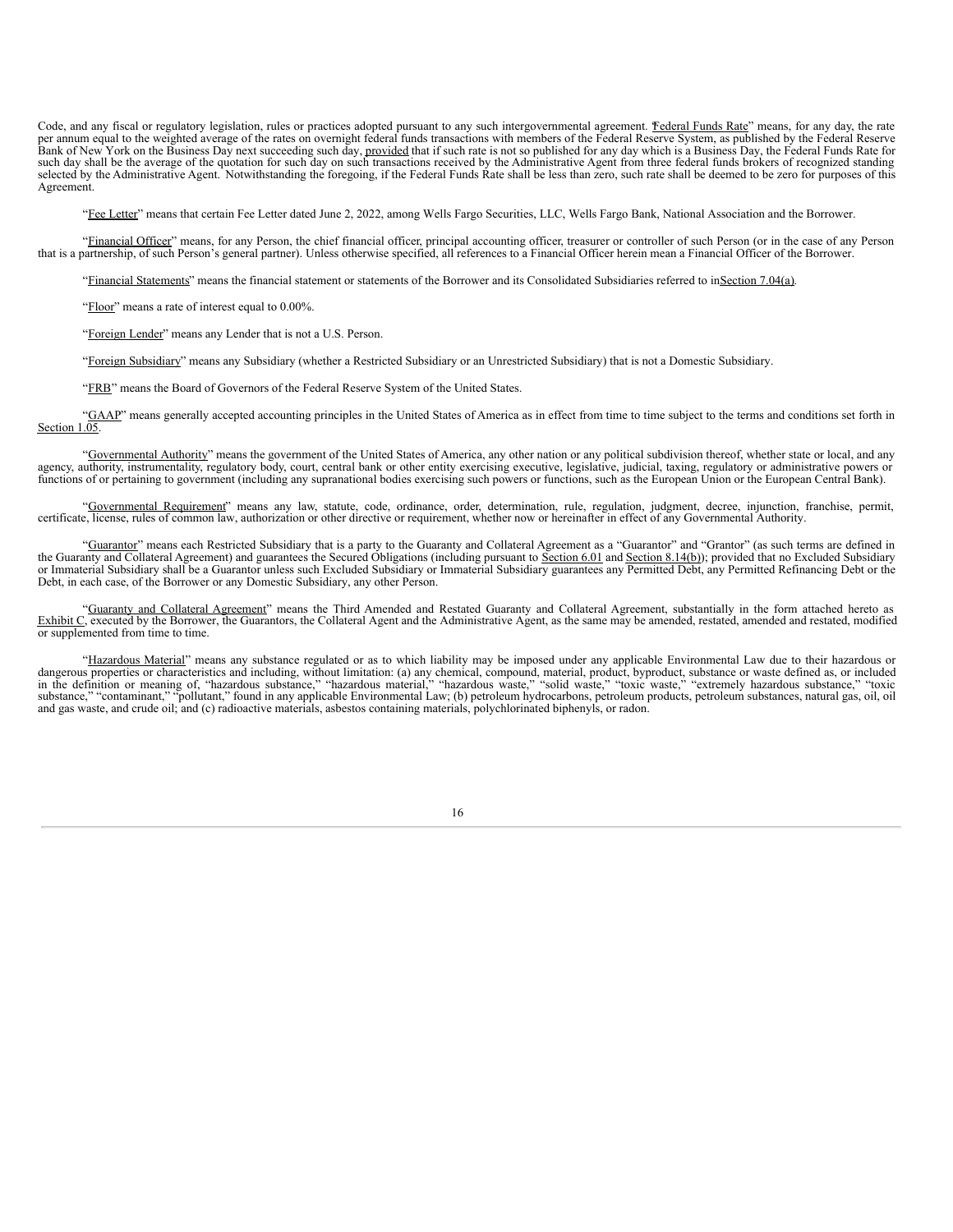"Highest Lawful Rate" means, with respect to each Lender, the maximum non-usurious interest rate, if any, that at any time or from time to time may be contracted for, taken, reserved, charged or received on the Notes or on other Secured Obligations under laws applicable to such Lender which are presently in effect or, to the extent allowed by law, under such applicable laws which may hereafter be in effect and which allow a higher maximum non-usurious interest rate than applicable laws allow as of the date hereof.

"Hydrocarbon Interests" means all rights, titles, interests and estates now or hereafter acquired in and to oil and gas leases, oil, gas and mineral leases, or other liquid or gaseous hydrocarbon leases, mineral fee interests, overriding royalty and royalty interests, net profit interests and production payment interests, including any reserved or<br>residual interests of whatever nature. Unless and the Restricted Subsidiaries, as the context requires.

"Hydrocarbons" means oil, gas, casinghead gas, drip gasoline, natural gasoline, condensate, distillate, liquid hydrocarbons, gaseous hydrocarbons and all products refined or separated therefrom and all other minerals which in tanks, and all rents, issues, profits, proceeds, products, revenues and other incomes from or attributable to the Hydrocarbon Interests of the Credit Parties or other properties constituting Oil and Gas Properties of the Credit Parties.

"Immaterial Subsidiary" shall mean any Restricted Subsidiary that is (a) not a Material Subsidiary, (b) an Excluded Subsidiary, (c) a captive insurance company, (d) a not-for-profit Subsidiary, (e) a special purpose entity, (f) any Subsidiary that is prohibited by applicable law, rule or regulation or by any contractual obligation existing on the Effective Date or at the time such Restricted Subsidiary is acquired (and not entered into in contemplation of such acquisition), as applicable, from guaranteeing the Secured Obligations or which would require consent, approval, license or authorization from a Governmental Authority unless such consent, approval, license or authorization has been received or (g) any Subsidiary excluded from the guarantee requirements under this Agreement where the Borrower and the Administrative Agent reasonably agree that the cost of providing such guarantee is excessive in relation to the value afforded thereby.

'Indemnified Taxes' means (a) Taxes, other than Excluded Taxes, imposed on or with respect to any payment made by or on account of any obligation of any Credit Party under any Loan Document, and (b) to the extent not otherwise described in clause (a), Other Taxes.

"Indemnitee" has the meaning assigned to such term inSection 12.03(b).

"Information" has the meaning assigned to such term inSection 12.11.

"Initial Reserve Report" means the Reserve Report as of December 31, 2021 prepared by or under the supervision of the chief engineer of the Borrower and audited by an Approved Petroleum Engineer with respect to the oil and

'Insolvency Proceeding" means any case or proceeding commenced by or against a Person under any state, federal or foreign law for, or any agreement of such Person to, (a) the entry of an order for relief under the Bankruptcy Code, or any other insolvency, debtor relief or debt adjustment law; (b) the appointment of a receiver, trustee, liquidator, administrator, conservator or other custodian for such Person or any part of its Property; or (c) an assignment or trust mortgage for the benefit of creditors.

"Interest Election Request" means a request by the Borrower to convert or continue a Borrowing in accordance withSection 2.04 in substantially the form of Exhibit F.

"Interest Expense" means, for any period, the sum (determined without duplication) of the aggregate gross interest expense of the Borrower and the Consolidated Restricted Subsidiaries for such period, including (a) to the extent included in interest expense under GAAP, unless otherwise provided in (iii) below: (i) amortization of debt discount, (ii) capitalized interest and (iii) the portion of any payments or accruals under Capital Leases allocable to interest expense, plus the portion of any payments or accruals under Synthetic Leases allocable to interest expense whether or not the same constitutes interest expense under GAAP and (b) cash dividend payments made by any Credit Party or the Restricted Subsidiaries in respect of any Disqualified Capital Stock; but excluding non-cash gains, losses or adjustments under FASB ASC Topic 815 as a result of changes in the fair market value of derivatives.

"Interest Payment Date" means (a) with respect to any Base Rate Loan, the last day of each March, June, September and December and (b) with respect to any SOFR Loan, the last day of the Interest Period applicable to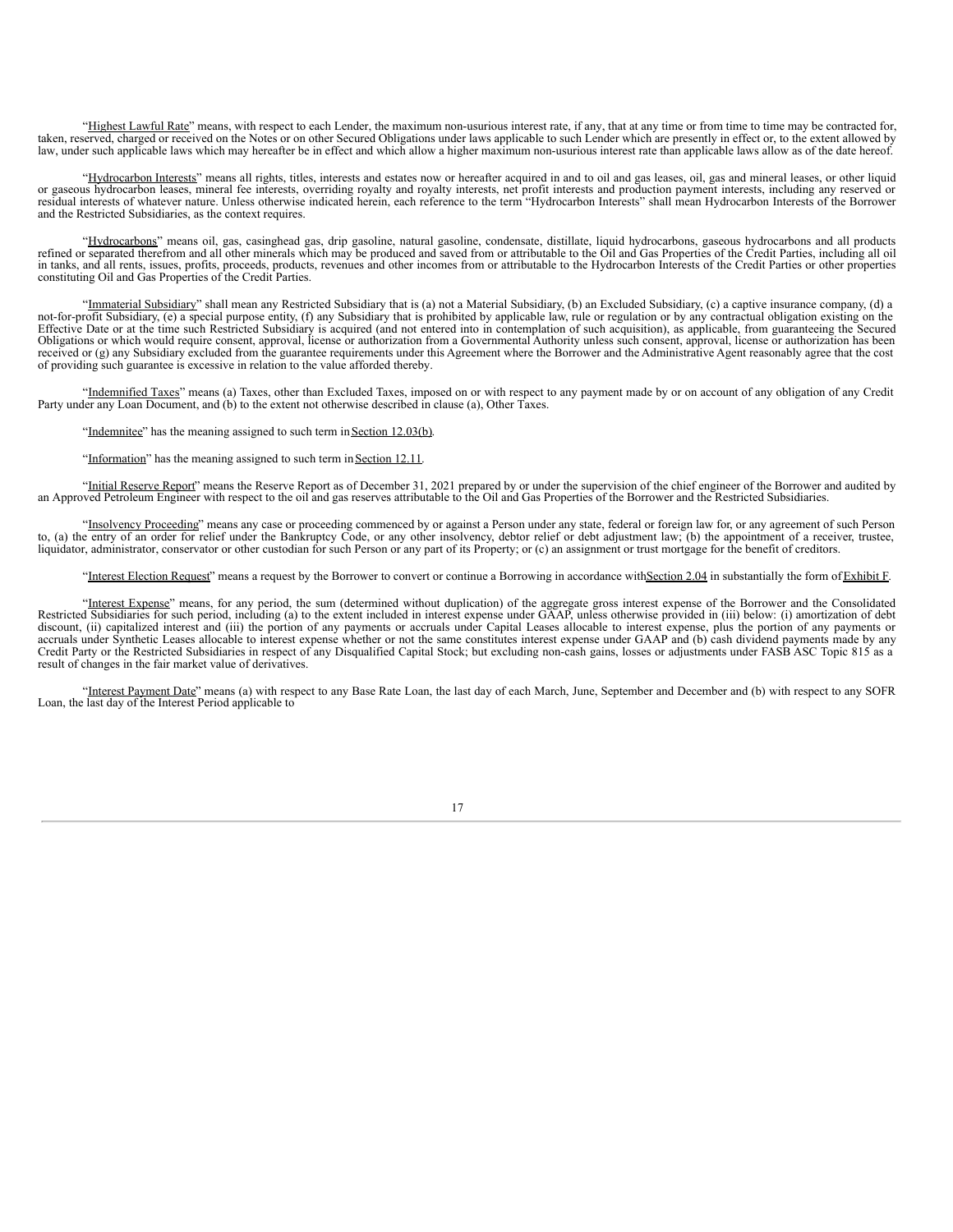the Borrowing of which such Loan is a part and, in the case of a SOFR Borrowing with an Interest Period of more than three months' duration, each day prior to the last day of such Interest Period that occurs at intervals of three months' duration after the first day of such Interest Period.

"Interest Period" means with respect to any SOFR Borrowing, the period commencing on the date of such Borrowing and ending on the numerically corresponding day in the calendar month that is one, three or six months thereafter, as the Borrower may elect; provided, that (a) if any Interest Period would end on a day other than a Business Day, such Interest Period shall be extended t such Interest Period shall end on the next preceding Business Day, (b) any Interest Period that commences on the last Business Day of a calendar month (or on a day for which there is no numerically corresponding day in the last calendar month of such Interest Period) shall end on the last Business Day of the last calendar month of such Interest Period and (c) no Interest Period tenor which has been removed pursuant to Section  $3.03(c)(iv)$  may be elected by the Borrower. For purposes hereof, the date of a Borrowing initially shall be the date on which such Borrowing is made and thereafter shall be the effective date of the most recent conversion or continuation of such Borrowing.

#### "Interim Redetermination" has the meaning assigned to such term in Section 2.07(b).

"Interim Redetermination Date" means the date on which a Borrowing Base that has been redetermined pursuant to an Interim Redetermination becomes effective as provided in Section 2.07(d).

"Investment" means, for any Person: (a) an acquisition (whether for cash, Property, services or securities or otherwise) of Equity Interests of any other Person; (b) the making of any advance, loan or capital contribution to, assumption of Debt of, purchase or other acquisition of any other Debt or equity participation or interest in, or other extension of credit to, any other Person (including the purchase of Property from another Person subject to an understanding or agreement, contingent or otherwise, to resell such Property to such Person, but excluding any such advance, loan or extension of credit having a term not exceeding ninety (90) days representing the purchase price of inventory or supplies sold by such Person in the ordinary course of business); (c) the purchase or acquisition (in one or a series of transactions) of Property of another Person that constitutes a business unit; or (d) the entering into of any guarantee of, or other contingent obligation (including the deposit of any Equity Interests to be sold) with respect to, Debt of any other Person and (without duplication) any amount committed to be advanced, lent, or extended to such Person (valued at the lesser of the amount of the Debt that is the subject of such guarantee or continge

"Issuing Bank" means (a) Wells Fargo and (b) any other Lender reasonably acceptable to the Administrative Agent and the Borrower that has agreed in its sole discretion to become an Issuing Bank hereunder pursuant to documentation in form and substance reasonably satisfactory to the Administrative Agent, in each case, in its capacity as an issuer of Letters of Credit hereunder, and its successors in such capacity as provided in Section 2.08(i). Any Issuing Bank may, in its discretion, arrange for one or more Letters of Credit to be issued by Affiliates of such Issuing Bank, in which case the term "Issuing Bank" shall include any such Affiliate with respect to Letters of Credit issued by such Affiliate. Each reference herein to the "Issuing Bank" shall be deemed to be a reference to the relevant Issuing Bank.

"Latest Maturity Date" shall mean, at any date of determination, the latest Maturity Date applicable to any Loan or Commitment hereunder at such time, including the latest maturity date of any Term Loan, Extended Term Loan, Revolving Loan, Term Commitment, Extended Term Commitment or Revolving Commitment, in each case, as extended in accordance with this Agreement from time to time.

"LC Commitment" at any time means \$10,000,000.

"LC Disbursement" means a payment made by any Issuing Bank pursuant to a Letter of Credit issued by such Issuing Bank.

"LC Exposure" means, at any time, the sum of (a) the aggregate undrawn amount of all outstanding Letters of Credit at such time plus (b) the aggregate amount of all<br>LC Disbursements that have not yet been reimbursed by or Revolving Percentage of the total LC Exposure at such time.

"Lender Parent" means, with respect to any Lender, any Person as to which such Lender is, directly or indirectly, a subsidiary.

"Lender Party" means the Administrative Agent, each Issuing Bank or any Lender.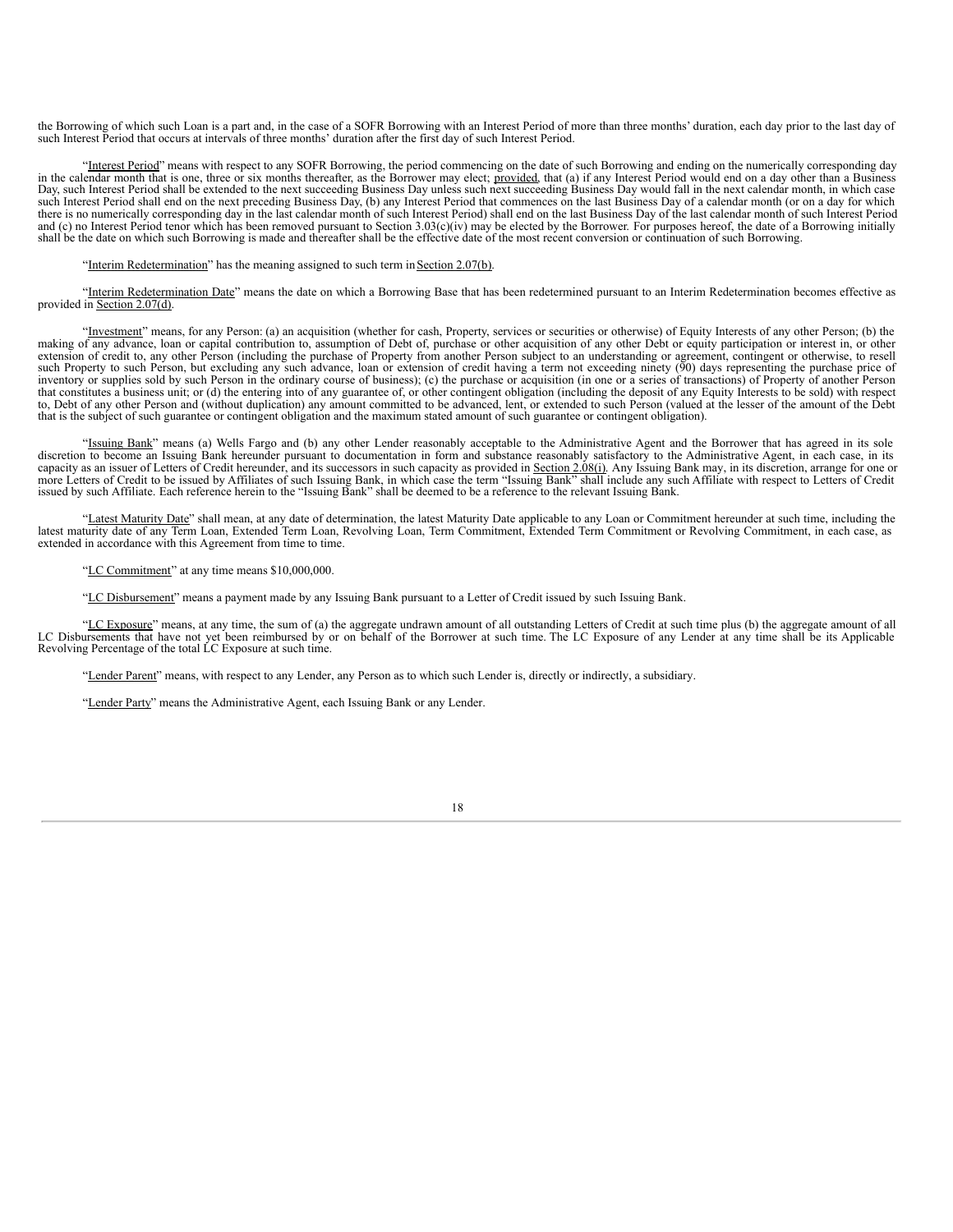"Lenders" means the Persons listed on Annex I, other than any such Person that ceases to be a party hereto pursuant to an Assignment and Assumption, any Person that shall have become a party hereto pursuant to an Assignment and Assumption, any Person that shall have become a party hereto pursuant to Section 2.06(c) and any Person that is holding outstanding Term Loans.

"Letter of Credit" means any standby letter of credit issued pursuant to this Agreement.

"Letter of Credit Agreements" means all letter of credit applications and other agreements (including any amendments, modifications or supplements thereto) submitted by the Borrower, or entered into by the Borrower, with a

"Lien" means any interest in Property securing an obligation owed to, or a claim by, a Person other than the owner of the Property, whether such interest is based on the common law, statute or contract, and whether such obligation or claim is fixed or contingent, and including but not limited to (a) the lien or security interest arising from a deed of trust, mortgage, encumbrance, pledge, security agreement, conditional sale or trust receipt or a lease, consignment or bailment for security purposes or (b) production deed of trust, mortgage, encumbrance, pledge, payments and the like payable out of Oil and Gas Properties. The term "Lien" shall include easements, restrictions, servitudes, permits, conditions, covenants, exceptions or<br>reservations. For the purposes of this Agreement or hold subject to a conditional sale agreement, or leases under a financing lease or other arrangement pursuant to which title to the Property has been retained by or vested in some other Person in a transaction intended to create a financing.

"Liquidate" means, with respect to any Swap Agreement, (a) the sale, assignment, novation, unwind or termination of all or any part of such Swap Agreement or (b) the creation of an offsetting position against all or any part of such Swap Agreement. The terms "Liquidated" and "Liquidation" have correlative meanings thereto.

"Loan Documents" means this Agreement, the Notes, the Letter of Credit Agreements, the Letters of Credit, the Security Instruments, the Fee Letter and any other document, instrument or agreement (other than Secured Swap Ag Party under this Agreement.

"Loans" means the loans made by the Lenders to the Borrower pursuant to this Agreement, including Revolving Loans, Term Loans and any Extended Loans.

"Majority Lenders" means, at any time, Lenders having Total Credit Exposures having at least fifty percent (50%) of the sum of the Total Credit Exposures of all<br>Lenders (without regard to any sale by a Lender of a particip Majority Lenders to the extent set forth in Section 2.09(a)(i).

'Majority Revolving Lenders" means, at any time while no Revolving Loans or LC Exposure are outstanding, Revolving Lenders having more than fifty percent (50%) of the sum of the Aggregate Elected Commitment Amount; and at any time while any Revolving Loans or LC Exposure are outstanding, Revolving Lenders holding more than fifty percent (50%) of the outstanding aggregate principal amount of the Revolving Loans and participation interests in Letters of Credit (without regard to any sale by a<br>Revolving Lender of a participation in any Rev Lenders shall constitute the Majority Revolving Lenders; provided further that the Elected Commitment and the outstanding principal amount of the Revolving Loans of, and<br>the participation interests in Letters of Credit hel forth in Section 2.09(a)(i).

"Majority Term Lenders" means Term Lenders having more than fifty percent (50%) of the total Term Loan Exposures at the time of determination.

"Material Acquisition" means any acquisition of Property or series of related acquisitions of Property that involves the payment of consideration by the Borrower and the Consolidated Restricted Subsidiaries in excess of \$2

"Material Adverse Effect" means a material adverse change in, or material adverse effect on (a) the business, operations, Property or financial condition of the Credit Parties, taken as a whole, (b) the ability of the Credit Parties, taken as a whole, to perform their obligations under the Loan Documents (including payment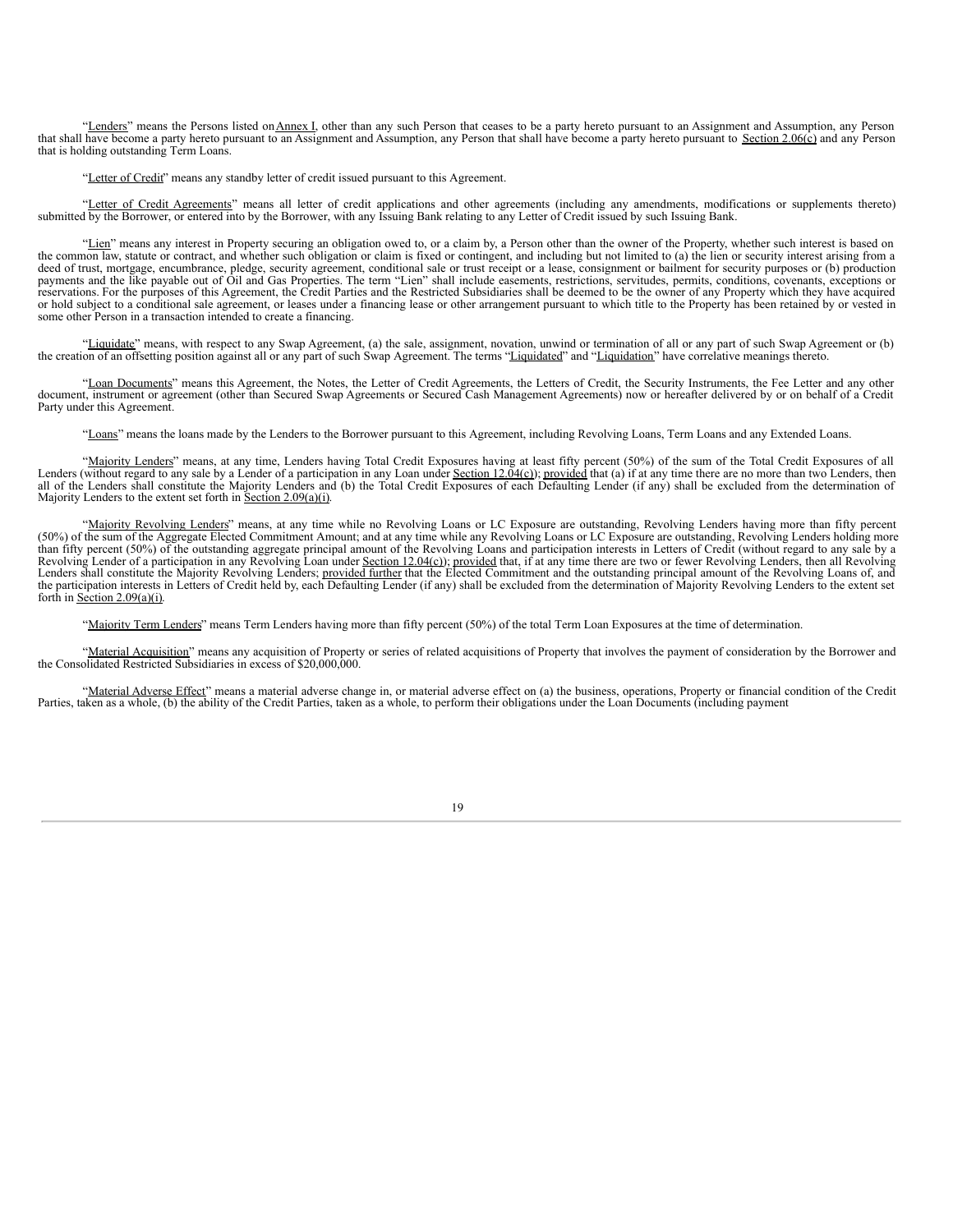obligations), (c) the validity or enforceability of any Loan Document or (d) the rights and remedies of the Administrative Agent, any Issuing Bank or any Lender under the Loan Documents.

"Material Debt" means Debt (other than the Loans and Letters of Credit), or obligations in respect of one or more Swap Agreements, of any one or more of the Credit Parties and the Restricted Subsidiaries, in an aggregate principal amount exceeding \$50,000,000. For purposes of determining Material Debt, the "principal amount" of the Chedit Parties and the Restricted Subsidiaries in re

"Material Disposition" means any Disposition of Property or series of related Dispositions of Property that yields gross proceeds to the Borrower and the Consolidated Restricted Subsidiaries in excess of \$20,000,000.

"Material Subsidiary" means, as of any date, any Restricted Subsidiary (a) that owns or has an interest in any Property assigned value in the Borrowing Base then in<br>effect, as determined by the Administrative Agent; (b) th the Debt of any other Person; or (c) that contributed greater than (i) two and a half percent (2.5%) of EBITDA for the period of four consecutive fiscal quarters most recently ended for which financial statements have been aggregate amount of EBITDA or Consolidated Total Assets attributable to all Restricted Subsidiaries that are not Material Subsidiaries exceeds two and a half percent (2.5%) of<br>EBITDA for any such period or two and a half p the Borrower has failed to do so, the Administrative Agent shall), on the date on which financial statements for such fiscal quarter are delivered pursuant to Section 8.01(a) or Section 8.01(b), designate in writing to the Administrative Agent one or more of such Restricted Subsidiaries as "Material Subsidiaries" to eliminate any such excess, and such edsignated Subsidiaries shall for all purposes Subsidiary solely because it is not a Wholly-Owned Subsidiary.

"Maturity Date" means the Term Loan Maturity Date or the Revolving Termination Date, as applicable.

"Minimum Extension Condition" has the meaning set forth inSection 2.11.

"Moody's" means Moody's Investors Service, Inc. and any successor thereto that is a nationally recognized rating agency.

"Mortgage" means each mortgage, deed of trust or any other document creating and evidencing a Lien on real Property and other Property in favor of the Collateral Agent, for the benefit of the Secured Parties, which shall b

"Mortgaged Property" means any Property owned by the Borrower or any Guarantor which is subject to a Mortgage.

"Multiemployer Plan" means a multiemployer plan as defined in Section 4001 (a)(3) of ERISA to which any Credit Party or any ERISA Affiliate is making or accruing an obligation to make contributions, or has within the six calendar years preceding the date hereof, made or accrued an obligation to make contributions and liability to a Credit Party remains.

"Net Leverage Ratio" means, with respect to the Borrower and its Consolidated Restricted Subsidiaries, as of any date of determination, the ratio of (a) Total Net Debt as of such date to (b) EBITDAX for the period of four consecutive fiscal quarters ending on such date.

"New Borrowing Base Notice" has the meaning assigned to such term in Section 2.07(d).

"Non-Consenting Lender" means any Lender that does not approve any consent, waiver, discharge, termination or amendment to any provision of this Agreement or any other Loan Document requested by the Borrower (including any reaffirmation or decrease in the Borrowing Base) that (i) requires the approval of all Lenders or all affected<br>Lenders in accordance with the terms of Sectio

"Non-Defaulting Lender" means, at any time, each Lender that is not a Defaulting Lender at such time.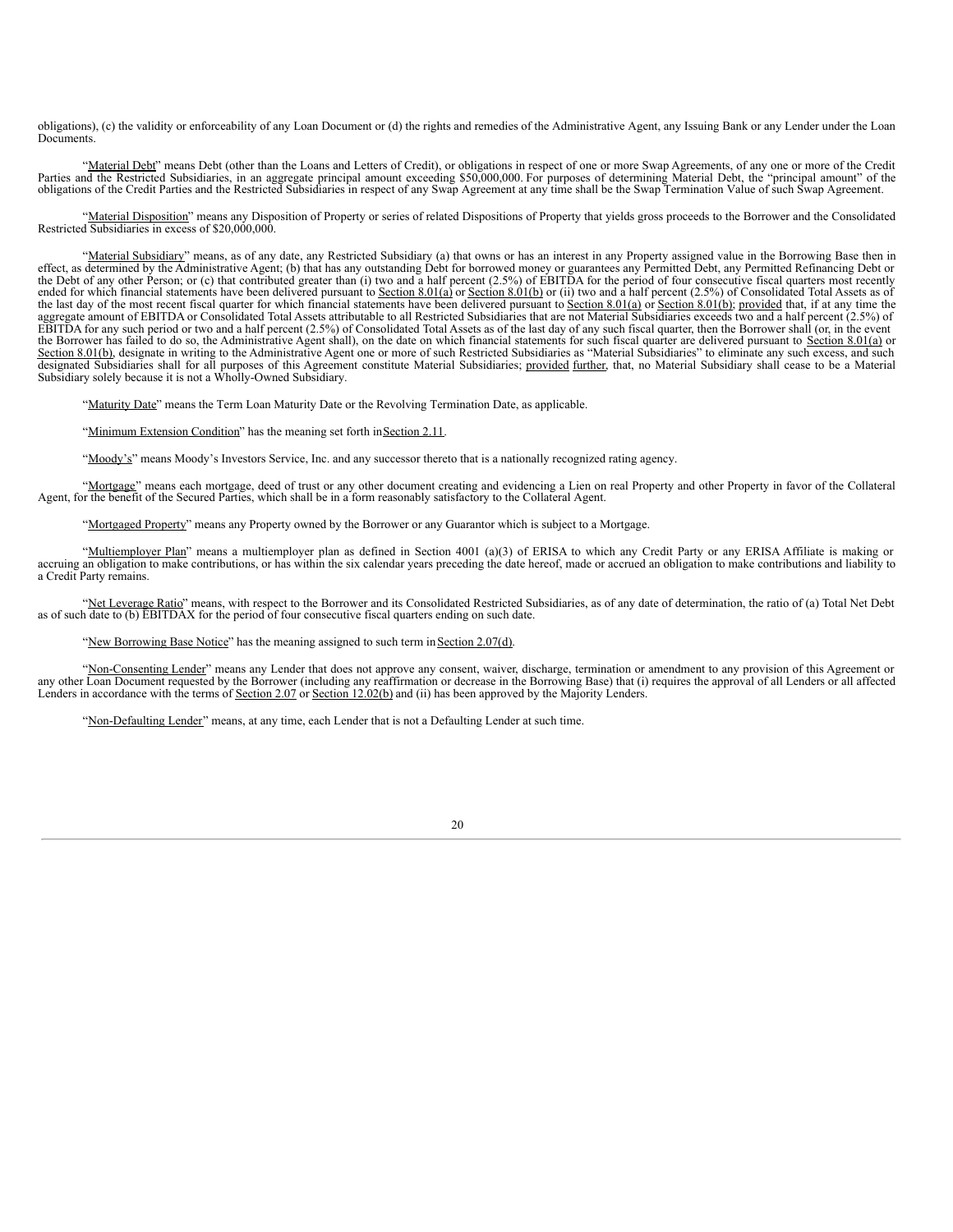"Notes" means the promissory notes of the Borrower described inSection 2.02(d) and being substantially in the form of Exhibit A, together with all amendments, modifications, replacements, extensions and rearrangements thereof.

"OFAC" means the U.S. Department of the Treasury's Office of Foreign Assets Control.

"Oil and Gas Properties" means (a) Hydrocarbon Interests; (b) the Properties now or hereafter pooled or unitized with Hydrocarbon Interests; (c) all presently existing or future unitization, pooling agreements and declarations of pooled units and the units created thereby (including without limitation all units created under orders, regulations and rules of any Governmental Authority) which may affect all or any portion of the Hydrocarbon Interests; (d) all operating agreements, contracts and other agreements, including production sharing contracts and agreements, which relate to any of the Hydrocarbon Interests or the lands pooled or unitized therewith, or the production, sale, purchase, exchange, treatment, processing, handling, storage, transporting or marketing of Hydrocarbons from or attributable to such Hydrocarbon Interests or the lands pooled<br>or unitized therewith; (e) all Hydrocarbons in therewith, including all oil in tanks, and all rents, issues, profits, proceeds, products, revenues and other incomes from or attributable to the Hydrocarbon Interests or the lands pooled or unitized therewith; (f) all tenements, hereditaments, appurtenances and Properties in any manner appertaining, belonging, affixed or incidental to the Hydrocarbon Interests or the lands pooled or unitized therewith and (g) all Properties, rights, titles, interests and estates, real or personal, now owned or hereafter acquired and situated upon, or used, held for use or useful in connection with the operating, working or development of any of such Hydrocarbon Interests (excluding drilling rigs, automotive equipment, rental equipment or other personal Property whic therewith, or with the production, sale, purchase, exchange, treatment, processing, handling, storage, transporting or marketing of Hydrocarbons from or attributable to such Hydrocarbon Interests or the lands pooled or uni all additions, substitutions, replacements, accessions and attachments to any and all of the foregoing. Unless otherwise indicated herein, each reference to the term "Oil and Gas Properties" shall mean Oil and Gas Properties of the Borrower and the Restricted Subsidiaries.

"Organizational Documents" means, with respect to any Person, its charter, certificate or articles of incorporation or formation, bylaws, articles of organization, limited liability agreement, operating agreement, members agreement, shareholders agreement, partnership agreement, certificate of partnership, certificate of formation, voting trust agreement, or similar agreement or instrument governing the formation or operation of such Person.

"Other Connection Taxes" means, with respect to any Recipient, Taxes imposed as a result of a present or former connection between such Recipient and the jurisdiction imposing such Tax (other than connections arising from such Recipient having executed, delivered, become a party to, performed its obligations under, received<br>payments under, received or perfected a security i any Loan or Loan Document).

"Other Taxes" means all present or future stamp, court or documentary, intangible, recording, filing or similar Taxes that arise from any payment made under, from the execution, delivery, performance, enforcement or registration of, from the receipt or perfection of a security interest under, or otherwise with respect to any Loan Document, except any such Taxes that are Other Connection Taxes imposed with respect to an assignment (other than an assignment made pursuant to Section 5.03(k)).

"Participant" has the meaning assigned to such term inSection 12.04(c).

"Participant Register" has the meaning assigned to such term in Section 12.04(c).

"Patriot Act" has the meaning assigned to such term in Section 12.16.

"PBGC" means the Pension Benefit Guaranty Corporation, or any successor thereto.

"Permitted Debt" means Permitted Senior Notes and any Permitted Refinancing Debt thereof.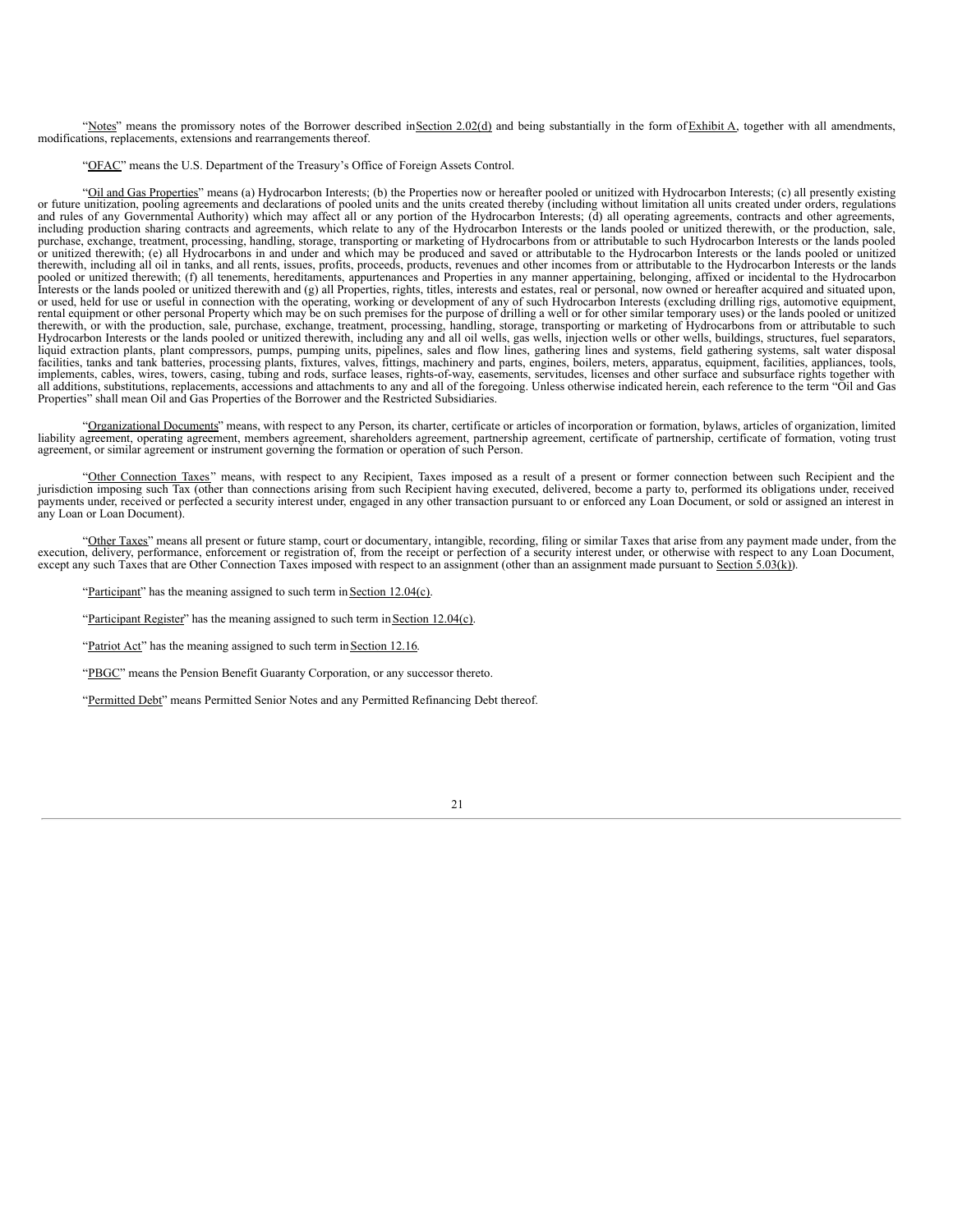"Permitted Refinancing Debt" means senior or senior subordinated Debt or Debt securities (whether registered or privately placed and whether convertible into Equity Interests or not), in each case whether secured or unsecured, issued or incurred by the Borrower (for purposes of this definition, "new Debt") incurred in exchange for, or proceeds of which are used to refinance, refund, r shall not be Revolving Loans; (b) such new Debt is in an aggregate principal amount not in excess of the aggregate principal amount then outstanding of the Refinanced Debt, plus an amount necessary to pay accrued and unpaid interest and any fees and expenses, including premiums (and, for the avoidance of doubt, make-whole amounts) related to such exchange, refinancing, refunding, renewal, replacement or extension and original issue discount, related to such new Debt; (c) such new Debt does not have any scheduled principal amortization prior to the date that is Obligations pursuant to the Guaranty and Collateral Agreement; (f) the terms and conditions of such new Debt and any guarantees thereof, taken as a whole, are not materially less favorable to the Borrower and its Restricte reasonably determined by the Borrower in good faith and are not more restrictive, taken as a whole, than those contained in this Agreement and the other Loan Documents or the<br>Refinanced Debt, as reasonably determined by th payment in full of all of the Secured Obligations on terms and conditions reasonably satisfactory to the Administrative Agent; and (h) if such Refinanced Debt constitutes Term Loans, such new Debt shall comply with Section 2.10.

Permitted Senior Notes" means (a) the 8.125% senior unsecured notes of the Borrower due 2028 in an aggregate principal amount up to \$750.0 million, as amended, amended and restated, supplemented or otherwise modified from time and time and (b) any unsecured senior or unsecured senior subordinated Debt securities (whether registered or privately placed and whether convertible into Equity Interests or not) issued or incurred by the Borrower, as issuer, to the extent permitted by Section 9.02(f).

Person" means any natural person, corporation, limited liability company, trust, joint venture, association, company, partnership, Governmental Authority or other entity of whatever nature.

"Plan" means any employee pension benefit plan, as defined in Section 3(2) of ERISA, that is subject to Title IV of ERISA or Section 412 of the Code, other than a Multiemployer Plan, which (a) is currently or during the pe Affiliate or (b) was at any time during the six calendar years preceding the date hereof, sponsored, maintained or contributed to by a Credit Party or an ERISA Affiliate if liability to a Credit Party remains.

"Prime Rate" means the rate of interest per annum publicly announced from time to time by Wells Fargo as its prime rate in effect for dollar denominated loans in the United States for such day; each change in the Prime Rate shall be effective from and including the date such change is publicly announced as being effective. Such rate is set by Wells Fargo as a general reference rate of interest, taking into account such factors as Wells Fargo may deem appropriate; it being understood that many of the commercial<br>or other loans of Wells Fargo are priced in rela various commercial or other loans at rates of interest having no relationship to such rate.

Pro Forma Net Leverage Ratio" means, with respect to the Borrower and its Consolidated Restricted Subsidiaries, as of any date of determination, the ratio of (a) Total Net Debt as of such date determined on a pro forma basis after giving effect to any applicable transactions to occur on such date to (b) EBITDAX for the period of four consecutive fiscal quarters most recently ended prior to such date for which financial statements have been delivered pursuant to Section 8.01(a) or (b).

"Property" means any interest in any kind of property or asset, whether real, personal or mixed, or tangible or intangible, including, without limitation, cash, securities, accounts and contract rights.

"Proposed Borrowing Base" has the meaning assigned to such term in Section 2.07(c)(i).

"Proposed Borrowing Base Notice" has the meaning assigned to such term in Section 2.07(c)(ii).

"proved", with respect to any Oil and Gas Properties, has the meaning assigned to the term "Proved Reserves" in the Definitions of Oil and Gas Reserves as promulgated by the Society of Petroleum Engineers (or any generally recognized successor) as in effect at the time in question.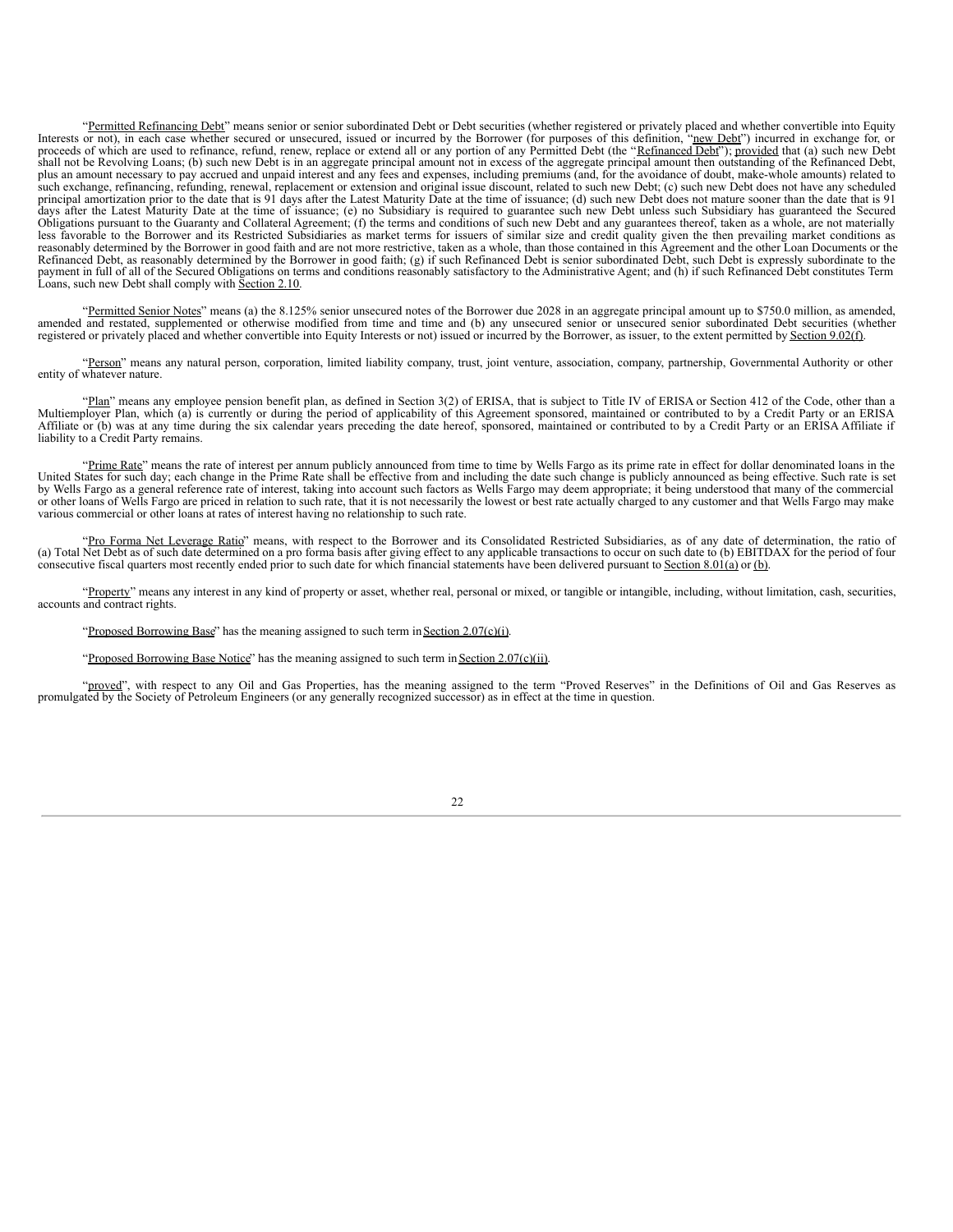"Proved Reserves" has the meaning assigned to the term "Proved Reserves" in the Definitions of Oil and Gas Reserves (in this paragraph, the "Definitions") as promulgated by the Society of Petroleum Engineers (or any generally recognized successor) as in effect at the time in question. "Proved Developed Producing Reserves" means<br>Proved Reserves which are categorized as both "Dev

"PTE" means a prohibited transaction class exemption issued by the U.S. Department of Labor, as any such exemption may be amended from time to time.

"Qualified AFE Amount" means an amount designated by the Borrower as a "Qualified AFE Amount" in a written notice delivered to the Administrative Agent within ten (10) Business Days of the date of the closing of an acquisition of Oil and Gas Properties that were acquired by a Credit Party from any Person who is not an Affiliate of the Credit Parties with net cash proceeds descri publicly available materials filed with the SEC or (ii) such other form evidencing the amount of the anticipated AFE as is reasonably acceptable to the Administrative Agent), and (b) such amount shall cease to be a "Qualif by such Credit Party or otherwise satisfied.

"Recipient" means (a) the Administrative Agent, (b) the Collateral Agent, (c) any Lender and (d) any Issuing Bank, as applicable.

"Redemption" means with respect to any Debt, the repurchase, redemption, prepayment, repayment or defeasance or any other acquisition or retirement for value (or the segregation of funds with respect to any of the foregoin

"Redetermination Date" means, with respect to any Scheduled Redetermination or any Interim Redetermination, the date that the redetermined Borrowing Base related thereto becomes effective pursuant to Section 2.07(d).

"Reference Period" has the meaning assigned to such term in the definition of Consolidated Net Income.

"Register" has the meaning assigned to such term in Section 12.04(b)(iv).

"Regulation D" means Regulation D of the Board, as the same may be amended, supplemented or replaced from time to time.

"Related Parties" means, with respect to any specified Person, such Person's Affiliates and the respective directors, officers, employees, agents and advisors (including attorneys, accountants and experts), controlling Persons, holders of Equity Interests, partners, members, trustees, managers, administrators and other representatives of such Person and such Person's Affiliates, and the respective successors and assigns of each of the foregoing.

"Release" means any spilling, leaking, pumping, pouring, emitting, emptying, discharging, injecting, escaping, leaching, dumping, or disposing into the environment.

"Relevant Governmental Body" means the FRB or the Federal Reserve Bank of New York, or a committee officially endorsed or convened by the FRB or the Federal Reserve Bank of New York, or any successor thereto.

"Remedial Work" has the meaning assigned to such term in Section 8.10(a).

"Required Lenders" means, at any time, Lenders having Total Credit Exposures having at least sixty-six and two-thirds percent (66-⅔%) of the sum of the Total Credit Exposures of all Lenders (without regard to any sale by a Lender of a participation in any Loan under Section 12.04(c)); provided that (a) if at any time there are no more than two Lenders, then all of the Lenders shall constitute the Required Lenders and (b) the Total Credit Exposures of each Defaulting Lender (if any) shall be excluded from the determination of Required Lenders to the extent set forth in Section 2.09(a)(i).

"Reserve Report" means a report, in form and substance reasonably satisfactory to the Administrative Agent, setting forth, as of each December 31st or June 30th (or such other date in the event of an Interim Redetermination) the oil and gas reserves attributable to the Oil and Gas Properties of the Borrower and the Restricted Subsidiaries, together with a projection of the rate of production and future net income, taxes, operating

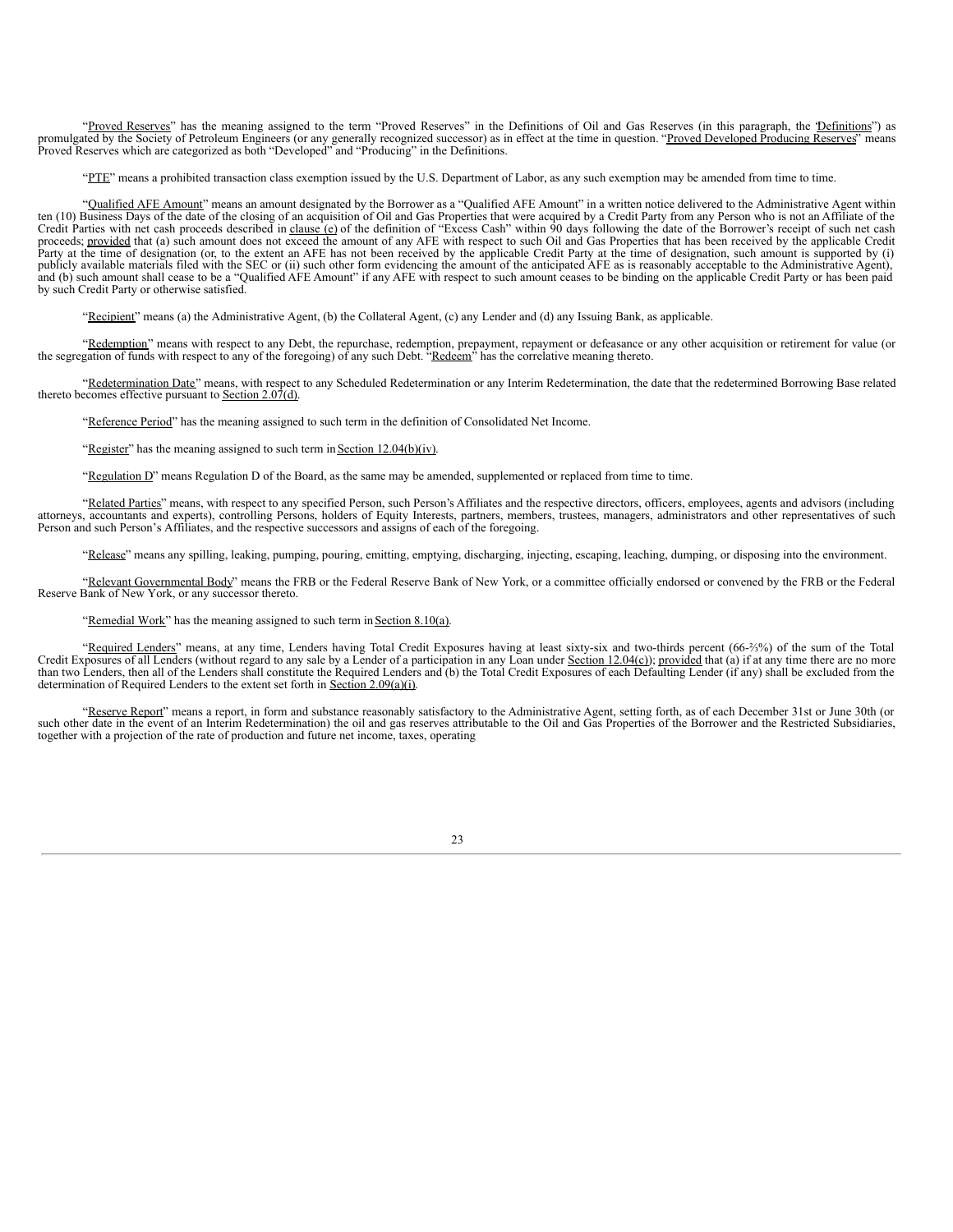expenses and capital expenditures with respect thereto as of such date, based upon the Strip Price on such date of determination, adjusted for historical basis differential, quality and gravity, without giving effect to non-property related expenses such as general and administrative expenses, debt service, future income tax expense and depreciation, depletion and amortization, and adjusted to give effect to the Swap Agreements with Approved Counterparties then in effect; provided that in connection with any Interim Redeterminations of the Borrowing Base pursuant to the last sentence of Section 2.04(b), (i.e., as a result of the Borrower having acquired Oil and Gas Properties with Proved<br>Reserves which are to be Borrowing Base Propert Borrower shall be required, for purposes of updating the Reserve Report, to set forth only such additional Proved Reserves and related information as are the subject of such acquisition.

"Reserve Report Certificate" has the meaning assigned to such term in Section  $8.12(c)$ .

"Resolution Authority" means an EEA Resolution Authority or, with respect to any UK Financial Institution, a UK Resolution Authority.

"Responsible Officer" means, as to any Person, the chief executive officer, the president, any Financial Officer or any vice president of such Person (or in the case of any Person that is a partnership, of such Person's ge Borrower.

"Restricted Payment" means any dividend or other distribution (whether in cash, securities or other Property) with respect to any Equity Interests in the Credit Parties or the Restricted Subsidiaries, or any payment (whether in cash, securities or other Property), including any sinking fund or similar deposit, on account of the purchase, redemption, retirement, acquisition, cancellation o right to acquire any such Equity Interests in the Credit Parties or the Restricted Subsidiaries; provided, however, the entry into any capped call or call spread arrangements in connection with convertible notes otherwise permitted to be issued hereunder shall not be a Restricted Payment.

"Restricted Subsidiary" means any Subsidiary of the Borrower that is not an Unrestricted Subsidiary.

"Revolving Commitment" means, with respect to each Revolving Lender, the commitment of such Revolving Lender to make Revolving Loans and to acquire participations in Letters of Credit hereunder, expressed as such Lender's Elected Commitment hereunder as such Elected Commitment may be (a) modified from time to time pursuant to Section 2.06, (b) modified from time to time pursuant to assignments by or to such Revolving Lender pursuant to Section 12.04(b) and (c) extended from time to time pursuant to Section 2.11.

"Revolving Credit Exposure" means, with respect to any Lender at any time, the sum of the outstanding principal amount of such Lender's Revolving Loans and its<br>LC Exposure at such time.

"Revolving Facility" has the meaning set forth in the definition of "Facility".

"Revolving Lender" shall mean a Lender with a Commitment or Revolving Credit Exposure.

"Revolving Loan" means any revolving loan made to the Borrower pursuant toArticle II, and "Revolving Loans" means, collectively, two or more such revolving loans, as the context requires.

"Revolving Termination Date" shall mean with respect to the Revolving Commitments, the earlier of June 7, 2027, and the date of termination of the Revolving Commitments.

"S&P" means S&P Global Ratings, a division of S&P Global Inc., and any successor thereto that is a nationally recognized rating agency.

"Sale and Leaseback Transaction" means, with respect to any Person, any arrangement, directly or indirectly, whereby such Person shall sell or transfer any Property used or useful in its business, whether now owned or hereafter acquired, and thereafter rent or lease such Property or other Property that it intends to use for substantially the same purpose or purposes as the Property being sold or transferred.

"Sanctioned Country" means, at any time, a country, region or territory which is, or whose government is, the subject or target of comprehensive Sanctions (at the time of this Agreement, the so-called Donetsk People's

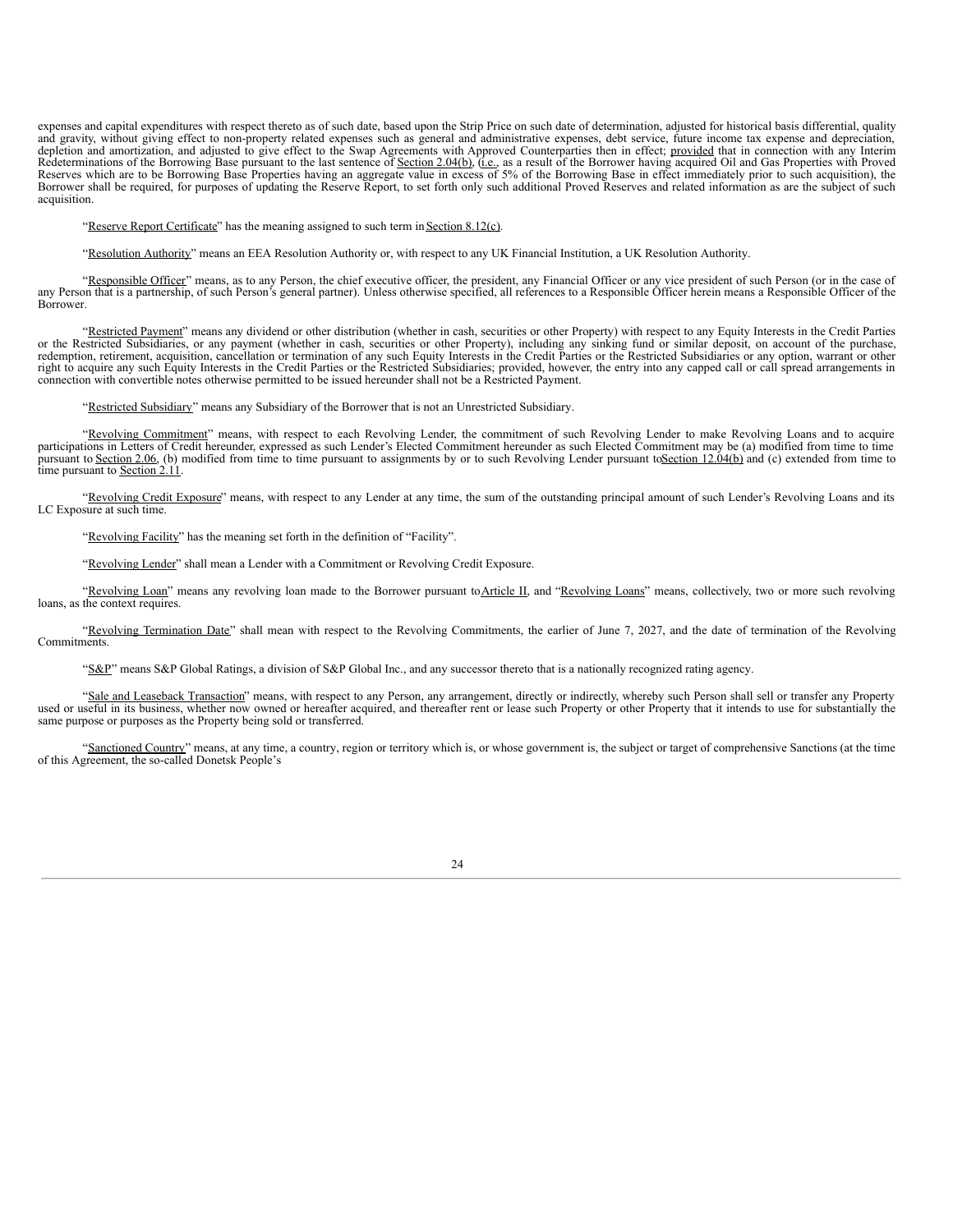Republic (DNR) region of Ukraine, the so-called Luhansk People's Republic (LNR) region of Ukraine, the Crimea region of Ukraine, the Russian Federation, Cuba, Iran, North Korea and Syria).

"Sanctioned Person" means, at any time, (a) any Person listed in any Sanctions-related list of designated Persons maintained by OFAC (including OFAC's Specially Designated Nationals and Blocked Persons List and OFAC's Consolidated Non-SDN List), the U.S. Department of State, the United Nations Security Council, the European Union, any European Union member state or the United Kingdom, (b) any Person operating, organized or resident in a Sanctioned Country, (c) the government of a Sanctioned<br>Country or the Government of Venezuela (d) any Perso on behalf of, directly or indirectly, any such Person or Persons described in clauses (a) and (b) and (c), including a Person that is deemed by OFAC to be a Sanctions target based on the ownership of such legal entity by Sanctioned Person(s) or (e) any Person otherwise a target of Sanctions, including vessels and aircraft, that are designated under any Sanctions program.

Sanctions" means any and all applicable economic or financial sanctions, sectoral sanctions, secondary sanctions, trade embargoes and restrictions and anti-terrorism laws, including but not limited to those imposed, administered or enforced from time to time by the U.S. government (including those administered by OFAC or the U.S. Department of State), the United Nations Security Council, the European Union, any European Union member state, or the United Kingdom.

"Scheduled Redetermination" has the meaning assigned to such term in Section 2.07(b).

"Scheduled Redetermination Date" means the date on which the Borrowing Base that has been redetermined pursuant to a Scheduled Redetermination becomes effective as provided in Section 2.07(d).

"SEC" means the Securities and Exchange Commission or any successor Governmental Authority.

"Secured Cash Management Agreement" means a Cash Management Agreement between (a) any Credit Party or any Restricted Subsidiary and (b) a Secured Cash Management Provider.

"Secured Cash Management Obligations" means any and all amounts and other obligations owing by any Credit Party to any Secured Cash Management Provider under any Secured Cash Management Agreement.

"Secured Cash Management Provider" means a Lender, an Affiliate of a Lender, the Administrative Agent or an Affiliate of the Administrative Agent.

"Secured Obligations" means, without duplication, any and all amounts owing or to be owing by the Borrower or any other Credit Party (whether direct or indirect (including those acquired by assumption or novation), absolute or contingent, due or to become due, now existing or hereafter arising): (a) to the Administrative Agent, the Arrangers, any Issuing Bank or any Lender or any Related Party of any of the foregoing under any Loan Document; and all renewals, extensions and/or rearrangements of any of the above, (b) all Secured Swap Obligations and ( obligations to post cash collateral in respect of Letters of Credit and other obligations of the Credit Parties with respect to Letters of Credit, (c) interest, expenses, fees, indemnification obligations, Extraordinary Expenses and other amounts payable by the Credit Parties under Loan Documents (including, without limitation, interest accruing at<br>the then applicable rate provided in this Agreem after the filing of any petition in bankruptcy, or the commencement of any insolvency, reorganization or like proceeding, relating to the Credit Parties, whether or not a claim for post-filing or post-petition interest is allowed in such proceeding), (d) payments in respect of an early termination of Secured Swap Obligations, and (e) other Debts, amounts, fees, expenses, indemnities, costs, obligatio Cash Management Agreement, whether now existing or hereafter arising, whether evidenced by a note or other writing, whether allowed in any Insolvency Proceeding, whether arising from an extension of credit, issuance of a l due or to become due, primary or secondary, or joint or several.

"Secured Parties" means, collectively, the Administrative Agent, the Collateral Agent, the Lenders, the Issuing Banks, the Secured Swap Parties, the Secured Cash Management Providers and for purposes of Section 12.03(b), each Related Party thereof.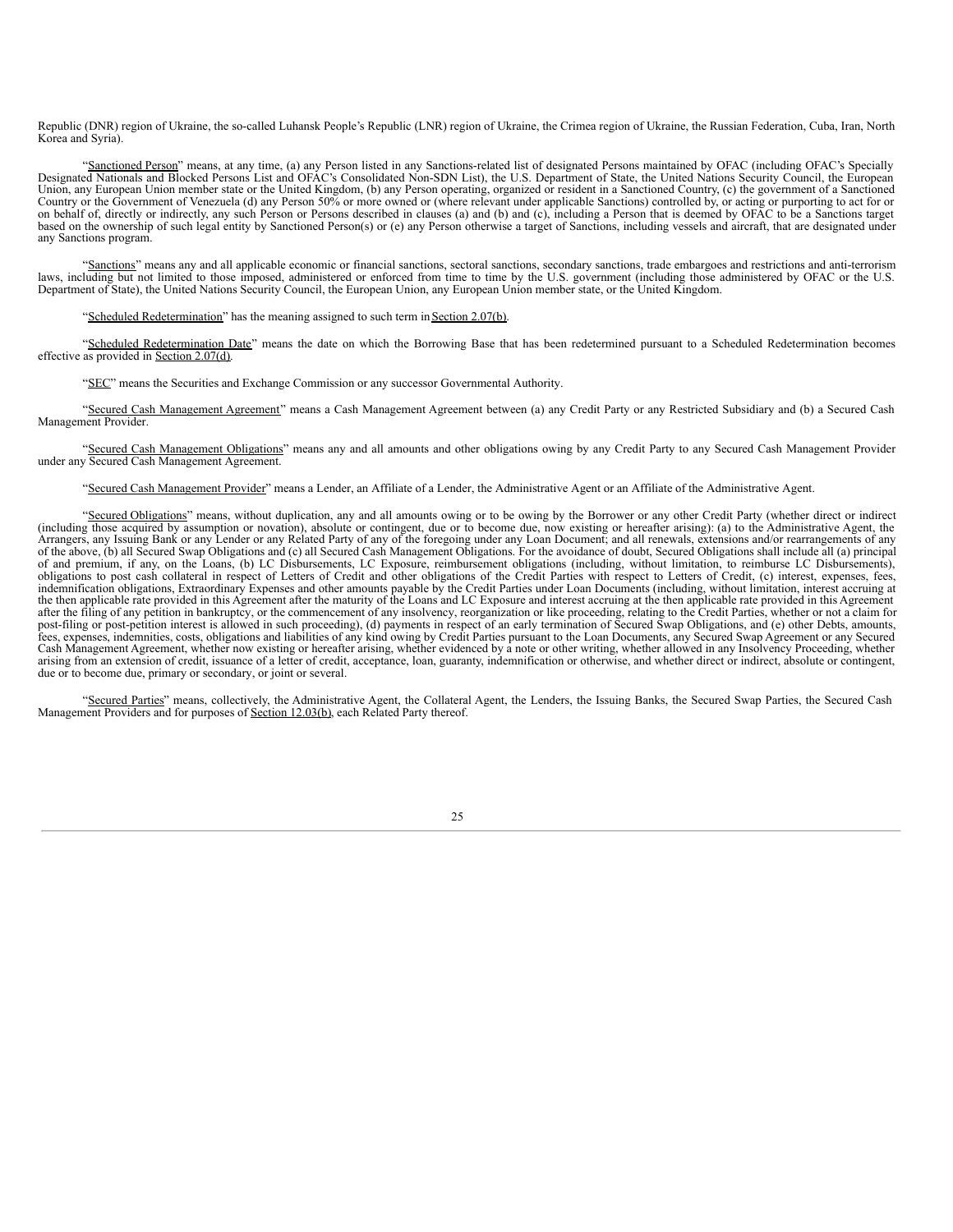"Secured Swap Agreement" means any Swap Agreement between any Credit Party or any Restricted Subsidiary and any Secured Swap Party.

"Secured Swap Obligations" means all amounts and other obligations owing to any Secured Swap Party under any Secured Swap Agreement (other than Excluded Swap Obligations).

"Secured Swap Party" means any (a) Person that is a party to a Swap Agreement with any Credit Party or any Restricted Subsidiary that entered into such Swap Agreement before or while such Person was a Lender or an Affiliate of a Lender, whether or not such Person at any time ceases to be a Lender or an Affiliate of a Lender, as the case may be or (b) assignee of any Person described in clause (a) above so long as such assignee is a Lender or an Affiliate of a Lender at the time of such assignment.

"Securities Account" has the meaning assigned to such term in the UCC.

"Security Instruments" means collectively (a) the Guaranty and Collateral Agreement, (b) the Mortgages, (c) each Account Control Agreement and (d) any and all<br>other agreements or instruments now or hereafter executed by th Agreements or participation or similar agreements between any Lender and any other lender or creditor with respect to any Secured Obligations pursuant to this Agreement) pursuant to Section 8.11 or Section 8.14 in connection with, or as security for the payment or performance of the Secured Obligations, the Notes, this Agreement, or reimbursement obligations under the Letters of Credit, as

"SOFR" means a rate equal to the secured overnight financing rate as administered by the SOFR Administrator.

"SOFR Administrator" means the Federal Reserve Bank of New York (or a successor administrator of the secured overnight financing rate).

"Solvency Certificate" means the Solvency Certificate substantially in the form of Exhibit H.

"Solvent" means with respect to any Person, that (a) the aggregate assets of such Person at a fair valuation exceed the aggregate Debt of such Person, (b) such Person has not incurred, and does not intend to incur, and does not believe that they will incur or have incurred Debt beyond their ability to pay such Debt (after taking into account the timing and amounts of cash to be received by such Person and the timing and amounts to be payable on or in respect of such Person's liabilities) as such Debt becomes absolute and matures, and (c) such Person does not have business.

"Specified Conditions" means that: (a) no Default, Event of Default or Borrowing Base Deficiency has occurred and is continuing or would result therefrom; (b) at least 20% of the Revolving Commitments are unused; and (c) t

#### "Specified Person" has the meaning assigned to it in the definition of "Division".

"Strip Price" means, as of any date, (a) for the 60-month period commencing with the month in which such date occurs, as quoted on the New York Mercantile Exchange (the "NYMEX") and published in a nationally recognized pub and (b) for periods after such 60 month period, the average corresponding monthly quoted futures contract price for months 49-60; provided, however, in the event that the NYMEX no longer provides futures contract price quotes for 60 month periods, the longest period of quotes of less than 60 months shall be used to determine the strip period and held constant thereafter based on the average of contract prices for the last twelve months of such period, and, if the NYMEX no longer provides such futures contract<br>quotes or has ceased to operate, the Administrative

"subsidiary" means, with respect to any Person (the "parent") at any date, any other Person (a) of which Equity Interests representing more than 50% of the ordinary voting power for the election of the board of directors (or equivalent governing body) (irrespective of whether or not at the time Equity Interests of any other class or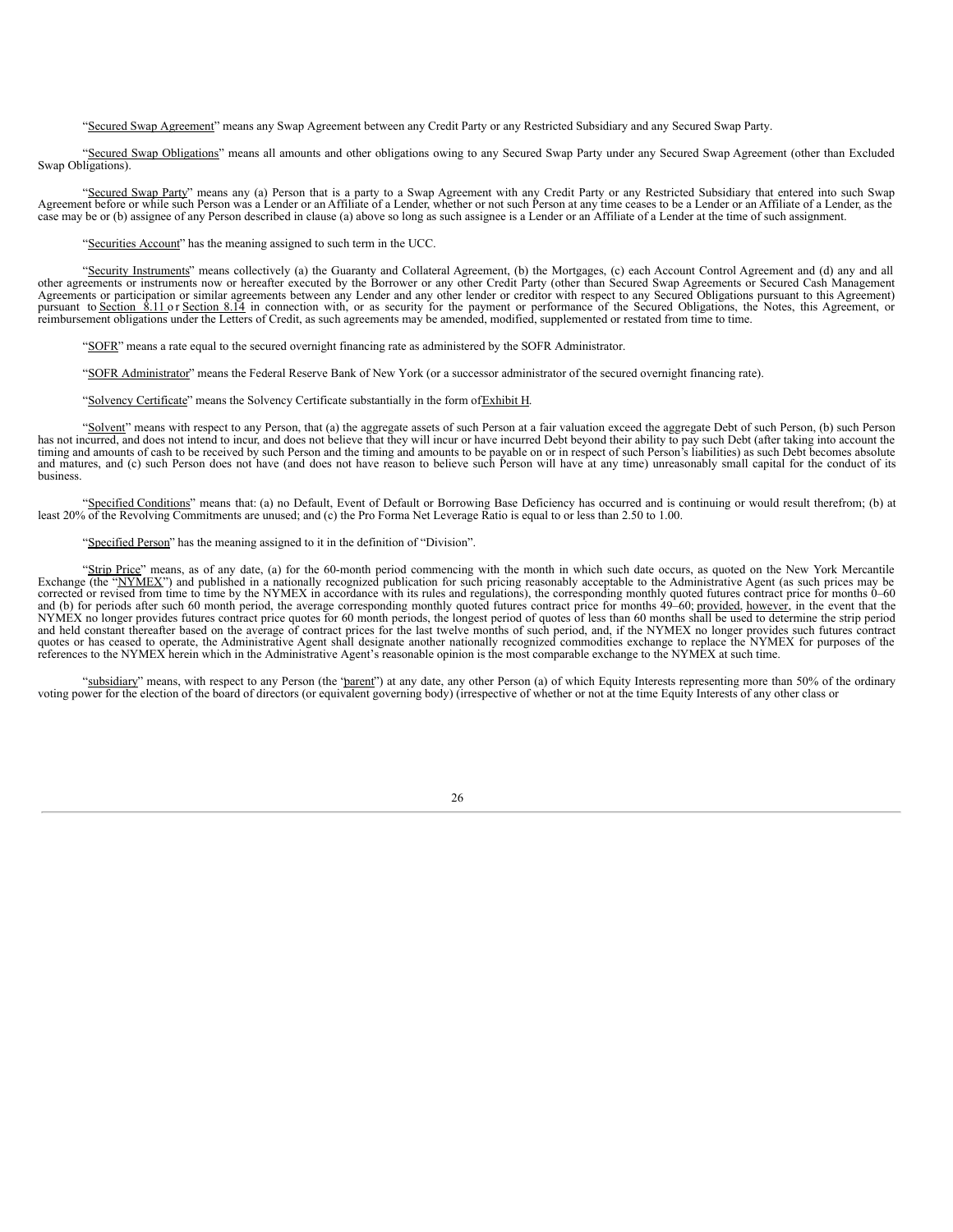classes of such Person shall have or might have voting power by reason of the happening of any contingency) or, in the case of a partnership, any general partnership interests are, as of such date, owned, controlled or hel parent and one or more subsidiaries of the parent.

"Subsidiary" means any direct or indirect subsidiary of the Borrower.

"Subsidiary Guarantor" means each Restricted Subsidiary of the Borrower that is a Guarantor.

"Super Majority Lenders" means, at any time, Lenders having Total Credit Exposures having at least eighty percent (80%) of the sum of the Total Credit Exposures of all Lenders (without regard to any sale by a Lender of a p

"Swap Agreement" means any transaction or agreement with respect to any swap, forward, future or derivative transaction or option or similar agreement, whether exchange traded, "over-the-counter" or otherwise, involving, o other environmental protection credits, equity or debt instruments or securities, or economic, financial or pricing indices or measures of economic, financial or pricing risk or value or any similar transaction or any combination of these transactions; *provided* that none of (i) phantom stock nor similar plans providing for payments only on account of services provided by current or former directors, officers, employees or consultants of the Credit Parties or the Restricted Subsidiaries nor (ii) the issuance of preferred stock or the issuance of Equity Interests upon conversion of any preferred stock nor (iii) capped call nor call spread arrangements entered into in connection with convertible notes otherwise permitted to be issued hereunder nor (iv) deferred purchase price or purchase price adjustment arrangements entered into in connection with any acquisition permitted hereunder shall be a Swap Agreement.

"Swap Obligations" means, with respect to the Borrower or any Guarantor, any obligation to pay or perform under any agreement, contract or transaction that constitutes a "swap" within the meaning of Section 1a(47) of the Commodity Exchange Act.

"Swap PV" means, with respect to any Swap Agreement, the present value as of the applicable measurement date, discounted at 9% per annum, of the future receipts expected to be paid to the Credit Parties or any Restricted Subsidiary under such Swap Agreement netted against the Bank Price Deck in effect as of the later of the Effective Date and the date of the most recent Proposed Borrowing Base Notice, as reasonably determined by the Administrative Agent; provided, however, that the "Swap PV" shall never be less than \$0.00.

"Swap Termination Value" means, in respect of any one or more Swap Agreements, after taking into account the effect of any legally enforceable netting agreement relating to such Swap Agreements, (i) for any date on or afte therewith, such termination value(s) and (ii) for any date prior to the date referenced in clause (a), the amount(s) determined as the mark-to-market value(s) for such Swap Agreements, as determined by the counterparties to such Swap Agreements.

"Synthetic Leases" means, in respect of any Person, all leases which shall have been, or should have been, in accordance with GAAP, treated as operating leases on the financial statements of the Person liable (whether contingently or otherwise) for the payment of rent thereunder and which were properly treated as indebtedness for borrowed money for purposes of United States federal income taxes, if the lessee in respect thereof is obligated to either purchase for an amount in excess of, or pay upon early termination an amount in excess of, 80% of the residual value of the Property subject to such operating lease upon expiration or early termination of such lease.

"Taxes" means any and all present or future taxes, levies, imposts, duties, deductions, charges or withholdings imposed, administered or assessed by any Governmental Authority, including any interest, additions to tax or penalties applicable thereto.

"Term Borrowing" shall mean a Borrowing of Term Loans.

"Term Commitment" shall have the meaning set forth in Section 2.11(a), as the same may be modified from time to time pursuant to any assignment permitted by Section 12.04.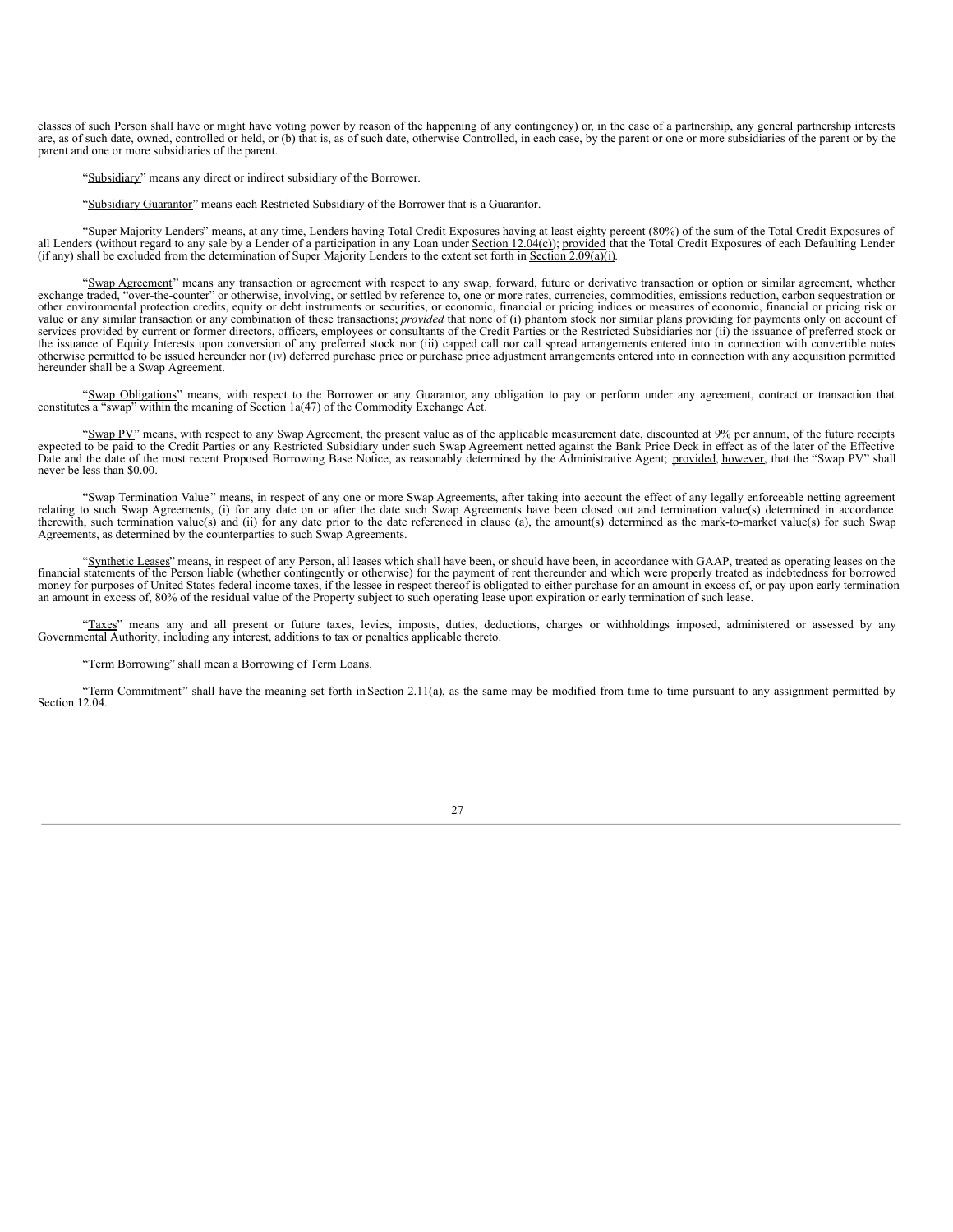"Term Lender" shall mean a Lender with a Term Commitment or Term Loan Exposure and, unless the context otherwise requires, shall include the Lenders with respect to any Extended Term Loans.

"Term Loan" means the term loans made to the Borrower by the Term Lenders pursuant to Article II, or any portion thereof, as the context requires, and, unless the context otherwise requires, any Extended Term Loan.

"Term Loan Exposure" shall mean, with respect to any Lender at any time, the outstanding principal amount of such Lender's Term Loans.

"Term Loan Extension" shall have the meaning set forth in Section 2.11(a).

"Term Loan Extension Offer" shall have the meaning set forth in Section 2.11(a).

"Term Loan Extension Series" shall have the meaning set forth in Section 2.11(a).

"Term Loan Facility" shall mean any term loan facility established pursuant to Section 2.10 and, unless the context shall otherwise require, shall include any Extended Term Loan Facility.

"Term Loan Facility Closing Date" shall have the meaning set forth in Section 2.10(d).

"Term Loan Maturity Date" shall mean, (a) with respect to any Term Loans, the final maturity date as specified in the applicable Term Loan Amendment and (b) with respect to any Extended Term Loans of a given Extension Series, the final maturity date as specified in the applicable Extension Amendment.

### "Term SOFR" means,

(a) for any calculation with respect to a SOFR Loan, the Term SOFR Reference Rate for a tenor comparable to the applicable Interest Period on the day (such day, the "Periodic Term SOFR Determination Day") that is two (2) U.S. Government Securities Business Days prior to the first day of such Interest Period, as such rate is published by the Term SOFR Administrator; provided, howev occurred, then Term SOFR will be the Term SOFR Reference Rate for such tenor as published by the Term SOFR Administrator on the first preceding U.S. Government<br>Securities Business Day for which such Term SOFR Reference Rat Government Securities Business Day is not more than three (3) U.S. Government Securities Business Days prior to such Periodic Term SOFR Determination Day, and

(b) for any calculation with respect to a Base Rate Loan on any day, the Term SOFR Reference Rate for a tenor of one month on the day (such day, the 'Base Rate Term SOFR Determination Day") that is two (2) U.S. Government provided, however, that if as of 5:00 p.m. (Eastern time) on any Base Rate Term SOFR Determination Day the Term SOFR Reference Rate for the applicable tenor has not been published by the Term SOFR Administrator and a Benchmark Replacement Date with respect to the Term SOFR Reference Rate has not occurred, then Term SOFR will be the Term SOFR Reference Rate for such tenor as published by the Term SOFR Administrator on the first preceding U.S. Government Securities Business Day for which such Term SOFR Reference Rate for such tenor was published by the Term SOFR Administrator so long as such first preceding U.S. Government Securities Business Day is not more than three (3) U.S. Government Securities Business Days prior to such Base Rate SOFR Determination Day.

"Term SOFR Adjustment" means a percentage equal to 0.10% per annum.

"Term SOFR Administrator" means CME Group Benchmark Administration Limited (CBA) (or a successor administrator of the Term SOFR Reference Rate selected by the Administrative Agent in its reasonable discretion).

"Term SOFR Reference Rate" means the forward-looking term rate based on SOFR.

"Total Credit Exposure" shall mean, as to any Lender at any time, the unused Commitments, Revolving Credit Exposure and outstanding Term Loans of such Lender at such time.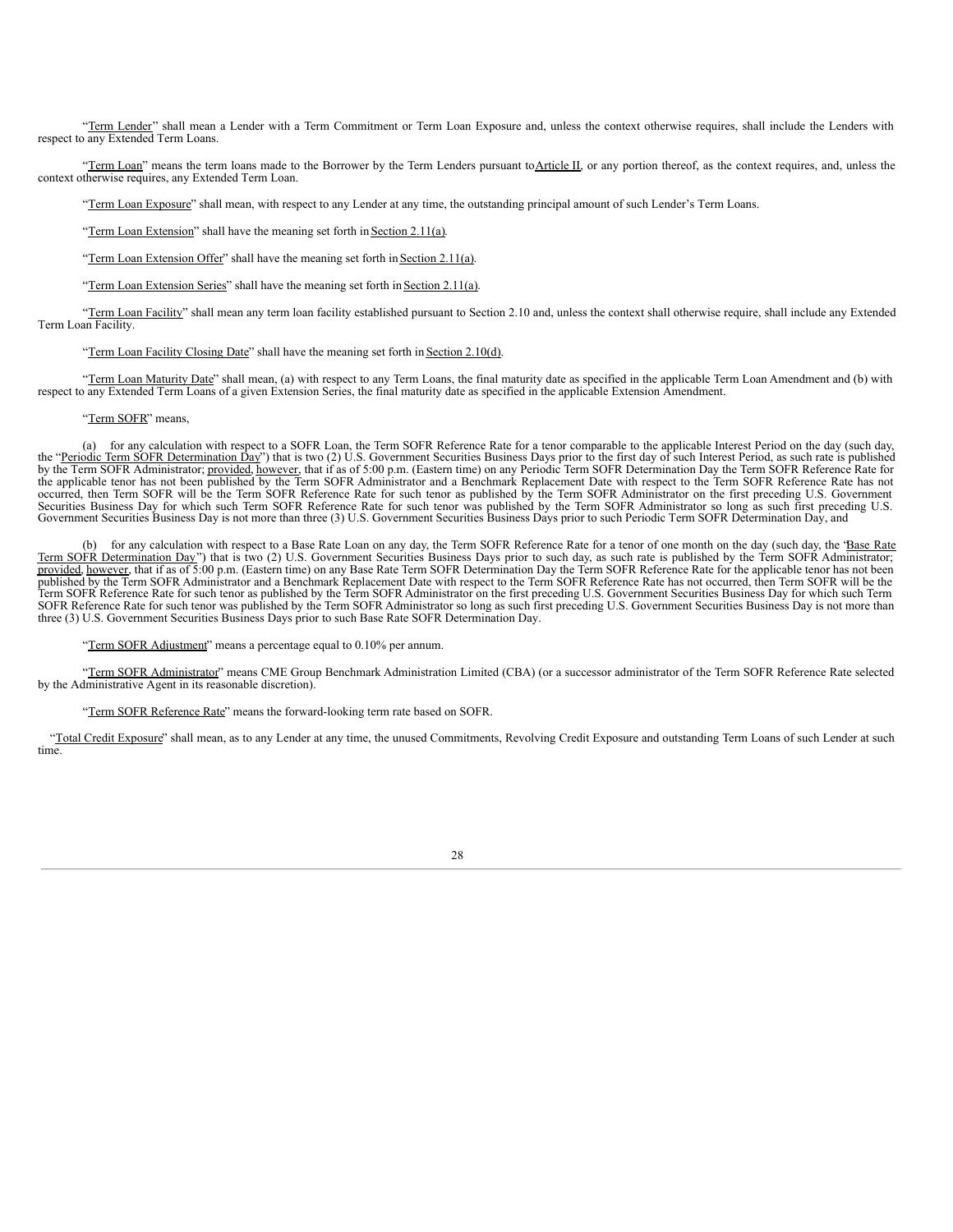"Total Debt" means, on any date of determination, all Debt of the Borrower and the Consolidated Restricted Subsidiaries of the type described in (i) clauses (a), (b) and (d) of the definition of "Debt" and (ii) clauses (f) provided, that with respect to obligations under letters of credit, such obligations shall be included in Total Debt only to the extent such letters of credit have been drawn and not reimbursed as of such date of determination.

"Total Net Debt" means, on any date of determination, (a) Total Debtminus (b) the positive difference (if any) between (i) the aggregate amount of cash and Cash<br>Equivalents held in Deposit Accounts or Securities Accounts o not exceed \$50,000,000 so long as any Loans are outstanding and/or any LC Disbursements have been made without reimbursement) and (ii) the amount of any Borrowing Base Deficiency existing as of such date of determination.

"Transactions" means, with respect to (a) the Borrower, the execution, delivery and performance by the Borrower of this Agreement and each other Loan Document to which it is a party, the borrowing of Loans, the use of the proceeds thereof and the issuance of Letters of Credit hereunder, and the grant of Liens by the Borrower on Mortgaged Properties and other Properties pursuant to the Security Instruments, (b) each Guarantor, the execution, delivery and performance by such Guarantor of each Loan Document to which it is a party, the guaranteeing of the Secured Obligations under the Guaranty and Collateral Agreement by such Guarantor and such Guarantor's grant of the security interests and provision of collateral under the Secu Security Instruments and (c) each Credit Party, the payment of fees and expenses in connection with all of the foregoing.

Type" means, when used in reference to any Loan or Borrowing, refers to whether the rate of interest on such Loan, or on the Loans comprising such Borrowing, is determined by reference to the Base Rate or the Adjusted Term SOFR.

"U.S. Person" means any Person that is a "United States person" as defined in Section 7701(a)(30) of the Code.

"U.S. Tax Compliance Certificate" has the meaning assigned to such term in Section  $5.03(e)(ii)(B)$ .

"UK Financial Institution" means any BRRD Undertaking (as such term is defined under the PRA Rulebook (as amended form time to time) promulgated by the United Kingdom Prudential Regulation Authority) or any person falling Kingdom Financial Conduct Authority, which includes certain credit institutions and investment firms, and certain affiliates of such credit institutions or investment firms.

"UK Resolution Authority" means the Bank of England or any other public administrative authority having responsibility for the resolution of any UK Financial Institution.

"Unadjusted Benchmark Replacement" means the applicable Benchmark Replacement excluding the related Benchmark Replacement Adjustment.

"Unrestricted Subsidiary" means any Subsidiary of the Borrower designated by the Borrower as an Unrestricted Subsidiary after the date hereof in accordance with, and subject to the satisfaction of the conditions set forth in, Section 1.06.

"U.S. Government Securities Business Day" means any day except for (a) a Saturday, (b) a Sunday or (c) a day on which the Securities Industry and Financial Markets Association recommends that the fixed income departments of its members be closed for the entire day for purposes of trading in United States government securities; provided, that for purposes of notice requirements in Sections 2.03, 2.04, 3.01 and 3.04, in each case, such day is also a Business Day.

"Utilization Percentage" means, as of any day, the fraction expressed as a percentage, the numerator of which is the sum of the Revolving Credit Exposures and the Term Loan Exposure of the Lenders on such day, and the deno Exposure of the Lenders on such day.

"Weighted Average Life to Maturity" shall mean, when applied to any Debt at any date, the number of years obtained by dividing: (a) the sum of the products obtained by multiplying (i) the amount of each then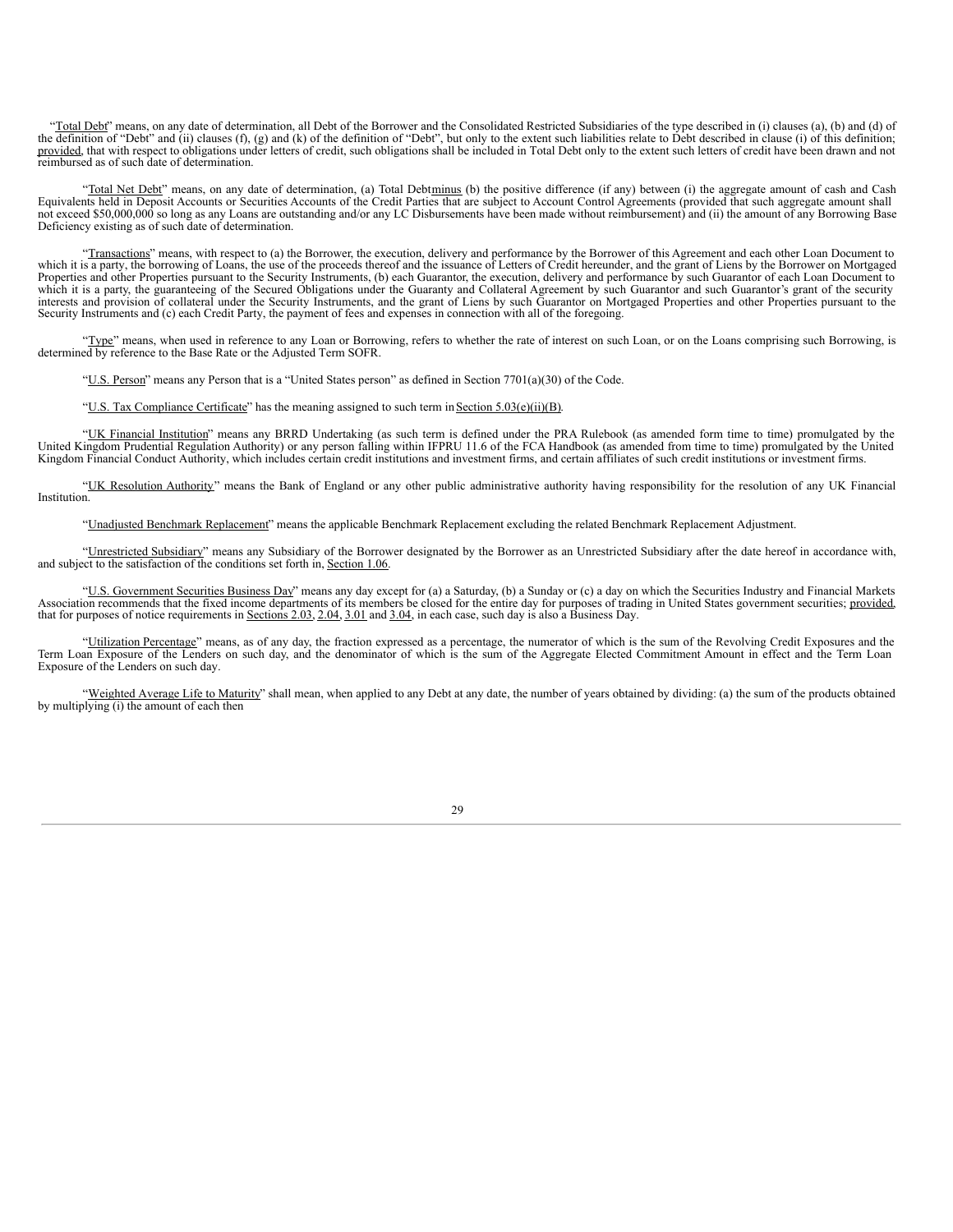remaining amortization, installment, sinking fund, serial maturity or other required payments of principal, including payment at final maturity, in respect thereof, by (ii) the number of years (calculated to the nearest one-twelfth) that will elapse between such date and the making of such payment; by (b) the then outstanding principal amount of such Debt.

"Wholly-Owned Subsidiary" means any Restricted Subsidiary of which all of the outstanding Equity Interests (other than any directors' qualifying shares mandated by applicable law), on a fully-diluted basis, are owned by the Borrower or one or more of the Wholly-Owned Subsidiaries of the Borrower or are owned by the Borrower and one or more of the Wholly-Owned Subsidiaries of the Borrower.

"Withholding Agent" means any Credit Party and the Administrative Agent.

"Write-Down and Conversion Powers" means, (a) with respect to any EEA Resolution Authority, the write-down and conversion powers of such EEA Resolution Authority from time to time under the Bail-In Legislation for the applicable EEA Member Country, which write- down and conversion powers are described in the EU Bail-In<br>Legislation Schedule, and (b) with respect to the Uni change the form of a liability of any UK Financial Institution or any contract or instrument under which that liability arises, to convert all or part of that liability into shares, securities or obligations of that person or any other person, to provide that any such contract or instrument is to have effect as if a right had been exercised under it or to suspend any obligation in respect of that liability or any of the powers under that Bail-In Legislation that are related to or ancillary to any of those powers.

Section 1.03 Types of Loans and Borrowings For purposes of this Agreement, Loans and Borrowings, respectively, may be classified and referred to by Type (e.g., a "SOFR Loan" or a "SOFR Borrowing").

Section 1.04 Terms Generally. The definitions of terms herein shall apply equally to the singular and plural forms of the terms defined. Whenever the context may require, any pronoun shall include the corresponding masculine, feminine and neuter forms. The words "include", "includes" and "including" shall be deemed to be followed by the phrase "without limitation". The word "will" shall be construed to have the same meaning and effect as the word "shall". Unless the context requires otherwise (a) any definition of or reference to any agreement, instrument or other document herein shall be construed as referring to such agreement, instrument or other document as from time to time amended, supplemented, restated, replaced, substituted or otherwise modified (subject to any restrictions on such amendments, supplements, restatements, replacements, substitutions or modifications set forth in the Loan Documents), (b) any reference herein to any law shall be construed as referring to such law as amended, modified, codified or reenacted, in whole or in part, and in effect from time to time, (c) any reference herein to any Person shall be construed to include such Person's successors and assigns (subject to the restrictions contained in the Loan Documents), (d) the words "herein", "hereof" and "hereunder", and words of similar import, shall be construed to refer to this Agreement in its entirety and not to any particular provision hereof, (e) with respect to the determination of any time period, the word "from" means "from and including" and the word "to" means "to and including" and (f) any reference herein to Articles, Sections, Annexes, Exhibits and Schedules shall be construed to refer to Articles and Sections of, and Annexes, Exhibits and Schedules to, this Agreement. No provision of this Agreement or any other Loan Document shall be interpreted or construed against any Person solely because such Person or its legal representative drafted such provision.

Section 1.05 Accounting Terms and Determinations; GAAP. Unless otherwise specified herein, all accounting terms used herein shall be interpreted, all determinations with respect to accounting matters hereunder shall be made, and all financial statements and certificates and reports as to financial matters required to be furnished to the Administrative Agent or the Lenders hereunder shall be prepared, in accordance with GAAP, applied on a basis consistent with the Financial Statements except for changes in which the Borrower's independent certified public accountants concur and which are disclosed to the Administrative Agent on the next date on which financial statements are required to be delivered to the Lenders pursuant to Section 8.01(a); provided that, unless the Borrower and the Majority Lenders shall otherwise agree in writing, no such change shall modify or affect the manner in which compliance with the covenants set forth in Section 9.01 are computed such that all such computations shall be conducted utilizing financial information presented consistently with prior periods. In the event that any Accounting Change shall occur and such change results in a change in the method or result of calculation of financial covenants, standards or terms, then the Lenders and the Credit Parties shall enter into negotiations in order to amend such provisions of the Loan Documents so as to equitably reflect such Accounting Changes with the desired result that the criteria for evaluating the Credit Parties' financial condition shall be the

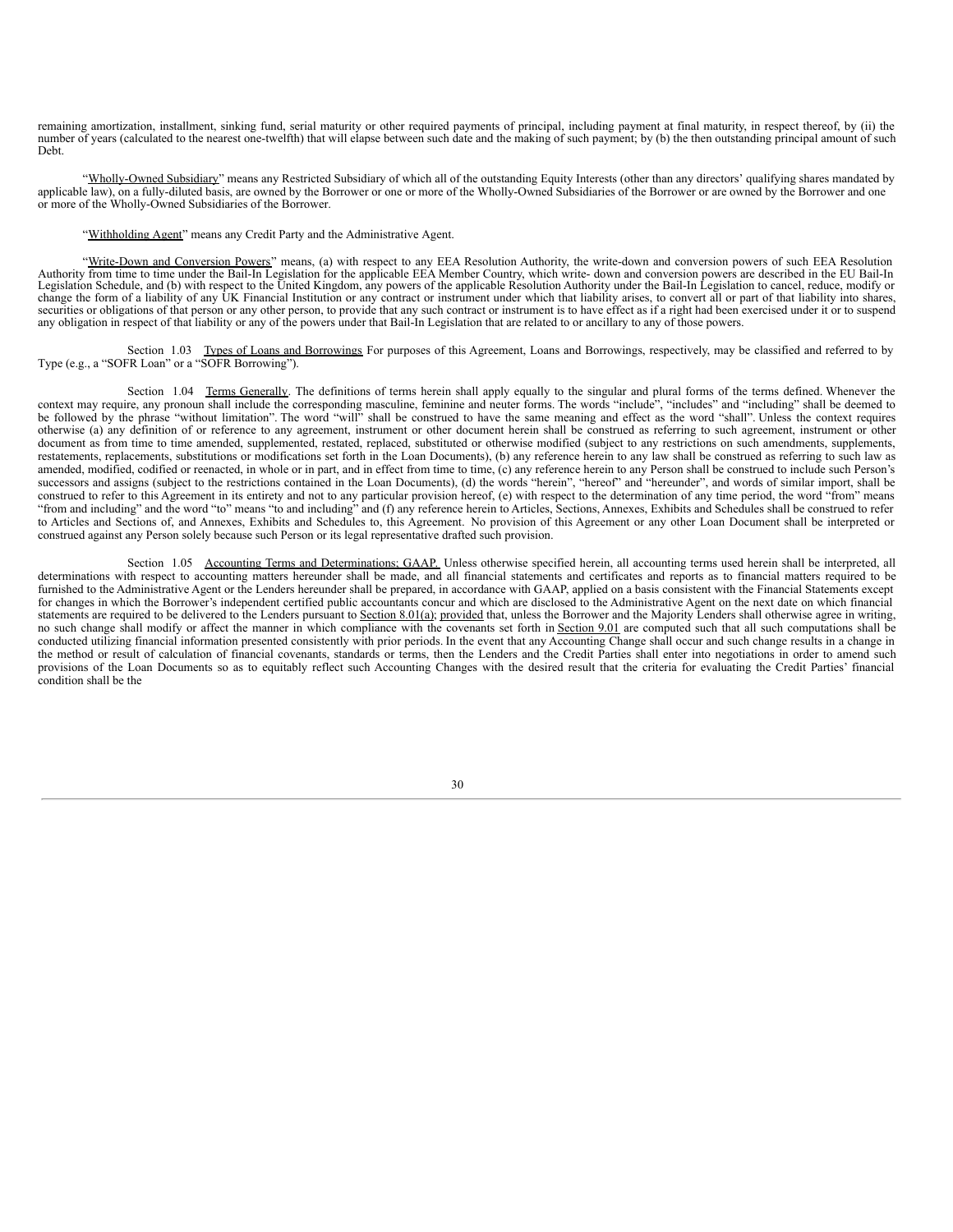same after such Accounting Changes as if such Accounting Changes had not been made. Until such time as such an amendment shall have been executed and delivered by the Credit Parties, the Administrative Agent and the Majority Lenders, all financial covenants, standards and terms in the Loan Documents shall continue to be calculated or construed as if such Accounting Changes had not occurred.

## Section 1.06 Designation and Conversion of Restricted and Unrestricted Subsidiaries.

(a) Unless designated in writing to the Administrative Agent by the Borrower in accordance with clause (b) below, any Person that becomes a Subsidiary of the Borrower or any of its Restricted Subsidiaries after the date hereof (whether by formation, acquisition or merger) shall be classified as a Restricted Subsidiary. On the date hereof, all Subsidiaries of the Borrower are Restricted Subsidiaries.

(b) The Borrower may designate, by prior or concurrent written notice thereof to the Administrative Agent, any Restricted Subsidiary (including a newly formed or newly acquired Subsidiary) as an Unrestricted Subsidiary, provided that (i) both before, and immediately after giving effect, to such designation, (A) no Default, Event of Default or Borrowing Base Deficiency exists or would result from such designation, (B) the Pro Forma Net Leverage Ratio shall not exceed 3.50 to 1.00 and the Borrower shall be in compliance, on a pro forma basis, with the financial covenant set forth in Section 9.01(b) (determined on a pro forma basis using Current Assets and Current Liabilities as of the last day of the Borrower's most recently ended fiscal quarter for which financial statements have been delivered pursuant to Section 8.01(a) or (b)) and (C) the representations and warranties of the Credit Parties and the Restricted Subsidiaries contained in this Agreement and each of the other Loan Documents shall be true and correct in all material respects (except that any representation and warranty that is qualified by materiality shall be true and correct in all respects) on and as of such date as if made on and as of the date of such designation (or, if stated to have been made expressly as of an earlier date, were true and correct in all material respects (except that any representation and warranty that is qualified by materiality shall be true and correct in all respects) as of such date); (ii) such Subsidiary is not a "restricted subsidiary" for purposes of any indenture or other agreement governing Debt of the Credit Parties or a Restricted Subsidiary; (iii) such designation shall be deemed to be an Investment in an amount equal to the fair market value of the Borrower's direct and indirect ownership interest in such Subsidiary on the date of such designation and such designation shall be permitted only to the extent such Investment is permitted under Section 9.05 on the date of such designation; (iv) such designation shall be deemed to be a Disposition pursuant to which the provisions of Section 2.07(f) shall apply; (v) after giving effect to such designation, the Borrower is in compliance with the requirements of Section 9.20; and (vi) the Administrative Agent shall have received a certificate of a Responsible Officer, in form and substance reasonably satisfactory to the Administrative Agent, certifying as to the satisfaction of the conditions and matters set forth in clauses (i)-(v) above (and in the case of clause (i)(B) above, setting forth reasonably detailed calculations demonstrating that the Pro Forma Net Leverage Ratio will not exceed 3.50 to 1.00 and the Borrower will be in compliance, on a pro forma basis, with the financial covenant set forth in Section 9.01(b) (determined on a pro forma basis using Current Assets and Current Liabilities as of the last day of the Borrower's most recently ended fiscal quarter for which financial statements have been delivered pursuant to Section 8.01(a) or (b))). Except as provided in this Section 1.06, no Subsidiary may be designated (and no Restricted Subsidiary may be redesignated) as an Unrestricted Subsidiary.

(c) If, at any time, any Unrestricted Subsidiary would fail to meet the requirements for an Unrestricted Subsidiary set forth inSection 9.20, it shall thereafter cease to be an Unrestricted Subsidiary for purposes of this Agreement (and, for the avoidance of doubt, any Investment, Debt and Liens of such Subsidiary existing at such time shall be deemed to be incurred by such Subsidiary as of such time and, if such Investments, Debt and Liens are not permitted to be incurred as of such time under Article IX, an Event of Default shall occur).

(d) The Borrower may designate, by prior or concurrent written notice thereof to the Administrative Agent any Unrestricted Subsidiary to be a Restricted Subsidiary; provided that (i) both before, and immediately after giving effect, to such designation, (A) no Default, Event of Default or Borrowing Base Deficiency exists or would result from such designation, (B) the Pro Forma Net Leverage Ratio shall not exceed 3.50 to 1.00 and the Borrower shall be in compliance, on a pro forma basis, with the financial covenant set forth in Section 9.01(b) (determined on a pro forma basis using Current Assets and Current Liabilities as of the last day of the Borrower's most recently ended fiscal quarter for which financial statements have been delivered pursuant to Section 8.01(a) or (b)) and (C) the representations and warranties of the Credit Parties and the Restricted Subsidiaries contained in this Agreement and each of the other Loan Documents shall be true and correct in all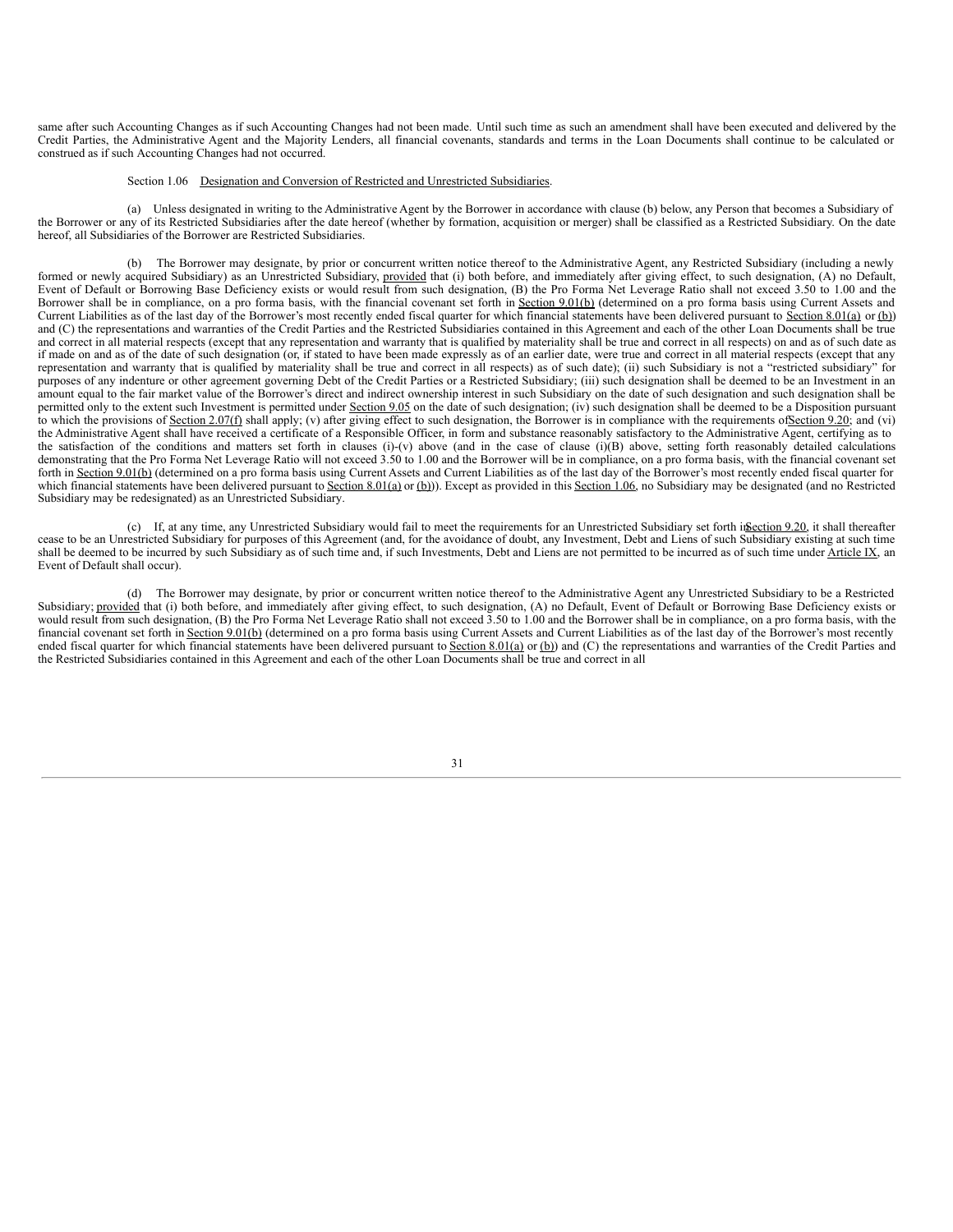material respects (except that any representation and warranty that is qualified by materiality shall be true and correct in all respects) on and as of such date as if made on and as of the date of such designation (or, if stated to have been made expressly as of an earlier date, were true and correct in all material respects (except that any representation and warranty that is qualified by materiality shall be true and correct in all respects) as of such date), (ii) the designation of any Unrestricted Subsidiary as a Restricted Subsidiary shall constitute the incurrence at the time of designation of any Investment, Debt, or Liens of such Subsidiary existing at such time, and the Borrower shall be in compliance with Article IX after giving effect to such designation, (iii) immediately after giving effect to such designation, the Borrower and such Subsidiary shall be in compliance with the requirements of Section 8.14 and (iv) the Administrative Agent shall have received a certificate of a Responsible Officer, in form and substance reasonably satisfactory to the Administrative Agent, certifying as to the satisfaction of the conditions and matters set forth in clauses (i)-(iii) above (and in the case of clause (i)(B) above, setting forth reasonably detailed calculations demonstrating that the Pro Forma Net Leverage Ratio will not exceed 3.50 to 1.00 and the Borrower will be in compliance, on a pro forma basis, with the financial covenant set forth in Section 9.01(b) (determined on a pro forma basis using Current Assets and Current Liabilities as of the last day of the Borrower's most recently ended fiscal quarter for which financial statements have been delivered pursuant to Section 8.01(a) or (b)).

Section 1.07 Divisions. For all purposes under the Loan Documents, in connection with any division or plan of division under Delaware law (or any comparable event under a different jurisdiction's laws): (a) if any asset, right, obligation or liability of any Person becomes the asset, right, obligation or liability of a different Person, then it shall be deemed to have been transferred from the original Person to the subsequent Person, and (b) if any new Person comes into existence, such new Person shall be deemed to have been organized on the first date of its existence by the holders of its Equity Interests at such time.

Section 1.08 Rates. The Administrative Agent does not warrant or accept any responsibility for, and shall not have any liability with respect to, (a) the continuation of, administration of, submission of, calculation of or any other matter related to the Term SOFR Reference Rate, Adjusted Term SOFR or Term SOFR, or any component definition thereof or rates referred to in the definition thereof, or with respect to any alternative, successor or replacement rate thereto (including any Benchmark Replacement), including whether the composition or characteristics of any such alternative, successor or replacement rate (including any Benchmark Replacement), as it may or may not be adjusted pursuant to Section 3.03(c), will be similar to, or produce the same value or economic equivalence of, or have the same volume or liquidity as, the Term SOFR Reference Rate, Adjusted Term SOFR, Term SOFR or any other Benchmark prior to its discontinuance or unavailability, or (b) the effect, implementation or composition of any Conforming Changes. The Administrative Agent and its Affiliates or other related entities may engage in transactions that affect the calculation of the Term SOFR Reference Rate, Adjusted Term SOFR, Term SOFR, any alternative, successor or replacement rate (including any Benchmark Replacement) or any relevant adjustments thereto and such transactions may be adverse to the Borrower. The Administrative Agent may select information sources or services in its reasonable discretion to ascertain the Term SOFR Reference Rate, Adjusted Term SOFR or Term SOFR, or any other Benchmark, any component definition thereof or rates referred to in the definition thereof, in each case pursuant to the terms of this Agreement, and shall have no liability to the Borrower, any Lender or any other person or entity for damages of any kind, including direct or indirect, special, punitive, incidental or consequential damages, costs, losses or expenses (whether in tort, contract or otherwise and whether at law or in equity), for any error or calculation of any such rate (or component thereof) provided by any such information source or service.

#### **ARTICLE II. The Credits**

Section 2.01 Commitments. (a) Subject to the terms and conditions set forth herein, each Revolving Lender severally agrees to make Revolving Loans in U.S. dollars to the Borrower during the Availability Period in an aggregate principal amount that will not result in (i) such Lender's Revolving Credit Exposure exceeding such Revolving Lender's Elected Commitment, (ii) the total Revolving Credit Exposures exceeding the Aggregate Elected Commitment Amount and (iii) the total Revolving Credit Exposures exceeding the then-effective Available Borrowing Base. Within the foregoing limits and subject to the terms and conditions set forth herein, the Borrower may borrow, repay and reborrow the Revolving Loans.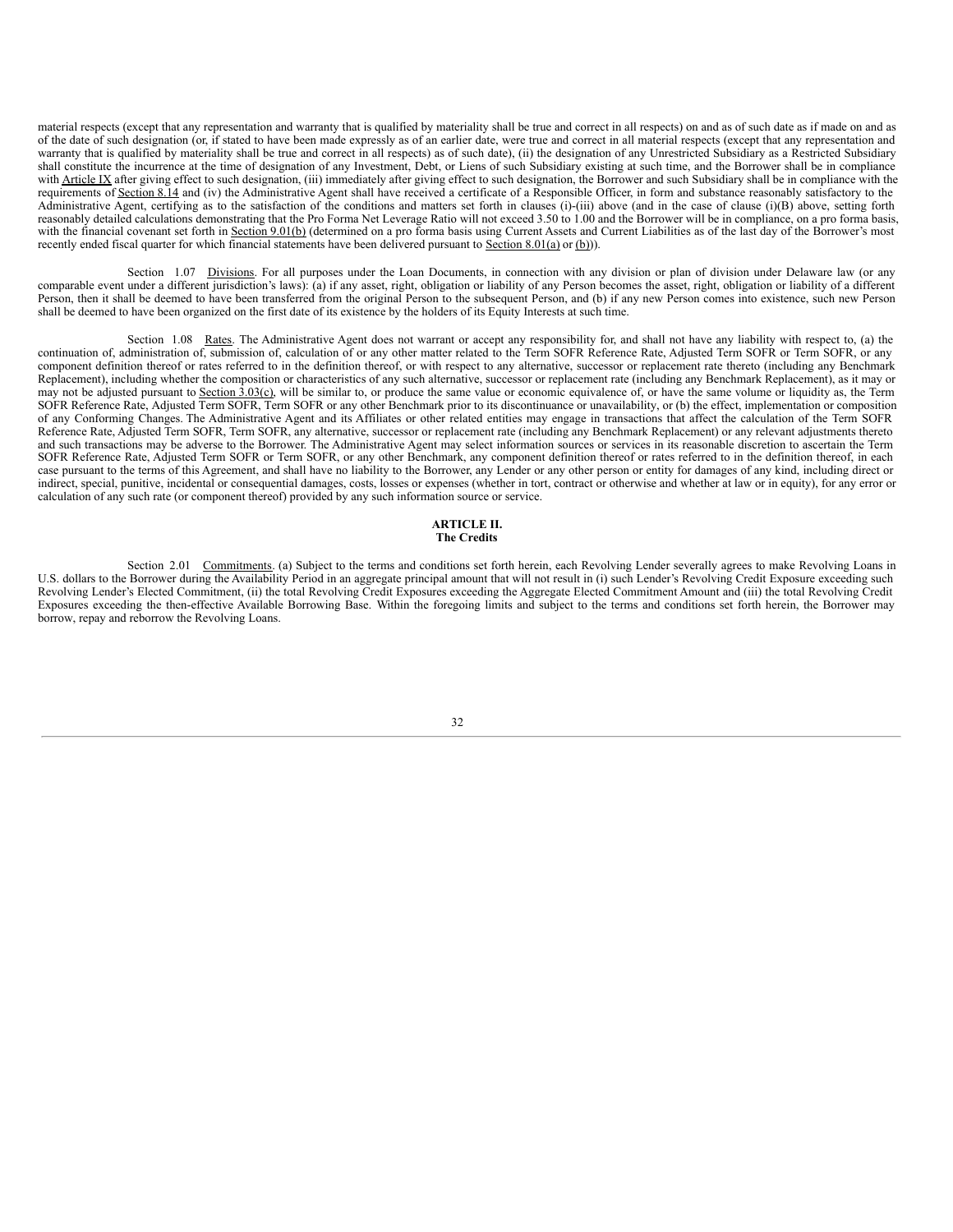(b) Subject to the terms and conditions set forth herein and in the applicable Term Loan Amendment, each Term Lender severally agrees to make a Term Loan to the Borrower in an aggregate principal amount that will not result in (i) the amount of the Term Loan made by such Term Lender hereunder exceeding such Term Lender's Term Commitment or (ii) the aggregate amount of the Term Loans made by all Term Lenders hereunder exceeding the total Term Commitments. Once borrowed, the Borrower may not reborrow any portion of the Term Loans that has been repaid or prepaid, whether in whole or in part. Upon any funding of any Term Loan hereunder by any Term Lender, such Term Lender's Term Commitment shall terminate immediately and without further action in an amount equal to, and on the date of, such funding of such portion of such Term Loan.

# Section 2.02 Loans and Borrowings.

(a) Borrowings; Several Obligations. Each Loan shall be made as part of a Borrowing consisting of Loans made by the Lenders ratably in accordance with their respective Commitments. Each Term Loan shall be made as part of a Term Borrowing consisting of Term Loans made by the Term Lenders in an amount equal to each Term Lender's Term Commitment. The failure of any Lender to make any Loan required to be made by it shall not relieve any other Lender of its obligations hereunder; provided that the Commitments are several and no Lender shall be responsible for any other Lender's failure to make Loans as required.

(b) Types of Loans. Subject to Section 3.03, each Borrowing shall be comprised entirely of Base Rate Loans or SOFR Loans as the Borrower may request in accordance herewith. Each Lender at its option may make any SOFR Loan by causing any domestic or foreign branch or Affiliate of such Lender to make such Loan; provided that any exercise of such option shall not affect the obligation of the Borrower to repay such Loan in accordance with the terms of this Agreement.

( c ) Minimum Amounts; Limitation on Number of Borrowings. At the commencement of each Interest Period for any SOFR Borrowing, such Borrowing shall be in an aggregate amount that is an integral multiple of \$500,000 and not less than \$1,000,000. At the time that each Base Rate Borrowing is made, such Borrowing shall be in an aggregate amount that is an integral multiple of \$250,000 and not less than \$1,000,000; provided that a Base Rate Borrowing may be in an aggregate amount that is equal to the entire unused balance of the total Commitments or that is required to finance the reimbursement of an LC Disbursement as contemplated by Section 2.08(e). Borrowings of more than one Type may be outstanding at the same time; provided that there shall not at any time be more than a total of ten (10) SOFR Borrowings outstanding. Notwithstanding any other provision of this Agreement, the Borrower shall not be entitled to request, or to elect to convert or continue, any Borrowing if the Interest Period requested with respect thereto would end after the applicable Maturity Date.

(d) Notes. Upon the request of a Lender, the Loans made by such Lender shall be evidenced by a promissory note of the Borrower in substantially the form of Exhibit A-1 in the case of a Revolving Loan and in substantially the form of Exhibit A-2 in the case of a Term Loan, dated (i) as of the date of this Agreement in the case of any Lender party hereto as of the date of this Agreement, (ii) as of the effective date of the Assignment and Assumption in the case of any Lender that becomes a party hereto pursuant to an Assignment and Assumption or (iii) in the case of any Lender that becomes a party hereto in connection with an increase in the Aggregate Elected Commitment Amount pursuant to Section 2.06(c) or in connection with a Term Loan Amendment, as of the effective date of such increase or such Term Loan Amendment, in each case payable to such Lender in a principal amount equal to (A) in the case of a Revolving Lender, its Elected Commitment as in effect on such date and (B) in the case of a Term Lender, the principal amount of its Term Loans on such date, and otherwise duly completed. In the event that any Lender's Elected Commitment or Term Loans increases or decreases for any reason (whether pursuant to Section 2.06, Section 12.04(b) or otherwise), the Borrower shall, upon the request of such Lender, deliver or cause to be delivered on the effective date of such increase or decrease, a new Note payable to such Lender in a principal amount equal to its Elected Commitment or its Term Loans, as applicable, after giving effect to such increase or decrease, and otherwise duly completed, and such Lender shall promptly return to the Borrower the previously issued Note held by such Lender. The date, amount, Type, interest rate and, if applicable, Interest Period of each Loan made by each Lender, and all payments made on account of the principal thereof, shall be recorded by such Lender on a Schedule attached to such Note or any continuation thereof or on any separate record maintained by such Lender. Failure to make any such notation or to attach a Schedule shall not affect any Lender's or the Borrower's rights or obligations in respect of such Loans or affect the validity of such transfer by any Lender of its Note.

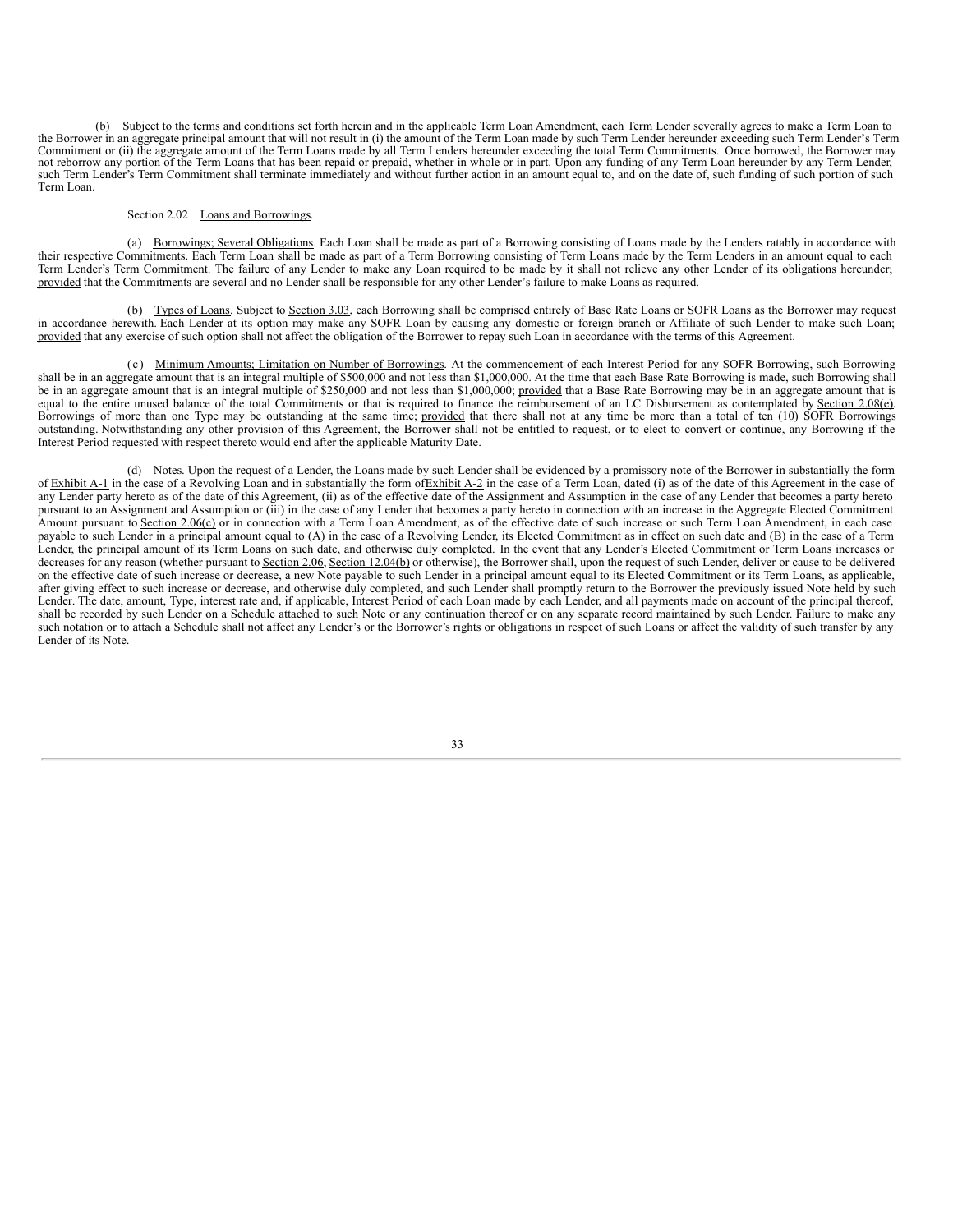Section 2.03 Requests for Borrowings. Each Borrowing shall be subject to each of the conditions set forth in Section 6.02. To request a Borrowing, the Borrower shall notify the Administrative Agent of such request by telephone (a) in the case of a SOFR Borrowing, not later than 11:00 a.m., Houston time, three U.S. Government Securities Business Days before the date of the proposed Borrowing or (b) in the case of a Base Rate Borrowing, not later than 12:00 noon, Houston time, one Business Day before the date of the proposed Borrowing; provided that no such notice shall be required for any deemed request of a Base Rate Borrowing to finance the reimbursement of an LC Disbursement as provided in Section 2.08(e). Each such telephonic Borrowing Request shall be irrevocable and shall be confirmed promptly by hand delivery, fax or electronic communication to the Administrative Agent of a written Borrowing Request signed by the Borrower. Each such telephonic and written Borrowing Request shall specify the following information in compliance with Section 2.02:

- (a) the aggregate amount of the requested Borrowing and whether such Borrowing shall be a Borrowing of Revolving Loans or Term Loans;
- (b) the date of such Borrowing, which shall be a Business Day;
- (c) whether such Borrowing is to be a Base Rate Borrowing or a SOFR Borrowing;

(d) in the case of a SOFR Borrowing, the initial Interest Period to be applicable thereto, which shall be a period contemplated by the definition of the term "Interest Period";

(e) the amount of the then effective Borrowing Base, the amount of the then-effective Aggregate Elected Commitment Amount, the current total Revolving Credit Exposures and the total Term Loan Exposures (without regard to the requested Borrowing) and the pro forma total Revolving Credit Exposures and the Total Term Loan Exposures (giving effect to the requested Borrowing);

- (f) the location and number of the Borrower's account to which funds are to be disbursed, which shall comply with the requirements ofSection 2.05; and
- (g) each of the conditions set forth inSection 6.02 has been satisfied.

If no election as to the Type of Borrowing is specified, then the requested Borrowing shall be a Base Rate Borrowing. If no Interest Period is specified with respect to any requested SOFR Borrowing, then the Borrower shall be deemed to have selected an Interest Period of one month's duration.

Promptly following receipt of a Borrowing Request in accordance with thisSection 2.03, the Administrative Agent shall advise each Lender of the details thereof and of the amount of such Lender's Loan to be made as part of the requested Borrowing.

# Section 2.04 Interest Elections.

(a) Conversion and Continuance. Each Borrowing initially shall be of the Type specified in the applicable Borrowing Request and, in the case of a SOFR Borrowing, shall have an initial Interest Period as specified in such Borrowing Request. Thereafter, the Borrower may elect to convert such Borrowing to a different Type or to continue such Borrowing and, in the case of a SOFR Borrowing, may elect Interest Periods therefor, all as provided in this Section 2.04. The Borrower may elect different options with respect to different portions of the affected Borrowing, in which case each such portion shall be allocated ratably among the Lenders holding the Loans comprising such Borrowing, and the Loans comprising each such portion shall be considered a separate Borrowing.

(b) Interest Election Requests. To make an election pursuant to this Section 2.04, the Borrower shall deliver to the Administrative Agent by hand delivery, fax or electronic communication an Interest Election Request signed by the Borrower by the time that a Borrowing Request would be required under Section 2.03 if the Borrower were requesting a Borrowing of the Type resulting from such election to be made on the effective date of such election. Each such Interest Election Request shall be irrevocable.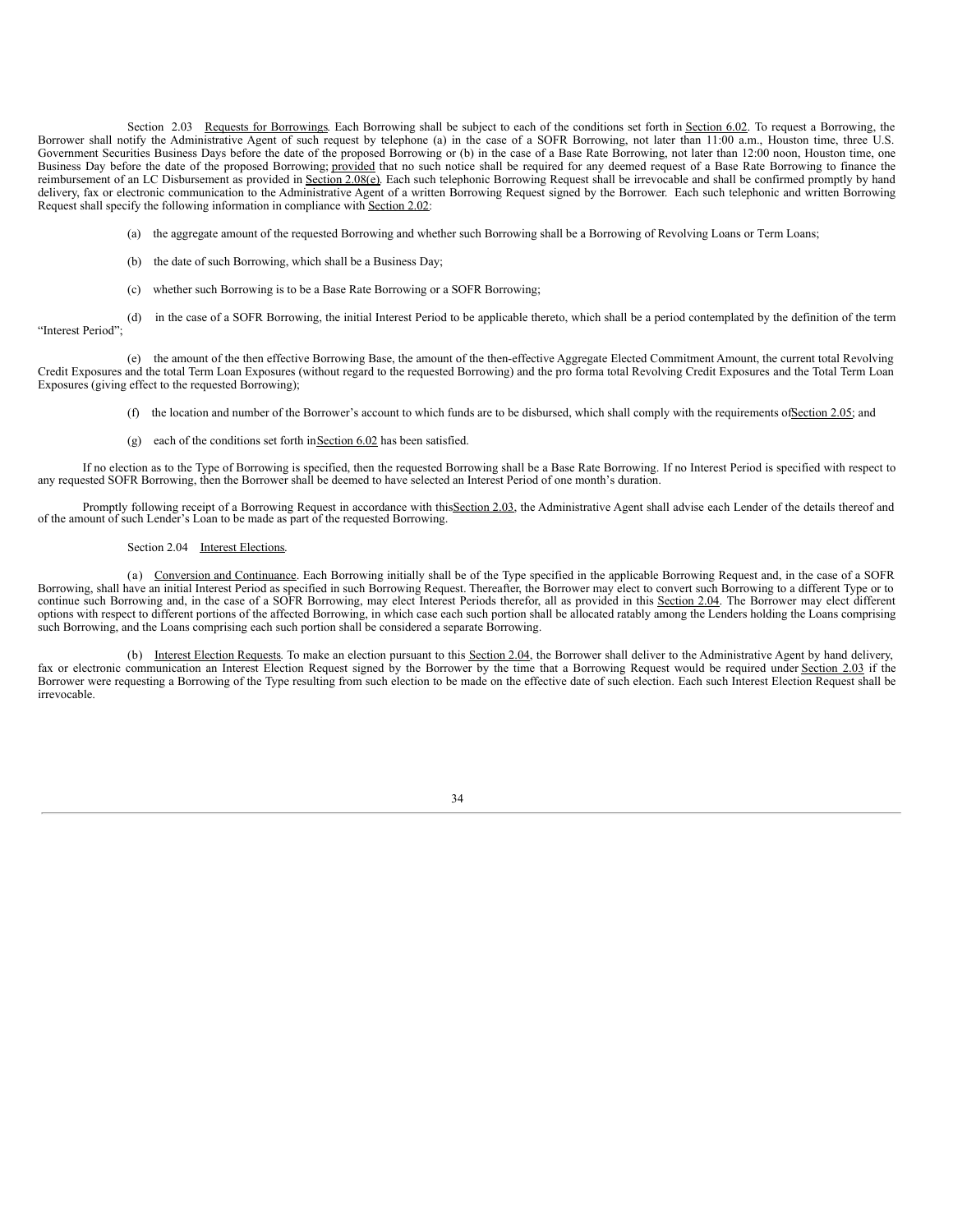(c) Information in Interest Election Requests. Each telephonic and written Interest Election Request shall specify the following information:

(i) the Borrowing to which such Interest Election Request applies and, if different options are being elected with respect to different portions thereof, the portions thereof to be allocated to each resulting Borrowing (in which case the information to be specified pursuant to Section 2.04(c)(iii) and (iv) shall be specified for each resulting Borrowing);

(ii) the effective date of the election made pursuant to such Interest Election Request, which shall be a Business Day;

(iii) whether the resulting Borrowing is to be a Base Rate Borrowing or a SOFR Borrowing; and

(iv) if the resulting Borrowing is a SOFR Borrowing, the Interest Period to be applicable thereto after giving effect to such election, which shall be a period contemplated by the definition of the term "Interest Period".

If any such Interest Election Request requests a SOFR Borrowing but does not specify an Interest Period, then the Borrower shall be deemed to have selected an Interest Period of one month's duration.

(d) Notice to Lenders by the Administrative Agent. Promptly following receipt of an Interest Election Request, the Administrative Agent shall advise each Lender of the details thereof and of such Lender's portion of each resulting Borrowing.

( e ) Effect of Failure to Deliver Timely Interest Election Request and Events of Default and Borrowing Base Deficiencies on Interest Election. If the Borrower fails to deliver a timely Interest Election Request with respect to a SOFR Borrowing prior to the end of the Interest Period applicable thereto, then, unless such Borrowing is repaid as provided herein, at the end of such Interest Period such Borrowing shall be continued as a SOFR Loan having an Interest Period of one month. Notwithstanding any contrary provision hereof, (i) if an Event of Default has occurred and is continuing: (A) no outstanding Borrowing may be converted to or continued as a SOFR Borrowing (and any Interest Election Request that requests the conversion of any Borrowing to, or continuation of any Borrowing as, a SOFR Borrowing shall be ineffective) and (B) unless repaid, each SOFR Borrowing shall be converted to a Base Rate Borrowing at the end of the Interest Period applicable thereto; and (ii) if a Borrowing Base Deficiency exists: (A) outstanding Borrowings in excess of the Borrowing Base then in effect may not be converted or continued as SOFR Borrowings and (B) unless sooner repaid, any SOFR Borrowing in excess of the Borrowing Base then in effect shall be converted to a Base Rate Borrowing at the end of the Interest Period applicable thereto.

# Section 2.05 Funding of Borrowings.

(a) Funding by Lenders. Each Lender shall make each Loan to be made by it hereunder on the proposed date thereof by wire transfer of immediately available funds by 1:00 p.m., Houston time, to the account of the Administrative Agent most recently designated by it for such purpose by notice to the Lenders. The Administrative Agent will make such Loans available to the Borrower by promptly crediting the amounts so received, in like funds, to an account of the Borrower subject to an Account Control Agreement and designated by the Borrower in the applicable Borrowing Request; provided that Base Rate Loans made to finance the reimbursement of an LC Disbursement as provided in Section 2.08(e) shall be remitted by the Administrative Agent to the Issuing Bank that made such LC Disbursement. Nothing herein shall be deemed to obligate any Lender to obtain the funds for its Loan in any particular place or manner or to constitute a representation by any Lender that it has obtained or will obtain the funds for its Loan in any particular place or manner.

(b) Presumption of Funding by the Lenders. Unless the Administrative Agent shall have received notice from a Lender prior to the proposed date of any Borrowing that such Lender will not make available to the Administrative Agent such Lender's share of such Borrowing, the Administrative Agent may assume that such Lender has made such share available on such date in accordance with **Section 2.05(a)** and may, in reliance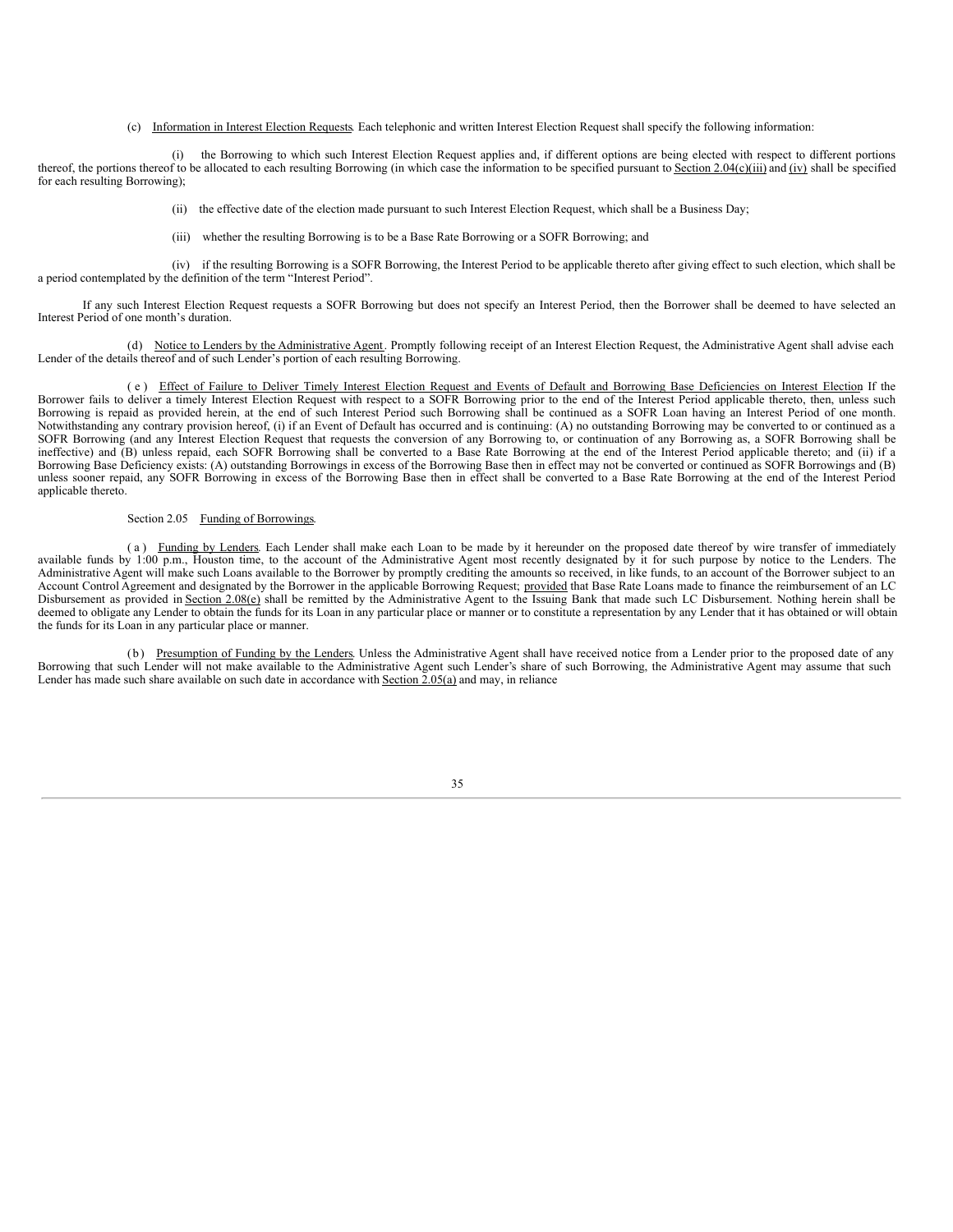upon such assumption, make available to the Borrower a corresponding amount. In such event, if a Lender has not in fact made its share of the applicable Borrowing available to the Administrative Agent, then the applicable Lender and the Borrower severally agree to pay to the Administrative Agent forthwith on demand such corresponding amount with interest thereon, for each day from and including the date such amount is made available to the Borrower to but excluding the date of payment to the Administrative Agent, at (i) in the case of such Lender, the greater of the Federal Funds Rate and a rate determined by the Administrative Agent in accordance with banking industry rules on interbank compensation or (ii) in the case of the Borrower, the interest rate applicable to Base Rate Loans. If such Lender pays such amount to the Administrative Agent, then such amount shall constitute such Lender's Loan included in such Borrowing. If the Borrower and such Lender shall pay such interest to the Administrative Agent for the same or an overlapping period, the Administrative Agent shall promptly remit to the Borrower the amount of such interest paid by the Borrower for such period.

# Section 2.06 Termination and Reduction of Aggregate Maximum Credit Amounts; Increase, Reduction and Termination of Aggregate Elected Commitment

Amount.

(a) Scheduled Termination of Commitments. Unless previously terminated, the Commitments shall terminate on the applicable Maturity Date. If at any time the Aggregate Maximum Credit Amounts, the Borrowing Base or the Aggregate Elected Commitment Amount, as applicable, are terminated or reduced to zero, then the Commitments shall terminate on the effective date of such termination or reduction. Notwithstanding anything to the contrary herein, the Term Commitments that are funded on any Term Loan Facility Closing Date shall be terminated upon such funding and, if the total Term Commitments as of such Term Loan Facility Closing Date are not drawn on such Term Loan Facility Closing Date, any Term Commitments in respect of the undrawn amount shall automatically be cancelled.

### (b) Optional Termination and Reduction of Aggregate Maximum Credit Amounts.

(i) The Borrower may at any time terminate, or from time to time reduce, the Aggregate Maximum Credit Amounts;provided that (A) each reduction of the Aggregate Maximum Credit Amounts shall be in an amount that is an integral multiple of \$1,000,000 and not less than \$1,000,000, (B) the Borrower shall not terminate or reduce the Aggregate Maximum Credit Amounts if, after giving effect to any concurrent prepayment of the Loans in accordance with Section 3.04(c), (x) the total Revolving Credit Exposures would exceed the Aggregate Elected Commitment Amount or (y) there would be a Borrowing Base Deficiency and (C) upon any reduction of the Aggregate Maximum Credit Amounts that would otherwise result in the Aggregate Maximum Credit Amounts being less than the Borrowing Base, the Borrowing Base shall be automatically reduced (ratably among the Lenders in accordance with each Lender's Applicable Revolving Percentage) so that it equals the Aggregate Maximum Credit Amounts as so reduced.

(ii) The Borrower shall notify the Administrative Agent of any election to terminate or reduce the Aggregate Maximum Credit Amounts under Section 2.06(b)(i) by delivery of a notice of cancellation in substantially the form of Exhibit I hereto at least three Business Days prior to the effective date of such termination or reduction, specifying such election and the effective date thereof. Promptly following receipt of any such notice, the Administrative Agent shall advise the Lenders of the contents thereof. Each notice delivered by the Borrower pursuant to this Section 2.06(b)(ii) shall be irrevocable; provided that a notice of reduction or termination of the Aggregate Maximum Credit Amounts delivered by the Borrower may state that such notice is conditioned upon (i) the effectiveness of other credit facilities or other securities offerings or (ii) the consummation of a Change in Control, in which case such notice may be revoked by the Borrower (by notice to the Administrative Agent on or prior to the specified effective date) if such condition is not satisfied. Any termination or reduction of the Aggregate Maximum Credit Amounts shall be permanent and may not be reinstated. Each reduction of the Aggregate Maximum Credit Amounts shall be made among the Lenders in accordance with Section 3.04(c).

# (c) Increases, Reductions and Terminations of Aggregate Elected Commitment Amount.

(i) Subject to the conditions set forth in Section 2.06(c)(ii) and the prior written approval of the Administrative Agent (not to be unreasonably withheld, conditioned or delayed), the Borrower may increase the Aggregate Elected Commitment Amount then in effect by increasing the Elected Commitment of a Revolving Lender and/or by causing a Person that is reasonably acceptable to the Administrative Agent that at such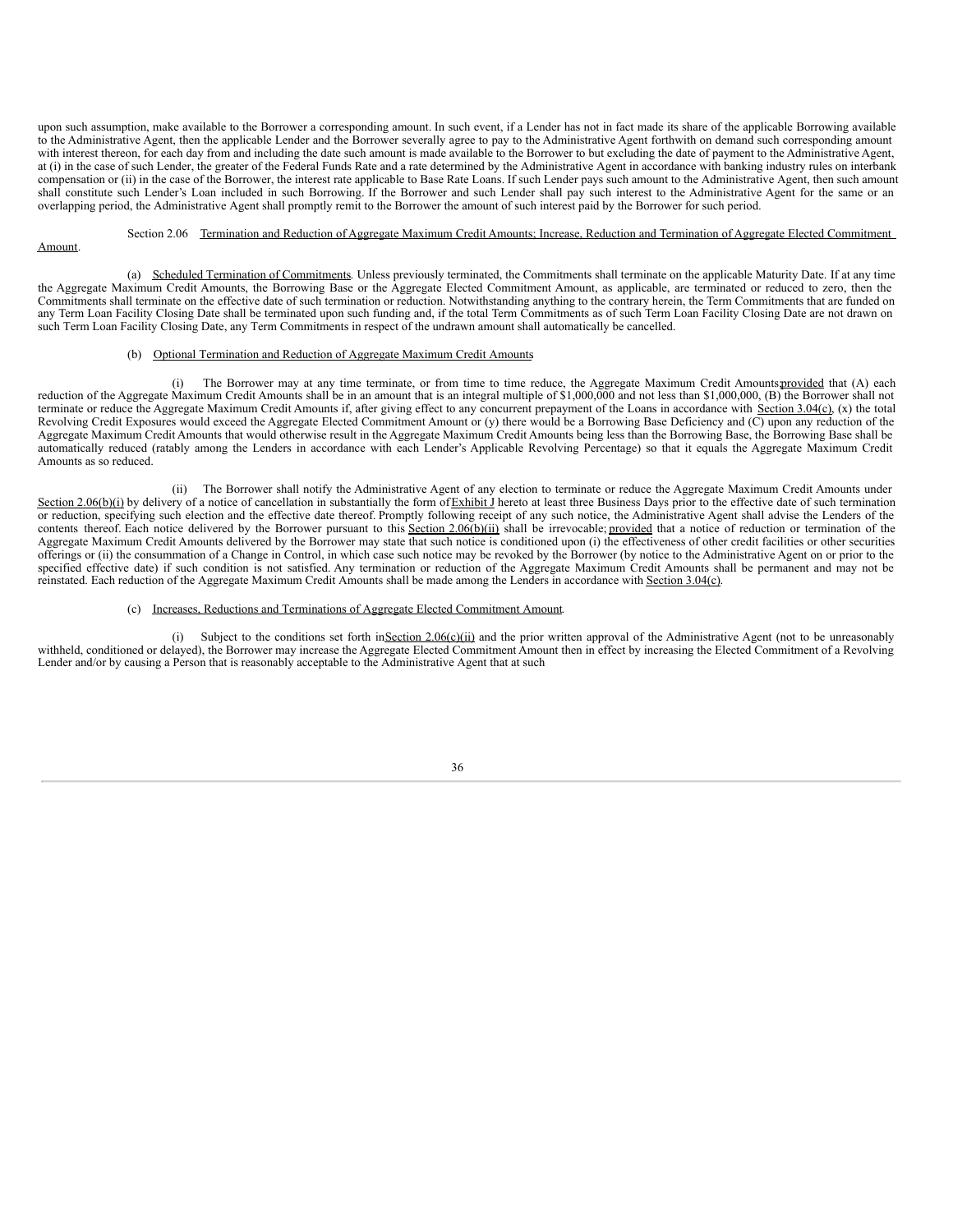time is not a Revolving Lender to become a Revolving Lender (any such Person that is not at such time a Revolving Lender and becomes a Revolving Lender, an Additional Lender"). Notwithstanding anything to the contrary contained in this Agreement, in no case shall an Additional Lender be a natural person, the Borrower or any Affiliate of the Borrower.

(ii) Any increase in the Aggregate Elected Commitment Amount shall be subject to the following additional conditions:

(A) such increase shall not be less than \$25,000,000 unless the Administrative Agent otherwise consents, and no such increase shall be permitted if after giving effect thereto the sum of (x) the Aggregate Elected Commitment Amount *plus* (y) the principal amount of the Term Loans then outstanding exceeds the Borrowing Base then in effect;

- (B) no Default or Event of Default shall have occurred and be continuing on the effective date of such increase;
- (C) the Borrower shall pay any compensation required by Section 5.02 when due;
- (D) no Revolving Lender's Elected Commitment may be increased without the consent of such Revolving Lender;

(E) if the Borrower elects to increase the Aggregate Elected Commitment Amount by increasing the Elected Commitment of a Revolving Lender, the Borrower and such Revolving Lender shall execute and deliver to the Administrative Agent a certificate in form and substance reasonably satisfactory to the Administrative Agent (an "Elected Commitment Increase Certificate"); and

(F) if the Borrower elects to increase the Aggregate Elected Commitment Amount by causing an Additional Lender to become a party to this Agreement, then the Borrower and such Additional Lender shall execute and deliver to the Administrative Agent a certificate in form and substance reasonably satisfactory to the Administrative Agent (an "*Additional Lender Certificate*"), together with an Administrative Questionnaire and a processing and recordation fee of \$3,500 (provided that the Administrative Agent may, in its discretion, elect to waive such processing and recordation fee in connection with any such increase), the Administrative Agent and the Issuing Banks shall have given their prior written consent (to the extent that such Additional Lender is not an existing Revolving Lender's Affiliate and in each case, such consent not to be unreasonably withheld or delayed) and the Borrower shall (1) if requested by the Additional Lender, deliver a Note payable to such Additional Lender in a principal amount equal to its Elected Commitment, and otherwise duly completed and (2) pay any applicable fees as may have been agreed to between the Borrower and the Additional Lender, and, to the extent applicable and agreed to by the Borrower, the Administrative Agent.

(iii) Subject to acceptance and recording thereof pursuant to Section  $2.06(c)(iv)$ , from and after the effective date specified in the Elected Commitment Increase Certificate or the Additional Lender Certificate (or if any Borrowings of SOFR Loans are outstanding, then the last day of the Interest Period in respect of such Borrowings of SOFR Loans, unless the Borrower has paid any compensation required by Section 5.02): (A) the amount of the Aggregate Elected Commitment Amount shall be increased as set forth therein, and (B) in the case of an Additional Lender Certificate, any Additional Lender party thereto shall be a party to this Agreement and have the rights and obligations of a Revolving Lender under this Agreement and the other Loan Documents. In addition, the Revolving Lender or the Additional Lender, as applicable, shall purchase a pro rata portion of the outstanding Revolving Loans (and participation interests in Letters of Credit) of each of the other Revolving Lenders (and such Revolving Lenders hereby agree to sell and to take all such further action to effectuate such sale) such that each Revolving Lender (including any Additional Lender, if applicable) shall hold its Applicable Revolving Percentage of the outstanding Revolving Loans (and participation interests) after giving effect to the increase in the Aggregate Elected Commitment Amount).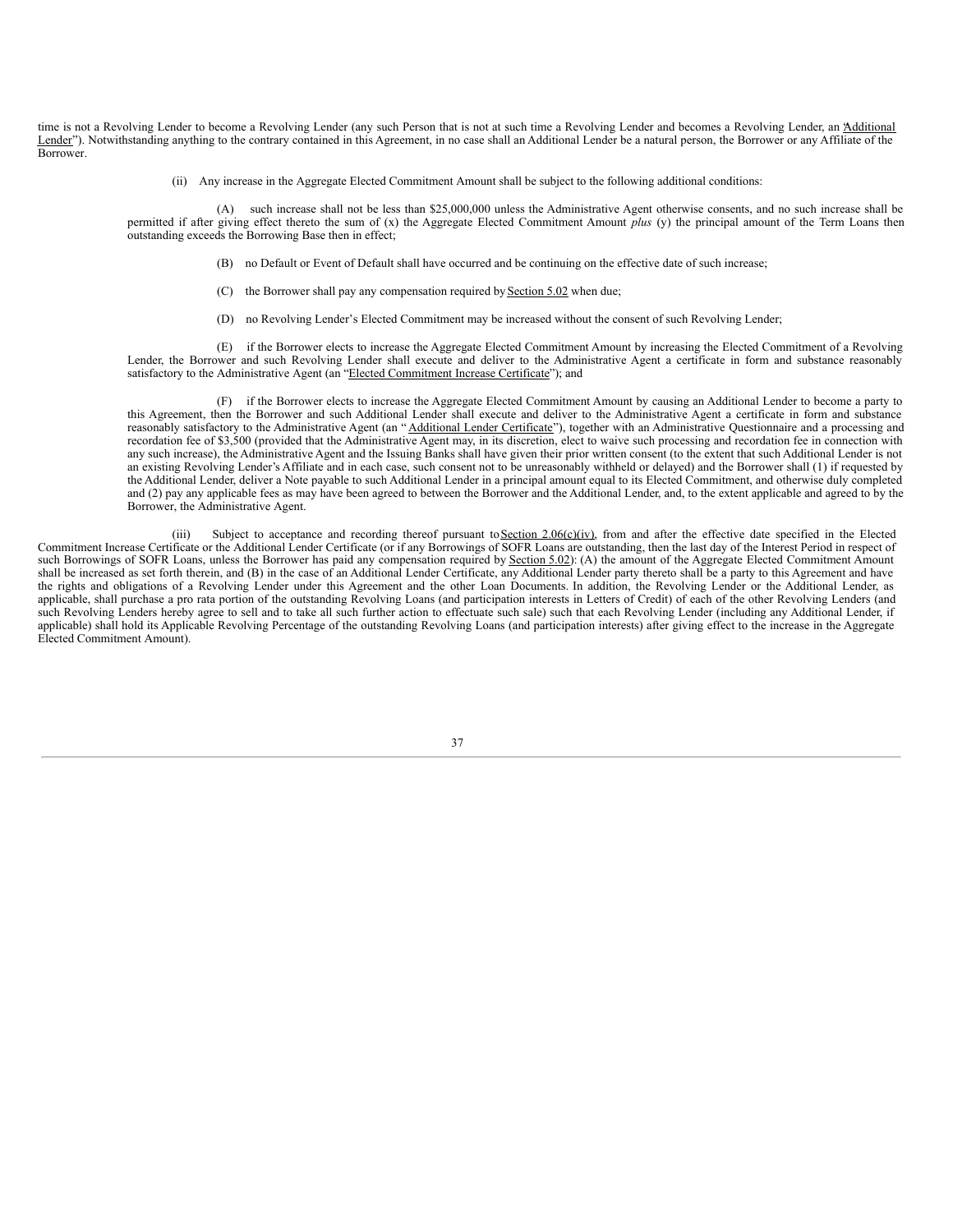(iv) Upon its receipt of a duly completed Elected Commitment Increase Certificate or an Additional Lender Certificate, executed by the Borrower and the Revolving Lender or by the Borrower and the Additional Lender party thereto, as applicable, the processing and recording fee referred to in Section 2.06(c)(ii), if required, the Administrative Questionnaire referred to in Section 2.06(c)(ii) and the break-funding payments from the Borrower, if any, required by Section 5.02, if applicable, the Administrative Agent shall accept such Elected Commitment Increase Certificate or Additional Lender Certificate and record the information contained therein in the Register required to be maintained by the Administrative Agent pursuant to Section 12.04(b)(iv). No increase in the Aggregate Elected Commitment Amount shall be effective for purposes of this Agreement unless it has been recorded in the Register as provided in this Section 2.06(c)(iv).

(v) Upon any increase in the Aggregate Elected Commitment Amount pursuant to Section 2.06(c)(iv), (A) each Lender's Applicable Revolving Percentage shall be automatically deemed amended to the extent necessary so that each such Lender's Applicable Revolving Percentage equals the percentage of the Aggregate Elected Commitment Amount represented by such Lender's Elected Commitment, in each case after giving effect to such increase, and (B) Annex I to this Agreement shall be deemed amended to reflect the Elected Commitment of each Revolving Lender (including any Additional Lender) as thereby increased and any resulting changes in the Revolving Lenders' Applicable Revolving Percentages.

(vi) The Borrower may from time to time terminate or reduce the Aggregate Elected Commitment Amount; provided that (A) each reduction of the Aggregate Elected Commitment Amount shall be in an amount that is an integral multiple of \$1,000,000 and not less than \$5,000,000 and (B) the Borrower shall not reduce the Aggregate Elected Commitment Amount if, after giving effect to any concurrent prepayment of the Loans in accordance with Section 3.04(c), the aggregate Revolving Credit Exposures of all Lenders would exceed the Aggregate Elected Commitment Amount as reduced.

(vii) The Borrower shall notify the Administrative Agent of any election to terminate or reduce the Aggregate Elected Commitment Amount under Section 2.06(c)(vi) at least three (3) Business Days prior to the effective date of such termination or reduction (or such lesser period as may be reasonably acceptable to the Administrative Agent), specifying such election and the effective date thereof. Promptly following receipt of any notice, the Administrative Agent shall advise the Lenders of the contents thereof. Each notice delivered by the Borrower pursuant to this Section 2.06(c)(vii) shall be irrevocable; provided that a notice of termination or reduction of the Aggregate Elected Commitment Amount delivered by the Borrower may state that such notice is conditioned upon the effectiveness of other credit facilities or the closing of a specified transaction, in which case such notice may be revoked by the Borrower (by notice to the Administrative Agent on or prior to the specified effective date of such termination) if such condition is not satisfied. Any termination or reduction of the Aggregate Elected Commitment Amount shall be permanent and may not be reinstated, except pursuant to Section 2.06(c)(i). Each reduction of the Aggregate Elected Commitment Amount shall be made ratably among the Revolving Lenders in accordance with each Revolving Lender's Applicable Revolving Percentage.

(viii) Upon any redetermination or other adjustment in the Borrowing Base pursuant to this Agreement that would otherwise result in the Available Borrowing Base becoming less than the Aggregate Elected Commitment Amount, the Aggregate Elected Commitment Amount shall be automatically reduced (ratably among the Revolving Lenders in accordance with each Lender's Applicable Revolving Percentage) so that they equal the Available Borrowing Base (and Annex I shall be deemed amended to reflect such amendments to each Lender's Elected Commitment and the Aggregate Elected Commitment Amount).

(ix) If (A) the Borrower elects to increase the Aggregate Elected Commitment Amount and (B) each Revolving Lender has consented to such increase in its Elected Commitment, then the Aggregate Elected Commitment Amount shall be increased (ratably among the Revolving Lenders in accordance with each Revolving Lender's Applicable Revolving Percentage) by the amount requested by the Borrower without the requirement that any Revolving Lender deliver an Elected Commitment Increase Certificate or that the Borrower pay any amounts under Section 5.02, and Annex I shall be deemed amended to reflect such amendments to each Revolving Lender's Elected Commitment and the Aggregate Elected Commitment Amount. The Administrative Agent shall record the information regarding such increases in the Register required to be maintained by the Administrative Agent pursuant to Section 12.04(b)(iv).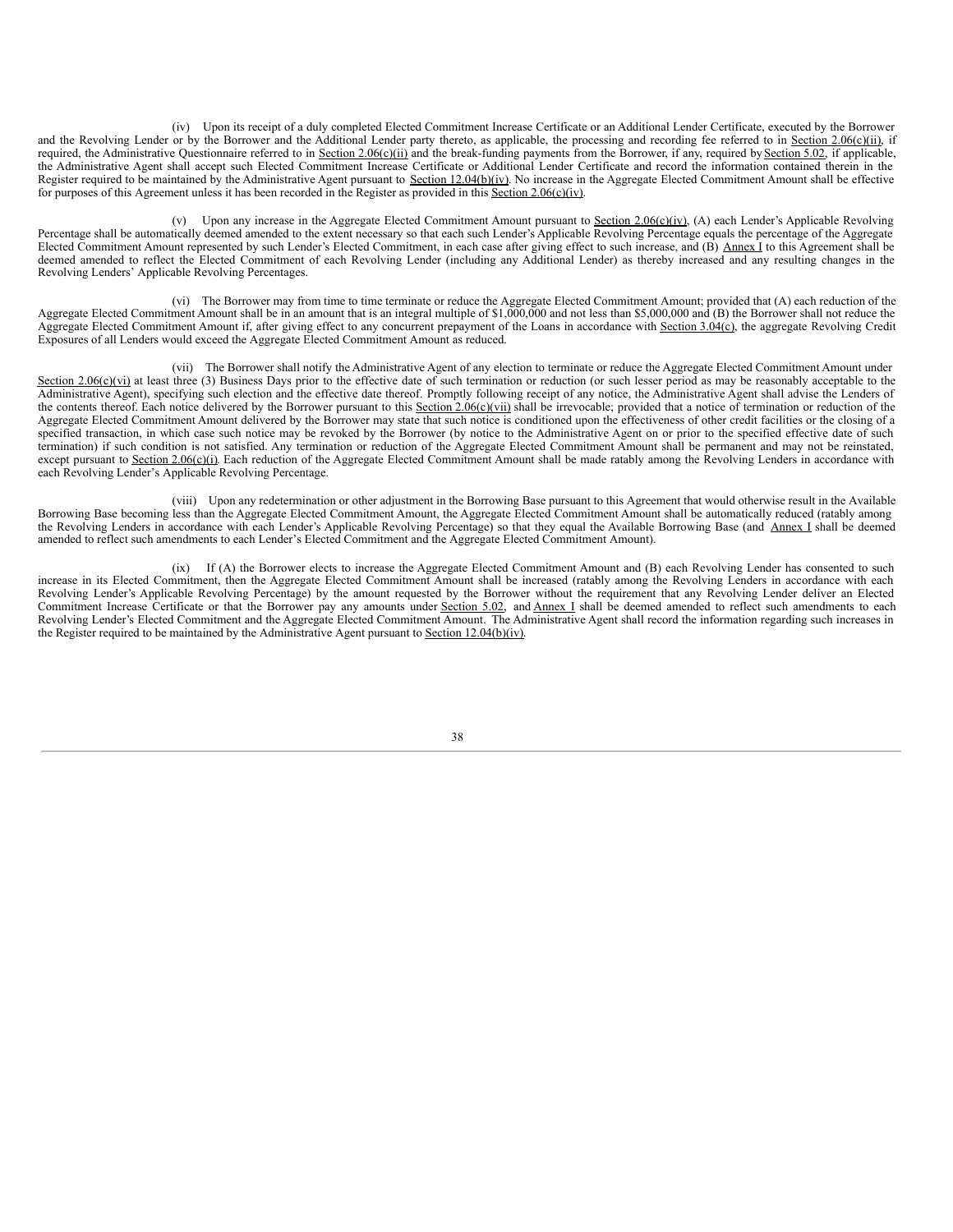(x) If, after giving effect to any reduction in the Aggregate Elected Commitment Amount pursuant to this Section 2.06(c), the total Revolving Credit Exposures of all Revolving Lenders exceeds the Aggregate Elected Commitment Amount, then the Borrower shall (A) prepay the Borrowings under the Revolving Facility on the date of such termination or reduction in an aggregate principal amount equal to such excess, and (B) if any excess remains after prepaying all of the Borrowings under the Revolving Facility as a result of LC Exposure, transfer to the Administrative Agent on behalf of the Revolving Lenders an amount equal to such excess to be held as cash collateral as provided in Section 2.08(j).

# Section 2.07 Borrowing Base.

( a ) Initial Borrowing Base. For the period from and including the Effective Date to but excluding the first Redetermination Date, the amount of the Borrowing Base shall be \$1,300,000,000. Notwithstanding the foregoing, the Borrowing Base may be subject to further adjustments from time to time pursuant to Section 2.07(e), Section 2.07(f) or Section 8.13(c).

(b) Scheduled and Interim Redeterminations. The Borrowing Base shall be redetermined in accordance with this Section 2.07 and subject to Section 2.07(d), such redetermined Borrowing Base shall become effective and applicable to the Borrower, the Administrative Agent, each Issuing Bank and the Lenders semi-annually on April 1st and October 1st of each year, commencing October 1, 2022 (or, in each case, as soon thereafter as is reasonably practical) (each a "Scheduled Redetermination"). In addition, the Borrower may, by notifying the Administrative Agent thereof, and the Administrative Agent may, at the direction of the Required Lenders, by notifying the Borrower thereof, one time each calendar year, each elect to cause the Borrowing Base to be redetermined (each, an "Interim Redetermination") in accordance with this Section 2.07. In addition to, and not including and/or limited by the annual Interim Redetermination allowed above, the Borrower may, by notice to the Administrative Agent thereof, at any time between Scheduled Redeterminations, request an additional Interim Redetermination upon any acquisition of proved Oil and Gas Properties having an aggregate value attributable to such Oil and Gas Properties in excess of 5% of the Borrowing Base in effect immediately prior to such acquisition (it being understood that for purposes of the foregoing, the designation of an Unrestricted Subsidiary owning Oil and Gas Properties with Proved Reserves as a Restricted Subsidiary shall be deemed to constitute an acquisition by the Borrower of Oil and Gas Properties with Proved Reserves); provided that, in connection with an Interim Redetermination occurring in connection with such threshold being satisfied, the Borrower, may, as set forth in the definition of Reserve Report, elect only to provide a Reserve Report in respect of the acquired properties (in which case the most recent Reserve Report shall be used for the existing Borrowing Base Properties).

# (c) Scheduled and Interim Redetermination Procedure. Each Scheduled Redetermination and each Interim Redetermination shall be effectuated as follows:

(i) Upon receipt by the Administrative Agent of (A) the Reserve Report and the certificate required to be delivered by the Borrower to the Administrative Agent, in the case of a Scheduled Redetermination, pursuant to Section 8.12(a) and (c), and, in the case of an Interim Redetermination, pursuant to Section  $8.12(b)$  and (c), and (B) such other reports, data and supplemental information, including, without limitation, the information provided pursuant toSection 8.12(c), as may, from time to time, be reasonably requested by the Administrative Agent or the Required Lenders (the Reserve Report, such certificate and such other reports, data and supplemental information being the "Engineering Reports"), the Administrative Agent shall evaluate the information contained in the Engineering Reports and shall, in good faith, propose a new Borrowing Base (the "Proposed Borrowing Base") based upon such information and such other information (including, without limitation, the status of title information with respect to the Oil and Gas Properties as described in the Engineering Reports and the existence of any other Debt) as the Administrative Agent, in good faith, deems appropriate and consistent with its normal oil and gas lending criteria as it exists at the particular time and include adjustments to reflect hedging activities of the Credit Parties. In no event shall the Proposed Borrowing Base exceed the Aggregate Maximum Credit Amounts. For the avoidance of doubt, in the case of an Interim Redetermination, the Administrative Agent may utilize the Engineering Reports delivered in connection with the last Scheduled Redetermination, provided, however, the Administrative Agent may in its sole discretion request Borrower-generated supplemental Engineering Reports in connection with such Interim Redetermination.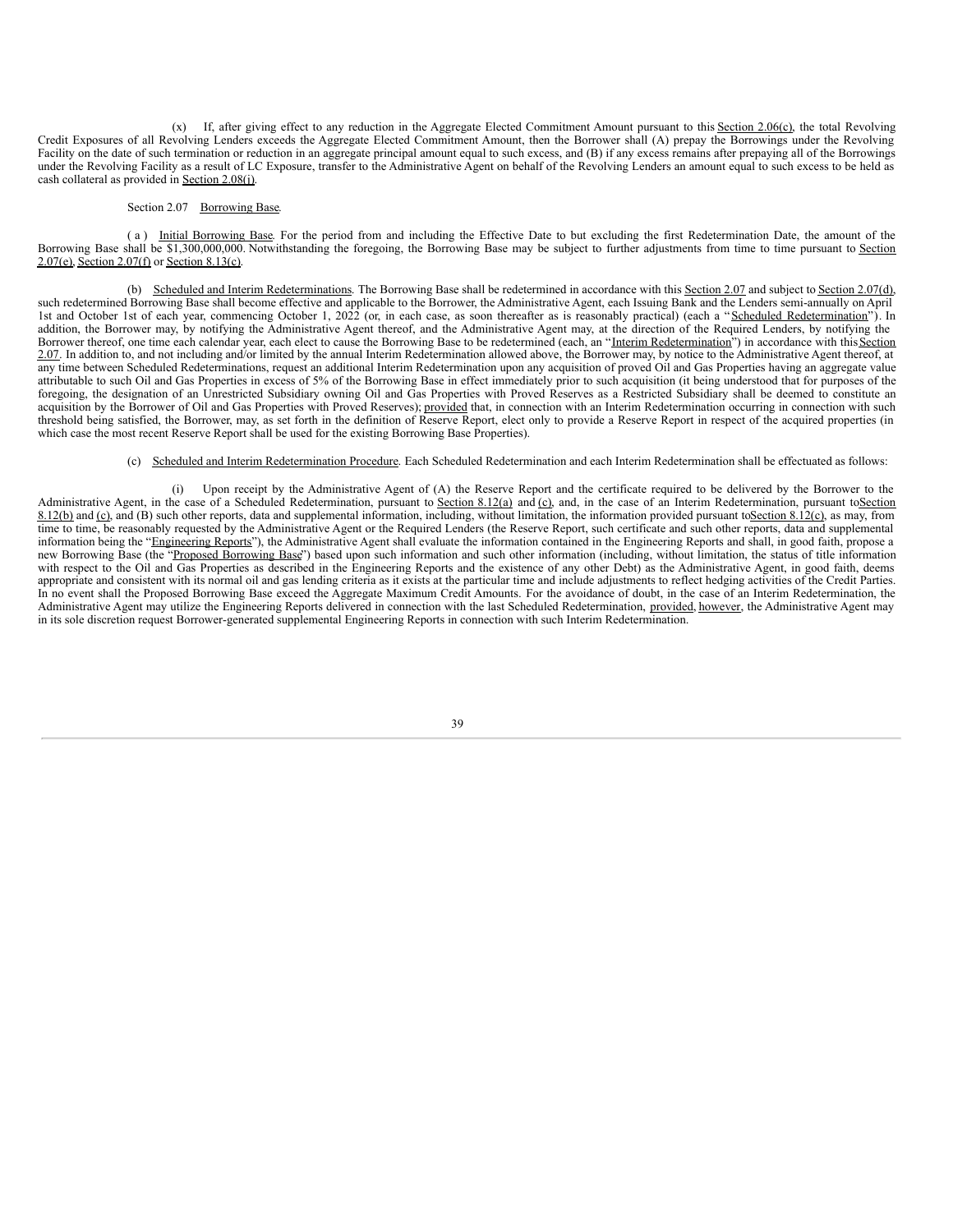Notice"):

(ii) The Administrative Agent shall notify the Borrower and the Lenders of the Proposed Borrowing Base (the "Proposed Borrowing Base

(A) in the case of a Scheduled Redetermination (1) if the Administrative Agent shall have received the Engineering Reports required to be delivered by the Borrower pursuant to Section 8.12(a) and (c) in a timely and complete manner, then on or before March 15th and September 15th of such year following the date of delivery of such Engineering Reports or (2) if the Administrative Agent shall not have received the Engineering Reports required to be delivered by the Borrower pursuant to Section 8.12(a) and (c) in a timely and complete manner, then promptly after the Administrative Agent has received complete Engineering Reports from the Borrower and has had a reasonable opportunity to determine the Proposed Borrowing Base in accordance with Section  $2.07(c)$ (i) and in any event, within fifteen (15) days after the Administrative Agent has received the required Engineering Reports; and

(B) in the case of an Interim Redetermination, promptly, and in any event, within fifteen (15) days after the Administrative Agent has received the required Engineering Reports.

(iii) Any Proposed Borrowing Base must be approved or deemed to have been approved by the Lenders (in each Lender's sole discretion) as provided in this Section 2.07(c)(iii). Upon receipt of the Proposed Borrowing Base Notice, each Lender shall have fifteen (15) days to agree with the Proposed Borrowing Base or disagree with the Proposed Borrowing Base by proposing an alternate Borrowing Base. If at the end of such fifteen (15) days, any Lender has not communicated its approval or disapproval in writing to the Administrative Agent, such silence shall be deemed to be (A) if the Proposed Borrowing Base would increase the Borrowing Base then in effect, a disapproval of the Proposed Borrowing Base, or (B) if the Proposed Borrowing Base would maintain or decrease the Borrowing Base then in effect, an approval of the Proposed Borrowing Base. If, at the end of such 15-day period, all of the Lenders, in the case of a Proposed Borrowing Base that would increase the Borrowing Base then in effect, or the Required Lenders, in the case of a Proposed Borrowing Base that would decrease or maintain the Borrowing Base then in effect, have approved or deemed to have approved, as aforesaid, then the Proposed Borrowing Base shall become the new Borrowing Base effective on the date specified in Section 2.07(d). If, however, at the end of such fifteen (15) day period, all of the Lenders or the Required Lenders, as applicable, have not approved or been deemed to have approved the Proposed Borrowing Base, as aforesaid, then the Administrative Agent shall poll the Lenders to ascertain the highest Borrowing Base then acceptable to (x) in the case of a decrease or reaffirmation, a number of Lenders sufficient to constitute the Required Lenders and (y) in the case of an increase, all of the Lenders, and such amount shall become the new Borrowing Base, effective on the date specified in Section 2.07(d); provided, however that nothing contained herein shall require that the Commitment of any Lender be increased without its prior written consent in connection therewith and Annex I and the Register shall each be amended to reflect such changes in Commitments and the Applicable Revolving Percentages of the Lenders.

(d) Effectiveness of a Redetermined Borrowing Base. After a redetermined Borrowing Base is approved or is deemed to have been approved by all of the Lenders or the Required Lenders, as applicable, pursuant to Section 2.07(c)(iii), the Administrative Agent shall notify the Borrower and the Lenders (the "New Borrowing Base Notice") of the amount of the redetermined Borrowing Base, and such amount shall become the new Borrowing Base, effective and applicable to the Borrower, the Administrative Agent, each Issuing Bank and the Lenders on the Business Day next succeeding delivery of the New Borrowing Base Notice. Such amount shall then become the Borrowing Base until the next Scheduled Redetermination Date, the next Interim Redetermination Date or the next reduction or adjustment to the Borrowing Base, as applicable, under Section 2.07(e), Section 2.07(f) or Section 8.13(c), whichever occurs first.

(e) Reduction of Borrowing Base Upon Issuance of Permitted Debt. After the Effective Date, if any Credit Party incurs any Debt constituting Permitted Debt in reliance on Section 9.02(f), then the Borrowing Base then in effect shall be reduced immediately upon the date of such incurrence by an amount equal to the product of 0.25 multiplied by an amount equal to the stated principal amount of such Permitted Debt. The Borrowing Base as so reduced shall become the new Borrowing Base immediately upon the date of such incurrence, effective and applicable to the Borrower, the Administrative Agent, the Issuing Banks and the Lenders on such date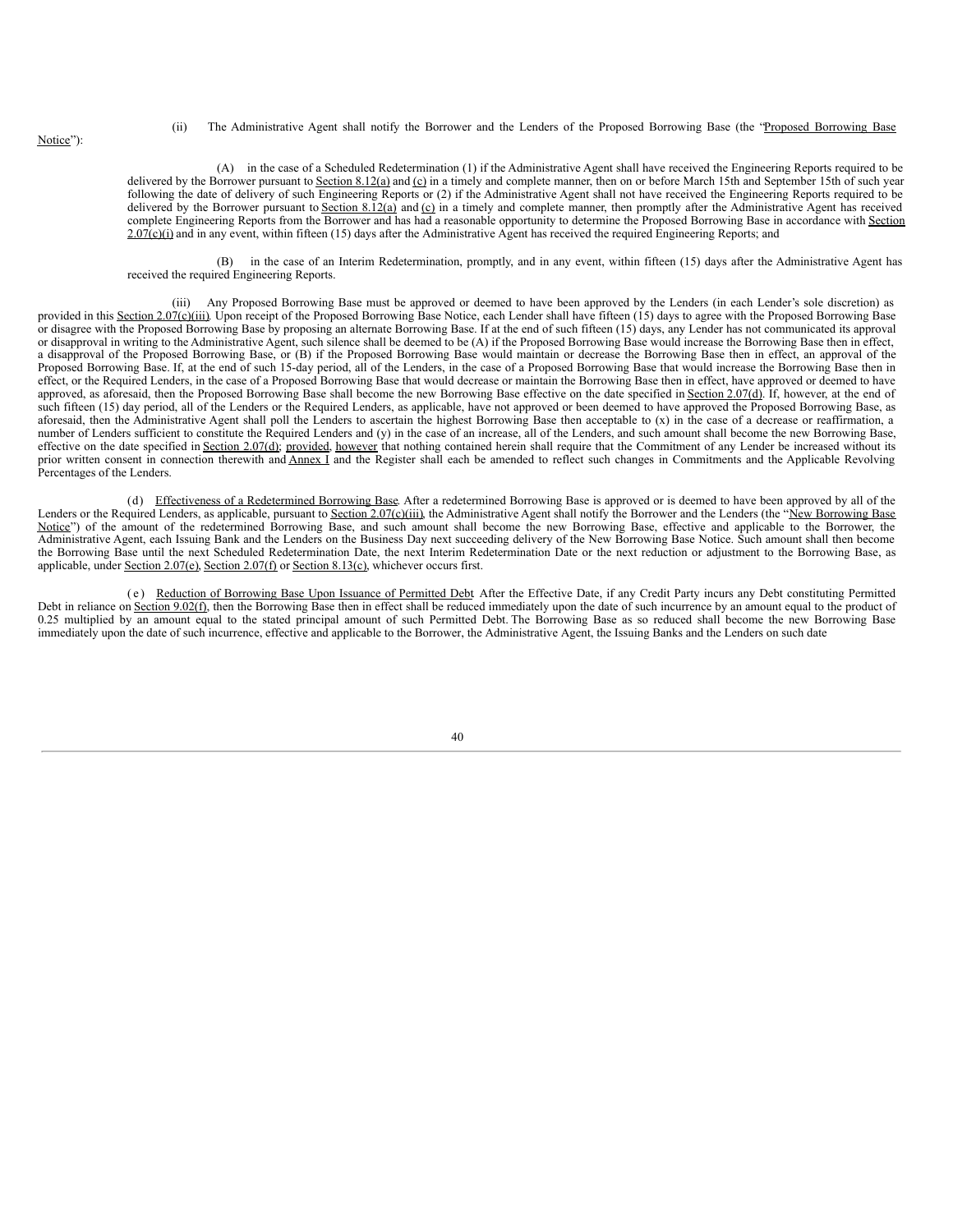until the next redetermination or modification thereof hereunder. For purposes of this Section 2.07(e), if any such Debt is issued at a discount or otherwise sold for less than "par", the reduction shall be calculated based upon the stated principal amount without reference to such discount.

(f) Reduction of Borrowing Base Related to Dispositions of Borrowing Base Properties and/or Liquidation of Swap Agreements If (i) any Swap Agreement to which the Borrower, any Credit Party or any Restricted Subsidiary is a party is Liquidated or (ii) the Borrower, any Credit Party or any Restricted Subsidiary Disposes of any Borrowing Base Properties or Equity Interests in any Restricted Subsidiary owning Borrowing Base Properties, in each case, to a Person who is not a Credit Party, and (A) the Swap PV of the Liquidated portion of such Swap Agreement (or in the case of any Disposition of Equity Interests of a Credit Party or a Restricted Subsidiary, the Swap PV of the Swap Agreements to which such Credit Party or Restricted Subsidiary is a party) or (B) the value attributable to such Disposed Borrowing Base Properties in the most recently delivered Reserve Report hereunder (or in the case of any Disposition of Equity Interests in any Restricted Subsidiary owning Borrowing Base Properties, the value attributable to such Borrowing Base Properties in the most recently delivered Reserve Report hereunder), as applicable, when combined with the sum of (I) the aggregate Swap PV of the Liquidated portion of all other Swap Agreements Liquidated since the later of the Effective Date and the most recent Scheduled Redetermination Date and (II) the aggregate value in the most recently delivered Reserve Report of all other Borrowing Base Properties Disposed of since the most recent Scheduled Redetermination Date (including in the case of any Disposition of Equity Interests in Restricted Subsidiaries owning Borrowing Base Properties in the most recently delivered Reserve Report hereunder, the aggregate value attributable to such Borrowing Base Properties), exceeds five percent (5%) of the Borrowing Base as then in effect (as determined by the Administrative Agent), individually or in the aggregate, then the Borrowing Base then in effect shall be reduced by the Swap PV of the Liquidated portion of such Swap Agreement in the then effective Borrowing Base, the value assigned to such Disposed Borrowing Base Properties in the then effective Borrowing Base and/or, in the case of Equity Interest Dispositions, the Borrowing Base value attributable to the Borrowing Base Properties and Swap Agreements owned or held by the applicable Credit Party whose Equity Interests were subject to such Disposition (in each case, as determined in good faith by the Administrative Agent and notified to the Lenders, which Borrowing Base reduction amount shall be deemed binding and effective unless objected to by the Required Lenders within five Business Days following such notice), as the case may be. The Borrowing Base as so reduced shall become the new Borrowing Base immediately upon the date of such Disposition or Liquidation, as the case may be, effective and applicable to the Borrower, the Administrative Agent, the Issuing Banks and the Lenders on such date until the next redetermination or adjustment of the Borrowing Base hereunder. Notwithstanding the foregoing, the Liquidation of any Swap Agreement required pursuant to Section 9.16 shall not constitute a Liquidation of a Swap Agreement solely for the purposes of this Section 2.07(f).

## Section 2.08 Letters of Credit.

(a) General. Subject to the terms and conditions set forth herein, the Borrower may request any Issuing Bank to, and such Issuing Bank shall, issue dollardenominated Letters of Credit for the account of the Borrower or the Restricted Subsidiaries, in a form reasonably acceptable to the Administrative Agent and such Issuing Bank, at any time and from time to time during the Availability Period; provided further that the Borrower may not request the issuance, amendment, renewal or extension of Letters of Credit hereunder if a Borrowing Base Deficiency exists at such time or would exist as a result thereof. In the event of any inconsistency between the terms and conditions of this Agreement and the terms and conditions of any form of letter of credit application or other agreement submitted by the Borrower to, or entered into by the Borrower with, an Issuing Bank relating to any Letter of Credit, the terms and conditions of this Agreement shall control. To the extent any letters of credit have been issued and remain outstanding as "Letters of Credit" under the Existing Credit Agreement, such letters of credit shall be deemed Letters of Credit issued hereunder.

(b) Notice of Issuance, Amendment, Renewal, Extension; Certain Conditions. Each issuance, amendment, renewal or extension of a Letter of Credit shall be subject to the conditions set forth in Section 6.02. To request the issuance of a Letter of Credit (or the amendment, renewal or extension of an outstanding Letter of Credit), the Borrower shall hand deliver or fax (or transmit by electronic communication, if arrangements for doing so have been approved by the relevant Issuing Bank) to any Issuing Bank and the Administrative Agent (not less than three (3) Business Days in advance of the requested date of issuance, amendment, renewal or extension) a notice:

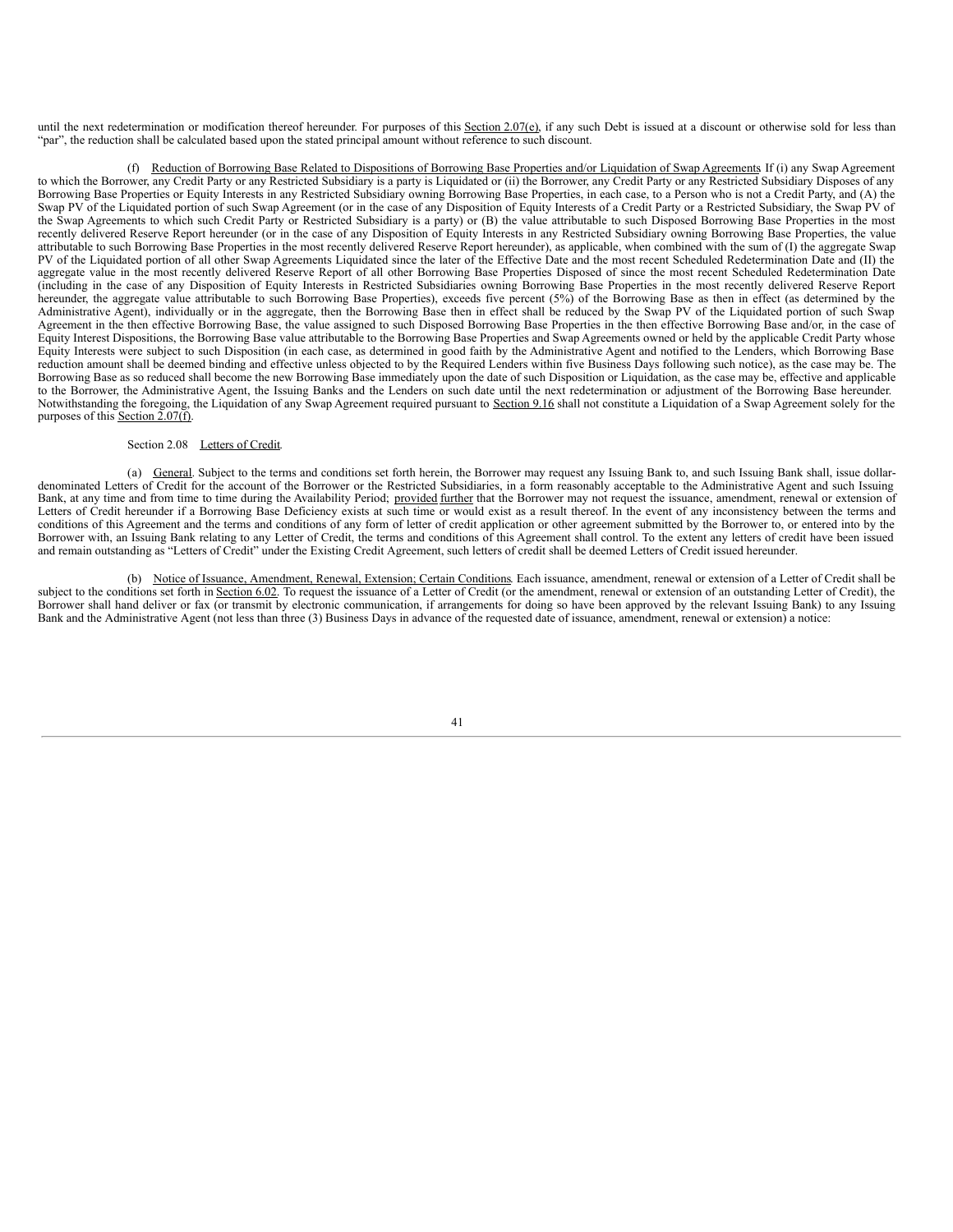extended;

(i) requesting the issuance of a Letter of Credit or identifying the Letter of Credit issued by such Issuing Bank to be amended, renewed or

(v) specifying the name and address of the beneficiary thereof and such other information as shall be necessary to prepare, amend, renew or extend

- (ii) specifying the date of issuance, amendment, renewal or extension (which shall be a Business Day);
- (iii) specifying the date on which such Letter of Credit is to expire (which shall comply with Section 2.08(c));
- (iv) specifying the amount of such Letter of Credit;

Credit or the requested amendment, renewal or extension of an outstanding Letter of Credit); and

such Letter of Credit<sup>;</sup>

(vi) specifying the amounts of the then effective Borrowing Base, the then-effective Aggregate Elected Commitment Amount and whether a Borrowing Base Deficiency exists at such time, the current total Revolving Credit Exposures (without regard to the requested Letter of Credit or the requested amendment,

(vii) confirming the conditions set for in $Section 6.02$  have been satisfied.

A Letter of Credit shall be issued, amended, renewed or extended only if (and each notice shall constitute a representation and warranty by the Borrower that) after giving effect to the requested issuance, amendment, renew

renewal or extension of an outstanding Letter of Credit) and the pro forma total Revolving Credit Exposures and Term Loan Exposures (giving effect to the requested Letter of

If requested by any Issuing Bank, the Borrower also shall submit a letter of credit application on such Issuing Bank's standard form in connection with any request for a Letter of Credit; provided that, in the event of any conflict between such application and the terms of this Agreement, the terms of this Agreement shall control.

( c ) Expiration Date. Each Letter of Credit shall expire at or prior to the close of business on the earlier of (i) unless satisfactorily collateralized or backstopped in the applicable Issuing Bank's sole discretion, the date selected by the Borrower that is no more than one year after the date of the issuance of such Letter of Credit (or, in the case of any renewal or extension thereof, no more than one year after such renewal or extension) and (ii) the date that is five Business Days prior to the Revolving Termination Date.

(d) Participations. By the issuance of a Letter of Credit (or an amendment to a Letter of Credit increasing the amount thereof) and without any further action on the part of the Issuing Bank that issues such Letter of Credit or the Lenders, each Issuing Bank that issues a Letter of Credit hereunder hereby grants to each Revolving Lender, and each Revolving Lender hereby acquires from such Issuing Bank, a participation in such Letter of Credit equal to such Revolving Lender's Applicable Revolving Percentage of the aggregate amount available to be drawn under such Letter of Credit. In consideration and in furtherance of the foregoing, each Revolving Lender hereby absolutely and unconditionally agrees to pay to the Administrative Agent, for the account of any Issuing Bank that issues a Letter of Credit hereunder, such Revolving Lender's Applicable Revolving Percentage of each LC Disbursement made by such Issuing Bank and not reimbursed by the Borrower on the date due as provided in Section 2.08(e), or of any reimbursement payment required to be refunded to the Borrower for any reason. Each Revolving Lender acknowledges and agrees that its obligation to acquire participations pursuant to this Section 2.08(d) in respect of Letters of Credit is absolute and unconditional and shall not be affected by any circumstance whatsoever, including any amendment, renewal or extension of any Letter of Credit or the occurrence and continuance of a Default, the existence of a Borrowing Base Deficiency or reduction or termination of the Commitments, and that each such payment shall be made without any offset, abatement, withholding or reduction whatsoever.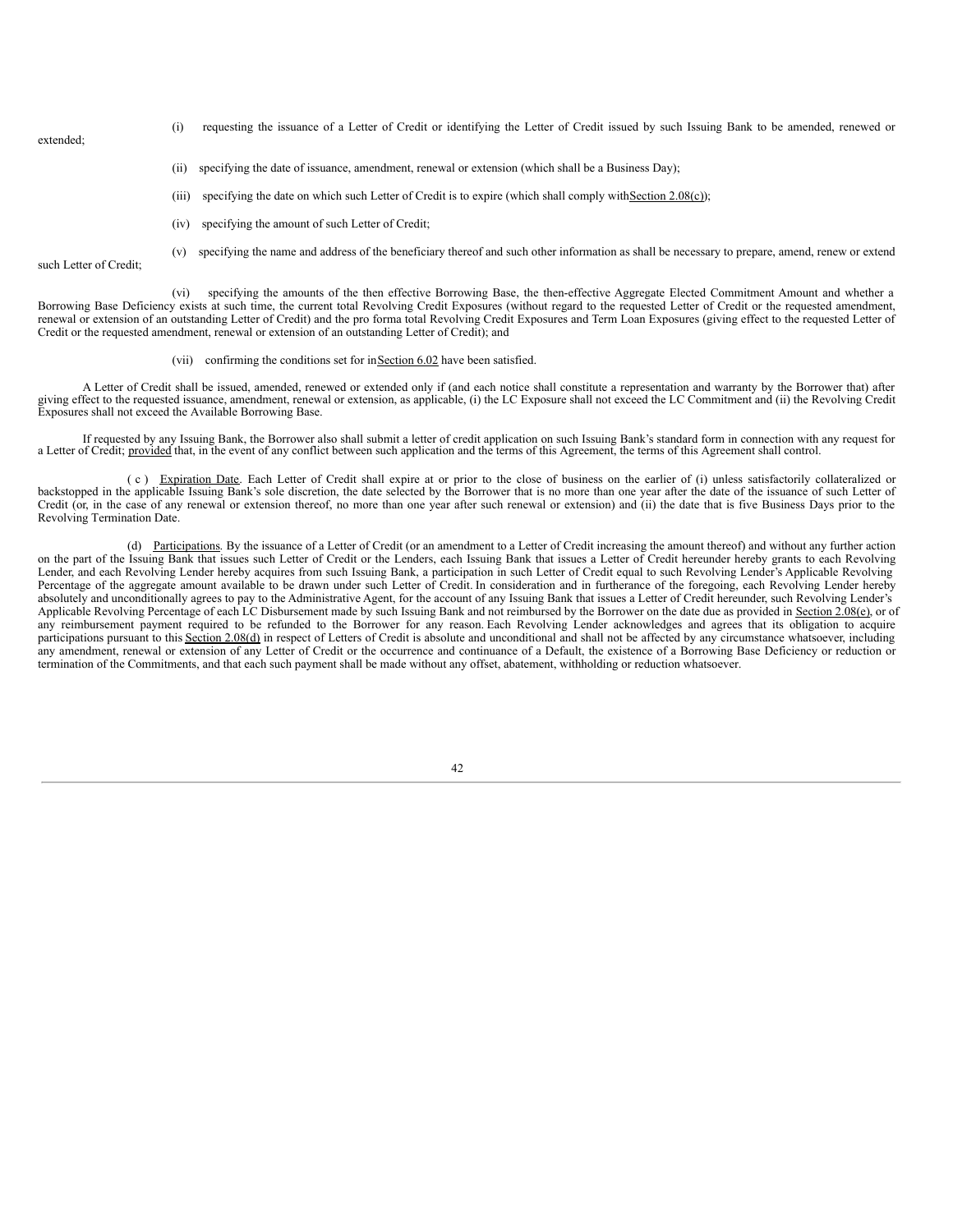(e) Reimbursement. If any Issuing Bank shall make any LC Disbursement in respect of a Letter of Credit issued by such Issuing Bank, the Borrower shall reimburse such LC Disbursement by paying to the Administrative Agent an amount equal to such LC Disbursement not later than 1:00 p.m., Houston time, on the date such LC Disbursement is made, if the Borrower shall have received notice of such LC Disbursement prior to 10:00 a.m., Houston time, on such date, or, if such notice has not been received by the Borrower prior to such time on such date, then not later than 1:00 p.m., Houston time, on (i) the Business Day the Borrower receives such notice, if such notice is received prior to 10:00 a.m., Houston time, or (ii) the Business Day immediately following the day the Borrower receives such notice, if such notice is not received prior to such time; provided that, unless the Borrower has notified the Administrative Agent that it intends to reimburse all or part of such LC Disbursement without using Loan proceeds or has submitted a Borrowing Request with respect thereto, if such LC Disbursement is not less than \$1,000,000, the Borrower shall be deemed to have requested, and the Borrower does hereby request under such circumstances, that such payment be financed with a Base Rate Borrowing in an equivalent amount and, to the extent so financed, the Borrower's obligation to make such payment shall be discharged and replaced by the resulting Base Rate Borrowing. If the Borrower fails to make such payment when due, the Administrative Agent shall notify each Revolving Lender of the applicable LC Disbursement, the payment then due from the Borrower in respect thereof and such Revolving Lender's Applicable Revolving Percentage thereof. Promptly following receipt of such notice, each Revolving Lender shall pay to the Administrative Agent its Applicable Revolving Percentage of the payment then due from the Borrower, in the same manner as provided in Section 2.05 with respect to Loans made by such Revolving Lender (and Section 2.05 shall apply, *mutatis mutandis*, to the payment obligations of the Lenders), and the Administrative Agent shall promptly pay to the Issuing Bank that issued such Letter of Credit the amounts so received by it from the Revolving Lenders. Promptly following receipt by the Administrative Agent of any payment from the Borrower pursuant to this Section 2.08(e), the Administrative Agent shall distribute such payment to the Issuing Bank that issued such Letter of Credit or, to the extent that Revolving Lenders have made payments pursuant to this Section 2.08(e) to reimburse such Issuing Bank, then to such Revolving Lenders and such Issuing Bank as their interests may appear. Any payment made by a Revolving Lender pursuant to this Section 2.08(e) to reimburse any Issuing Bank for any LC Disbursement (other than the funding of Base Rate Borrowings as contemplated above) shall not constitute a Loan and shall not relieve the Borrower of its obligation to reimburse such LC Disbursement. Any LC Disbursement not reimbursed by the Borrower or funded as a Loan prior to 1:00 p.m., Houston time, shall bear interest for such day at the Base Rate plus the Applicable Margin.

(f) Obligations Absolute. The Borrower's obligation to reimburse LC Disbursements as provided in Section 2.08(e) shall be absolute, unconditional and irrevocable, and shall be performed strictly in accordance with the terms of this Agreement under any and all circumstances whatsoever and irrespective of (i) any lack of validity or enforceability of any Letter of Credit, any Letter of Credit Agreement or this Agreement, or any term or provision therein, (ii) any draft or other document presented under a Letter of Credit proving to be forged, fraudulent or invalid in any respect or any statement therein being untrue or inaccurate in any respect, (iii) payment by any Issuing Bank under a Letter of Credit issued by such Issuing Bank against presentation of a draft or other document that does not comply with the terms of such Letter of Credit or any Letter of Credit Agreement, or (iv) any other event or circumstance whatsoever, whether or not similar to any of the foregoing, that might, but for the provisions of this Section 2.08(f), constitute a legal or equitable discharge of, or provide a right of setoff against, the Borrower's obligations hereunder. Neither the Administrative Agent, the Lenders nor any Issuing Bank, nor any of their Related Parties shall have any liability or responsibility by reason of or in connection with the issuance or transfer of any Letter of Credit or any payment or failure to make any payment thereunder (irrespective of any of the circumstances referred to in the preceding sentence), or any error, omission, interruption, loss or delay in transmission or delivery of any draft, notice or other communication under or relating to any Letter of Credit (including any document required to make a drawing thereunder), any error in interpretation of technical terms or any consequence arising from causes beyond the control of any Issuing Bank; provided that the foregoing shall not be construed to excuse any Issuing Bank from liability to the Borrower to the extent of any direct damages (as opposed to consequential damages, claims in respect of which are hereby waived by the Borrower to the extent permitted by applicable law) suffered by the Borrower that are caused by such Issuing Bank's failure to exercise care when determining whether drafts and other documents presented under a Letter of Credit comply with the terms thereof. The parties hereto expressly agree that, in the absence of gross negligence or willful misconduct on the part of any Issuing Bank (as finally determined by a court of competent jurisdiction), such Issuing Bank shall be deemed to have exercised all requisite care in each such determination. In furtherance of the foregoing and without limiting the generality thereof, the parties agree that, with respect to documents presented which appear on their face to be in substantial compliance with the terms of a Letter of Credit, the Issuing Bank that issued such Letter of Credit may,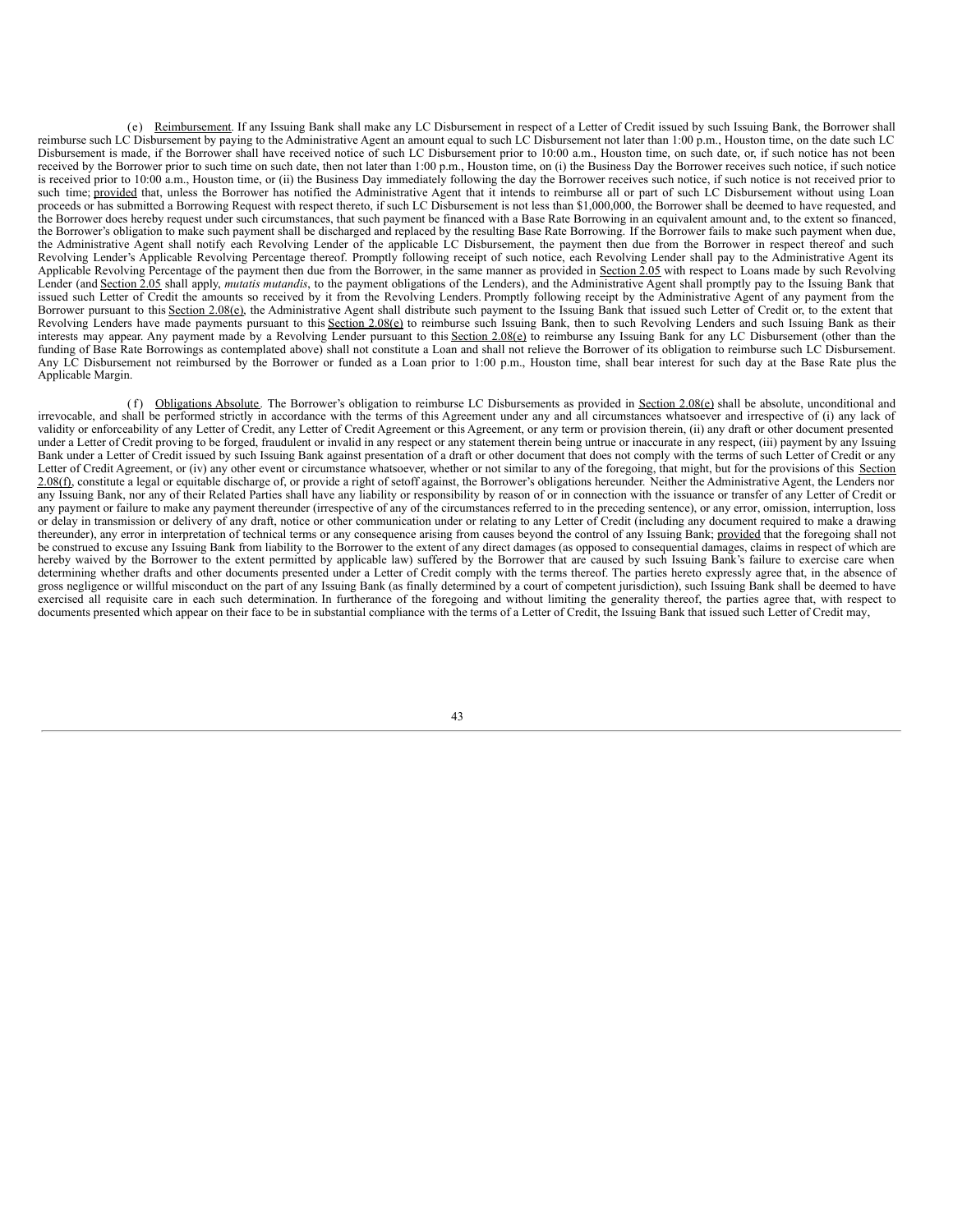in its sole discretion, either accept and make payment upon such documents without responsibility for further investigation, regardless of any notice or information to the contrary, or refuse to accept and make payment upon such documents if such documents are not in strict compliance with the terms of such Letter of Credit.

(g) Disbursement Procedures. Each Issuing Bank shall, promptly following its receipt thereof, examine all documents purporting to represent a demand for payment under a Letter of Credit issued by such Issuing Bank. Such Issuing Bank shall promptly notify the Administrative Agent and the Borrower by telephone (confirmed by fax or electronic communication) of such demand for payment and whether such Issuing Bank has made or will make an LC Disbursement thereunder; provided that any failure to give or delay in giving such notice shall not relieve the Borrower of its obligation to reimburse such Issuing Bank and the Lenders with respect to any such LC Disbursement.

(h) Interim Interest. If any Issuing Bank shall make any LC Disbursement, then, until the Borrower shall have reimbursed such Issuing Bank for such LC Disbursement (either with its own funds or a Borrowing under Section 2.08(e)), the unpaid amount thereof shall bear interest, for each day from and including the date such LC Disbursement is made to but excluding the date that the Borrower reimburses such LC Disbursement, at the rate per annum then applicable to Base Rate Loans. Interest accrued pursuant to this Section 2.08(h) shall be for the account of such Issuing Bank, except that interest accrued on and after the date of payment by any Lender pursuant to Section 2.08(e) to reimburse such Issuing Bank shall be for the account of such Lender to the extent of such payment.

(i) Replacement of an Issuing Bank. Any Issuing Bank may be replaced or resign at any time by written agreement among the Borrower, the Administrative Agent, such resigning or replaced Issuing Bank and, in the case of a replacement, the successor Issuing Bank. The Administrative Agent shall notify the Revolving Lenders of any such resignation or replacement of an Issuing Bank. At the time any such resignation or replacement shall become effective, the Borrower shall pay all unpaid fees accrued for the account of the resigning or replaced Issuing Bank pursuant to Section 3.05(b). In the case of the replacement of an Issuing Bank, from and after the effective date of such replacement, (i) the successor Issuing Bank shall have all the rights and obligations of the replaced Issuing Bank under this Agreement with respect to Letters of Credit to be issued thereafter and (ii) references herein to "Issuing Bank" shall be deemed to refer to such successor or to any previous Issuing Bank, or to such successor and all previous Issuing Banks, as the context shall require. After the resignation or replacement of an Issuing Bank hereunder, the resigning or replaced Issuing Bank shall remain a party hereto and shall continue to have all the rights and obligations of an Issuing Bank under this Agreement with respect to Letters of Credit issued by it prior to such resignation or replacement, but shall not be required to issue additional Letters of Credit.

(j) Cash Collateralization. If (i) any Event of Default shall occur and be continuing and the Borrower receives notice from the Administrative Agent or the Majority Revolving Lenders demanding the deposit of cash collateral pursuant to this Section 2.08(j), or (ii) the Borrower is required to cash collateralize the excess attributable to an LC Exposure in connection with any prepayment pursuant to Section 3.04(c) or (iii) the Borrower is required to cash collateralize a Defaulting Lender's LC Exposure pursuant to Section 2.09(a)(v), then the Borrower shall deposit with or deliver to the Administrative Agent (as a first priority, perfected security interest (subject to Excepted Liens of the type described in clause (e) of the definition thereof)), in the name of the Administrative Agent and for the benefit of the Issuing Banks and the Revolving Lenders, at a location and pursuant to documentation in form and substance satisfactory to the Administrative Agent, an amount in cash equal to, in the case of an Event of Default, the LC Exposure, in the case of a payment required by Section 3.04(c), the amount of such excess as provided in Section 3.04(c) or in the case of a Defaulting Lender's LC Exposure, pursuant to Section 2.09(a)(i), such Defaulting Lender's LC Exposure, as applicable, as of such date plus any accrued and unpaid interest thereon; provided that the obligation to deposit such cash collateral shall become effective immediately, and such deposit shall become immediately due and payable, without demand or other notice of any kind, upon the occurrence of any Event of Default described in Section 10.01(h) or Section 10.01(i). The Borrower hereby grants to the Administrative Agent, for the benefit of each Issuing Bank and the Revolving Lenders, an exclusive first priority and continuing perfected security interest in and Lien on such account and all cash, checks, drafts, certificates and instruments, if any, from time to time deposited or held in such account, all deposits or wire transfers made thereto, any and all investments purchased with funds deposited in such account, all interest, dividends, cash, instruments, financial assets and other Property from time to time received, receivable or otherwise payable in respect of, or in exchange for, any or all of the foregoing, and all proceeds, products, accessions, rents, profits,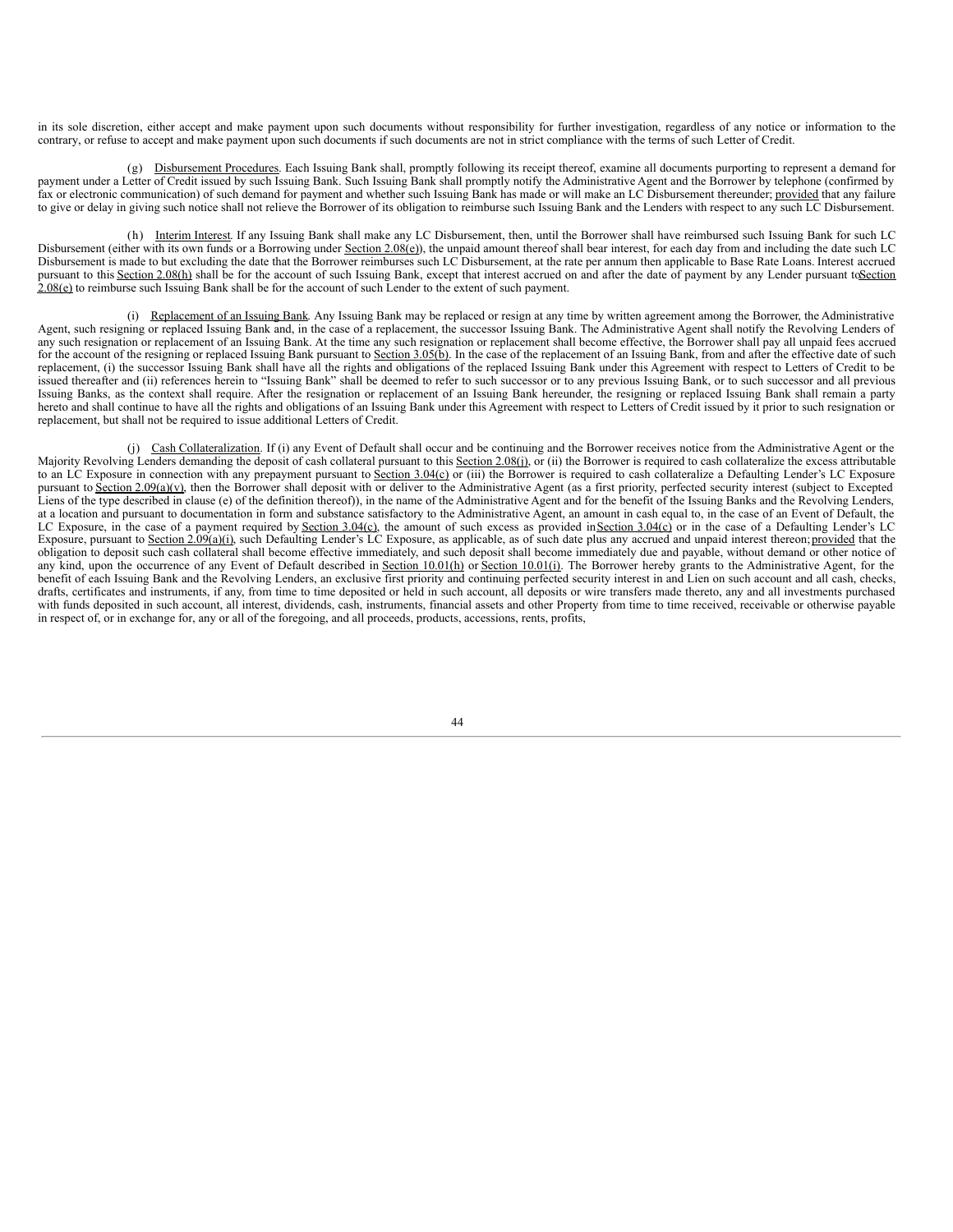income and benefits therefrom, and any substitutions and replacements therefor. The Borrower's obligation to deposit amounts pursuant to this Section 2.08(j) shall be absolute and unconditional, without regard to whether any beneficiary of any such Letter of Credit has attempted to draw down all or a portion of such amount under the terms of a Letter of Credit, and, to the fullest extent permitted by applicable law, shall not be subject to any defense or be affected by a right of set-off, counterclaim or recoupment which the Credit Parties or their respective Subsidiaries may now or hereafter have against any such beneficiary, any Issuing Bank, the Administrative Agent, the Lenders or any other Person for any reason whatsoever. Such deposit shall be held as collateral securing the payment and performance of the Credit Parties' obligations under this Agreement and the other Loan Documents. The Administrative Agent shall have exclusive dominion and control, including the exclusive right of withdrawal, over such account; provided that investments of funds in such account in investments of the type described in clause (a) and (b) of the definition of Cash Equivalents as permitted by Section 9.05(c) may be made at the option of the Borrower at its direction, risk and expense; otherwise, such deposits shall not bear interest. Interest or profits, if any, on such investments shall accumulate in such account. Moneys in such account shall be applied by the Administrative Agent to reimburse, on a pro rata basis, each Issuing Bank for LC Disbursements for which it has not been reimbursed and, to the extent not so applied, shall be held for the satisfaction of the reimbursement obligations of the Borrower for the LC Exposure at such time or, if the maturity of the Loans has been accelerated, be applied to satisfy other obligations of the Borrower and the Guarantors, if any, under this Agreement or the other Loan Documents. If the Borrower is required to provide an amount of cash collateral hereunder as a result of the occurrence of an Event of Default or pursuant to Section  $2.09(a)(v)$  as a result of a Defaulting Lender's LC Exposure, and the Borrower is not otherwise required to cash collateralize the excess attributable to an LC Exposure in connection with any prepayment pursuant to Section 3.04(c), then such amount (to the extent not applied as aforesaid) shall be returned to the Borrower within three Business Days after (i) all Events of Default have been waived or the events giving rise to such cash collateralization pursuant to Section 2.09(a)(v) have been satisfied or resolved or (ii) or arrangements satisfactory to the relevant Issuing Bank have been made for the substitution of new payment assurances.

## Section 2.09 Defaulting Lenders.

(a) Defaulting Lender Adjustments. Notwithstanding anything to the contrary contained in this Agreement, if any Lender becomes a Defaulting Lender, then, until such time as such Lender is no longer a Defaulting Lender, to the extent permitted by applicable law:

(i) Waivers and Amendments. The Commitments, the Elected Commitment, Revolving Credit Exposure and Term Loan Exposure of such Defaulting Lender shall not be included in determining whether the Lenders, Super Majority Lenders, the Majority Lenders, the Required Lenders or the Required Term Lenders, as applicable, have taken or may take any action hereunder (including any consent to any amendment or waiver pursuant to Section 12.02); provided that any waiver, amendment or modification requiring the consent of all Lenders or each affected Lender and which affects such Defaulting Lender, shall require the consent of such Defaulting Lender; and provided further that no Defaulting Lender shall participate in any reduction or adjustment of the Borrowing Base, waiver, extension or postponement of a Borrowing Base redetermination, or redetermination or affirmation of the Borrowing Base, but the Commitment of a Defaulting Lender may not be increased without the consent of such Defaulting Lender.

(ii) Defaulting Lender Waterfall. Any payment of principal, interest, fees or other amounts received by the Administrative Agent for the account of such Defaulting Lender (whether voluntary or mandatory, at maturity, pursuant to Article X or otherwise) or received by the Administrative Agent from a Defaulting Lender pursuant to Section 12.04 shall be applied at such time or times as may be determined by the Administrative Agent as follows:*first*, to the payment of any amounts owing by such Defaulting Lender to the Administrative Agent hereunder; *second*, to the payment on a pro rata basis of any amounts owing by such Defaulting Lender to the Issuing Banks hereunder; *third*, to cash collateralize the LC Exposure of the Issuing Banks with respect to such Defaulting Lender in accordance with thisSection 2.09; *fourth*, as the Borrower may request (so long as no Default or Event of Default exists), to the funding of any Loan or funded participation in respect of which such Defaulting Lender has failed to fund its portion thereof as required by this Agreement, as determined by the Administrative Agent; *fifth*, if so determined by the Administrative Agent and the Borrower, to be held in a deposit account and released pro rata in order to (A) satisfy such Defaulting Lender's potential future funding obligations with respect to Loans and funded participations under this Agreement and (B) cash collateralize the Issuing Banks'

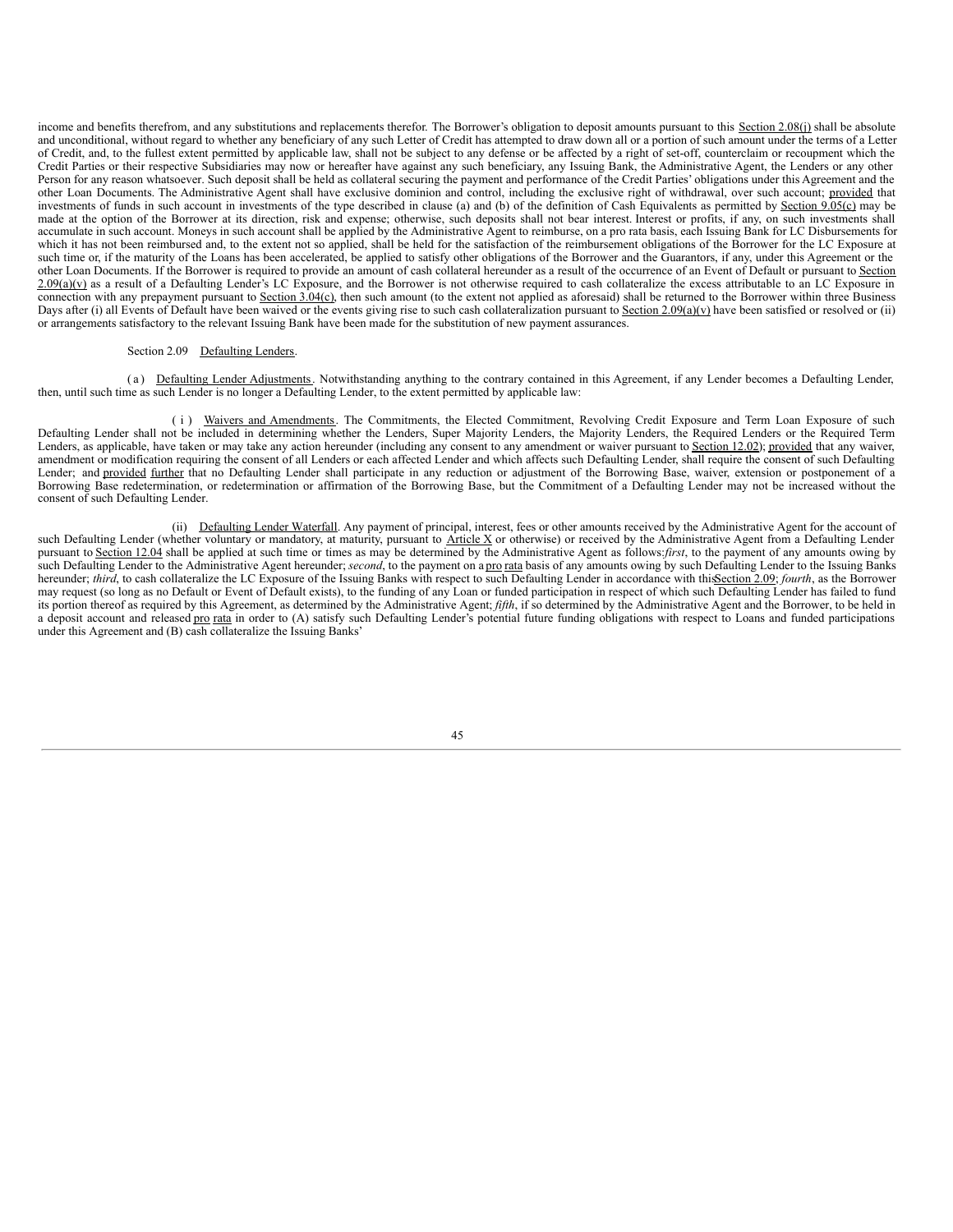future LC Exposure with respect to such Defaulting Lender with respect to future Letters of Credit issued under this Agreement, in accordance with thisSection 2.09; *sixth*, to the payment of any amounts owing to the Lenders or the Issuing Banks as a result of any judgment of a court of competent jurisdiction obtained by any Lender or any Issuing Bank against such Defaulting Lender as a result of such Defaulting Lender's breach of its obligations under this Agreement; *seventh*, so long as no Default or Event of Default or Event of Default exists, to the payment of any amounts owing to the Borrower as a result of any judgment of a court of competent jurisdiction obtained by the Borrower against such Defaulting Lender as a result of such Defaulting Lender's breach of its obligations under this Agreement; and *eighth*, to such Defaulting Lender or as otherwise directed by a court of competent jurisdiction; provided that if (1) such payment is a payment of the principal amount of any Loans or funded participations in Letters of Credit in respect of which such Defaulting Lender has not fully funded its appropriate share, and (2) such Loans were made or the related Letters of Credit were issued at a time when the conditions set forth in Section 6.02 were satisfied or waived, such payment shall be applied solely to pay the Loans of, and funded participations in Letters of Credit owed to, all Non-Defaulting Lenders on a pro rata basis prior to being applied to the payment of any Loans of, or funded participations in Letters of Credit owed to, such Defaulting Lender until such time as all Loans and funded and unfunded participations in LC Exposures are held by the Lenders pro rata in accordance with the Commitments under the applicable Revolving Credit Facility without giving effect to Section 2.09(a)(i). Any payments, prepayments or other amounts paid or payable to a Defaulting Lender that are applied (or held) to pay amounts owed by a Defaulting Lender or to post cash collateral pursuant to this Section 2.09 shall be deemed paid to and redirected by such Defaulting Lender, and each Lender irrevocably consents hereto.

### (iii) Certain Fees.

(A) No Defaulting Lender shall be entitled to receive any Commitment Fee for any period during which that Lender is a Defaulting Lender (and the Borrower shall not be required to pay any such fee that otherwise would have been required to have been paid to that Defaulting Lender).

(B) Each Defaulting Lender shall be entitled to receive Letter of Credit fees pursuant to Section 3.05 for any period during which that Lender is a Defaulting Lender only to the extent allocable to its Applicable Revolving Percentage of the stated amount of Letters of Credit for which it has provided cash collateral pursuant to this Section 2.09.

(C) With respect to any Commitment Fee or Letter of Credit fee not required to be paid to any Defaulting Lender pursuant to clause (A) or (B) above, the Borrower shall (1) pay to each Non-Defaulting Lender that portion of any such fee otherwise payable to such Defaulting Lender with respect to such Defaulting Lender's participation in LC Exposures that has been reallocated to such Non-Defaulting Lender pursuant to clause (iv) below, (2) pay to each applicable Issuing Bank the amount of any such fee otherwise payable to such Defaulting Lender to the extent allocable to such Issuing Bank's LC Exposure to such Defaulting Lender, and (3) not be required to pay the remaining amount of any such fee.

(iv) Reallocation of Participations to Reduce Fronting Exposure. All or any part of such Defaulting Lender's participation in LC Exposures shall be reallocated among the Non-Defaulting Lenders which are also Revolving Lenders in accordance with their respective Applicable Revolving Percentages (calculated without regard to such Defaulting Lender's Commitment) but only to the extent that such reallocation does not cause the aggregate Revolving Credit Exposure of any Non-Defaulting Lender to exceed such Non-Defaulting Lender's Commitment. Subject to Section 12.19, no reallocation hereunder shall constitute a waiver or release of any claim of any party hereunder against a Defaulting Lender arising from that Lender having become a Defaulting Lender, including any claim of a Non-Defaulting Lender as a result of such Non-Defaulting Lender's increased exposure following such reallocation.

( v ) Cash Collateral. If the reallocation described in clause (iv) above cannot, or can only partially, be effected, the Borrower shall, without prejudice to any right or remedy available to it hereunder or under law, cash collateralize the Issuing Banks' LC Exposure.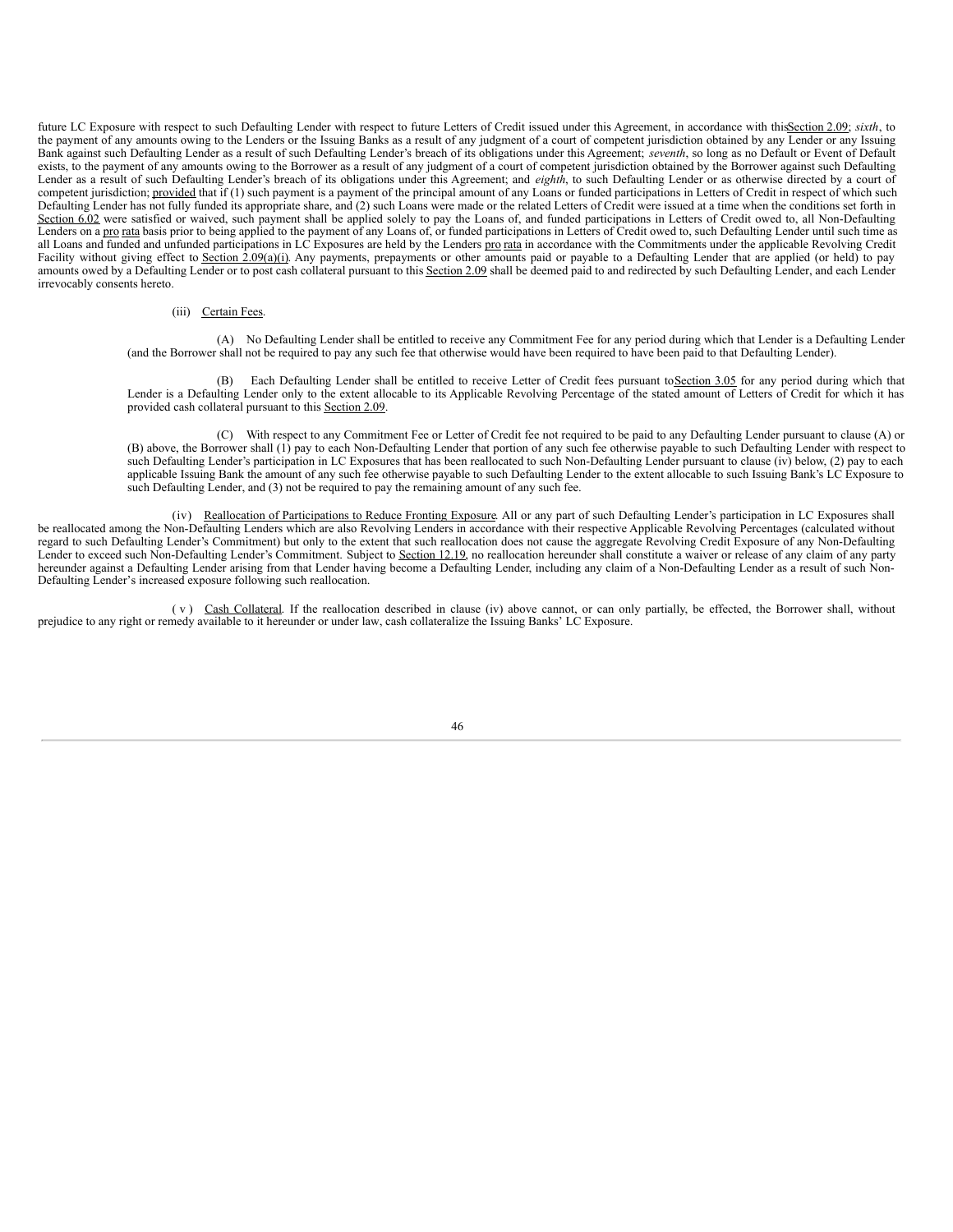(b) Defaulting Lender Cure. If the Borrower, the Administrative Agent and the Issuing Banks agree in writing that a Lender is no longer a Defaulting Lender, the Administrative Agent will so notify the parties hereto, whereupon as of the effective date specified in such notice and subject to any conditions set forth therein (which may include arrangements with respect to any cash collateral), such Lender will, to the extent applicable, purchase at par that portion of outstanding Loans of the other Lenders or take such other actions as the Administrative Agent may determine to be necessary to cause the Loans and funded and unfunded participations in Letters of Credit to be held pro rata by the Lenders in accordance with the Commitments (without giving effect toSection 2.09(a)(i)), whereupon such Lender will cease to be a Defaulting Lender; provided that no adjustments will be made retroactively with respect to fees accrued or payments made by or on behalf of the Borrower while that Lender was a Defaulting Lender; and provided, further, that except to the extent otherwise expressly agreed by the affected parties, no change hereunder from Defaulting Lender to Non-Defaulting Lender will constitute a waiver or release of any claim of any party hereunder arising from that Lender's having been a Defaulting Lender.

## Section 2.10 Term Loan Facility.

(a) Term Commitments. The Borrower may at any time or from time to time after the Effective Date, by written notice to the Administrative Agent (whereupon the Administrative Agent shall promptly deliver a copy to each of the Lenders) (a "Term Loan Request"), request (i) the establishment of one or more new commitments which may be in the same Term Loan Facility as any outstanding Term Loans of an existing Class of Term Loans (a "Term Loan Increase") or a new Class of Term Loans (collectively with any Term Loan Increase, the "Term Commitments") in an aggregate principal amount not to exceed, as of any date of determination, the least of the following: (i) the Borrowing Base then in effect *minus* the Aggregate Elected Commitment Amount then in effect *minus* the aggregate amount of Term Loan Exposure then in effect, (ii) an amount equal to the Aggregate Elected Commitment Amount then in effect *minus* the aggregate amount of Term Loan Exposure then in effect and (iii) \$500,000,000.

(b) Term Loans. Any Term Commitments effected through the establishment of one or more new Term Loans made on a Term Loan Facility Closing Date shall be designated for all purposes of this Agreement as either (x) a new Class of Term Commitments or (b) an increase to an existing Class of Term Loans. On any Term Loan Facility Closing Date on which any Term Commitments of any Class are effected (including through any Term Loan Increase), subject to the satisfaction of the terms and conditions in this Section 2.10, (i) each Term Lender of such Class shall make a Term Loan to the Borrower in an amount equal to its Term Commitment of such Class and (ii) each Term Lender of such Class shall become a Lender hereunder with respect to the Term Commitment of such Class and the Term Loans of such Class made pursuant thereto. Notwithstanding the foregoing, any Term Loans may be treated as part of the same Class as any other Term Loans if such Term Loans are fungible for United States federal income tax purposes with such other Term Loans.

(c) Term Loan Request. Each Term Loan Request from the Borrower pursuant to this Section 2.10 shall set forth the requested amount and proposed terms of the relevant Term Loans. Term Loans may be made by any existing Lender (but no existing Lender will have an obligation to make any Term Commitment, nor will the Borrower have any obligation to approach any existing Lenders to provide any Term Commitment) or by any other bank or other financial institution (any such other bank or other financial institution being called an "Additional Term Lender"); *provided* that (i) the Administrative Agent shall have consented (not to be unreasonably withheld or delayed) to the identity of the Lender or Additional Term Lender that is making such Term Loans or providing such Term Commitments (but not to the provision thereof or the terms thereof) to the extent such consent, if any, would be required under Section 12.02(b) for an assignment of Loans to such Lender or Additional Term Lender, (ii) any Additional Term Lender at the time such Term Loans are made or such Term Commitments are provided shall be a commercial lender that is engaged in oil and gas reserve-based lending governed by a borrowing base, as a revolving lender, in the ordinary course of its business and (iii) no Additional Term Lender shall be the Borrower, an Affiliate of the Borrower or a natural person.

(d) Effectiveness of Term Loan Amendment. The effectiveness of any Term Loan Amendment, and the Term Commitments thereunder, shall be subject to the satisfaction on the date thereof (the "Term Loan Facility Closing Date") of each of the following conditions: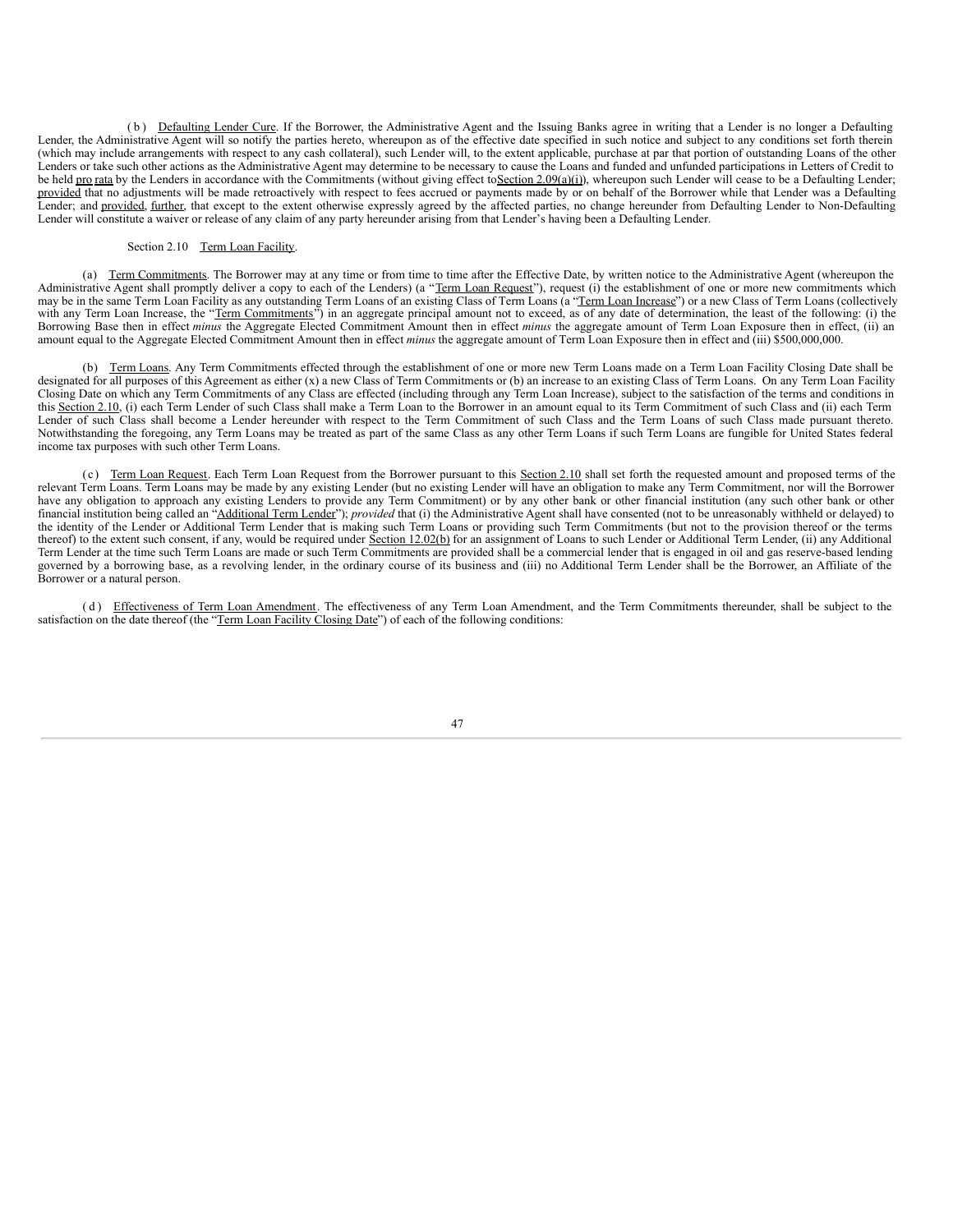(i) no Default or Event of Default shall have occurred and be continuing or would exist after giving effect to such Term Commitments;

(ii) after giving effect to such Term Commitments, the conditions of Section 6.02 shall be satisfied (it being understood that all references to "such date" or similar language in such Section  $6.02$  shall be deemed to refer to the effective date of such Term Loan Amendment);

(iii) the Borrower shall be in compliance with the Specified Conditions on a pro forma basis after giving effect to the making of such Term Loans;

(iv) each Term Commitment shall be in an aggregate principal amount that is not less than \$25,000,000 unless the Administrative Agent otherwise

consents;

(v) to the extent reasonably requested by the Administrative Agent, the Administrative Agent shall have received (A) customary legal opinions addressed to the Administrative Agent, the Collateral Agent and the Lenders, board resolutions and officers' certificates and (B) reaffirmation agreements and/or such amendments to the Security Documents (including modifications to the Mortgages), as may be reasonably requested by the Administrative Agent in order to ensure that the enforceability of the Security Documents and the perfection and priority of the Liens thereunder are preserved and maintained; and

(vi) such other conditions as the Borrower and each Term Lender providing such Term Commitments shall agree.

(e) Required Terms. The terms, provisions and documentation of the Term Loans and Term Commitments of any Class shall be as agreed between the Borrower and the applicable Term Lenders providing such Term Commitments. In any event:

- (i) the Term Loans:
	- (A) shall rank *pari passu* in right of payment and of security with the Revolving Loans and any other Term Loans;

(B) shall not mature earlier than the Latest Maturity Date at the time of incurrence of such Term Loans and no scheduled principal or amortization payments shall be required in respect of such Term Loans except to the extent such payments would not cause the Weighted Average Life to Maturity of such Term Loans at any time to be shorter than 50% of the number of years remaining until the Revolving Termination Date in effect; *provided* that, at no time shall there be Term Loans hereunder which have more than three different Maturity Dates unless the Administrative Agent otherwise consents to more than three different maturity dates;

(C) shall have an applicable rate, fees, premiums and amortization determined by the Borrower and the applicable Term Lenders;

(D) except as provided in Section 2.10(e)(i)(C) above, shall have mandatory prepayments, representations and warranties, covenants and events of default that are the same as, or no more restrictive on the Credit Parties (as determined by the Administrative Agent in its reasonable discretion) than, those set forth in this Agreement prior to the applicable Term Loan Facility Closing Date unless any more restrictive mandatory prepayments, representations and warranties, covenants and events of default are incorporated into this Agreement on the applicable Term Loan Facility Closing Date;

(E) may participate on a pro rata basis or less than pro rata basis (but not on a greater than pro rata basis) in any voluntary or mandatory prepayments of Term Loans hereunder, as specified in the applicable Term Loan Amendment; and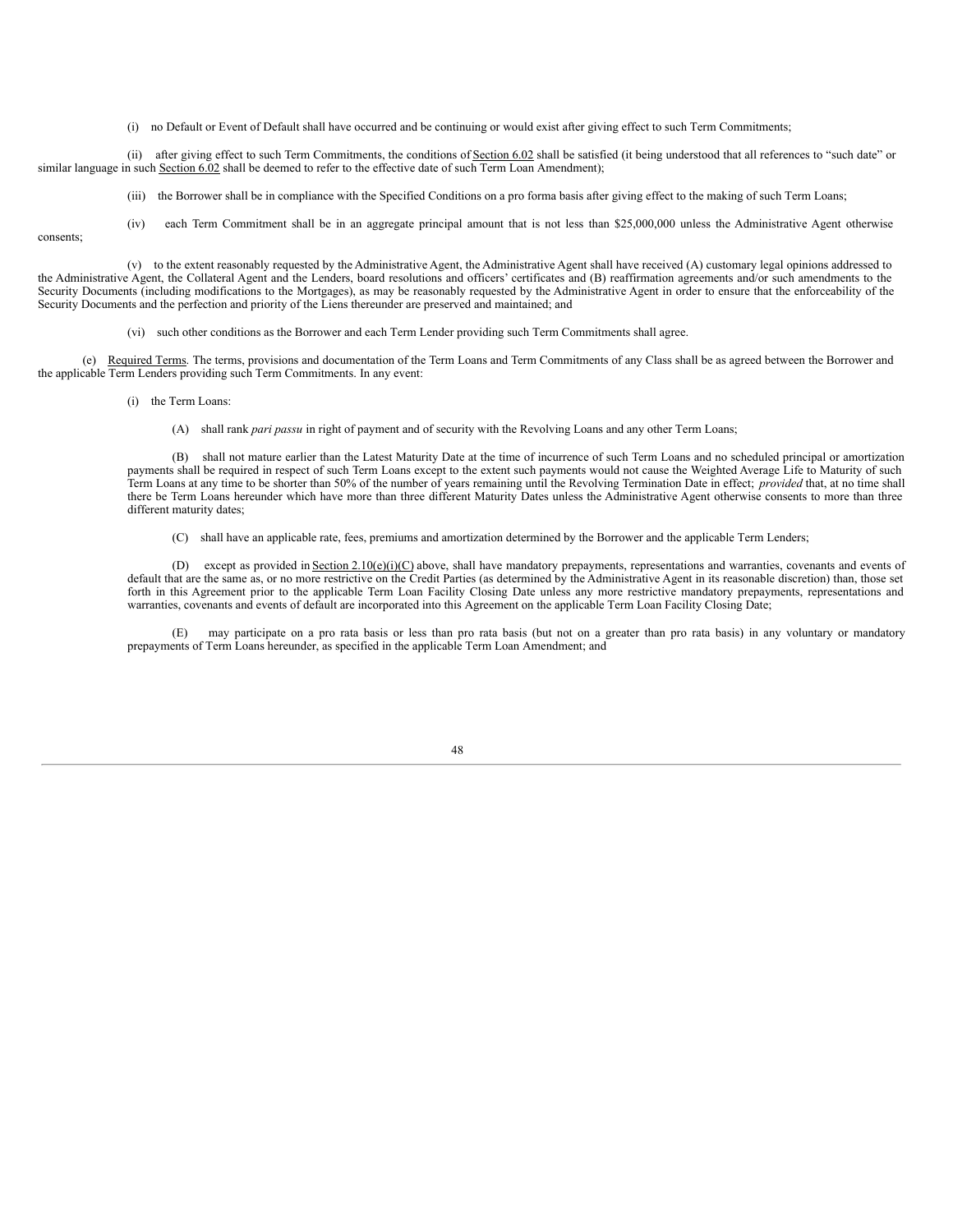(F) shall provide that any amortization payments or mandatory prepayments pursuant to Section 3.04(c)(iv), in each case in respect of such Term Loans shall only be required if at least 20% of the Revolving Commitments are unused on a pro forma basis after giving effect to such payments or such prepayments.

## (f) Term Loan Amendment.

(i) Term Commitments shall become Commitments under this Agreement pursuant to an amendment (a "Term Loan Amendment") to this Agreement and, as appropriate, amendments to the other Loan Documents, executed by the Borrower, each Term Lender providing such Term Commitments and the Administrative Agent, as applicable. The Term Loan Amendment may, without the consent of any other Loan Party or Lender, effect such amendments to this Agreement and the other Loan Documents as may be necessary or appropriate, in the reasonable opinion of the Administrative Agent and the Borrower, to effect the provisions of this  $Section 2.10$  (including introducing additional or tightening existing mandatory prepayments, representations and warranties, covenants or events of default for the benefit of all Lenders). The Borrower will use the proceeds of the Term Loans for any purpose not prohibited by this Agreement. No Lender shall be obligated to provide any Term Loans unless it so agrees.

(ii) The Lenders hereby irrevocably authorize the Administrative Agent to enter into amendments to this Agreement and the other Loan Documents with the Loan Parties as may be necessary in order to establish new tranches or sub-tranches in respect of Loans or commitments made or established pursuant to this Section 2.10 and such technical amendments as may be necessary or appropriate in the reasonable opinion of the Administrative Agent and the Borrower in connection with the establishment of such new tranches or sub-tranches, in each case on terms consistent with this Section 2.10, including the introduction of additional or the tightening of existing mandatory prepayments, representations and warranties, covenants or events of default for the benefit of all Lenders and any amendments that are not adverse to the interests of any Lender that are made to effectuate changes necessary to enable any Term Loans to be fungible for United States federal income tax purposes with another Class of Term Loans, which shall include any amendments that do not reduce the ratable amortization received by each Lender thereunder.

(iii) Upon the effectiveness of such Term Loan Amendment, **Annex I** to this Agreement shall be deemed amended to reflect the Term Commitment of each Term Lender party thereto and any resulting changes in the Lenders' Applicable Term Loan Percentages.

(g) This Section 2.10 shall supersede any provisions in Section 12.02 or Section 4.01(c) to the contrary.

# Section 2.11 Extension of Term Loans.

(a) Notwithstanding anything to the contrary in this Agreement, pursuant to one or more offers (each, a "Term Loan Extension Offer") made from time to time by the Borrower to all Lenders of a Class of Term Loans with the same Maturity Date on a pro rata basis (based on the aggregate outstanding principal amount of the respective Term Loans of such Class with the same Maturity Date) and on the same terms to each such Term Lender, the Borrower may from time to time, with the consent of any Term Lender that shall have accepted such Term Loan Extension Offer, extend the Maturity Date of the Term Loans of each such Term Lender and otherwise modify the terms of such Term Loans pursuant to the terms of the relevant Term Loan Extension Offer (including, without limitation, by increasing the interest rate, premiums or fees payable in respect of such Term Loans and/or modifying the amortization schedule in respect of such Term Loans) (each, a "Term Loan Extension" and any Term Loans extended thereby, a "Term Loan Extension Series"), so long as the following terms are satisfied:

(i) no Default or Event of Default shall exist at the time the notice in respect of a Term Loan Extension Offer is delivered to the Term Lenders, and no Default or Event of Default shall exist immediately prior to or after giving effect to the effectiveness of any Extended Term Loans;

(ii) except as to interest rates, fees, amortization, final maturity date, premium, required prepayment dates and participation in prepayments (which shall, subject to Section 2.11(a)(iii), Section 2.11(a)(iv)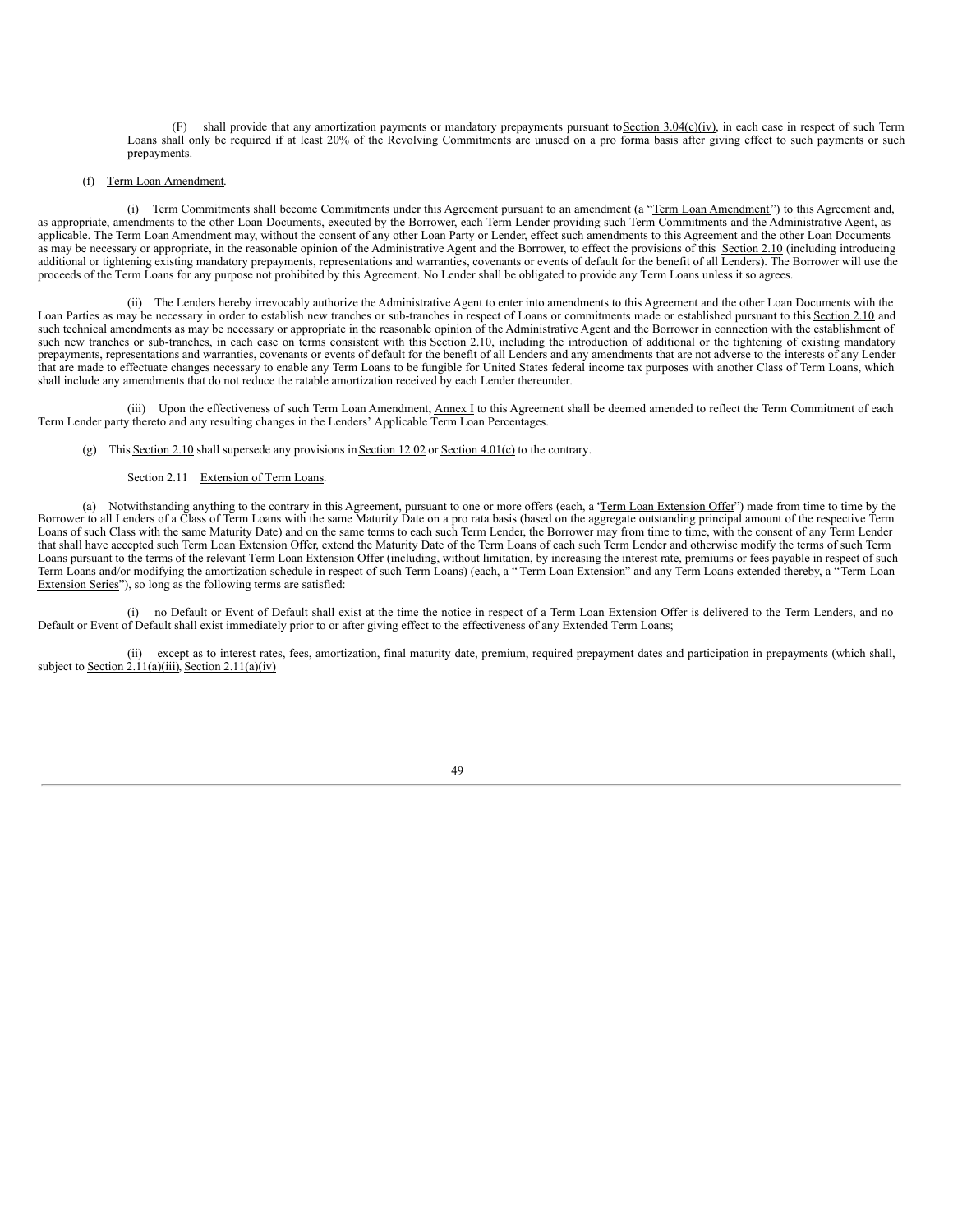and  $Section 2.11(a)(v)$ , be determined by the Borrower and set forth in the relevant Term Loan Extension Offer), the Term Loans of any Term Lender that agrees to a Term Loan Extension with respect to such Term Loans (each, an "Extending Term Lender") extended pursuant to any Term Loan Extension ("Extended Term Loans") shall have the same terms as the Class of Term Loans subject to such Term Loan Extension Offer;

(iii) the final maturity date of any Extended Term Loans shall be no earlier than the then Latest Maturity Date and at no time shall the Term Loans (including Extended Term Loans) have more than three different maturity dates unless the Administrative Agent otherwise consents to more than three different maturity dates;

(iv) shall provide that any amortization payments or mandatory prepayments pursuant to Section 3.04(c)(iv), in each case in respect of such Extended Term Loans shall only be required if at least 20% of the Revolving Commitments are unused on a pro forma basis after giving effect to such payments or such prepayments;

(v) any Extended Term Loans may participate on a pro rata basis or on a less than pro rata basis (but not on a greater than pro rata basis) in any voluntary or mandatory repayments or prepayments hereunder, as specified in the applicable Term Loan Extension Offer;

(vi) if the aggregate principal amount of Term Loans (calculated on the face amount thereof) in respect of which Term Lenders shall have accepted the relevant Term Loan Extension Offer shall exceed the maximum aggregate principal amount of Term Loans (calculated on the face amount thereof) offered to be extended by the Borrower pursuant to such Term Loan Extension Offer, then the Term Loans of such Term Lenders shall be extended ratably up to such maximum amount based on the respective principal amounts (but not to exceed actual holdings of record) with respect to which such Term Lenders have accepted such Term Loan Extension Offer;

- (vii) any applicable Minimum Extension Condition shall be satisfied unless waived by the Borrower; and
- (viii) all documentation in respect of such Term Loan Extension shall be consistent with the foregoing.

(b) With respect to all Extensions consummated by the Borrower pursuant to this Section 2.11, (i) such Extensions shall not constitute voluntary or mandatory payments or prepayments for purposes of Section 3.04 and (ii) no Extension Offer is required to be in any minimum amount or any minimum increment; provided that the Borrower may at its election specify as a condition (a "<u>Minimum Extension Condition</u>") to consummating any such Extension that a minimum amount of Term Loans or Revolving Commitments (as applicable) of any or all applicable Classes be extended. The Administrative Agent and the Lenders hereby consent to the Extensions and the other transactions contemplated by this Section 2.11 (including, for the avoidance of doubt, payment of any interest, fees or premium in respect of any Extended Term Loans on such terms as may be set forth in the relevant Extension Offer) and hereby waive the requirements of any provision of this Agreement (including, without limitation, Section 4.01 or any other pro rata payment section) or any other Loan Document that may otherwise prohibit or restrict any such Extension or any other transaction contemplated by this Section 2.11.

(c) Each of the parties hereto hereby (i) agrees that this Agreement and the other Loan Documents may be amended to give effect to each Extension (an "Extension Amendment"), without the consent of any Lenders other than extending Lenders, to the extent (but only to the extent) necessary to (A) reflect the existence and terms of the Extended Term Loans incurred pursuant thereto, (B) modify any scheduled repayments set forth in Section 3.01 with respect to any Class of Term Loans subject to a Term Loan Extension to reflect a reduction in the principal amount of the Term Loans thereunder in an amount equal to the aggregate principal amount of the Extended Term Loans amended pursuant to the applicable Term Loan Extension (with such amount to be applied ratably to reduce scheduled repayments of such Term Loans as may be required pursuant to Section 3.01), (C) modify the prepayments set forth inSection 3.04 to reflect the existence of the Extended Term Loans and the application of prepayments with respect thereto and (D) effect such other amendments to this Agreement and the other Loan Documents as may be necessary or appropriate, in the reasonable opinion of the Administrative Agent and the Borrower, to effect the provisions of this Section 2.11 (it being agreed and understood that any such amendment may introduce additional or tighten existing mandatory prepayments, representations and warranties, covenants or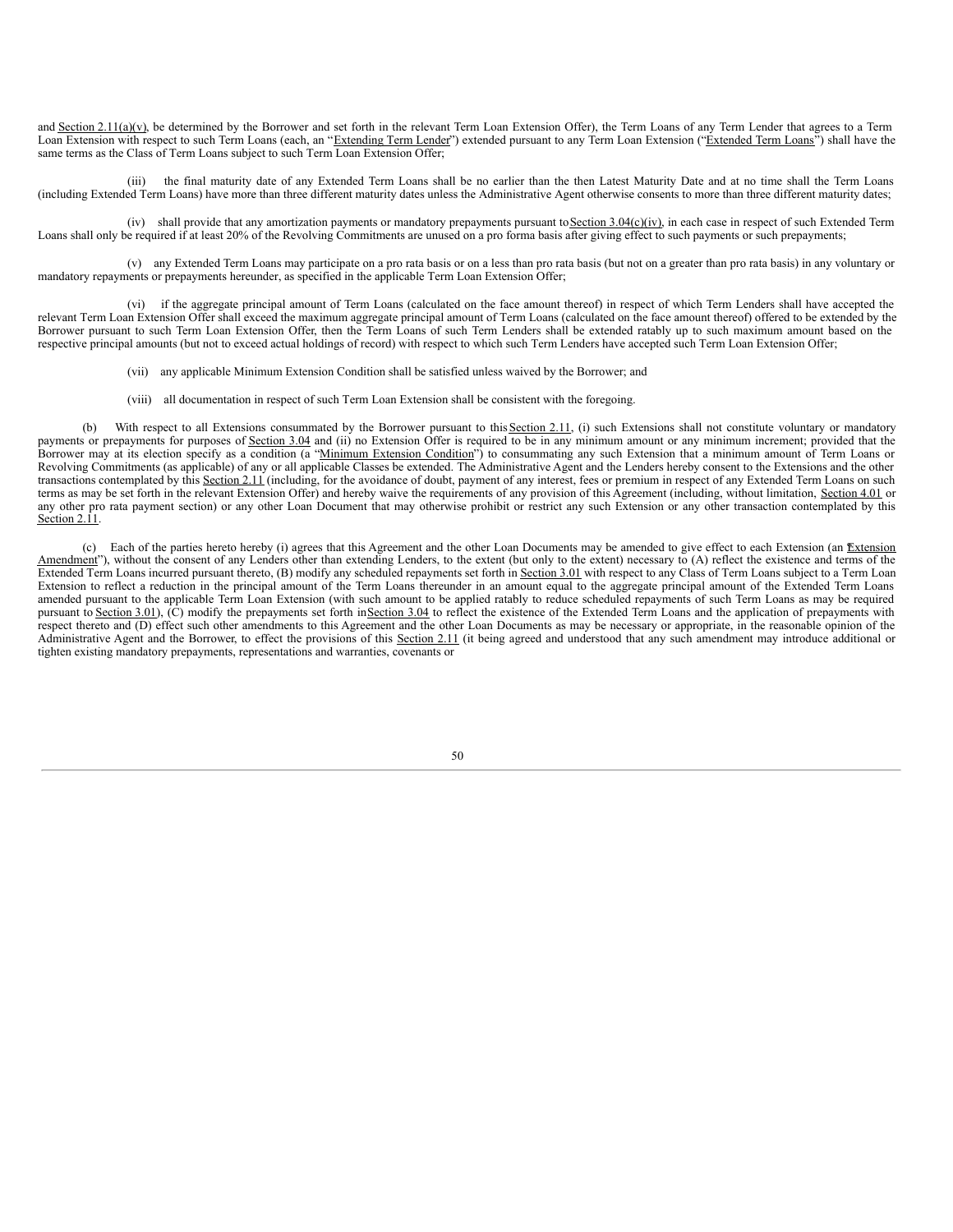events of default for the benefit of all Lenders), and the Lenders hereby expressly and irrevocably, for the benefit of all parties hereto, authorize the Administrative Agent to enter into any such Extension Amendment and (ii) consent to the transactions contemplated by this Section 2.11 (including, for the avoidance of doubt, payment of interest, fees or premiums in respect of any Extended Term Loans on such terms as may be set forth in the relevant Extension Amendment). Without limiting the foregoing, in connection with any Extension, the respective Loan Parties shall (at their expense) amend (and the Collateral Agent is hereby directed to amend) any Mortgage that has a maturity date prior to the then Latest Maturity Date so that such maturity date is extended to the Latest Maturity Date after giving effect to such Extension (or such later date as may be advised by local counsel to the Collateral Agent).

(d) In connection with any Extension, the Borrower shall provide the Administrative Agent at least 10 Business Days' (or such shorter period as may be agreed by the Administrative Agent) prior written notice thereof and shall agree to such procedures, if any, as may be established by, or acceptable to, the Administrative Agent, in each case acting reasonably to accomplish the purposes of this Section 2.11.

(e) This Section 2.11 shall supersede any provisions in Section 12.02 or Section 4.01(c) to the contrary.

#### **ARTICLE III. Payments of Principal and Interest; Prepayments; Fees**

#### Section 3.01 Repayment of Loans.

(a) The Borrower hereby unconditionally promises to pay to the Administrative Agent for the account of each Revolving Lender the then unpaid principal amount of each Revolving Loan on the Revolving Termination Date.

(b) The Borrower shall repay to the Term Lenders and the Lenders with respect to any Extended Term Loans the aggregate principal amount of all Term Loans or Extended Term Loans of a given Extension Series, as applicable, outstanding on the date(s) and in the amounts specified in the applicable Term Loan Amendment or Extension Amendment, as applicable.

### Section 3.02 Interest.

(a) Base Rate Loans. The Loans comprising each Base Rate Borrowing shall bear interest at the Base Rate plus the Applicable Margin, but in no event to exceed the Highest Lawful Rate.

(b) SOFR Loans. The Loans comprising each SOFR Borrowing shall bear interest at the Adjusted Term SOFR for the Interest Period in effect for such Borrowing plus the Applicable Margin, but in no event to exceed the Highest Lawful Rate.

(c) Post-Default and Borrowing Base Deficiency Rate. Notwithstanding the foregoing, if either (A) an Event of Default pursuant to Section 10.01(a), (b), (h), (i) or (j) has occurred and is continuing, or (B) any other Event of Default has occurred and the Majority Lenders, or the Administrative Agent at the direction of the Majority Lenders, has delivered a notice to the Borrower notifying the Borrower of an election to charge default interest hereunder, then all Loans outstanding shall bear interest, after as well as before judgment, at a rate per annum equal to two percent (2%) plus the rate applicable to Base Rate Loans as provided in Section 3.02(a), but in no event to exceed the Highest Lawful Rate (such interest to be retroactive to the date of such Event of Default).

(d) Interest Payment Dates. Accrued interest on each Loan shall be payable in arrears on each Interest Payment Date, and in any case, on the applicable Maturity Date; provided that (i) interest accrued pursuant to Section 3.02(c) shall be payable on demand, (ii) in the event of any repayment or prepayment of any Loan (other than an optional prepayment of a Base Rate Loan prior to the applicable Maturity Date), accrued interest on the principal amount repaid or prepaid shall be payable on the date of such repayment or prepayment, and (iii) in the event of any conversion of any SOFR Loan prior to the end of the current Interest Period therefor, accrued interest on such Loan shall be payable on the effective date of such conversion.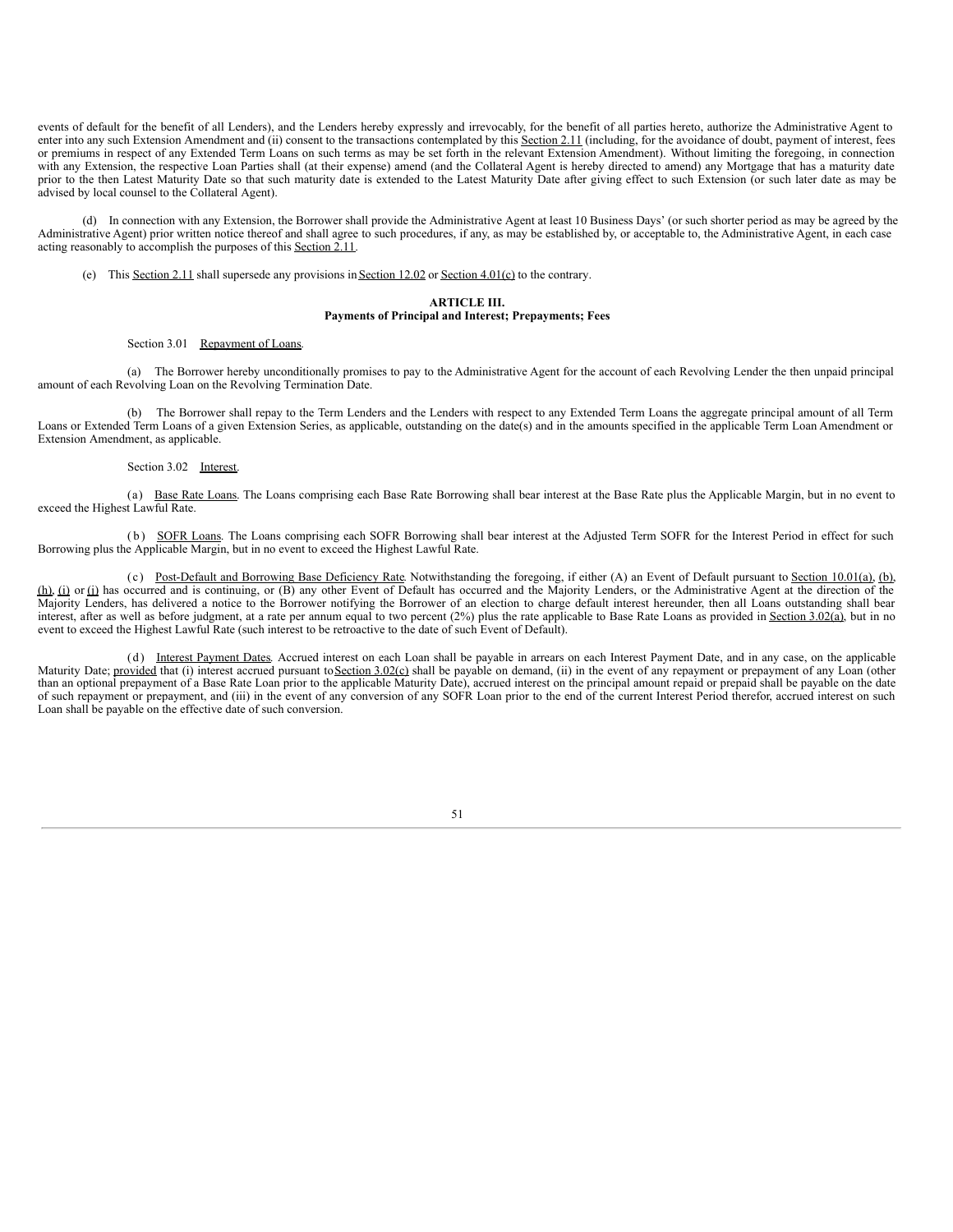( e ) Interest Rate Computations. All interest hereunder shall be computed on the basis of a year of 360 days, unless such computation would exceed the Highest Lawful Rate, in which case interest shall be computed on the basis of a year of 365 days (or 366 days in a leap year), except that interest computed by reference to the Base Rate at times when the Base Rate is based on the Prime Rate shall be computed on the basis of a year of 365 days (or 366 days in a leap year), and in each case shall be payable for the actual number of days elapsed (including the first day but excluding the last day). The applicable Base Rate, Adjusted Term SOFR or Term SOFR shall be determined by the Administrative Agent, and such determination shall be conclusive absent manifest error, and be binding upon the parties hereto.

(f) Term SOFR Conforming Changes. In connection with the use or administration of Term SOFR, the Administrative Agent will have the right to make Conforming Changes (in consultation with the Borrower) from time to time and, notwithstanding anything to the contrary herein or in any other Loan Document, any amendments implementing such Conforming Changes will become effective without any further action or consent of any other party to this Agreement or any other Loan Document. The Administrative Agent will promptly notify the Borrower and the Lenders of the effectiveness of any Conforming Changes in connection with the use or administration of Term SOFR.

# Section 3.03 Changed Circumstances.

(a) Circumstances Affecting Benchmark Availability. Subject to clause (c) below, in connection with any request for a SOFR Loan or a conversion to or continuation thereof or otherwise, if for any reason (i) the Administrative Agent shall determine (which determination shall be conclusive and binding absent manifest error) that reasonable and adequate means do not exist for ascertaining Adjusted Term SOFR for the applicable Interest Period with respect to a proposed SOFR Loan on or prior to the first day of such Interest Period or (ii) the Majority Lenders shall determine (which determination shall be conclusive and binding absent manifest error) that Adjusted Term SOFR does not adequately and fairly reflect the cost to such Lenders of making or maintaining such Loans during such Interest Period and, in the case of clause (ii), the Majority Lenders have provided notice of such determination to the Administrative Agent, then, in each case, the Administrative Agent shall promptly give notice thereof to the Borrower. Upon notice thereof by the Administrative Agent to the Borrower, any obligation of the Lenders to make SOFR Loans, and any right of the Borrower to convert any Loan to or continue any Loan as a SOFR Loan, shall be suspended (to the extent of the affected SOFR Loans or the affected Interest Periods) until the Administrative Agent (with respect to clause (ii), at the instruction of the Majority Lenders) revokes such notice. Upon receipt of such notice, (A) the Borrower may revoke any pending request for a borrowing of, conversion to or continuation of SOFR Loans (to the extent of the affected SOFR Loans or the affected Interest Periods) or, failing that, the Borrower will be deemed to have converted any such request into a request for a borrowing of or conversion to Base Rate Loans in the amount specified therein and (B) any outstanding affected SOFR Loans will be deemed to have been converted into Base Rate Loans at the end of the applicable Interest Period. Upon any such prepayment or conversion, the Borrower shall also pay accrued interest on the amount so prepaid or converted, together with any additional amounts required pursuant to Section 5.02.

( b ) Laws Affecting SOFR Availability . If, after the date hereof, the introduction of, or any change in, any Applicable Law or any change in the interpretation or administration thereof by any Governmental Authority, central bank or comparable agency charged with the interpretation or administration thereof, or compliance by any of the Lenders (or any of their respective Lending Offices) with any request or directive (whether or not having the force of law) of any such Governmental Authority, central bank or comparable agency, shall make it unlawful or impossible for any of the Lenders (or any of their respective Lending Offices) to honor its obligations hereunder to make or maintain any SOFR Loan, or to determine or charge interest based upon SOFR, the Term SOFR Reference Rate, Adjusted Term SOFR or Term SOFR, such Lender shall promptly give notice thereof to the Administrative Agent and the Administrative Agent shall promptly give notice to the Borrower and the other Lenders (an "Illegality Notice"). Thereafter, until each affected Lender notifies the Administrative Agent and the Administrative Agent notifies the Borrower that the circumstances giving rise to such determination no longer exist, (i) any obligation of the Lenders to make SOFR Loans, and any right of the Borrower to convert any Loan to a SOFR Loan or continue any Loan as a SOFR Loan, shall be suspended and (ii) if necessary to avoid such illegality, the Administrative Agent shall compute the Base Rate without reference to clause (c) of the definition of "Base Rate". Upon receipt of an Illegality Notice, the Borrower shall, if necessary to avoid such illegality, upon demand from any Lender (with a copy to the Administrative Agent), prepay or, if applicable, convert all SOFR Loans to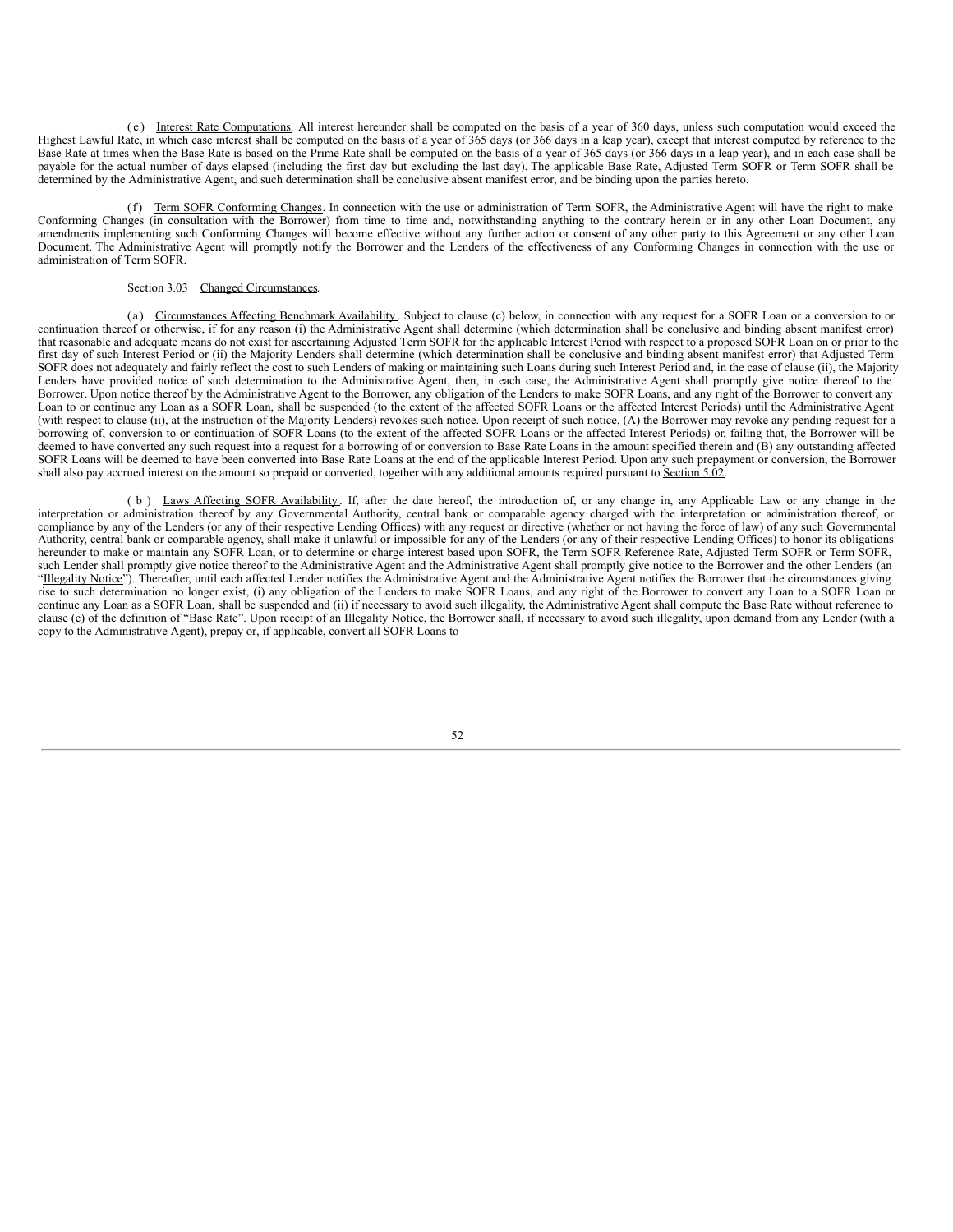Base Rate Loans (in each case, if necessary to avoid such illegality, the Administrative Agent shall compute the Base Rate without reference to clause (c) of the definition of "Base Rate"), on the last day of the Interest Period therefor, if all affected Lenders may lawfully continue to maintain such SOFR Loans to such day, or immediately, if any Lender may not lawfully continue to maintain such SOFR Loans to such day. Upon any such prepayment or conversion, the Borrower shall also pay accrued interest on the amount so prepaid or converted, together with any additional amounts required pursuant to Section 5.02.

# (c) Benchmark Replacement Setting.

( i ) Benchmark Replacement. Notwithstanding anything to the contrary herein or in any other Loan Document, upon the occurrence of a Benchmark Transition Event, the Administrative Agent and the Borrower may amend this Agreement to replace the then-current Benchmark with a Benchmark Replacement. Any such amendment with respect to a Benchmark Transition Event will become effective at 5:00 p.m. on the fifth (5<sup>th</sup>) Business Day after the Administrative Agent has posted such proposed amendment to all affected Lenders and the Borrower so long as the Administrative Agent has not received, by such time, written notice of objection to such amendment from Lenders comprising the Majority Lenders. No replacement of a Benchmark with a Benchmark Replacement pursuant to this Section 3.03(c)(i) will occur prior to the applicable Benchmark Transition Start Date.

(ii) Benchmark Replacement Conforming Changes. In connection with the use, administration, adoption or implementation of a Benchmark Replacement, the Administrative Agent will have the right to make Conforming Changes (in consultation with the Borrower) from time to time and, notwithstanding anything to the contrary herein or in any other Loan Document, any amendments implementing such Conforming Changes will become effective without any further action or consent of any other party to this Agreement or any other Loan Document.

(iii) Notices; Standards for Decisions and Determinations. The Administrative Agent will promptly notify the Borrower and the Lenders of (A) the implementation of any Benchmark Replacement and (B) the effectiveness of any Conforming Changes in connection with the use, administration, adoption or implementation of a Benchmark Replacement. The Administrative Agent will promptly notify the Borrower of (x) the removal or reinstatement of any tenor of a Benchmark pursuant to Section  $3.03(c)(iv)$  and (y) the commencement of any Benchmark Unavailability Period. Any determination, decision or election that may be made by the Administrative Agent or, if applicable, any Lender (or group of Lenders) pursuant to this Section  $3.03(c)$ , including any determination with respect to a tenor, rate or adjustment or of the occurrence or nonoccurrence of an event, circumstance or date and any decision to take or refrain from taking any action or any selection, will be conclusive and binding absent manifest error and may be made in its or their sole discretion and without consent from any other party to this Agreement or any other Loan Document, except, in each case, as expressly required pursuant to this Section 3.03(c).

(iv) Unavailability of Tenor of Benchmark. Notwithstanding anything to the contrary herein or in any other Loan Document, at any time (including in connection with the implementation of a Benchmark Replacement), (A) if the then-current Benchmark is a term rate (including the Term SOFR Reference Rate) and either (1) any tenor for such Benchmark is not displayed on a screen or other information service that publishes such rate from time to time as selected by the Administrative Agent in its reasonable discretion or (2) the regulatory supervisor for the administrator of such Benchmark has provided a public statement or publication of information announcing that any tenor for such Benchmark is not or will not be representative, then the Administrative Agent may modify the definition of "Interest Period" (or any similar or analogous definition) for any Benchmark settings at or after such time to remove such unavailable or non-representative tenor and (B) if a tenor that was removed pursuant to clause (A) above either (1) is subsequently displayed on a screen or information service for a Benchmark (including a Benchmark Replacement) or (2) is not, or is no longer, subject to an announcement that it is not or will not be representative for a Benchmark (including a Benchmark Replacement), then the Administrative Agent may modify the definition of "Interest Period" (or any similar or analogous definition) for all Benchmark settings at or after such time to reinstate such previously removed tenor.

(v) Benchmark Unavailability Period. Upon the Borrower's receipt of notice of the commencement of a Benchmark Unavailability Period, (A) the Borrower may revoke any pending request for a borrowing of, conversion to or continuation of SOFR Loans to be made, converted or continued during any

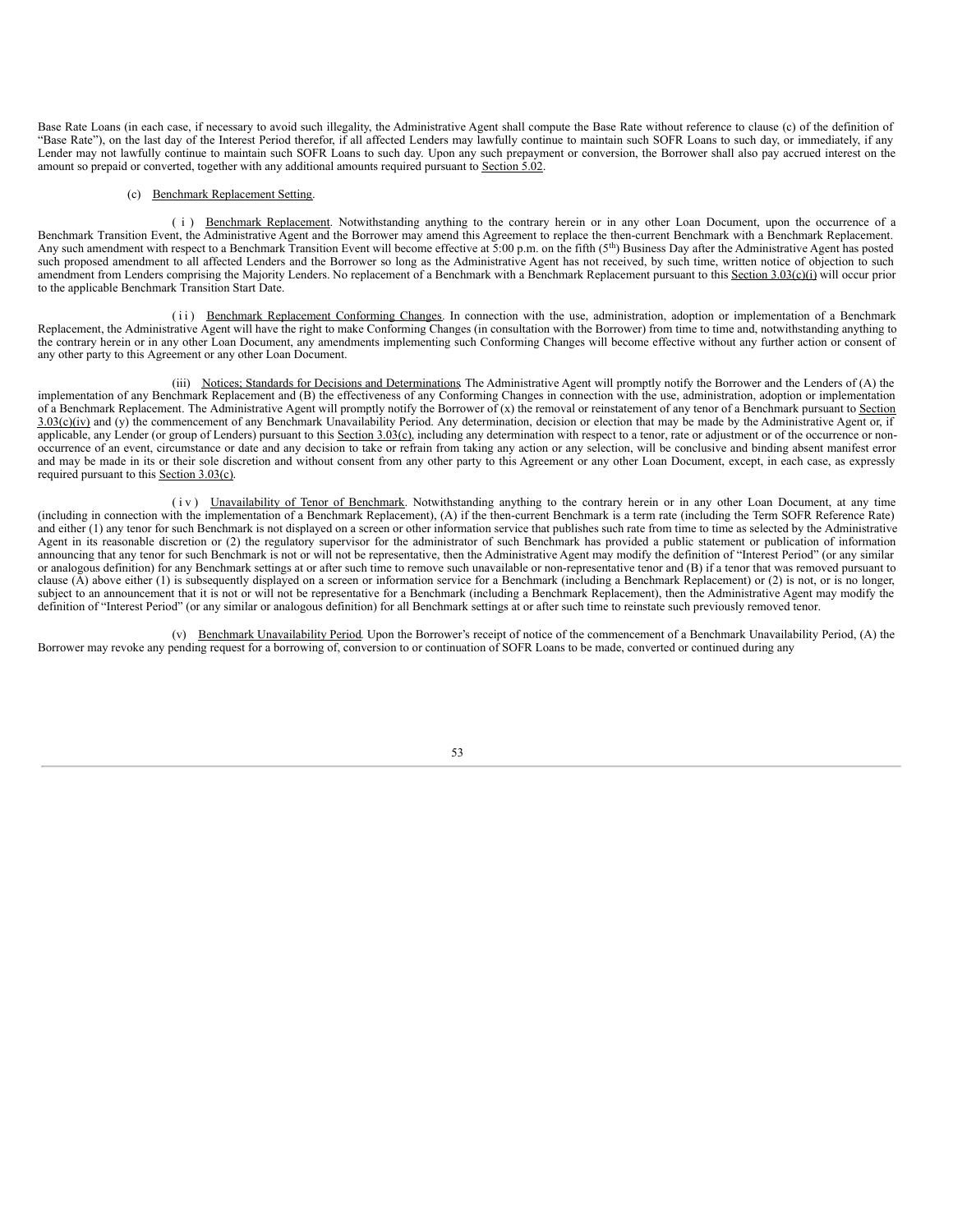Benchmark Unavailability Period and, failing that, the Borrower will be deemed to have converted any such request into a request for a borrowing of or conversion to Base Rate Loans and (B) any outstanding affected SOFR Loans will be deemed to have been converted to Base Rate Loans at the end of the applicable Interest Period. During any Benchmark Unavailability Period or at any time that a tenor for the then-current Benchmark is not an Available Tenor, the component of the Base Rate based upon the thencurrent Benchmark or such tenor for such Benchmark, as applicable, will not be used in any determination of the Base Rate.

## Section 3.04 Prepayments.

(a) Optional Prepayments. The Borrower shall have the right at any time and from time to time to prepay any Borrowing in whole or in part, subject to prior notice in accordance with Section 3.04(b) and payment of applicable breakage costs, if any, under Section 5.02. Notwithstanding anything the contrary in this Agreement, the Borrower shall only have the right to prepay any Term Loan Borrowing in whole or in part so long as, both before and immediately after giving effect to such prepayment, each of the Specified Conditions is satisfied (except with the proceeds of Permitted Refinancing Debt).

(b) Notice and Terms of Optional Prepayment. The Borrower shall notify the Administrative Agent by telephone (confirmed by delivery of a notice of prepayment in substantially the form of Exhibit J hereto via fax or electronic communication) of any prepayment hereunder (i) in the case of prepayment of a SOFR Borrowing, not later than 12:00 noon, Houston time, three U.S. Government Securities Business Days before the date of prepayment, or (ii) in the case of prepayment of a Base Rate Borrowing, not later than 12:00 noon, Houston time, one Business Day before the date of prepayment. Each such notice shall be irrevocable and shall specify the prepayment date and the principal amount of each Borrowing or portion thereof to be prepaid; provided that a notice of prepayment delivered by the Borrower may state that such notice is conditioned upon (i) the effectiveness of other credit facilities or other securities offerings or (ii) the consummation of a Change in Control, in which case such notice may be revoked by the Borrower (by notice to the Administrative Agent on or prior to the specified effective date) if such condition is not satisfied. Promptly following receipt of any such notice relating to a Borrowing, the Administrative Agent shall advise the Lenders of the contents thereof. Each partial prepayment of any Borrowing shall be in an amount that would be permitted in the case of an advance of a Borrowing of the same Type as provided in Section 2.02. Each prepayment of a Borrowing shall be applied ratably to the Loans included in the prepaid Borrowing. Prepayments shall be accompanied by accrued interest to the extent required by Section 3.02 and payment of applicable breakage costs, if any, under Section 5.02.

### (c) Mandatory Prepayments.

(i) If, after giving effect to any termination or reduction of the Aggregate Maximum Credit Amounts pursuant toSection 2.06(b), the total Revolving Credit Exposures would exceed the Aggregate Elected Commitment Amount, then the Borrower shall, on the same Business Day, (A) prepay the Borrowings under the Revolving Facility on the date of such termination or reduction in an aggregate principal amount equal to such excess, and (B) if any excess remains after prepaying all of the Borrowings under the Revolving Facility as a result of an LC Exposure, cash collateralize such excess as provided in Section 2.08(j). If, after giving effect to any termination or reduction of the Aggregate Maximum Credit Amounts pursuant to Section 2.06(b), there would be a Borrowing Base Deficiency, but the total Revolving Credit Exposures would not exceed the Aggregate Elected Commitment Amount (or, if exceeded, the required payment under the immediately preceding sentence has been made), then the Borrower shall, on the same Business Day, (A) prepay the Borrowings on the date of such termination or reduction in an aggregate principal amount equal to such excess (after giving effect to any payment under the immediately preceding sentence), and (B) if any excess remains after prepaying all of the Borrowings as a result of an LC Exposure, cash collateralize such excess as provided in Section 2.08(j). If, after giving effect to any termination or reduction of the Aggregate Elected Commitment Amount pursuant to Section 2.06(c), (x) the total Revolving Credit Exposures would exceed the Aggregate Elected Commitment Amount or (y) there would be a Borrowing Base Deficiency, then the Borrower shall, on the same Business Day, (A) prepay the Borrowings under the Revolving Facility on the date of such termination or reduction in an aggregate principal amount equal to such excess, and (B) if any excess remains after prepaying all of the Borrowings under the Revolving Facility as a result of an LC Exposure, cash collateralize such excess as provided in Section 2.08(j).

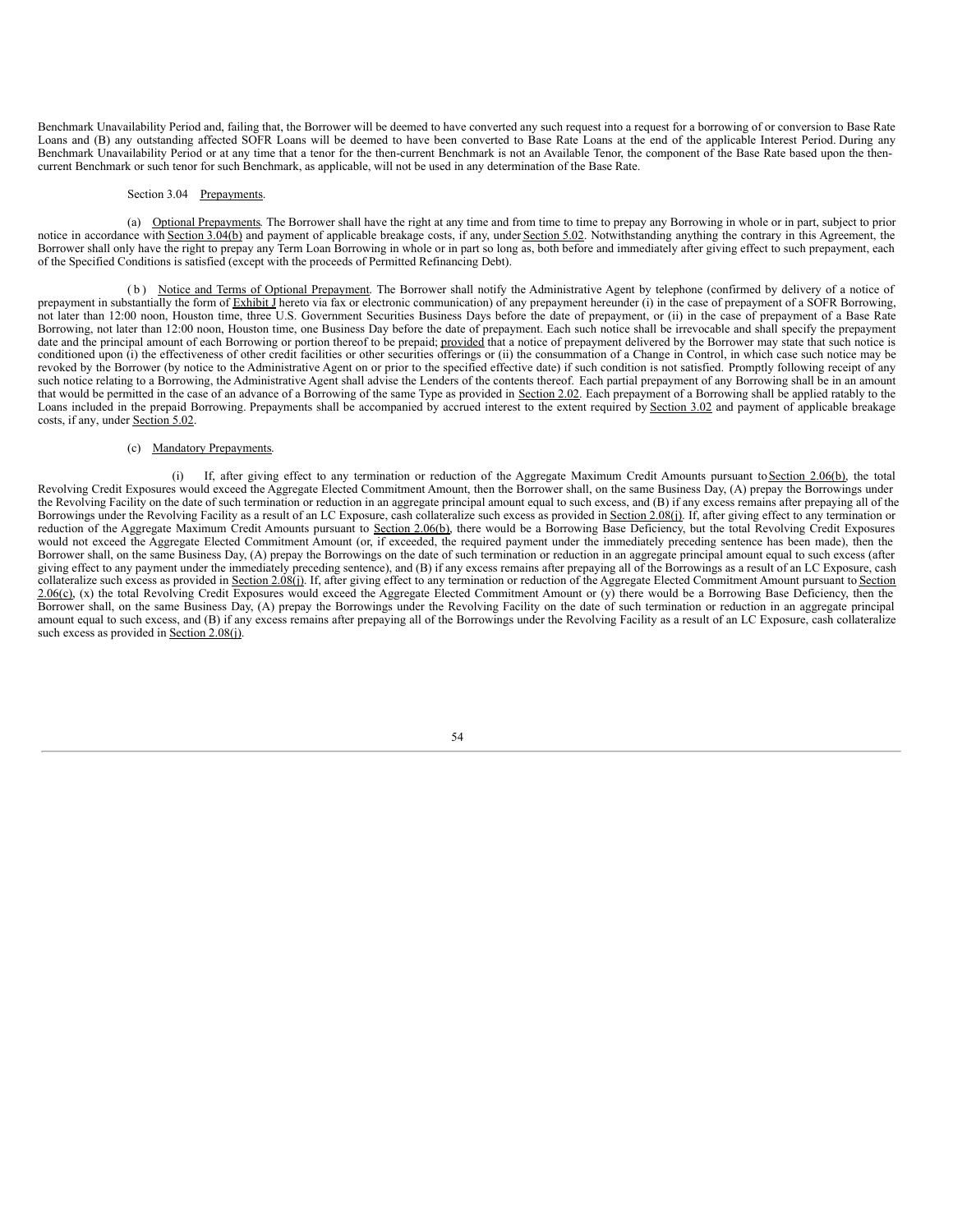(ii) Upon any Scheduled Redetermination or Interim Redetermination or adjustment to the amount of the Borrowing Base in accordance with Section 8.13(c) or any Borrowing Base reduction in accordance withSection 8.13(c), if the sum of (x) the total Revolving Credit Exposures*plus* (y) the total Term Loan Exposures exceeds the redetermined or adjusted Borrowing Base, then, after receiving a New Borrowing Base Notice in accordance with Section 2.07(d) or a notice of adjustment pursuant to Section 8.13(c), as the case may be (the date of receipt of any such notice, the Deficiency Notification Date"), the Borrower shall at its option take one of the following actions:

> (A) prepay the Borrowings in an aggregate principal amount equal to such Borrowing Base Deficiency (and to the extent that any excess remains after prepaying all of the Borrowings as a result of an LC Exposure, cash collateralize such excess as provided in Section 2.08(j)) within thirty (30) days following the Deficiency Notification Date;

> (B) prepay the Borrowings in six consecutive equal monthly installments, the first installment being due and payable on the 30th day after the Deficiency Notification Date and each subsequent installment being due and payable on the same day in each of the subsequent calendar months, with each payment being equal to one-sixth (1/6th) of such Borrowing Base Deficiency, so that the Borrowing Base Deficiency is reduced to zero within six months of the Deficiency Notification Date; provided that, if any excess remains after prepaying all of the Borrowings as a result of any LC Exposure, the Borrower shall pay to the Administrative Agent on behalf of the Lenders an amount equal to such excess to be held as cash collateral as provided in Section 2.08(j);

> (C) grant, within thirty (30) days following the Deficiency Notification Date, to the Administrative Agent as security for the Secured Obligations a first-priority Lien on additional Oil and Gas Properties acceptable to the Required Lenders in their sole discretion not evaluated in the most recently delivered Reserve Report (and not already subject to a Lien of the Security Instruments) pursuant to Security Instruments acceptable to the Administrative Agent with sufficient Borrowing Base value (as determined by the Required Lenders) to cure the Borrowing Base Deficiency; provided that in no event may the Borrower elect the option specified in this clause (C) if fewer than ninety (90) days remain until the Revolving Termination Date or, thereafter, any other Maturity Date, as applicable; or

> (D) (i) deliver, within ten (10) Business Days after the Deficiency Notification Date, written notice to the Administrative Agent indicating the Borrower's election to combine the options provided in clauses (B) and (C) above, and indicating the amount to be prepaid and the amount to be provided as additional Collateral, and (ii) make such payment and deliver such additional Collateral within the time periods required under clauses (B), (C) and/or (D) above;

provided that, the options set forth above shall not prejudice the occurrence of any Maturity Date and the principal payments required on such date.

The Borrower shall provide to the Administrative Agent, within ten (10) days following its receipt of the applicable New Borrowing Base Notice in accordance with Section 2.07(d) or the date the adjustment occurs pursuant to Section 8.13(c), as applicable, written notice indicating which of the options specified in clauses (A), (B), (C) or (D) the Borrower elects to take in order t within the ten (10) day period referred to above, the Borrower shall be deemed to have irrevocably elected the option set forth in clause (B) above. The failure of the Borrower to comply with any of the options elected (including any deemed election) pursuant to the provisions of this Section 3.04(c)(ii) and specified in such notice (or relating to such deemed election) shall constitute an Event such actions specified in clauses (A) through (D).

(iii) Upon any adjustments to the Borrowing Base pursuant to Section 2.07(e) or Section 2.07(f) if the sum of (x) total Revolving Credit Exposures *plus* (y) the total Term Loan Exposures exceeds the Borrowing Base as adjusted, then the Borrower shall (A) prepay the Borrowings in an aggregate principal

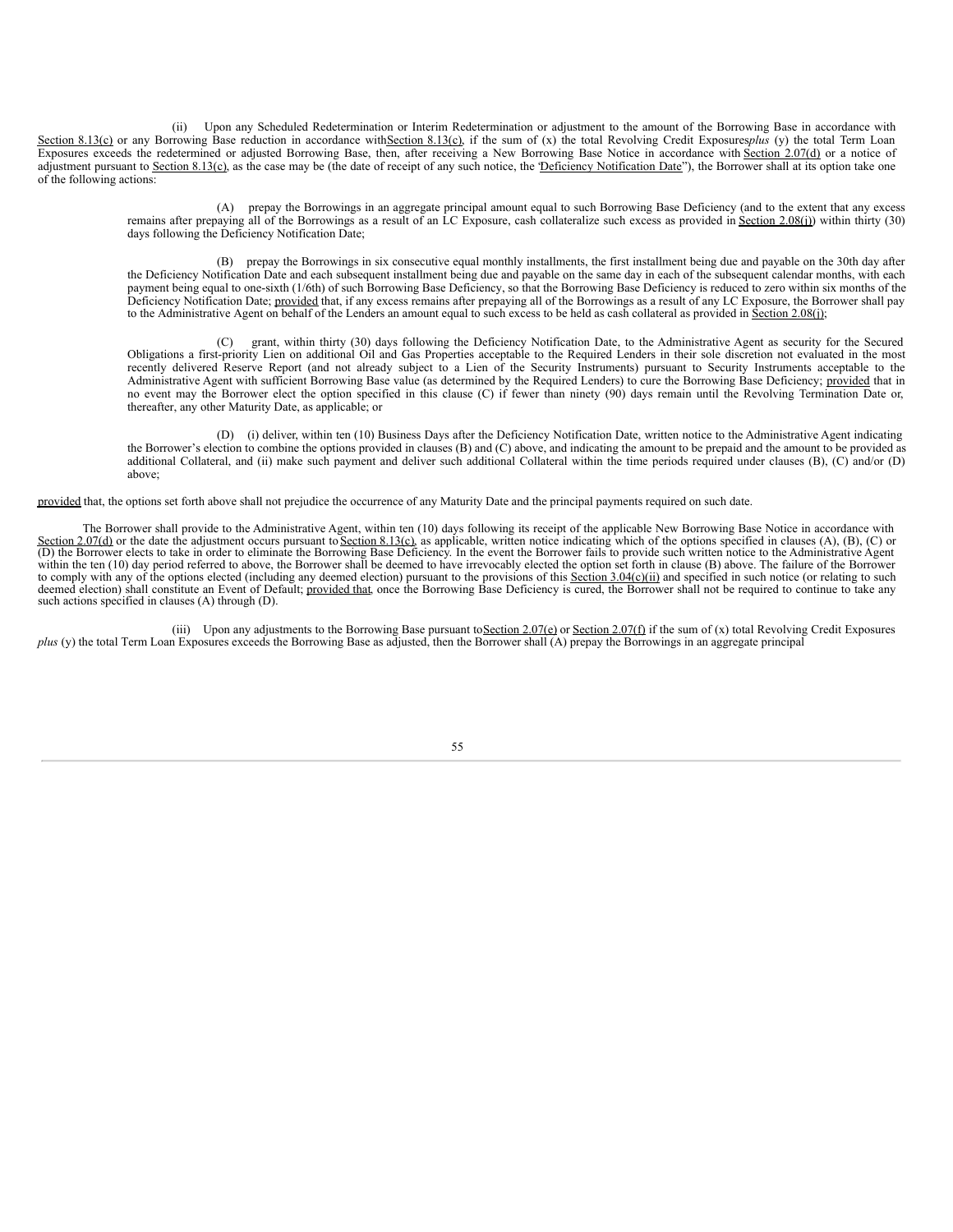amount equal to such excess, and (B) if any excess remains after prepaying all of the Borrowings as a result of an LC Exposure, cash collateralize such excess as provided in Section 2.08(j). The Borrower shall be obligated to make such prepayment and/or cash collateralize such excess on the Business Day immediately following the date that any Credit Party or any Restricted Subsidiary receives any net, after-Tax cash proceeds as a result of (1) the applicable issuance of Debt, in the case of any adjustment to the Borrowing Base pursuant to Section 2.07(e), or (2) the consummation of a Disposition of Oil and Gas Properties or Liquidation of Swap Agreement, as applicable, in the case of any adjustment to the Borrowing Base pursuant to Section 2.07(f); provided that no payments required to be made pursuant to thisSection 3.04(c)(iii) shall prejudice the occurrence of any Maturity Date and the principal payments required on such date.

(iv) If the Borrower and its Restricted Subsidiaries have Excess Cash in an amount in excess of the Excess Cash Thresholdoutstanding as of the end of the last Business Day of any month and any Loans are outstanding, the Borrower shall, immediately, prepay on the following Business Day a principal amount of the Loans in an amount equal to the lesser of (x) the outstanding amount of the Loans at such time and (y) the aggregate amount of Excess Cash in excess of the Excess Cash Threshold; provided that prepayments under this clause (iv) shall be without premium or penalty (included any breakage underSection 5.02).

(v) Each prepayment of Borrowings pursuant to this Section  $3.04(c)$  shall be applied, first, ratably to any Base Rate Borrowings then outstanding, and, second, to any SOFR Borrowings then outstanding, and if more than one SOFR Borrowing is then outstanding, to each such SOFR Borrowing in order of priority beginning with the SOFR Borrowing with the least number of days remaining in the Interest Period applicable thereto and ending with the SOFR Borrowing with the most number of days remaining in the Interest Period applicable thereto.

(vi) Each prepayment of Borrowings pursuant to this Section 3.04(c) (other than as expressly provided in Section 3.04(c)(i)) shall be applied at the election of the Borrower either (x) entirely to outstanding Revolving Loans (provided that if the principal balance of the outstanding Revolving Loans is less than the amount of the required prepayment, such amount shall be applied *first* to prepay the outstanding Revolving Loans, *second* as cash collateral to secure LC Exposure as provided inSection 2.08(j), and *third* any remaining required prepayment shall be applied to prepay the Term Loans) or (y) pro rata, in proportion to the aggregate Revolving Credit Exposures and the aggregate Term Loan Exposures outstanding at such time, to the Revolving Loans and the Term Loans respectively in accordance with the respective Revolving Credit Exposures and the aggregate Term Loan Exposures outstanding; *provided* that (A) if the principal balance of the outstanding Revolving Loans is less than the amount of the required prepayment to be applied to Revolving Loans under this clause (y), the excess shall be applied as cash collateral to secure LC Exposure as provided in Section 2.08(j) and (B) any Term Loans may be prepaid on a less (but not greater) than pro rata basis if agreed to by the Term Lenders holding such Term Loans. Prepayments pursuant to this Section 3.04(c) shall be accompanied by accrued and unpaid interest to the extent required bySection 3.02. Nothing in this Section 3.04(c) shall require any Credit Party to cause any amounts to be repatriated to the United States.

( d ) No Premium or Penalty. Prepayments permitted or required under this Section 3.04 shall be without premium or penalty, except as required under

# Section 5.02.

### Section 3.05 Fees.

(a) Commitment Fees. The Borrower agrees to pay to the Administrative Agent for the account of each Lender (subject to Section 2.09(a)(iii)) a commitment fee, which shall accrue at the applicable Commitment Fee Rate on the average daily amount of the unused amount of the Revolving Commitment of such Lender during the period from and including the date of this Agreement to but excluding the Revolving Termination Date. Accrued commitment fees shall be payable in arrears on the last day of March, June, September and December of each year and on the Revolving Termination Date, commencing on the first such date to occur after the date hereof. All commitment fees shall be computed on the basis of a year of 360 days, unless such computation would cause interest on the Secured Obligations to exceed the Highest Lawful Rate, in which case such commitment fees shall be computed on the basis of a year of 365 days (or 366 days in a leap year), and shall be payable for the actual number of days elapsed (including the first day but excluding the last day).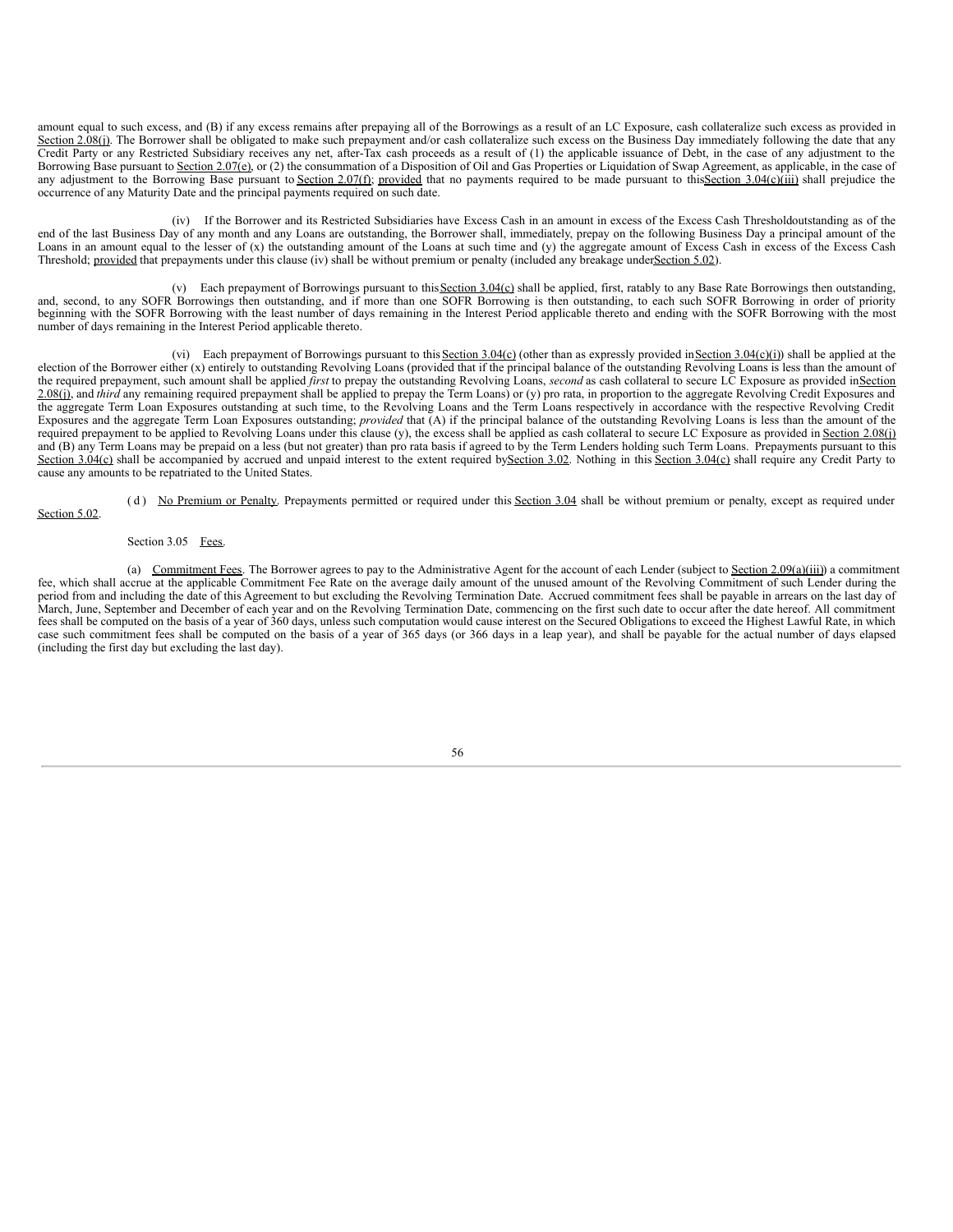(b) Letter of Credit Fees. The Borrower agrees to pay (i) to the Administrative Agent for the account of each Revolving Lender (subject to Section 2.09(a) (iii)) a participation fee with respect to its participations in Letters of Credit, which shall accrue at the same Applicable Margin used to determine the interest rate applicable to SOFR Loans on the average daily amount of such Revolving Lender's LC Exposure (excluding any portion thereof attributable to unreimbursed LC Disbursements) during the period from and including the date of this Agreement to but excluding the later of the date on which such Lender's Commitment terminates and the date on which such Revolving Lender ceases to have any LC Exposure, (ii) to each Issuing Bank a fronting fee, which shall accrue at the rate of 0.25% per annum on the average daily amount of such Issuing Bank's LC Exposure (excluding any portion thereof attributable to unreimbursed LC Disbursements) during the period from and including the Effective Date to but excluding the later of the date of termination of the Commitments and the date on which there ceases to be any LC Exposure; provided that in no event shall such fee be less than \$500 during any quarter and (iii) to each Issuing Bank, for its own account, its standard fees with respect to the issuance, amendment, renewal or extension of any Letter of Credit issued by such Issuing Bank or processing of drawings thereunder. Participation fees and fronting fees accrued through and including the last day of March, June, September and December of each year shall be payable on the third Business Day following such last day, commencing on the first such date to occur after the date of this Agreement; provided that all such fees shall be payable on the Revolving Termination Date and any such fees accruing after the Revolving Termination Date shall be payable on demand. During the continuation of an Event of Default, if the Majority Lenders (or the Administrative Agent at the direction of the Majority Lenders) have elected to charge the default rate on the then outstanding Loans pursuant to Section 3.02(c), the fees payable pursuant to this Section 3.05(b) shall increase by 2.00% per annum over the then applicable rate (with such increase to be retroactive to the date of the applicable Event of Default). Any other fees payable to an Issuing Bank pursuant to this Section 3.05(b) shall be payable within 10 days after demand. All participation fees and fronting fees shall be computed on the basis of a year of 360 days, unless such computation would exceed the Highest Lawful Rate, in which case such fees shall be computed on the basis of a year of 365 days (or 366 days in a leap year), and shall be payable for the actual number of days elapsed (including the first day but excluding the last day).

(c) Administrative Agent Fees. The Borrower agrees to pay to the Administrative Agent, for its own account, fees payable in the amounts and at the times set forth in the Fee Letter.

### **ARTICLE IV. Payments; Pro Rata Treatment; Sharing of Set-offs.**

### Section 4.01 Payments Generally; Pro Rata Treatment; Sharing of Set-offs.

(a) Payments by the Borrower. The Borrower shall make each payment required to be made by it hereunder (whether of principal, interest, fees or reimbursement of LC Disbursements, or of amounts payable under Section 5.01, Section 5.02, Section 5.03 or otherwise) prior to 1:00 p.m., Houston time, on the date when due, in immediately available funds, without defense, deduction, recoupment, set-off or counterclaim (except for Taxes, if any, pursuant to Section 5.03(a), provided that the Borrower has complied with all of the requirements of such Section to the extent applicable). Fees, once paid, shall be fully earned and shall not be refundable under any circumstances, absent manifest error. Any amounts received after such time on any date may, in the discretion of the Administrative Agent, be deemed to have been received on the next succeeding Business Day for purposes of calculating interest thereon. All such payments shall be made to the Administrative Agent at its offices specified in Section 12.01, except payments to be made directly to an Issuing Bank as expressly provided herein and except that payments pursuant to Section 5.01, Section 5.02, Section 5.03 and Section 12.03 shall be made directly to the Persons entitled thereto. The Administrative Agent shall distribute any such payments received by it for the account of any other Person to the appropriate recipient promptly following receipt thereof. If any payment hereunder shall be due on a day that is not a Business Day, the date for payment shall be extended to the next succeeding Business Day, and, in the case of any payment accruing interest, interest thereon shall be payable for the period of such extension. All payments hereunder shall be made in dollars.

(b) Application of Insufficient Payments. If at any time insufficient funds are received by and available to the Administrative Agent to pay fully all amounts of principal, unreimbursed LC Disbursements, interest and fees then due hereunder, such funds shall be applied (i) first, towards payment of interest and fees then due hereunder, ratably among the parties entitled thereto in accordance with the amounts of interest and fees then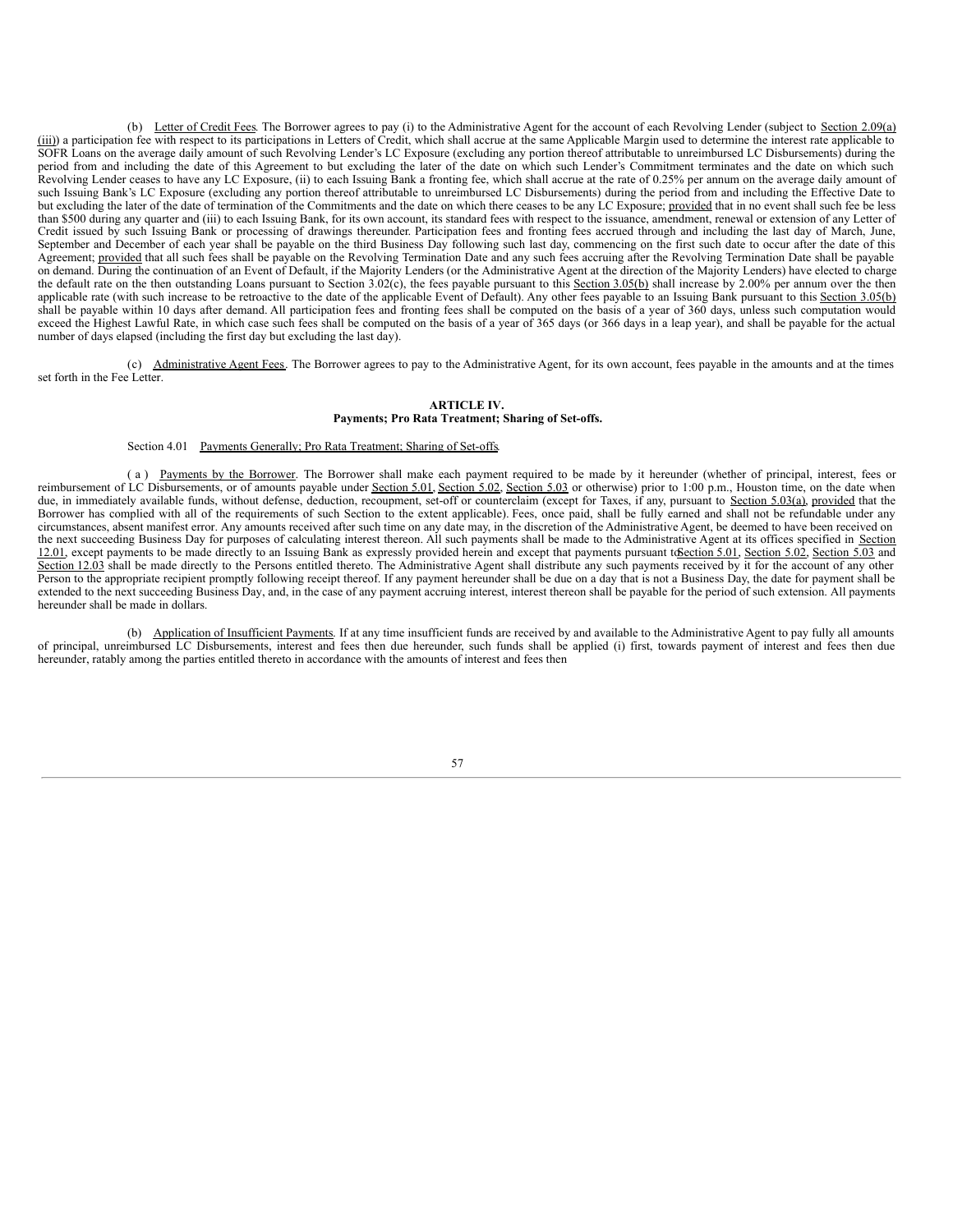due to such parties, and (ii) second, towards payment of principal and unreimbursed LC Disbursements then due hereunder, ratably among the parties entitled thereto in accordance with the amounts of principal and unreimbursed LC Disbursements then due to such parties.

(c) Sharing of Payments by Lenders. If any Lender shall, by exercising any right of set-off or counterclaim or otherwise, obtain payment in respect of any principal of or interest on any of its Loans or participations in LC Disbursements resulting in such Lender receiving payment of a greater proportion of the aggregate amount of its Loans and participations in LC Disbursements and accrued interest thereon than the proportion received by any other Lender, then the Lender receiving such greater proportion shall take an assignment of, or purchase participations in the Loans and participations in LC Disbursements of other Lenders, in each case, for cash at face value, to the extent necessary so that the benefit of all such payments shall be shared by the Lenders ratably in accordance with the aggregate amount of principal of and accrued interest on their respective Loans and participations in LC Disbursements or make such other adjustments as shall be equitable, so that the benefit of all such payments shall be shared by the Lenders ratably in accordance with the aggregate amount of principal of and accrued but unpaid interest on their respective Loans and participations in LC Disbursements; provided that (i) if any such participations are purchased and all or any portion of the payment giving rise thereto is recovered, such participations shall be rescinded and the purchase price restored to the extent of such recovery, without interest, and (ii) the provisions of this Section 4.01(c) shall not be construed to apply to any payment made by the Borrower pursuant to and in accordance with the express terms of this Agreement or any payment obtained by a Lender as consideration for the assignment of or sale of a participation in any of its Loans or participations in LC Disbursements to any assignee or participant, other than to the Borrower or any Subsidiary or Affiliate thereof (as to which the provisions of this Section  $4.01(c)$  shall apply). The Borrower consents to the foregoing and agrees, to the extent it may effectively do so under applicable law, that any Lender acquiring a participation pursuant to the foregoing arrangements may exercise against the Borrower rights of set-off and counterclaim with respect to such participation as fully as if such Lender were a direct creditor of the Borrower in the amount of such participation.

Section 4.02 Presumption of Payment by the Borrower. Unless the Administrative Agent shall have received notice from the Borrower prior to the date on which any payment is due to the Administrative Agent for the account of the Lenders or any Issuing Bank that the Borrower will not make such payment, the Administrative Agent may assume that the Borrower has made such payment on such date in accordance herewith and may, in reliance upon such assumption, distribute to the Lenders or such Issuing Bank, as the case may be, the amount due. In such event, if the Borrower has not in fact made such payment, then each of the Lenders or such Issuing Bank, as the case may be, severally agrees to repay to the Administrative Agent forthwith on demand the amount so distributed to such Lender or such Issuing Bank with interest thereon, for each day from and including the date such amount is distributed to it to but excluding the date of payment to the Administrative Agent, at the greater of the Federal Funds Rate and a rate determined by the Administrative Agent in accordance with banking industry rules on interbank compensation.

Section 4.03 Certain Deductions by the Administrative Agent. If any Lender shall fail to make any payment required to be made by it pursuant to Section 2.05(b), Section 2.08(d), Section 2.08(e), Section 4.01(c), Section 4.02, Section 5.03(h) or Section 12.03(c), then the Administrative Agent may, in its sole discretion (notwithstanding any contrary provision hereof), apply any amounts thereafter received by the Administrative Agent for the account of such Lender (for the benefit of the Administrative Agent or the applicable Issuing Bank) to satisfy such Lender's obligations under such Sections until all such unsatisfied obligations are fully paid.

### **ARTICLE V. Increased Costs; Break Funding Payments; Taxes; Illegality**

## Section 5.01 Increased Costs.

(a) Increased Costs Generally. If any Change in Law shall:

(i) impose, modify or deem applicable any reserve (including pursuant to regulations issued from time to time by the FRB for determining the maximum reserve requirement (including any emergency, special, supplemental or other marginal reserve requirement) with respect to eurocurrency funding (currently referred to as "Eurocurrency liabilities" in Regulation D of the FRB, as amended and in effect from time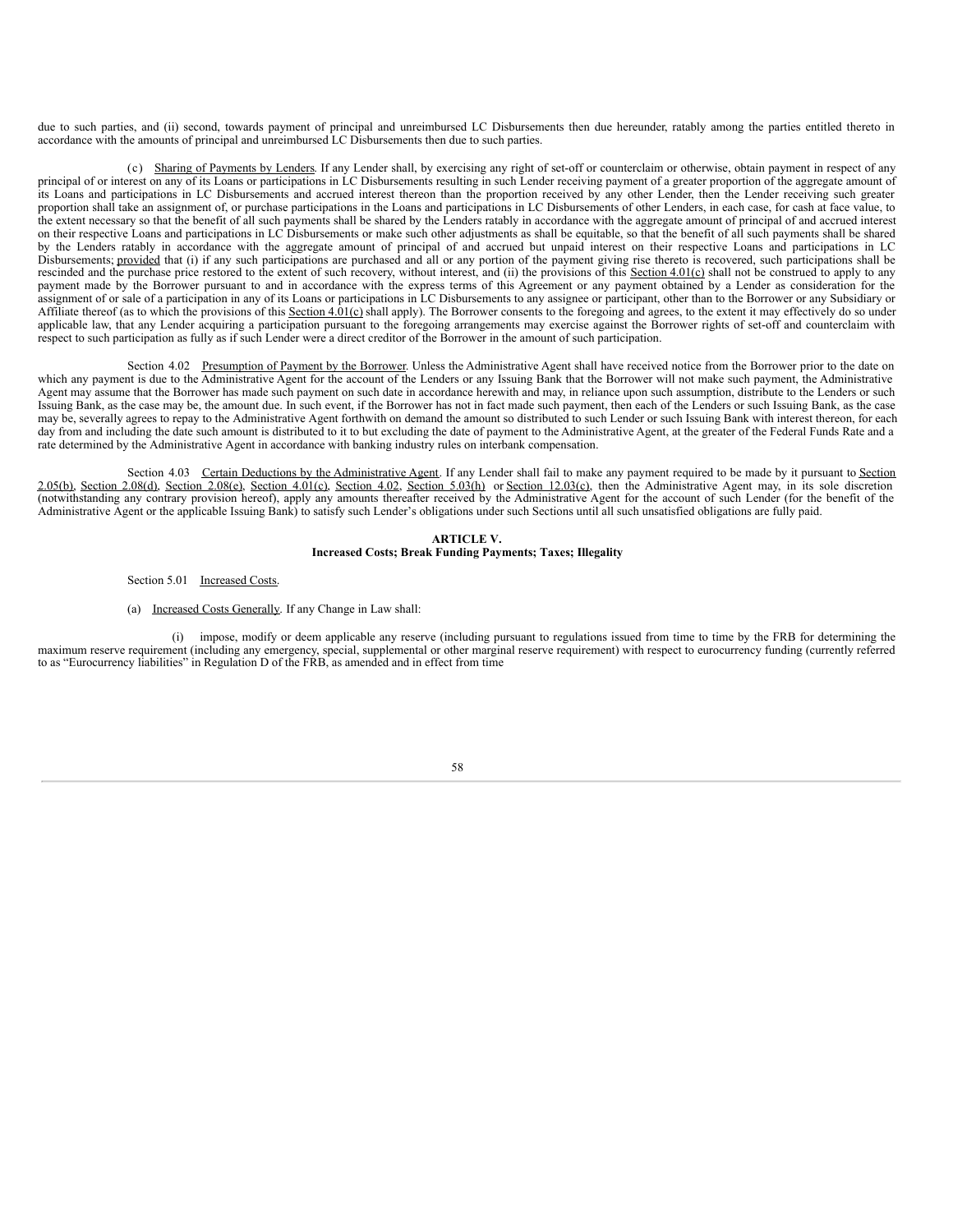to time)), special deposit, compulsory loan, insurance charge or similar requirement against assets of, deposits with or for the account of, or advances, loans or other credit extended or participated in by, any Lender or any Issuing Bank;

(ii) subject any Recipient to any Taxes (other than (A) Indemnified Taxes, (B) Taxes described in clauses (b) through (d) of the definition of Excluded Taxes and (C) Connection Income Taxes) on its loans, loan principal, letters of credit, commitments, or other obligations, or its deposits, reserves, other liabilities or capital attributable thereto; or

(iii) impose on any Lender or any Issuing Bank any other condition, cost or expense (other than Taxes) affecting this Agreement or Loans made by such Lender or any Letter of Credit or participation therein;

and the result of any of the foregoing shall be to increase the cost to such Lender, any Issuing Bank or such other Recipient of making, converting to, continuing or maintaining any Loan (or of maintaining its obligation to make any such Loan), or to increase the cost to such Lender, such Issuing Bank or such other Recipient of participating in, issuing or maintaining any Letter of Credit (or of maintaining its obligation to participate in or to issue any Letter of Credit), or to reduce the amount of any sum received or receivable by such Lender, such Issuing Bank or such other Recipient hereunder (whether of principal, interest or any other amount) then, upon written request of such Lender, such Issuing Bank or other Recipient, as the case may be,

(b) Capital Requirements. If any Lender or any Issuing Bank determines that any Change in Law regarding capital or liquidity requirements has or would have the effect of reducing the rate of return on such Lender's or such Issuing Bank's capital or liquidity or on the capital or liquidity of such Lender's or such Issuing Bank's holding company, if any, as a consequence of this Agreement or the Loans made by, or participations in Letters of Credit held by, such Lender, or the Letters of Credit issued by such Issuing Bank, to a level below that which such Lender or such Issuing Bank or such Issuing Bank's holding company could have achieved but for such Change in Law (taking into consideration such Lender's or such Issuing Bank's policies and the policies of such Lender's or such Issuing Bank's holding company with respect to capital adequacy and liquidity), then from time to time the Borrower will pay to such Lender or such Issuing Bank, as the case may be, such additional amount or amounts as will compensate such Lender or such Issuing Bank or such Lender's or such Issuing Bank's holding company for any such reduction suffered.

(c) Certificates. A certificate of a Lender or any Issuing Bank setting forth in reasonable detail the basis of its request and the amount or amounts necessary to compensate such Lender or such Issuing Bank or its holding company, as the case may be, as specified in Section 5.01(a) or (b) shall be delivered to the Borrower and shall be conclusive absent manifest error. The Borrower shall pay such Lender or such Issuing Bank, as the case may be, the amount shown as due on any such certificate within 30 days after receipt thereof.

(d) Effect of Failure or Delay in Requesting Compensation. Failure or delay on the part of any Lender or any Issuing Bank to demand compensation pursuant to this Section 5.01 shall not constitute a waiver of such Lender's or such Issuing Bank's right to demand such compensation; provided that the Borrower shall not be required to compensate a Lender or any Issuing Bank pursuant to this Section 5.01 for any increased costs or reductions incurred more than 180 days prior to the date that such Lender or such Issuing Bank, as the case may be, notifies the Borrower of the Change in Law giving rise to such increased costs or reductions and of such Lender's or such Issuing Bank's intention to claim compensation therefor; provided further that, if the Change in Law giving rise to such increased costs or reductions is retroactive, then the 180day period referred to above shall be extended to include the period of retroactive effect thereof. No Lender or Issuing Bank may make any demand pursuant to this Section 5.01 more than 180 days after the Revolving Termination Date.

Section 5.02 Break Funding Payments. The Borrower hereby indemnifies each of the Lenders against any loss, cost or expense (including any loss, cost or expense arising from the liquidation or reemployment of funds or from any fees payable) which may arise, be attributable to or result due to or as a consequence of (a) any failure by the Borrower to make any payment when due of any amount due hereunder in connection with a SOFR Loan, (b) any failure of the Borrower to borrow or continue a SOFR Loan or convert to a

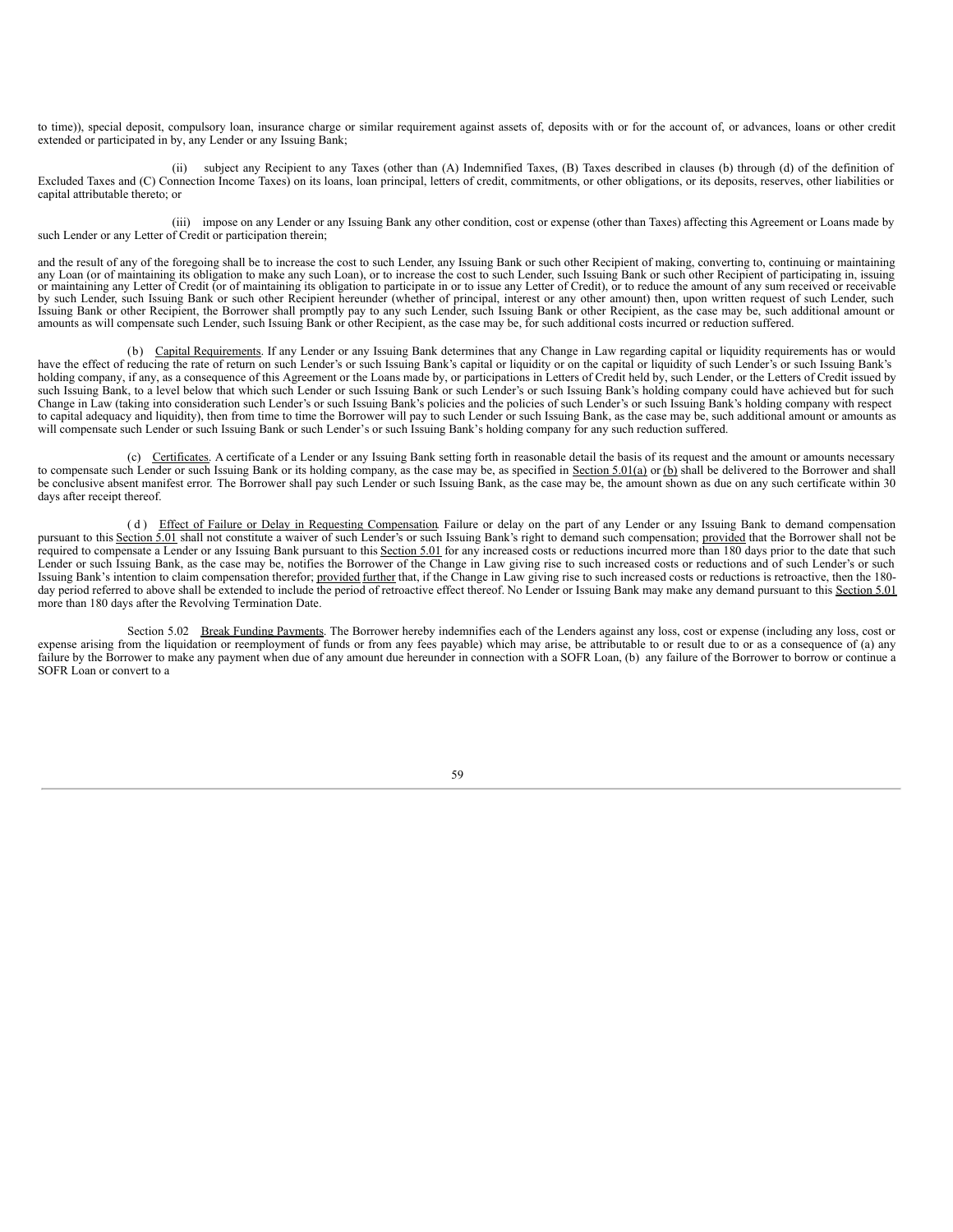SOFR Loan on a date specified therefor in a Borrowing Request or notice of conversion/continuation, (c) any failure of the Borrower to prepay any SOFR Loan on a date specified therefor in any notice of prepayment (regardless of whether any such notice of prepayment may be revoked under Section 3.04(b) and is revoked in accordance therewith), (d) any payment, prepayment or conversion of any SOFR Loan on a date other than the last day of the Interest Period therefor (including as a result of an Event of Default) or (e) the assignment of any SOFR Loan other than on the last day of the Interest Period applicable thereto as a result of a request by the Borrower pursuant to Section 5.04(b). A certificate of such Lender setting forth the basis for determining such amount or amounts necessary to compensate such Lender shall be forwarded to the Borrower through the Administrative Agent and shall be conclusively presumed to be correct save for manifest error. The Borrower shall pay such Lender the amount shown as due on any such certificate within 10 days after receipt thereof. All of the obligations of the Credit Parties under this Section 5.02 shall survive the resignation or replacement of the Administrative Agent or any assignment of rights by, or the replacement of, a Lender, the termination of the Commitments and the repayment, satisfaction or discharge of all obligations under any Loan Document.

## Section 5.03 Taxes.

(a) Payments Free of Taxes. Any and all payments by or on account of any obligation of any Credit Party under any Loan Document shall be made free and clear of and without deduction for any Taxes, except as required by applicable law. If any Withholding Agent shall be required by applicable law to deduct any Taxes from such payments, as determined in good faith by the applicable Withholding Agent, then (i) in the case of Indemnified Taxes, the sum payable shall be increased as necessary so that after making all required deductions of Indemnified Taxes (including deductions applicable to additional sums payable under this Section 5.03(a)), the applicable Recipient receives an amount equal to the sum it would have received had no such deductions for Indemnified Taxes been made, (ii) the applicable Withholding Agent shall make all deductions required by applicable law and (iii) the applicable Withholding Agent shall timely pay the full amount deducted to the relevant Governmental Authority in accordance with applicable law.

(b) Payment of Other Taxes by the Borrower. The Borrower shall timely pay any Other Taxes to the relevant Governmental Authority in accordance with applicable law, or at the written request of the Administrative Agent timely reimburse it for the payment of such Other Taxes.

(c) Indemnification by the Borrower. The Borrower shall indemnify each Recipient, within 10 days after written demand therefor, for the full amount of any Indemnified Taxes paid by such Recipient on or with respect to any payment by or on account of any obligation of the Borrower hereunder (including Indemnified Taxes imposed or asserted on or attributable to amounts payable under this Section 5.03) and any penalties, interest and reasonable expenses arising therefrom or with respect thereto, whether or not such Indemnified Taxes were correctly or legally imposed or asserted by the relevant Governmental Authority. A certificate of the Administrative Agent, a Lender or an Issuing Bank as to the amount of such payment or liability under this Section 5.03(c) shall be delivered to the Borrower and shall be conclusive absent manifest error.

(d) Evidence of Payments. As soon as practicable after any payment of Indemnified Taxes by the Borrower or a Guarantor to a Governmental Authority, the Borrower shall deliver to the Administrative Agent the original or a copy of a receipt issued by such Governmental Authority evidencing such payment, a copy of the return reporting such payment or other evidence of such payment reasonably satisfactory to the Administrative Agent.

## (e) Status of Lenders.

(i) Any Lender that is entitled to an exemption from or reduction of withholding Tax with respect to payments under this Agreement or any other Loan Document shall deliver to the Borrower (with a copy to the Administrative Agent), at the time or times reasonably requested by the Borrower or the Administrative Agent, such properly completed and executed documentation reasonably requested by the Borrower or the Administrative Agent as will permit such payments to be made without withholding or at a reduced rate. In addition, any Lender, if requested by the Borrower or the Administrative Agent, shall deliver such other documentation prescribed by applicable law or reasonably requested by the Borrower or the Administrative Agent as will enable the Borrower or the Administrative Agent to determine whether or not such Lender is subject to backup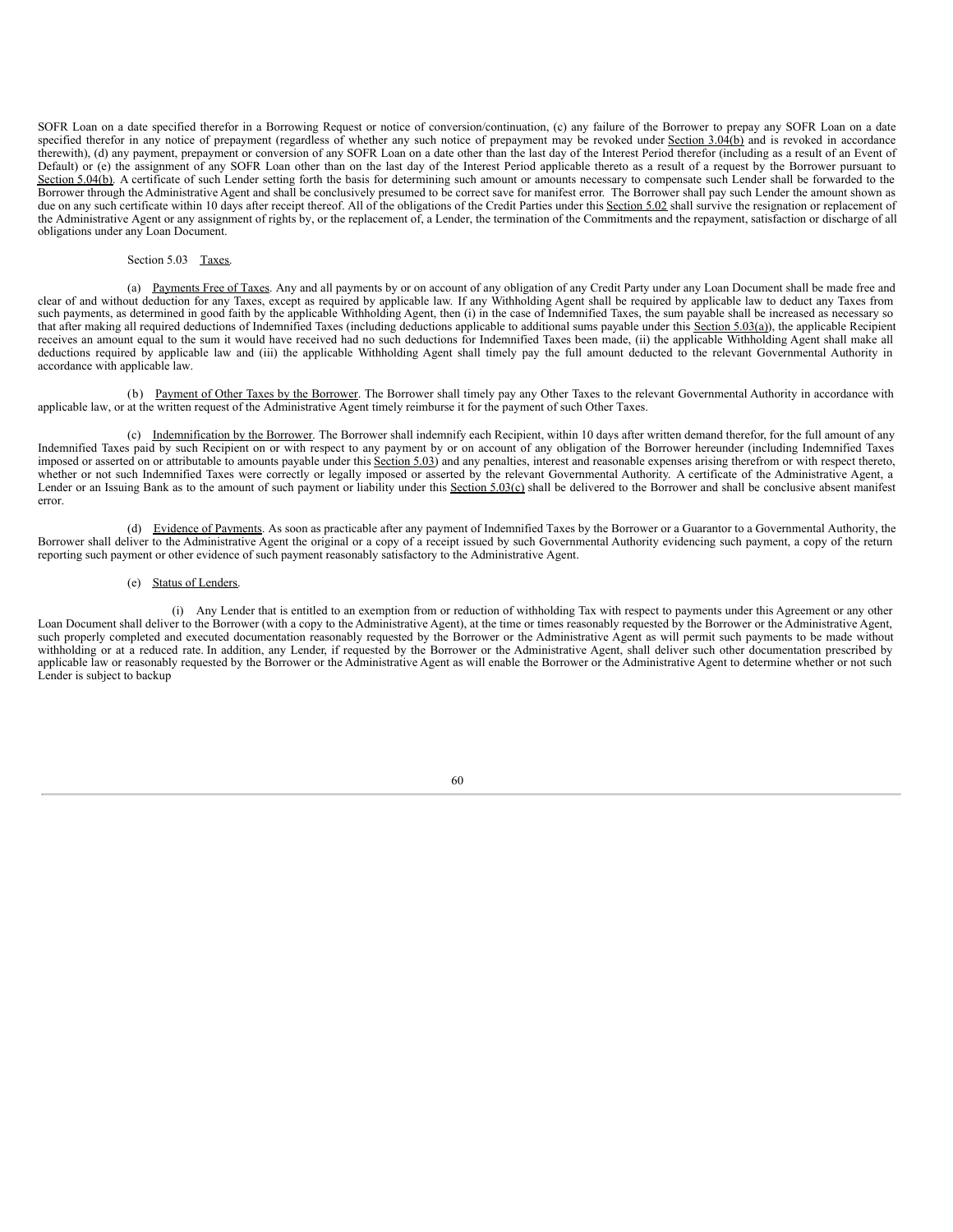withholding or information reporting requirements. Notwithstanding anything to the contrary in the preceding two sentences, the completion, execution and submission of such documentation (other than such documentation set forth in Section 5.03(e)(ii)(A), (ii)(B) and (ii)(D) below) shall not be required if in the Lender's reasonable judgment such completion, execution or submission would subject such Lender to any material unreimbursed cost or expense or would materially prejudice the legal or commercial position of such Lender. For purposes of this Section 5.03(e), the term "Lender" shall include the Administrative Agent.

(ii) Without limiting the generality of the foregoing,

(A) any Lender that is a U.S. Person shall deliver to the Borrower and the Administrative Agent on or prior to the date on which such Lender becomes a Lender under this Agreement (and from time to time thereafter upon the reasonable request of the Borrower or the Administrative Agent), executed IRS Form W-9 (or any successor form) certifying that such Lender is exempt from U.S. federal backup withholding Tax;

(B) any Foreign Lender shall, to the extent it is legally entitled to do so, deliver to the Borrower and the Administrative Agent (in such number of copies as shall be requested by the recipient) on or prior to the date on which such Foreign Lender becomes a Lender under this Agreement (and from time to time thereafter upon the reasonable request of the Borrower or the Administrative Agent), whichever of the following is applicable:

(1) in the case of a Foreign Lender claiming the benefits of an income tax treaty to which the United States is a party (x) with respect to payments of interest under any Loan Document, executed IRS Form W-8BEN (or any successor form) or IRS Form W-8BEN-E (or any successor form), as applicable, establishing an exemption from, or reduction of, U.S. federal withholding Tax pursuant to the "interest" article of such tax treaty and (y) with respect to any other applicable payments under any Loan Document, IRS Form W-8BEN (or any successor form) or IRS Form W-8BEN-E (or any successor form), as applicable, establishing an exemption from, or reduction of, U.S. federal withholding Tax pursuant to the "business profits" or "other income" article of such tax treaty;

(2) executed IRS Form W-8ECI (or any successor form) and, when applicable in the case of the Administrative Agent, IRS Form W-8IMY (or successor form) certifying that it is a "U.S. branch" and that the payments it receives for the account of others are not effectively connected with the conduct of a trade or business in the United States and that it is using such form as evidence of its agreement with the Borrower to be treated as a U.S. Person for U.S. federal withholding purposes pursuant to Treasury Regulation Section 1.1441-1(b)(2)(iv)(A);

(3) in the case of a Foreign Lender claiming the benefits of the exemption for portfolio interest under Section 881(c) of the Code, (x) a certificate substantially in the form of  $\frac{\overline{Exhibit I-1}}{\overline{Exhibit I-1}}$  to the effect that such Foreign Lender is not a "bank" within the meaning of Section 881(c)(3) (A) of the Code, a "10-percent shareholder" of the Borrower within the meaning of Section 881(c)(3)(B) of the Code, or a "controlled foreign corporation" described in Section 881(c)(3)(C) of the Code (a "U.S. Tax Compliance Certificate") and (y) executed originals of IRS Form W-8BEN (or any successor form) or IRS Form W-8BEN-E (or any successor form), as applicable; or

(4) to the extent a Foreign Lender is not the beneficial owner, executed IRS Form W-8IMY (or any successor form), accompanied by IRS Form W-8ECI (or any successor form), IRS Form W-8BEN (or any successor form) or IRS Form W-8BEN-E (or any successor form), as applicable, a U.S. Tax Compliance Certificate substantially in the form of Exhibit I-2 or Exhibit I-3, IRS Form W-9 (or any successor form), and/or other certification documents from each beneficial owner, as applicable; provided that if the Foreign Lender is a partnership and one or more direct or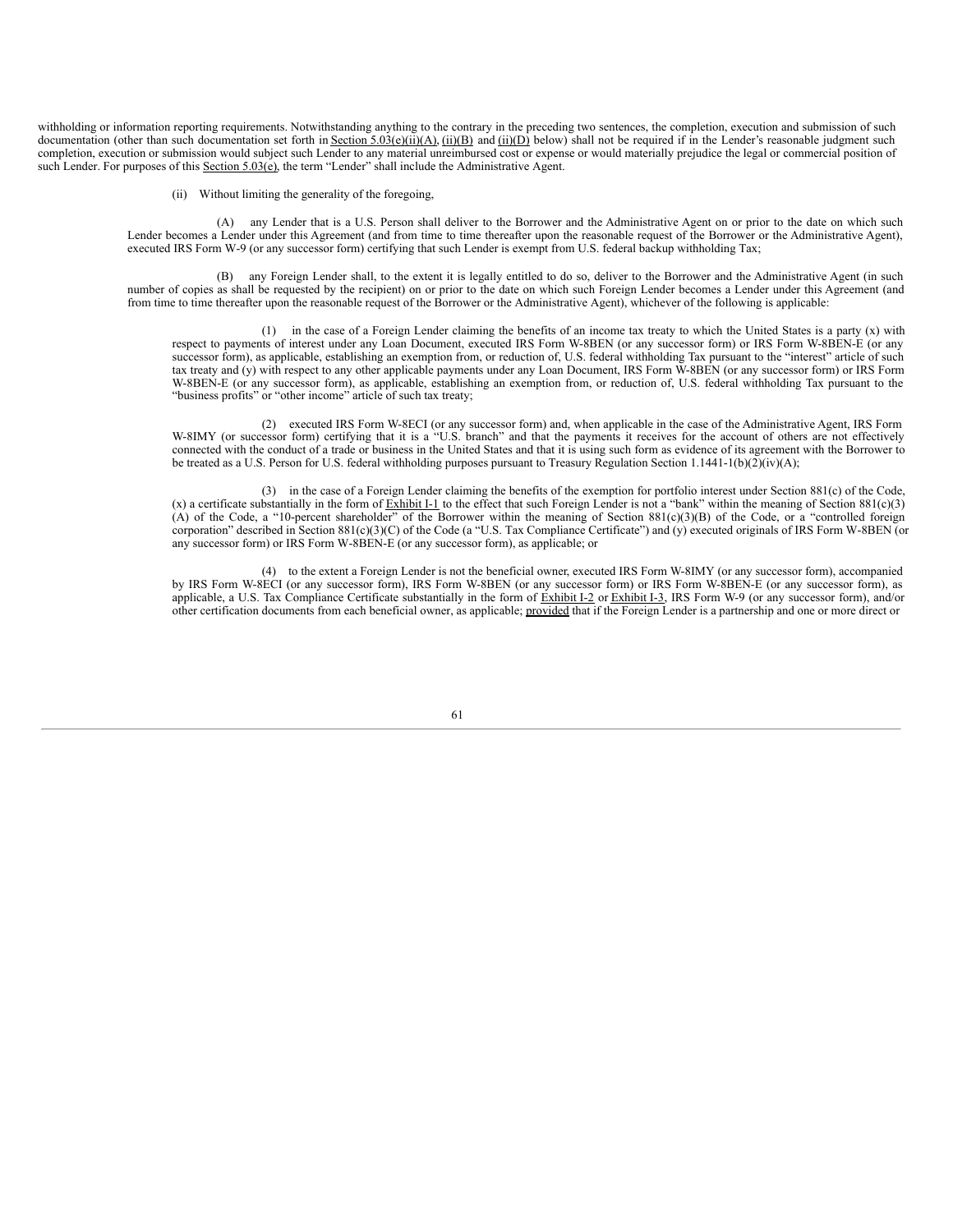indirect partners of such Foreign Lender are claiming the portfolio interest exemption, such Foreign Lender may provide a U.S. Tax Compliance Certificate substantially in the form of Exhibit I-4 on behalf of each such direct and indirect partner;

(C) any Foreign Lender shall, to the extent it is legally entitled to do so, deliver to the Borrower and the Administrative Agent (in such number of copies as shall be requested by the recipient) on or prior to the date on which such Foreign Lender becomes a Lender under this Agreement (and from time to time thereafter upon the reasonable request of the Borrower or the Administrative Agent), executed originals of any other form prescribed by applicable law as a basis for claiming exemption from or a reduction in U.S. federal withholding Tax, duly completed, together with such supplementary documentation as may be prescribed by applicable law to permit the Borrower or the Administrative Agent to determine the withholding or deduction required to be made; and

(D) if a payment made to a Lender under any Loan Document would be subject to U.S. federal withholding Tax imposed by FATCA if such Lender were to fail to comply with the applicable reporting requirements of FATCA (including those contained in Section 1471(b) or 1472(b) of the Code, as applicable), such Lender shall deliver to the Borrower and the Administrative Agent, at the time or times prescribed by law and at such time or times reasonably requested by the Borrower or the Administrative Agent, such documentation prescribed by applicable law (including as prescribed by Section 1471(b)(3)(C)(i) of the Code) and such additional documentation and information reasonably requested by the Borrower or the Administrative Agent as may be necessary for the Borrower and the Administrative Agent to comply with their obligations under FATCA and to determine that such Lender has complied with such Lender's obligations under FATCA or to determine the amount to deduct and withhold from such payment. Solely for purposes of this clause (D), "FATCA" shall include any amendments made to FATCA after the date of this Agreement.

(iii) Each Lender agrees that if any form or certification it previously delivered expires or becomes obsolete or inaccurate in any respect, it shall update such form or certification or promptly notify the Borrower and the Administrative Agent in writing of its legal inability to do so.

(f) Treatment of Certain Refunds. If any party determines in its sole discretion exercised in good faith, that it has received a refund of any Taxes as to which it has been indemnified pursuant to this Section 5.03 (including by the payment of additional amounts pursuant to this Section 5.03), it shall pay to the indemnifying party an amount equal to such refund (but only to the extent of indemnity payments made, or additional amounts paid, under this Section 5.03 with respect to the Taxes giving rise to such refund), net of all reasonable out-of-pocket expenses (including Taxes) of such indemnified party directly related to such refund and without interest (other than any interest paid by the relevant Governmental Authority with respect to such refund). Such indemnifying party, upon the request of such indemnified party, shall repay to such indemnified party the amount paid over pursuant to this paragraph (f) (plus any penalties, interest or other charges imposed by the relevant Governmental Authority) in the event that such indemnified party is required to repay such refund to such Governmental Authority. Notwithstanding anything to the contrary in this paragraph (f), in no event will the indemnified party be required to pay any amount to an indemnifying party pursuant to this paragraph (f) the payment of which would place the indemnified party in a less favorable net after-Tax position than the indemnified party would have been in if the Tax subject to indemnification and giving rise to such refund had not been deducted, withheld or otherwise imposed and the indemnification payments or additional amounts with respect to such Tax had never been paid. This paragraph shall not be construed to require any indemnified party to make available its Tax returns (or any other information relating to its Taxes that it deems confidential) to the indemnifying party or any other Person.

(g) If the Borrower determines that a reasonable basis exists for contesting an Indemnified Tax or Other Tax for which a Credit Party has paid additional amounts or indemnification payments, each affected Lender or the Administrative Agent, as the case may be, shall use reasonable efforts to cooperate with the Borrower, as the Borrower may reasonably request, in challenging such Tax. The Borrower shall indemnify and hold each Lender or the Administrative Agent, as applicable, harmless against any costs and expenses incurred by such person in connection with any request made by the Borrower pursuant to this Section 5.03(g). Nothing in this Section

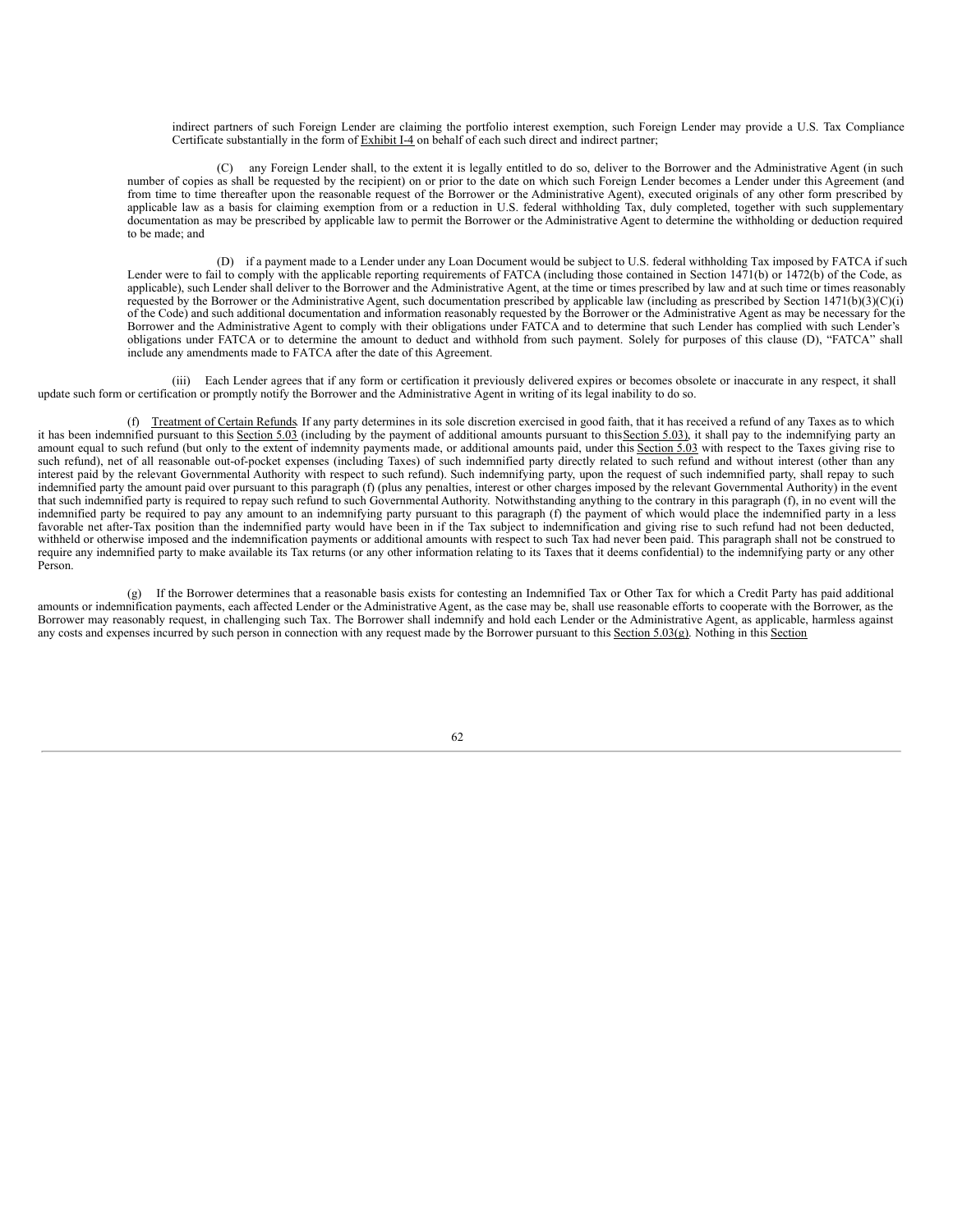5.03(g) shall obligate any Lender or Administrative Agent to take any action that such Person, in its sole judgment, determines may result in a material detriment to such Person.

(h) Indemnification by the Lenders. Each Lender shall severally indemnify the Administrative Agent, within 10 days after demand therefor, for (i) any Indemnified Taxes attributable to such Lender (but only to the extent that the Borrower has not already indemnified the Administrative Agent for such Indemnified Taxes and without limiting the obligation of the Borrower to do so), (ii) any Taxes attributable to such Lender's failure to comply with the provisions of Section 12.04(c) relating to the maintenance of a Participant Register, and (iii) any Excluded Taxes attributable to such Lender, in each case, that are payable or paid by the Administrative Agent in connection with any Loan Document, and any reasonable expenses arising therefrom or with respect thereto, whether or not such Taxes were correctly or legally imposed or asserted by the relevant Governmental Authority. A certificate as to the amount of such payment or liability delivered to any Lender by the Administrative Agent shall be conclusive absent manifest error. Each Lender hereby authorizes the Administrative Agent to set off and apply any and all amounts at any time owing to such Lender under any Loan Document or otherwise payable by the Administrative Agent to the Lender from any other source against any amount due to the Administrative Agent under this Section 5.03(h).

(i) Defined Terms. For purposes of this Section 5.03, the term "Lender" includes any Issuing Bank and the term "applicable law" includes FATCA.

(j) Survival. Each party's obligations under this Section 5.03 shall survive the resignation or replacement of the Administrative Agent or any assignment of rights by, or the replacement of, a Lender, the termination of the Commitments and the repayment, satisfaction or discharge of all obligations under any Loan Document.

(k) Effect of Failure or Delay in Requesting Compensation. Failure or delay on the part of any Recipient to demand compensation pursuant to this Section 5.01 shall not constitute a waiver of such Recipient's right to demand such compensation; provided that no Credit Party shall be required to compensate a Recipient pursuant to this Section 5.01 for any amounts incurred more than 180 days prior to the date that such Recipient notifies the Borrower in writing of its intention to claim compensation therefor; provided further that, if the Change in Law giving rise to such claim is retroactive, then the 180-day period referred to above shall be extended to include the period of retroactive effect thereof. No Recipient may make any demand pursuant to this Section 5.01 more than 180 days after the applicable Maturity Date.

## Section 5.04 Designation of Different Lending Office; Replacement of Lenders.

(a) Designation of Different Lending Office. If (i) any Lender requests compensation under Section 5.01, or (ii) the Borrower is required to pay any additional amount to any Lender or any Governmental Authority for the account of any Lender pursuant to Section 5.03, then such Lender shall use reasonable efforts to designate a different lending office for funding or booking its Loans hereunder or to assign its rights and obligations hereunder to another of its offices, branches or affiliates, if, in the judgment of such Lender, such designation or assignment (A) would eliminate or reduce amounts payable pursuant to Section 5.01 or Section 5.03, as the case may be, in the future and (B) would not subject such Lender to any unreimbursed cost or expense and would not otherwise be disadvantageous to such Lender in any material respect. The Borrower hereby agrees to pay all reasonable out-of-pocket costs and expenses incurred by any Lender in connection with any such designation or assignment.

(b) Replacement of Lenders. If (i) any Lender requests compensation under Section 5.01, (ii) the Borrower is required to pay any additional amount to any Lender or any Governmental Authority for the account of any Lender pursuant to Section 5.03, (iii) any Lender asserts an illegality under Section 5.05, (iv) any Lender becomes a Defaulting Lender, (v) any Lender is a Non-Consenting Lender, or (vi) any Lender does not approve a Proposed Borrowing Base that would increase the Borrowing Base then in effect pursuant to Section 2.07(c)(iii) when the Super Majority Lenders have approved such Proposed Borrowing Base pursuant toSection 2.07(c)(iii), then in any such case, the Borrower may, at its sole expense and effort, upon notice to such Lender and the Administrative Agent, require such Lender to assign and delegate, without recourse (in accordance with and subject to the restrictions contained in Section 12.04), all its interests, rights and obligations under this Agreement to an

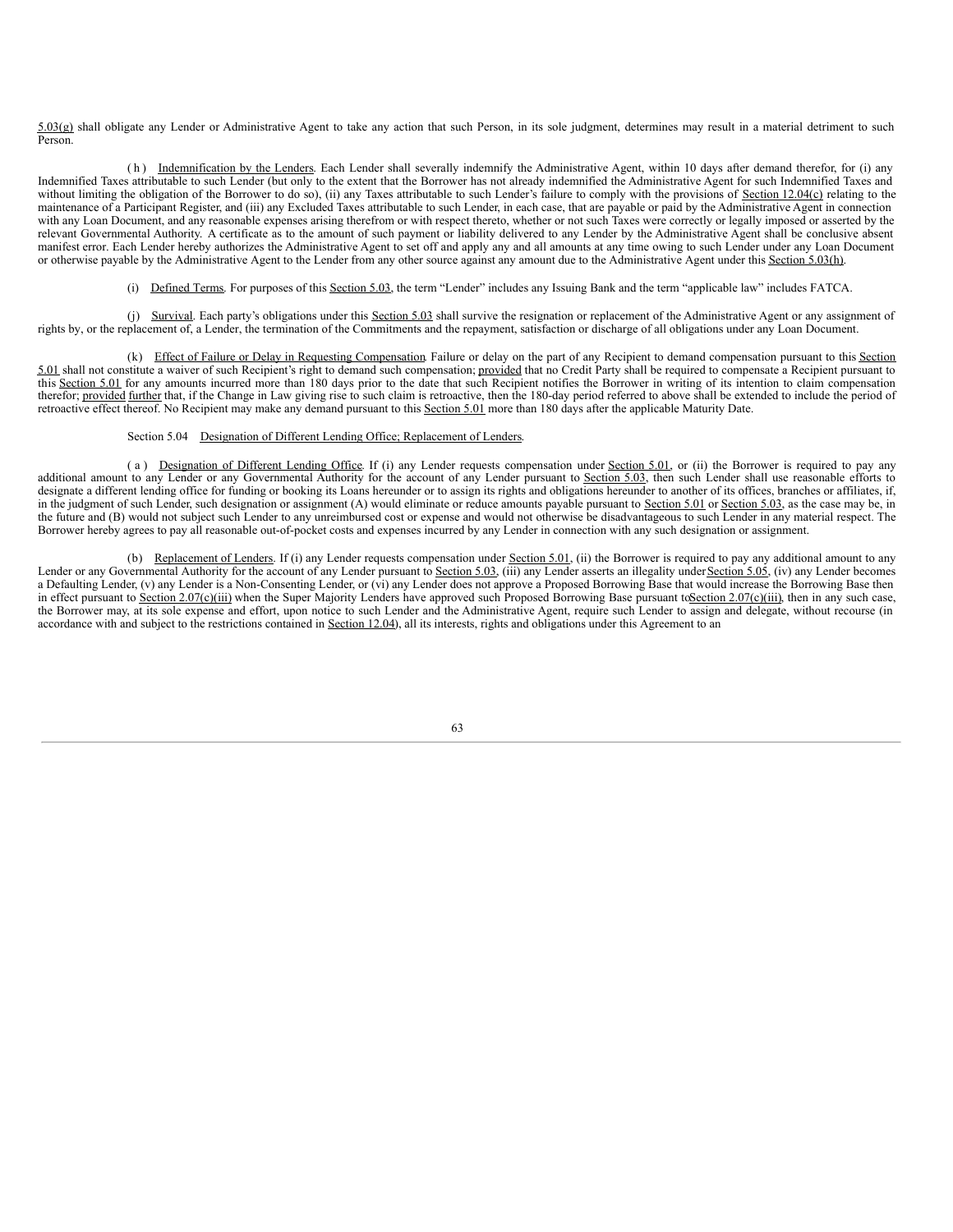assignee or assignees that shall assume such obligations (which assignee may be another Lender, if such Lender accepts such assignment);provided that (A) such Lender shall have received payment of an amount equal to the outstanding principal of its Loans and participations in LC Disbursements, accrued interest thereon, accrued fees and all other amounts payable to it hereunder, from the assignee (to the extent of such outstanding principal and accrued interest and fees) or the Borrower (in the case of all other amounts), (B) in the case of any such assignment resulting from a claim for compensation under Section 5.01, for payments required to be made pursuant toSection 5.03 or an illegality under Section 5.05, such assignment will result in a reduction in such compensation or payments or avoid the illegality, (C) such assignment does not conflict with applicable law, (D) in the case of any assignment resulting from a Lender becoming a Non-Consenting Lender, the applicable assignee shall have consented to the applicable amendment, waiver or consent, and (E) in the case of any assignment resulting from a Lender not approving an increase to or reaffirmation of the Borrowing Base as contemplated by clause (vi) above, the applicable assignee shall have consented to the increase or reaffirmation of the Borrowing Base. Notwithstanding the foregoing, a Lender shall not be required to make any such assignment and delegation if, prior thereto, as a result of a waiver by such Lender or otherwise, the circumstances entitling the Borrower to require such assignment and delegation cease to apply. Each Lender hereby agrees to make such assignment and delegations required under this Section 5.04(b). Notwithstanding the foregoing, a Lender shall not be required to make any such assignment and delegation if such Lender (or its Affiliate) is a Secured Swap Party or a Secured Cash Management Provider with any outstanding Secured Swap Obligations or Secured Cash Management Obligations, respectively, unless on or prior thereto, all such Secured Swap Agreements or Secured Cash Management Agreements have been terminated or novated to another Person and such Lender (or its Affiliate) shall have received payment of all amounts, if any, payable to it in connection with such termination or novation (or, in each case, other arrangements satisfactory to such Secured Swap Party or Secured Cash Management Provider, as applicable, shall have been made with respect to such outstanding Secured Swap Obligations or Secured Cash Management Obligations).

Section 5.05 Illegality. Notwithstanding any other provision of this Agreement, in the event that it becomes unlawful for any Lender or its applicable lending office to honor its obligation to make or maintain SOFR Loans either generally or having a particular Interest Period hereunder, then (a) such Lender shall promptly notify the Borrower and the Administrative Agent thereof and such Lender's obligation to make such SOFR Loans shall be suspended (the "Affected Loans") until such time as such Lender may again make and maintain such SOFR Loans and (b) all Affected Loans which would otherwise be made by such Lender shall be made instead as Base Rate Loans (and, if such Lender so requests by notice to the Borrower and the Administrative Agent, all Affected Loans of such Lender then outstanding shall be automatically converted into Base Rate Loans either on the last day of the Interest Period therefor, if such Lender may lawfully continue to maintain such SOFR Loans to such day, or immediately, if such Lender may not lawfully continue to maintain such SOFR Loans) and, to the extent that Affected Loans are so made as (or converted into) Base Rate Loans, all payments of principal which would otherwise be applied to such Lender's Affected Loans shall be applied instead to its Base Rate Loans.

## **ARTICLE VI. Conditions Precedent**

Section 6.01 Effective Date. The obligations of the Lenders to make Loans and of any Issuing Bank to issue Letters of Credit hereunder shall not become effective until the date on which each of the following conditions is satisfied (or waived in accordance with Section 12.02):

(a) The Administrative Agent shall have received from each party hereto counterparts (in such number as may be requested by the Administrative Agent) of this Agreement signed on behalf of such party.

(b) To the extent requested by a Lender, the Administrative Agent shall have received duly executed Notes payable to such Lender in a principal amount equal to its Elected Commitment Amount, dated as of the date hereof.

(c) The Administrative Agent shall have received from each party thereto duly executed counterparts (in such number as may be requested by the Administrative Agent) of the Guaranty and Collateral Agreement and the other Security Instruments (other than those listed on Schedule 8.16, if any) deemed necessary or advisable by the Administrative Agent. In connection with the execution and delivery of the Security Instruments, the Administrative Agent shall: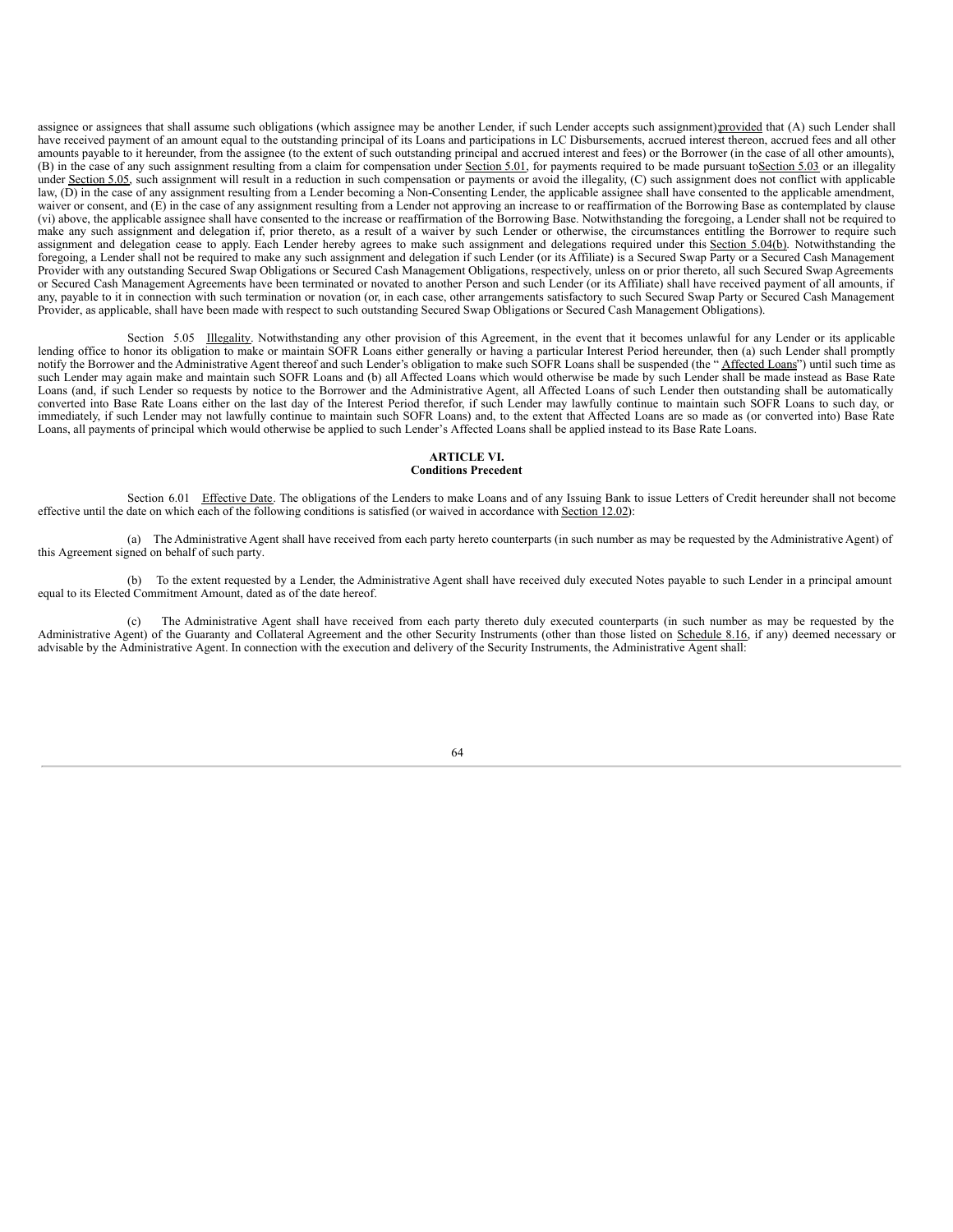(i) be reasonably satisfied that the Security Instruments will create first priority, perfected Liens (subject only to Excepted Liens) on at least 90% of the total value of the Borrowing Base Properties evaluated in the Initial Reserve Report;

(ii) have received certificates, together with undated, blank stock powers for any such certificate, representing all of the issued and outstanding Equity Interests of the Credit Parties and their respective direct Domestic Subsidiaries, in each case, owned by the Credit Parties and to the extent such Equity Interests are certificated; provided, that such pledge shall be limited to (x)  $65%$  of the voting Equity Interests in any Excluded Subsidiary described in clauses (a) or (b) of the definition thereof and  $(y)$  0% of the Equity Interests in any Excluded Subsidiary described in clauses (c) or (d) of the definition thereof; and

## (iii) [reserved].

(d) The Administrative Agent shall have received UCC financing statements for the Borrower and each Guarantor to be filed in each such Person's state of incorporation or formation, or principal place of business, as applicable.

(e) The Administrative Agent shall have received a certificate of the Secretary or a Responsible Officer of the Borrower and of each Guarantor setting forth (i) resolutions of the managers, board of directors or other managing body with respect to the authorization of the Borrower or such Guarantor to execute and deliver the Loan Documents to which it is a party and to enter into the Transactions, (ii) the individuals (A) who are authorized to sign the Loan Documents to which the Borrower or such Guarantor is a party and (B) who will, until replaced by another individual duly authorized for that purpose, act as its representative for the purposes of signing documents and giving notices and other communications in connection with this Agreement and the other Loan Documents to which it is a party, (iii) specimen signatures of such authorized individuals, and (iv) for the Borrower and each Guarantor, the articles or certificate of incorporation or formation (certified by the Secretary of State of the jurisdiction of organization) and the bylaws, operating agreement, partnership agreement or other Organizational Document, as applicable, in each case, certified as being true and complete. The Administrative Agent and the Lenders may conclusively rely on such certificate until the Administrative Agent receives notice in writing from the Borrower to the contrary.

(f) The Administrative Agent shall have received a certificate of the chief executive officer or chief financial officer of the Borrower and each of the other Credit Parties certifying that on the Effective Date (i) all representations and warranties of the Borrower and each such other Credit Party in the Loan Documents are true and correct in all material respects, except those representations and warranties which include a materiality qualifier, which shall be true and correct as so qualified, (ii) no Default or Event of Default has occurred or is continuing or will result from the making of the Loans or the Transactions contemplated by the Loan Documents, (iii) the Credit Parties and the Restricted Subsidiaries have received all consents and approvals required by Section 7.03 and (iv) since December 31, 2021, there has been no event, development or circumstance that has had or could reasonably be expected to have a Material Adverse Effect.

(g) The Administrative Agent shall have received a Solvency Certificate from the chief financial officer of the Borrower certifying that (i) the Borrower and (ii) the Borrower and the other Credit Parties taken as a whole, are Solvent.

(h) The Administrative Agent shall have received certificates with respect to the existence, qualification and good standing or other comparable status of the Borrower and each of the other Credit Parties from the appropriate State agency of such Credit Party's jurisdiction of organization and such other jurisdictions as may be reasonably requested by the Administrative Agent.

#### (i) [Reserved].

(j) The Administrative Agent shall have received, on behalf of itself, the Collateral Agent and the Lenders an opinion of Kirkland & Ellis LLP, New York counsel to the Borrower, in form and substance reasonably satisfactory to the Administrative Agent, as to such customary matters regarding this Agreement, the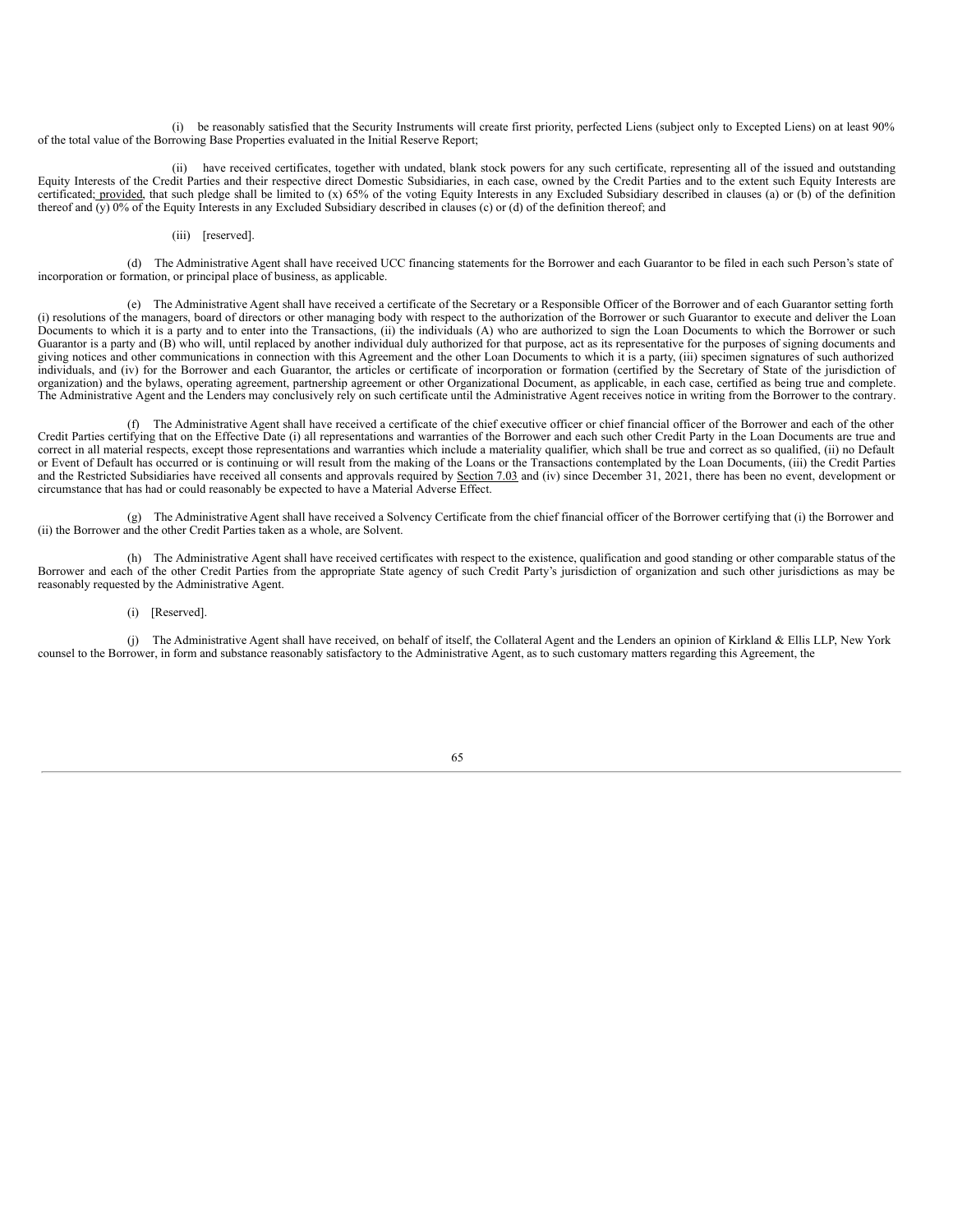Security Instruments and the other Loan Documents and the Transactions as the Administrative Agent or its counsel may reasonably request.

(k) The Administrative Agent shall have received a customary insurance certificate evidencing coverage of the Credit Parties and their respective Subsidiaries evidencing that the Borrower is carrying insurance in accordance with Section 8.07 and naming the Administrative Agent in such capacity for the Lenders as loss payee on all property insurance policies and naming the Administrative Agent, the Collateral Agent and the Lenders as additional insureds on all liability policies.

(I) The Administrative Agent shall have received (i) the Financial Statements referred to in Section 7.04(a) and (ii) the Initial Reserve Report accompanied by a certificate covering the matters described in Section 8.12(c).

(m) The Administrative Agent shall have received appropriate UCC and other Lien and judgment search certificates from the jurisdiction of organization of the Borrower and each Restricted Subsidiary reflecting no prior Liens encumbering the Properties of such Credit Party (limited, in the case of any Equity Interests of an Excluded Subsidiary, to (x) 65% of the voting Equity Interests in any Excluded Subsidiary described in clauses (a) or (b) of the definition thereof and (y) 0% of the Equity Interests in any Excluded Subsidiary described in clauses (c) or (d) of the definition thereof other than Liens permitted by Section 9.03).

(n) [Reserved].

(o) The Administrative Agent shall have received satisfactory title information setting forth the status of title to at least 80% of the total value of the Borrowing Base Properties evaluated in the Initial Reserve Report; provided, that the Administrative Agent hereby acknowledges that as of the Effective Date, the requirement under this clause (o) has been satisfied.

- (p) The Administrative Agent shall be reasonably satisfied with the environmental condition of the Oil and Gas Properties of the Borrower.
- (q) [Reserved].
- (r) [Reserved].

(s) Since December 31, 2021, there has been no event, development or circumstance that has had or could reasonably be expected to have a Material Adverse Effect.

(t) [Reserved].

(u) The Arrangers, the Administrative Agent and the Lenders shall have received all upfront, arrangement and agency fees and, to the extent invoiced at least three Business Days prior to the Effective Date, other fees and amounts due and payable on or prior to the Effective Date, including, to the extent invoiced at least three Business Days prior to the Effective Date, reimbursement or payment of all out-of-pocket expenses required to be reimbursed or paid by the Borrower hereunder (including, without limitation, the reasonable fees and expenses of Latham & Watkins LLP, counsel to the Administrative Agent).

(v) [Reserved].

(w) The Administrative Agent and the Lenders shall have received, and be reasonably satisfied in form and substance with, all documentation and other information required by bank regulatory authorities under applicable "know-your-customer" and anti-money laundering rules and regulations, including but not restricted to the Patriot Act.

(x) To the extent the Borrower or any Guarantor qualifies as a "legal entity customer" under the Beneficial Ownership Regulation, at least three (3) Business Days prior to the Effective Date, the Administrative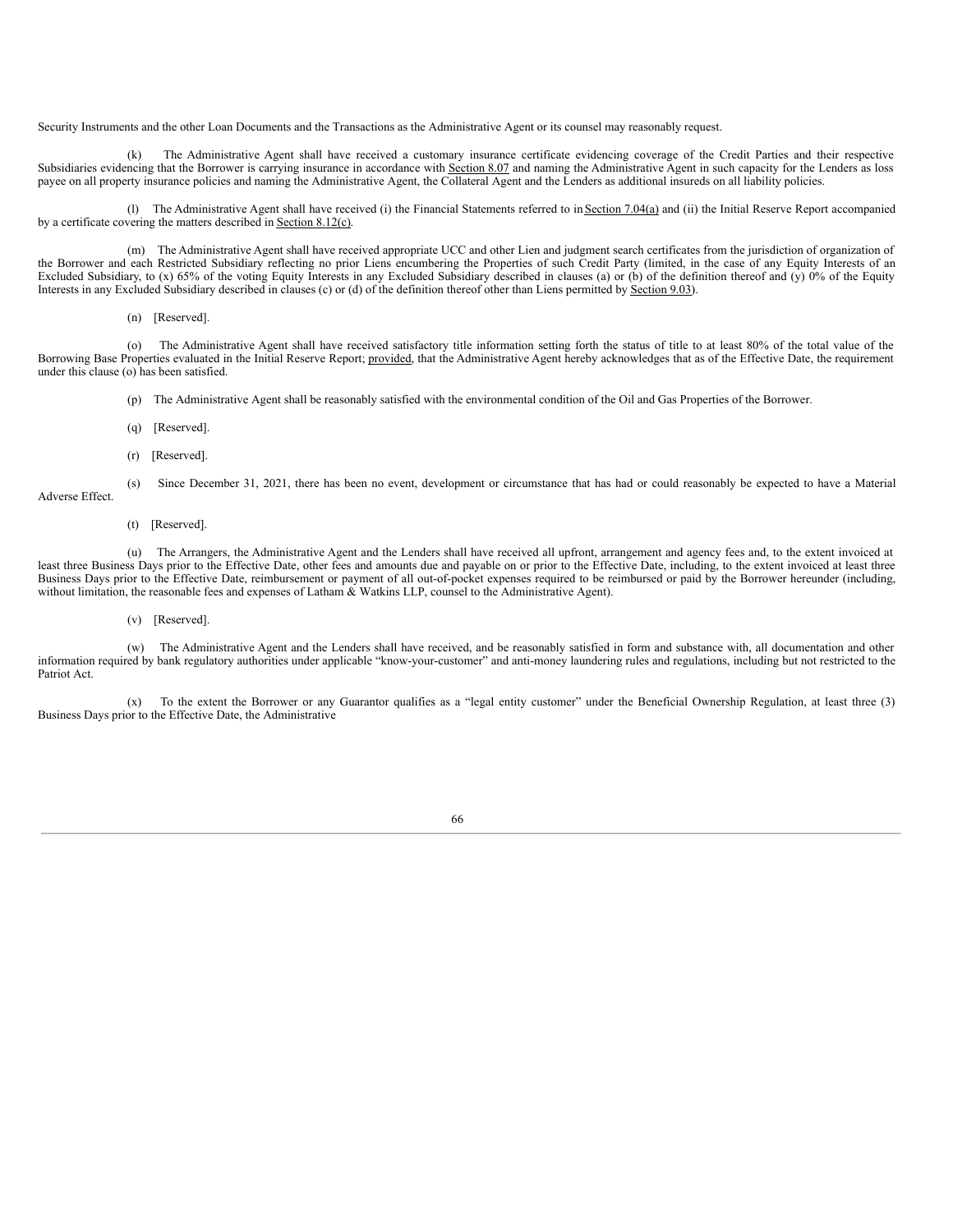Agent or any Lender that has requested, in a written notice to the Borrower at least five (5) Business Days prior to the Effective Date, a Beneficial Ownership Certification in relation to the Borrower or Guarantor, shall have received such Beneficial Ownership Certification.

The Administrative Agent shall notify the Borrower and the Lenders of the Effective Date, and such notice shall be conclusive and binding. Notwithstanding the foregoing, the obligations of the Lenders to make Loans and of each Issuing Bank to issue Letters of Credit hereunder shall not become effective unless each of the foregoing conditions is satisfied (or waived pursuant to Section 12.02) at or prior to 2:00 p.m., Houston time, on June 10, 2022 (and, in the event such conditions are not so satisfied or waived, the Commitments shall terminate at such time). For purposes of determining compliance with the conditions specified in this Section 6.01, each Lender that has signed this Agreement shall be deemed to have consented to, approved or accepted or to be satisfied with, each document or other matter required thereunder to be consented to or approved by or acceptable or satisfactory to a Lender unless the Administrative Agent shall have received written notice from such Lender prior to the proposed Effective Date specifying its objection thereto.

Section 6.02 Each Credit Event. The obligation of each Lender to make a Loan on the occasion of any Borrowing (including the initial funding), and of each Issuing Bank to issue, amend, renew or extend any Letter of Credit, is subject to the satisfaction of the following conditions:

(a) At the time of and immediately after giving effect to such Borrowing or the issuance, amendment, renewal or extension of such Letter of Credit, as applicable, no Default, Event of Default or Borrowing Base Deficiency shall have occurred and be continuing.

(b) Each of the representations and warranties of the Borrower and the Guarantors, set forth in this Agreement and in the other Loan Documents shall be true and correct in all material respects (except for those which have a materiality qualifier, which shall be true and correct in all respects as so qualified) on and as of the date of such Borrowing or the date of issuance, amendment, renewal or extension of such Letter of Credit, as applicable, except to the extent any such representations and warranties are expressly limited to an earlier date, in which case, on and as of the date of such Borrowing or the date of issuance, amendment, renewal or extension of such Letter of Credit, as applicable, such representations and warranties shall continue to be true and correct in all material respects (except for those which have a materiality qualifier, which shall be true and correct in all respects as so qualified) as of such specified earlier date.

(c) At the time of and immediately after giving effect to such Borrowing or the issuance, amendment, renewal or extension of such Letter of Credit, as applicable, the Borrower and its Restricted Subsidiaries shall not have Excess Cash in an amount greater than the Excess Cash Threshold.

(d) The receipt by the Administrative Agent of a Borrowing Request in accordance with Section 2.03 or a request for a Letter of Credit in accordance with Section 2.08(b), as applicable.

Each request for a Borrowing and each request for the issuance, amendment, renewal or extension of any Letter of Credit shall be deemed to constitute a representation and warranty by the Borrower on the date thereof as to the matters specified in Section 6.02(a), (b) and (c).

#### **ARTICLE VII. Representations and Warranties**

The Credit Parties jointly and severally represent and warrant to the Lenders that:

Section 7.01 Organization; Powers. Each of the Credit Parties and the Restricted Subsidiaries is duly organized, validly existing and in good standing under the laws of the jurisdiction of its organization, has all requisite power and authority, and has all material governmental licenses, authorizations, consents and approvals necessary, to own its assets and to carry on its business as now conducted, and is qualified to do business in, and is in good standing in, every jurisdiction where such qualification is required, except where failure to have such power, authority, licenses, authorizations, consents, approvals and qualifications could not reasonably be expected to have a Material Adverse Effect.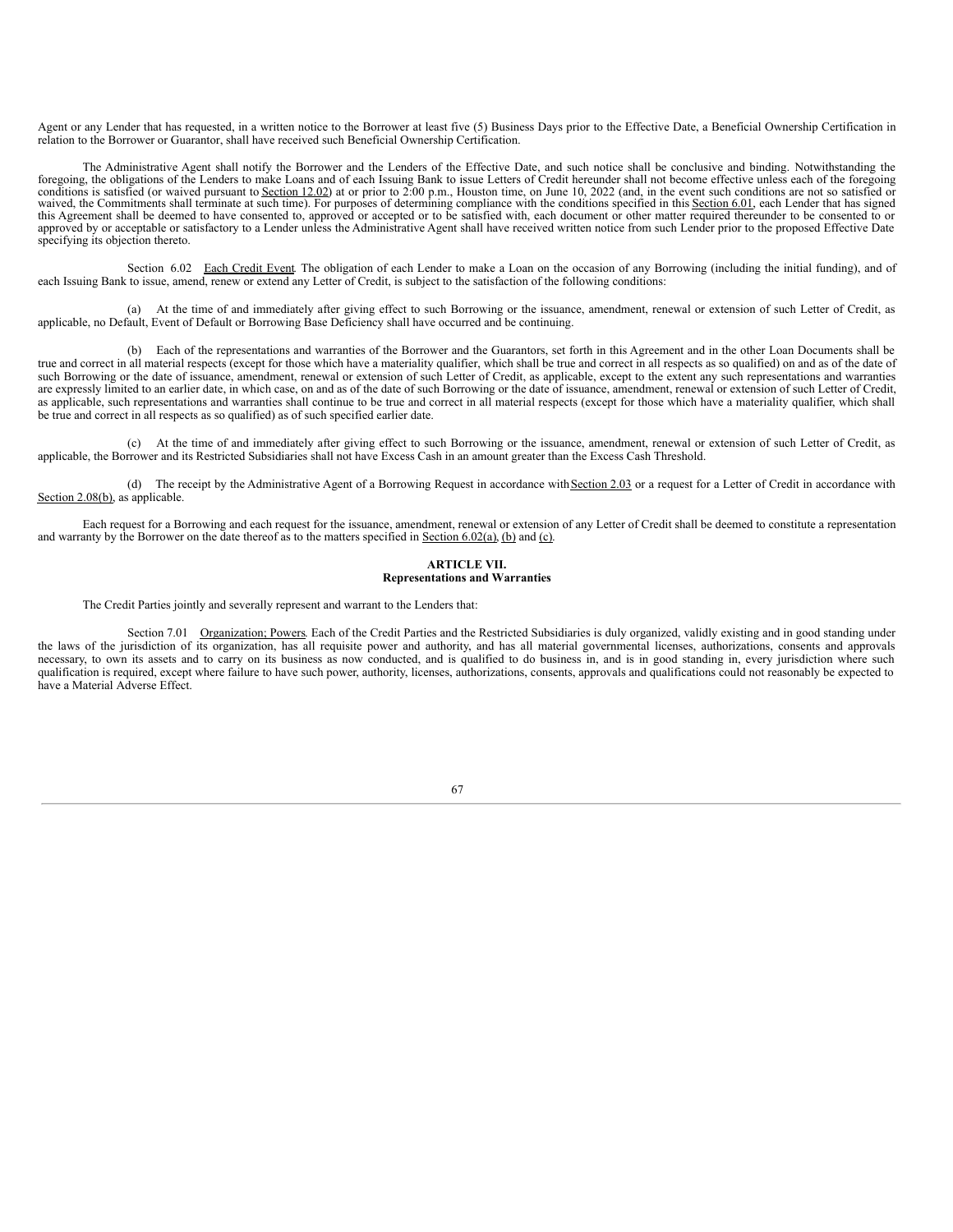Section 7.02 Authority; Enforceability. The Transactions are within the Borrower's and each Guarantor's corporate, partnership or limited liability company powers and have been duly authorized by all necessary corporate, limited liability company or partnership and, if required, shareholder action (including, without limitation, any action required to be taken by any class of directors of the Borrower or any other Person, whether interested or disinterested, in order to ensure the due authorization of the Transactions). Each Loan Document to which the Borrower or any Guarantor is a party has been duly executed and delivered by the Borrower or such Guarantor, as applicable, and constitutes a legal, valid and binding obligation of the Borrower or such Guarantor, as applicable, enforceable in accordance with its terms, subject to applicable bankruptcy, insolvency, reorganization, moratorium or other laws affecting creditors' rights generally and subject to general principles of equity, regardless of whether considered in a proceeding in equity or at law.

Section 7.03 Approvals; No Conflicts. The Transactions (a) do not require any consent or approval of, registration or filing with, or any other action by, any Governmental Authority, nor is any such consent, approval, registration, filing or other action necessary for the validity or enforceability of any Loan Document or the consummation of the Transactions, except (i) such as have been obtained or made and are in full force and effect, (ii) the filings and recordings necessary to perfect the Liens created hereby and by the Security Instruments, (iii) those third party approvals or consents which, if not made or obtained, would not cause a Default hereunder or could not reasonably be expected to have a Material Adverse Effect and (iv) the filing of any required documents with the SEC, (b) will not violate any applicable law or regulation or the charter, by-laws or other Organizational Documents of the Credit Parties or any Restricted Subsidiary or any order of any Governmental Authority (except, with respect to applicable law or regulations, for such violations that would not reasonably be expected to have a Material Adverse Effect), (c) will not violate or result in a default under any indenture, agreement or other instrument evidencing or governing Material Debt binding upon the Credit Parties, the Restricted Subsidiaries or their respective Properties, or give rise to a right thereunder to require any payment to be made by the Credit Parties or any Restricted Subsidiary and (d) will not result in the creation or imposition of any Lien on any Property of the Credit Parties or any Restricted Subsidiary (other than the Liens created by the Loan Documents).

#### Section 7.04 Financial Position; No Material Adverse Effect.

(a) The Borrower has heretofore furnished to the Lenders the consolidated balance sheet and statements of operations, stockholders' equity and cash flows for the Borrower and its Consolidated Subsidiaries (i) as of and for the fiscal year ended December 31, 2021, reported on by Deloitte & Touche LLP, independent public accounts and (ii) as of and for the fiscal quarter and the portion of the fiscal year ended March 31, 2022, certified by its chief financial officer. Such financial statements present fairly, in all material respects, the financial position and results of operations and cash flows of the Borrower and its Consolidated Subsidiaries as of such dates and for such periods in accordance with GAAP, subject to year-end audit adjustments and the absence of footnotes in the case of the statements referred to in clause (ii) above.

(b) Since December 31, 2021, there has been no event, development or circumstance that has had or could reasonably be expected to have a Material Adverse Effect.

(c) As of the Effective Date, no Credit Party or any Restricted Subsidiary has any Material Debt (including Disqualified Capital Stock), or any contingent liabilities, off-balance sheet liabilities or partnerships, unusual forward or long-term commitments or unrealized or anticipated losses from any unfavorable commitments, except (i) the Secured Obligations or (ii) as referred to or reflected or provided for in the Financial Statements delivered under Section 7.04(a).

Section 7.05 Litigation. Except as set forth on Schedule 7.05, there are no actions, suits, investigations or proceedings by or before any arbitrator or Governmental Authority pending against or, to the knowledge of the Credit Parties or the Restricted Subsidiaries, threatened in writing against or affecting the Credit Parties or the Restricted Subsidiaries (a) not fully covered by insurance (except for normal deductibles) as to which there is a reasonable possibility of an adverse determination that, if adversely determined, could reasonably be expected, individually or in the aggregate, to result in a Material Adverse Effect or (b) that involve any Loan Document or the Transactions. Since the Effective Date, there has been no change in the status of the matters disclosed in Schedule 7.05 that, individually or in the aggregate, has resulted in, or would reasonably be expected to result in, a Material Adverse Effect.

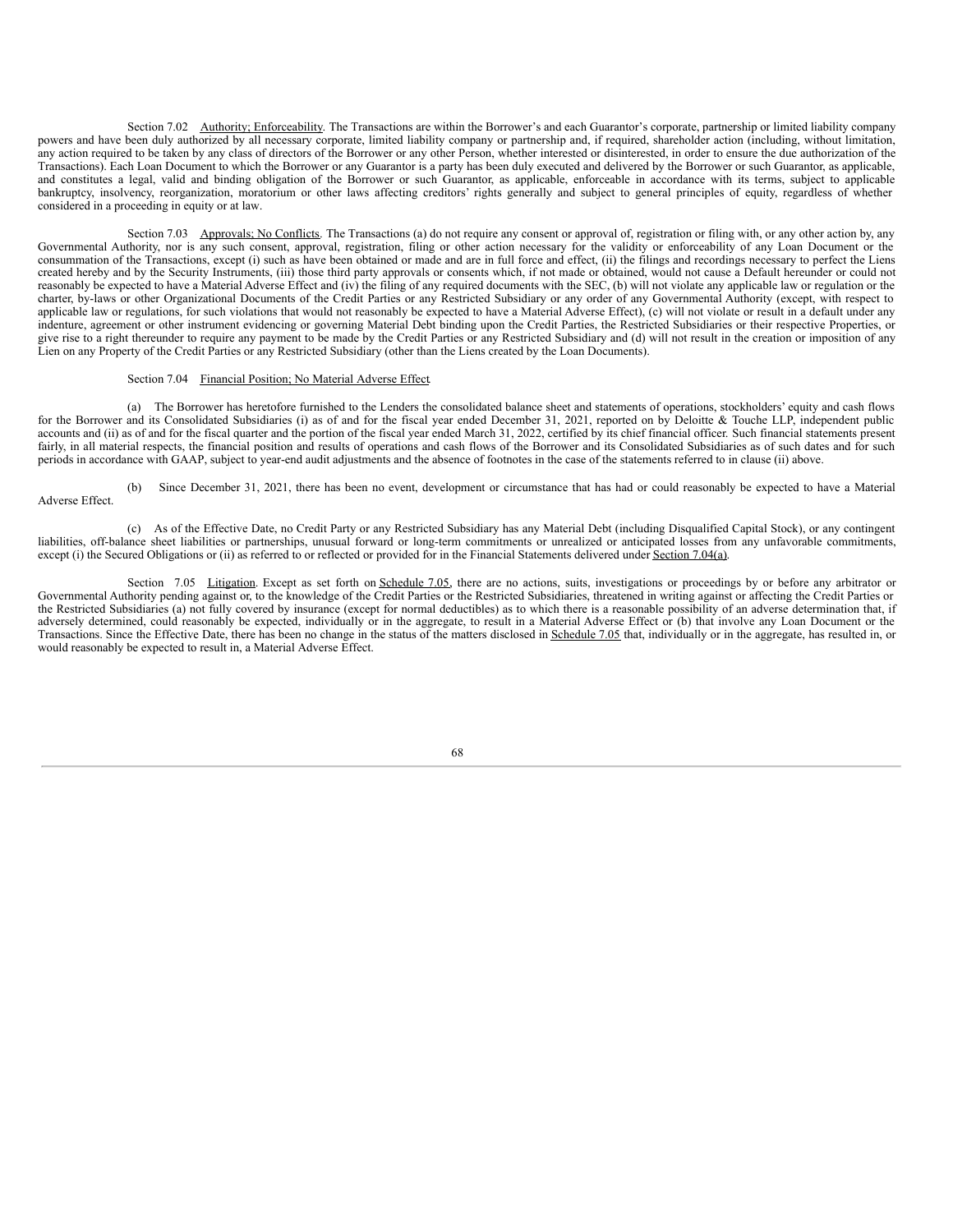Section 7.06 Environmental Matters. Except for such matters that, individually or in the aggregate, could not reasonably be expected to have a Material Adverse Effect:

(a) the Credit Parties and their respective Subsidiaries and each of their respective Properties and operations thereon are, and for the last three (3) years have been, in compliance with all applicable Environmental Laws;

(b) the Credit Parties and their respective Subsidiaries have obtained all Environmental Permits required for their respective operations and each of their Properties, with all such Environmental Permits being currently in full force and effect, and none of the Credit Parties and their respective Subsidiaries has received any written notice or otherwise has knowledge that any such existing Environmental Permit will be revoked or that any application for any new Environmental Permit or renewal of any existing Environmental Permit will be protested or denied;

(c) there are no claims, demands, suits, orders, inquiries, or proceedings concerning any violation of, or any liability (including as a potentially responsible party) under, any applicable Environmental Laws that are pending or, to the knowledge of any Credit Party, threatened against the Credit Parties and their respective Subsidiaries or any of their respective Properties or as a result of any operations at the Properties;

(d) there has been no unauthorized Release or threatened unauthorized Release of Hazardous Materials at, on, under or from any of the Credit Parties' or their respective Subsidiaries' Properties; and there is no investigation, remediation, abatement, removal, or monitoring of Hazardous Materials required under applicable Environmental Laws at such Properties, in each case so as to give rise to liability to the Credit Parties or their Subsidiaries; and

(e) neither the Credit Parties nor their respective Subsidiaries has received any written notice asserting an alleged liability or obligation under any applicable Environmental Laws with respect to the investigation, remediation, abatement, removal, or monitoring of any Hazardous Materials at, under, or Released or threatened to be Released from any real properties offsite the Credit Parties or their respective Subsidiaries' Properties.

The representations and warranties set forth in this Section 7.06 constitute the sole representations and warranties of the Credit Parties and their Subsidiaries relating to environmental matters, including Environmental L

#### Section 7.07 Compliance with the Laws and Agreements; No Defaults.

(a) Each of the Credit Parties and the Restricted Subsidiaries is in compliance with all Governmental Requirements applicable to it or its Property and all agreements and other instruments binding upon it or its Property except where the failure to do so, individually or in the aggregate, could not reasonably be expected to result in a Material Adverse Effect.

#### (b) No Default has occurred and is continuing.

Section 7.08 Investment Company Act. None of the Credit Parties or any of the Restricted Subsidiaries is an "investment company" or a company "controlled" by an "investment company," within the meaning of, or subject to regulation under, the Investment Company Act of 1940, as amended.

Section 7.09 Taxes. Each of the Credit Parties and other Restricted Subsidiaries has timely filed or caused to be filed all Tax returns and reports required to have been filed by it (taking into account all applicable extensions) and has paid or caused to be paid all Taxes required to have been paid by it, except (a) Taxes that are being contested in good faith by appropriate proceedings and for which the applicable Credit Party and the applicable Restricted Subsidiary, as applicable, has set aside on their books adequate reserves or (b) to the extent that the failure to do so would not reasonably be expected to result in a Material Adverse Effect. The Borrower is treated as a corporation for U.S. federal income Tax purposes.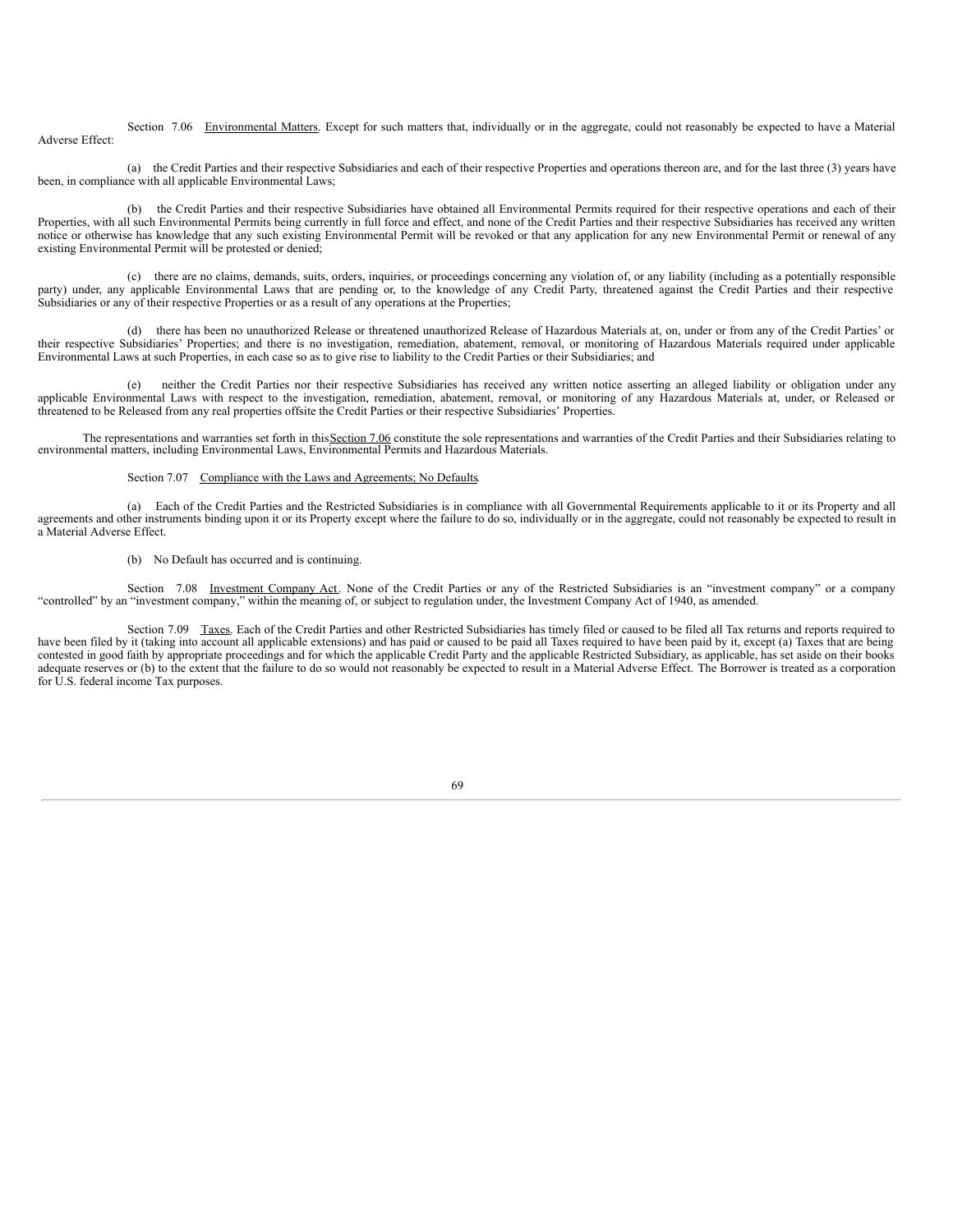Section 7.10 ERISA. Except as would not reasonably be expected, individually or in the aggregate, to have a Material Adverse Effect:

(a) The Credit Parties and each ERISAAffiliate have complied in all material respects with ERISA and, where applicable, the Code regarding each Plan, if

(b) Each Plan, if any, is, and has been, maintained in substantial compliance with ERISA and, where applicable, the Code.

- (c) No ERISA Event has occurred or is reasonably expected by the Credit Parties or any ERISA Affiliate to occur.
- (d) No failure to meet the minimum funding standard of Section 412 of the Code or Section 302 of ERISA, whether or not waived, exists with respect to

(e) None of the Credit Parties or any ERISA Affiliate sponsors, maintains or contributes to, or has at any time in the six-year period preceding the date hereof sponsored, maintained or contributed to, any Multiemployer Plan.

(f) None of the Credit Parties sponsors, maintains or contributes to an employee welfare benefit plan, as defined in Section 3(1) of ERISA, which is maintained to provide benefits to former employees of such entities, that may not be terminated by the Credit Parties in their sole discretion without any material liability.

Section 7.11 Disclosure; No Material Misstatements. None of the reports, financial statements, certificates or other written information furnished by or on behalf of the Credit Parties and their respective Subsidiaries to the Administrative Agent or any Lender pursuant to this Agreement or any other Loan Document or delivered by the Borrower, any other Credit Party or any of their respective Subsidiaries to the Administrative Agent or any Lender hereunder or under any other Loan Document (as modified or supplemented by other information so furnished) contains any material misstatement of fact or omits to state any material fact necessary to make the statements therein, in the light of the circumstances under which they were made, not materially misleading on the date when furnished; provided that with respect to financial estimates, projected or forecasted financial information and other forward-looking information, the Credit Parties each represents and warrants only that such information was prepared in good faith based upon assumptions believed to be reasonable at the time of preparation; it being understood that (a) such projections and forecasts, as to future events, are not to be viewed as facts, that actual results during the period(s) covered by any such projections or forecasts may differ significantly from the projected or forecasted results and that such differences may be material and that such projections and forecasts are not a guarantee of financial performance, and (b) no representation is made with respect to information of a general economic or general industry nature. There are no statements or conclusions in any Reserve Report or in any information delivered in connection therewith which are based upon or include materially misleading information of a material fact or fail to take into account material information regarding the material matters reported therein, it being understood that projections concerning volumes attributable to the Oil and Gas Properties of the Borrower and the Restricted Subsidiaries and production and cost estimates contained in each Reserve Report and in other information delivered in connection therewith are necessarily based upon professional opinions, estimates and projections and that no warranty is made with respect to such opinions, estimates and projections.

Section 7.12 Insurance. The Credit Parties have, and have caused all of the Restricted Subsidiaries to have, (a) all insurance policies sufficient for the compliance by each of them with all material Governmental Requirements and all material agreements and (b) insurance coverage in at least amounts and against such risk (including, without limitation, public liability) that are usually insured against by companies similarly situated and engaged in the same or a similar business for the assets and operations of the Credit Parties and the Restricted Subsidiaries. The Administrative Agent and Collateral Agent have been named as additional insured in respect of such liability insurance policies and the Administrative Agent and Collateral Agent have been named as lenders loss payee with respect to property loss insurance.

70

any.

any Plan.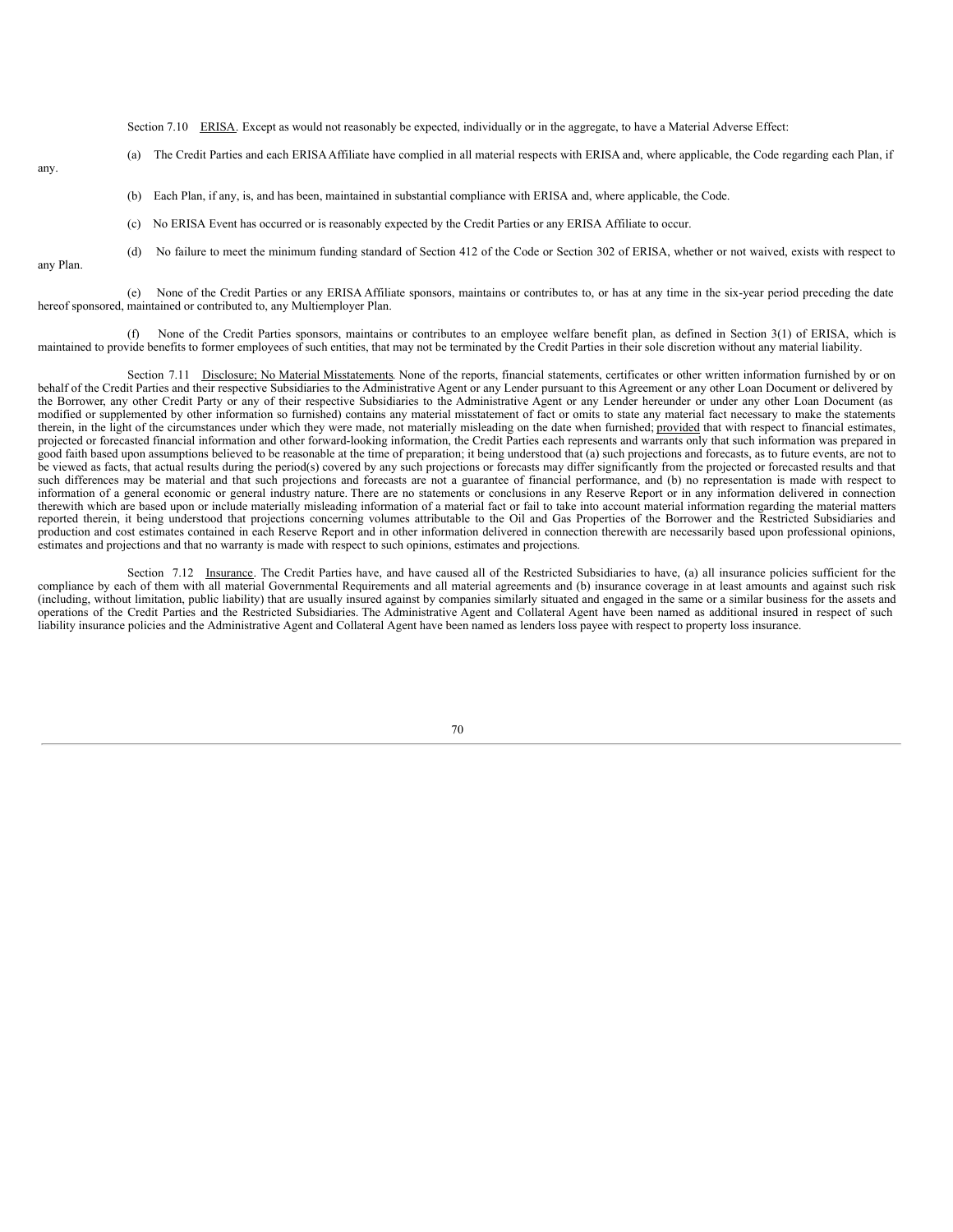Section 7.13 Restriction on Liens. Except as permitted by Section 9.13(f), neither the Credit Parties nor the Restricted Subsidiaries is a party to any agreement or arrangement or is subject to any order, judgment, writ or decree, which either prohibits or purports to prohibit any of the Credit Parties or the Restricted Subsidiaries from granting Liens to the Administrative Agent and the Lenders on or in respect of their Properties to secure the Secured Obligations, or restricts any Restricted Subsidiary from paying dividends or making any other distributions in respect of its Equity Interests to the Credit Parties or any Restricted Subsidiary, or restricts any Restricted Subsidiary from making loans or advances or transferring any Property to the Credit Parties or any Restricted Subsidiary, or which requires the consent of or notice to other Persons in connection therewith.

Section 7.14 Subsidiaries. As of the date hereof or as of the date of the most recent certificate delivered pursuant to Section 8.01(c), except as set forth on Schedule 7.14 or as disclosed in writing to the Administrative Agent (which shall promptly furnish a copy to the Lenders), and which disclosure (including updates included in certificates delivered pursuant to Section 8.01(c)) shall be a supplement to Schedule 7.14, none of the Credit Parties has any direct or indirect Subsidiaries or Unrestricted Subsidiaries. The Borrower does not have any direct or indirect Foreign Subsidiaries. Each Subsidiary Guarantor is a Wholly-Owned Subsidiary of the Borrower. Each Subsidiary listed on Schedule 7.14 (as supplemented) is (a) a Restricted Subsidiary unless specifically designated as an Unrestricted Subsidiary therein and (b) a Material Subsidiary unless specifically designated as an Immaterial Subsidiary therein.

Section 7.15 Location of Business and Offices. As of the date hereof or as of the date of the most recent certificate delivered pursuant to Section 8.01(1), the jurisdiction of organization, correct legal name as listed in the public records of its jurisdiction of organization, organizational identification number in its respective jurisdiction of organization, federal tax identification number, if applicable, and the principal place of business and chief executive office, in each case of each Credit Party and its respective Subsidiaries is set forth on Schedule 7.14 (or as set forth in a notice delivered pursuant to Section 8.01(l) and delivered in accordance with Section 12.01).

#### Section 7.16 Properties; Titles, Etc.

(a) Each of the Borrower and the Restricted Subsidiaries has good and defensible title to its Oil and Gas Properties evaluated in the most recently delivered Reserve Report (other than those disposed of in compliance with Section 9.11 since delivery of such Reserve Report) and good title to all its personal Properties, in each case, free and clear of all Liens except Liens permitted by Section 9.03. After giving full effect to the Excepted Liens, the Borrower or the Restricted Subsidiary specified as the owner owns the net interests in production attributable to the Hydrocarbon Interests as reflected in the most recently delivered Reserve Report, and the ownership of such Properties shall not in any material respect obligate it to bear the costs and expenses relating to the maintenance, development and operations of each such Property in an amount in excess of the working interest of each Property set forth in the most recently delivered Reserve Report that is not offset by a corresponding proportionate increase in its net revenue interest in such Property.

(b) All leases and agreements necessary for the conduct of the business of the Credit Parties and the Restricted Subsidiaries are valid and subsisting, in full force and effect, except to the extent any failure to be valid and subsisting and in full force and effect could not reasonably be expected to have a Material Adverse Effect, and there exists no default or event or circumstance which with the giving of notice or the passage of time or both would give rise to a default under any such lease or agreement, which could reasonably be expected to have a Material Adverse Effect.

(c) The rights and Properties presently owned, leased or licensed by the Credit Parties and the Restricted Subsidiaries including, without limitation, all easements and rights of way, include all rights and Properties reasonably necessary to permit the Credit Parties and the Restricted Subsidiaries to conduct their business, except to the extent any failure to satisfy the foregoing could not reasonably be expected to have a Material Adverse Effect.

(d) All of the Properties of the Credit Parties and the Restricted Subsidiaries (other than the Oil and Gas Properties, which are addressed inSection 7.17) which are reasonably necessary for the operation of their businesses are in good working condition and are maintained in accordance with prudent business standards,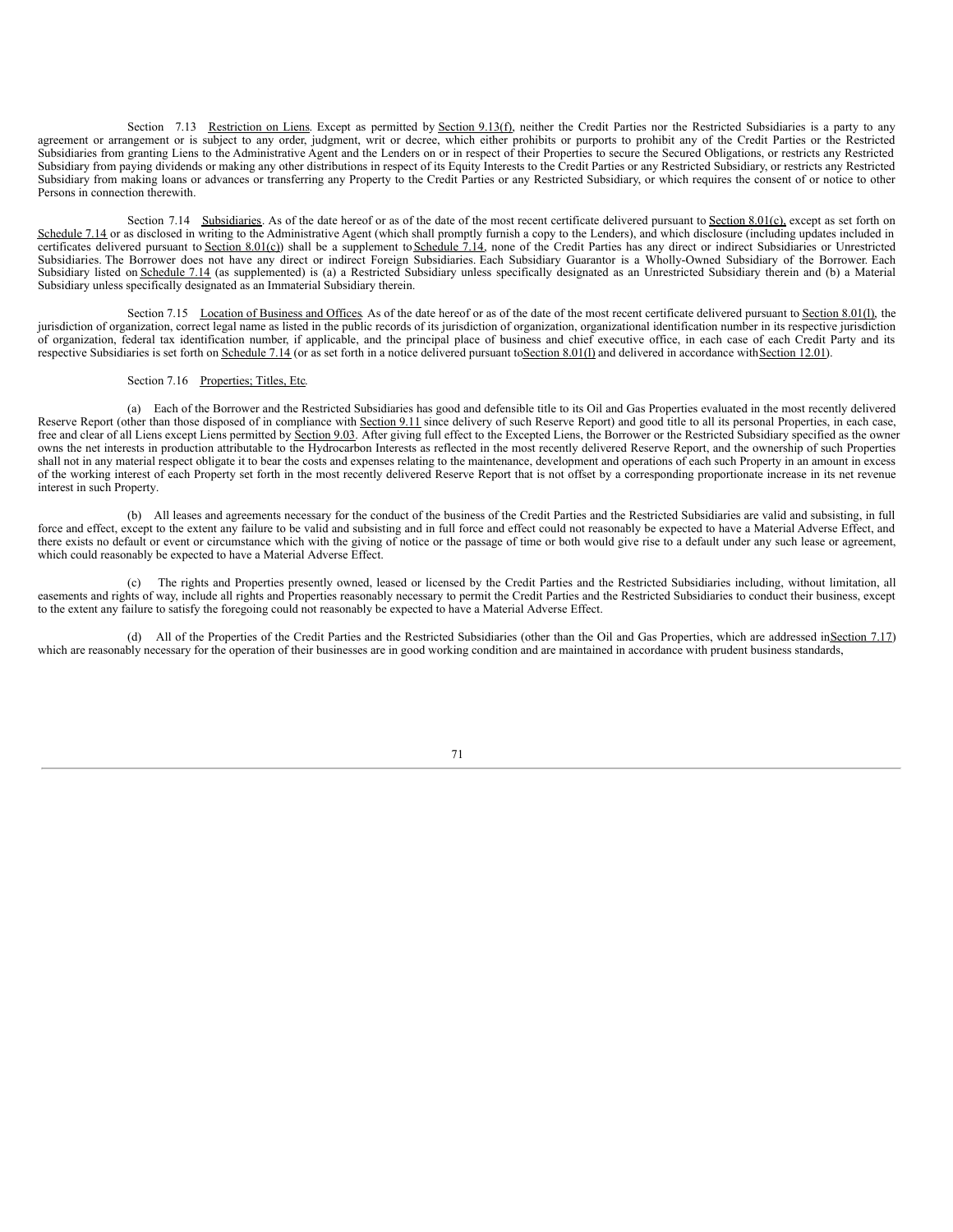except to the extent any failure to satisfy the foregoing could not reasonably be expected to have a Material Adverse Effect.

(e) Each of the Credit Parties and the Restricted Subsidiaries owns, or is licensed to use, all trademarks, trade names, copyrights, patents and other intellectual Property material to its business, and the use thereof by the Credit Parties and the Restricted Subsidiaries does not infringe upon the rights of any other Person, except for any such infringements that, individually or in the aggregate, could not reasonably be expected to result in a Material Adverse Effect. The Credit Parties and the Restricted Subsidiaries either own or have valid licenses or other rights to use all databases, geological data, geophysical data, engineering data, seismic data, maps, interpretations and other technical information used in their businesses as presently conducted, subject to the limitations contained in the agreements governing the use of the same, which limitations are customary for companies engaged in the business of the exploration and production of Hydrocarbons, with such exceptions as could not reasonably be expected to have a Material Adverse Effect.

Section 7.17 Maintenance of Properties. Except for such acts or failures to act as could not be reasonably expected to have a Material Adverse Effect, the Oil and Gas Properties (and Properties unitized therewith) of the Borrower and the Restricted Subsidiaries have been maintained, operated and developed in a good and workmanlike manner and in conformity with all Governmental Requirements and in conformity with the provisions of all leases, subleases or other contracts comprising a part of the Hydrocarbon Interests and other contracts and agreements forming a part of the Oil and Gas Properties of the Borrower and the Restricted Subsidiaries. Specifically in connection with the foregoing, except as could not reasonably be expected to have a Material Adverse Effect, (a) no Oil and Gas Property of the Borrower and the Restricted Subsidiaries is subject to having allowable production reduced below the full and regular allowable production (including the maximum permissible tolerance) because of any overproduction (whether or not the same was permissible at the time) and (b) none of the wells comprising a part of the Oil and Gas Properties (or Properties unitized therewith) of the Borrower and the Restricted Subsidiaries is deviated from the vertical more than the maximum permitted by Governmental Requirements, and such wells are, in fact, bottomed under and are producing from, and the well bores are wholly within, such Oil and Gas Properties (or in the case of wells located on Properties unitized therewith, such unitized Properties). All pipelines, wells, gas processing plants, platforms and other material improvements, fixtures and equipment owned in whole or in part by the Borrower and the Restricted Subsidiaries that are necessary to conduct normal operations are being maintained in a state adequate to conduct normal operations, and with respect to such of the foregoing which are operated by the Borrower and the Restricted Subsidiaries, in a manner consistent with the Borrower's and the Restricted Subsidiaries' past practices (other than those the failure of which to maintain in accordance with this Section 7.17 could not reasonably be expected to have a Material Adverse Effect).

Section 7.18 Gas Imbalances, Prepayments. Except as set forth on Schedule 7.18 or on the most recent Reserve Report Certificate, on a net basis there are no gas imbalances, take or pay or other prepayments which would require the Borrower and the Restricted Subsidiaries to deliver, in the aggregate, two percent (2%) or more of the monthly production from Hydrocarbons produced from the Oil and Gas Properties of the Borrower and the Restricted Subsidiaries at some future time without then or thereafter receiving full payment therefor.

Section 7.19 Marketing of Production. Except for contracts listed and in effect on the Effective Date on Schedule 7.19, and thereafter either disclosed in writing to the Administrative Agent or included in the most recently delivered Reserve Report Certificate (with respect to all of which contracts the Borrower represents that it or its Restricted Subsidiaries are receiving a price for all production sold thereunder which is computed substantially in accordance with the terms of the relevant contract and are not having deliveries curtailed substantially below the subject Property's delivery capacity), no material agreements exist which are not cancelable on sixty (60) days' notice or less without penalty or detriment for the sale of production from the Borrower's and the Restricted Subsidiaries' Hydrocarbons (including, without limitation, calls on or other rights to purchase, production, whether or not the same are currently being exercised) that (a) pertain to the sale of production at a fixed price and (b) have a maturity or expiry date of more than six (6) months from the date of delivery of such Reserve Report Certificate.

Section 7.20 Swap Agreements. Schedule 7.20, as of the date hereof, and after the date hereof, each report required to be delivered by the Borrower pursuant to Section 8.01(d) (as of the relevant period end), sets forth, a true and complete list of all Swap Agreements of the Borrower, any other Credit Party and each of

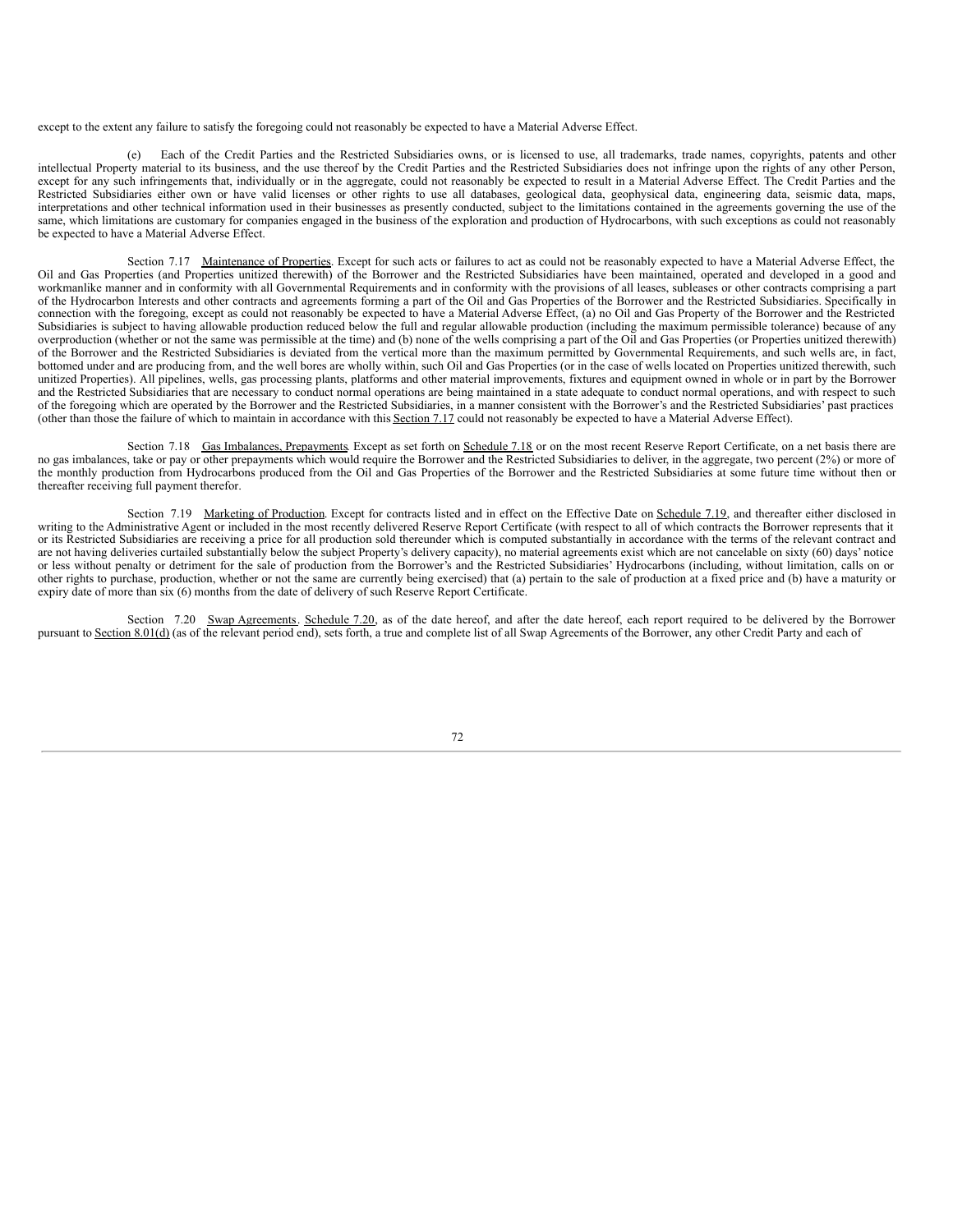the Restricted Subsidiaries, the material terms thereof (including the type, term, effective date, termination date and notional amounts or volumes), the net mark-to-market value thereof, all credit support agreements relating thereto (including any margin required or supplied), if applicable, and the counterparty to each such agreement.

Section 7.21 Use of Loans and Letters of Credit. The proceeds of the Loans and the Letters of Credit shall be used (a) to provide working capital for lease acquisitions, for exploration and production operations and for development (including the drilling and completion of producing wells), (b) for the acquisition, exploration and development of Oil and Gas Properties permitted hereunder, (c) for the issuance of Letters of Credit, (d) to refinance obligations outstanding under the Existing Credit Agreement, (e) to pay certain fees and expenses hereunder and (f) for other lawful general corporate purposes, including Restricted Payments permitted hereunder. The Credit Agreement, (e) to pay certain fees and expenses h Parties and the Restricted Subsidiaries are not engaged principally, or as one of its or their important activities, in the business of extending credit for the purpose, whether immediate, incidental or ultimate, of buying or carrying margin stock (within the meaning of Regulation T, U or X of the Board). No part of the proceeds of any Loan or Letter of Credit will be used for any purpose which violates Regulation T, U or X of the Board.

Section 7.22 Solvency. Immediately after giving effect to the Transactions and immediately prior to and after giving effect to each Borrowing and each issuance, amendment, renewal, or extension of a Letter of Credit, (i) the Borrower is Solvent and (ii) the Borrower and the other Credit Parties taken as a whole, are Solvent.

#### Section 7.23 Affected Financial Institutions. No Credit Party is an Affected Financial Institution.

Section 7.24 Anti-Corruption, AML and Sanctions. Neither any of the Credit Parties nor any of their respective Subsidiaries, any director, officer, nor to the knowledge of the Credit Parties, any agent or employee of the Credit Parties or their respective Subsidiaries (i) is a Sanctioned Person, (ii) has its assets located in a Sanctioned Country, or (iii) directly or knowingly indirectly derives revenues from investments in, or transactions with, Sanctioned Persons in violation of Sanctions. Each Credit Party and its respective Subsidiaries, and each director, officer and to the knowledge of each such Credit Party, each agent and employee of each such Credit Party and Subsidiary, is in compliance with all Anti-Corruption Laws, AML Laws in all respects and applicable Sanctions. No proceeds of any Borrowing or Letter of Credit have been used, directly or indirectly, by the Borrower, any of its Subsidiaries or any of its or their respective directors, officers, employees and agents in violation of Section 9.07.

Section 7.25 Accounts. Set forth on Schedule 7.25 lists all Deposit Accounts, including any Excluded Accounts, Commodity Accounts and Securities Accounts maintained by or for the benefit of the Credit Parties or any Restricted Subsidiary as of the Effective Date.

## Section 7.26 Security Instruments.

(a) Guaranty and Collateral Agreement. The provisions of the Guaranty and Collateral Agreement are effective to create, in favor of the Collateral Agent for the benefit of the Secured Parties, a legal, valid and enforceable Lien on, and security interest in, all of the Collateral covered thereby, and (i) when financing statements and other filings in appropriate form are filed in the offices specified in the Guaranty and Collateral Agreement and (ii) upon the taking of possession or control by the Collateral Agent of the Collateral with respect to which a security interest may be perfected only by possession or control (which possession or control shall be given to the Collateral Agent to the extent possession or control by the Collateral Agent is required by the Guaranty and Collateral Agreement or hereunder), the Liens created by the Guaranty and Collateral Agreement shall constitute fully perfected first priority Liens on, and security interests in, all right, title and interest of the Credit Parties in the Collateral covered thereby (other than such Collateral in which a security interest cannot be perfected under the Uniform Commercial Code as in effect at the relevant time in the relevant jurisdiction), in each case free of all Liens other than Excepted Liens and other Liens permitted by Section 9.03, and prior and superior to all other Liens other than Liens permitted by Section 9.03.

(b) Mortgages. Each Mortgage is effective to create, in favor of the Collateral Agent (or such other trustee as may be required or desired under local law) for the benefit of the Secured Parties, legal, valid and enforceable Liens on, and security interests in, all of the Mortgaged Property thereunder and the proceeds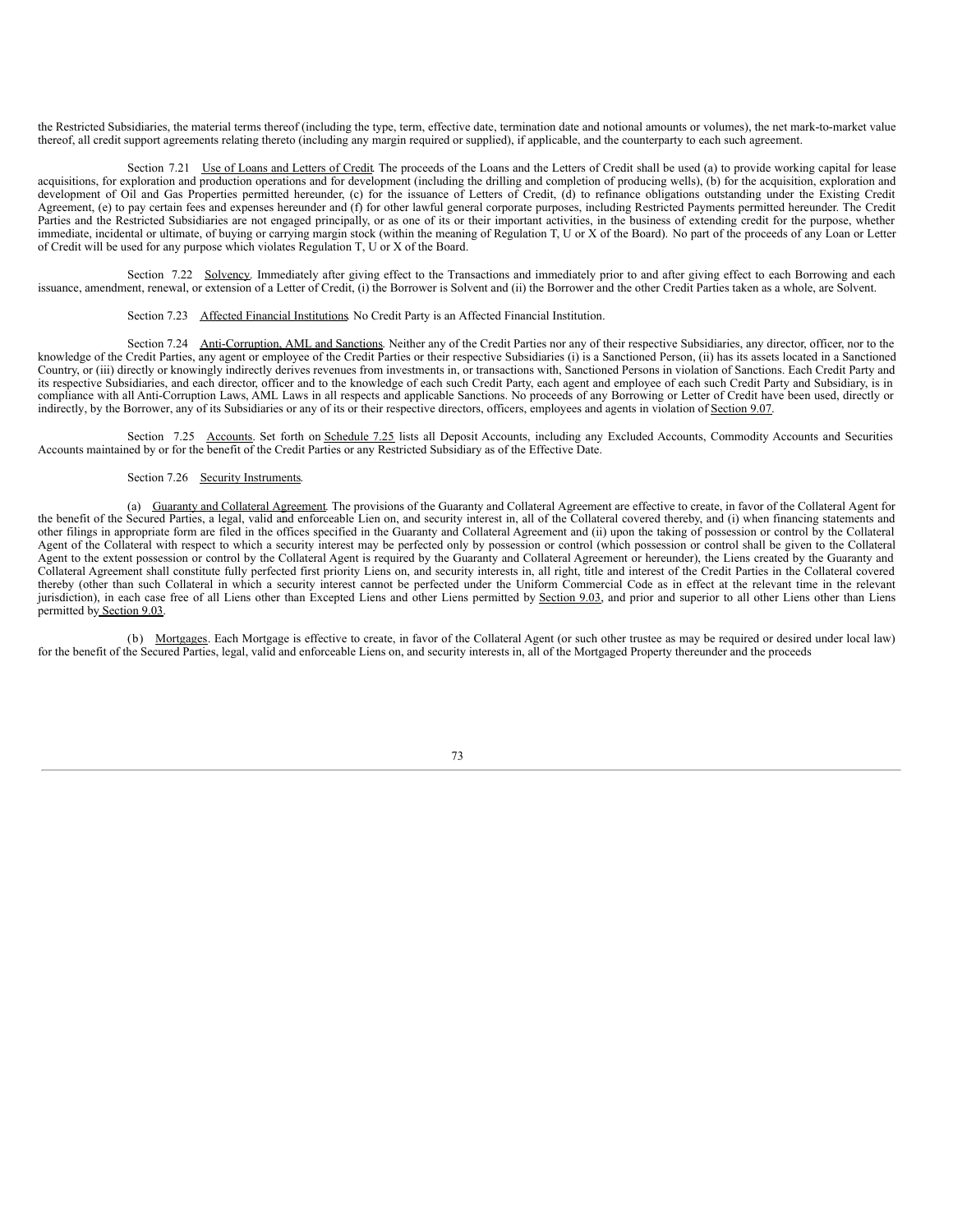thereof, subject only to Excepted Liens and other Liens permitted by Section 9.03, and when the Mortgages are recorded or filed in the offices specified on Schedule 7.26 (or, in the case of any Mortgage executed and delivered after the date thereof in accordance with the provisions of Section 8.11 and Section 8.14, when such Mortgage is recorded or filed in the appropriate offices), the Mortgages shall constitute fully perfected first priority Liens on, and security interests in, all right, title and interest of the Borrower and Subsidiaries in the Mortgaged Property and the proceeds thereof, in each case prior and superior in right to any other person, other than Liens permitted by Section 9.03.

(c) Valid Liens. Each Security Instrument delivered pursuant to Section 8.11 and Section 8.14, upon execution and delivery thereof, is effective to create in favor of the Collateral Agent, for the benefit of the Secured Parties, legal, valid and enforceable Liens on, and security interests in, all of the Collateral thereunder, and when all appropriate filings or recordings are made in the appropriate offices as may be required under applicable Governmental Requirements, such Security Instruments will constitute fully perfected first priority Liens on, and security interests in, all right, title and interest of the Credit Parties in such Collateral, in each case with no other Liens except for Liens permitted by Section 9.03.

Section 7.27 International Operations. None of the Borrower nor its Restricted Subsidiaries own, nor have any of the Borrower or its Restricted Subsidiaries acquired or made any other expenditure (whether such expenditure is capital, operating or otherwise) in or related to, any Oil and Gas Properties located outside of the geographical boundaries of the United States or in the offshore federal waters of the United States of America.

Section 7.28 Casualty Events. Since December 31, 2021, neither the business nor any Properties of any Credit Party has been materially and adversely affected as a result of any fire, explosion, earthquake, flood, drought, windstorm, accident, strike or other labor disturbance, embargo, requisition or taking of Property or cancellation of contracts, permits or concessions by any domestic or foreign Governmental Authority, riot, activities or armed forces or acts of God or of any public enemy.

Section 7.29 Beneficial Ownership Certification. As of the Effective Date, the information included in the Beneficial Ownership Certification is true and correct in all respects.

Section 7.30 Senior Debt Status. The Secured Obligations constitute "Senior Indebtedness", "Designated Senior Indebtedness" or any similar designation under and as defined in any agreement governing any unsecured, senior subordinated or subordinated Debt and the subordination provisions set forth in each such agreement, if any, are legally valid and enforceable against the parties thereto subject to applicable bankruptcy, insolvency, reorganization, moratorium or other laws affecting creditors' rights generally and subject to general principles of equity, regardless of whether considered in a proceeding in equity or at law.

#### **ARTICLE VIII. Affirmative Covenants**

Until the Commitments have expired or been terminated and the principal of and interest on each Loan and all fees payable hereunder and all other amounts payable<br>under the Loan Documents have been paid in full (other than Administrative Agent and each Issuing Bank shall have been made) and all LC Disbursements shall have been reimbursed, each of the Credit Parties covenants and agrees with the Lenders, and covenants and agrees with the Lenders to cause the Restricted Subsidiaries, that:

Section 8.01 Financial Statements; Other Information. The Borrower will furnish to the Administrative Agent and each Lender:

(a) Annual Financial Statements. As soon as available and not later than ninety (90) days after the end of each fiscal year of the Borrower, the Borrower and its Consolidated Subsidiaries' audited consolidated balance sheet and related statements of operations, stockholders' equity and cash flows as of the end of and for such year, setting forth in comparative form the figures for the previous fiscal year, all reported on by Deloitte & Touche LLP or other independent public accountants of recognized national standing, without a "going concern" or like qualification, emphasis on the matter or exception (except to the extent such "going concern"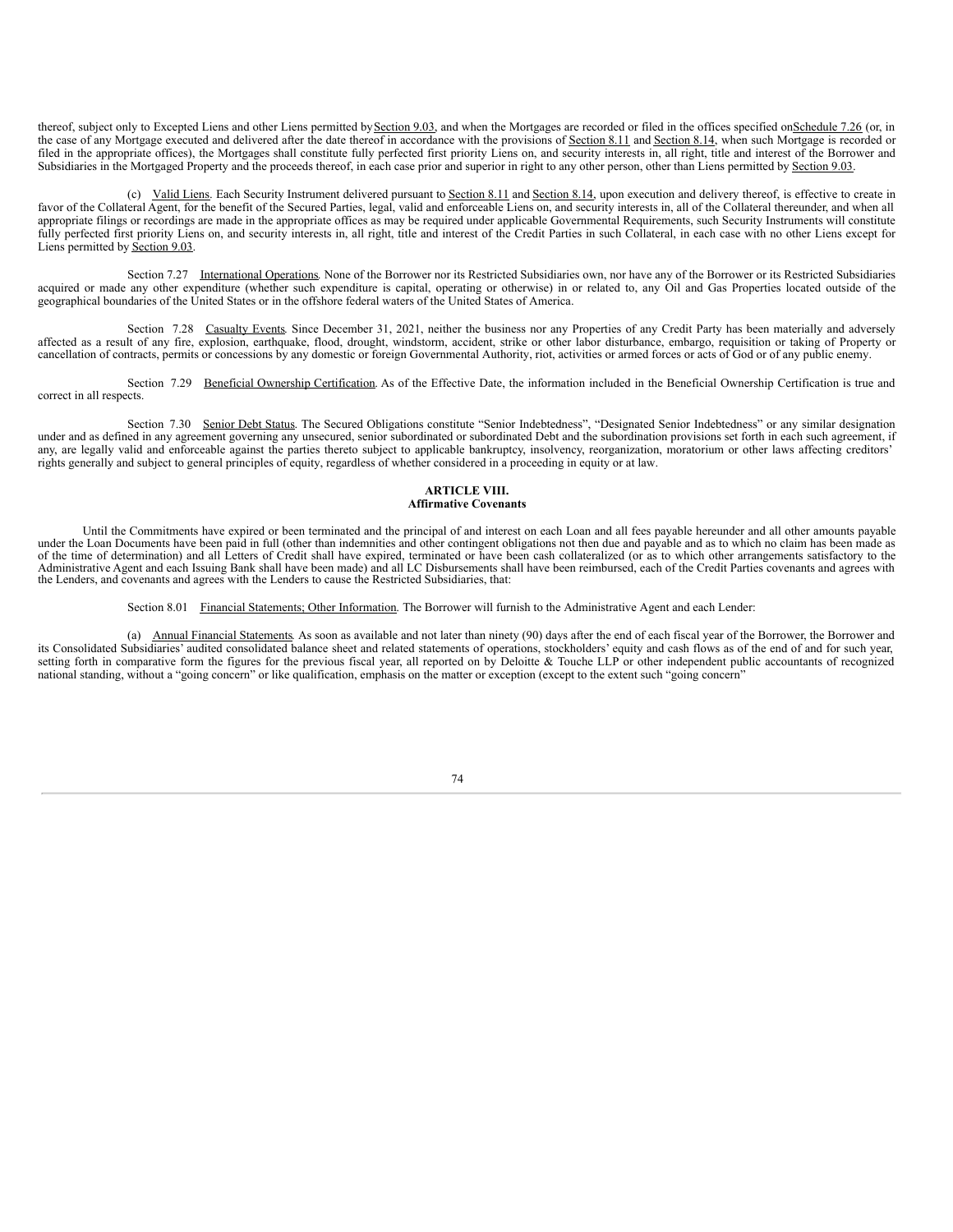qualification is solely attributable to (i) the Maturity Date occurring within the next twelve months, (ii) the occurrence of an impending maturity date of any Permitted Debt within the next twelve months or (iii) an actual or projected financial covenant default within the next twelve months) and without any qualification or exception as to the scope of such audit to the effect that such consolidated financial statements present fairly in all material respects the financial condition and results of operations of the Borrower and its Consolidated Subsidiaries on a consolidated basis in accordance with GAAP consistently applied.

(b) Quarterly Financial Statements. As soon as available, but in any event and not later than forty-five (45) days after the end of each of the first three fiscal quarters of each fiscal year of the Borrower, commencing with the fiscal quarter ended March 31, 2022, the Borrower and its Consolidated Subsidiaries' consolidated balance sheet and related statements of operations, stockholders' equity and cash flows as of the end of and for such quarter and the then elapsed portion of the fiscal year, setting forth in each case in comparative form the figures for the corresponding period or periods of (or, in the case of the balance sheet, as of the end of) the previous fiscal year, all certified by a Financial Officer as presenting fairly in all material respects the financial position and results of operations of the Borrower and its Consolidated Subsidiaries on a consolidated basis in accordance with GAAP consistently applied, subject to normal year-end audit adjustments and the absence of footnotes.

(c) Certificate of Financial Officer -- Compliance. Concurrently with any delivery of financial statements under Section 8.01(a) or Section 8.01(b), commencing with the fiscal quarter ended March 31, 2022, a certificate of a Financial Officer of the Borrower in substantially the form of Exhibit B hereto (i) certifying as to whether a Default has occurred and is continuing as of the date of such certificate and, if a Default has occurred and is continuing, specifying the details thereof and any action taken or proposed to be taken with respect thereto, (ii) setting forth reasonably detailed calculations demonstrating compliance with Section 9.01, (iii) stating whether any change in GAAP or in the application thereof has occurred since the Effective Date which materially changes the calculation of any covenant or affects compliance with the terms of this Agreement and, if applicable, specifying the effect of such change on the financial statements accompanying such certificate, (iv) if, during the applicable period, all of the Consolidated Subsidiaries of the Borrower are not Consolidated Restricted Subsidiaries, additional financial information (which may be in the form of footnotes to the consolidated financial statements referred to in Section 8.01(a) or Section 8.01(b) above) setting forth calculations excluding the effects of any Unrestricted Subsidiaries that constitute Consolidated Subsidiaries and containing such calculations for any Unrestricted Subsidiaries as reasonably requested by the Administrative Agent, including any supporting documents used to prepare such calculations, and (v) setting forth a specification of any change in the identity of the Restricted Subsidiaries, Material Subsidiaries, Guarantors, and Unrestricted Subsidiaries as of the end of such period, as the case may be, from the Restricted Subsidiaries, Material Subsidiaries, Guarantors and Unrestricted Subsidiaries, respectively, identified on the Effective Date or in the most recently delivered certificate pursuant to this Section 8.01(c) (and, to the extent necessary, designating sufficient additional Restricted Subsidiaries as Material Subsidiaries so as to comply with the definition of "Material Subsidiary").

(d) Certificate of Accounting Firm — Defaults. Concurrently with any delivery of financial statements under Section 8.01(a), a certificate of the accounting firm that reported on such financial statements stating whether they obtained knowledge during the course of their examination of such financial statements of any Default (which certificate may be limited to the extent required by accounting rules or guidelines).

(e) Swap Agreements. Concurrently with any delivery of financial statements under Section 8.01(a) and Section 8.01(b), a true and complete list of all Swap Agreements, as of the last Business Day of such fiscal quarter or fiscal year, of the Borrower, each other Credit Party and each of the Restricted Subsidiaries, the material terms thereof (including the type, term, effective date, termination date and notional amounts or volumes), the net mark-to-market value therefore, any new credit support agreements relating thereto not listed on Schedule 7.20, if applicable, any margin required or supplied under any credit support document, if applicable, and the counterparty to each such agreement.

(f) Certificate of Insurer – Insurance Coverage. Concurrently with the renewal of each insurance policy maintained by the Credit Parties and the Restricted Subsidiaries required by Section 8.07, an ACORD evidence of insurance certificate of such insurance coverage from the insurer providing such insurance in form and substance reasonably satisfactory to the Administrative Agent, and, if requested by the Administrative Agent or any Lender, copies of all of the applicable policies.

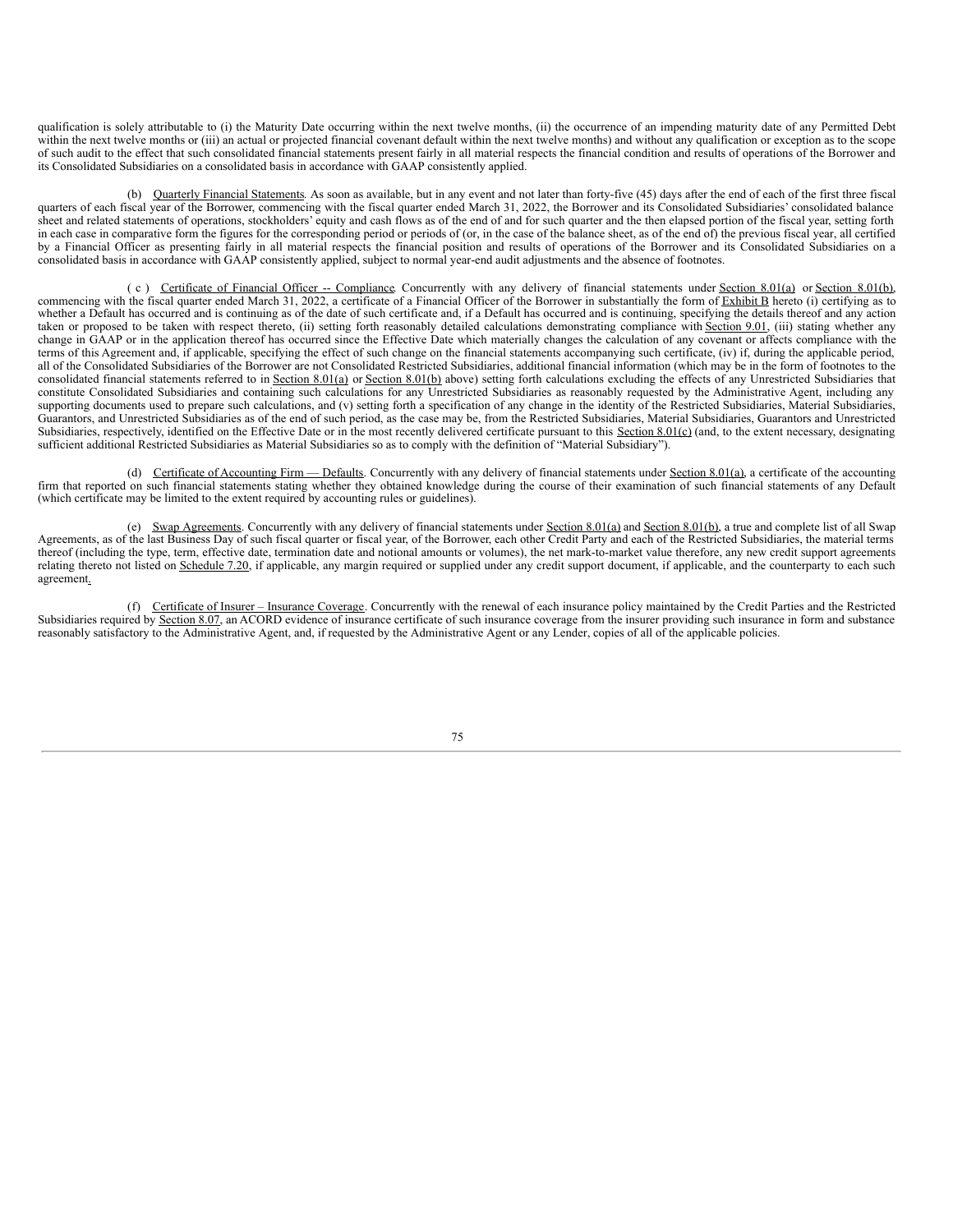(g) SEC and Other Filings. To the extent applicable, promptly after the same become publicly available, copies of all periodic and other reports, proxy statements and other materials filed by the Credit Parties and the Restricted Subsidiaries with the SEC, or with any national securities exchange, or distributed by the Credit Parties and the Restricted Subsidiaries to shareholders generally, as the case may be.

(h) Notices Under Material Instruments. Promptly after the furnishing or receipt thereof, a copy of any notice of default received from any holder or holders of any Material Debt (other than the Secured Obligations) or any trustee or agent on its or their behalf, to the extent such notice has not otherwise been delivered to the Administrative Agent hereunder.

(i) Other Accounting Reports. Promptly upon receipt thereof, a copy of each other report or letter (except standard and customary correspondence) submitted to the Borrower or any of its Subsidiaries by independent accountants in connection with any annual, interim or special audit made by them of the books of the Borrower or any such Subsidiary, and a copy of any response by, or on behalf of, the Borrower or any such Subsidiary to such letter or report.

(j) Notice of Sales or Acquisitions of Oil and Gas Properties or Liquidation of Swap Agreements. In the event the Borrower or any Restricted Subsidiary intends to (i) Dispose of any Borrowing Base Properties (or any Equity Interests in any Restricted Subsidiary owning interests in Borrowing Base Properties)having an aggregate value in excess of 5% of the Borrowing Base in effect immediately prior to such Disposition or (ii) acquire any Oil and Gas Properties (or any Equity Interests in any Person owning interests in Oil and Gas Properties) having an aggregate value in excess of 5% of the Borrowing Base in effect immediately prior to such acquisition, prior written notice of such Disposition or acquisition, the price thereof, the anticipated date of closing, and any other details thereof reasonably requested by the Administrative Agent or any Lender. In the event that the Borrower, any other Credit Party or any Restricted Subsidiary receives any notice of early termination of any Swap Agreement to which it is a party from any of its counterparties, or any Swap Agreement to which the Borrower, any other Credit Party or any Restricted Subsidiary is a party is Liquidated, in each case, upon which the Lenders relied in determining the most recent Borrowing Base, and the aggregate Swap PV of all such terminations or Liquidations exceeds five percent (5%) of the Borrowing Base as then in effect, prompt written notice of the receipt of such early termination notice or such Liquidation (and in the case of a voluntary Liquidation of any Swap Agreement, prior written notice thereof), as the case may be, together with a reasonably detailed description or explanation thereof and any other details thereof requested by the Administrative Agent or any Lender.

(k) Notice of Casualty Events. Prompt written notice, and in any event within three Business Days (or such later date as the Administrative Agent may agree to in its sole discretion), of the occurrence of any Casualty Event in respect of Borrowing Base Properties having an aggregate value in excess of 5% of the Borrowing Base in effect immediately prior to such Casualty Event.

(l) Information Regarding Credit Parties. Prompt written notice of (and in any event within five (5) days after (or such later date as the Administrative Agent may agree to in its sole discretion)) any change (i) in any Credit Party's corporate name or in any trade name used to identify such Person in the conduct of its business or in the ownership of its Properties, (ii) in the location of any Credit Party's chief executive office or principal place of business, (iii) in any Credit Party's identity or corporate structure, (iv) in any Credit Party's jurisdiction of organization or such Person's organizational identification number in such jurisdiction of organization, and (v) in any Credit Party's federal taxpayer identification number, if any.

(m) Production Report and Lease Operating Statements. Concurrently with the delivery of any Reserve Report to the Administrative Agent pursuant to Section 8.12(a), a report setting forth, for each calendar month during the then-current fiscal year to date, the volume of production and sales attributable to production (and the prices at which such sales were made and the revenues derived from such sales) for each such calendar month from the Oil and Gas Properties of the Borrower and the Restricted Subsidiaries, and setting forth the related ad valorem, severance and production taxes and lease operating expenses attributable thereto and incurred for each such calendar month.

(n) Notices of Certain Changes. Promptly, but in any event within five (5) Business Days after the execution thereof, copies of any amendment, modification or supplement to any agreement governing any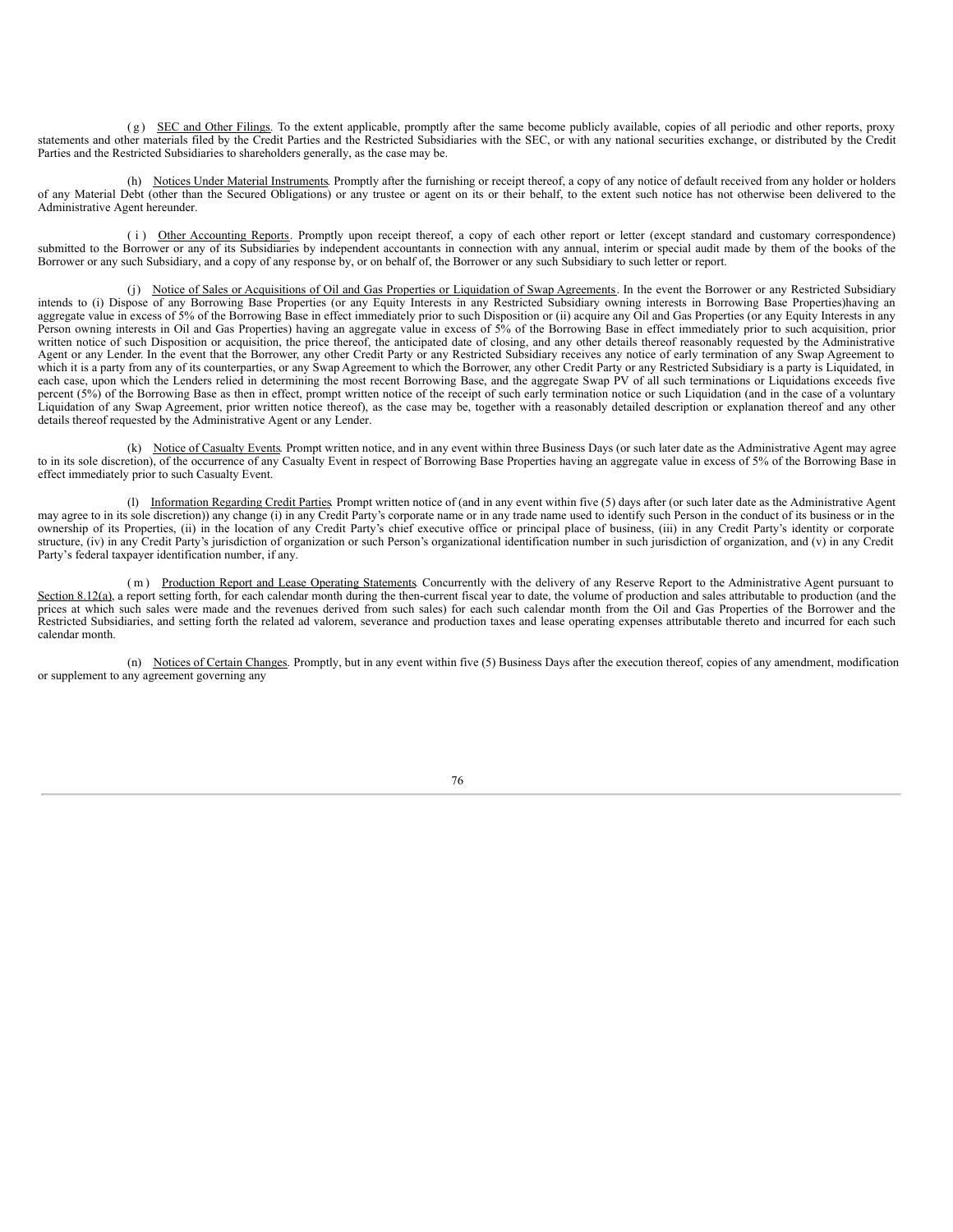Material Debt, or any amendment, modification or supplement to the certificate or articles of incorporation, by-laws, any preferred stock designation or any other organic document of the Credit Parties or the Restricted Subsidiaries.

(o) Annual Budgets. Concurrently with any delivery of financial statements under Section 8.01(a), a detailed quarterly business plan and budget, reasonably satisfactory to the Administrative Agent, for such fiscal year of the Borrower and its Consolidated Restricted Subsidiaries on a consolidated basis, including forecasts prepared by management of the Borrower.

(p) Notice of Permitted Debt Issuance. Written notice on or prior to the offering of any Permitted Debt incurred in reliance on Section 9.02(f) or Section 9.02(g), the amount thereof and the anticipated date of closing and any material agreements governing such Permitted Debt.

(q) Non-Consent Elections. At the Administrative Agent's reasonable request, a list of any elections to withhold consent to participate in any wells located on Oil and Gas Properties of the Borrower and its Restricted Subsidiaries during the prior twelve month period.

(r) Tax Returns. As soon as available and in any event within fifteen (15) days after the filing of any federal income Tax return of the Borrower or any Restricted Subsidiary with the Internal Revenue Service, a copy of such filed federal income Tax return, together with all exhibits and attachments thereto.

#### (s) [Reserved].

( t ) Other Requested Information. (i) Promptly following any request therefor, (x) such other information regarding the operations, business affairs and financial condition of the Credit Parties or the Restricted Subsidiaries (including, without limitation, any Plan and any reports or other information required to be filed under ERISA), or compliance with the terms of this Agreement or any other Loan Document, as the Administrative Agent or any Lender may reasonably request and (y) information and documentation reasonably requested by the Administrative Agent on behalf of any Lender and required for purposes of compliance with applicable "know your customer" and anti-money laundering rules and regulations, including the Beneficial Ownership Regulation and (ii) upon the Borrower's knowledge thereof, if Borrower qualifies as a "legal entity customer" under the Beneficial Ownership Regulation, prompt written notice of any change in the information provided in the Beneficial Ownership Certification that would result in a change to the list of beneficial owners identified therein (or, if applicable, the Borrower ceasing to fall within an express exclusion to the definition of "legal entity customer" under the Beneficial Ownership Regulation).

(u) EDGAR Postings. In lieu of delivery of paper counterparts of financial statements or other information required to be delivered to the Administrative Agent and each Lender pursuant to this Section 8.01, to the extent such financial statements or other information has been published on EDGAR and/or on its website (at the date of this Agreement located at www.northernoil.com), the Borrower may send to the Administrative Agent and each Lender notice that such financial statements or other information is available on EDGAR or its website and delivery of such notice shall satisfy the Borrower's requirements under this Section 8.01 to deliver to the Administrative Agent and each Lender paper counterparts of such financial statements and other information; provided, however, that if any Lender is unable to access EDGAR or the Borrower's website, the Borrower agrees to provide such Lender with paper copies of the information required to be furnished pursuant to this Section 8.01 promptly following notice from the Administrative Agent that such Lender has requested the same. Any other information required to be delivered pursuant to this Section 8.01 shall be deemed to have been delivered on the date on which the Borrower provides notice to the Administrative Agent that such information has been posted on "EDGAR" or the Borrower's website or another website identified in such notice and accessible by the Administrative Agent without charge (and the Borrower hereby agrees to provide such notice).

Section 8.02 Notices of Material Events. The Credit Parties will furnish to the Administrative Agent and each Lender, promptly after any Credit Party obtains knowledge thereof, but in any event within five (5) Business Days thereof, written notice of the following:

(a) the occurrence of any Default or Event of Default;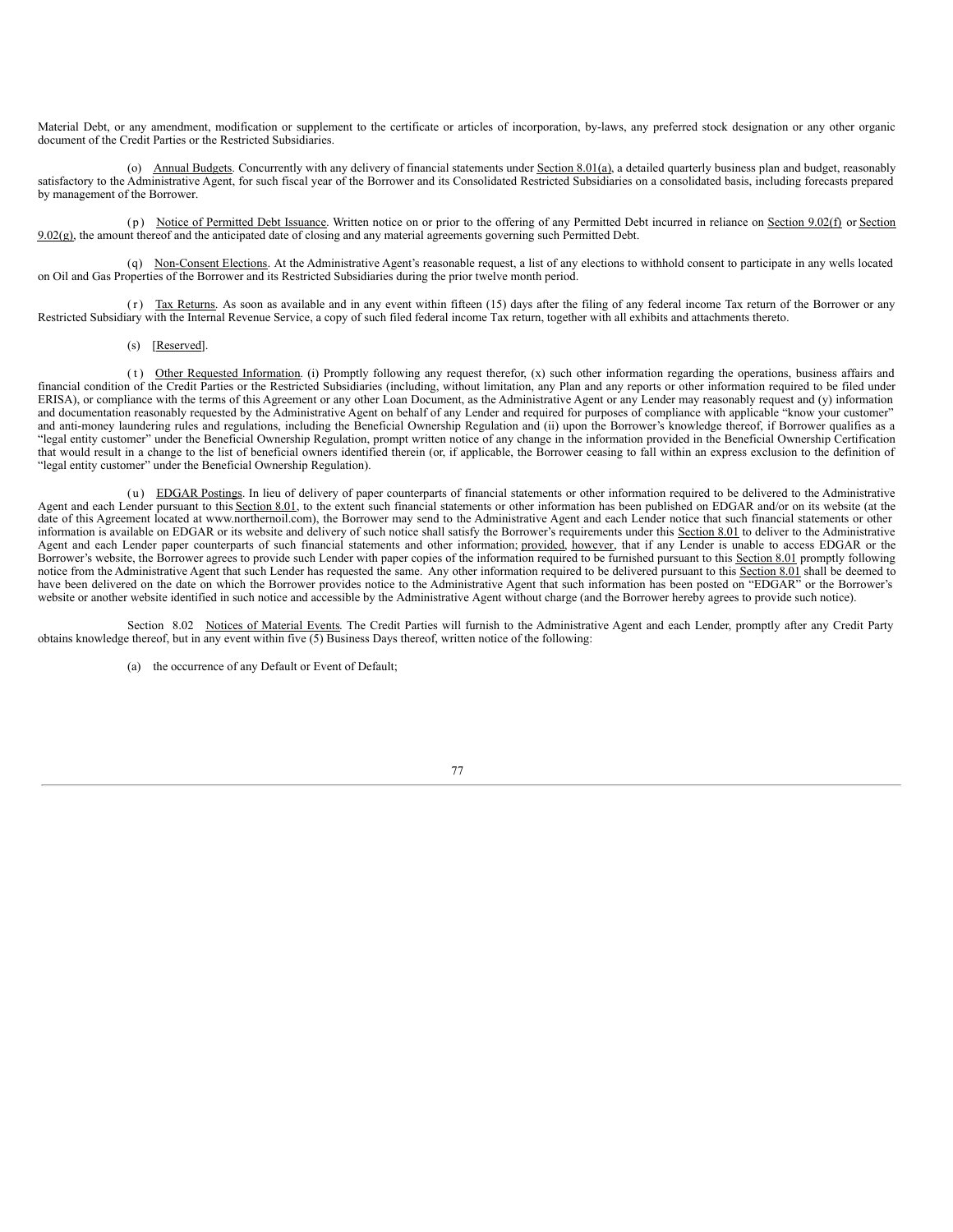(i) the filing or commencement of, or the threat in writing of, any action, suit, proceeding, investigation or arbitration by or before any arbitrator or Governmental Authority against the Credit Parties or any Subsidiary not previously disclosed in writing to the Administrative Agent as to which there is a reasonable possibility of an adverse determination that, if adversely determined, could reasonably be expected to result in a Material Adverse Effect and (ii) any material adverse development in any action, suit, proceeding, investigation or arbitration by or before any arbitrator or Governmental Authority against the Credit Parties or any Subsidiary (whether or not previously disclosed to the Lenders) that, in the case of either (i) or (ii) above, if adversely determined, could reasonably be expected to result in a Material Adverse Effect; and

(c) any other development that has had or could reasonably be expected to result in a Material Adverse Effect.

Each notice delivered under this Section 8.02 shall be accompanied by a statement of a Responsible Officer setting forth the details of the event or development requiring such notice and any action taken or proposed to be taken with respect thereto.

Section 8.03 Existence; Conduct of Business. Each Credit Party will, and will cause each Restricted Subsidiary to, do or cause to be done all things necessary to preserve, renew and keep in full force and effect (a) its legal existence and (b) the rights, licenses, permits, privileges and franchises material to the conduct of its business and maintain, if necessary, its qualification to do business in each other jurisdiction in which any of its Oil and Gas Properties is located or the ownership of its Properties requires such qualification, except in the case of clause (b) only, where the failure to so satisfy the foregoing requirements could not reasonably be expected to have a Material Adverse Effect; provided that the foregoing shall not prohibit any merger, consolidation, liquidation or dissolution permitted under Section 9.10 or any Disposition permitted under Section 9.11.

Section 8.04 Payment of Obligations. The Credit Parties will, and will cause each of the Restricted Subsidiaries to, pay or discharge their obligations, including Tax liabilities, before the same shall become delinquent except where (a) the validity or amount thereof is being contested in good faith by appropriate proceedings, and such Credit Party or such Restricted Subsidiary has set aside on its books adequate reserves with respect thereto in accordance with GAAP or (b) the failure to pay or discharge the same could not reasonably be expected to result in a Material Adverse Effect.

Section 8.05 Performance of Obligations under Loan Documents. The Borrower will repay the Loans according to the terms thereof, and the Credit Parties will, and will cause each of the Restricted Subsidiaries to, do and perform every act and discharge all of the obligations to be performed and discharged by them under the Loan Documents, including this Agreement, at the time or times and in the manner specified.

Section 8.06 Operation and Maintenance of Properties. Each Credit Party will, and will cause each of the Restricted Subsidiaries to:

(a) operate its Oil and Gas Properties and other material Properties or cause such Oil and Gas Properties and other material Properties to be operated in a careful and efficient manner in accordance with the practices of the industry and in compliance with all applicable contracts and agreements and in compliance with all Governmental Requirements, including, without limitation, applicable proration requirements and Environmental Laws, and all applicable laws, rules and regulations of every other Governmental Authority from time to time constituted to regulate the development and operation of its Oil and Gas Properties and the production and sale of Hydrocarbons and other minerals therefrom, except, in each case, where the failure to comply could not reasonably be expected to have a Material Adverse Effect;

(b) except to the extent disposed of pursuant to a transaction permitted by this Agreement, keep and maintain all Property material to the conduct of its business in good working order and condition, ordinary wear and tear excepted;

(c) promptly pay and discharge, or make reasonable and customary efforts to cause to be paid and discharged, all delay rentals, royalties, expenses and obligations accruing under the leases or other agreements affecting or pertaining to its material Oil and Gas Properties and will do all other things necessary to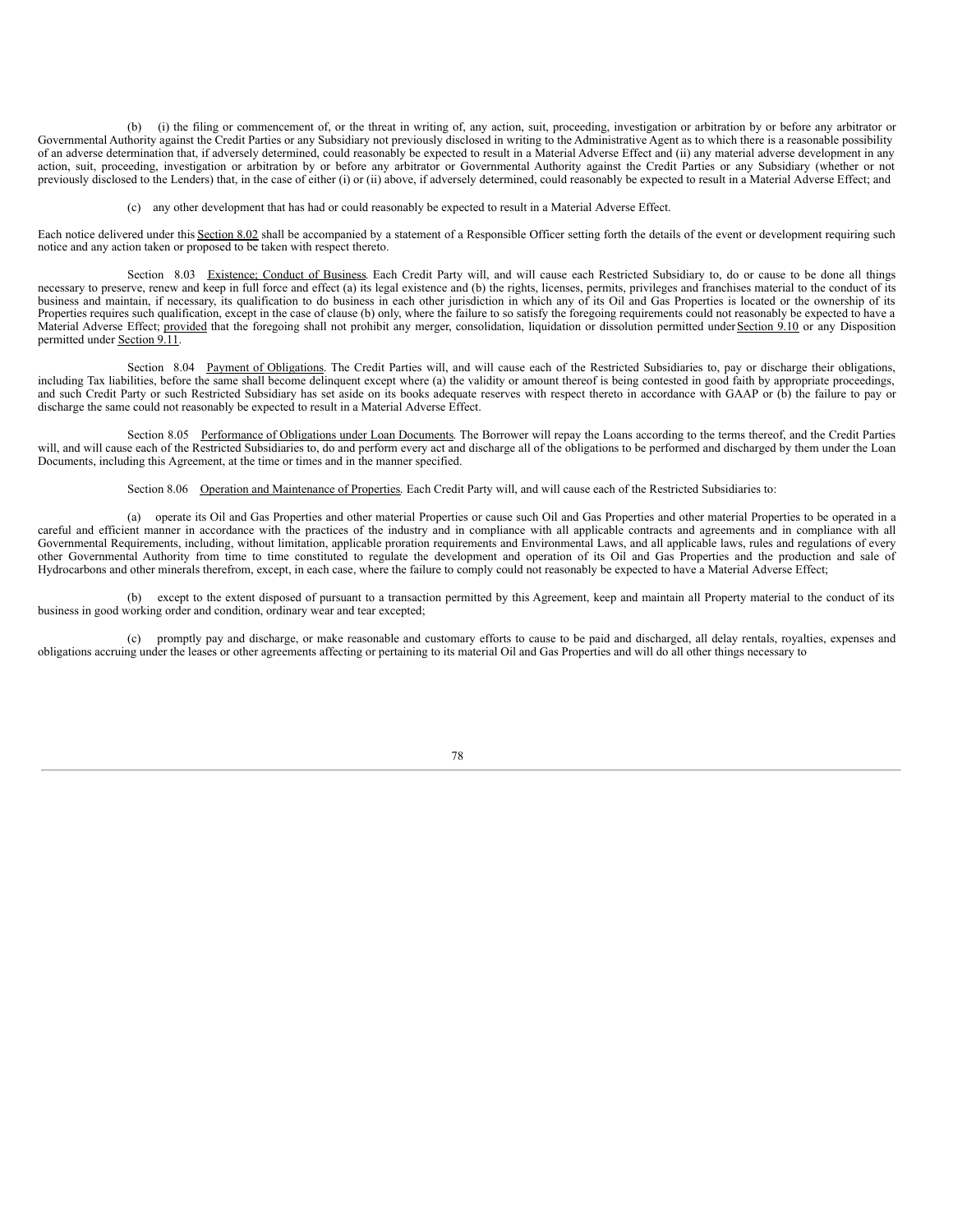keep unimpaired their rights with respect thereto and prevent any forfeiture thereof or default thereunder except, in each case, where the failure to do so, individually or in the aggregate, could not reasonably be expected to have a Material Adverse Effect;

(d) promptly perform or make reasonable and customary efforts to cause to be performed, in accordance with industry standards and in all material respects, the obligations required by each and all of the assignments, deeds, leases, sub-leases, contracts and agreements affecting its interests in its Oil and Gas Properties and other Properties except, in each case, where the failure to do so, individually or in the aggregate, could not reasonably be expected to have a Material Adverse Effect; and

(e) to the extent neither the Borrower nor one of its Restricted Subsidiaries is the operator of any of its Oil and Gas Property, the Borrower shall use reasonable efforts to cause the operator to comply with this Section 8.06.

Section 8.07 Insurance. The Borrower and each other Credit Party will, and will cause each of the Restricted Subsidiaries to, maintain, with financially sound and reputable insurance companies, insurance in such amounts and against such risks as are customarily maintained by companies engaged in the same or similar businesses operating in the same or similar locations. The loss payable clauses or provisions in said insurance policy or policies insuring any of the Collateral shall be endorsed in favor of and made payable to the Collateral Agent as its interests may appear and such policies shall name or otherwise include the Collateral Agent, the Administrative Agent and the Lenders as "additional insureds" and provide that the insurer will endeavor to give at least thirty (30) days prior notice of any cancellation thereof to the Collateral Agent (or ten (10) days prior notice of any cancelation on account of non-payment).

Section 8.08 Books and Records; Inspection Rights. The Borrower and each other Credit Party will, and will cause each of the Restricted Subsidiaries to, keep proper books of record and account in accordance with GAAP. The Borrower and each other Credit Party will, and will cause each of the Restricted Subsidiaries to, permit any representatives designated by the Administrative Agent or any Lender, upon reasonable prior notice, to visit and inspect its Properties, to examine and make extracts from its books and records, and to discuss its affairs, finances and condition with its officers and independent accountants, all at such reasonable times and as often as reasonably requested.

Section 8.09 Compliance with Laws. The Borrower and each other Credit Party will, and will cause each of the Restricted Subsidiaries to, comply with all laws, rules, regulations and orders of any Governmental Authority applicable to them or their Property, except where the failure to do so, individually or in the aggregate, could not reasonably be expected to result in a Material Adverse Effect.

### Section 8.10 Environmental Matters.

(a) Except as could not reasonably be expected to have a Material Adverse Effect, the Borrower and each other Credit Party and each of their Subsidiaries shall at its sole expense (including such contribution from third parties as may be available): (i) comply, and shall cause its Properties and operations and each Subsidiary and each Subsidiary's Properties and operations to comply, with all applicable Environmental Laws; (ii) not dispose of or otherwise Release, and shall cause each Subsidiary not to dispose of or otherwise Release, any Hazardous Material on, under, about or from any of the Borrower's or its Subsidiaries' Properties or any other Property to the extent caused by the Borrower's or any of its Subsidiaries' operations except in compliance with applicable Environmental Laws; (iii) obtain or file, and shall cause each Subsidiary to obtain or file, applications for all Environmental Permits required to be obtained or filed in connection with the operation or use of the Borrower's, any other Credit Parties', or their respective Subsidiaries' Properties; and (iv) commence and prosecute to completion, and shall cause each Subsidiary to commence and prosecute to completion, any assessment, evaluation, investigation, monitoring, containment, cleanup, removal, repair, restoration, remediation or other remedial obligations (collectively, the "Remedial Work") in the event any Remedial Work is required under applicable Environmental Laws because of or in connection with the actual or suspected past Release of Hazardous Material on, under, about or from any of the Borrower's, any other Credit Parties', or their respective Subsidiaries' Properties; provided, however, that the Borrower and each other Credit Party and each of their Subsidiaries shall not be required to undertake any such Remedial Work to the extent that its obligation to do so is being contested in good

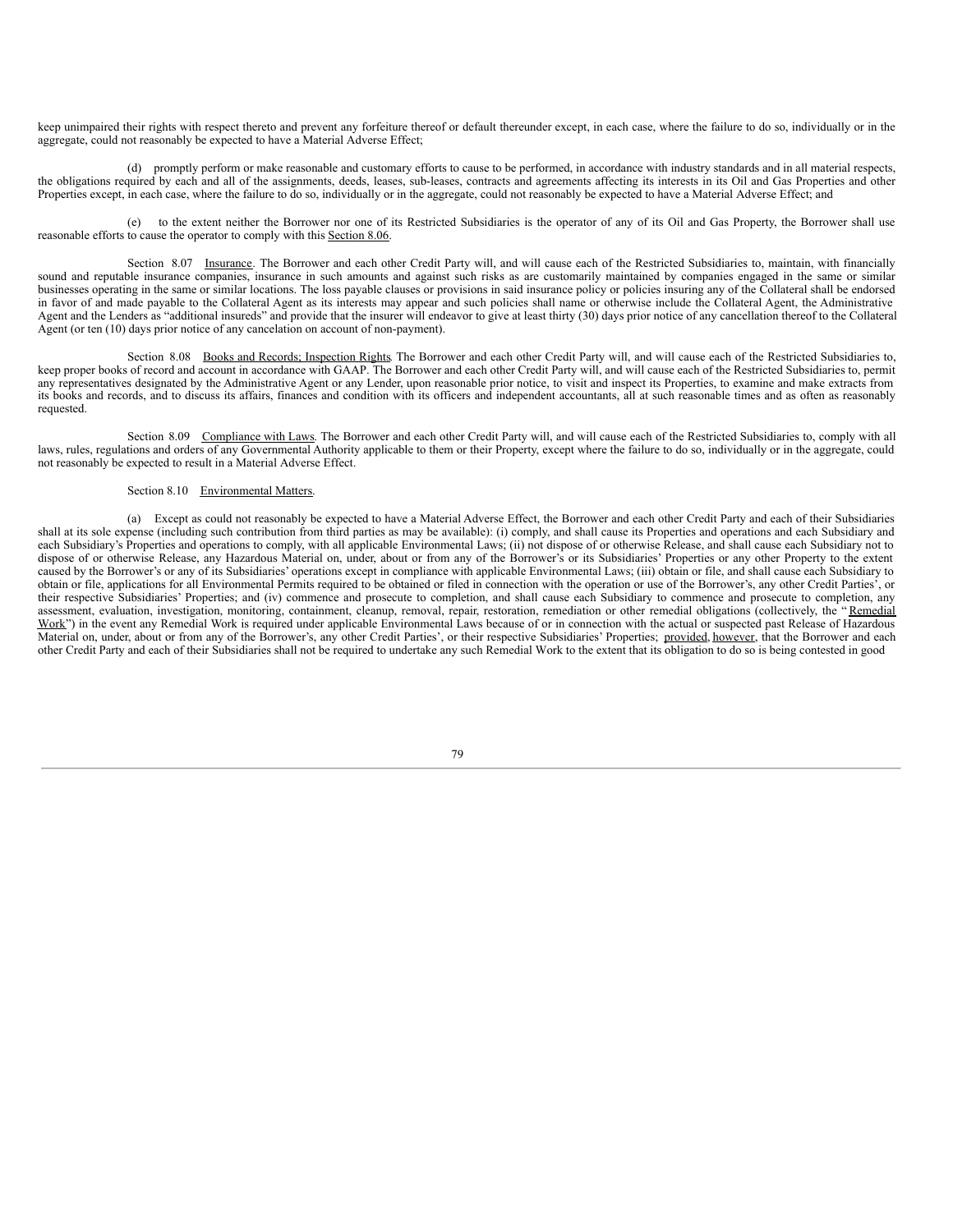faith and by proper proceedings and appropriate reserves are being maintained with respect to such circumstances in accordance with GAAP.

(b) Each Credit Party will promptly, but in any event within ten (10) Business Days thereof, notify the Administrative Agent and the Lenders in writing of any threatened action, investigation or inquiry by any Governmental Authority or any threatened demand or lawsuit by any landowner or other third party against the Borrower, any other Credit Party or their respective Subsidiaries or their Properties of which the Borrower or any other Credit Party has knowledge in connection with any Environmental Laws (excluding routine testing and corrective action) except as could not reasonably be expected to have a Material Adverse Effect.

(c) The Credit Parties will, and will cause each Restricted Subsidiary to, provide such environmental audits, studies and tests as may be reasonably requested by the Administrative Agent and the Lenders and no more than once per year in the absence of any Event of Default (or as otherwise reasonably required to be obtained by the Administrative Agent or the Lenders by any Governmental Authority), in each case in connection with any Material Acquisition.

## Section 8.11 Further Assurances.

(a) The Borrower and each other Credit Party at its sole expense will, and will cause each of its Restricted Subsidiaries to, promptly execute and deliver to the Administrative Agent and the Collateral Agent all such other documents, agreements and instruments reasonably requested by the Administrative Agent and the Collateral Agent to comply with, cure any defects (in regards to errors and mistakes), or accomplish the conditions precedent, covenants and agreements of the Credit Parties or the Restricted Subsidiaries, as the case may be, in the Loan Documents, including the Notes, or to further evidence and more fully describe the collateral intended as security for the Secured Obligations, or to correct any mistakes in this Agreement or the Security Instruments or to perfect, protect or preserve any Liens created pursuant to this Agreement or any of the Security Instruments or the priority thereof, or to make any recordings, file any notices or obtain any consents, all as may be reasonably necessary or appropriate, in the reasonable discretion of the Administrative Agent and the Collateral Agent, in connection therewith.

(b) The Borrower and each other Credit Party hereby authorizes the Administrative Agent or the Collateral Agent to file one or more financing or continuation statements, and amendments thereto, relative to all or any part of the Mortgaged Property without the signature of the Borrower or any other Credit Party where permitted by law. A carbon, photographic or other reproduction of the Security Instruments or any financing statement covering the Mortgaged Property or any part thereof shall be sufficient as a financing statement where permitted by law. Each Credit Party acknowledges and agrees that any financing statement may describe the Collateral as "all assets" of the Borrower or the applicable Guarantor or words of similar effect as may be required by the Administrative Agent or the Collateral Agent. The Administrative Agent or the Collateral Agent, as applicble, will promptly send the Borrower any financing or continuation statements it files without the signature of the Borrower or any other Credit Party and the Administrative Agent will promptly send the Borrower the filing or recordation information with respect thereto.

## Section 8.12 Reserve Reports.

(a) On or before March 1st and September 1st of each year, commencing March 1, 2022, the Borrower shall furnish to the Administrative Agent, the Collateral Agent and the Lenders a Reserve Report as of the immediately preceding December 31 or June 30, as applicable. The Reserve Report as of December 31 of each year shall be prepared by or under the supervision of the chief enigeneer of the Borrower and audited by one or more Approved Petroleum Engineers and the June 30 Reserve Report of each year shall be prepared by or under the supervision of the chief engineer of the Borrower who shall certify such Reserve Report to be true and accurate in all material respects and to have been prepared, except as otherwise specified therein, in accordance with the procedures used in the immediately preceding December 31 Reserve Report.

(b) In the event of an Interim Redetermination, the Borrower shall furnish to the Administrative Agent, the Collateral Agent and the Lenders a Reserve Report prepared by or under the supervision of the chief engineer of the Borrower who shall certify such Reserve Report to be true and accurate in all material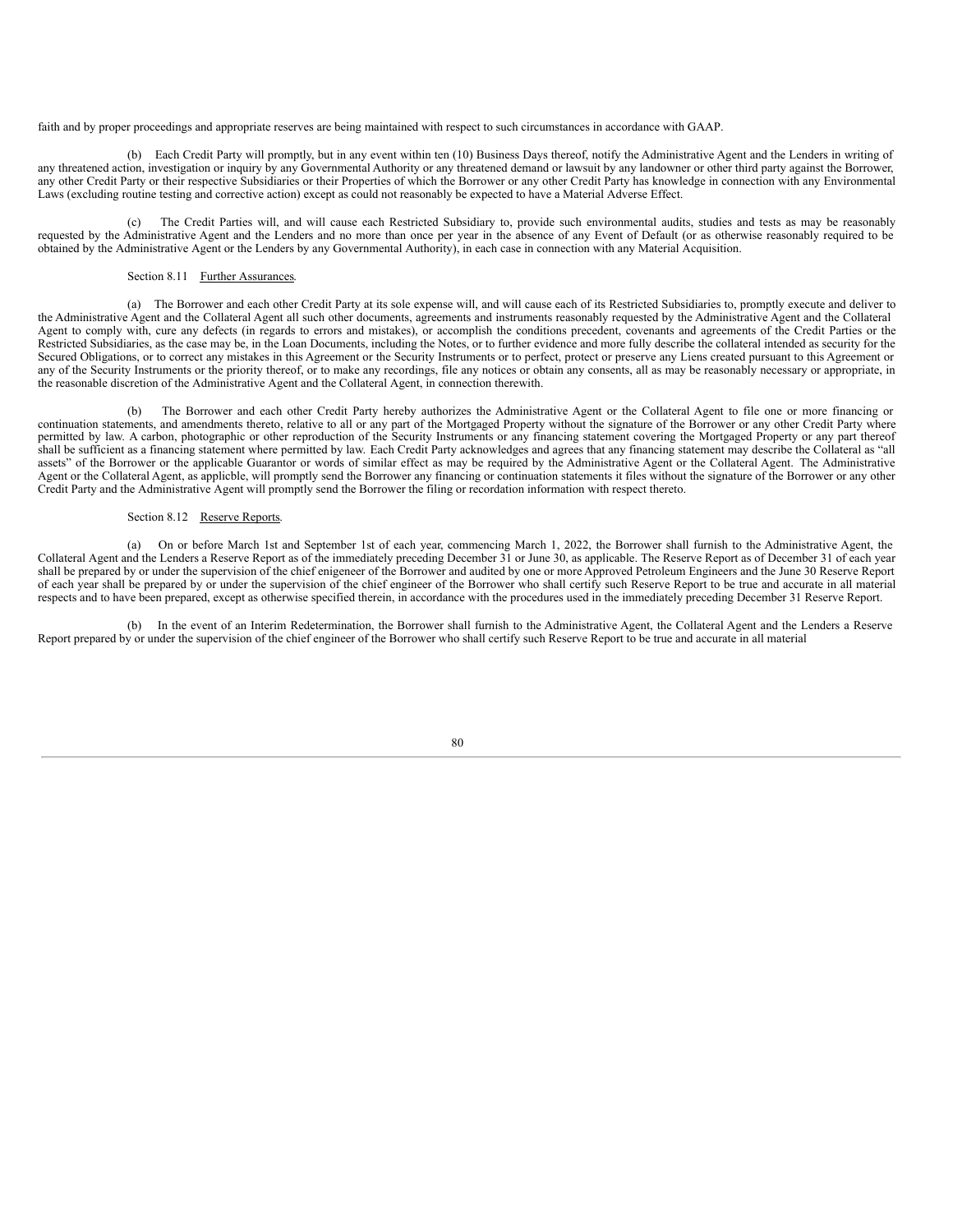respects and to have been prepared, except as otherwise specified therein, in accordance with the procedures used in the immediately preceding December 31 Reserve Report. For any Interim Redetermination requested by the Administrative Agent or the Borrower pursuant to Section 2.07(b), the Borrower shall provide such Reserve Report with an "as of" date as reasonably required by the Administrative Agent as soon as possible, but in any event no later than thirty (30) days following the receipt of such request.

(c) With the delivery of each Reserve Report, the Borrower shall provide to the Administrative Agent and the Lenders a certificate from a Responsible Officer, in substantially the form of Exhibit G hereto (the "Reserve Report Certificate"), certifying that in all material respects: (i) the information provided by the Borrower in connection with the preparation of such Reserve Report and any other information delivered in connection therewith by the Borrower is true and correct, and any projections based upon such information have been prepared in good faith based upon assumptions believed by the Borrower to be reasonable, subject to uncertainties inherent in all projections, (ii) the Borrower and the Restricted Subsidiaries own good and defensible title to the Oil and Gas Properties evaluated in such Reserve Report and such Properties are free of all Liens except for Liens permitted by Section 9.03, (iii) except as set forth on an exhibit to the certificate, on a net basis there are no gas imbalances, take or pay or other prepayments in excess of the volume specified in Section 7.18 with respect to the Oil and Gas Properties evaluated in such Reserve Report that would require the Borrower or the Restricted Subsidiaries to deliver Hydrocarbons either generally or produced from such Oil and Gas Properties at some future time without then or thereafter receiving full payment therefor, (iv) none of the Oil and Gas Properties evaluated in the immediately preceding Reserve Report have been sold since the date of the last Borrowing Base redetermination except as set forth on an exhibit to the certificate, which certificate shall list all of the Oil and Gas Properties sold and in such detail as reasonably required by the Administrative Agent, (v) attached to the certificate is a list of all marketing agreements entered into subsequent to the later of the date hereof or the most recently delivered Reserve Report that the Borrower could reasonably be expected to have been obligated to list on Schedule 7.19 had such agreement been in effect on the date hereof and (vi) attached thereto is a schedule of the Oil and Gas Properties evaluated by such Reserve Report that are Mortgaged Properties and demonstrating that the percentage of the total value of the Oil and Gas Properties evaluated by such Reserve Report that such Mortgaged Properties represent is in compliance with Section 8.14(a).

### Section 8.13 Title Information.

(a) On or before the delivery to the Administrative Agent, the Collateral Agent and the Lenders of each Reserve Report required by Section 8.12, to the extent requested by the Administrative Agent, the Borrower will deliver title information in form and substance reasonably acceptable to the Administrative Agent covering enough of the Oil and Gas Properties evaluated by such Reserve Report that were not included in the immediately preceding Reserve Report, so that the Administrative Agent shall have received together with title information previously delivered to the Administrative Agent, reasonably satisfactory title information on at least 80% of the total value of the proved Oil and Gas Properties evaluated by such Reserve Report.

(b) If the Borrower has provided title information for additional Properties underSection 8.13(a), the Borrower shall, within 60 days of notice from the Administrative Agent that title defects or exceptions exist with respect to such additional Properties, either (i) cure any such title defects or exceptions (including defects or exceptions as to priority) which are not permitted by Section 9.03, (ii) substitute acceptable Mortgaged Properties with no title defects or exceptions (other than Liens which are permitted by Section 9.03 having an equivalent value) or (iii) deliver title information in form and substance reasonably acceptable to the Administrative Agent so that the Administrative Agent shall have received, together with title information previously delivered to the Administrative Agent, reasonably satisfactory title information on at least 80% of the total value of the proved Oil and Gas Properties evaluated by such Reserve Report.

(c) If the Borrower is unable to cure any title defect requested by the Administrative Agent or the Lenders to be cured within the 60-day period or the Borrower does not comply with the requirements to provide acceptable title information as required by Section 8.13(a) and Section 8.13(b), such default shall not be a Default, but instead the Administrative Agent and/or the Majority Lenders shall have the right to exercise the following remedy in their sole discretion from time to time, and any failure to so exercise this remedy at any time shall not be a waiver as to future exercise of the remedy by the Administrative Agent or the Lenders. To the extent that the Administrative Agent or the Majority Lenders are not reasonably satisfied with title to any Mortgaged

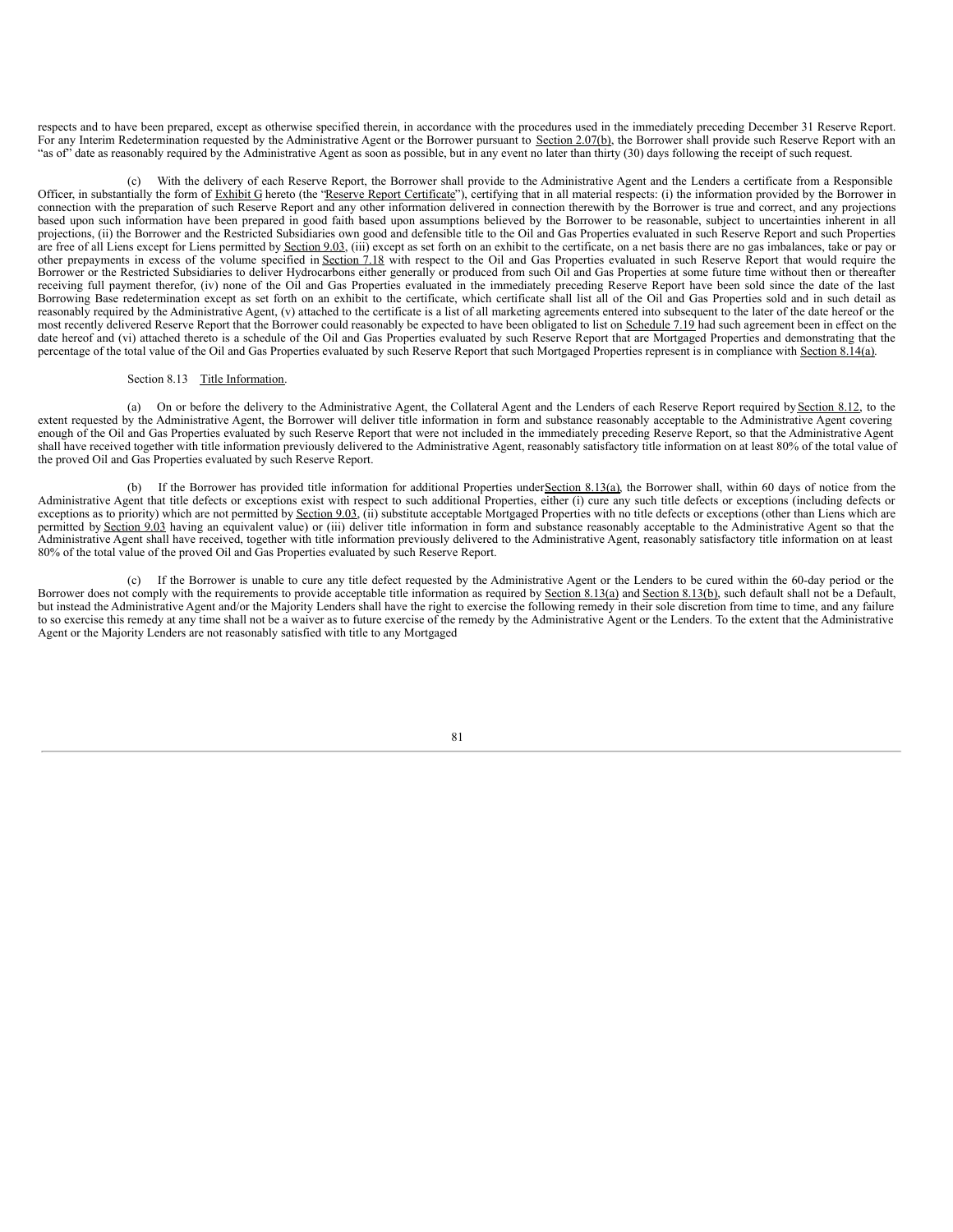Property after the 60-day period has elapsed, such unacceptable Mortgaged Property shall not count towards the requirements ofSection 8.13(a) and Section 8.13(b), and the Administrative Agent may send a notice to the Borrower and the Lenders that the then outstanding Borrowing Base shall be reduced by an amount as determined by the Required Lenders to cause the Borrower to be in compliance with the requirement to provide acceptable title information pursuant to Section 8.13(a) and Section 8.13(b). Such new Borrowing Base shall become effective immediately after receipt of such notice.

### Section 8.14 Additional Collateral; Additional Guarantors.

(a) In connection with each redetermination of the Borrowing Base, the Borrower shall review the Reserve Report and the list of current Mortgaged Properties (as described in Section 8.12(c)(vi)) to ascertain whether the Mortgaged Properties represent at least 90% of the total value of the proved Oil and Gas Properties of the Borrower and the Restricted Subsidiaries evaluated in the most recently completed Reserve Report, after giving effect to exploration and production activities, acquisitions, dispositions and production. In the event that the Mortgaged Properties represent less than 90% of the total value of the proved Oil and Gas Properties of the Borrower and the Restricted Subsidiaries evaluated in the most recently completed Reserve Report delivered to the Administrative Agent and the Collateral Agent, then the Borrower shall, and shall cause each of its Restricted Subsidiaries to, grant, within sixty (60) days (or such later date as the Administrative Agent may agree to in its sole discretion) of the delivery of the Reserve Report Certificate, to the Collateral Agent or its designee as security for the Secured Obligations a first-priority Lien interest (subject to Liens permitted by Section 9.03 which may attach to Mortgaged Property) on additional Oil and Gas Properties of the Borrower and the Restricted Subsidiaries not already subject to a Lien of the Security Instruments such that after giving effect thereto, the value of the Mortgaged Properties is equal to or greater than 90% of the total value of the proved Oil and Gas Properties of the Borrower and the Restricted Subsidiaries evaluated in such Reserve Report. All such Liens will be created and perfected by and in accordance with the provisions of the Guaranty and Collateral Agreement, deeds of trust, mortgages, security agreements and financing statements or other Security Instruments, all in form and substance reasonably satisfactory to the Collateral Agent or its designee and in sufficient executed (and acknowledged where necessary or appropriate) counterparts for recording purposes. In order to comply with the foregoing, if any Restricted Subsidiary places a Lien on its Oil and Gas Properties and such Restricted Subsidiary is not a Guarantor, then it shall become a Guarantor and comply with Section 8.14(b).

(b) The Borrower shall promptly cause each Material Subsidiary (other than an Excluded Subsidiary or Immaterial Subsidiary) to become a Guarantor and guarantee the Secured Obligations pursuant to the Guaranty and Collateral Agreement. In connection with any such guaranty, the Borrower shall, or shall cause the Restricted guarantee the Secured Obligations pursuant to the Subsidiaries to, promptly, but in any event no later than 15 days (or such later date as the Administrative Agent may agree to in its sole discretion) after the formation or acquisition (or other similar event, including an Immaterial Subsidiary becoming a Material Subsidiary or upon the designation of an Unrestricted Subsidiary as a Restricted Subsidiary) of any Material Subsidiary (other than an Excluded Subsidiary or Immaterial Subsidiary) to, (i) cause such Material Subsidiary to execute and deliver a joinder and supplement to the Guaranty and Collateral Agreement, (ii) (A) pledge all of the Equity Interests issued by such Material Subsidiary and (B) cause such Material Subsidiary to pledge all of the Equity Interests directly owned by such Material Subsidiary in its respective Subsidiaries (including, without limitation, delivery of original stock certificates evidencing such Equity Interests, together with an appropriate undated stock power for each certificate duly executed in blank by the registered owner thereof); provided, that such pledge shall be limited to (x) 65% of the voting Equity Interests in any Excluded Subsidiary described in clauses (a) or (b) of the definition thereof and (y) 0% of the Equity Interests in any Excluded Subsidiary described in clauses (c) or (d) of the definition thereof, and (iii) execute and deliver such other additional closing documents, certificates and legal opinions as shall reasonably be requested by the Collateral Agent or its designee.

Section 8.15 ERISA Event. The Credit Parties will promptly furnish, and will cause any ERISA Affiliate to promptly furnish, to the Administrative Agent (a) upon becoming aware of the occurrence of any ERISA Event that would reasonably be expected to result in a Material Adverse Effect, a written notice specifying the nature thereof, what action such Credit Party or ERISA Affiliate is taking or proposes to take with respect thereto, and, if then known, any action taken or proposed by the Internal Revenue Service, the Department of Labor or the PBGC with respect thereto, and (b) upon receipt thereof, copies of any notice of the PBGC's intention to terminate or to have a trustee appointed to administer any Plan.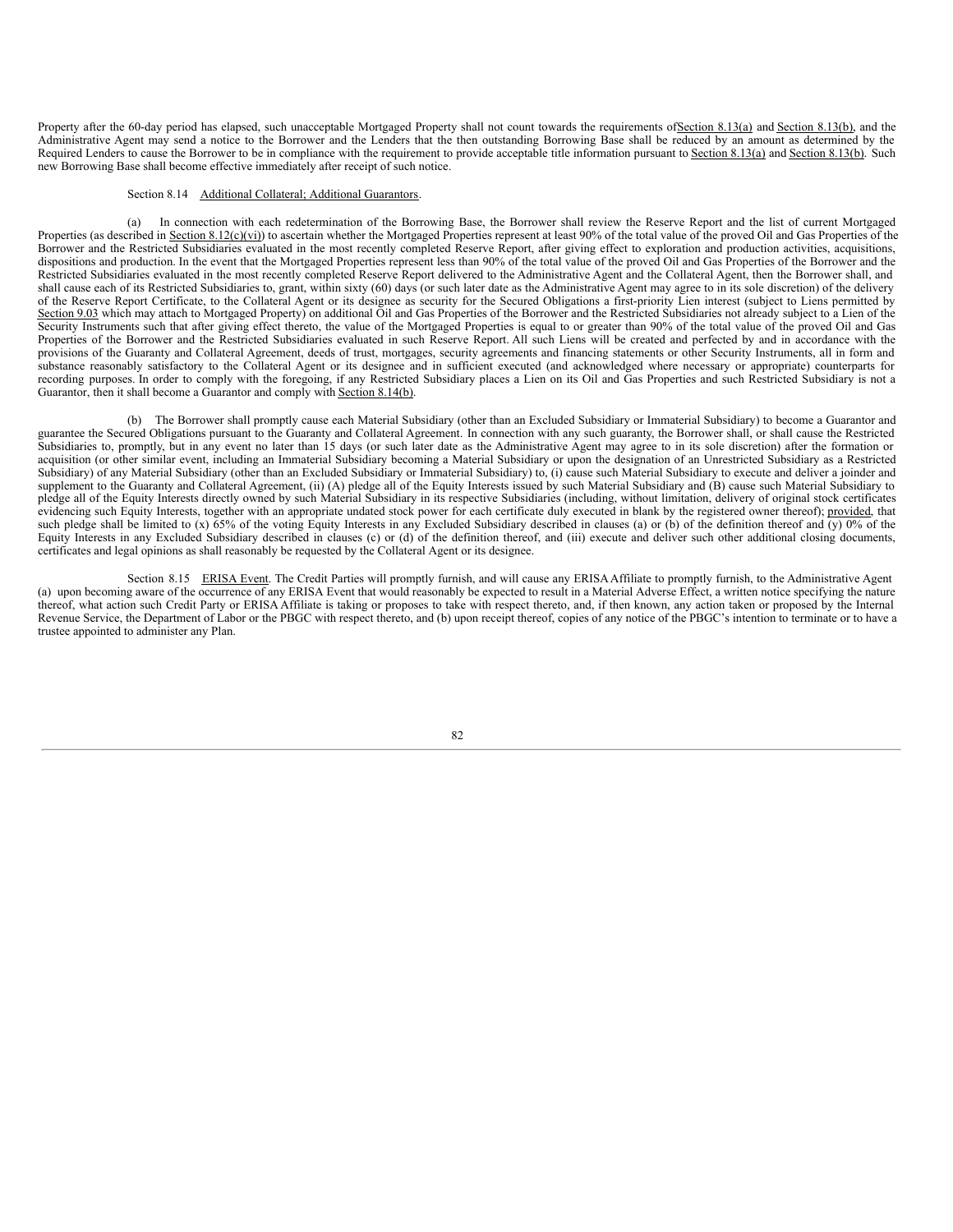Section 8.16 Post-Closing Obligations. Within the time periods specified on Schedule 8.16 (as each may be extended in writing by the Administrative Agent in its sole discretion), each Credit Party shall, and shall cause each Restricted Subsidiary to, provide the documentation, and complete the undertakings, as are set forth on Schedule 8.16.

Section 8.17 Accounts. The Credit Parties shall, and shall cause each Restricted Subsidiary to, (i) in connection with any Deposit Account, Commodity Account or Securities Account established or acquired by a Credit Party (other than Excluded Accounts, but only for so long as it is an Excluded Account) promptly, but in any event within thirty (30) days of the establishment or acquisition of such account or by such later date as the Administrative Agent shall reasonably agree, cause such Deposit Account, Commodity Account or Securities Account to become and thereafter be maintained subject to an Account Control Agreement and it being agreed the applicable Credit Party or Restricted Subsidiary shall not direct or redirect funds into any such account until a duly executed Account Control Agreement has been established with respect to the applicable account, (ii) deposit or cause to be deposited directly, all Cash Receipts into one or more Deposit Accounts in which the Collateral Agent has been granted a firstpriority Lien (subject to Excepted Liens of the type described in clause (e) of the definition thereof) and is subject to an Account Control Agreement (in each case, other than amounts referred to in the definition of "Excluded Accounts", which may be deposited in Excluded Accounts) and (iii) deposit or credit or cause to be deposited or credited directly, all securities and financial assets held or owned by (whether directly or indirectly), credited to the account of, or otherwise reflected as an asset on the balance sheet of, the Borrower and the Consolidated Restricted Subsidiaries (including, without limitation, all marketable securities, treasury bonds and bills, certificates of deposit, investments in money market funds and commercial paper) into one or more Securities Accounts in which the Collateral Agent has been granted a first-priority Lien (subject to Excepted Liens of the type described in clause (e) of the definition thereof) and that is subject to an Account Control Agreement.

### **ARTICLE IX. Negative Covenants**

Until the Commitments have expired or been terminated and the principal of and interest on each Loan and all fees payable hereunder and all other amounts payable under the Loan Documents have been paid in full (other than indemnities and other contingent obligations not then due and payable and as to which no claim has been made as<br>of the time of determination) and all Letters of C Administrative Agent and each Issuing Bank shall have been made) and all LC Disbursements shall have been reimbursed, each of the Credit Parties covenants and agrees with the Lenders that, and covenants and agrees to cause the Restricted Subsidiaries that:

## Section 9.01 Financial Covenants.

except:

(a) Maximum Net Leverage Ratio. The Borrower will not permit, as of the last day of each fiscal quarter, beginning with the fiscal quarter ending March 31, 2022, the Net Leverage Ratio to exceed 3.50 to 1.00.

(b) Current Ratio. The Borrower will not permit, as of the last day of any fiscal quarter, beginning with the fiscal quarter ending March 31, 2022, the Current Ratio to be less than 1.00 to 1.00.

Section 9.02 Debt. The Credit Parties will not, and will not permit any of the Restricted Subsidiaries to, incur, create, assume or suffer to exist any Debt,

(a) the Loans, other Secured Obligations and any guaranty of or suretyship arrangement in respect thereof;

(b) intercompany Debt between or among (i) the Borrower and any Subsidiary Guarantor, (ii) any Restricted Subsidiary that is not a Guarantor and any other Restricted Subsidiary that is not a Guarantor or (iii) the Borrower or any Subsidiary Guarantor to any Restricted Subsidiary that is not a Guarantor to the extent permitted by Section 9.05(g); provided that such Debt is not held, assigned, transferred, negotiated or pledged to any Person other than the Administrative Agent or the Collateral Agent for the benefit of the Lenders, the Borrower or a Subsidiary Guarantor, and, provided further, that any such Debt for borrowed money (including without limitation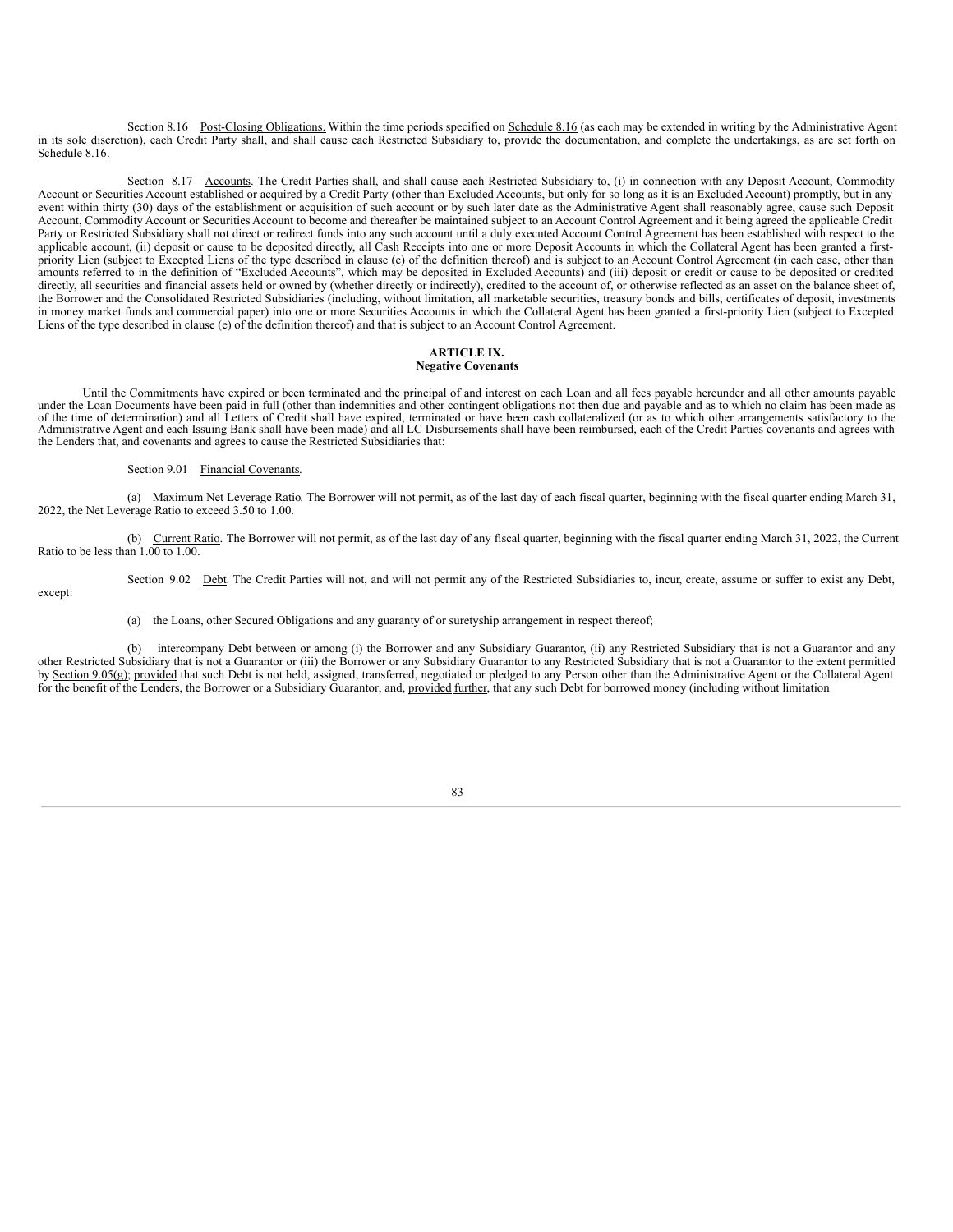intercompany receivables or other obligations) owed by either the Borrower or any Credit Party shall be subordinated to the Secured Obligations on the terms set forth in the Guaranty and Collateral Agreement;

(c) endorsements of negotiable instruments for collection in the ordinary course of business;

Debt of the Borrower or the Restricted Subsidiaries (i) associated with bonds or surety obligations required by Governmental Requirements in connection with the operation of the Oil and Gas Properties in the ordinary course of business and (ii) comprised of guarantees of obligations of Restricted Subsidiaries under marketing agreements entered into in the ordinary course of business and which do not constitute Debt for borrowed money;

(e) Debt of the Borrower and the Restricted Subsidiaries under Capital Leases and Debt incurred to finance the purchase, construction or improvement of such capital assets (excluding real property interests) secured by Liens permitted by Section 9.03(c) in an aggregate principal amount not to exceed \$25,000,000;

(x) Permitted Senior Notes and any guarantees thereof existing as of the Effective Date; provided that no Subsidiary or other Person is required to guarantee such Debt unless such Subsidiary or other Person has guaranteed the Secured Obligations pursuant to the Guaranty and Collateral Agreement, and (y) Permitted Senior Notes and any guarantees thereof incurred after the Effective Date; provided that (i) both before and immediately after giving effect to the incurrence of such Debt, no Default or Event of Default has occurred and is continuing or would result therefrom (after giving effect to any concurrent repayment of Debt with the proceeds thereof, any Borrowing Base adjustment under Section 2.07(e) and any prepayment made pursuant to Section 3.04(c)(iii)); (ii) such Debt and any guarantees thereof (A) are on terms and conditions that are not more restrictive, taken as a whole, than those contained in this Agreement and the other Loan Documents, as reasonably determined by the Borrower in good faith, and (B) do not contain financial covenants that are more restrictive than those contained in this Agreement and the other Loan Documents, unless in the case of clause (A) or (B), such more restrictive terms are incorporated into this Agreement, mutatis mutandis, are offered to the Lenders in good faith or are otherwise applicable only after the payment in full of the Loans; (iii) immediately after the incurrence of such Debt, the Borrowing Base shall be adjusted in accordance with and to the extent required by Section  $2.07(e)$  and prepayment shall be made to the extent required by Section 3.04(c)(iii); (iv) such Debt does not have any scheduled principal amortization prior to the date that is 91 days after the Latest Maturity Date at the time of issuance; (v) such Debt does not mature sooner than the date that is 91 days after the Latest Maturity Date at the time of issuance; (vi) the economic terms of such Debt and any guarantees thereof, taken as a whole, are on market terms for issuers of similar size and credit quality given the then prevailing market conditions as reasonably determined by the Borrower in good faith; (vii) immediately after giving effect to the incurrence of such Debt and any guarantees thereof, the Pro Forma Net Leverage Ratio shall not exceed 3.50 to 1.00; (viii) such Debt does not have any mandatory prepayment or redemption provisions which would require a mandatory prepayment or redemption thereof in priority to the Secured Obligations (other than (a) customary change of control tender offer provisions, (b) asset sale or casualty or condemnation event tender offer provisions, to the extent such provisions in this clause (b) first permit, at the option of the Borrower, prepayment in full of the Secured Obligations (or permit at the option of the Borrower the net cash proceeds to be applied first to the prepayment of the Secured Obligations) or (c) customary acceleration rights after an event of default); (ix) no Subsidiary or other Person is required to guarantee such Debt unless such Subsidiary or other Person has guaranteed the Secured Obligations pursuant to the Guaranty and Collateral Agreement; (x) if such Debt is eenior subordinated Debt, such Debt is expressly subordinate to the payment in full of all of the Secured Obligations on terms and conditions reasonably satisfactory to the Administrative Agent and (xi) the Borrower shall have complied with Section 8.01(p);

(g) Permitted Refinancing Debt and any guarantees thereof, the proceeds of which shall be used concurrently with the incurrence thereof to refinance any outstanding Permitted Debt permitted under Section 9.02(f) or to refinance any outstanding Refinanced Debt, as the case may be;

(h) Debt in the form of guaranties by the Credit Parties of Debt of (i) the Borrower or any Subsidiary Guarantor permitted under thisSection 9.02 or (ii) other Persons to the extent an Investment would be permitted in such Person under Section 9.05(g);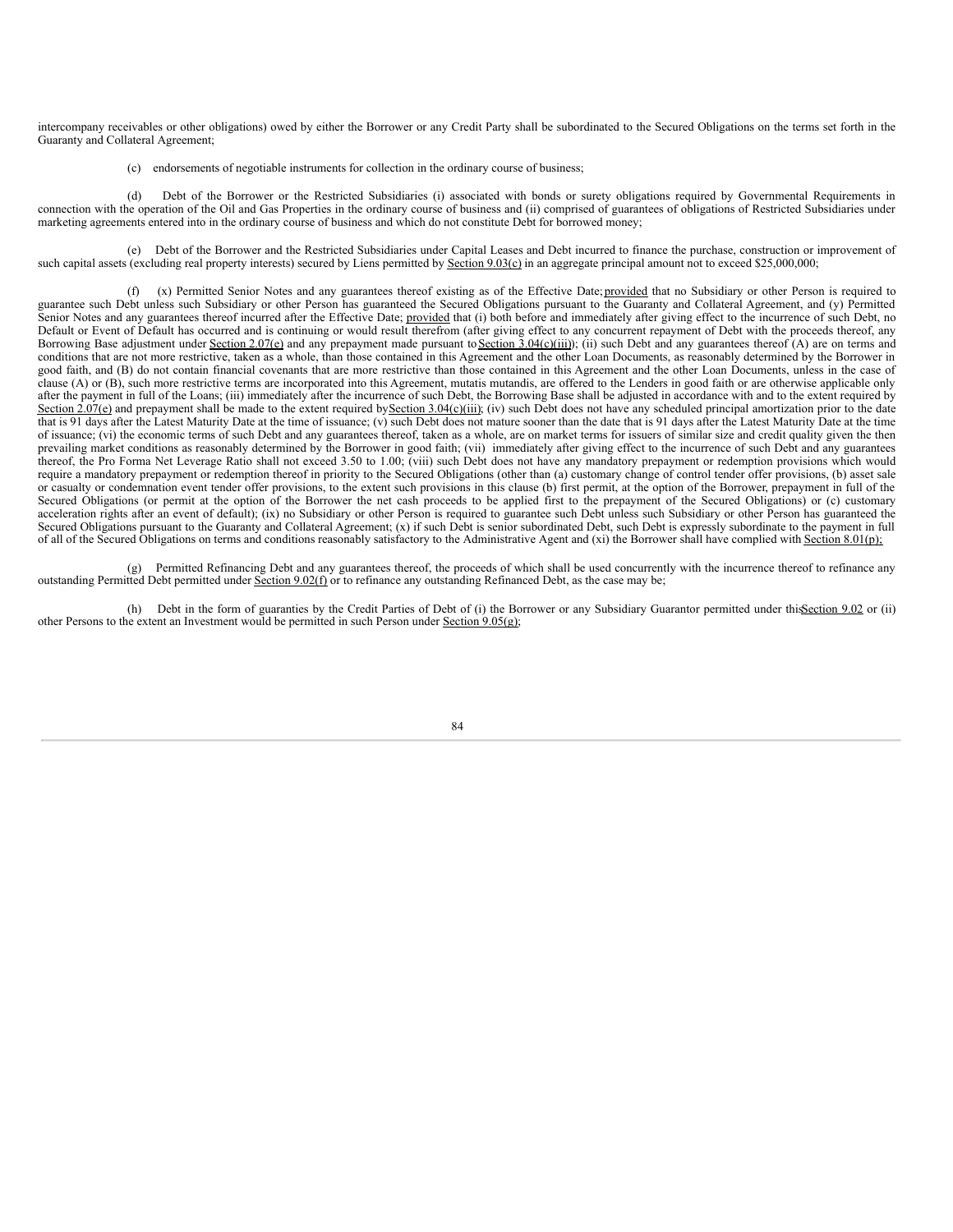(i) other Debt in an aggregate principal amount not to exceed \$75,000,000 at any one time outstanding; and

(j) To the extent constituting Debt, unsecured deferred purchase price arrangements in connection with acquisitions and/or Investments otherwise permitted by this Agreement so long as (i) no Default, Event of Default or Borrowing Base Deficiency has occurred and is continuing or would result therefrom and (ii) the Pro Forma Net Leverage Ratio is equal to or less than 3.50 to 1.00.

(k) Debt existing on the Effective Date and set forth onSchedule 9.02.

Section 9.03 Liens. The Credit Parties will not, and will not permit any of the Restricted Subsidiaries to, create, incur, assume or permit to exist any Lien on any of their respective Properties (now owned or hereafter acquired), except:

- (a) Liens securing the payment of any Secured Obligations.
- (b) Excepted Liens.

(c) Liens securing Capital Leases and Liens encumbering assets (and those described in subclause (ii) below) securing Debt incurred to finance the purchase, construction or improvement of such assets (and any refinancings thereof which do not increase the principal amount thereof); provided that (i) the principal amount of the Debt secured by a purchased asset shall not exceed one hundred percent (100%) of the purchase price of such asset, (ii) such Liens shall not extend to or encumber any other asset of the Credit Parties or the Restricted Subsidiaries other than the agreement, any related contracts, intangibles and other assets that are incidental thereto, including accessions thereto and replacements thereof, and proceeds and individual financings may be cross-collateralized with other asset-specific acquisition or construction financings provided by such Person or its Affiliates, (iii) such Liens shall attach to such purchased, constructed or improved asset within 180 days after such acquisition or the completion of such construction or improvement (or substantially contemporaneously with refinancings of such Debt which do not increase the principal amount thereof) and (iv) such Liens shall not extend to or encumber Borrowing Base Properties.

(d) Liens on Property of the Borrower and the Restricted Subsidiaries not otherwise permitted by any other clause of this Section 9.03; provided that the aggregate principal or face amount of all Debt secured under this Section 9.03(e) shall not exceed \$35,000,000 at any time.

(e) Liens existing on the Effective Date and set forth on Schedule 9.03.

## Section 9.04 Dividends, Distributions and Redemptions.

(a) Restricted Payments. The Credit Parties will not, and will not permit any of the Restricted Subsidiaries to, declare or make, or agree to pay or make, directly or indirectly, any Restricted Payment, return any capital to holders of its Equity Interests or make any distribution of its Property to its respective Equity Interest holders (all of which shall be referred to as a "Restricted Payment" for purposes of this Section 9.04(a)), except:

(i) the Borrower may declare and pay Restricted Payments with respect to its Equity Interests payable solely in additional shares (or the right to acquire additional shares) of its Equity Interests (other than Disqualified Capital Stock);

(ii) Restricted Subsidiaries of the Borrower may declare and pay Restricted Payments ratably with respect to their Equity Interests to its direct parent that is the Borrower or a Subsidiary Guarantor;

(iii) so long as, both before and immediately after giving effect thereto, each of the Specified Conditions is satisfied, the Borrower may declare or make, or agree to pay or make, directly or indirectly,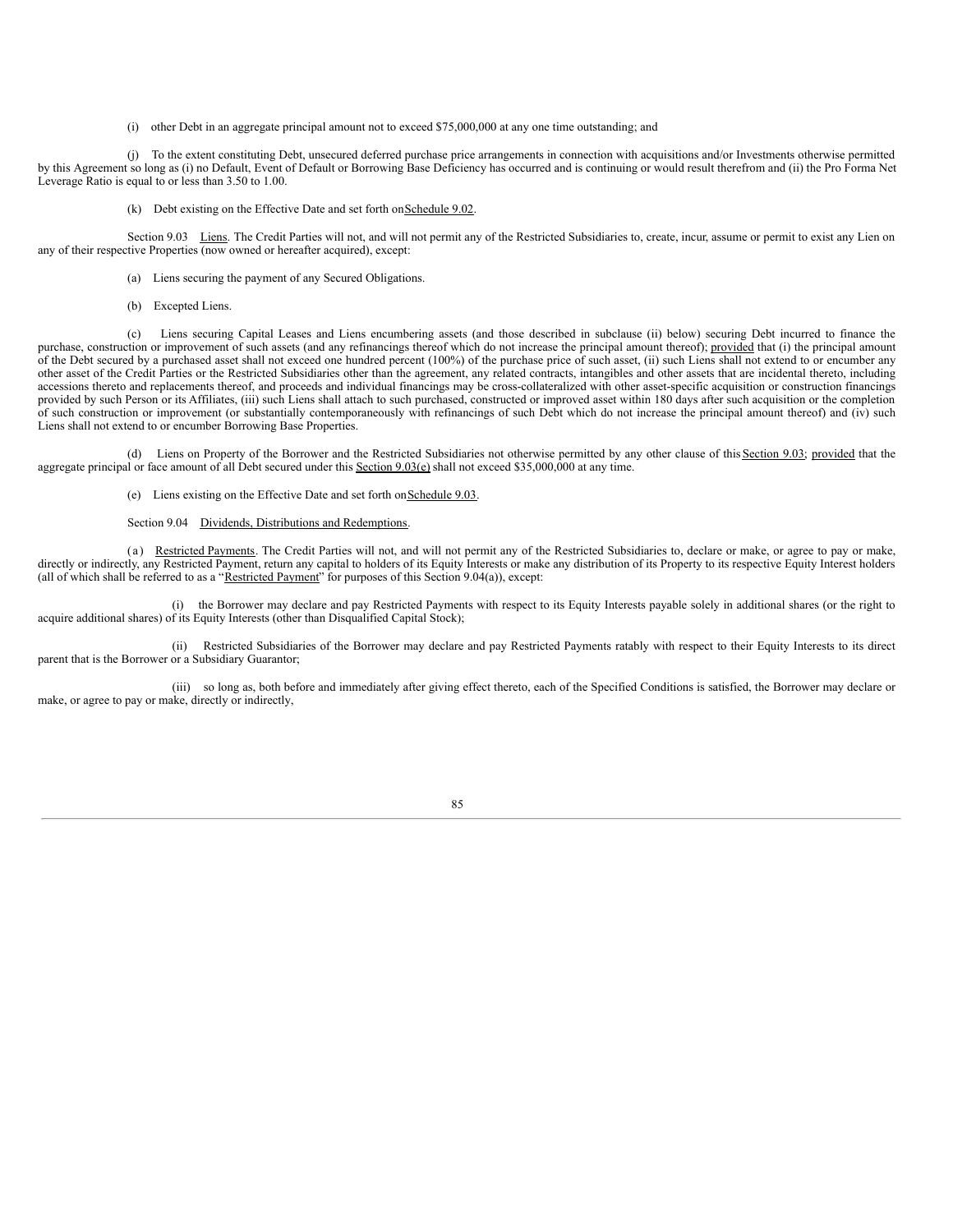any Restricted Payment, in each case in cash, and with respect to dividends and distributions, ratably with respect to its Equity Interests;

(iv) the Borrower may make Restricted Payments pursuant to and in accordance with stock option plans or other benefit plans for management or employees of the Borrower and its Subsidiaries; and

(v) the Borrower may make Restricted Payments with the net cash proceeds of a substantially concurrent sale or issuance of Equity Interests (other than Disqualified Capital Stock) of the Borrower (to the extent contributed to the Borrower and other than a sale or issuance to a Subsidiary of the Borrower) or of a substantially concurrent cash contribution to the Equity Interests (other than Disqualified Capital Stock) of the Borrower (to the extent contributed to the Borrower and other than a contribution by a Subsidiary of the Borrower); provided, that the making of a Restricted Payment within 90 days after such sale, issuance or contribution shall be deemed to be substantially concurrent.

(b) Redemption or Repayment of Permitted Debt or Permitted Refinancing Debt. The Credit Parties will not, and will not permit any Restricted Subsidiary

to:

(i) call, make or offer to make any optional Redemption of or otherwise optionally Redeem whether in whole or in part or optionally repay any Permitted Debt, except (w) any optional Redemption of Permitted Debt, so long as both before and immediately after giving effect thereto, each of the Specified Conditions is satisfied, (x) with proceeds of Permitted Refinancing Debt and (y) with the net cash proceeds of any issuance or sale of or the exchange or conversion into Equity Interests (other than Disqualified Capital Stock) of the Borrower (other than the Specified Equity Issuance); or

(ii) amend, modify, waive or otherwise change, consent or agree to any amendment, modification, waiver or other change to, any of the terms of any notes evidencing, or any indenture, agreement, instrument, certificate or other document relating to, any Permitted Debt if:

> (A) the effect of such amendment, modification or waiver is to shorten the final maturity to a date that is earlier than the date that is 91 days after the Latest Maturity Date at the time of issuance, or increase the amount of any payment of principal thereof or increase the rate or shorten any period for payment of interest thereon or modify the method of calculating the interest rate;

> (B) such action adds, amends, changes or otherwise modifies covenants, events of default or other agreements to the extent such covenants, events of default or other agreements are more restrictive, taken as a whole, than those contained in this Agreement or the other Loan Documents, or financial covenants that are more restrictive than those contained in this Agreement, in each case, as reasonably determined by the Borrower in good faith, unless such covenants, events of default or agreements or more restrictive terms are incorporated into this Agreement, mutatis mutandis, are offered to the Lenders in good faith or are otherwise applicable only after the payment in full of the Loans;

> > (C) such action creates a security interest or adds collateral in favor of the holder; or

(D) the effect of such amendment, modification or waiver is to designate any Permitted Debt as subordinate to any other Debt (other than the Secured Obligations) unless such Permitted Debt is expressly subordinate to the payment in full of all of the Secured Obligations on terms and conditions reasonably satisfactory to the Administrative Agent.

Section 9.05 Investments, Loans and Advances. The Credit Parties will not, and will not permit any of the Restricted Subsidiaries to, make or permit to remain outstanding any Investments in or to any Person, except that the foregoing restriction shall not apply to:

(a) Investments existing on the Effective Date set forth onSchedule 9.05;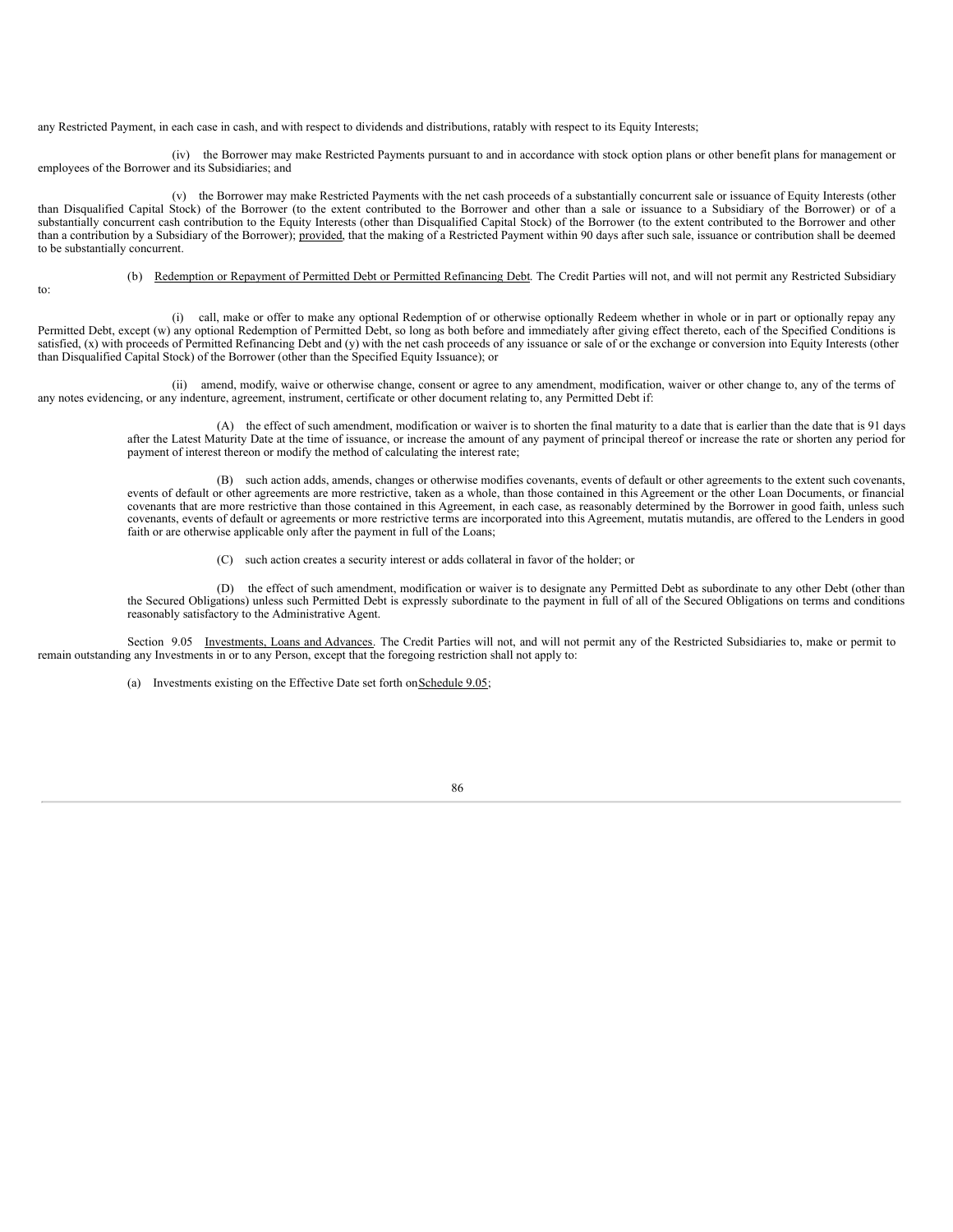(b) Investments consisting of extensions of credit in the nature of accounts receivable or notes receivable arising from the grant of trade credit in the ordinary course of business, and Investments received in satisfaction or partial satisfaction thereof from financially troubled account debtors to the extent reasonably necessary in order to prevent or limit loss;

(c) cash and Cash Equivalents;

(d) Investments (i) the consideration of which consists of Equity Interests (other than Disqualified Capital Stock) of the Borrower, or warrants options or other rights to purchase or acquire Equity Interests (other than Disqualified Capital Stock) of the Borrower or (ii) in an amount not to exceed the net cash proceeds of one or more offerings of Equity Interests (other than Disqualified Capital Stock) of the Borrower (the "Qualifying Net Cash Proceeds"), in each case, to the extent not constituting a Change in Control; provided that, in the case of clause (ii) above: (A) both before, and immediately after giving effect to, any such Investment, no Default, Event of Default or Borrowing Base Deficiency has occurred and is continuing or would result therefrom and (B) any such Investment is made within 90 days after the receipt by the Borrower of the Qualifying Net Cash Proceeds (provided that Qualifying Net Cash Proceeds shall be reduced on a dollar-for-dollar basis by any Restricted Payments made by the Borrower in cash during such 90 day period prior to the making of Investments with such Qualifying Net Cash Proceeds);

Investments (i) made by the Borrower in or to any other Person that, prior to such Investment, is or concurrent therewith becomes a Subsidiary Guarantor; (ii) made by any Restricted Subsidiary in or to the Borrower or any other Person that, prior to such Investment, is or concurrent therewith becomes a Subsidiary Guarantor; (iii) made by any Restricted Subsidiary that is not a Guarantor in or to the Borrower or any other Restricted Subsidiary; or (iv) made by any Credit Party in any Restricted Subsidiary that is not a Subsidiary Guarantor; provided, that the aggregate amount at any time outstanding pursuant to this clause (iv) shall not exceed \$2,500,000;

(f) consideration (other than cash consideration) received by a Credit Party or a Restricted Subsidiary pursuant to a Disposition permitted underSection  $9.11$ , to the extent such consideration is permitted pursuant to Section  $9.11$ ;

(g) loans or advances to employees, officers or directors in the ordinary course of business of the Credit Parties or the Restricted Subsidiaries, in each case only as permitted by applicable law, including Section 402 of the Sarbanes Oxley Act of 2002, but in any event not to exceed \$2,500,000 in the aggregate at any time;

(h) Investments in stock, obligations or securities received in settlement of debts arising from Investments permitted under thisSection 9.05 owing to the Credit Parties or the Restricted Subsidiaries as a result of a bankruptcy or other insolvency proceeding of the Credit Party in respect of such debts or upon the enforcement of any Lien in favor of the Credit Parties or the Restricted Subsidiaries;

(i) Investments made in connection with the purchase, lease or other acquisition of tangible assets of any Person, and Investments made in connection with the purchase, lease or other acquisition of all or substantially all of the business of any Person, or all of the Equity Interests of any Person, so long as such Person becomes a Restricted Subsidiary immediately after giving effect to such Investment, or any division, line of business or business unit of any Person (including by the merger or consolidation of such Person into the Borrower or any Guarantor); provided that (i) the Borrower promptly complies with the requirements of Section 8.14 in connection with any newly acquired Restricted Subsidiary to the extent required thereby, (ii) no Default, Event of Default or Borrowing Base Deficiency exists both before and after giving effect to any such Investment and (iii) immediately after giving effect to any such Investment, the Pro Forma Net Leverage Ratio shall not exceed 3.50 to 1.00;

(j) Investments permitted by Section 9.10;

(k) other Investments not to exceed in the aggregate at any time outstanding an amount equal to \$50,000,000;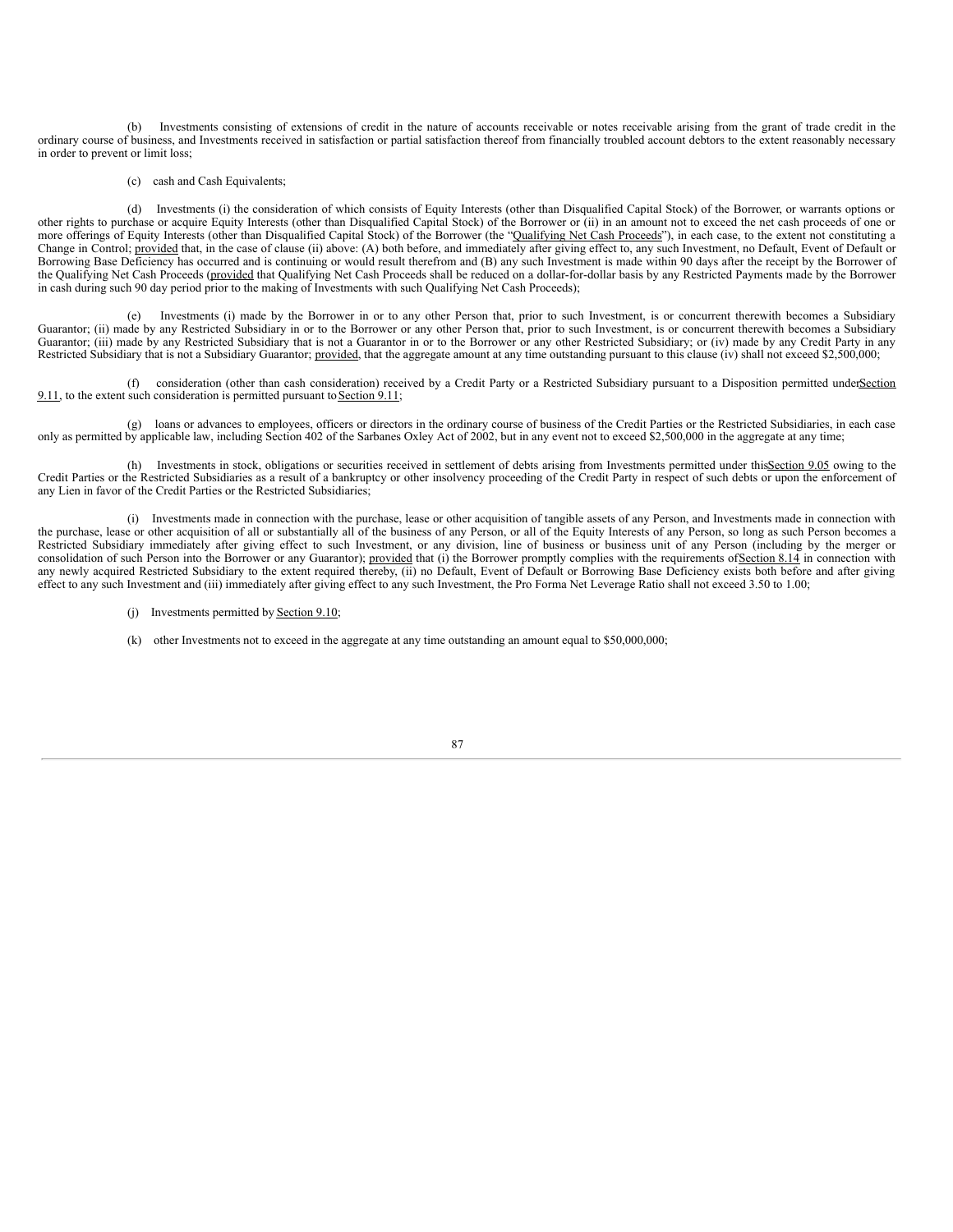(l) other Investments, so long as, both before and immediately after giving effect thereto, each of the Specified Conditions is satisfied; and

#### (m) any guarantee permitted under Section 9.02.

Section 9.06 Nature of Business. The Credit Parties will not, and will not permit any of the Restricted Subsidiaries to, allow any material change to be made in the character of its business as an independent oil and gas exploration and production company and activities reasonably incidental or related thereto. The Borrower and Credit Parties will not, and will not permit any of the Restricted Subsidiaries to, operate its business outside the geographical boundaries of the United States.

Section 9.07 Proceeds of Loans. The Borrower will not permit the proceeds of the Loans and Letters of Credit to be used for any purpose other than those permitted by Section 7.21. None of the Borrower, its Subsidiaries or any Person acting on behalf of the Borrower or its Subsidiaries has taken or will take any action which would cause any of the Loan Documents to violate Regulations T, U or X or any other regulation of the Board or to violate Section 7 of the Exchange Act. If requested by the Administrative Agent, the Borrower will furnish to the Administrative Agent a statement to the foregoing effect in conformity with the requirements of FR Form U-1 or such other form referred to in Regulation U, Regulation T or Regulation X of the Board, as the case may be. The Borrower will not request any Borrowing or Letter of Credit, and the proceeds of any Borrowing or Letter of Credit shall not, directly or knowingly indirectly, be used, or lent, contributed or otherwise made available to any Subsidiary, other Affiliate, joint venture partner or other Person, (A) in furtherance of an offer, payment, promise to pay, or authorization of the payment or giving of money, or anything else of value, to any Person in violation of any Anti-Corruption Laws or AML Laws, (B) for the purpose of funding, financing or facilitating any activity, business or transaction of or with any Sanctioned Person, or in any Sanctioned Country (including, but not limited to, transshipment or transit through a Sanctioned Country), or involving any goods originating in or with a Sanctioned Person or Sanctioned Country, in each such case in violation of Sanctions, or (C) in any manner that would result in the violation of any Sanctions by any Person (including any Person participating in the transactions contemplated hereunder, whether as underwriter, advisor, lender, issuing bank, investor or otherwise).

Section 9.08 ERISA Compliance. Except as would not reasonably be expected, individually or in the aggregate, to have a Material Adverse Effect, the Credit Parties will not at any time:

(a) terminate, or permit any ERISAAffiliate to terminate, any Plan in a manner, or take any other action with respect to any Plan, which could reasonably be expected to result in any liability of the Credit Parties to the PBGC;

(b) contribute to or assume an obligation to contribute to, or permit any ERISA Affiliate to contribute to or assume an obligation to contribute to, any Multiemployer Plan;

(c) permit to exist, or allow any ERISA Affiliate to permit to exist, any failure to comply with the rules regarding minimum required contributions under Section 302 or 303 of ERISA or Section 412, 430 or 436 of the Code with respect to any Plan;

(d) incur, or permit any ERISA Affiliate to incur, a liability to or on account of a Plan or Multiemployer Plan under Sections 515, 4062, 4063, 4064, 4201 or 4204 of ERISA; and

(e) permit any Plan to (i) fail to satisfy the minimum funding standard applicable to the Plan for any plan year pursuant to Section 412 of the Code or Section 302 of ERISA (determined without regard to Section 412(c) of the Code or Section 302(c) of ERISA), (ii) be in at-risk status (within the meaning of Section 430 of the Code or Section 303 of ERISA) for a plan year, or (iii) fail to satisfy the requirements of Section 436 of the Code or Section 206(g) of ERISA.

Section 9.09 Sale or Discount of Receivables. Except for receivables obtained by the Credit Parties or the Restricted Subsidiaries out of the ordinary course of business or the settlement of joint interest billing accounts in the ordinary course of business or discounts granted to settle collection of accounts receivable or the sale of defaulted accounts arising in the ordinary course of business in connection with the compromise or collection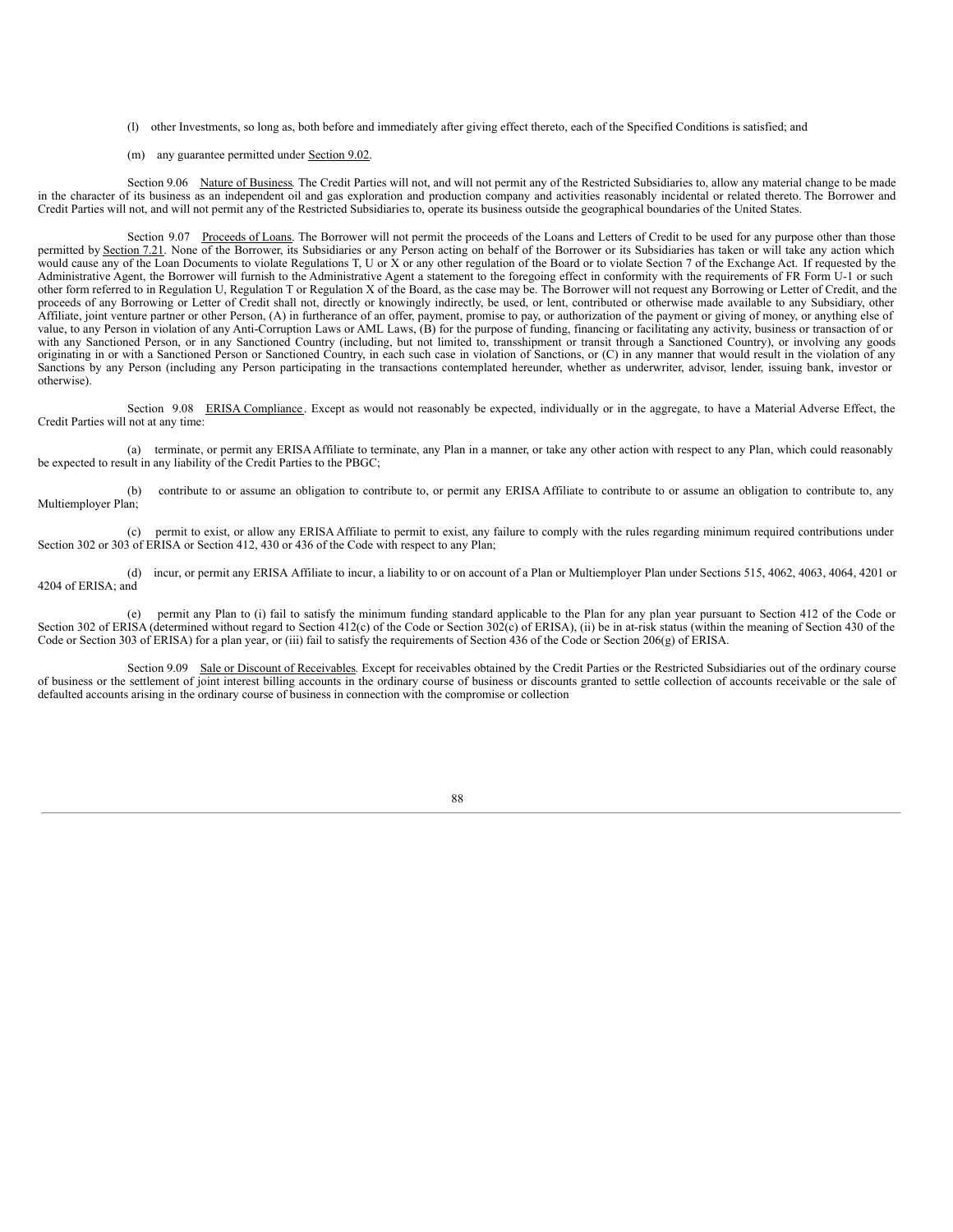thereof and not in connection with any financing transaction, none of the Credit Parties or any of the Restricted Subsidiaries will discount or sell (with or without recourse) any of its notes receivable or accounts receivable.

Section 9.10 Mergers, Etc. The Credit Parties will not, and will not permit any of the Restricted Subsidiaries to, merge into or with or consolidate with any other Person, or permit any other Person to merge into or consolidate with it, or sell, lease or otherwise dispose of (whether in one transaction or in a series of related transactions) all or substantially all of its Property to any other Person (any such transaction, a "consolidation") or liquidate, wind-up or dissolve (or suffer any liquidation or dissolution), terminate or discontinue its business (any such transaction, a "wind-up") or divide; provided that:

(a) so long as no Default, Event of Default or Borrowing Base Deficiency has occurred and is continuing or would result therefrom, any Restricted Subsidiary of the Borrower may participate in a consolidation with the Borrower in a transaction in which the Borrower is the surviving entity or transferee and in which the Borrower remains a domestic entity;

(b) so long as no Default, Event of Default or Borrowing Base Deficiency has occurred and is continuing or would result therefrom, any Subsidiary Guarantor may participate in a merger or consolidation with any other Subsidiary Guarantor;

(c) so long as (i) no Event of Default has occurred and is continuing or would result therefrom and (ii) after giving effect thereto, the Credit Parties are in compliance with Section 8.14, any Restricted Subsidiary may sell, transfer, lease or otherwise dispose of its assets to the Borrower or to a Subsidiary Guarantor;

(d) any Restricted Subsidiary may wind-up if the Borrower determines in good faith that such wind-up is in the best interests of the Borrower and is not materially disadvantageous to the Lenders and (i) with respect to any Subsidiary Guarantor, provides written notice to the Administrative Agent not less than five (5) days (or less, as the Administrative Agent may agree in its sole discretion) prior to such wind-up, (ii) distributes all Property of the entity subject of the wind-up to the Borrower or another Restricted Subsidiary, and (iii) complies in all respects with all covenants and agreements in the Loan Documents to provide the Administrative Agent with perfected first-priority liens (subject to Excepted Liens) on all Property so distributed;

(e) any Restricted Subsidiary that is not a Guarantor may participate in a merger or consolidation with any other Restricted Subsidiary; provided that if any Guarantor participates in such merger or consolidation, a Guarantor shall be the surviving Person;

## (f) Credit Parties and their Restricted Subsidiaries may engage in Dispositions permitted bySection 9.11;

(g) any Subsidiary of the Borrower or any other Person may be merged, amalgamated or consolidated with or into the Borrower; provided that (i) the Borrower shall be the continuing or surviving Person or, in the case of a merger, amalgamation or consolidation with or into the Borrower, the Person formed by or surviving any such merger, amalgamation or consolidation (if other than the Borrower) shall be an entity organized or existing under the laws of the United States, any state thereof, the District of Columbia or any territory thereof (the Borrower or such Person, as the case may be, being herein referred to as the "Successor Borrower"), (ii) the Successor Borrower (if other than the Borrower) shall expressly assume all the obligations of the Borrower under this Agreement and the other Loan Documents pursuant to a supplement hereto or thereto in form reasonably satisfactory to the Administrative Agent, (iii) no Event of Default has occurred and is continuing at the date of such merger, amalgamation or consolidation or would result from such consummation of such merger, amalgamation or consolidation, (iv) such merger, amalgamation or consolidation does not adversely affect the Collateral in any material respect, (v) if such merger, amalgamation or consolidation involves the Borrower and a Person that, prior to the consummation of such merger, amalgamation or consolidation, is not a Subsidiary of the Borrower (A) the Successor Borrower shall be in compliance with the covenants contained in Section 9.01 on a pro forma basis immediately after giving effect to such merger, amalgamation or consolidation, (B) each Subsidiary Guarantor, unless it is the other party to such merger, amalgamation or consolidation or unless the Successor Borrower is the Borrower, shall have by a supplement to the Guaranty and Collateral Agreement confirmed that its guarantee of the Obligations shall apply to the Successor Borrower's obligations under this Agreement, (C) each Subsidiary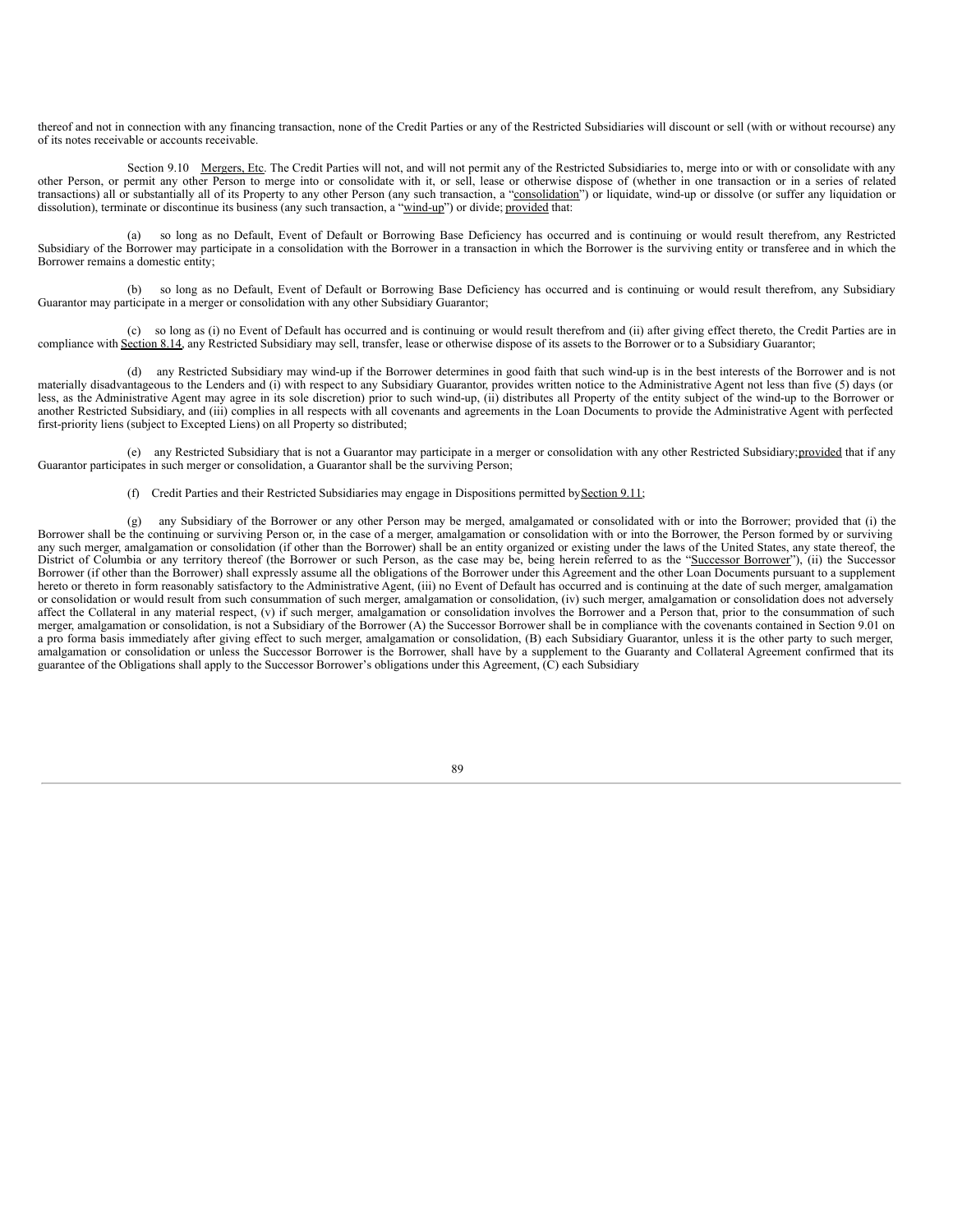Guarantor, unless it is the other party to such merger, amalgamation or consolidation or unless the Successor Borrower is the Borrower, shall have by a supplement to the Loan Documents confirmed that its obligations thereunder shall apply to the Successor Borrower's obligations under this Agreement, (D) if requested by the Collateral Agent, each mortgagor of a Mortgaged Property, unless it is the other party to such merger, amalgamation or consolidation or unless the Successor Borrower is the Borrower, shall have by an amendment to or restatement of the applicable Mortgage confirmed that its obligations thereunder shall apply to the Successor Borrower's obligations under this Agreement, (E) the Borrower shall have delivered to the Administrative Agent an officer's certificate stating that such merger, amalgamation or consolidation and any supplements to the Loan Documents preserve the enforceability of the guarantee under the Guaranty and Collateral Agreement and the perfection and priority of the Liens under the Guaranty and Collateral Agreement, (F) if reasonably requested by the Administrative Agent, an opinion of counsel shall be required to be provided to the effect that such merger, amalgamation or consolidation does not violate this Agreement or any other Loan Document and (G) such merger, amalgamation or consolidation shall otherwise be permitted under Section 9.05; and (vi) the Administrative Agent shall have received at least five (5) days prior to the date of such merger, amalgamation or consolidation all documentation and other information about such Subsidiary or other Person required under applicable "know your customer" and anti-money laundering rules and regulations, including the PATRIOT Act that has been reasonably requested by the Administrative Agent; provided, further, that if the foregoing are satisfied, the Successor Borrower (if other than the Borrower) will succeed to, and be substituted for, the Borrower under this Agreement; and

(h) any Subsidiary of the Borrower or any other Person may be merged, amalgamated or consolidated with or into any one or more Subsidiaries of the Borrower; provided that (i) in the case of any merger, amalgamation or consolidation involving one or more Restricted Subsidiaries, (A) a Restricted Subsidiary shall be the continuing or surviving Person or (B) the Borrower shall take all steps necessary to cause the Person formed by or surviving any such merger, amalgamation or consolidation (if other than a Restricted Subsidiary) to become a Restricted Subsidiary, (ii) in the case of any merger, amalgamation or consolidation involving one or more Guarantors, a Guarantor shall be the continuing or surviving Person or the Person formed by or surviving any such merger, amalgamation or consolidation (if other than a Guarantor) shall execute a supplement to the Guaranty and Collateral Agreement and any applicable Mortgage, each in form and substance reasonably satisfactory to the Collateral Agent in order for the surviving Person to become a Guarantor, and pledgor, mortgagor and grantor of Collateral for the benefit of the Secured Parties, (iii) no Event of Default has occurred and is continuing on the date of such merger, amalgamation or consolidation or would result from the consummation of such merger, amalgamation or consolidation, (iv) if such merger, amalgamation or consolidation involves a Subsidiary and a Person that, prior to the consummation of such merger, amalgamation or consolidation, is not a Restricted Subsidiary of the Borrower, (A) the Borrower shall be in compliance with the covenants contained in Section 9.01 on a pro forma basis immediately after giving effect to such merger, amalgamation or consolidation, (B) the Borrower shall have delivered to the Administrative Agent an officer's certificate stating that such merger, amalgamation or consolidation and such supplements to any Loan Document preserve the enforceability of the guaranty under the Guaranty and Collateral Agreement and the perfection and priority of the Liens under the Guaranty and Collateral Agreement and (C) such merger, amalgamation or consolidation shall otherwise be permitted under Section 9.05; and (v) the Administrative Agent shall have received at least five (5) days prior to the date of such merger, amalgamation or consolidation all documentation and other information about such Subsidiary or other Person required under applicable "know your customer" and anti-money laundering rules and regulations, including the PATRIOT Act that has been reasonably requested by the Administrative Agent.

Section 9.11 Disposition of Properties. The Credit Parties will not, and will not permit any of the Restricted Subsidiaries to, Dispose of any Property, except the below listed transactions:

- (a) the Disposition of inventory, including Hydrocarbons and geological and seismic data, in the ordinary course of business;
- (b) unless a Default or an Event of Default has occurred and is continuing or would result therefrom;
	- (i) Disposition of Properties to the extent permitted by Section 9.04(a), Section 9.05, and Section 9.10;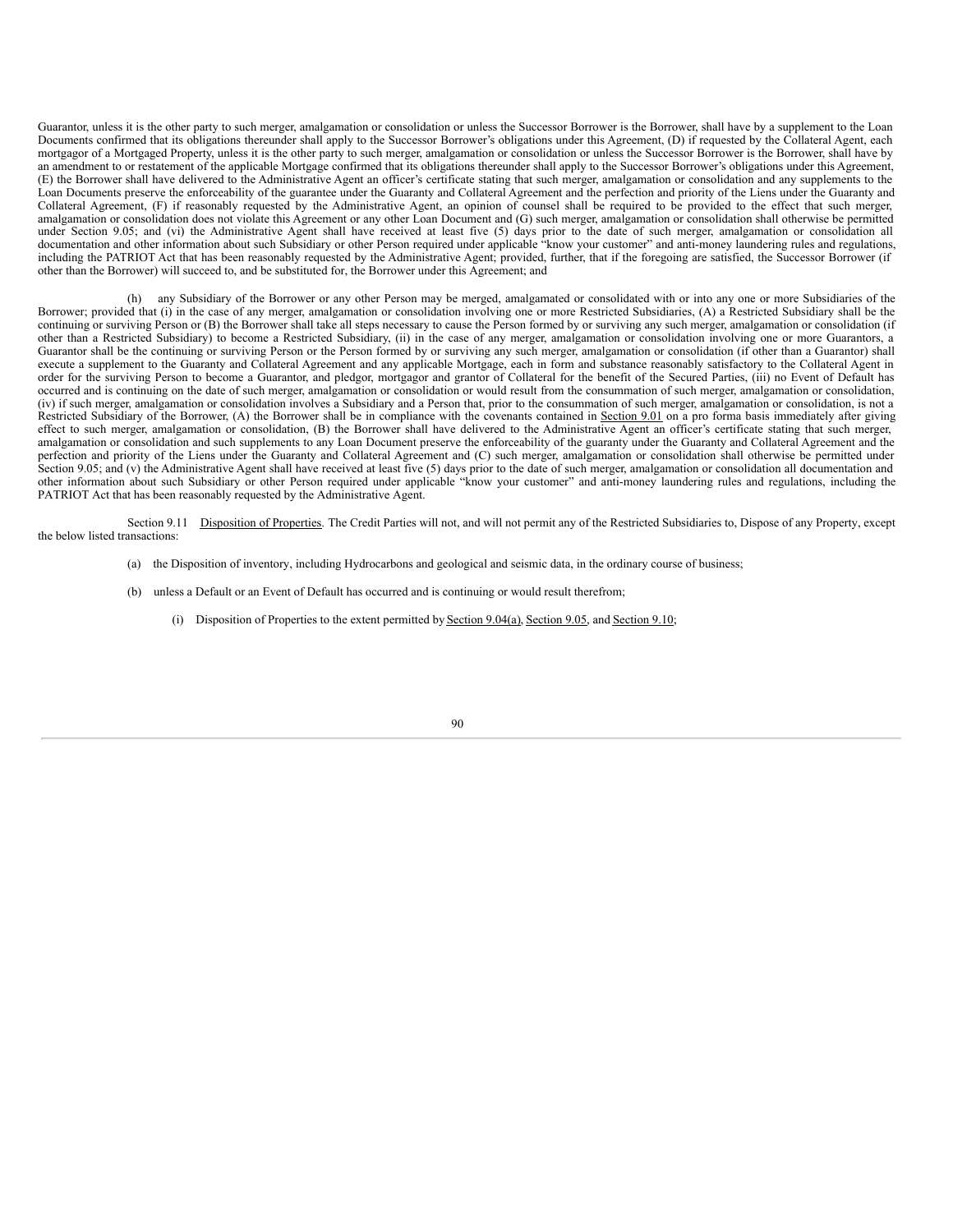(ii) the Disposition of equipment or other Property (other than Oil and Gas Properties) that is either obsolete, worn-out or no longer necessary or useful for the business of the Borrower or any Restricted Subsidiary or is promptly replaced by equipment or Property of at least comparable value; and

(iii) subject to Section 2.07(f) and the Borrower's compliance with Section 3.04(c)(iii), (x) Dispositions of any Oil and Gas Properties or any interest therein or the Disposition of any Equity Interests of any Restricted Subsidiary directly or indirectly owning Oil and Gas Properties and (y) Liquidations of Swap Agreements or the Disposition of any Equity Interests of any Restricted Subsidiary directly or indirectly owning Swap Agreements; provided that (A) at least seventy-five percent (75%) of the consideration received in respect of such Disposition shall be cash or Cash Equivalents, (B) the consideration received in respect of such Disposition shall be equal to or greater than the fair market value of the Swap Agreement, Oil and Gas Property, interest therein or Restricted Subsidiary subject of such Disposition (as reasonably determined by a Financial Officer of the Borrower, or if the aggregate consideration received in respect of such Disposition exceeds \$50,000,000, the board of directors (or equivalent body) of the Borrower and, if requested by the Administrative Agent, the Borrower shall deliver a certificate of a Responsible Officer of the Borrower certifying to that effect) and (C) if any such Disposition is of a Restricted Subsidiary owning Oil and Gas Properties or Swap Agreements, such Disposition shall include all the Equity Interests of such Restricted Subsidiary;

(c) Farm-outs of undeveloped acreage or acreage to which no proved reserves in which the Borrower or any Restricted Subsidiary has an interest are attributable and assignments in connection with such farm-outs, in each case in the ordinary course of business (for purposes of this clause, farm-out means any contract whereby any Oil and Gas Property, or any interest therein, may be earned by one party, by the drilling or committing to drill one or more wells by that party, whether directly or indirectly);

(d) so long as no Default, Event of Default or Borrowing Base Deficiency has occurred and is continuing, (i) any Credit Party or any Restricted Subsidiary may Dispose of its Properties to the Borrower or to a Subsidiary Guarantor, so long as, after giving effect thereto, the Credit Parties are in compliance with Section 8.14 without giving effect to any grace periods specified in such section, and (y) any Restricted Subsidiary that is not a Guarantor may Dispose of its Properties to any other Restricted Subsidiary that is not a Subsidiary Guarantor;

(e) the Disposition of cash and Cash Equivalents in the ordinary course of business;

- (f) the write-off, discount, sale or other disposition of defaulted or past-due receivables and similar obligations in the ordinary course of business;
- (g) Casualty Events; provided that with respect to any Casualty Event of a Borrowing Base Property,Section 2.07(f) and Section 3.04(c)(iii)shall apply;

(h) subject to Section 2.07(f) and the Borrower's compliance with Section 3.04(c)(iii), Dispositions of Properties not regulated by Section 9.11(a) through (g) having a fair market value not to exceed \$25,000,000 during any 12-month period; and

(i) the trade or exchange of Oil and Gas Properties for Oil and Gas Properties of equivalent or higher reserve classification and equivalent discounted present value in the ordinary course of business; provided, that, the aggregate value of Dispositions of Borrowing Base Properties pursuant to this Section 9.11(i) shall not exceed \$25,000,000.

Section 9.12 Environmental Matters. The Credit Parties will not, and will not permit any Restricted Subsidiary to, cause or permit Release of Hazardous Materials on any of its Properties in violation of any Environmental Laws, where such Release could reasonably be expected to have a Material Adverse Effect.

Section 9.13 Transactions with Affiliates. The Credit Parties will not, and will not permit any Restricted Subsidiary to, enter into any transaction, including, without limitation, any purchase, sale, lease or exchange of Property or the rendering of any service, with any Affiliate (other than the Guarantors, the Borrower, and Wholly-Owned Subsidiaries of the Borrower) unless such transactions are otherwise permitted under this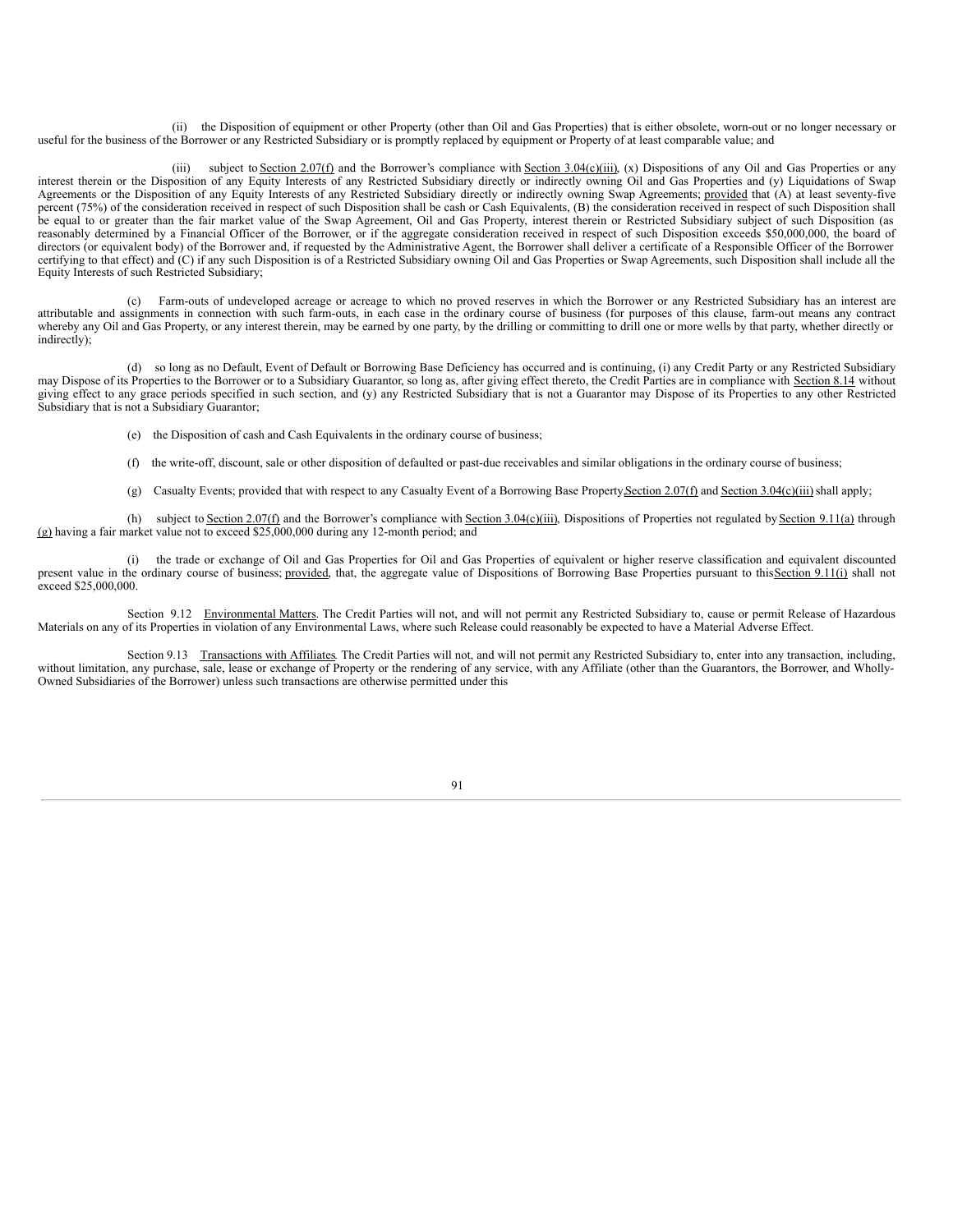Agreement and are upon terms substantially as favorable to it as it would obtain in a comparable arm's length transaction with a Person not an Affiliate;provided that the foregoing shall not apply to:

(a) any Restricted Payment permitted by Section 9.04 or Investment permitted by Section 9.05;

(b) the payment of reasonable and customary directors' and officers' fees and other benefits to Persons who are not otherwise Affiliates of the Borrower or any Subsidiary;

(c) any employment or severance or other employee compensation, arrangement or plan or any amendment thereto, entered into by the Credit Parties or the Restricted Subsidiaries in the ordinary course of business or which is customary in the oil and gas business, and payments, awards, grants or issuances of Equity Interests pursuant thereto;

(d) provision of officers' and directors' indemnification and insurance in the ordinary course of business to the extent permitted by law;

(e) transactions described in Section 9.05(e) or Section 9.11(d); provided that such transactions are on fair and reasonable financial terms from the perspective of the applicable Credit Party or Restricted Subsidiary, as applicable, as reasonably determined in good faith by a Financial Officer of the Borrower, or if the aggregate value of such transaction (or series of related transactions) exceeds or is expected to exceed \$10,000,000, the board of directors (or equivalent body) of the Borrower;

(f) transactions pursuant to permitted agreements in existence on the Effective Date and set forth onSchedule 9.13 or any amendment thereto to the extent such amendment is not adverse to the Lenders in any material respect; and

(g) transactions involving issuances, exchanges, repayments or other repurchases of Debt or preferred stock to any Affiliate in a transaction in which such Affiliate's participation in such transaction is on terms no less favorable to the Borrower than the terms offered to non-Affiliates participating in such transaction.

Section 9.14 Negative Pledge Agreements; Dividend Restrictions. The Credit Parties will not, and will not permit any of the Restricted Subsidiaries to, create, incur, assume or suffer to exist any contract, agreement or understanding (other than this Agreement, the Security Instruments and any Permitted Refinancing Debt of any of the foregoing provided that such Permitted Refinancing Debt does not expand the scope of such prohibition or restriction) that in any way prohibits or restricts the granting, conveying, creation or imposition of any Lien on any of its Property in favor of the Administrative Agent, the Collateral Agent and the Lenders to secure the Secured Obligations or restricts any Restricted Subsidiary from paying dividends or making distributions to the Borrower or any Guarantor, or which requires the consent of or notice to other Persons in connection therewith; provided, however, that the preceding restrictions will not apply to encumbrances or restrictions arising under or by reason of (a) any leases (other than leases of Oil and Gas Properties) or licenses or similar contracts as they affect any Property or Lien subject to such lease or license, (b) any restriction imposed pursuant to any agreement entered into for the Disposition of any Property otherwise permitted hereunder prior to the closing of such Disposition as they affect the Property subject to such pending Disposition, (c) any restriction imposed on the granting, conveying, creation or imposition of any Lien on any Property of the Credit Parties or the Restricted Subsidiaries imposed by any contract, agreement or understanding related to the Liens permitted under Section 9.03(c) so long as such restriction only applies to the Property permitted to be encumbered by such Liens, (d) restrictions imposed by any Governmental Authority or under any Governmental Requirement, (e) restrictions in the instruments creating an Excepted Lien of the type described in clause (f) of the definition thereof, so long as such restriction only applies to the Property permitted to be encumbered by such Liens, (f) customary supermajority voting provisions and other customary provisions with respect to the disposition or distribution of assets, each contained in corporate charters, bylaws, stockholders' agreements, limited liability company agreements, partnership agreements, joint venture agreements and other similar agreements entered into in the ordinary course of business of the Credit Parties or the Restricted Subsidiaries, (g) solely with respect to restrictions on the paying of dividends or making distributions to the Borrower or Guarantor, obligations that are binding on a Person at the time such Person first becomes a Restricted Subsidiary of the Borrower, so long as such obligations are not entered into in contemplation of such

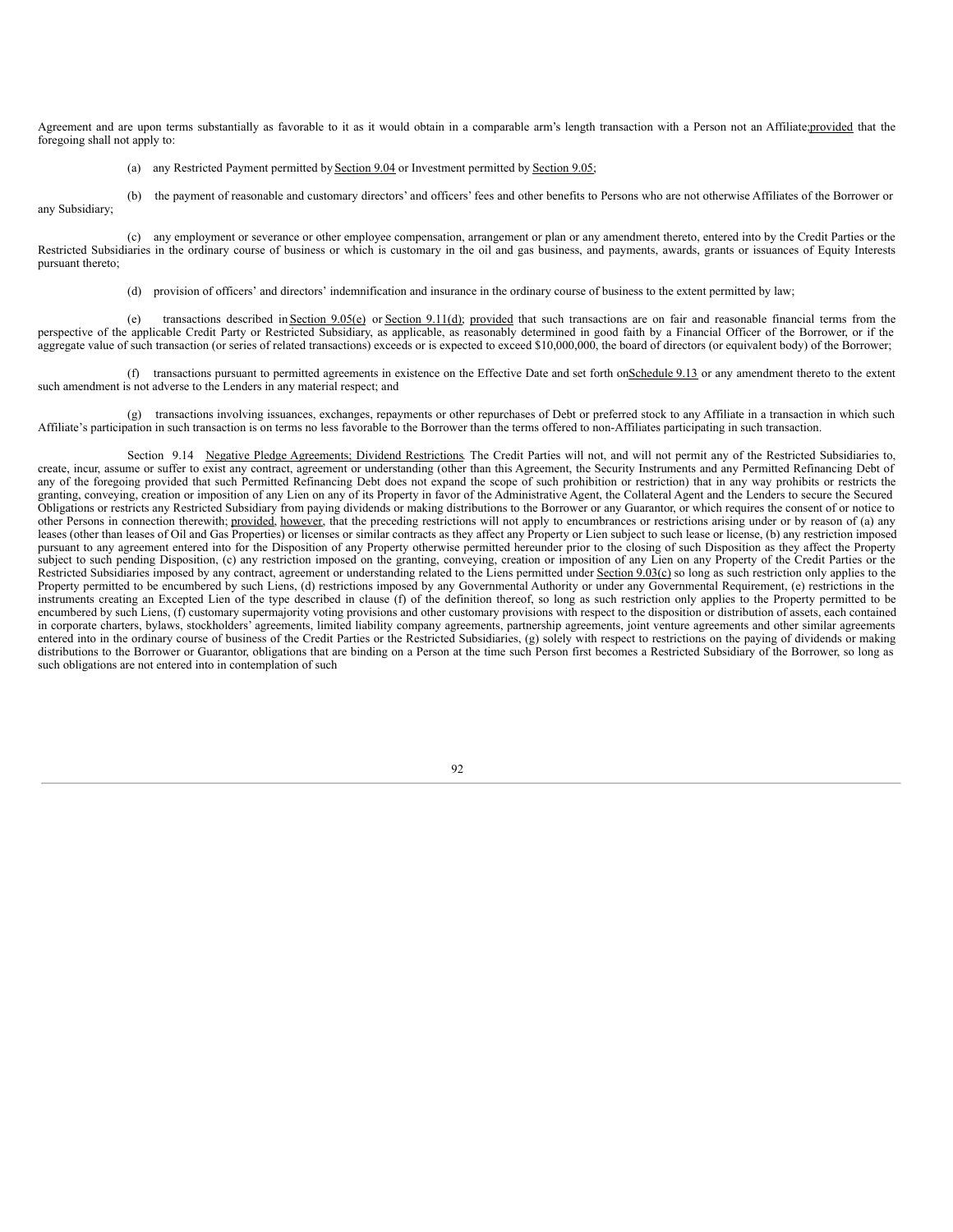Person becoming a Restricted Subsidiary and such Restricted Subsidiary is an Immaterial Subsidiary hereunder, (h) restrictions imposed by any agreement relating to Debt incurred pursuant to Section 9.01 or Permitted Refinancing Debt in respect thereof, to the extent that such restrictions are not materially more restrictive, taken as a whole, than the restrictions contained in the Loan Documents as determined by the Borrower in good faith and do not restrict Liens on the Collateral to secure the Secured Obligations.

Section 9.15 Gas Imbalances, Take-or-Pay or Other Prepayments. The Credit Parties will not, and will not permit any of the Restricted Subsidiaries to, allow gas imbalances, take-or-pay or other prepayments (excluding firm transportation contracts entered into in the ordinary course of business) with respect to the Oil and Gas Properties of the Borrower or the Restricted Subsidiaries that would require the Borrower or such Restricted Subsidiary to deliver, in the aggregate, two percent (2%) or more of the monthly production of Hydrocarbons at some future time without then or thereafter receiving full payment therefore.

# Section 9.16 Swap Agreements.

(a) The Credit Parties will not, and will not permit any of the Restricted Subsidiaries to, enter into (or, in the case ofSection 9.16(a)(ii) below, permit to exist) any Swap Agreements with any Person, except:

(i) Swap Agreements in respect of oil and gas commodities (x) with an Approved Counterparty and (y) the notional volumes for which (when aggregated with the notional volumes under all other commodity Swap Agreements then in effect other than swaps covering (A) basis differential or (B) oil spread timing risks, in each case on volumes already hedged pursuant to other Swap Agreements) do not exceed, as of the date such Swap Agreement is executed, for each calendar month in the remainder of the then current calendar year and for the period of five calendar years thereafter (I) the greater of (1) 80% of the reasonably anticipated projected production from the Borrower's Oil and Gas Properties and (2) 85% of the reasonably anticipated projected production from the Borrower's proved Oil and Gas Properties for each such month of the first twenty-four months during the period such Swap Agreement is in effect, and (II) the greater of (1) 100% of the reasonably anticipated projected production from the Borrower's proved developed producing Oil and Gas Properties, (2) 75% of the reasonably anticipated projected production from the Borrower's proved Oil and Gas Properties and (3) 50% of the reasonably anticipated projected production from the Borrower's Oil and Gas Properties for each such month of the next thirty-six months during the period such Swap Agreement is in effect, in each case, for each of crude oil and natural gas, calculated separately, and as determined by reference to the Reserve Report most recently delivered pursuant to Section 8.12 (the "Ongoing Hedges");

(ii) In addition to the Ongoing Hedges, in connection with a proposed or pending acquisition of Oil and Gas Properties (a "Proposed Acquisition"), the Credit Parties may, upon consultation with and approval from the Administrative Agent (such approval not to be unreasonably withheld, conditioned or delayed) also enter into incremental Swap Agreements (the "Acquisition Hedges") with respect to the Credit Parties' reasonably anticipated projected production from the Borrower's Oil and Gas Properties to be acquired  $(x)$  with an Approved Counterparty and  $(y)$  the notional volumes for which (when aggregated with the notional volumes under all other commodity Swap Agreements then in effect other than swaps covering (A) basis differential or (B) oil spread timing risks, in each case on volumes already hedged pursuant to other Swap Agreements) do not exceed, as of the date such Swap Agreement is executed, (I) the greater of (1) 80% of the reasonably anticipated projected production from the Borrower's Oil and Gas Properties and (2) 85% of the reasonably anticipated projected production from the Borrower's proved Oil and Gas Properties for each such month of the first twenty-four months during the period such Swap Agreement is in effect, and (II) the greater of (1) 100% of the reasonably anticipated projected production from the Borrower's proved developed producing Oil and Gas Properties, (2) 75% of the reasonably anticipated projected production from the Borrower's proved Oil and Gas Properties and (3) 50% of the reasonably anticipated projected production from the Borrower's Oil and Gas Properties, in each case, upon giving effect to such acquisition for each such month of the next thirty-six months during the period such Swap Agreement is in effect, in each case, for each of crude oil and natural gas, calculated separately, and as determined by reference to the Reserve Report most recently delivered pursuant to Section 8.12, during the period between (i) the date on which such Credit Party signs a definitive acquisition agreement in connection with a Proposed Acquisition and (ii) the earliest of (A) the date of consummation of such Proposed Acquisition, (B) the date of termination of such Proposed Acquisition and (C) ninety (90) days after the date of execution of such definitive acquisition agreement (or such longer period as the Administrative Agent may agree in its reasonable discretion). However, all such

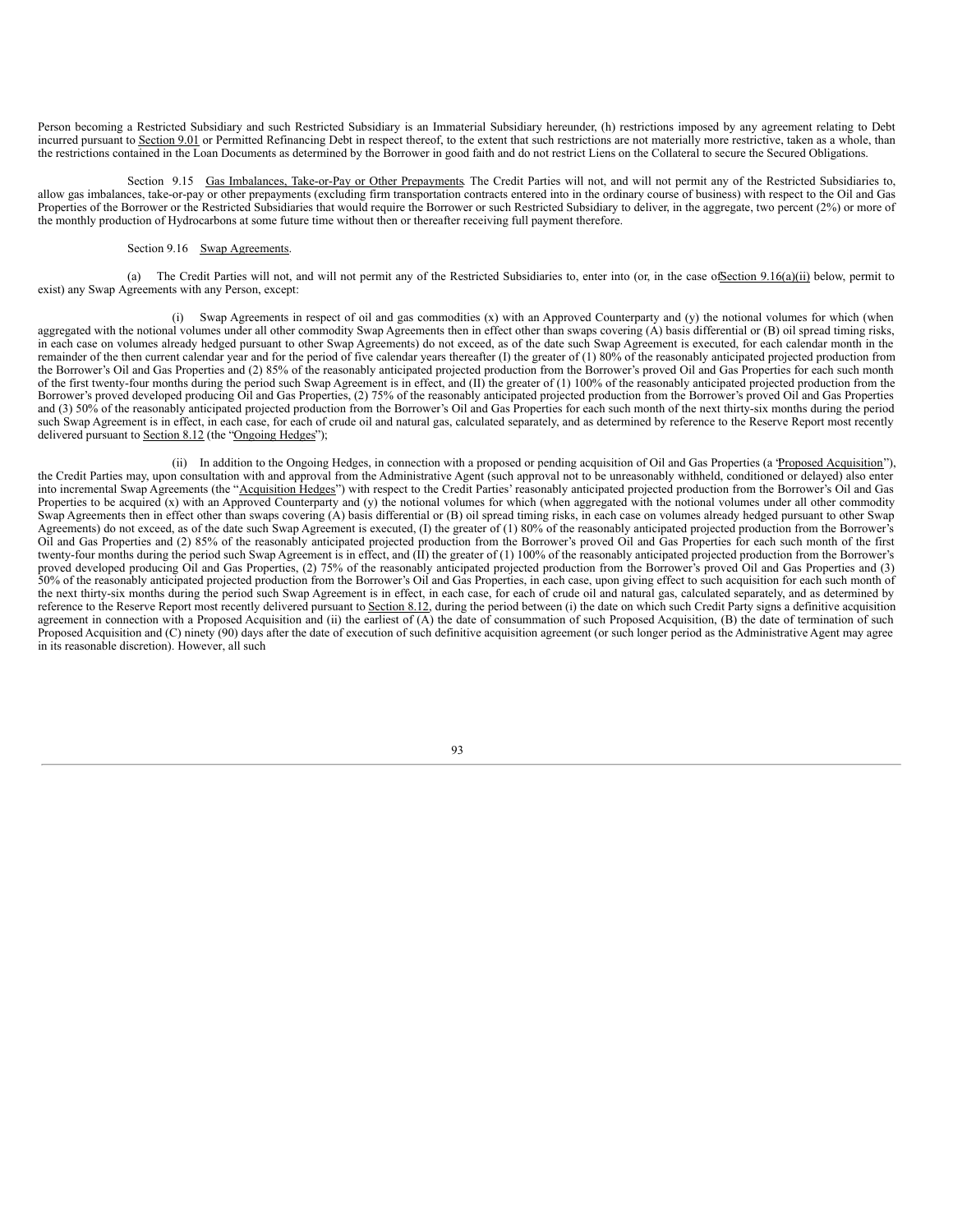incremental Swap Agreements entered into with respect to a Proposed Acquisition must be terminated or unwound within ninety (90) days following the date of termination of such Proposed Acquisition (it being understood, for avoidance of doubt, that the Acquisition Hedges may be permitted as Ongoing Hedges to the extent such Acquisition Hedges could be entered into pursuant to this Section 9.16(a) in the absence of a Proposed Acquisition); and

(iii) Swap Agreements in respect of interest rates with an Approved Counterparty, (i) effectively converting interest rates from fixed to floating, the notional amounts of which (when aggregated with all other Swap Agreements of the Credit Parties or any Restricted Subsidiaries then in effect effectively converting interest rates from fixed to floating) do not exceed 75% of the then outstanding principal amount of the Borrower's Debt for borrowed money which bears interest at a fixed rate and (ii) effectively converting interest rates from floating to fixed, the notional amounts of which (when aggregated with all other Swap Agreements of the Credit Parties or their respective Subsidiaries then in effect effectively converting interest rates from floating to fixed) do not exceed at any time 100% of the then outstanding principal amount of the Borrower's Debt for borrowed money which bears interest at a floating rate.

(b) If, at any time, the Borrower determines that the notional amounts of Swap Agreements in respect of interest rates exceed 100% of the then outstanding principal amount of the Borrower's Debt for borrowed money which bears interest at a floating rate, then the Borrower shall, within thirty (30) days of such determination, terminate, create off-setting positions or otherwise unwind existing Swap Agreements in order to comply with this Section 9.16.

(c) If, as of the end of any fiscal quarter, the Borrower determines that the aggregate volume of all commodity Swap Agreements (other than swaps covering (A) basis differential or (B) oil spread timing risks, in each case on volumes already hedged pursuant to other Swap Agreements) for which settlement payments were calculated in such fiscal quarter exceeded the actual production of Hydrocarbons in such fiscal quarter, then the Borrower shall, within thirty (30) days of such determination, terminate, create off-setting positions or otherwise unwind existing Swap Agreements such that, at such time, future hedging volumes will not exceed, on a quarterly basis, the volume limitations imposed in Section 9.16(a) above for each subsequent monthly period after such fiscal quarter.

(d) Notwithstanding anything to the contrary in this Section 9.16, there shall be no prohibition against the Borrower, any other Credit Party or any Restricted Subsidiary entering into any "put" contracts or commodity price floors with an Approved Counterparty so long as (i) such agreements are entered into for nonspeculative purposes and in the ordinary course of business for the purpose of hedging against fluctuations of commodity prices, (ii) such agreements are not related to corresponding calls, collars or swaps and (iii) neither the Borrower nor any Restricted Subsidiary has any payment obligation other than premiums and charges the total amount of which are fixed and known at the time such agreement is entered into.

(e) For purposes of entering into or maintaining Swap Agreement trades or transactions under Section 9.16(a) and Section 9.16(c), forecasts of reasonably anticipated production from the Credit Parties' Oil and Gas Properties as set forth on the most recent Reserve Report delivered pursuant to the terms of this Agreement or as otherwise projected by a Responsible Officer of the Borrower and acceptable to the Administrative Agent shall be revised to account for any increase or decrease therein anticipated based on information obtained by the Credit Parties and delivered to the Administrative Agent subsequent to the publication of such Reserve Report or projection, including the Credit Parties' internal forecasts of production decline rates for existing wells and additions to or deletions from anticipated future production from new wells, completed acquisitions coming on stream or failing to come on stream and Dispositions of Oil and Gas Properties; provided that (A) any such supplemental information shall be in form and detail reasonably satisfactory to the Administrative Agent and  $(B)$  if any such supplemental information is delivered, such information shall be presented on a net basis (i.e., it shall take into account both increases and decreases in anticipated production subsequent to publication of the most recent Reserve Report).

(f) In no event shall any Swap Agreement contain any requirement, agreement or covenant for the Borrower or any Credit Party to post collateral, credit support (including in the form of letters of credit) or margin (other than, in each case, pursuant to the Security Instruments) to secure their obligations under such Swap Agreement or to cover market exposures.

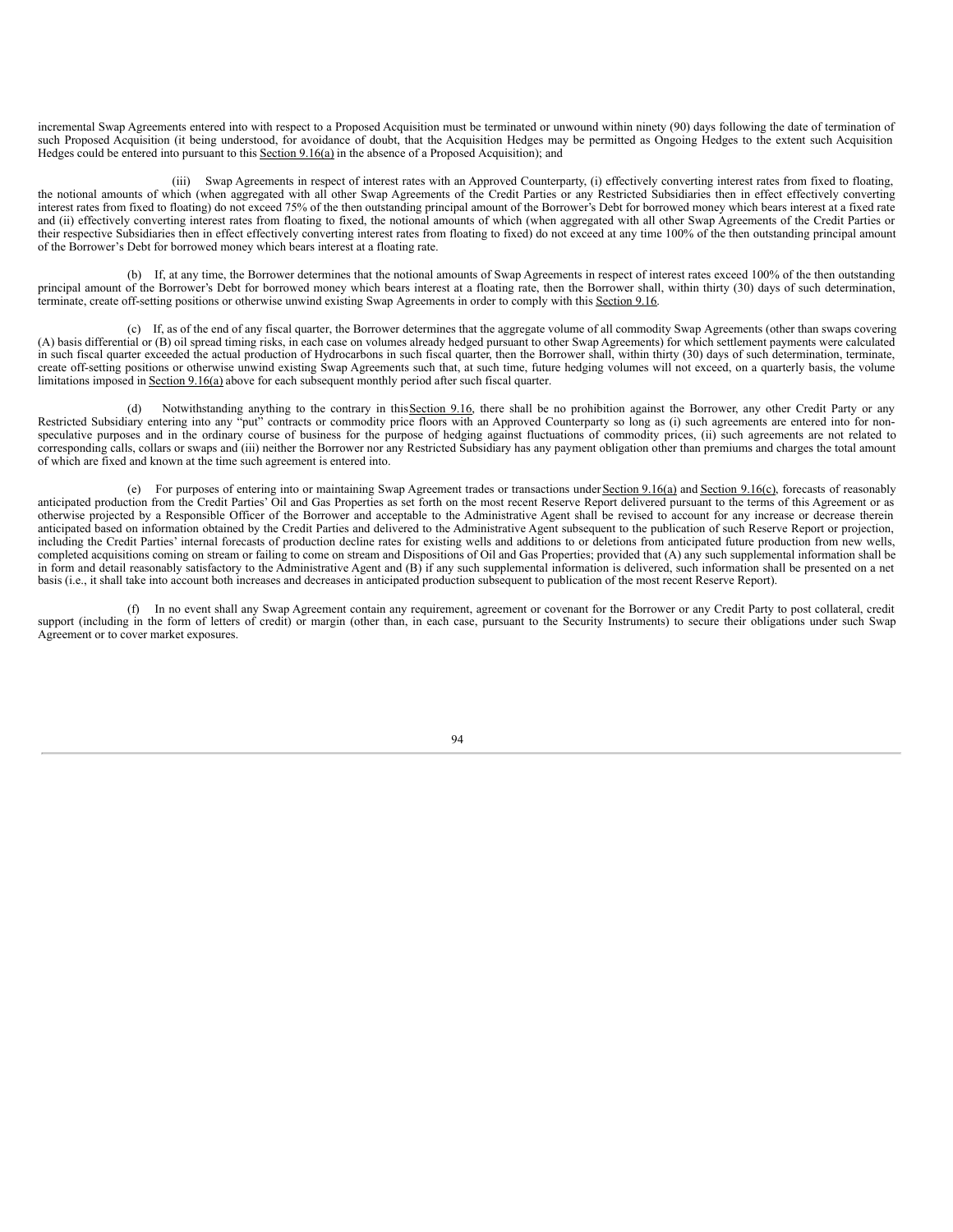(g) For the purposes of this Section 9.16, it is understood that Swap Agreements in respect of commodities which may, from time to time, "hedge" the same volumes, but different elements of commodity risk thereof, shall not be aggregated together when calculating the foregoing limitations on notional volumes.

#### Section 9.17 [Reserved].

Section 9.18 Subsidiaries. Neither the Borrower nor any Restricted Subsidiary shall have any Restricted Subsidiary (a) that is a Foreign Subsidiary or (b) that is not a Wholly-Owned Subsidiary.

Section 9.19 Account Control Agreements. The Credit Parties will not, and will not permit any Restricted Subsidiary to deposit, credit or otherwise transfer any Cash Receipts, securities, financial assets or any other Property into, any Deposit Account, Commodity Account, or Securities Account other than (a) Deposit Accounts, Commodity Accounts, and Securities Accounts in which the Collateral Agent has been granted a first-priority Lien (subject to Excepted Liens of the type described in clause (e) of the definition thereof) and that, in each case, is subject to an Account Control Agreement, (b) Excluded Accounts (solely with respect to amounts referred to in the definition thereof) and (c) Deposit Accounts, Commodity Accounts, and Securities Accounts that were acquired pursuant to an acquisition not prohibited by this Agreement; provided, that the Credit Parties and Restricted Subsidiaries shall not transfer Property in excess of \$5,000,000 in the aggregate from any Deposit Accounts, Commodity Accounts and Securities Accounts subject to an Account Control Agreement to any such acquired Deposit Accounts, Commodity Accounts, and Securities Accounts.

Section 9.20 Certain Restrictions with respect to Unrestricted Subsidiaries. Notwithstanding any other provision in this Agreement to the contrary, the Credit Parties:

(a) will cause the management, business and affairs of its Unrestricted Subsidiaries to be conducted in such a manner, including, without limitation, by keeping separate books of account, furnishing separate financial statements of Unrestricted Subsidiaries to creditors and potential creditors thereof and shall not permit Properties of Credit Parties and the Restricted Subsidiaries to be commingled with Properties of Unrestricted Subsidiaries; in each case, so that each Unrestricted Subsidiary that is a corporation will be treated as a corporate entity separate and distinct from Credit Parties and the Restricted Subsidiaries;

(b) will not, and will not permit any of their Restricted Subsidiaries to, incur, assume, guarantee or be or become liable for any Debt of any of the Unrestricted Subsidiaries;

(c) will not permit any Unrestricted Subsidiary to hold any Equity Interest in, or any Debt of, any Credit Party or any Restricted Subsidiary; and

(d) will not engage in any transactions with, or permit any the Restricted Subsidiaries to engage in any transaction with an Unrestricted Subsidiary other than transactions that are permitted by Section 9.13.

Section 9.21 Sale and Leaseback Transactions. The Credit Parties will not, and will not permit any Restricted Subsidiaries to, enter into any Sale and Leaseback Transactions.

Section 9.22 Organizational Documents; Fiscal Year End. The Credit Parties will not, and will not permit any of the Restricted Subsidiaries to, amend, modify or supplement in any material respect (or vote to enable, or take any other action to permit, such amendment, modification or supplement of) any Organizational Document of the Credit Parties or such Restricted Subsidiaries in any manner materially adverse to the interests of the Administrative Agent and the Lenders. The Credit Parties will not, and will not permit any of the Restricted Subsidiaries to, change the last day of its fiscal year from December 31 of each year, or the last days of the first three fiscal quarters in each of its fiscal years from March 31, June 30 and September 30 of each year, respectively.

Section 9.23 Limitation on Leases. The Credit Parties will not, and will not permit any of the Restricted Subsidiaries to, create, incur, assume or suffer to exist any obligation for the payment of rent or hire of Property of any kind whatsoever (real or personal but excluding Capital Leases and leases of Oil and Gas Properties), under leases or lease agreements which would cause the aggregate amount of all payments made by the Borrower and the Subsidiaries pursuant to all such leases or lease agreements, including any residual payments at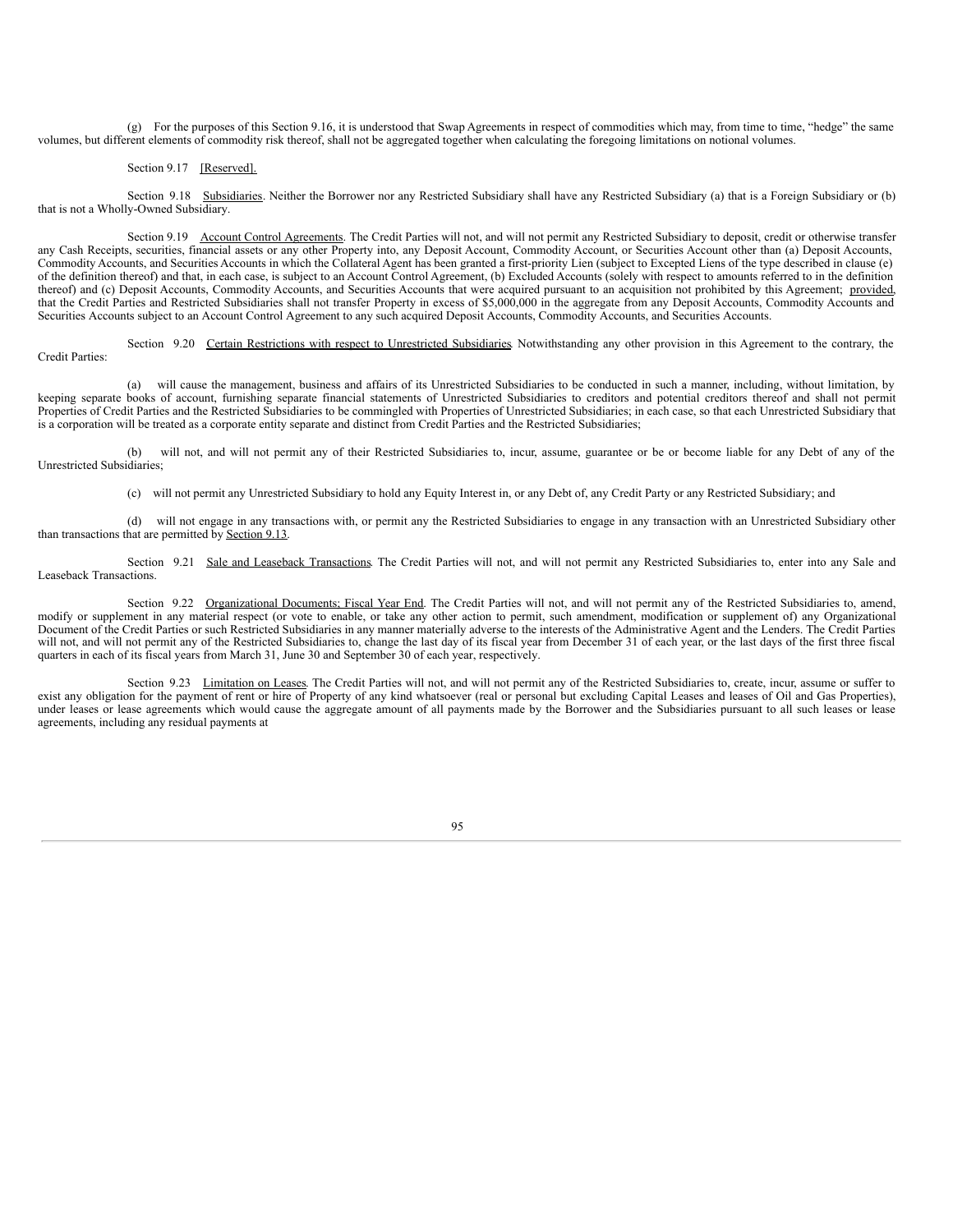the end of any lease, to exceed \$25,000,000 in any period of twelve (12) consecutive calendar months during the life of such leases.

Section 9.24 Marketing Activities. The Credit Parties will not, and will not permit any of the Restricted Subsidiaries to, engage in marketing activities for any Hydrocarbons or enter into any contracts related thereto other than (a) contracts for the sale of Hydrocarbons scheduled or reasonably estimated to be produced from their proved Oil and Gas Properties during the period of such contract, (b) contracts for the sale of Hydrocarbons scheduled or reasonably estimated to be produced from proved Oil and Gas Properties of third parties during the period of such contract associated with the Oil and Gas Properties of the Borrower and its Subsidiaries that the Borrower or one of its Subsidiaries has the right to market pursuant to joint operating agreements, unitization agreements or other similar contracts that are usual and customary in the oil and gas business and (c) other contracts for the purchase and/or sale of Hydrocarbons of third parties (i) which have generally offsetting provisions (i.e. corresponding pricing mechanics, delivery dates and points and volumes) such that no "position" is taken and (ii) for which appropriate credit support has been taken to alleviate the material credit risks of the counterparty thereto.

## **ARTICLE X. Events of Default; Remedies**

Section 10.01 Events of Default. One or more of the following events shall constitute an "Event of Default":

(a) the Borrower shall fail to pay any principal of any Loan or any reimbursement obligation in respect of any LC Disbursement when and as the same shall become due and payable, whether at the due date thereof or at a date fixed for prepayment thereof, by acceleration or otherwise.

(b) the Borrower shall fail to pay any interest on any Loan or any fee or any other amount (other than an amount referred to inSection 10.01(a)) payable under any Loan Document, when and as the same shall become due and payable, and such failure shall continue unremedied for a period of five (5) days.

(c) any representation or warranty made or deemed made by or on behalf of the Borrower or any Guarantor in or in connection with any Loan Document or any amendment or modification of any Loan Document or waiver under such Loan Document, or in any report, certificate, financial statement or other document furnished pursuant to or in connection with any Loan Document or any amendment or modification thereof or waiver thereunder, shall prove to have been incorrect in any material respect when made or deemed made.

(d) the Borrower, any Guarantor or any Restricted Subsidiary shall fail to observe or perform any covenant, condition or agreement contained inSection 8.02(a), Section 8.03 (with respect to the legal existence of the Borrower or any Guarantor), Section 8.14, Schedule 8.16, Section 8.17 or in Article IX.

(e) the Borrower, any Guarantor or any Restricted Subsidiary shall fail to observe or perform any covenant, condition or agreement contained in this Agreement (other than those specified in Section 10.01(a) to (d) or (f) to (n)) or any other Loan Document, and such failure shall continue unremedied for a period of 30 days after the earlier to occur of (i) notice thereof from the Administrative Agent to the Borrower (which notice will be given at the request of any Lender) or (ii) a Responsible Officer of the Credit Parties or any Restricted Subsidiary otherwise becoming aware of such failure.

(f) the Borrower or any Guarantor shall fail to make any payment (whether of principal or interest and regardless of amount) in respect of any Material Debt, when and as the same shall become due and payable (after the expiration of any applicable period of grace and/or notice and cure period).

(g) any event or condition occurs (after the expiration of any applicable period of grace and/or notice and cure period) that (i) results in any Material Debt becoming due prior to its scheduled maturity or (ii) that enables or permits the holder or holders of any Material Debt or any trustee or agent on its or their behalf to cause any Material Debt to become due, or to require the Redemption thereof or any offer to Redeem to be made in respect thereof, prior to its scheduled maturity or require the Credit Parties to make an offer in respect thereof, in each case other than with respect to (1) Debt consisting of any Swap Obligations, if the event or condition is a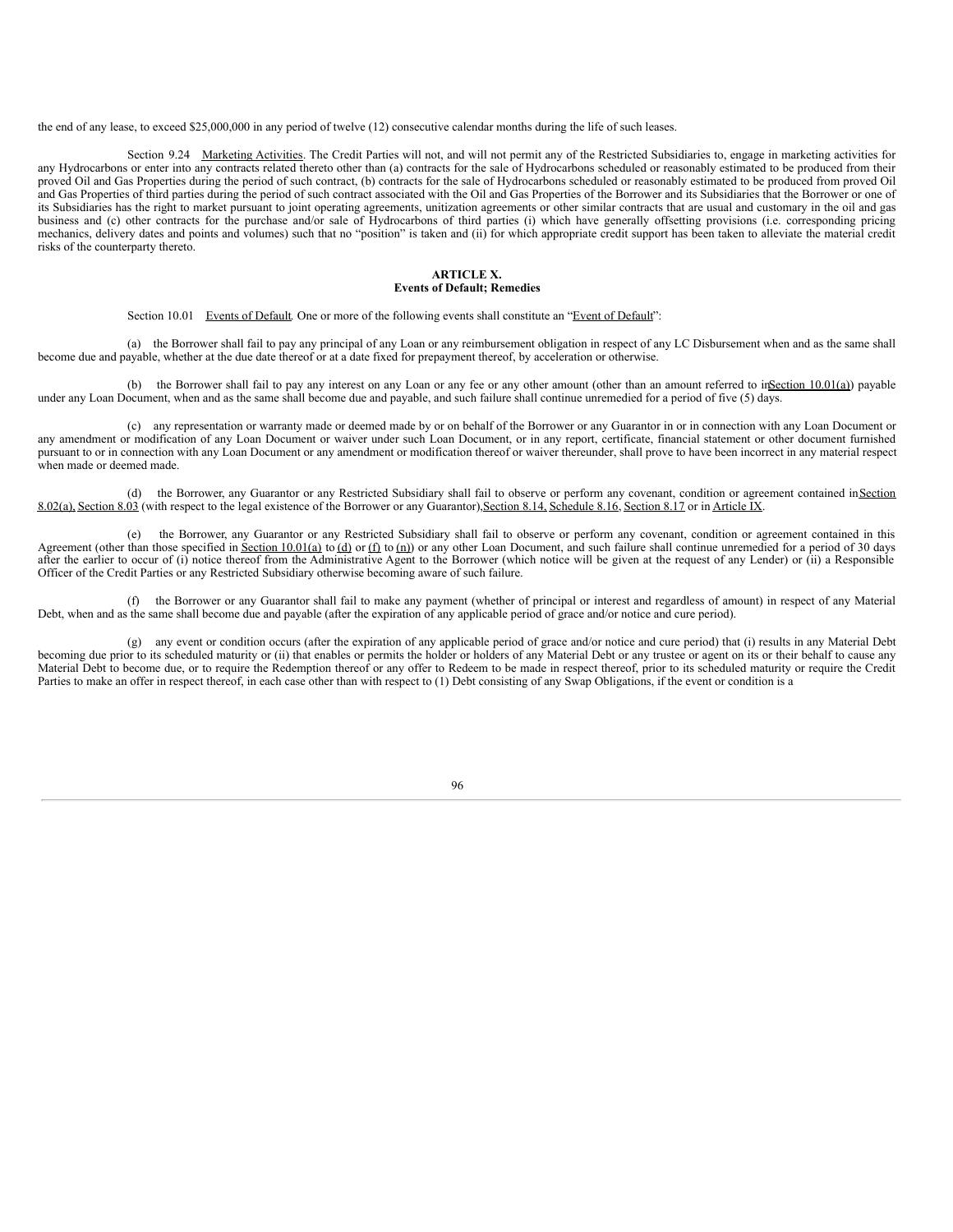termination event rather than an event of default under the applicable Swap Agreements, (2) secured Debt that becomes due (or in respect of which an offer to Redeem must be made) as a result of a Disposition (including as a result of a Casualty Event) of the property or assets securing such Debt permitted under this Agreement and (3) Permitted Debt that becomes due (or in respect of which an offer to Redeem must be made) as a result of any event requiring prepayment pursuant to customary asset sale, casualty event or change of control provisions.

(h) an involuntary proceeding shall be commenced or an involuntary petition shall be filed seeking (i) liquidation, reorganization or other relief in respect of any Credit Party or its or their respective debts, or of a substantial part of its or their respective assets, under any federal, state or foreign bankruptcy, insolvency, receivership or similar law now or hereafter in effect or (ii) the appointment of a receiver, trustee, custodian, sequestrator, conservator or similar official for any Credit Party or for a substantial part of its or their respective assets, and, in any such case, such proceeding or petition shall continue undismissed for sixty (60) days or an order or decree approving or ordering any of the foregoing shall be entered.

(i) any Credit Party shall (i) voluntarily commence any proceeding or file any petition seeking liquidation, reorganization or other relief under any federal, state or foreign bankruptcy, insolvency, receivership or similar law now or hereafter in effect, (ii) consent to the institution of, or fail to contest in a timely and appropriate manner, any proceeding or petition described in Section 10.01(h), (iii) apply for or consent to the appointment of a receiver, trustee, custodian, sequestrator, conservator or similar official for any Credit Party or for a substantial part of its or their respective assets, (iv) file an answer admitting the material allegations of a petition filed against it in any such proceeding, (v) make a general assignment for the benefit of creditors or (vi) take any action for the purpose of effecting any of the foregoing; or the holders of any Equity Interests of the Borrower shall make any request or take any action for the purpose of calling a meeting of the shareholders or members of the Borrower to consider a resolution to dissolve and wind-up the Borrower's affairs.

(j) any Credit Party shall become unable, admit in writing its inability or fail generally to pay its debts as they become due.

(k) (i) one or more judgments for the payment of money in an aggregate amount in excess of \$50,000,000 (to the extent not covered by independent thirdparty insurance provided by reputable and financially sound insurers as to which the insurer has not issued a notice denying coverage and is not subject to an insolvency proceeding) or (ii) any one or more non-monetary judgments that have, or could reasonably be expected to have, individually or in the aggregate, a Material Adverse Effect, shall be rendered by a court of competent jurisdiction against any Credit Party or any Restricted Subsidiary or any combination thereof and the same shall remain undischarged or unsatisfied for a period of sixty (60) consecutive days during which execution shall not be effectively stayed, or any action shall be legally taken by a judgment creditor to attach or levy upon any material assets of any Credit Party or any Restricted Subsidiary to enforce any such judgment.

(l) the Loan Documents after delivery thereof shall for any reason, except to the extent permitted by the terms thereof, cease to be in full force and effect and valid, binding and enforceable in accordance with their terms against any Credit Party that is party thereto or shall be repudiated by any of them, or any Credit Party shall so state in writing; or the Loan Documents after delivery thereof cease to create a valid and perfected Lien of the priority required thereby on any material portion of Collateral purported to be covered thereby, except to the extent permitted by the terms of this Agreement, or any Credit Party shall so state in writing.

(m) an ERISA Event shall have occurred that, when taken together with all other ERISA Events that have occurred, could reasonably be expected to have a Material Adverse Effect.

(n) a Change in Control shall occur.

### Section 10.02 Remedies.

(a) In the case of an Event of Default other than one described in Section 10.01(h) or Section 10.01(i) at any time thereafter during the continuance of such Event of Default, the Administrative Agent may, and at the request of the Majority Lenders, shall, by notice to the Borrower, take either or both of the following actions, at the same or different times: (i) terminate the Commitments, and thereupon the Commitments shall terminate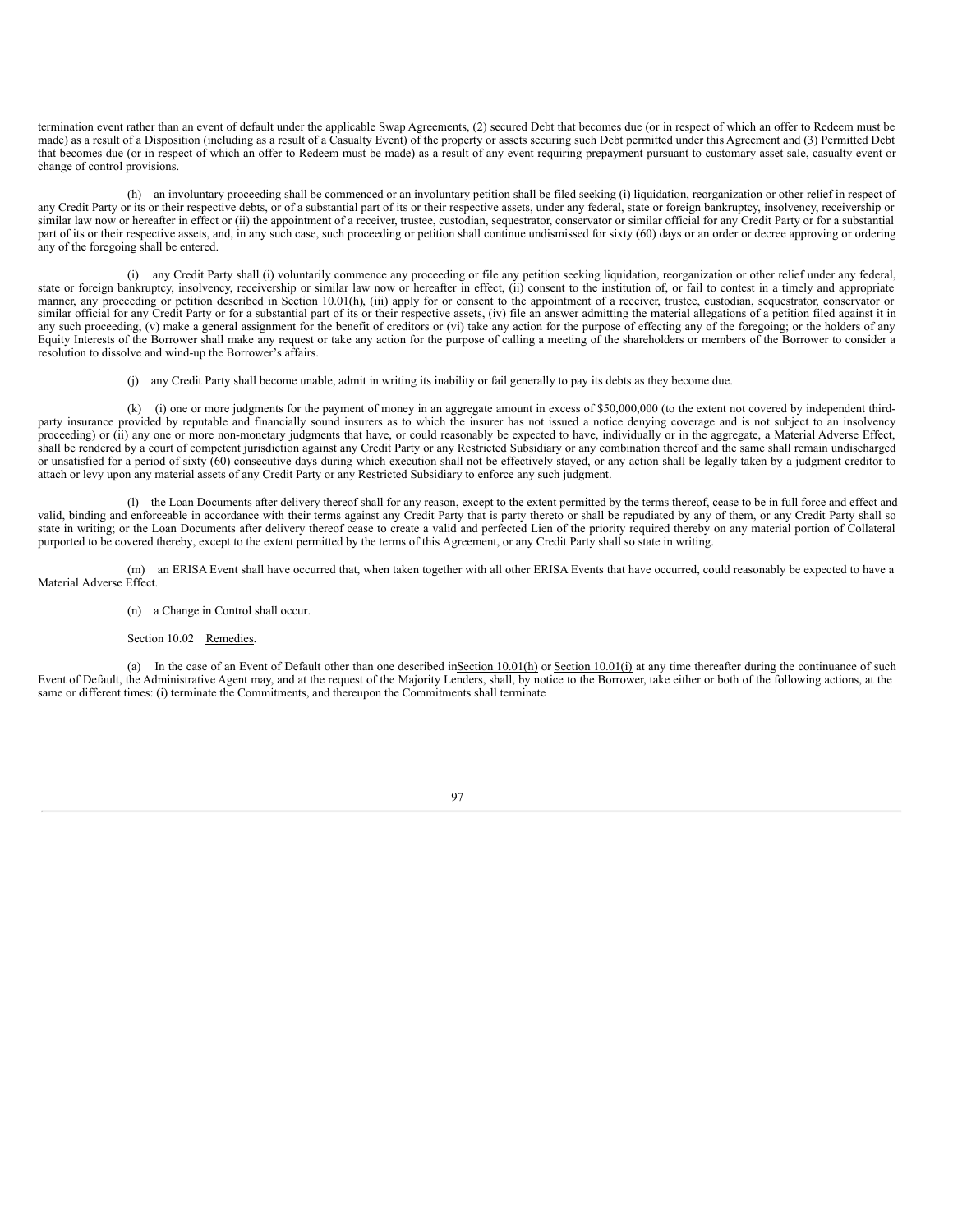immediately, and (ii) declare the Notes and the Loans then outstanding to be due and payable in whole (or in part, in which case any principal not so declared to be due and payable may thereafter be declared to be due and payable), and thereupon the principal of the Loans so declared to be due and payable, together with accrued interest thereon and all fees and other obligations of the Borrower and the Guarantors accrued hereunder and under the Notes and the other Loan Documents (including, without limitation, the payment of cash collateral to secure the LC Exposure as provided in Section 2.08(j)), shall become due and payable immediately, without presentment, demand, protest, notice of intent to accelerate, notice of acceleration or other notice of any kind, all of which are hereby waived by the Borrower and each Guarantor; and in case of an Event of Default described in Section 10.01(h) or Section 10.01(i), the Commitments shall automatically terminate and the Notes and the principal of the Loans then outstanding, together with accrued interest thereon and all fees and the other obligations of the Borrower and the Guarantors accrued hereunder and under the Notes and the other Loan Documents (including, without limitation, the payment of cash collateral to secure the LC Exposure as provided in Section 2.08(j)), shall automatically become due and payable, without presentment, demand, protest or other notice of any kind, all of which are hereby waived by the Borrower and each Guarantor.

(b) In the case of the occurrence of an Event of Default, the Administrative Agent and the Lenders will have all other rights and remedies available at law and equity.

(c) Except as provided in Section 2.09(a)(ii), all proceeds realized from the liquidation or other disposition of Collateral or otherwise received after maturity of the Loans, whether by acceleration or otherwise, shall be applied: *first*, to payment or reimbursement of that portion of the Secured Obligations constituting fees, expenses and indemnities payable to the Administrative Agent in its capacity as such; *second*, pro rata to payment or reimbursement of that portion of the Secured Obligations constituting fees, expenses and indemnities payable to the Lenders; *third*, pro rata to payment of accrued interest on the Loans; *fourth*, pro rata to payment of (i) principal outstanding on the Loans, (ii) reimbursement obligations in respect of Letters of Credit pursuant to Section 2.08(e) (and cash collateralization of LC Exposure hereunder), (iii) Secured Swap Obligations owing to Secured Swap Parties and (iv) Secured Cash Management Obligations owing to Secured Cash Management Providers; *fifth*, pro rata to any other Secured Obligations; and *sixth*, any excess, after all of the Secured Obligations shall have been paid in full in cash, shall be paid to the Borrower or as otherwise required by any Governmental Requirement. Notwithstanding the foregoing, Secured Cash Management Obligations and Secured Swap Obligations shall be excluded from the application described above if the Administrative Agent has not received written notice thereof, together with such supporting documentation as the Administrative Agent may request, from the applicable holders thereof following such acceleration or exercise of remedies and at least three  $(3)$  Business Days prior to the application of the proceeds thereof. Each holder of Secured Cash Management Obligations or Secured Swap Obligations that, in either case, is not a party to this Agreement that has given the notice contemplated by the preceding sentence shall, by such notice, be deemed to have acknowledged and accepted the appointment of the Administrative Agent pursuant to the terms of Article XI for itself and its Affiliates as if a "Lender" party hereto.

(d) Without limiting any other provision of this **Article X**, after the occurrence of, and during the continuation of, an Event of Default, the Administrative Agent may give instructions directing the disposition of funds, securities or other Property credited or deposited into any Deposit Account, Commodity Account, or Securities Account subject to an Account Control Agreement (including without limitation sweeping such proceeds for payment of the Secured Obligations) and/or withhold any withdrawal rights of any Credit Party with respect to any or all funds, securities or other Property credited or deposited into any Deposit Account, Commodity Account, or Securities Account subject to an Account Control Agreement.

Section 10.03 Disposition of Proceeds. The Security Instruments contain an assignment by the Borrower and the Credit Parties unto and in favor of the Administrative Agent for the benefit of the Lenders of all of the Borrower's and each Credit Party's interest in and to production and all proceeds attributable thereto which may be produced from or allocated to the Mortgaged Property. The Security Instruments further provide in general for the application of such proceeds to the satisfaction of the Secured Obligations and other obligations described therein and secured thereby. Notwithstanding the assignment contained in such Security Instruments, except after the occurrence and during the continuance of an Event of Default, (a) the Administrative Agent and the Lenders agree that they will neither notify the purchaser or purchasers of such production nor take any other action to cause such proceeds to be remitted to the Administrative Agent or the Lenders, but the Lenders will instead permit such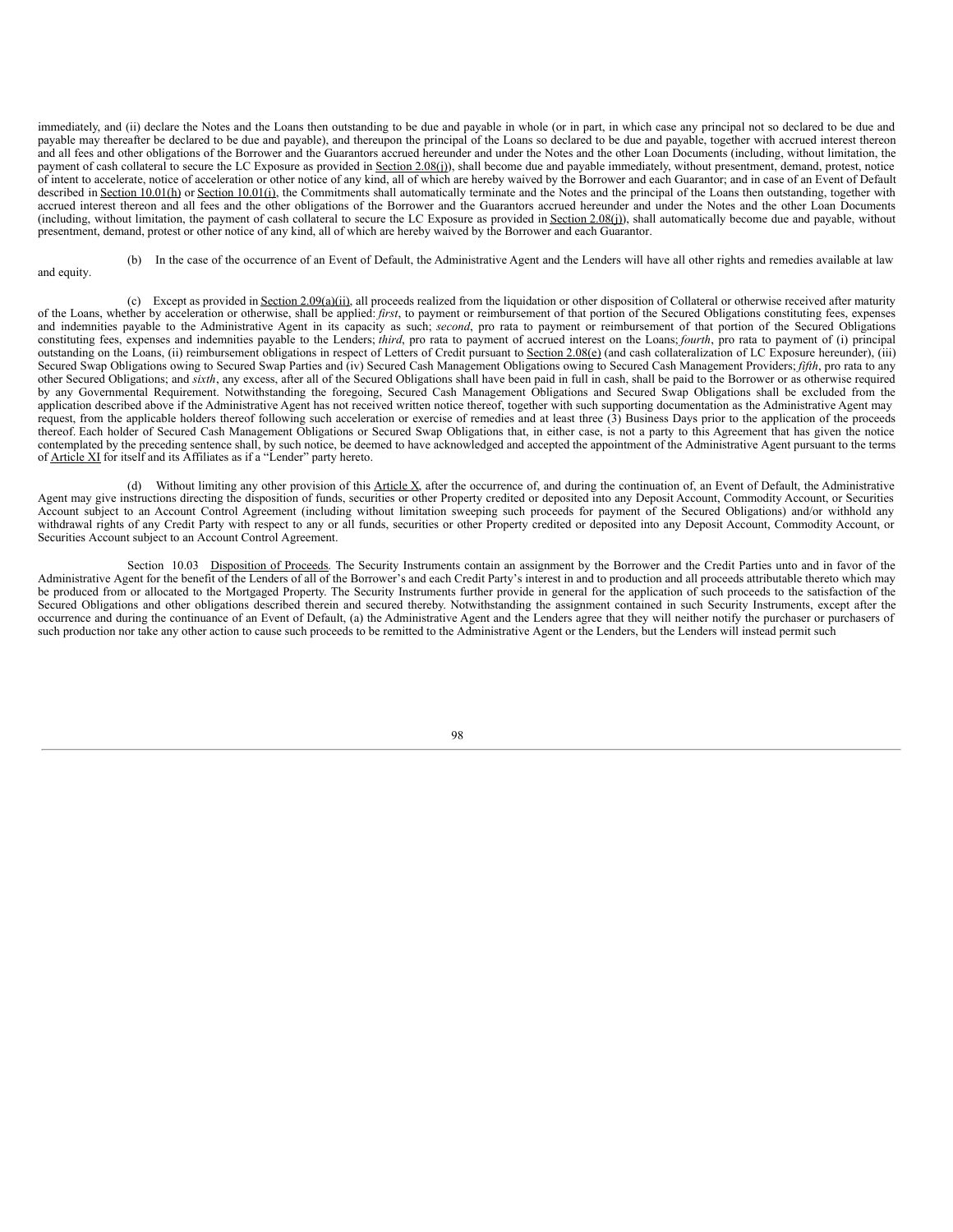proceeds to be paid to the Borrower or its Subsidiaries, as applicable and (b) the Lenders hereby authorize the Administrative Agent to take such actions as may be necessary to cause such proceeds to be paid to the Borrower or its Subsidiaries, as applicable.

Section 10.04 Credit Bidding. Each of the Borrower, the other Credit Parties, the Restricted Subsidiaries and the Lenders hereby irrevocably authorize (and by entering into a Swap Agreement, each Approved Counterparty shall be deemed to authorize) the Administrative Agent, based upon the instruction of the Majority Lenders, to Credit Bid and purchase (either directly or through one or more acquisition vehicles) all or any portion of the Collateral (and the Borrower, each other Credit Party and the Restricted Subsidiaries shall approve the Administrative Agent as a qualified bidder and such Credit Bid as a qualified bid) at any sale thereof conducted by the Administrative Agent, based upon the instruction of the Majority Lenders, under any provisions of the Uniform Commercial Code, as part of any sale or investor solicitation process conducted by the Borrower the other Credit Parties or the Restricted Subsidiaries, any interim receiver, manager, receiver and manager, administrative receiver, trustee, agent or other Person pursuant or under any insolvency laws; provided, however, that (a) the Majority Lenders may not direct the Administrative Agent in any manner that does not treat each of the Lenders equally, without preference or discrimination, in respect of consideration received as a result of the Credit Bid, (b) the acquisition documents shall be commercially reasonable and contain customary protections for minority holders, such as, among other things, anti-dilution and tag-along rights, (c) the exchanged debt or equity securities must be freely transferable, without restriction (subject to applicable securities laws) and (d) reasonable efforts shall be made to structure the acquisition in a manner that causes the governance documents pertaining thereto to not impose any obligations or liabilities upon the Lenders individually (such as indemnification obligations).

#### **ARTICLE XI. The Agents**

Section 11.01 Appointment; Powers. Each of the Lenders and each Issuing Bank hereby irrevocably appoints each of the Administrative Agent and the Collateral Agent as its agent and authorizes each of the Administrative Agent and the Collateral Agent, respectively, to take such actions on its behalf and to exercise such powers as are delegated to the Administrative Agent and to the Collateral Agent, respectively, by the terms hereof and the other Loan Documents, together with such actions and powers as are reasonably incidental thereto. The provisions of this Article are solely for the benefit of the Administrative Agent, the Collateral Agent, the Lenders and each Issuing Bank, and neither the Credit Parties nor any Subsidiary shall have rights as a third party beneficiary of any of such provisions. In performing its functions and duties hereunder, the Administrative Agent shall act solely as a non-fiduciary agent of the Lenders and does not assume and shall not be deemed to have assumed any obligation towards or relationship of agency or trust with or for any Credit Party or any Affiliate thereof.

Section 11.02 Duties and Obligations of the Agents. Neither the Administrative Agent or the Collateral Agent shall have any duties or obligations except those expressly set forth in the Loan Documents. Without limiting the generality of the foregoing, (a) neither of the Agents shall be subject to any fiduciary or other implied duties, regardless of whether a Default has occurred and is continuing (the use of the term "agent" herein and in the other Loan Documents with reference to the Agents, the Administrative Agent or the Collateral Agent is not intended to connote any fiduciary or other implied (or express) obligations arising under agency doctrine of any applicable law; rather, such term is used merely as a matter of market custom, and is intended to create or reflect only an administrative relationship between independent contracting parties), (b) the Agents shall have no duty to take any discretionary action or exercise any discretionary powers, except as provided in Section 11.03, and (c) except as expressly set forth herein, the Agents shall have no duty to disclose, and shall not be liable for the failure to disclose, any information relating to the Credit Parties or their respective Subsidiaries that is communicated to or obtained by the bank serving as Administrative Agent or any of its Affiliates in any capacity. The Administrative Agent and the Collateral Agent shall each be deemed not to have knowledge of any Default unless and until written notice thereof is given to the Administrative Agent by the Borrower or a Lender, and shall not be responsible for or have any duty to ascertain or inquire into (i) any statement, warranty or representation made in or in connection with this Agreement or any other Loan Document, (ii) the contents of any certificate, report or other document delivered hereunder or under any other Loan Document or in connection herewith or therewith, (iii) the performance or observance of any of the covenants, agreements or other terms or conditions set forth herein or in any other Loan Document, (iv) the validity, enforceability, effectiveness or genuineness of this Agreement, any other Loan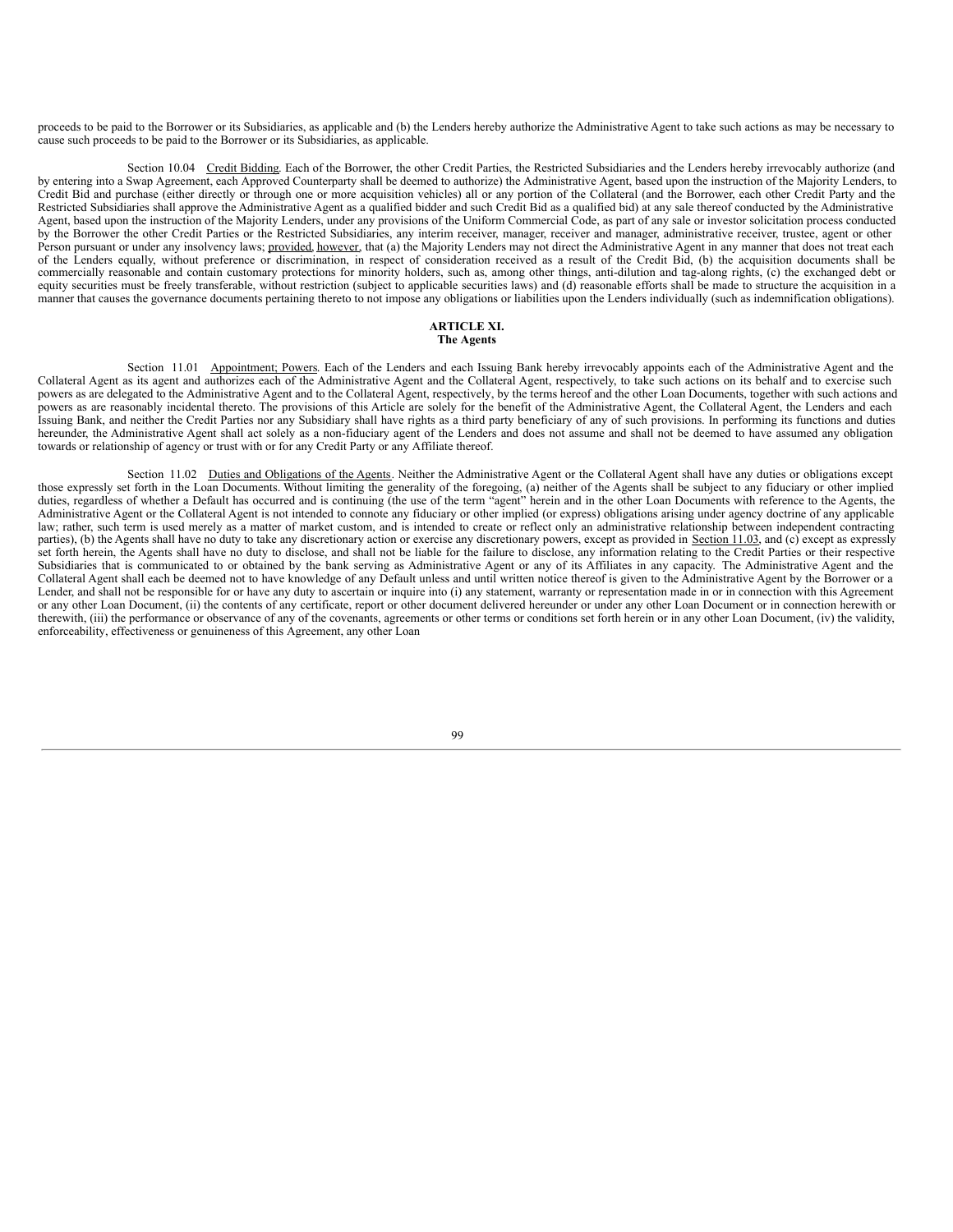Document or any other agreement, instrument or document, (v) the satisfaction of any condition set forth inArticle VI or elsewhere herein, other than to confirm receipt of items expressly required to be delivered to the Administrative Agent, (vi) the existence, value, perfection or priority of any collateral security or the financial or other condition of the Credit Parties or their respective Subsidiaries or any other Credit Party or guarantor, or (vii) any failure by the Borrower or any other Person (other than itself) to perform any of its obligations hereunder or under any other Loan Document or the performance or observance of any covenants, agreements or other terms or conditions set forth herein or therein. For purposes of determining compliance with the conditions specified in Article VI, each Lender shall be deemed to have consented to, approved or accepted or to be satisfied with, each document or other matter required thereunder to be consented to or approved by or acceptable or satisfactory to a Lender unless the Administrative Agent shall have received written notice from such Lender prior to the proposed closing date specifying its objection thereto.

Section 11.03 Action by the Agents. Neither the Administrative Agent or the Collateral Agent shall have any duty to take any discretionary action or exercise any discretionary powers, except discretionary rights and powers expressly contemplated hereby or by the other Loan Documents that the Administrative Agent or the Collateral Agent, as applicable, is required to exercise in writing as directed by the Majority Lenders (or such other number or percentage of the Lenders as shall be necessary under the circumstances as provided in Section 12.02) and in all cases the Administrative Agent and the Collateral Agent shall each be fully justified in failing or refusing to act hereunder or under any other Loan Documents unless it shall (a) receive written instructions from the Majority Lenders or the Lenders (or such other number or percentage of the Lenders as shall be necessary under the circumstances as provided in Section 12.02), as applicable, specifying the action to be taken and (b) be indemnified to its satisfaction by the Lenders against any and all liability and expenses which may be incurred by it by reason of taking or continuing to take any such action. The instructions as aforesaid and any action taken or failure to act pursuant thereto by the Administrative Agent or the Collateral Agent shall be binding on all of the Lenders. If a Default has occurred and is continuing, then the Administrative Agent and the Collateral Agent shall each take such action with respect to such Default as shall be directed by the requisite Lenders in the written instructions (with indemnities) described in this Section 11.03, provided that, unless and until the Administrative Agent or the Collateral Agent, as applicable, shall have received such directions, the Administrative Agent and the Collateral Agent may each (but shall not be obligated to) take such action, or refrain from taking such action, with respect to such Default as it shall deem advisable in the best interests of the Lenders. In no event, however, shall the Administrative Agent or the Collateral Agent be required to take any action which exposes the Administrative Agent or the Collateral Agent to personal liability or which is contrary to this Agreement, the Loan Documents or applicable law. Neither the Administrative Agent or the Collateral Agent shall not be liable for any action taken or not taken by it with the consent or at the request of the Majority Lenders or the Lenders (or such other number or percentage of the Lenders as shall be necessary under the circumstances as provided in Section 12.02), and otherwise neither the Administrative Agent or the Collateral Agent shall be liable for any action taken or not taken by it hereunder or under any other Loan Document or under any other document or instrument referred to or provided for herein or therein or in connection herewith or therewith INCLUDING ITS OWN ORDINARY NEGLIGENCE, except for its own gross negligence or willful misconduct.

Section 11.04 Reliance by the Agents. Each of the Administrative Agent and the Collateral Agent shall be entitled to rely upon, and shall not incur any liability for relying upon, any notice, request, certificate, consent, statement, instrument, document or other writing believed by it to be genuine and to have been signed or sent by the proper Person. Each of the Administrative Agent and the Collateral Agent also may rely upon any statement made to it orally or by telephone and believed by it to be made by the proper Person, and shall not incur any liability for relying thereon and each of the Borrower, the Lenders and each Issuing Bank hereby waives the right to dispute the Administrative Agent's or the Collateral Agent's record of such statement, except in the case of gross negligence or willful misconduct by the Administrative Agent or the Collateral Agent. Each of the Administrative Agent and the Collateral Agent may consult with legal counsel (who may be counsel for the Borrower), independent accountants and other experts selected by it, and shall not be liable for any action taken or not taken by it in accordance with the advice of any such counsel, accountants or experts. Each of the Administrative Agent and the Collateral Agent may deem and treat the payee of any Note as the holder thereof for all purposes hereof unless and until a written notice of the assignment or transfer thereof permitted hereunder shall have been filed with the Administrative Agent.

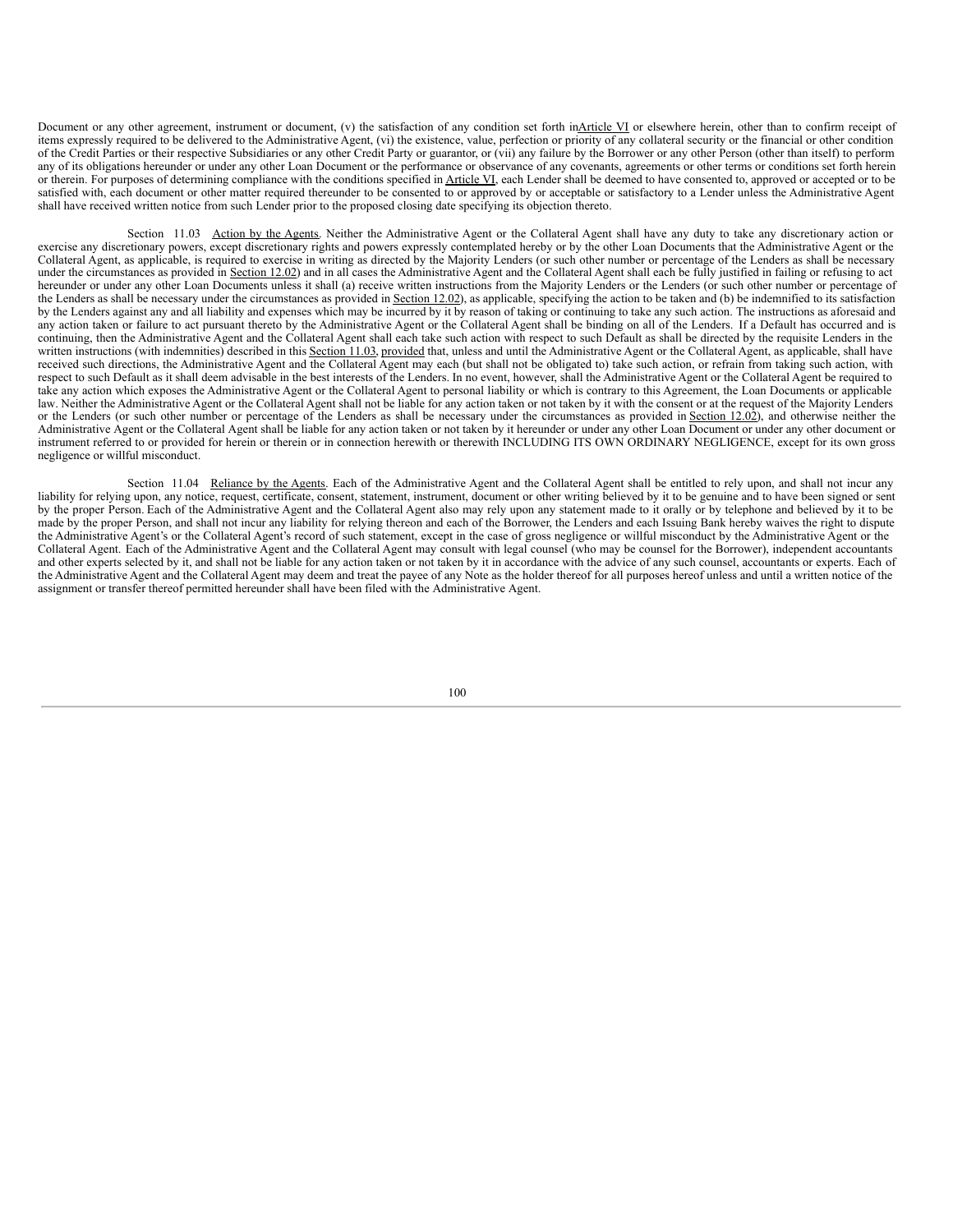Section 11.05 Subagents. Each of the Administrative Agent and the Collateral Agent may perform any and all its duties and exercise its rights and powers by or through any one or more sub-agents appointed by the Administrative Agent or the Collateral Agent, respectively. Each of the Administrative Agent and the Collateral Agent and any such sub-agent may perform any and all its duties and exercise its rights and powers through their respective Related Parties. The exculpatory provisions of the preceding Sections of this Article XI shall apply to any such sub-agent and to the Related Parties of each of the Administrative Agent and the Collateral Agent and any such subagent, and shall apply to their respective activities in connection with the syndication of the credit facilities provided for herein as well as activities as the Administrative Agent or the Collateral Agent, as applicable.

Section 11.06 Resignation of Administrative Agent and Collateral Agent. Subject to the appointment and acceptance of a successor Administrative Agent or Collateral Agent, as applicable, as provided in this Section 11.06, each of the Administrative Agent and the Collateral Agent may resign at any time by notifying the Lenders, each Issuing Bank and the Borrower. Upon any such resignation, the Majority Lenders shall have the right, in consultation with the Borrower and with the consent of the Borrower (unless an Event of Default has occurred and is continuing), to appoint a successor. If no successor shall have been so appointed by the Majority Lenders and shall have accepted such appointment within 30 days after the retiring Agent gives notice of its resignation, then the retiring Agent may, on behalf of the Lenders and each Issuing Bank, appoint a successor Agent; provided that in no event shall any such successor Agent be a Defaulting Lender. Upon the acceptance of its appointment as Administrative Agent or Collateral Agent, as the case may be, hereunder by a successor, such successor shall succeed to and become vested with all the rights, powers, privileges and duties of the retiring Agent, and the retiring Agent shall be discharged from its duties and obligations hereunder. The fees payable by the Borrower to the successor Administrative Agent or Collateral Agent, as applicable, shall be the same as those payable to its predecessor unless otherwise agreed between the Borrower and such successor. After an Agent's resignation hereunder, the provisions of this Article XI and Section 12.03 shall continue in effect for the benefit of such retiring Agent, its sub-agents and their respective Related Parties in respect of any actions taken or omitted to be taken by any of them while it was acting as Administrative Agent or Collateral Agent, as the case may be.

Section 11.07 Administrative Agent, Collateral Agent and Lenders. Each of the Administrative Agent and the Collateral Agent shall have the same rights and powers in its capacity as a Lender as any other Lender and may exercise the same as though it were not the Administrative Agent or the Collateral Agent, as applicable, and each of the Administrative Agent and the Collateral Agent and its Affiliates may accept deposits from, lend money to and generally engage in any kind of business with the Borrower or any Subsidiary or other Affiliate thereof as if it were not the Administrative Agent or the Collateral Agent, as applicable, hereunder.

#### Section 11.08 No Reliance.

(a) Each Lender acknowledges that it has, independently and without reliance upon the Administrative Agent, the Collateral Agent or any other Lender and based on such documents and information as it has deemed appropriate, made its own credit analysis and decision to enter into this Agreement and each other Loan Document to which it is a party. Each Lender also acknowledges that it will, independently and without reliance upon the Administrative Agent, the Collateral Agent or any other Lender and based on such documents and information as it shall from time to time deem appropriate, continue to make its own decisions in taking or not taking action under or based upon this Agreement, any other Loan Document, any related agreement or any document furnished hereunder or thereunder. Neither the Administrative Agent or the Collateral Agent shall be required to keep itself informed as to the performance or observance by the Credit Parties or their respective Subsidiaries of this Agreement, the Loan Documents or any other document referred to or provided for herein or to inspect the Properties or books of the Borrower or its Subsidiaries. Except for notices, reports and other documents and information expressly required to be furnished to the Lenders by the Administrative Agent or the Collateral Agent hereunder, none of the Administrative Agent, the Collateral Agent and the Arrangers shall have any duty or responsibility to provide any Lender with any credit or other information concerning the affairs, financial condition or business of the Borrower (or any of its Affiliates) which may come into the possession of the Administrative Agent, the Collateral Agent, the Arrangers or any of their respective Affiliates. In this regard, each Lender acknowledges that Latham & Watkins LLP is acting in this transaction as special counsel to the Administrative Agent and the Collateral Agent only, except to the extent otherwise expressly stated in any legal opinion or any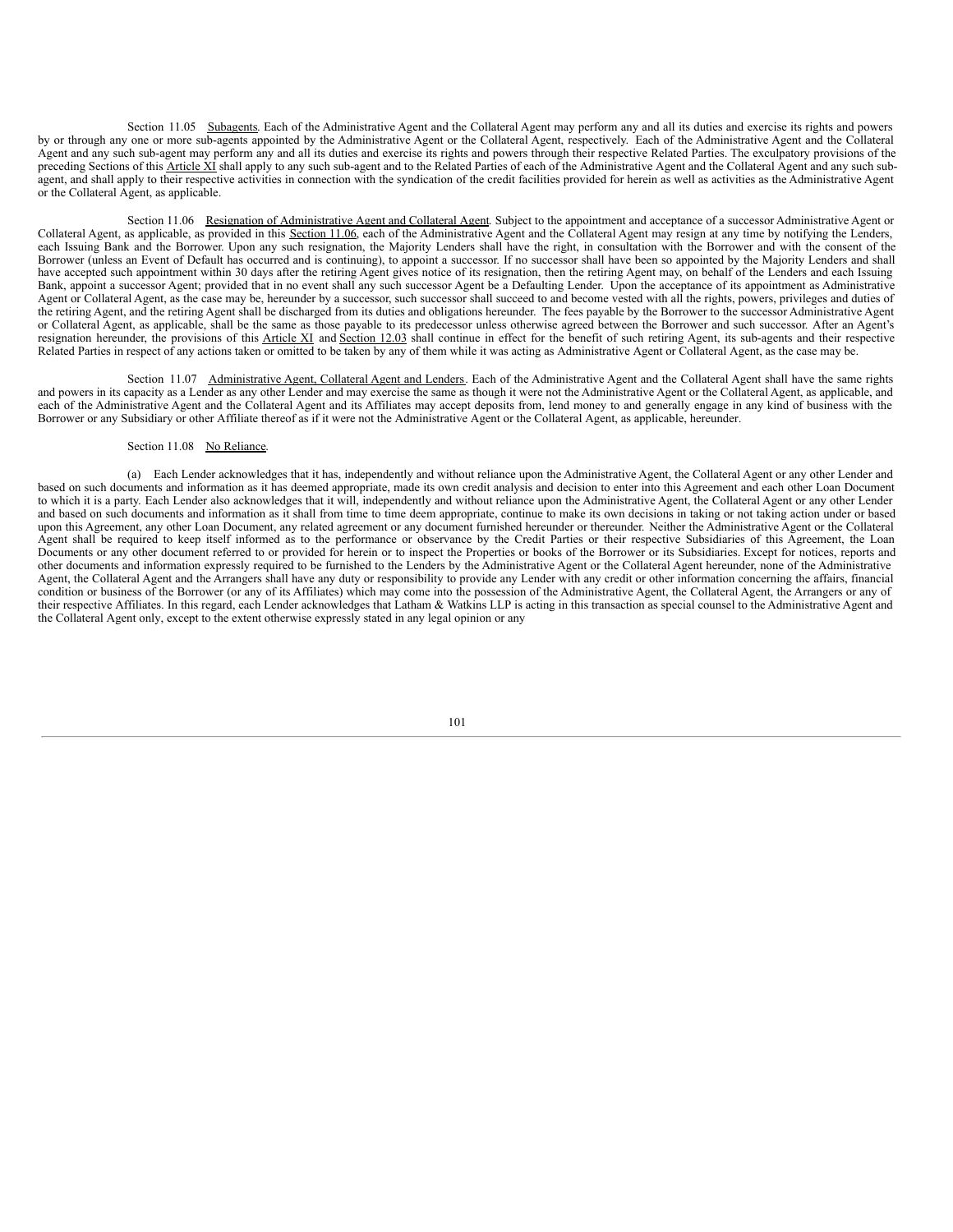Loan Document. Each other party hereto will consult with its own legal counsel to the extent that it deems necessary in connection with the Loan Documents and the matters contemplated therein.

(b) The Lenders acknowledge that the Administrative Agent, the Collateral Agent and the Arrangers are acting solely in administrative capacities with respect to the structuring and syndication of this facility and have no duties, responsibilities or liabilities under this Agreement and the other Loan Documents other than their administrative duties, responsibilities and liabilities specifically as set forth in the Loan Documents and in their capacity as Lenders hereunder. In structuring, arranging or syndicating this facility, each Lender acknowledges that the Administrative Agent, the Collateral Agent and/or the Arrangers may be agents or lenders under this Agreement, other loans or other securities and waives any existing or future conflicts of interest associated with their role in such other debt instruments.

Section 11.09 Administrative Agent May File Proofs of Claim. In case of the pendency of any receivership, insolvency, liquidation, bankruptcy, reorganization, arrangement, adjustment, composition or other judicial proceeding relative to the Credit Parties or their respective Subsidiaries, the Administrative Agent (irrespective of whether the principal of any Loan shall then be due and payable as herein expressed or by declaration or otherwise and irrespective of whether the Administrative Agent shall have made any demand on the Borrower) shall be entitled and empowered, by intervention in such proceeding or otherwise:

(a) to file and prove a claim for the whole amount of the principal and interest owing and unpaid in respect of the Loans and all other Secured Obligations that are owing and unpaid and to file such other documents as may be necessary or advisable in order to have the claims of the Lenders and the Administrative Agent (including any claim for the reasonable compensation, expenses, disbursements and advances of the Lenders and the Administrative Agent and their respective agents and counsel and all other amounts due the Lenders and the Administrative Agent under Section 12.03) allowed in such judicial proceeding; and

(b) to collect and receive any monies or other property payable or deliverable on any such claims and to distribute the same; and any custodian, receiver, assignee, trustee, liquidator, sequestrator or other similar official in any such judicial proceeding is hereby authorized by each Lender to make such payments to the Administrative Agent and, in the event that the Administrative Agent shall consent to the making of such payments directly to the Lenders, to pay to the Administrative Agent any amount due for the reasonable compensation, expenses, disbursements and advances of the Administrative Agent and its agents and counsel, and any other amounts due the Administrative Agent under Section 12.03.

Nothing contained herein shall be deemed to authorize the Administrative Agent or the Collateral Agent to authorize or consent to or accept or adopt on behalf of any Lender any plan of reorganization, arrangement, adjustment or composition affecting the Secured Obligations or the rights of any Lender or to authorize the Administrative Agent or the Collateral Agent to vote in respect of

Section 11.10 Authority of Collateral Agent to Release Collateral and Liens. Each Lender, each Issuing Bank, each Secured Swap Party and Secured Cash Management Provider hereby authorizes the Collateral Agent to release any Collateral and the guarantees of any Guarantor under the Guaranty and Collateral Agreement, and to execute and deliver to the Borrower, at the Borrower's sole cost and expense, any and all releases of Liens, releases of guaranty from the Guaranty and Collateral Agreement, termination statements, assignments or other documents reasonably requested by the Borrower, in accordance with Section 12.20.

Section 11.11 The Arrangers. The Arrangers shall have no duties, responsibilities or liabilities under this Agreement and the other Loan Documents other than its duties, responsibilities and liabilities in its individual capacity as a Lender hereunder to the extent it is a party to this Agreement as a Lender.

Section 11.12 Disqualified Institutions. Neither the Administrative Agent or the Collateral Agent shall be responsible or have any liability for, or have any duty to ascertain, inquire into, monitor or enforce compliance with the provisions hereof relating to Disqualified Institutions. Without limiting the generality of the foregoing, neither the Administrative Agent or the Collateral Agent shall (x) be obligated to ascertain, monitor or inquire as to whether any Lender or Participant or prospective Lender or Participant is a Disqualified Institution or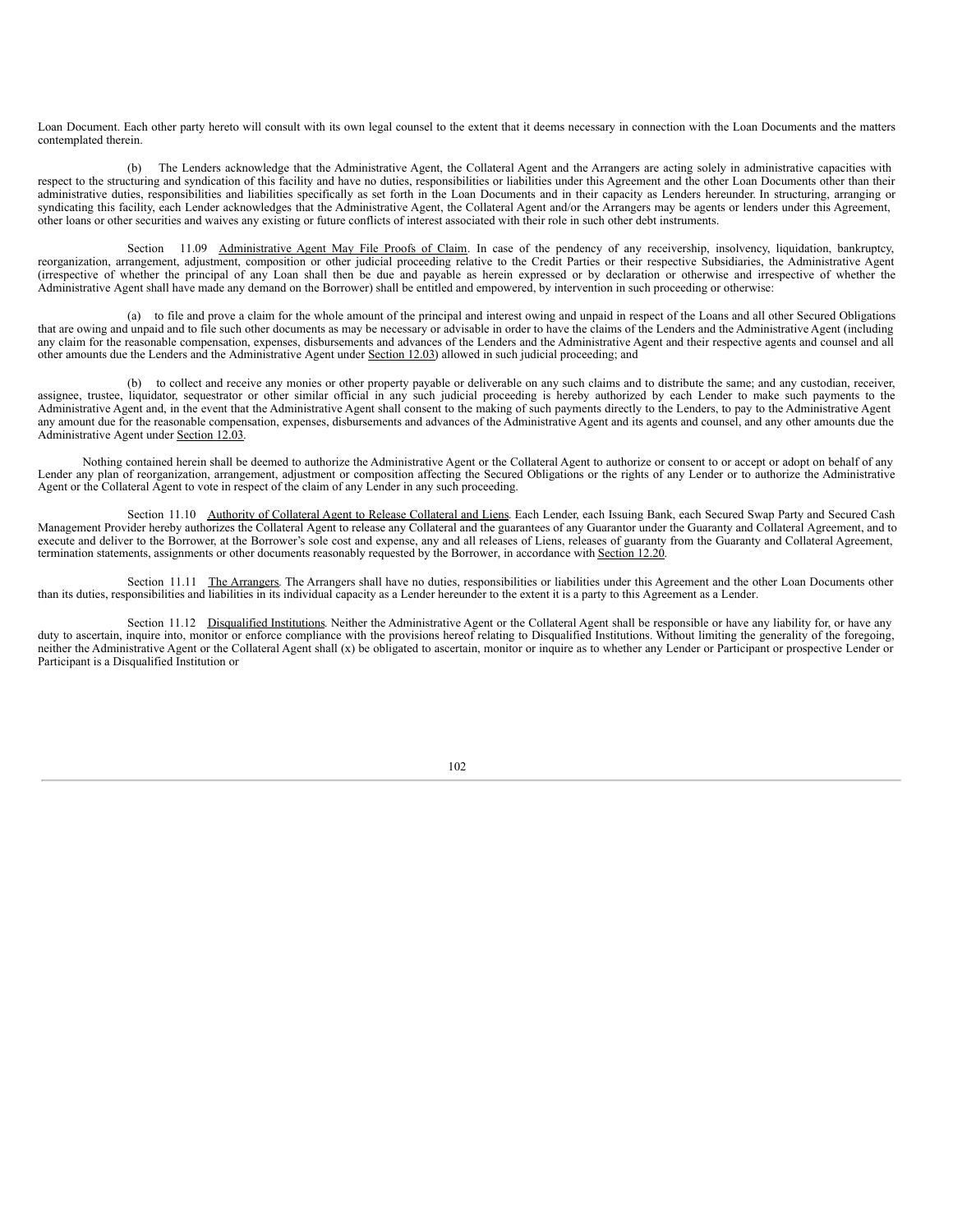(y) have any liability with respect to or arising out of any assignment or participation of Loans, or disclosure of confidential information, to any Disqualified Institution.

## Section 11.13 Erroneous Payments.

(a) Each Lender, each Issuing Bank and each other Secured Party hereby severally agrees that if (i) the Administrative Agent notifies (which such notice shall be conclusive absent manifest error) such Lender or Issuing Bank or any other Secured Party (or the Lender Affiliate of a Secured Party) or any other Person that has received funds from the Administrative Agent or any of its Affiliates, either for its own account or on behalf of a Lender, Issuing Bank or other Secured Party (each such recipient, a "Payment Recipient") that the Administrative Agent has determined in its sole discretion that any funds received by such Payment Recipient were erroneously transmitted to, or otherwise erroneously or mistakenly received by, such Payment Recipient (whether or not known to such Payment Recipient) or (ii) any Payment Recipient receives any payment from the Administrative Agent (or any of its Affiliates) (x) that is in a different amount than, or on a different date from, that specified in a notice of payment, prepayment or repayment sent by the Administrative Agent (or any of its Affiliates) with respect to such payment, prepayment or repayment, as applicable, (y) that was not preceded or accompanied by a notice of payment, prepayment or repayment sent by the Administrative Agent (or any of its Affiliates) with respect to such payment, prepayment or repayment, as applicable, or (z) that such Payment Recipient otherwise becomes aware was transmitted or received in error or by mistake (in whole or in part) then, in each case, an error in payment shall be presumed to have been made (any such amounts specified in clauses (i) or (ii) of this Section 11.13(a), whether received as a payment, prepayment or repayment of principal, interest, fees, distribution or otherwise; individually and collectively, an "Erroneous Payment"), then, in each case, such Payment Recipient is deemed to have knowledge of such error at the time of its receipt of such Erroneous Payment; provided that nothing in this Section shall require the Administrative Agent to provide any of the notices specified in clauses (i) or (ii) above. Each Payment Recipient agrees that it shall not assert any right or claim to any Erroneous Payment, and hereby waives any claim, counterclaim, defense or right of set-off or recoupment with respect to any demand, claim or counterclaim by the Administrative Agent for the return of any Erroneous Payments, including without limitation waiver of any defense based on "discharge for value" or any similar doctrine.

(b) Without limiting the immediately preceding clause (a), each Payment Recipient agrees that, in the case of clause (a)(ii) above, it shall promptly notify the Administrative Agent in writing of such occurrence.

(c) In the case of either clause (a)(i) or (a)(ii) above, such Erroneous Payment shall at all times remain the property of the Administrative Agent and shall be segregated by the Payment Recipient and held in trust for the benefit of the Administrative Agent, and upon demand from the Administrative Agent such Payment Recipient shall (or, shall cause any Person who received any portion of an Erroneous Payment on its behalf to), promptly, but in all events no later than one Business Day thereafter, return to the Administrative Agent the amount of any such Erroneous Payment (or portion thereof) as to which such a demand was made in same day funds and in the currency so received, together with interest thereon in respect of each day from and including the date such Erroneous Payment (or portion thereof) was received by such Payment Recipient to the date such amount is repaid to the Administrative Agent at the greater of the Federal Funds Rate and a rate determined by the Administrative Agent in accordance with banking industry rules on interbank compensation from time to time in effect.

(d) In the event that an Erroneous Payment (or portion thereof) is not recovered by the Administrative Agent for any reason, after demand therefor by the Administrative Agent in accordance with immediately preceding clause (c), from any Lender that is a Payment Recipient or an Affiliate of a Payment Recipient (such unrecovered amount as to such Lender, an "Erroneous Payment Return Deficiency"), then at the sole discretion of the Administrative Agent and upon the Administrative Agent's written notice to such Lender (i) such Lender shall be deemed to have made a cashless assignment of the full face amount of the portion of its Loans (but not its Commitments) with respect to which such Erroneous Payment was made (the "Erroneous Payment Impacted Class") to the Administrative Agent or, at the option of the Administrative Agent, the Administrative Agent's applicable lending affiliate in an amount that is equal to the Erroneous Payment Return Deficiency (or such lesser amount as the Administrative Agent may specify) (such assignment of the Loans (but not Commitments) of the Erroneous Payment Impacted Class, the "Erroneous Payment Deficiency Assignment") plus any accrued and unpaid interest on such assigned amount, without further consent or approval of any party hereto and without any

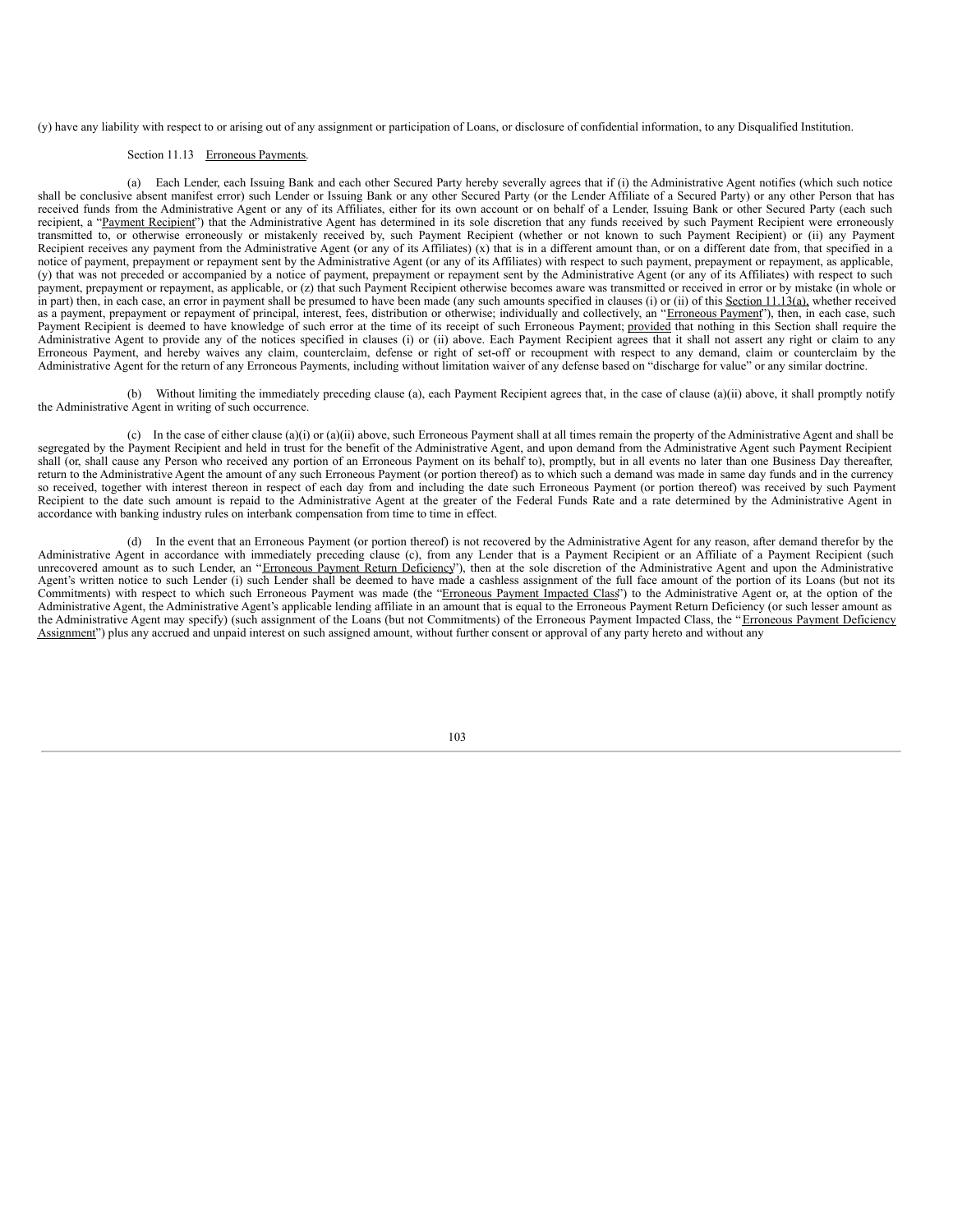payment by the Administrative Agent or its applicable lending affiliate as the assignee of such Erroneous Payment Deficiency Assignment. The parties hereto acknowledge and agree that (1) any assignment contemplated in this clause (d) shall be made without any requirement for any payment or other consideration paid by the applicable assignee or received by the assignor, (2) the provisions of this clause (d) shall govern in the event of any conflict with the terms and conditions of Section 12.04 and (3) the Administrative Agent may reflect such assignments in the Register without further consent or action by any other Person.

(e) Each party hereto hereby agrees that (x) in the event an Erroneous Payment (or portion thereof) is not recovered from any Payment Recipient that has received such Erroneous Payment (or portion thereof) for any reason, the Administrative Agent (1) shall be subrogated to all the rights of such Payment Recipient with respect to such amount and (2) is authorized to set off, net and apply any and all amounts at any time owing to such Payment Recipient under any Loan Document, or otherwise payable or distributable by the Administrative Agent to such Payment Recipient from any source, against any amount due to the Administrative Agent under this Section 11.13 or under the indemnification provisions of this Agreement, (y) the receipt of an Erroneous Payment by a Payment Recipient shall not for the purpose of this Agreement be treated as a payment, prepayment, repayment, discharge or other satisfaction of any Secured Obligations owed by the Borrower or any other Credit Party, except, in each case, to the extent such Erroneous Payment is, and solely with respect to the amount of such Erroneous Payment that is, comprised of funds received by the Administrative Agent from the Borrower or any other Credit Party for the purpose of making a payment on the Secured Obligations, and (z) to the extent that an Erroneous Payment was in any way or at any time credited as payment or satisfaction of any of the Secured Obligations, the Secured Obligations or any part thereof that were so credited, and all rights of the Payment Recipient, as the case may be, shall be reinstated and continue in full force and effect as if such payment or satisfaction had never been received.

(f) Each party's obligations under this Section 11.13 shall survive the resignation or replacement of the Administrative Agent or any transfer of right or obligations by, or the replacement of, a Lender, the termination of the Commitments or the repayment, satisfaction or discharge of all Secured Obligations (or any portion thereof) under any Loan Document.

(g) Nothing in this Section 11.13 will constitute a waiver or release of any claim of the Administrative Agent hereunder arising from any Payment Recipient's receipt of an Erroneous Payment.

#### **ARTICLE XII. Miscella neous**

Section 12.01 Notices.

(a) Except in the case of notices and other communications expressly permitted to be given by telephone (and subject toSection 12.01(b)), all notices and other communications provided for herein shall be in writing and shall be delivered by hand or overnight courier service, mailed by certified or registered mail or sent by fax, as follows:

(i) if to the Borrower or any Guarantor, to it at

Northern Oil and Gas, Inc. 4350 Baker Road – Suite 400 Minnetonka, MN 55343

Attention: Nick O'Grady; Chad Allen Telephone: 952-476-9800 Facsimile: 952-885-7434 Electronic Mail: nogrady@northernoil.com; callen@northernoil.com

with a copy to: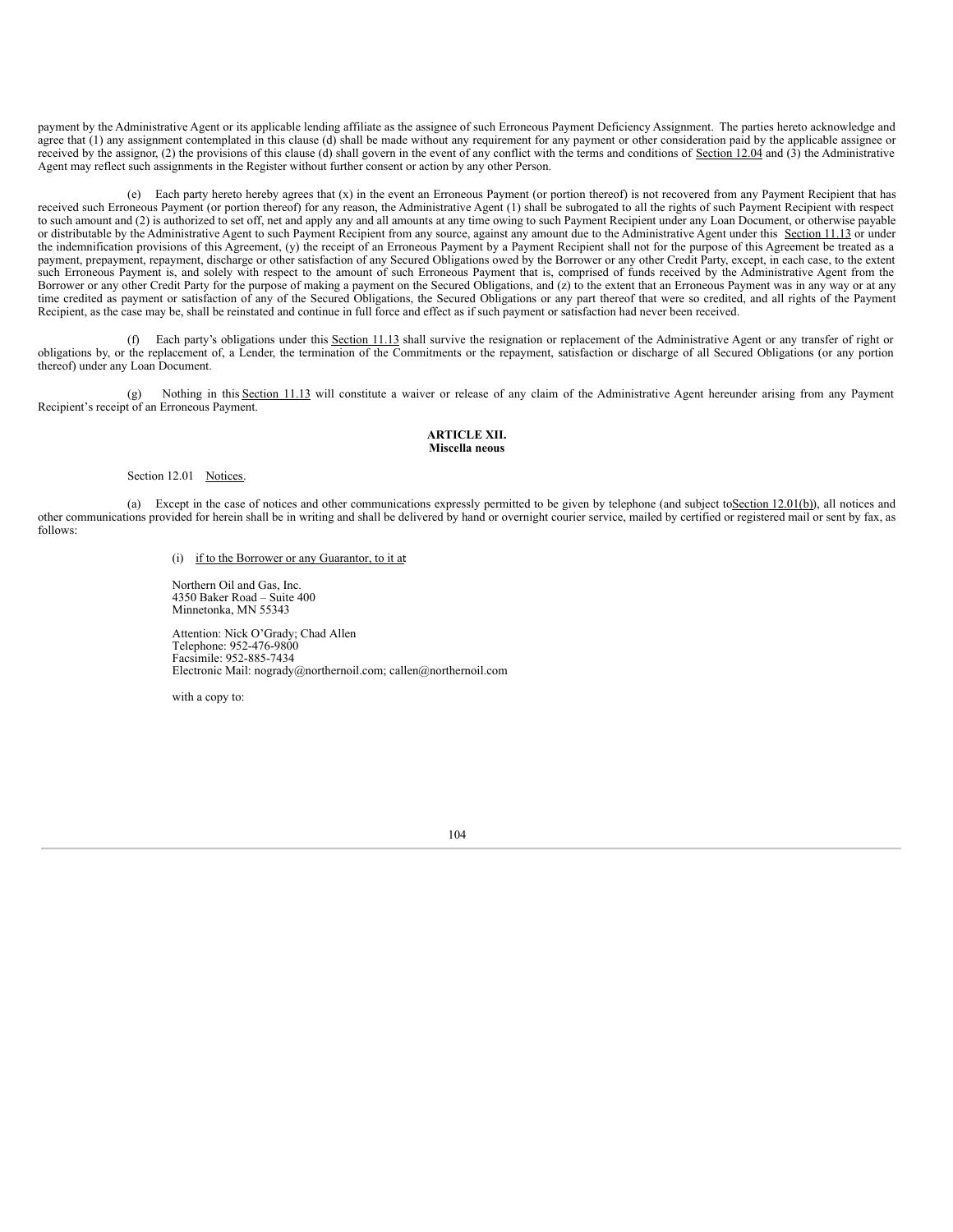Kirkland & Ellis LLP 609 Main Street Suite 4700 Houston, TX 77002

Attention: Mary Kogut, P.C. Telephone: 713-836-3650 Facsimile: 713-836-3601 Electronic Mail: mkogut@kirkland.com

(ii) if to the Administrative Agent or the Collateral Agent, to it at:

Wells Fargo Energy Group 1700 Lincoln Street, 12<sup>th</sup> Floor Denver, CO 80203 Attention: Jonathan Herrick Telephone: 303-863-5793 Facsimile: 303-863-5196 Electronic Mail: Jonathan.Herrick@wellsfargo.com

(iii) if to any other Lender, in their capacity as such, or any other Lender in its capacity as an Issuing Bank, to it at its address (or fax number) set forth in its Administrative Questionnaire.

Notices and other communications to the Lenders hereunder may be delivered or furnished by electronic communications pursuant to procedures approved by the Administrative Agent; provided that the foregoing shall not apply to notices pursuant to Article II, Article III, Article IV and Article V unless otherwise agreed by the Administrative Agent and the applicable Lender. The Administrative Agent or the Borrower may, in its discretion, agree to accept notices and other communications to it hereunder by electronic communications pursuant to procedures approved by it; provided that approval of such procedures may be limited to particular notices or communications.

(c) Any party hereto may change its address or fax number for notices and other communications hereunder by notice to the other parties hereto. All notices and other communications given to any party hereto in accordance with the provisions of this Agreement shall be deemed to have been given on the date of receipt.

### Section 12.02 Waivers; Amendments.

(a) No failure on the part of the Administrative Agent, the Collateral Agent, any other agent, any Issuing Bank or any Lender to exercise and no delay in exercising, and no course of dealing with respect to, any right, power or privilege, or any abandonment or discontinuance of steps to enforce such right, power or privilege, under any of the Loan Documents shall operate as a waiver thereof, nor shall any single or partial exercise of any right, power or privilege under any of the Loan Documents preclude any other or further exercise thereof or the exercise of any other right, power or privilege. The rights and remedies of the Administrative Agent, the Collateral Agent, any other agent, each Issuing Bank and the Lenders hereunder and under the other Loan Documents are cumulative and are not exclusive of any rights or remedies that they would otherwise have. No waiver of any provision of this Agreement or any other Loan Document or consent to any departure by any Credit Party therefrom shall in any event be effective unless the same shall be permitted by Section 12.02(b), and then such waiver or consent shall be effective only in the specific instance and for the purpose for which given. Without limiting the generality of the foregoing, the making of a Loan or issuance of a Letter of Credit shall not be construed as a waiver of any Default, regardless of whether the Administrative Agent, the Collateral Agent, any other agent, any Lender or any Issuing Bank may have had notice or knowledge of such Default at the time.

Subject to Section 2.09(a)(ii), neither this Agreement nor any provision hereof nor any Loan Document nor any provision thereof may be waived, amended or modified except pursuant to an agreement or agreements in writing entered into by the Borrower and the Majority Lenders or by the Borrower and the Administrative Agent with the written consent of the Majority Lenders. Notwithstanding the foregoing, no such agreement shall (i) increase the Commitment or Elected Commitment of any Lender without the written consent of

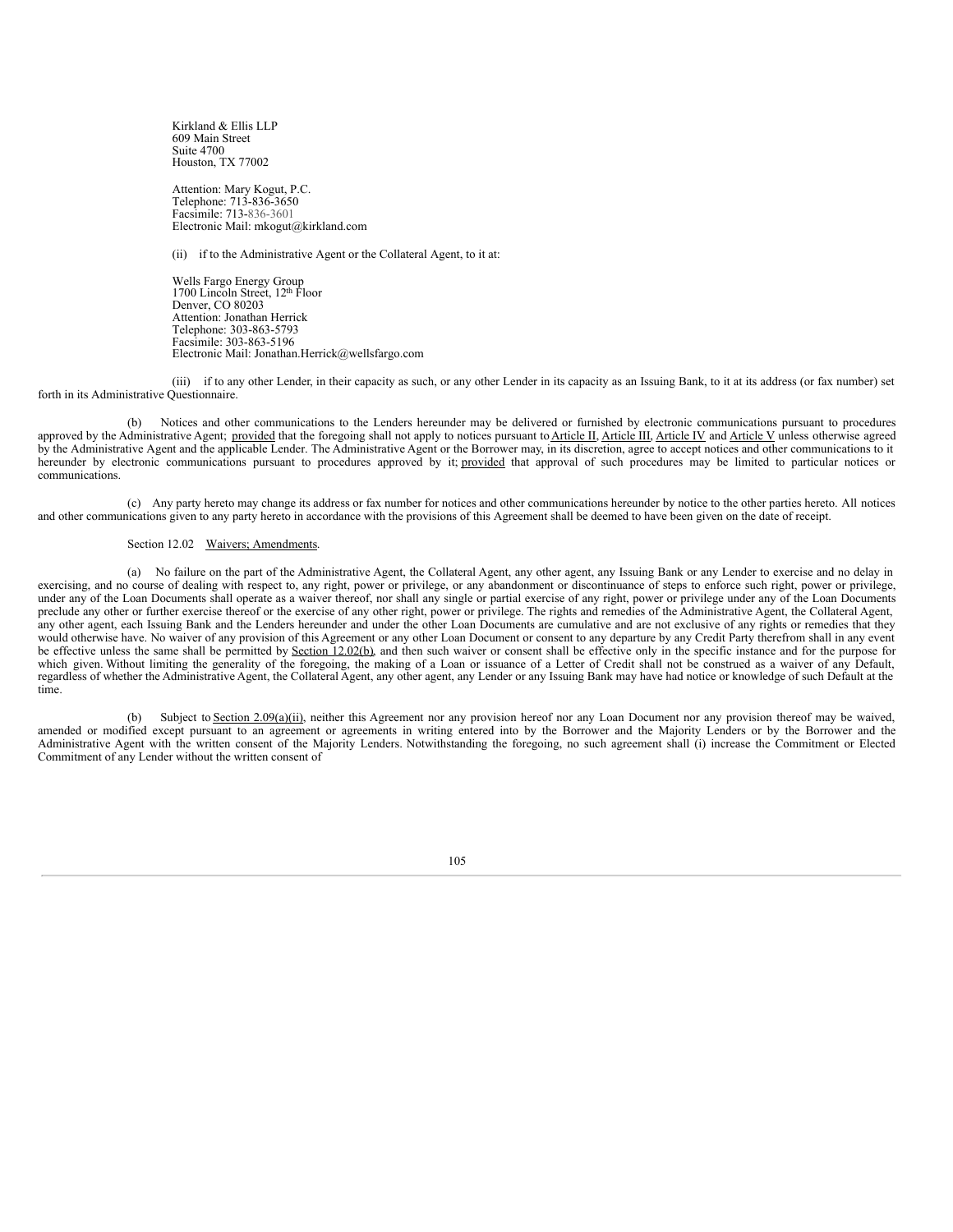such Lender, (ii) (A) increase the Borrowing Base without the written consent of each Lender, (B) maintain or decrease the Borrowing Base without the written consent or deemed consent of the Required Lenders, (C) modify Section 2.07 in a manner that results in the increase of the Borrowing Base without the written consent of each Lender; provided that (x) a Scheduled Redetermination may be postponed (1) for not more than 90 days with the consent of the Majority Lenders and the Administrative Agent and (2) beyond 90 days with the consent of the Required Lenders and (y) a reduction in the Borrowing Base pursuant to Section 2.07(e) or Section 2.07(f) may be waived by the Required Lenders, or (D) modify Section 2.07 in any other manner not provided in the preceding clauses without the consent of the Majority Revolving Lenders and Majority Lenders, (iii) reduce the principal amount of any Loan or LC Disbursement or reduce the rate of interest thereon (other than the waiver of interest at the default rate pursuant to Section 3.02(c)), or reduce any fees payable hereunder, or reduce any other Secured Obligations hereunder or under any other Loan Document, without the written consent of each Lender affected thereby, (iv) postpone the scheduled date of payment of the principal amount of any Loan or LC Disbursement, or any interest thereon, or any fees payable hereunder, or any other Secured Obligations hereunder or under any other Loan Document, or reduce the amount of, waive or excuse any such payment, or postpone or extend the Revolving Termination Date or the applicable Maturity Date without the written consent of each Lender affected thereby; provided that mandatory prepayments may be waived or postponed by the Majority Lenders other than as provided under clause (vi) below, (v) change Section 2.06(b)(ii), Section 4.01(b), Section 4.01(c) or Section 10.02(c) in a manner that would alter the pro rata reduction of Commitments or the pro rata sharing of payments required thereby, without the written consent of each Lender adversely affected thereby, (vi) waive or amend Section 3.04(c)(ii) or Section 6.01, in each case without the written consent of each Revolving Lender (and, in the case of Section 3.04(c) (ii), the Majority Lenders), (vii) release any Guarantor or release all or substantially all of the Collateral (in each case, other than as provided in Section 11.10 and Section 12.20) without written consent of each Lender, (viii) modify the definitions of "Swap Agreement", "Secured Swap Agreement", "Secured Swap Obligations", "Secured Swap Party", "Secured Parties" or "Secured Obligations", or the terms of Section 10.02(c), Section 12.14, any of the provisions of this Section 12.02(b) or Section 12.20, in each case without the written consent of each Secured Swap Party adversely affected thereby and the Majority Lenders, (ix) change any of the provisions of this Section 12.02(b) or the definition of "Applicable Revolving Percentage", "Applicable Term Loan Percentage", "Majority Lenders", "Majority Revolving Lenders", "Majority Term Lenders", "Super Majority Lenders", "Required Lenders", "Required Term Lenders" or any other provision hereof specifying the number or percentage of Lenders required to waive, amend or modify any rights hereunder or under any other Loan Documents or make any determination or grant any consent hereunder or any other Loan Documents, without the written consent of each Lender adversely affected thereby, (x) reduce the percentage set forth in Section 8.14(a) to less than ninety percent (90%) without the written consent of Required Lenders, (xi) amend or otherwise modify this Agreement or any Security Instrument in a manner that results in the Secured Swap Obligations no longer being secured on an equal and ratable basis with the principal of the Loans pursuant to this Agreement or such Security Instrument, without the written consent of each Secured Swap Party adversely affected thereby, (xii) (A) amend, modify or waive any condition precedent set forth in Section 2.08 or Section 6.02 without the consent of the Majority Revolving Lenders or (B) amend or modify the definition of "Available Borrowing Base", "Borrowing Base Deficiency", "Borrowing Base Properties", "Utilization Percentage", "Excess Cash", "Excess Cash Threshold", "Swap PV", Section 3.04(c)(iv), Section 8.12, Section 8.13, Section 8.14, Section 8.17, or Section 9.19, in each case without the consent of the Majority Revolving Lenders and the Majority Lenders, (xiii) amend, modify or otherwise affect in any adverse manner, the interests, rights or obligations of the Revolving Lenders hereunder if such waiver, amendment or modification affects the interests, rights or obligations of the Revolving Lenders in a manner substantially different from and more adverse than the effect of such waiver, amendment or modification on the Term Lenders without the written consent of the Majority Revolving Lenders and the Majority Lenders, (xiv) amend, modify or otherwise affect in any adverse manner, the interests, rights or obligations of the Term Lenders hereunder if such waiver, amendment or modification affects the interests, rights or obligations of the Term Lenders in a manner substantially different from and more adverse than the effect of such waiver, amendment or modification on the Revolving Lenders without the written consent of the Majority Term Lenders and the Majority Lenders, or (xv) contractually subordinate the Liens on all or substantially all of the Collateral securing any of the Secured Obligations to the Liens securing any other Debt for borrowed money or contractually subordinate the right of payment of the Secured Obligations (in each case, as such definitions were in effect on the Effective Date) to the right of payment of any other Debt without the consent of each adversely affected Lender (it being understood that this clause (xv) shall not apply to the incurrence of any debtor-in-possession financing); provided further that no such agreement shall amend, modify or otherwise affect the rights or duties of the Administrative Agent, the Collateral Agent, or any Issuing Bank hereunder or under any other Loan Document without the prior written consent of the Administrative Agent,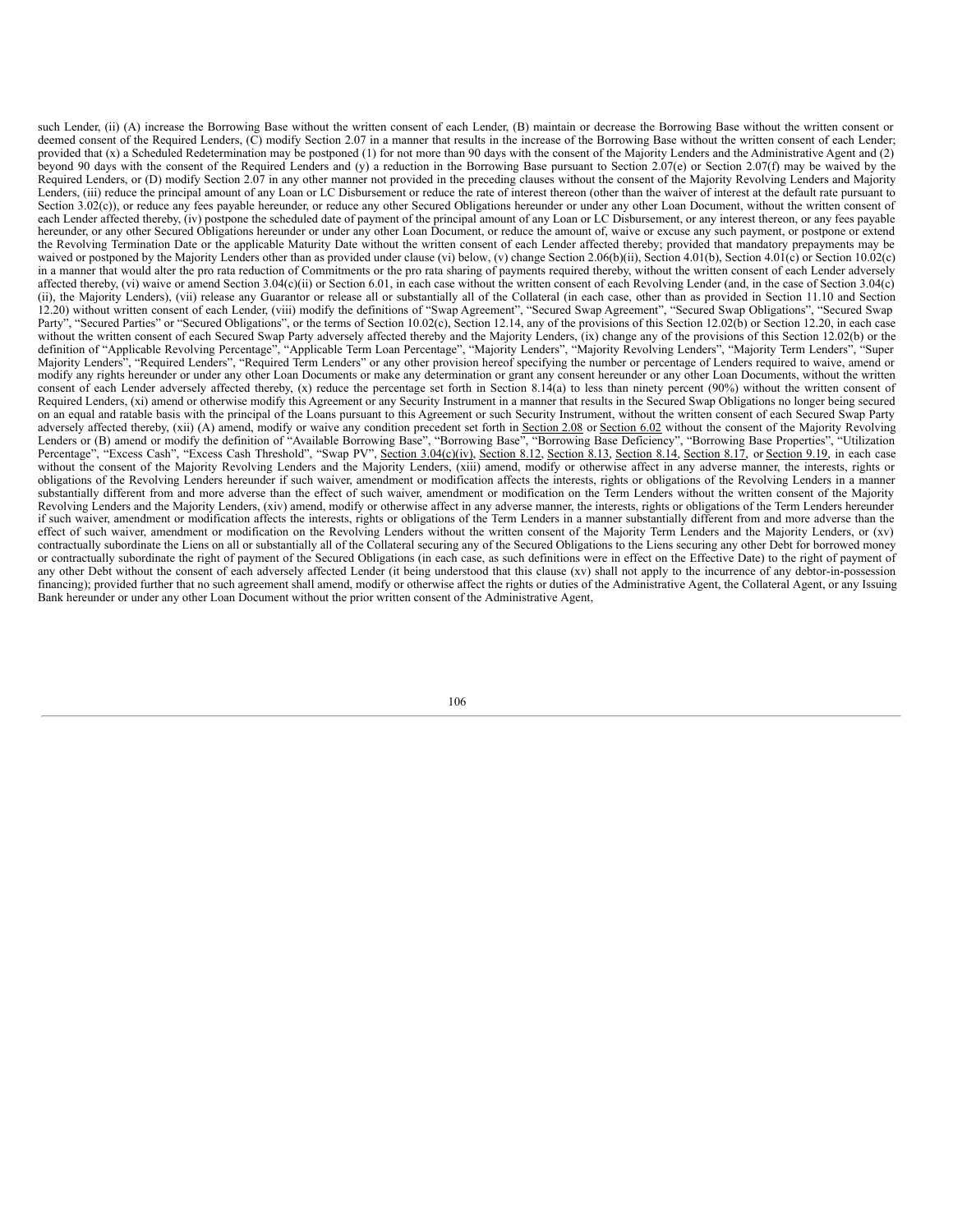the Collateral Agent, or such Issuing Bank, as the case may be. Notwithstanding the foregoing, (i) any supplement to any Schedule permitted or required to be delivered under this Agreement or any other Loan Document shall be effective simply by delivering to the Administrative Agent a supplemental Schedule clearly marked as such and, upon receipt, the Administrative Agent will promptly deliver a copy thereof to the Lenders and the Collateral Agent, and (ii) any Security Instrument may be supplemented to add additional collateral with the consent of the Collateral Agent. and (iii) the Administrative Agent (and, if applicable, the Borrower) may, without the consent of any Lender, enter into amendments or modifications to this Agreement or any of the other Loan Documents or to enter into additional Loan Documents in order to implement any Benchmark Replacement or any Conforming Changes or otherwise effectuate the terms of Section 3.02(f) or Section 3.03(c), respectively, in accordance with the terms of Section 3.02(f) or Section 3.03(c), respectively. Notwithstanding the foregoing, (1) the Borrower, the Administrative Agent and the Collateral Agent may amend this Agreement or any other Loan Document without the consent of the Lenders in order to correct, amend or cure any ambiguity, inconsistency or defect or correct any typographical error or other manifest error in any Loan Document or to modify or add financial ratio covenants, negative covenants or Events of Default to cause such financial ratio covenants, negative covenants or Events of Default to be more onerous to the Borrower than those contained in this Agreement (prior to giving effect to such amendment) in connection with any incurrence of Debt permitted by this Agreement and (2) the Administrative Agent, the Collateral Agent and the Borrower may, without the consent of any Lender, enter into any amendment, modification or waiver of this Agreement or any other Loan Document or enter into any agreement or instrument to add additional Guarantors as contemplated in Section 8.14(b) or to effect the granting, perfection, protection, expansion or enhancement of any security interest in any Collateral or Property to become Collateral to secure the Secured Obligations for the benefit of the Lenders or as required by any Governmental Requirement to give effect to, protect or otherwise enhance the rights or benefits of any Lender under the Loan Documents; provided, further, that no such agreement shall amend, modify or otherwise affect the rights or duties of the Administrative Agent or the Collateral Agent hereunder or under any other Loan Document without the prior written consent of the Administrative Agent and the Collateral Agent. The Administrative Agent shall post any amendment, modification or waiver of this Agreement or any other Loan Document to the Lenders reasonably promptly after the effectiveness thereof.

Notwithstanding anything in this Agreement or any other Loan Document to the contrary, the Borrower and the applicable Term Lenders as provided in Section 2.10 and  $Section 2.11$ , as applicable, may enter into any Term Loan Amendment in accordance with Section 2.10 and any Extension Amendment in accordance with  $\frac{1}{\sqrt{2}}$ such Term Loan Amendments and Extension Amendments shall be effective to amend the terms of this Agreement and the other applicable Loan Documents, in each case, without any further action or consent of any other party to

#### Section 12.03 Expenses, Indemnity; Damage Waiver.

(a) The Borrower and each other Credit Party shall jointly and severally pay (i) all reasonable and documented out-of-pocket expenses incurred by the Administrative Agent, the Collateral Agent, the Arrangers and their respective Affiliates, including, without limitation, the reasonable and documented out-of-pocket fees, charges and disbursements of consultants and of one primary counsel to the Administrative Agent, the Collateral Agent and all Lenders and one local counsel to the Administrative Agent, the Collateral Agent and all Lenders in each jurisdiction deemed reasonably necessary by the Administrative Agent and, solely in the event of an actual or perceived conflict of interest, one additional counsel (and, if necessary, one local counsel in each relevant material jurisdiction or for each matter), and the reasonable travel, photocopy, mailing, courier, telephone and other similar expenses, in each case in connection with the syndication of the credit facilities provided for herein, the preparation, negotiation, execution, delivery and administration (both before and after the execution hereof and including advice of counsel to the Administrative Agent as to the rights and duties of the Administrative Agent, the Collateral Agent and the Lenders with respect thereto) of this Agreement and the other Loan Documents and any amendments, modifications or waivers of or consents related to the provisions hereof or thereof (whether or not the transactions contemplated hereby or thereby shall be consummated), (ii) all out-of-pocket costs, expenses, Other Taxes, assessments and other charges incurred by the Administrative Agent, the Collateral Agent or any Lender in connection with any filing, registration, recording or perfection of any security interest contemplated by this Agreement or any Security Instrument or any other document referred to therein, (iii) all reasonable out-of-pocket expenses incurred by each Issuing Bank in connection with the issuance, amendment, renewal or extension of any Letter of Credit issued by such Issuing Bank or any demand for payment thereunder, (iv) all reasonable out-of-pocket expenses incurred by the Administrative Agent (and its Affiliates), the Collateral Agent (and its Affiliates) and the Lenders (including (A) the fees, charges and disbursements of counsel to the Administrative Agent and to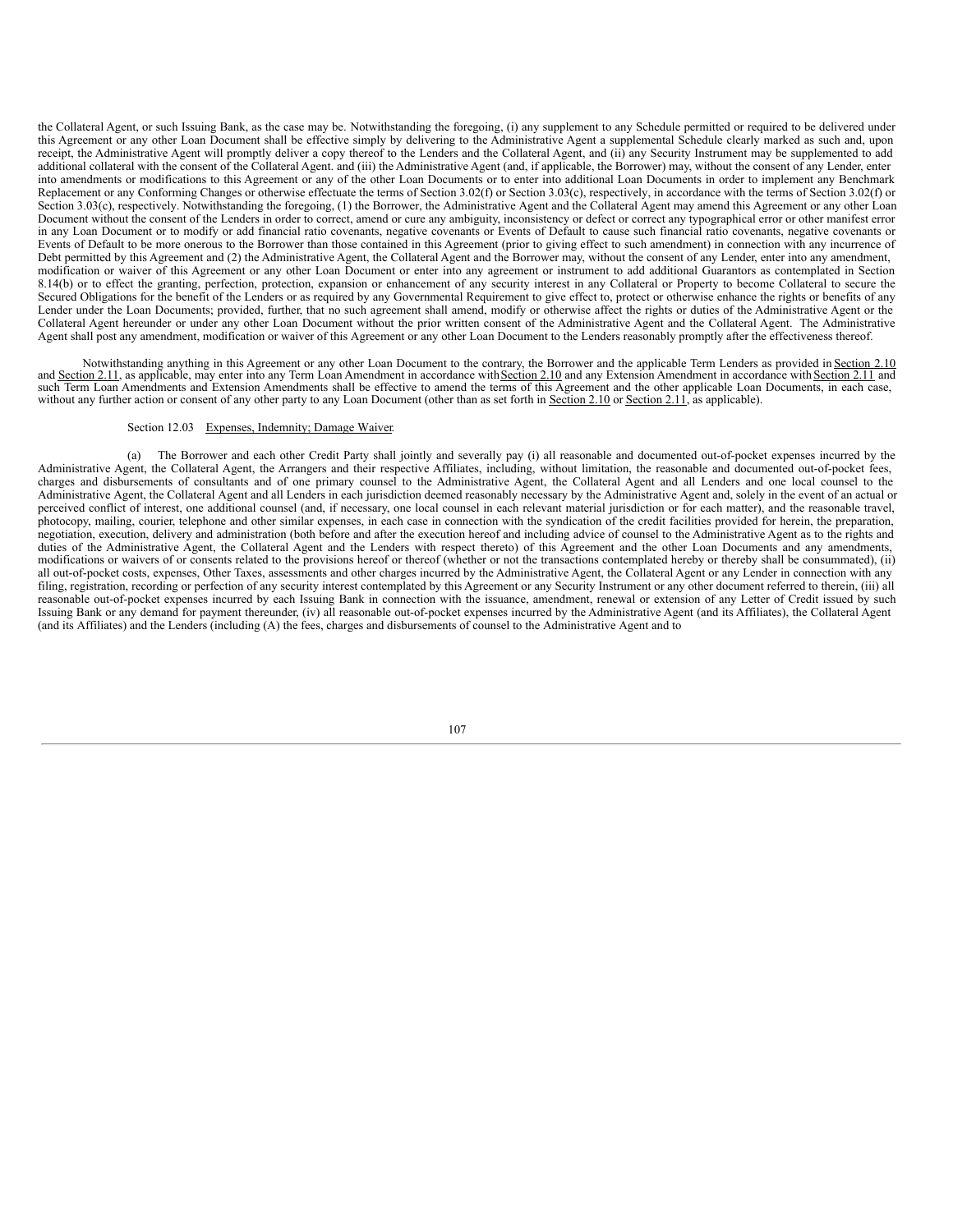the Collateral Agent and (B) the fees, charges and disbursements of one primary counsel to the Lenders as a group unless there is an actual or perceived conflict of interest in which case each such Person may retain its own counsel (plus no more than one additional counsel in each jurisdiction that is reasonably necessary to such enforcement or protection of rights)) incurred during any workout or restructuring or in connection with the enforcement of any rights or remedies in respect of such Loans or Letters of Credit.

(b) THE BORROWER AND EACH OTHER CREDIT PARTY SHALL JOINTLY AND SEVERALLY INDEMNIFY THE ADMINISTRATIVE AGENT, THE COLLATERAL AGENT, THE ARRANGERS, EACH ISSUING BANK AND EACH LENDER, AND EACH RELATED PARTY OF ANY OF THE FOREGOING PERSONS (EACH SUCH PERSON BEING CALLED AN " INDEMNITEE") AGAINST, AND DEFEND AND HOLD EACH INDEMNITEE HARMLESS FROM, ANY AND ALL LOSSES, CLAIMS, DAMAGES, PENALTIES, LIABILITIES AND RELATED EXPENSES, INCLUDING THE REASONABLE AND DOCUMENTED OUT-OF-POCKET FEES, CHARGES AND DISBURSEMENTS OF ONE PRIMARY COUNSEL FOR ALL INDEMNITEES AND, IF REASONABLY NECESSARY, A SINGLE OUTSIDE LOCAL COUNSEL IN EACH APPROPRIATE JURISDICTION (WHICH MAY INCLUDE A SINGLE SPECIAL COUNSEL IN MULTIPLE JURISDICTIONS) FOR ALL INDEMNITEES TAKEN AS A WHOLE (AND, IN THE CASE OF AN ACTUAL OR PERCEIVED CONFLICT OF INTEREST, AN ADDITIONAL COUNSEL FOR ALL INDEMNITEES SUBJECT TO SUCH CONFLICT TAKEN AS A WHOLE), INCURRED BY OR ASSERTED AGAINST ANY INDEMNITEE ARISING OUT OF, IN CONNECTION WITH, OR AS A RESULT OF (i) THE EXECUTION OR DELIVERY OF THIS AGREEMENT OR ANY OTHER LOAN DOCUMENT (OTHER THAN EXPENSES IN CONNECTION WITH THE EXECUTION AND DELIVERY OF THIS AGREEMENT AND THE OTHER LOAN DOCUMENTS DATED OF EVEN DATE HEREWITH, WHICH EXPENSES SHALL ONLY BE PAID BY THE CREDIT PARTIES TO THE EXTENT PROVIDED IN SECTION 12.03(A)) OR ANY AGREEMENT OR INSTRUMENT CONTEMPLATED HEREBY OR THEREBY, THE PERFORMANCE BY THE PARTIES HERETO OR THE PARTIES TO ANY OTHER LOAN DOCUMENT OF THEIR RESPECTIVE SECURED OBLIGATIONS HEREUNDER OR THEREUNDER OR THE CONSUMMATION OF THE TRANSACTIONS CONTEMPLATED HEREBY OR BY ANY OTHER LOAN DOCUMENT, (ii) THE FAILURE OF THE CREDIT PARTIES OR THEIR RESPECTIVE SUBSIDIARIES TO COMPLY WITH THE TERMS OF ANY LOAN DOCUMENT, INCLUDING THIS AGREEMENT, OR WITH ANY GOVERNMENTAL REQUIREMENT, (iii) ANY INACCURACY OF ANY REPRESENTATION OR ANY BREACH OF ANY WARRANTY OR COVENANT OF THE BORROWER OR ANY GUARANTOR SET FORTH IN ANY OF THE LOAN DOCUMENTS OR ANY INSTRUMENTS, DOCUMENTS OR CERTIFICATIONS DELIVERED IN CONNECTION THEREWITH, (iv) ANY LOAN OR LETTER OF CREDIT OR THE USE OF THE PROCEEDS THEREFROM, INCLUDING, WITHOUT LIMITATION, (A) ANY REFUSAL BY ANY ISSUING BANK TO HONOR A DEMAND FOR PAYMENT UNDER A LETTER OF CREDIT ISSUED BY SUCH ISSUING BANK IF THE DOCUMENTS PRESENTED IN CONNECTION WITH SUCH DEMAND DO NOT STRICTLY COMPLY WITH THE TERMS OF SUCH LETTER OF CREDIT, OR (B) THE PAYMENT OF A DRAWING UNDER ANY LETTER OF CREDIT NOTWITHSTANDING THE NON-COMPLIANCE, NON-DELIVERY OR OTHER IMPROPER PRESENTATION OF THE DOCUMENTS PRESENTED IN CONNECTION THEREWITH, (v) ANY OTHER ASPECT OF THE LOAN DOCUMENTS, (vi) THE OPERATIONS OF THE BUSINESS OF THE CREDIT PARTIES OR THEIR RESPECTIVE SUBSIDIARIES BY THE CREDIT PARTIES OR THEIR RESPECTIVE SUBSIDIARIES, (vii) ANY ASSERTION THAT THE LENDERS WERE NOT ENTITLED TO RECEIVE THE PROCEEDS RECEIVED PURSUANT TO THE SECURITY INSTRUMENTS, (viii) THE CREDIT PARTIES', OR THEIR RESPECTIVE SUBSIDIARIES', BREACH OF, OR NON-COMPLIANCE WITH, ANY ENVIRONMENTAL LAW APPLICABLE TO THE CREDIT PARTIES OR THEIR RESPECTIVE SUBSIDIARIES, (ix) THE USE, RELEASE, STORAGE, TREATMENT, DISPOSAL, GENERATION, THREATENED RELEASE, TRANSPORT, ARRANGEMENT FOR TRANSPORT OR ARRANGEMENT FOR DISPOSAL OF HAZARDOUS MATERIALS IN VIOLATION OF ENVIRONMENTAL LAWS BY THE CREDIT PARTIES OR THEIR RESPECTIVE SUBSIDIARIES, (x) ANY ENVIRONMENTAL LIABILITY ARISING UNDER ENVIRONMENTAL LAW OF THE CREDIT PARTIES OR THEIR RESPECTIVE SUBSIDIARIES, (xi) THE USE BY UNINTENDED RECIPIENTS OF ANY INFORMATION OR OTHER MATERIALS DISTRIBUTED BY IT THROUGH TELECOMMUNICATIONS, ELECTRONIC OR OTHER INFORMATION TRANSMISSION SYSTEM IN CONNECTION WITH THIS AGREEMENT, THE OTHER LOAN DOCUMENTS OR THE TRANSACTIONS CONTEMPLATED HEREBY OR THEREBY, OR (xii) ANY ACTUAL OR PROSPECTIVE CLAIM, LITIGATION, INVESTIGATION OR PROCEEDING RELATING TO ANY OF THE FOREGOING, WHETHER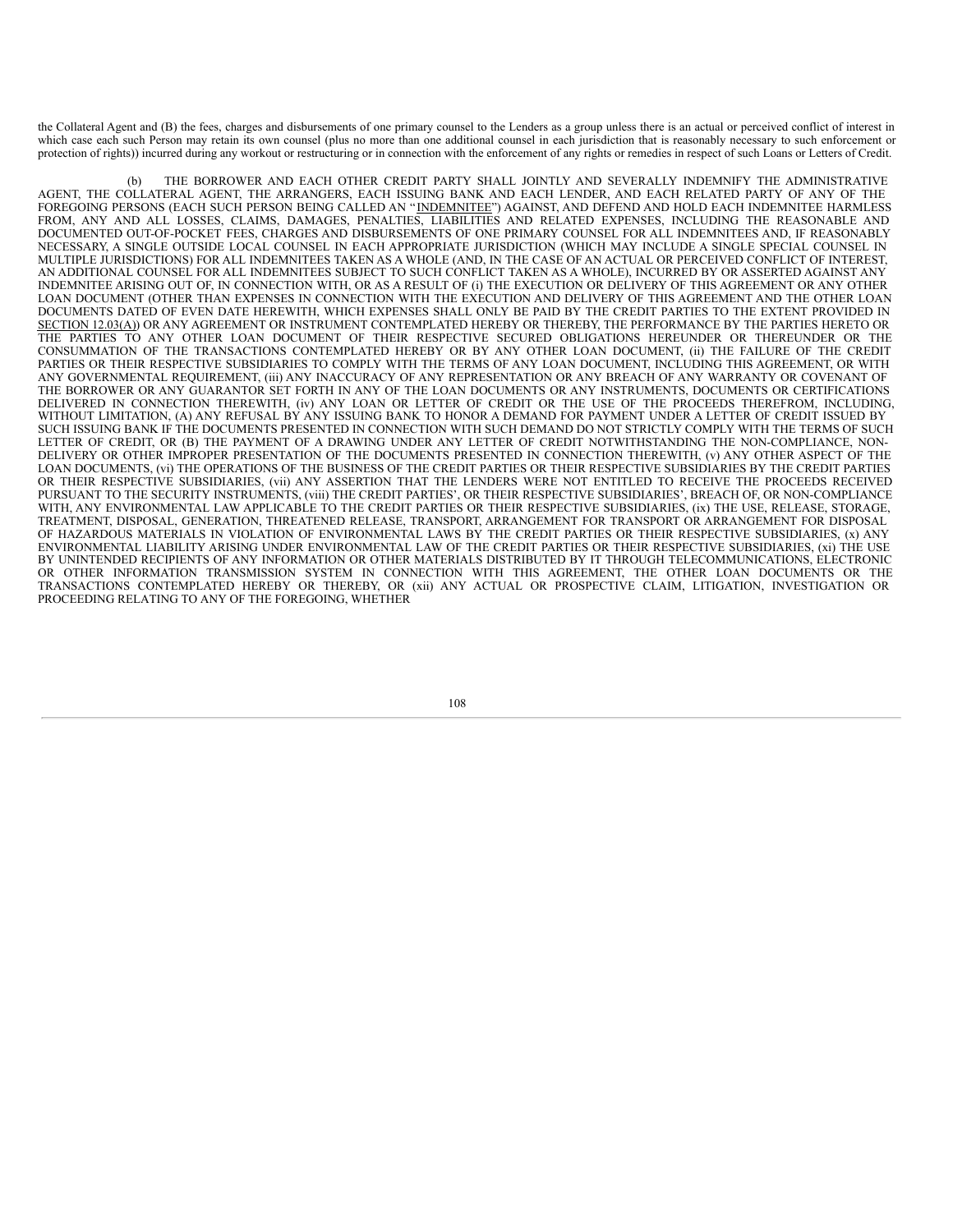BROUGHT BY A THIRD PARTY, THE BORROWER OR ANY GUARANTOR, WHETHER BASED ON CONTRACT, TORT OR ANY OTHER THEORY AND REGARDLESS OF WHETHER ANY INDEMNITEE IS A PARTY THERETO, AND SUCH INDEMNITY SHALL EXTEND TO EACH INDEMNITEE NOTWITHSTANDING THE SOLE OR CONCURRENT NEGLIGENCE OF EVERY KIND OR CHARACTER WHATSOEVER, WHETHER ACTIVE OR PASSIVE, WHETHER AN AFFIRMATIVE ACT OR AN OMISSION, INCLUDING WITHOUT LIMITATION, ALL TYPES OF NEGLIGENT CONDUCT IDENTIFIED IN THE RESTATEMENT (SECOND) OF TORTS OF ONE OR MORE OF THE INDEMNITEES OR BY REASON OF STRICT LIABILITY IMPOSED WITHOUT FAULT ON ANY ONE OR MORE OF THE INDEMNITEES; PROVIDED THAT SUCH INDEMNITY SHALL NOT, AS TO ANY INDEMNITEE, BE AVAILABLE TO THE EXTENT THAT SUCH LOSSES, CLAIMS, DAMAGES, LIABILITIES OR RELATED EXPENSES ARE DETERMINED BY A COURT OF COMPETENT JURISDICTION BY FINAL AND NONAPPEALABLE JUDGMENT TO HAVE RESULTED FROM (I) THE BAD FAITH, GROSS NEGLIGENCE OR WILLFUL MISCONDUCT OF ANY INDEMNITEE, ANY OF ITS AFFILIATES OR CONTROLLING PERSONS OR ANY OF THE OFFICERS, DIRECTORS, EMPLOYEES, AGENTS OR MEMBERS OF ANY OF THE FOREGOING AND (II) A MATERIAL BREACH OF FUNDING OBLIGATIONS UNDER THE LOAN DOCUMENTS BY SUCH INDEMNITEE, AND PROVIDED FURTHER THAT THE INDEMNITY SET FORTH HEREIN SHALL NOT APPLY TO DISPUTES SOLELY BETWEEN LENDERS UNLESS SUCH DISPUTE RESULTS FROM ANY CLAIM ARISING OUT OF ANY REQUEST, ACT OR OMISSION ON THE PART OF ANY CREDIT PARTY OR AGAINST THE ARRANGERS, THE ADMINISTRATIVE AGENT OR ANY ISSUING BANK IN ITS CAPACITY AS SUCH, IN EACH CASE, IN CONNECTION WITH THE LOAN DOCUMENTS. WITH RESPECT TO THE OBLIGATION TO REIMBURSE AN INDEMNITEE FOR FEES, CHARGES AND DISBURSEMENTS OF COUNSEL, EACH INDEMNITEE AGREES THAT ALL INDEMNITEES WILL AS A GROUP UTILIZE ONE PRIMARY COUNSEL (PLUS NO MORE THAN ONE ADDITIONAL COUNSEL IN EACH JURISDICTION WHERE A PROCEEDING THAT IS THE SUBJECT MATTER OF THE INDEMNITY IS LOCATED) UNLESS (1) THERE IS A CONFLICT OF INTEREST AMONG INDEMNITEES, (2) DEFENSES OR CLAIMS EXIST WITH RESPECT TO ONE OR MORE INDEMNITEES THAT ARE NOT AVAILABLE TO ONE OR MORE OTHER INDEMNITEES OR (3) SPECIAL COUNSEL IS REQUIRED TO BE RETAINED AND THE BORROWER CONSENTS TO SUCH RETENTION **(SUCH CONSENT NOT TO BE UNREASONABLY WITHHELD, CONDITIONED OR DELAYED)**. THIS SECTION 12.03 SHALL NOT APPLY WITH RESPECT TO TAXES OTHER THAN ANY TAXES THAT REPRESENT LOSSES, CLAIMS, DAMAGES, ETCETERA, ARISING FROM ANY NON-TAX CLAIM.

(c) To the extent that the Borrower fails to pay any amount required to be paid by it to the Administrative Agent, the Collateral Agent, Arrangers or any Issuing Bank under Section 12.03(a) or (b), each Lender severally agrees to pay to the Administrative Agent, the Collateral Agent, the Arrangers or such Issuing Bank, as the case may be, such Lender's pro rata share (determined as of the time that the applicable unreimbursed expense or indemnity payment is sought based on each Lender's share of the Total Credit Exposure at such time) (in each case, determined as of the time that the applicable unreimbursed expense or indemnity payment is sought) of such unpaid amount; provided that the unreimbursed expense or indemnified loss, claim, damage, liability or related expense, as the case may be, was incurred by or asserted against the Administrative Agent, the Collateral Agent, the Arrangers or such Issuing Bank in its capacity as such.

(d) TO THE EXTENT PERMITTED BY APPLICABLE LAW, NO PARTY HERETO NOR ANY OF THEIR RESPECTIVE DIRECTORS, OFFICERS, EMPLOYEES AND AGENTS SHALL ASSERT, AND EACH HEREBY WAIVES, ANY CLAIM AGAINST ANY OTHER SUCH PERSON, ON ANY THEORY OF LIABILITY, FOR SPECIAL, INDIRECT, CONSEQUENTIAL OR PUNITIVE DAMAGES (AS OPPOSED TO DIRECT OR ACTUAL DAMAGES) ARISING OUT OF, IN CONNECTION WITH, OR AS A RESULT OF, THIS AGREEMENT, ANY OTHER LOAN DOCUMENT OR ANY AGREEMENT OR INSTRUMENT CONTEMPLATED HEREBY OR THEREBY, THE TRANSACTIONS, ANY LOAN OR LETTER OF CREDIT OR THE USE OF THE PROCEEDS THEREOF. NOTWITHSTANDING THE FOREGOING, NOTHING HEREIN SHALL LIMIT OR BE DEEMED TO LIMIT THE CREDIT PARTIES' OBLIGATION TO INDEMNIFY THE INDEMNITEE'S FOR ANY SUCH CLAIMS BROUGHT BY THIRD PARTIES.

(e) All amounts due under this Section 12.03 shall be payable within ten (10) Business Days of written demand therefor attaching the relevant invoices and/or a certificate, in each case setting forth the basis for such demand in reasonable detail.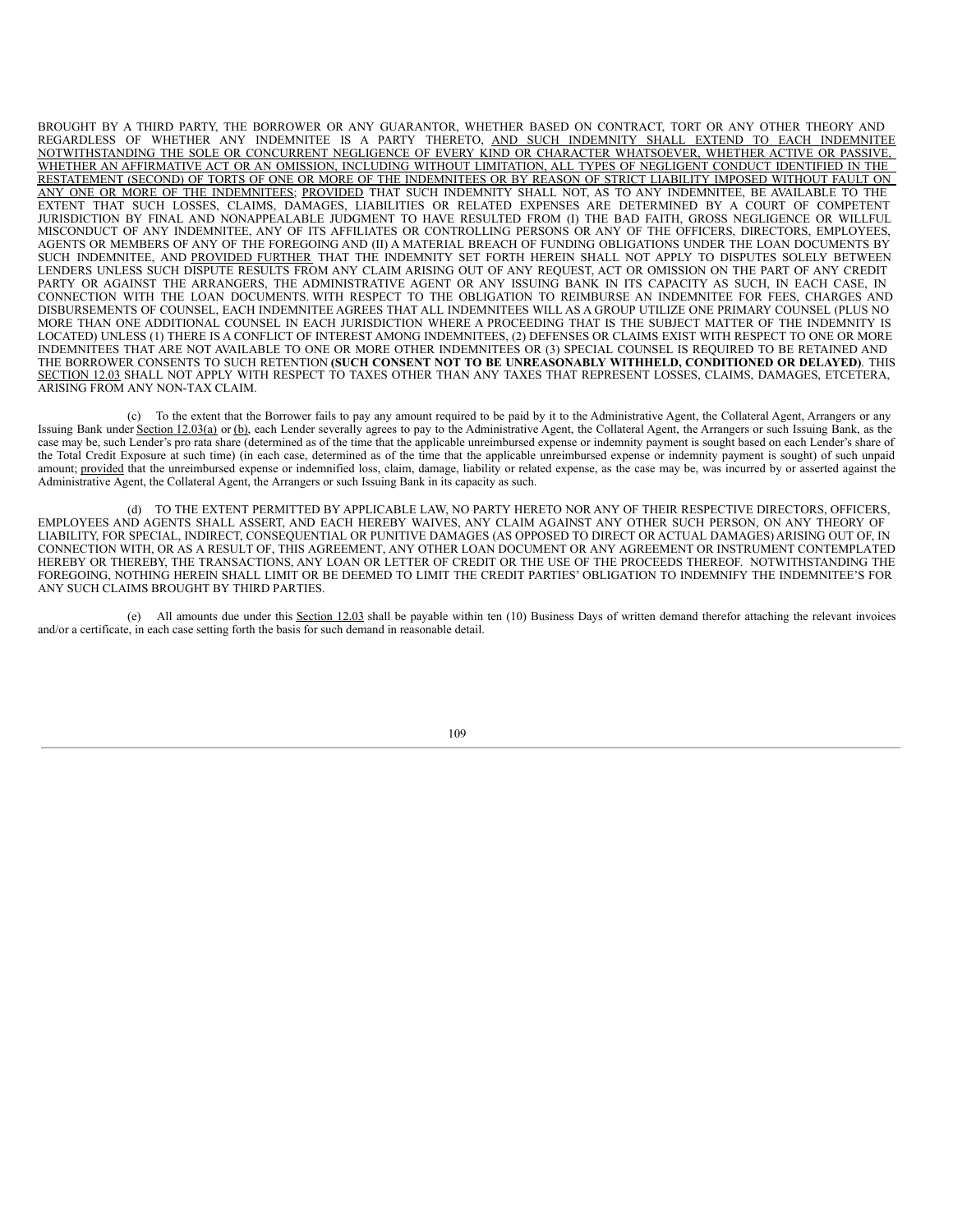#### Section 12.04 Successors and Assigns.

(a) The provisions of this Agreement shall be binding upon and inure to the benefit of the parties hereto and their respective successors and assigns permitted hereby (including any Affiliate of any Issuing Bank that issues any Letter of Credit), except that (i) the Borrower may not assign or otherwise transfer any of its rights or obligations hereunder without the prior written consent of each Lender (and any attempted assignment or transfer by the Borrower without such consent shall be null and void), (ii) no Lender may assign or otherwise transfer its rights or obligations hereunder except in accordance with this Section 12.04 or as required under Section 5.04(b), and (iii) no Lender may assign to the Borrower or any other Credit Party or their respective Subsidiaries, or an Affiliate of the Borrower or any other Credit Party or their respective Subsidiaries, or a Defaulting Lender or an Affiliate of a Defaulting Lender all or any portion of such Lender's rights and obligations under the Agreement or all or any portion of its Commitments or the Loans owing to it hereunder. Nothing in this Agreement, expressed or implied, shall be construed to confer upon any Person (other than the parties hereto, their respective successors and assigns permitted hereby (including any Affiliate of any Issuing Bank that issues any Letter of Credit), Participants (to the extent provided in Section 12.04(c)) and, to the extent expressly contemplated hereby, the Related Parties of each of the Administrative Agent, the Collateral Agent, each Issuing Bank and the Lenders) any legal or equitable right, remedy or claim under or by reason of this Agreement.

(b) (i) Subject to the conditions set forth inSection 12.04(b)(ii), any Lender may assign to one or more assignees all or a portion of its rights and obligations under this Agreement (including all or a portion of its Commitment and the Loans at the time owing to it) with the prior written consent (such consent not to be unreasonably withheld, conditioned or delayed) of:

> (A) the Borrower, provided that no consent of the Borrower shall be required if such assignment is to a Lender or an Affiliate of a Lender, an Approved Fund or, if an Event of Default has occurred and is continuing, is to any other assignee, provided further that the Borrower shall be deemed to have consented to any such assignment unless it shall object thereto by written notice to the Administrative Agent within 5 Business Days after having received notice thereof (other than a Disqualified Institution); and

> (B) the Administrative Agent, provided that no consent of the Administrative Agent shall be required for an assignment to an assignee that is a Lender or any Affiliate of a Lender or an Approved Fund, immediately prior to giving effect to such assignment.

(ii) Assignments shall be subject to the following additional conditions:

(A) except in the case of an assignment to a Lender or an Affiliate of a Lender or an assignment of the entire remaining amount of the assigning Lender's Commitment or Loans, the amount of the Commitment or Loans of the assigning Lender subject to each such assignment (determined as of the date the Assignment and Assumption with respect to such assignment is delivered to the Administrative Agent) shall not be less than \$5,000,000 unless each of the Borrower and the Administrative Agent otherwise consent, provided that no such consent of the Borrower shall be required if an Event of Default has occurred and is continuing;

(B) each partial assignment shall be made as an assignment of a proportionate part of all the assigning Lender's rights and obligations under this Agreement with respect to the Loan or the Commitment assigned (it being understood that assignments under separate Facilities shall not be required to be made on a pro rata basis);

(C) the parties to each assignment shall execute and deliver to the Administrative Agent an Assignment and Assumption, together with a processing and recordation fee of \$3,500;

(D) the assignee, if it shall not be a Lender, shall deliver to the Administrative Agent an Administrative Questionnaire; and

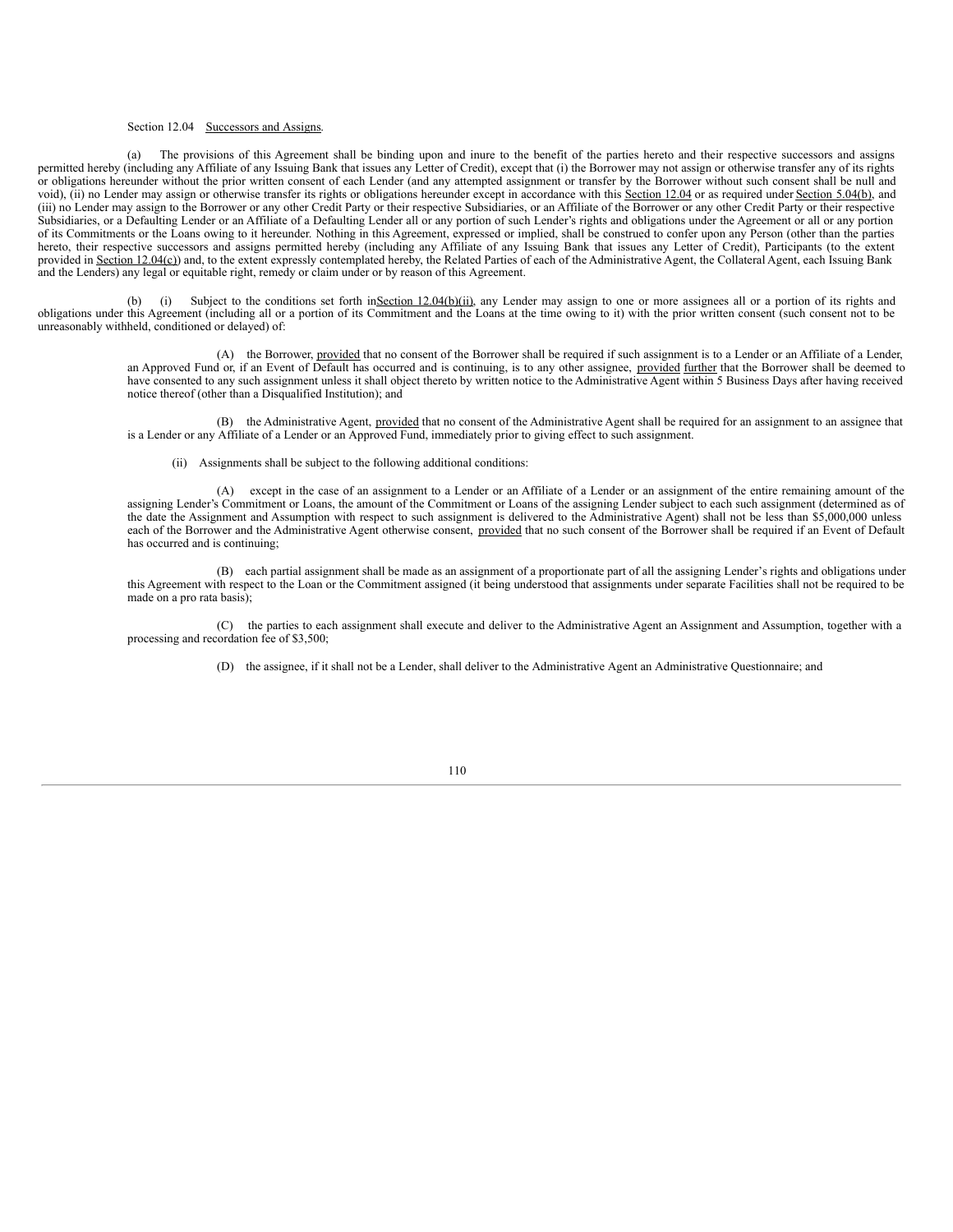(E) no assignment shall be made to a natural Person, or to any holding company, investment vehicle or trust for, or owned and operated for the primary benefit of, a natural person or any Disqualified Institution.

(iii) Subject to Section 12.04(b)(ii) and the acceptance and recording thereof, from and after the effective date specified in each Assignment and Assumption the assignee thereunder shall be a party hereto and, to the extent of the interest assigned by such Assignment and Assumption, have the rights and obligations of a Lender under this Agreement, and the assigning Lender thereunder shall, to the extent of the interest assigned by such Assignment and Assumption, be released from its obligations under this Agreement (and, in the case of an Assignment and Assumption covering all of the assigning Lender's rights and obligations under this Agreement, such Lender shall cease to be a party hereto but shall continue to be entitled to the benefits (and obligations) of Section 5.01, Section 5.02, Section 5.03 and Section 12.03). Any assignment or transfer by a Lender of rights or obligations under this Agreement that does not comply with this Section 12.04 shall be treated for purposes of this Agreement as a sale by such Lender of a participation in such rights and obligations in accordance with Section 12.04(c).

(iv) The Administrative Agent, acting for this purpose as a non-fiduciary agent of the Borrower, shall maintain at one of its offices a copy of each Assignment and Assumption delivered to it and a register for the recordation of the names and addresses of the Lenders, and the Commitment and Elected Commitment of, and principal amount (and stated interest) of the Loans and LC Disbursements owing to, each Lender pursuant to the terms hereof from time to time (the "Register"). The entries in the Register shall be conclusive (absent manifest error), and the Borrower, the Administrative Agent, the Collateral Agent, each Issuing Bank and the Lenders shall treat each Person whose name is recorded in the Register pursuant to the terms hereof as a Lender hereunder for all purposes of this Agreement, notwithstanding notice to the contrary. The Register shall be available for inspection by the Borrower, any Issuing Bank, the Collateral Agent and any Lender, at any reasonable time and from time to time upon reasonable prior notice. In connection with any changes to the Register, if necessary, the Administrative Agent will reflect the revisions on Annex I and forward a copy of such revised Annex I to the Borrower, each Issuing Bank and each Lender. This Section 12.04(b)(iv) shall be construed so that all Loans are at all times maintained in "registered form" within the meaning of sections  $163(f)$ ,  $871(h)(2)$  and  $881(c)(2)$  of the Code and any related Treasury Regulations (or any other relevant or successor provisions of the Code or of such Treasury Regulations).

(v) Upon its receipt of a duly completed Assignment and Assumption executed by an assigning Lender and an assignee, the assignee's completed Administrative Questionnaire (unless the assignee shall already be a Lender hereunder), the processing and recordation fee referred to in this Section 12.04(b) and any written consent to such assignment required by this Section 12.04(b), the Administrative Agent shall accept such Assignment and Assumption and record the information contained therein in the Register. No assignment shall be effective for purposes of this Agreement unless it has been recorded in the Register as provided in this Section 12.04(b).

(c) (i) Any Lender may, without the consent of the Borrower, the Administrative Agent or any Issuing Bank, sell participations to one or more banks or other entities other than an Affiliate of the Borrower or any other Credit Party (a "Participant") in all or a portion of such Lender's rights and obligations under this Agreement (including all or a portion of its Commitment and the Loans owing to it); provided that (A) such Lender's obligations under this Agreement shall remain unchanged, (B) such Lender shall remain solely responsible to the other parties hereto for the performance of such obligations and (C) the Borrower, the Administrative Agent, each Issuing Bank and the other Lenders shall continue to deal solely and directly with such Lender in connection with such Lender's rights and obligations under this Agreement. Any agreement or instrument pursuant to which a Lender sells such a participation shall provide that such Lender shall retain the sole right to enforce this Agreement and to approve any amendment, modification or waiver of any provision of this Agreement; provided that such agreement or instrument may provide that any such Lender will not, without the consent of the Participant, agree to any amendment, modification or waiver described in the first proviso to Section 12.02(b) that affects such Participant. In addition such agreement must provide that the Participant be bound by the provisions of Section 12.11. Subject to Section 12.04(c)(ii), the Borrower agrees that each Participant shall be entitled to the benefits of Section 5.01, Section 5.02 and Section 5.03 (subject to the requirements and limitations therein, including the requirements under Section 5.03(e) (it being understood that the documentation required under Section 5.03(e) shall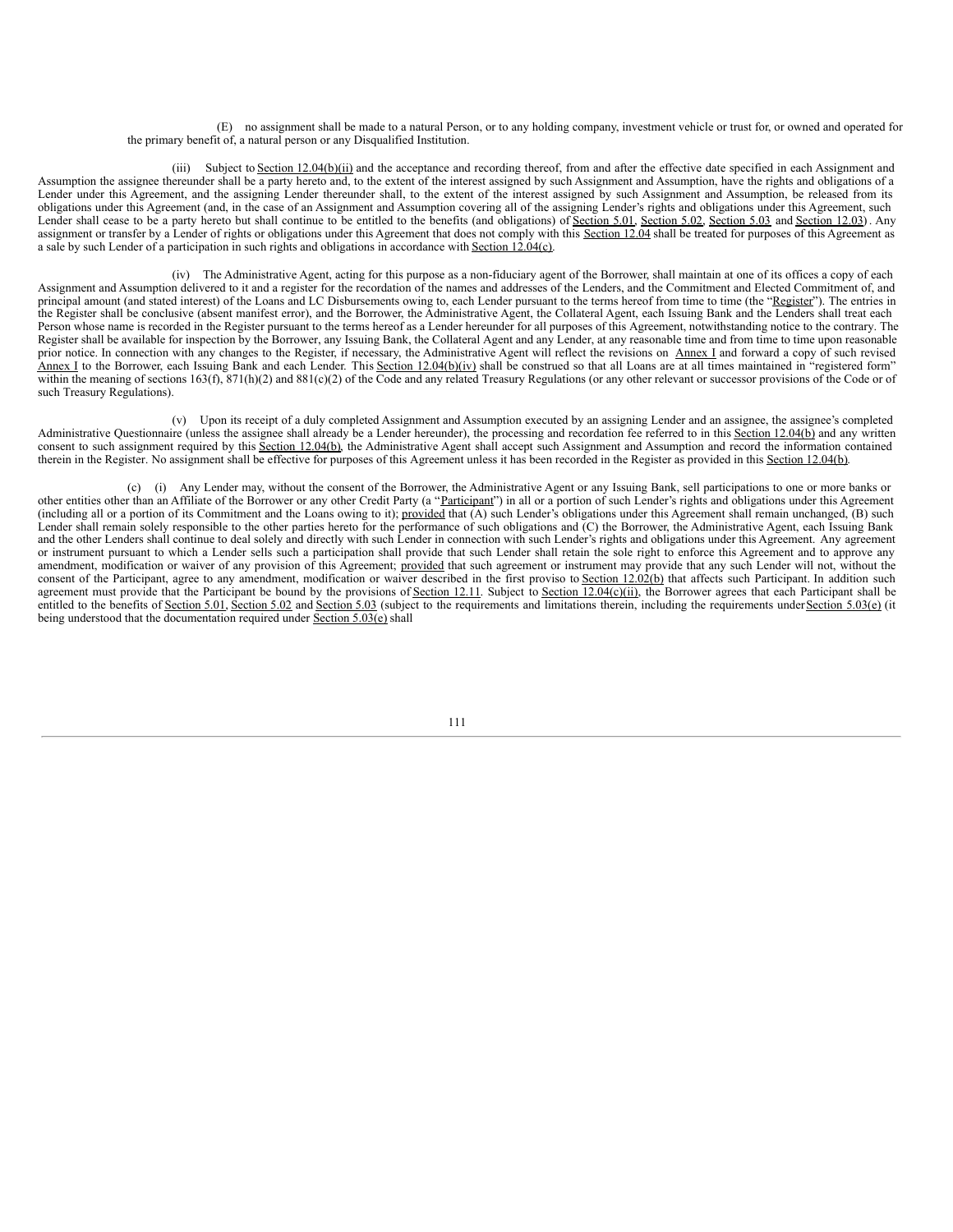be delivered to the participating Lender) and Section 5.03(k)) to the same extent as if it were a Lender and had acquired its interest by assignment pursuant toSection 12.04(b). To the extent permitted by law, each Participant also shall be entitled to the benefits of Section 12.08 as though it were a Lender, provided such Participant agrees to be subject to Section 4.01(c) as though it were a Lender. Each Lender that sells a participation shall, acting solely for this purpose as a non-fiduciary agent of the Borrower, maintain a register on which it enters the name and address of each Participant and the principal amounts (and stated interest) of each Participant's interest in the Loans or other obligations under the Loan Documents (the "Participant Register"). No participation shall be effective unless it has been recorded in the Participant Register as provided in this Section 12.04(c); provided that no Lender shall have any obligation to disclose all or any portion of the Participant Register (including the identity of any Participant or any information relating to a Participant's interest in any commitments, loans, letters of credit or its other obligations under any Loan Document) to any Person except to the extent that such disclosure is necessary to establish that such commitment, loan, letter of credit or other obligation is in registered form under Section 5f.103-1(c) of the United States Treasury Regulations. The entries in the Participant Register shall be conclusive absent manifest error, and such Lender shall treat each Person whose name is recorded in the Participant Register as the owner of such participation for all purposes of this Agreement notwithstanding any notice to the contrary. For the avoidance of doubt, the Administrative Agent (in its capacity as Administrative Agent) shall have no responsibility for maintaining a Participant Register.

(ii) A Participant shall not be entitled to receive any greater payment under Section 5.01 or Section 5.03 than the applicable Lender would have been entitled to receive with respect to the participation sold to such Participant, unless the sale of the participation to such Participant is made with the Borrower's prior written consent and such entitlement to receive a greater payment results from a Change in Law that occurs after the Participant acquired the applicable participation. A Participant that would be a Foreign Lender if it were a Lender shall not be entitled to the benefits of Section 5.03 unless the Borrower is notified of the participation sold to such Participant and such Participant agrees, for the benefit of the Borrower, to comply with Section 5.03(e) as though it were a Lender.

(d) Any Lender may at any time pledge or assign a security interest in all or any portion of its rights under this Agreement to secure obligations of such Lender, including any pledge or assignment to secure obligations to a Federal Reserve Bank or other central bank having jurisdiction over such Lender, and this Section 12.04(d) shall not apply to any such pledge or assignment of a security interest; provided that no such pledge or assignment of a security interest shall release a Lender from any of its obligations hereunder or substitute any such pledgee or assignee for such Lender as a party hereto.

#### Section 12.05 Survival; Revival; Reinstatement.

(a) All covenants, agreements, representations and warranties made by the Borrower herein and in the certificates or other instruments delivered in connection with or pursuant to this Agreement or any other Loan Document shall be considered to have been relied upon by the other parties hereto and shall survive the execution and delivery of this Agreement and the making of any Loans and issuance of any Letters of Credit, regardless of any investigation made by any such other party or on its behalf and notwithstanding that the Administrative Agent, any other agent, any Issuing Bank or any Lender may have had notice or knowledge of any Default or incorrect representation or warranty at the time any credit is extended hereunder, and shall continue in full force and effect as long as the principal of or any accrued interest on any Loan or any fee or any other amount payable under this Agreement is outstanding and unpaid or any Letter of Credit is outstanding and so long as the Commitments have not expired or terminated. The provisions of Section 5.01, Section 5.02, Section 5.03, Section 12.03 and Article XI shall survive and remain in full force and effect regardless of the consummation of the Transactions, the repayment of the Loans, the expiration or termination of the Letters of Credit and the Commitments or the termination of this Agreement, any other Loan Document or any provision hereof or thereof.

(b) To the extent that any payments on the Secured Obligations or proceeds of any Collateral are subsequently invalidated, declared to be fraudulent or preferential, set aside or required to be repaid to a trustee, debtor in possession, receiver or other Person under any bankruptcy law, common law or equitable cause, then to such extent, the Secured Obligations so satisfied shall be revived and continue as if such payment or proceeds had not been received and the Administrative Agent's and the Lenders' Liens, security interests, rights, powers and remedies under this Agreement and each Loan Document shall continue in full force and effect. In such event, each

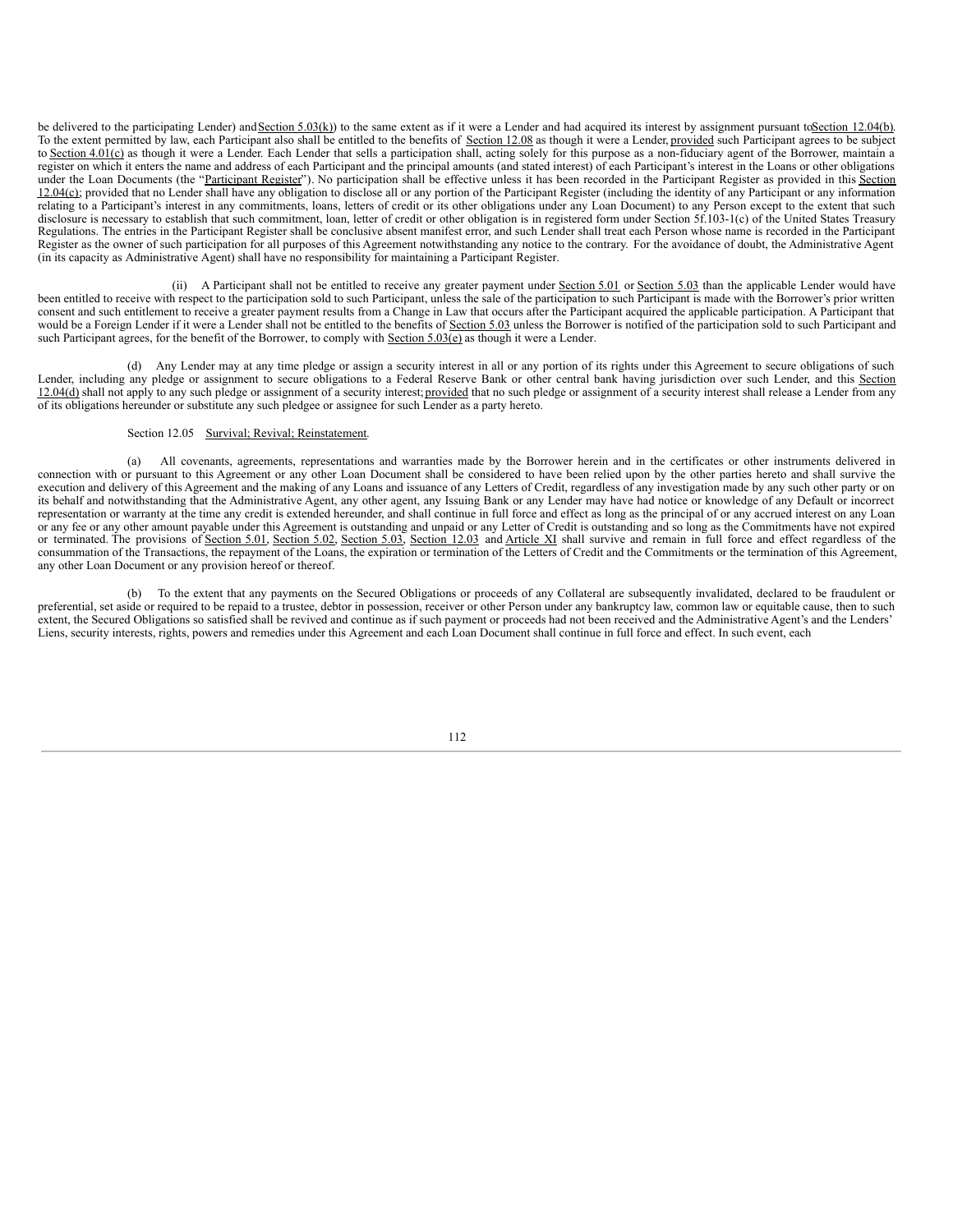Loan Document shall be automatically reinstated and the Borrower shall take such action as may be reasonably requested by the Administrative Agent and the Lenders to effect such reinstatement.

#### Section 12.06 Counterparts; Integration; Effectiveness.

(a) This Agreement may be executed in counterparts (and by different parties hereto on different counterparts), each of which shall constitute an original, but all of which when taken together shall constitute a single contract.

(b) This Agreement, the other Loan Documents and any separate letter agreements with respect to fees payable to the Administrative Agent constitute the entire contract among the parties relating to the subject matter hereof and thereof and supersede any and all previous agreements and understandings, oral or written, relating to the subject matter hereof and thereof. **THIS AGREEMENT AND THE OTHER LOAN DOCUMENTS REPRESENT THE FINAL AGREEMENT AMONG THE** PARTIES HERETO AND THERETO AND MAY NOT BE CONTRADICTED BY EVIDENCE OF PRIOR, CONTEMPORANEOUS OR SUBSEOUENT ORAL **AGREEMENTS OF THE PARTIES. THERE ARE NO UNWRITTEN ORAL AGREEMENTS BETWEEN THE PARTIES.**

(c) Except as provided in Section 6.01, this Agreement shall become effective when it shall have been executed by the Administrative Agent and when the Administrative Agent shall have received counterparts hereof which, when taken together, bear the signatures of each of the other parties hereto, and thereafter shall be binding upon and inure to the benefit of the parties hereto and their respective successors and assigns. Delivery of an executed counterpart of a signature page of this Agreement by fax, facsimile, as an attachment to an email or other similar electronic means shall be effective as delivery of a manually executed counterpart of this Agreement.

(d) The words "execute," "execution," "signed," "signature," "delivery" and words of like import in or related to this Agreement, any other Loan Document or any document, amendment, approval, consent, waiver, modification, information, notice, certificate, report, statement, disclosure, or authorization to be signed or delivered in connection with this Agreement or any other Loan Document or the transactions contemplated hereby shall be deemed to include Electronic Signatures or execution in the form of an Electronic Record, and contract formations on electronic platforms approved by the Administrative Agent, deliveries or the keeping of records in electronic form, each of which shall be of the same legal effect, validity or enforceability as a manually executed signature or the use of a paper-based recordkeeping system, as the case may be, to the extent and as provided for in any applicable law, including the Federal Electronic Signatures in Global and National Commerce Act, the New York State Electronic Signatures and Records Act, or any other similar state laws based on the Uniform Electronic Transactions Act. Each party hereto agrees that any Electronic Signature or execution in the form of an Electronic Record shall be valid and binding on itself and each of the other parties hereto to the same extent as a manual, original signature. For the avoidance of doubt, the authorization under this paragraph may include, without limitation, use or acceptance by the parties of a manually signed paper which has been converted into electronic form (such as scanned into PDF format), or an electronically signed paper converted into another format, for transmission, delivery and/or retention. Notwithstanding anything contained herein to the contrary, the Administrative Agent is under no obligation to accept an Electronic Signature in any form or in any format unless expressly agreed to by the Administrative Agent pursuant to procedures approved by it; provided that without limiting the foregoing, (i) to the extent the Administrative Agent has agreed to accept such Electronic Signature from any party hereto, the Administrative Agent and the other parties hereto shall be entitled to rely on any such Electronic Signature purportedly given by or on behalf of the executing party without further verification and (ii) upon the request of the Administrative Agent or any Lender, any Electronic Signature shall be promptly followed by an original manually executed counterpart thereof. Without limiting the generality of the foregoing, each party hereto hereby (A) agrees that, for all purposes, including without limitation, in connection with any workout, restructuring, enforcement of remedies, bankruptcy proceedings or litigation among the Administrative Agent, the Lenders and any of the Credit Parties, electronic images of this Agreement or any other Loan Document (in each case, including with respect to any signature pages thereto) shall have the same legal effect, validity and enforceability as any paper original, and (B) waives any argument, defense or right to contest the validity or enforceability of the Loan Documents based solely on the lack of paper original copies of any Loan Documents, including with respect to any signature pages thereto.

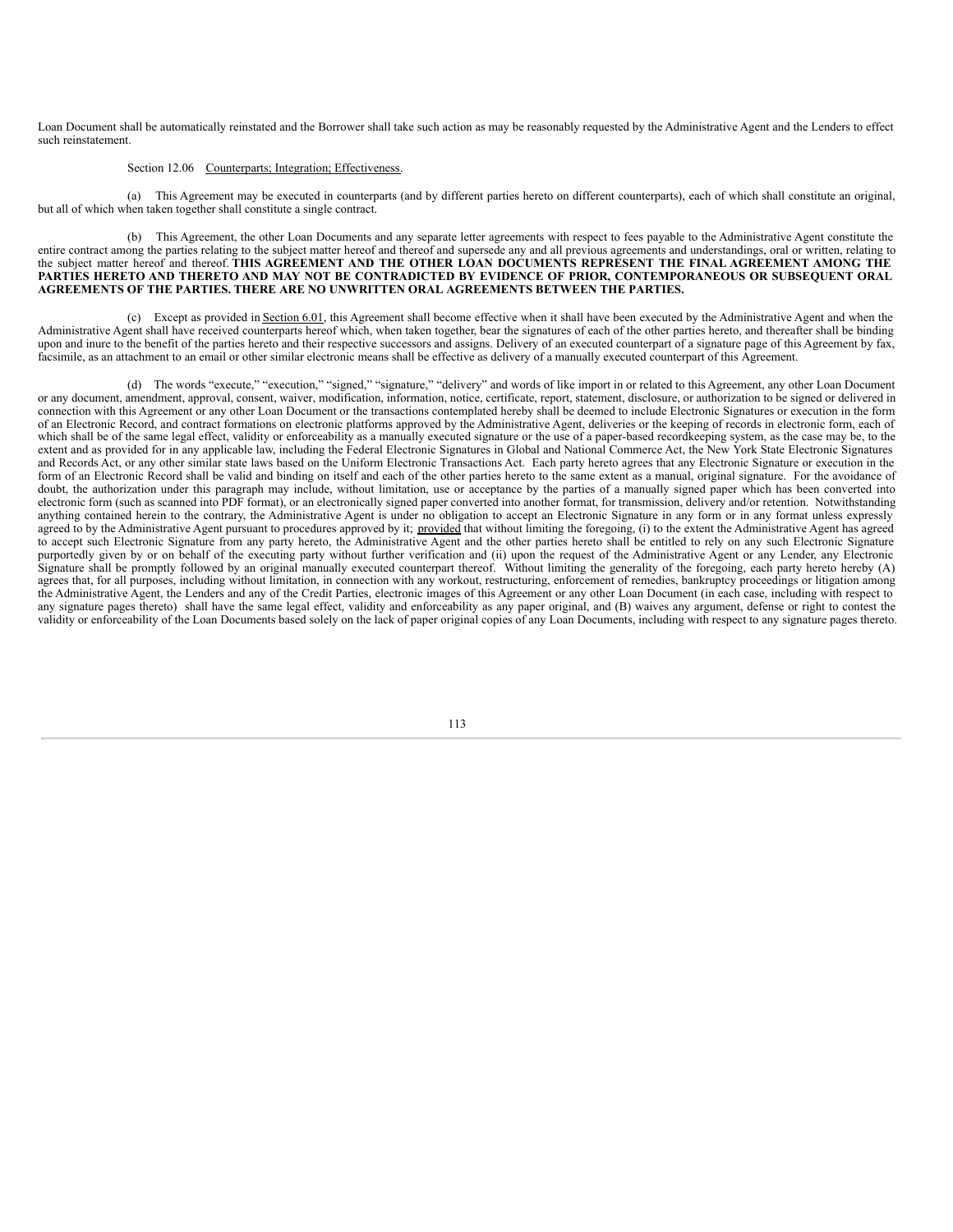Section 12.07 Severability. Any provision of this Agreement or any other Loan Document held to be invalid, illegal or unenforceable in any jurisdiction shall, as to such jurisdiction, be ineffective to the extent of such invalidity, illegality or unenforceability without affecting the validity, legality and enforceability of the remaining provisions hereof or thereof; and the invalidity of a particular provision in a particular jurisdiction shall not invalidate such provision in any other jurisdiction.

Section 12.08 Right of Setoff. If an Event of Default shall have occurred and be continuing, each Lender and each of its Affiliates is hereby authorized at any time and from time to time, to the fullest extent permitted by law, to set off and apply any and all deposits (general or special, time or demand, provisional or final) at any time held and other obligations (of whatsoever kind, including, without limitation, Swap Obligations) at any time owing by such Lender or Affiliate to or for the credit or the account of the Credit Parties or the Restricted Subsidiaries against any of and all the obligations of the Credit Parties or the Restricted Subsidiaries owed to such Lender now or hereafter existing under this Agreement or any other Loan Document, irrespective of whether or not such Lender shall have made any demand under this Agreement or any other Loan Document and although such obligations may be unmatured. Each Lender or its Affiliate agrees to promptly notify the Borrower and the Administrative Agent after any such setoff and application, provided that the failure to give such notice shall not affect the validity of such setoff and application. The rights of each Lender under this Section 12.08 are in addition to other rights and remedies (including other rights of setoff) which such Lender or its Affiliates may have.

#### Section 12.09 Governing Law; Jurisdiction; Consent to Service of Process.

(a) THIS AGREEMENT AND THE NOTES SHALL BE GOVERNED BY, AND CONSTRUED IN ACCORDANCE WITH, THE LAWS OF THE STATE OF NEW YORK WITHOUT REGARD TO CONFLICTS OF LAW RULES THAT WOULD RESULT IN THE APPLICATION OF A DIFFERENT GOVERNING LAW.

(b) ANY LEGAL ACTION OR PROCEEDING WITH RESPECT TO THE LOAN DOCUMENTS (WHETHER ARISING IN CONTRACT, TORT OR OTHERWISE) SHALL BE BROUGHT IN THE COURTS OF THE STATE OF NEW YORK SITTING IN THE BOROUGH OF MANHATTAN, OR OF THE UNITED STATES OF AMERICA FOR THE SOUTHERN DISTRICT OF NEW YORK SITTING IN THE BOROUGH OF MANHATTAN, AND APPELLATE COURTS FROM ANY THEREOF, AND, BY EXECUTION AND DELIVERY OF THIS AGREEMENT, EACH PARTY HEREBY ACCEPTS FOR ITSELF AND (TO THE EXTENT PERMITTED BY LAW) IN RESPECT OF ITS PROPERTY, GENERALLY AND UNCONDITIONALLY, THE JURISDICTION OF THE AFORESAID COURTS. EACH PARTY HEREBY IRREVOCABLY WAIVES ANY OBJECTION, INCLUDING, WITHOUT LIMITATION, ANY OBJECTION TO THE LAYING OF VENUE OR BASED ON THE GROUNDS OF FORUM NON CONVENIENS, WHICH IT MAY NOW OR HEREAFTER HAVE TO THE BRINGING OF ANY SUCH ACTION OR PROCEEDING IN SUCH RESPECTIVE JURISDICTIONS. THIS SUBMISSION TO JURISDICTION IS NON-EXCLUSIVE AND DOES NOT PRECLUDE A PARTY FROM OBTAINING JURISDICTION OVER ANOTHER PARTY IN ANY COURT OTHERWISE HAVING JURISDICTION.

(c) EACH PARTY IRREVOCABLY CONSENTS TO THE SERVICE OF PROCESS OF ANY OF THE AFOREMENTIONED COURTS IN ANY SUCH ACTION OR PROCEEDING BY THE MAILING OF COPIES THEREOF BY REGISTERED OR CERTIFIED MAIL, POSTAGE PREPAID, TO IT AT THE ADDRESS SPECIFIED IN SECTION 12.01 OR SUCH OTHER ADDRESS AS IS SPECIFIED PURSUANT TO SECTION 12.01 (OR ITS ASSIGNMENT AND ASSUMPTION), SUCH SERVICE TO BECOME EFFECTIVE THIRTY (30) DAYS AFTER SUCH MAILING. NOTHING HEREIN SHALL AFFECT THE RIGHT OF A PARTY OR ANY HOLDER OF A NOTE TO SERVE PROCESS IN ANY OTHER MANNER PERMITTED BY LAW OR TO COMMENCE LEGAL PROCEEDINGS OR OTHERWISE PROCEED AGAINST ANOTHER PARTY IN ANY OTHER JURISDICTION.

**(d) EACH PARTY HEREBY (i) IRREVOCABLY AND UNCONDITIONALLY WAIVES, TO THE FULLEST EXTENT PERMITTED BY** LAW. TRIAL BY JURY IN ANY LEGAL ACTION OR PROCEEDING RELATING TO THIS AGREEMENT OR ANY OTHER LOAN DOCUMENT AND FOR ANY COUNTERCLAIM THEREIN; (ii) IRREVOCABLY WAIVES, TO THE MAXIMUM EXTENT NOT PROHIBITED BY LAW, ANY RIGHT IT MAY HAVE **TO CLAIM OR**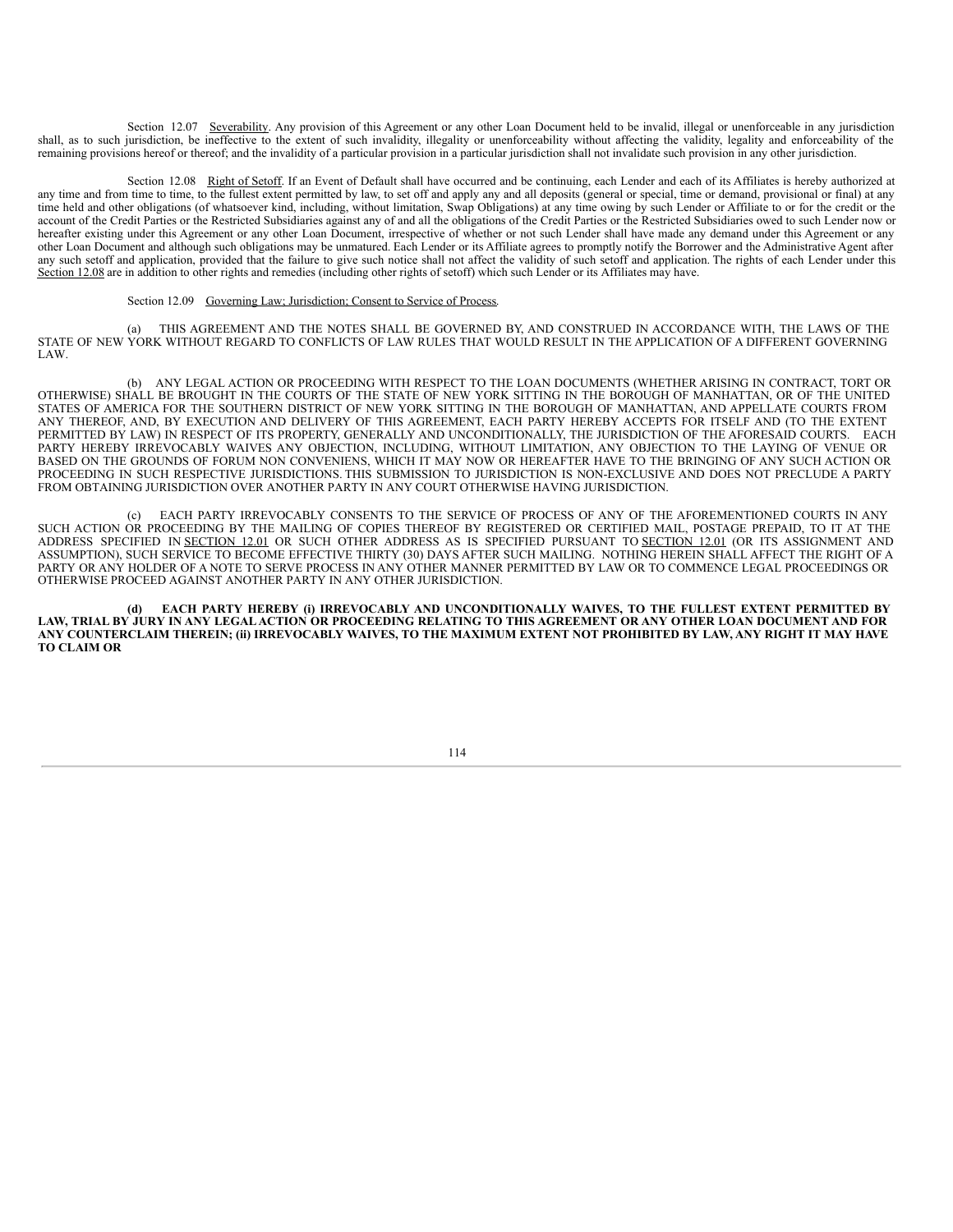RECOVER IN ANY SUCH LITIGATION ANY SPECIAL, EXEMPLARY, PUNITIVE OR CONSEQUENTIAL DAMAGES, OR DAMAGES OTHER THAN, OR IN ADDITION TO, ACTUAL DAMAGES; (iii) CERTIFIES THAT NO PARTY HERETO NOR ANY REPRESENTATIVE OR AGENT OF COUNSEL FOR ANY PARTY HERETO HAS REPRESENTED, EXPRESSLY OR OTHERWISE, OR IMPLIED THAT SUCH PARTY WOULD NOT, IN THE EVENT OF LITIGATION, SEEK TO ENFORCE THE FOREGOING WAIVERS, AND (iv) ACKNOWLEDGES THAT IT HAS BEEN INDUCED TO ENTER INTO THIS **AGREEMENT, THE LOAN DOCUMENTS AND THE TRANSACTIONS CONTEMPLATED HEREBY AND THEREBY BY, AMONG OTHER THINGS, THE MUTUAL WAIVERS AND CERTIFICATIONS CONTAINED IN THIS SECTION 12.09.**

Section 12.10 Headings. Article and Section headings and the Table of Contents used herein are for convenience of reference only, are not part of this Agreement and shall not affect the construction of, or be taken into consideration in interpreting, this Agreement.

Section 12.11 Confidentiality. Each Lender Party agrees to use the Information (as defined below) solely for the purpose of evaluating, maintaining and administering the Loans or any other transaction contemplated hereby and further agrees to maintain the confidentiality of the Information, except that Information may be disclosed (a) to its and its Related Parties' directors, officers, employees and agents, including accountants, legal counsel and other advisors (it being understood that the Persons to whom such disclosure is made will be informed of the confidential nature of such Information and instructed to keep such Information confidential), (b) to the extent requested by any regulatory authority or self-regulatory body, (c) to the extent required by applicable laws or regulations or by any subpoena or similar legal process, (d) to any other party to this Agreement or any other Loan Document, (e) in connection with the exercise of any remedies hereunder or under any other Loan Document or any suit, action or proceeding relating to this Agreement or any other Loan Document or the enforcement of rights hereunder or thereunder, (f) subject to an agreement containing provisions substantially the same as those of this Section 12.11, to (i) any assignee of or Participant in, or any prospective assignee of or Participant in, any of its rights or obligations under this Agreement or (ii) any actual or prospective counterparty (or its advisors) to any Swap Agreement relating to the Borrower, any other Credit Party or any Restricted Subsidiary and their obligations, (g) with the consent of the Borrower, (h) to the extent such Information (i) becomes publicly available other than as a result of a breach of this Section 12.11 or (ii) becomes available to the Administrative Agent, any Issuing Bank or any Lender on a nonconfidential basis from a source other than the Borrower, (i) to the National Association of Insurance Commissioners or any similar organization or any nationally recognized rating agency that requires access to information about a Lender's investment portfolio in connection with ratings issued with respect to such Lender or (j) on a confidential basis to (i) any rating agency in connection with rating the Credit Parties or this Agreement or (ii) the CUSIP Service Bureau or any similar agency in connection with the issuance and monitoring of CUSIP numbers for this Agreement. In addition, the Administrative Agent and the Lenders may disclose the existence of this Agreement and information about this Agreement to market data collectors, similar services providers to the lending industry and service providers to the Administrative Agent and the Lenders in connection with the administration of this Agreement and the other Loan Documents. For the purposes of this Section 12.11, "Information" means all information received from the Credit Parties or their respective Subsidiaries relating to the Credit Parties or their respective Subsidiaries and their businesses, other than any such information that is available to the Administrative Agent, any Issuing Bank or any Lender on a nonconfidential basis prior to disclosure by the Credit Parties or their respective Subsidiaries; provided that, in the case of information received from the Credit Parties, or any of its Subsidiaries after the date hereof, such information is clearly identified at the time of delivery as confidential. Any Person required to maintain the confidentiality of Information as provided in this Section 12.11 shall be considered to have complied with its obligation to do so if such Person has exercised the same degree of care to maintain the confidentiality of such Information as such Person would accord to its own confidential information.

Each Lender acknowledges that information furnished to it pursuant to this Agreement or the other Loan Documents may include material non-public information concerning the Credit Parties and their respective Affiliates and Related Parties or their respective securities, and confirms that it has developed compliance procedures regarding the use of material non-public information and agrees that it will handle such material non-public information in accordance with those procedures and applicable law, including federal and state securities laws.

All information, including requests for waivers and amendments, furnished by the Credit Parties or the Administrative Agent pursuant to, or in the course of administering, this Agreement or the other Loan Documents

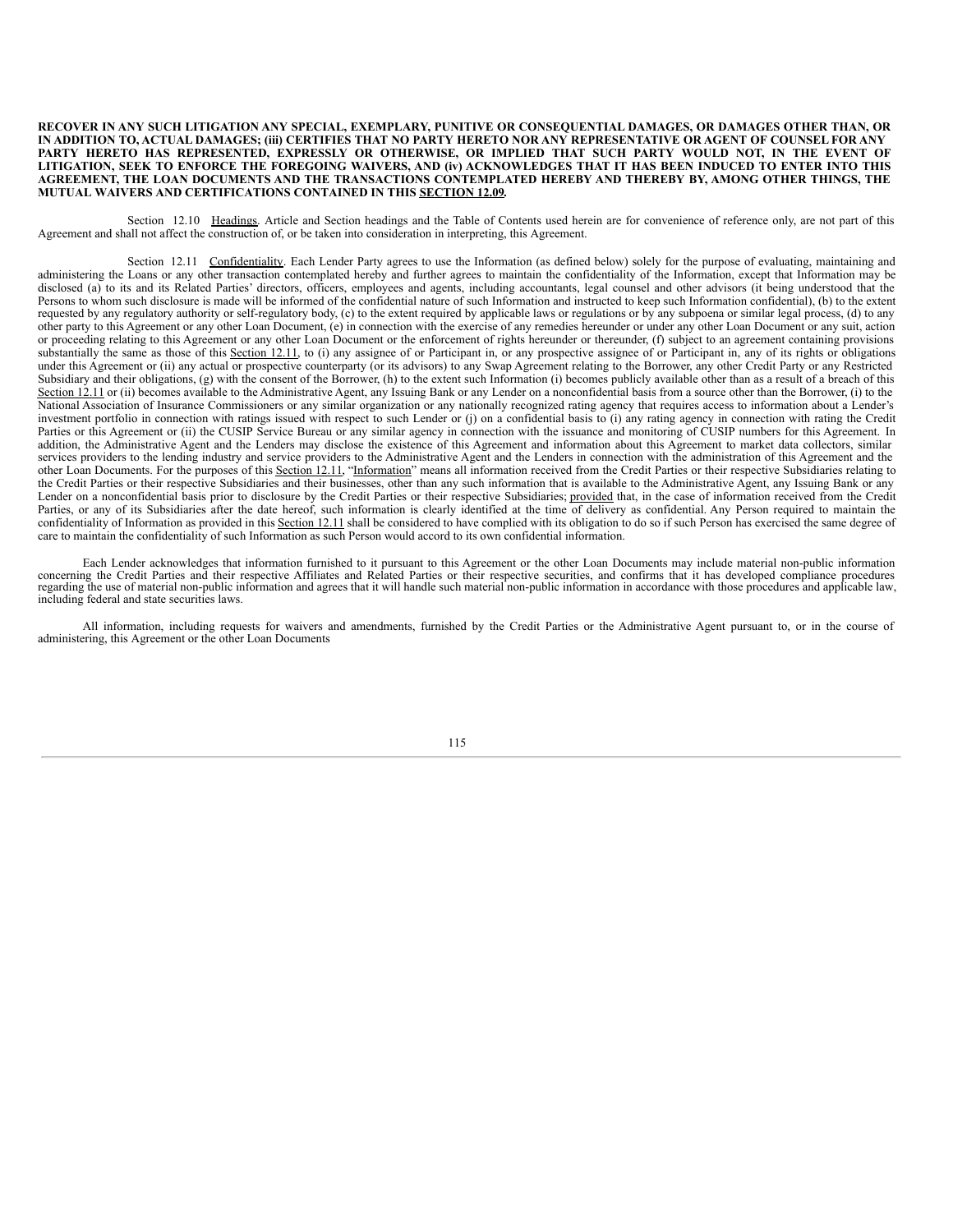will be syndicate-level information, which may contain material non-public information about the Credit Parties and their respective Affiliates and Related Parties or their respective securities. Accordingly, each Lender represents to the Borrower and the Administrative Agent that it has identified in its Administrative Questionnaire a credit contact who may receive information that may contain material non-public information in accordance with its compliance procedures and applicable law, including federal and state securities laws.

Section 12.12 Interest Rate Limitation. It is the intention of the parties hereto that each Lender shall conform strictly to usury laws applicable to it. Accordingly, if the Transactions would be usurious as to any Lender under laws applicable to it (including the laws of the United States of America and the State of New York or any other jurisdiction whose laws may be mandatorily applicable to such Lender notwithstanding the other provisions of this Agreement), then, in that event, notwithstanding anything to the contrary in any of the Loan Documents or any agreement entered into in connection with or as security for the Loans, it is agreed as follows: (a) the aggregate of all consideration which constitutes interest under law applicable to any Lender that is contracted for, taken, reserved, charged or received by such Lender under any of the Loan Documents or agreements or otherwise in connection with the Loans shall under no circumstances exceed the maximum amount allowed by such applicable law, and any excess shall be canceled automatically and if theretofore paid shall be credited by such Lender on the principal amount of the Secured Obligations (or, to the extent that the principal amount of the Secured Obligations shall have been or would thereby be paid in full, refunded by such Lender to the Borrower); and (b) in the event that the maturity of the Loans is accelerated by reason of an election of the holder thereof resulting from any Event of Default under this Agreement or otherwise, or in the event of any required or permitted prepayment, then such consideration that constitutes interest under law applicable to any Lender may never include more than the maximum amount allowed by such applicable law, and excess interest, if any, provided for in this Agreement or otherwise shall be canceled automatically by such Lender as of the date of such acceleration or prepayment and, if theretofore paid, shall be credited by such Lender on the principal amount of the Secured Obligations (or, to the extent that the principal amount of the Secured Obligations shall have been or would thereby be paid in full, refunded by such Lender to the Borrower). All sums paid or agreed to be paid to any Lender for the use, forbearance or detention of sums due hereunder shall, to the extent permitted by law applicable to such Lender, be amortized, prorated, allocated and spread throughout the stated term of the Loans until payment in full so that the rate or amount of interest on account of any Loans hereunder does not exceed the maximum amount allowed by such applicable law. If at any time and from time to time (i) the amount of interest payable to any Lender on any date shall be computed at the Highest Lawful Rate applicable to such Lender pursuant to this Section 12.12 and (ii) in respect of any subsequent interest computation period the amount of interest otherwise payable to such Lender would be less than the amount of interest payable to such Lender computed at the Highest Lawful Rate applicable to such Lender, then the amount of interest payable to such Lender in respect of such subsequent interest computation period shall continue to be computed at the Highest Lawful Rate applicable to such Lender until the total amount of interest payable to such Lender shall equal the total amount of interest which would have been payable to such Lender if the total amount of interest had been computed without giving effect to this Section 12.12.

Section 12.13 Exculpation Provisions. EACH OF THE PARTIES HERETO SPECIFICALLY AGREES THAT IT HAS A DUTY TO READ THIS AGREEMENT AND THE OTHER LOAN DOCUMENTS AND AGREES THAT IT IS CHARGED WITH NOTICE AND KNOWLEDGE OF THE TERMS OF THIS AGREEMENT AND THE OTHER LOAN DOCUMENTS; THAT IT HAS IN FACT READ THIS AGREEMENT AND IS FULLY INFORMED AND HAS FULL NOTICE AND KNOWLEDGE OF THE TERMS, CONDITIONS AND EFFECTS OF THIS AGREEMENT; THAT IT HAS BEEN REPRESENTED BY INDEPENDENT LEGAL COUNSEL OF ITS CHOICE THROUGHOUT THE NEGOTIATIONS PRECEDING ITS EXECUTION OF THIS AGREEMENT AND THE OTHER LOAN DOCUMENTS; AND HAS RECEIVED THE ADVICE OF ITS ATTORNEY IN ENTERING INTO THIS AGREEMENT AND THE OTHER LOAN DOCUMENTS; AND THAT IT RECOGNIZES THAT CERTAIN OF THE TERMS OF THIS AGREEMENT AND THE OTHER LOAN DOCUMENTS RESULT IN ONE PARTY ASSUMING THE LIABILITY INHERENT IN SOME ASPECTS OF THE TRANSACTION AND RELIEVING THE OTHER PARTY OF ITS RESPONSIBILITY FOR SUCH LIABILITY. EACH PARTY HERETO AGREES AND COVENANTS THAT IT WILL NOT CONTEST THE VALIDITY OR ENFORCEABILITY OF ANY EXCULPATORY PROVISION OF THIS AGREEMENT AND THE OTHER LOAN DOCUMENTS ON THE BASIS THAT THE PARTY HAD NO NOTICE OR KNOWLEDGE OF SUCH PROVISION OR THAT THE PROVISION IS NOT "CONSPICUOUS."

Section 12.14 Collateral Matters; Swap Agreements. The benefit of the Security Instruments and of the provisions of this Agreement relating to any collateral securing the Secured Obligations shall also extend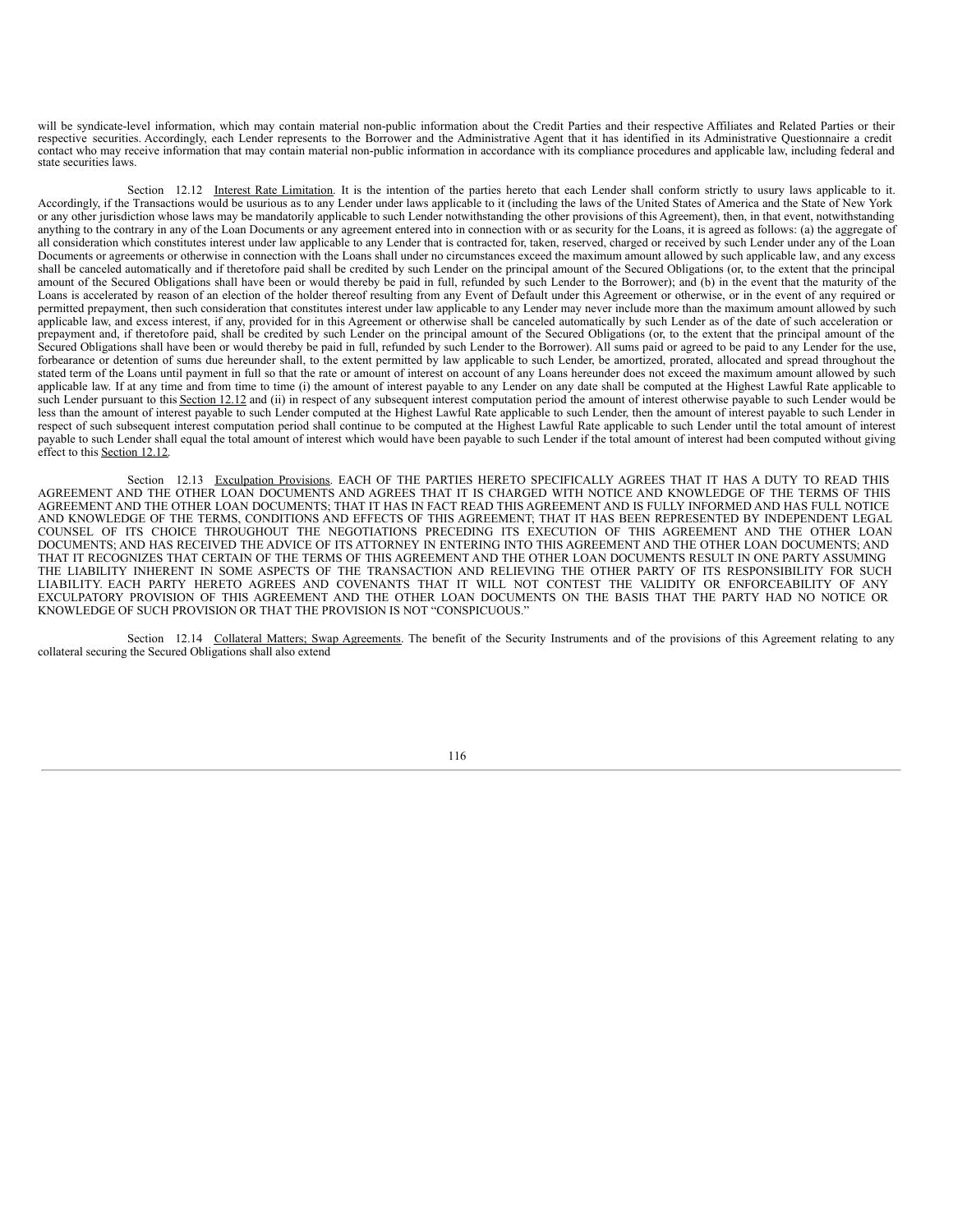to and be available to each Secured Swap Party and each Secured Cash Management Provider on a pro rata basis in respect of any Secured Swap Obligations owed to such Secured Swap Party and any Secured Cash Management Obligations owed to such Secured Cash Management Provider. Except as set forth in Section 12.02(b), no Secured Swap Party or Secured Cash Management Provider shall have any voting rights under any Loan Document as a result of the existence of any Secured Swap Obligations or Secured Cash Management Obligations owed to it.

Section 12.15 No Third Party Beneficiaries. This Agreement, the other Loan Documents, and the agreement of the Lenders to make Loans and each Issuing Bank to issue, amend, renew or extend Letters of Credit hereunder are solely for the benefit of the Borrower, and no other Person (including, without limitation, any Subsidiary of the Borrower, any Credit Party, contractor, subcontractor, supplier or materialsman) shall have any rights, claims, remedies or privileges hereunder or under any other Loan Document against the Administrative Agent, any other agent, any Issuing Bank or any Lender for any reason whatsoever. There are no third party beneficiaries other than to the extent contemplated by the last sentence of Section 12.04(a), but only to the extent and for so long as each constitutes a Secured Swap Party.

Section 12.16 USA Patriot Act and Beneficial Ownership Notice. Each Lender hereby notifies the Borrower and other Credit Parties that pursuant to the requirements of the USA Patriot Act (Title III of Pub. L. 107-56 (signed into law October 26, 2001)) (the "Patriot Act") and the Beneficial Ownership Regulation, it is required to obtain, verify and record information that identifies the Credit Parties, which information includes the name, address and tax identification number of the Credit Parties and other information that will allow such Lender to identify the Credit Parties in accordance with the Patriot Act and the Beneficial Ownership Regulation.

Section 12.17 No Fiduciary Duty. The Administrative Agent, the Collateral Agent, each Lender and their Affiliates (collectively, solely for purposes of this paragraph, the "Lenders"), may have economic interests that conflict with those of the Borrower and the Guarantors, their respective stockholders and/or their affiliates. The Borrower agrees that nothing in the Loan Documents and nothing in connection with the transactions related thereto will be deemed to create an advisory, fiduciary or agency relationship or fiduciary or other implied duty between any Lender, on the one hand, and the Borrower and any Guarantor, its stockholders or its affiliates, on the other. The Borrower acknowledges and agrees that (a) the transactions contemplated by the Loan Documents (including the exercise of rights and remedies hereunder and thereunder) are arm's-length commercial transactions between the Lenders, on the one hand, and the Borrower on the other, and (b) in connection therewith and with the process leading thereto, (i) no Lender has assumed an advisory or fiduciary responsibility in favor of the Borrower or any Guarantor, its stockholders or its Affiliates with respect to the transactions contemplated hereby (or the exercise of rights or remedies with respect thereto) or the process leading thereto (irrespective of whether any Lender has advised, is currently advising or will advise the Borrower or any Guarantor, its stockholders or its Affiliates on other matters) or any other obligation to the Borrower or any Guarantor except the obligations expressly set forth in the Loan Documents and (ii) each Lender is acting solely as principal and not as the agent or fiduciary of the Borrower or any Guarantor, its management, stockholders, creditors or any other Person. The Borrower acknowledges and agrees that it has consulted its own legal and financial advisors to the extent it deemed appropriate and that it is responsible for making its own independent judgment with respect to such transactions and the process leading thereto. The Borrower agrees that it will not claim that any Lender has rendered advisory services of any nature or respect, or owes a fiduciary or similar duty to the Borrower or any Guarantor, in connection with such transaction or the process leading thereto.

#### Section 12.18 Flood Insurance Provisions.

(a) Notwithstanding any provision in this Agreement or any other Loan Document to the contrary, in no event is any Building (as defined in the applicable Flood Insurance Regulation) or Manufactured (Mobile) Home (as defined in the applicable Flood Insurance Regulation) included in the definition of "Mortgaged Property" and no Building or Manufactured (Mobile) Home is hereby encumbered by this Agreement or any other Loan Document. As used herein, "Flood Insurance Regulations" means (i) the National Flood Insurance Act of 1968 as now or hereafter in effect or any successor statute thereto, (ii) the Flood Disaster Protection Act of 1973 as now or hereafter in effect or any successor statute thereto, (iii) the National Flood Insurance Reform Act of 1994 (amending 42 USC 4001, et seq.), as the same may be amended or recodified from time to time and (iv) the Flood Insurance Reform Act of 2004 and any regulations promulgated thereunder and (v) the Biggert-Waters Flood Reform Act of 2012 and any regulations promulgated thereunder.

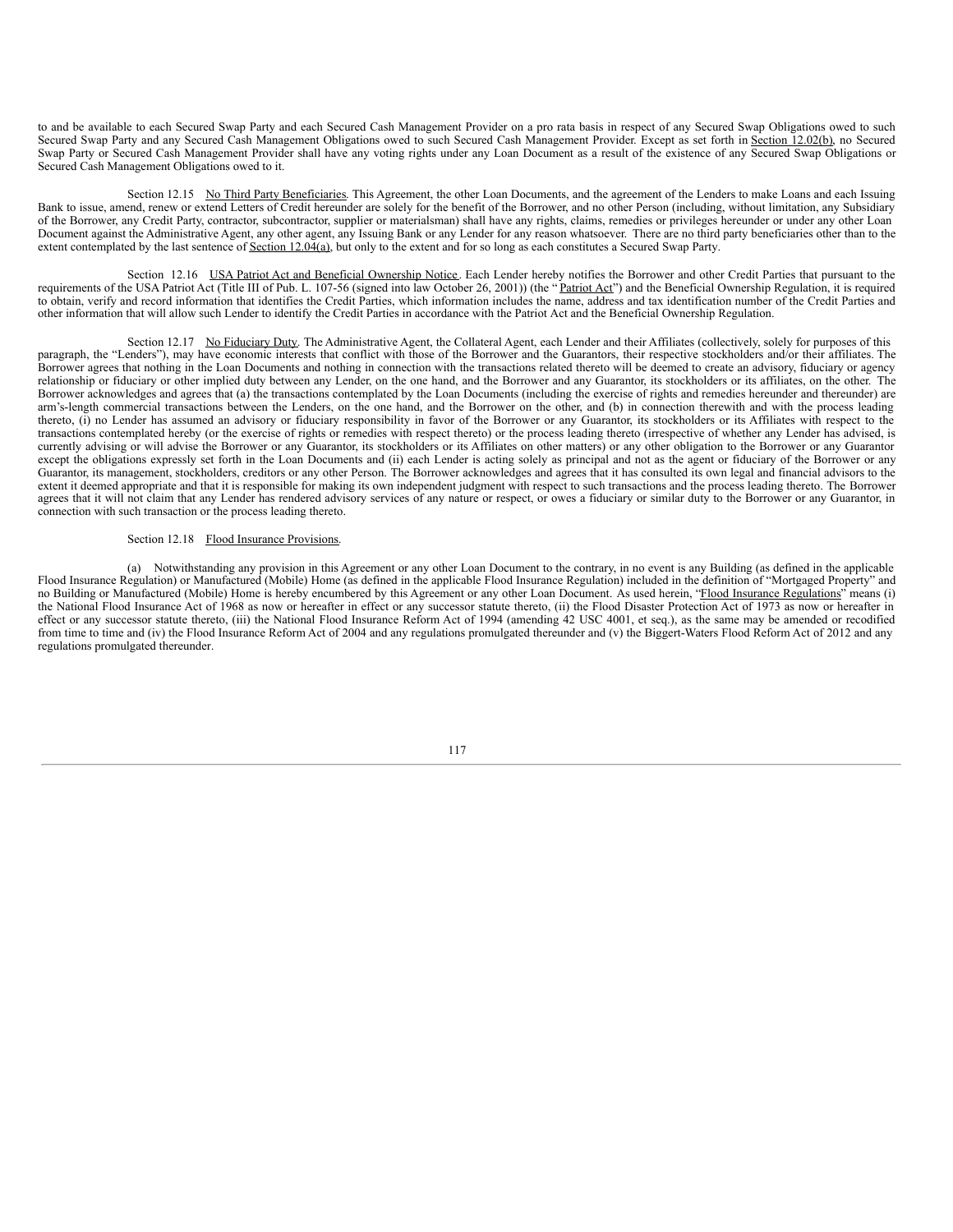(b) The Collateral Agent have each adopted internal policies and procedures that address requirements placed on federally regulated Lenders under the Flood Insurance Regulations. The Collateral Agent will post on the applicable electronic platform (or otherwise distribute to each Lender in the syndicate) documents that it receives in connection with the Flood Insurance Regulations. However, the Collateral Agent reminds each Lender and participant in the facility that, pursuant to the Flood Insurance Regulations, each federally regulated Lender (whether acting as a Lender or participant in the facility) is responsible for assuring its own compliance with the flood insurance requirements.

Section 12.19 Acknowledgement and Consent to Bail-In of Affected Financial Institutions. Notwithstanding anything to the contrary in any Loan Document or in any other agreement, arrangement or understanding among any such parties, each party hereto acknowledges that any liability of any Affected Financial Institution arising under any Loan Document, to the extent such liability is unsecured, may be subject to the Write-Down and Conversion Powers of the applicable Resolution Authority and agrees and consents to, and acknowledges and agrees to be bound by: (a) the application of any Write-Down and Conversion Powers by the applicable Resolution Authority to any such liabilities arising hereunder which may be payable to it by any party hereto that is an Affected Financial Institution; and (b) the effects of any Bail-In Action on any such liability, including, if applicable: (i) a reduction in full or in part or cancellation of any such liability; (ii) a conversion of all, or a portion of, such liability into shares or other instruments of ownership in such Affected Financial Institution, its parent undertaking, or a bridge institution that may be issued to it or otherwise conferred on it, and that such shares or other instruments of ownership will be accepted by it in lieu of any rights with respect to any such liability under this Agreement or any other Loan Document; or (iii) the variation of the terms of such liability in connection with the exercise of the Write-Down and Conversion Powers of any Applicable Resolution Authority.

#### Section 12.20 Releases.

(a) Full Release. Upon the request of the Borrower, if (i) all Secured Obligations under this Agreement and the other Loan Documents shall have been paid in full in cash (other than indemnities and other contingent obligations not then due and payable and as to which no claim has been made as of the time of determination), (ii) all Letters of Credit shall have expired, terminated or other arrangements satisfactory to the Administrative Agent and the relevant Issuing Bank shall have been made, (iii) commitments of the Lenders under the Loan Documents shall have been terminated, (iv) all Secured Swap Agreements have expired or been terminated (and all amounts owing thereunder paid in full) or other arrangements made to the satisfaction of the applicable Secured Swap Party, (v) all Secured Cash Management Agreements have expired or been terminated (and all amounts owing thereunder paid in full) or other arrangements made to the satisfaction of the applicable Secured Cash Management Provider and (vi) this Agreement and the other Loan Documents shall have been terminated (other than those provisions that by their terms survive termination), the Administrative Agent and the Collateral Agent at the request and sole expense of the Credit Parties shall execute and deliver or cause to be executed and delivered such instruments as may be necessary to evidence the release of the Liens and any guarantees granted pursuant to the Security Instruments.

(b) Partial Release. If (i) any of the Collateral shall be sold, transferred, conveyed or otherwise disposed of by the Borrower or any Subsidiary Guarantor in a transaction permitted by this Agreement (other than any sale, transfer, conveyance, transfer of other disposition to the Borrower or another Subsidiary Guarantor) or (ii) the release of such Lien is approved, authorized or ratified in writing by the Majority Lenders (or such other percentage of the Lenders whose consent may be required in accordance with Section 12.02(b)), then upon written request delivered to the Collateral Agent, the CollateralAgent, at the sole expense of the Borrower and the applicable Subsidiary Guarantor, shall promptly execute and deliver to the Borrower or such Subsidiary Guarantor all releases, termination statements and/or other documents reasonably necessary or desirable to evidence the release of Liens on such Collateral created under the applicable Loan Documents; provided that the Borrower shall have delivered to the Collateral Agent a written request for release, termination statements and other documents identifying the Borrower or such Subsidiary Guarantor together with a certification by the Borrower stating (x) that such transaction is in compliance with this Agreement and the other Loan Documents, and (y) no Collateral other than the Collateral required to be released is being released. The Collateral Agent is authorized to release a Guarantor from its obligations under the Loan Documents (including, without limitation, any guarantee under the Guaranty and Collateral Agreement) and any Liens on the Property of such Guarantor granted pursuant to the Security Instruments in the event that (i) all the capital stock or other Equity Interests of such Guarantor are sold,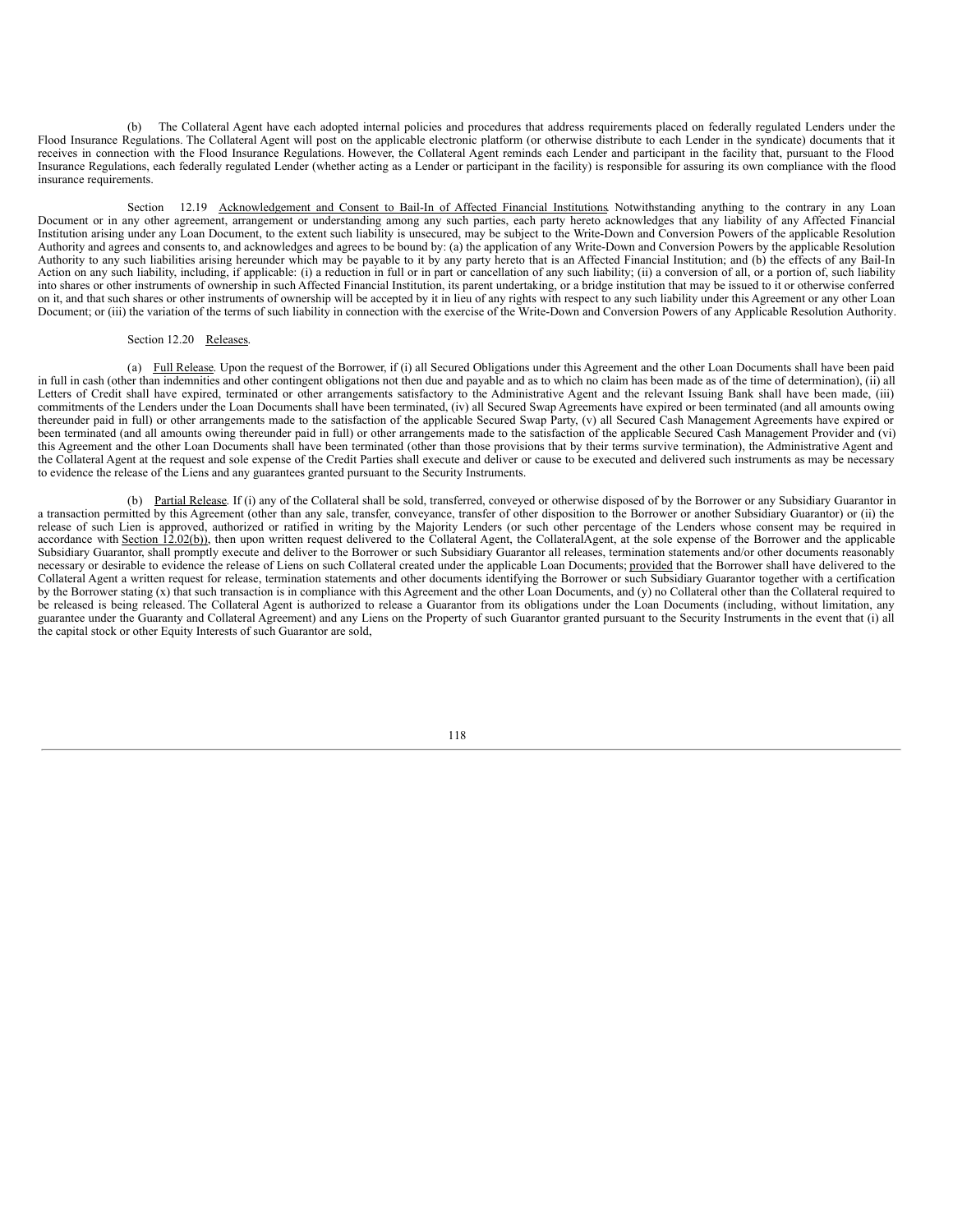transferred, conveyed, associated or otherwise disposed of in a transaction permitted by the Loan Documents, (ii) upon written request by the Borrower to the Collateral Agent, such Guarantor ceases to be a Material Subsidiary or (iii) such Guarantor is designated as an Unrestricted Subsidiary. In such event, the Collateral Agent, at the sole expense of the Borrower and the applicable Guarantor, shall promptly execute and deliver to the Borrower or such Guarantor all releases, termination statements and/or other documents reasonably necessary or desirable to evidence such release; provided that the Borrower shall have delivered to the Collateral Agent a written request for release identifying the relevant Guarantor together with a certification by the Borrower stating (x) that such transaction is in compliance with this Agreement and the other Loan Documents, and (y) no Guarantor or Collateral other than the Guarantor or Collateral required to be released is being released.

#### Section 12.21 [Reserved].

#### Section 12.22 Amendment and Restatement of Existing Credit Agreement.

(a) On the Effective Date, the Existing Credit Agreement shall be amended and restated in its entirety as set forth herein. This Agreement and any Notes issued hereunder have been given in renewal, extension, rearrangement and increase, and not in extinguishment of the obligations under the Existing Credit Agreement and the notes and other documents related thereto. This Agreement does not constitute a novation of the obligations and liabilities under the Existing Credit Agreement or evidence repayment of any such obligations and liabilities. All Liens, deeds of trust, mortgages, assignments and security interests securing the Existing Credit Agreement and the obligations relating thereto are hereby ratified, confirmed, renewed, extended, brought forward and rearranged as security for the Secured Obligations. None of the Liens and security interests created pursuant to the "Security Instruments" as defined in the Existing Credit Agreement are released. The substantive rights and obligations of the parties hereto shall be governed by this Agreement, rather than the Existing Credit Agreement. Without limitation of any of the foregoing, (a) this Agreement shall not in any way release or impair the rights, duties, Secured Obligations (as defined in the Existing Credit Agreement) or Liens (as defined in the Existing Credit Agreement) created pursuant to the Existing Credit Agreement or any other Loan Document (as defined in the Existing Credit Agreement) or affect the relative priorities thereof, in each case to the extent in force and effect thereunder as of the Effective Date and except as modified hereby or by documents, instruments and agreements executed and delivered in connection herewith, and all of such rights, duties, Secured Obligations and Liens are assumed, ratified and affirmed by the Borrower and each of the Guarantors; (b) any and all references to the Existing Credit Agreement in any Security Instrument or other Loan Document shall, without further action of the parties, be deemed a reference to the Existing Credit Agreement, as amended and restated by this Agreement, and as this Agreement shall be further amended, restated, supplemented or otherwise modified from time to time, and any and all references to the Security Instruments or Loan Documents in any such Security Instruments or any other Loan Documents shall be deemed a reference to the Security Instruments or Loan Documents under the Existing Credit Agreement, as amended and restated by this Agreement, and as this Agreement shall be further amended, restated, supplemented or otherwise modified from time to time; and (c) the Liens granted pursuant to the Security Instruments to which any Credit Party is a party shall continue without any diminution thereof and shall remain in full force and effect on and after the Effective Date.

(b) The Lenders that are lenders under the Existing Credit Agreement hereby waive any requirements for notice of prepayment, minimum amounts of prepayments of Loans (as defined in the Existing Credit Agreement), ratable reductions of the commitments of the Lenders under the Existing Credit Agreement and ratable payments on account of the principal or interest of any Loan (as defined in the Existing Credit Agreement) under the Existing Credit Agreement to the extent such prepayment, reductions or payments are required under the Existing Credit Agreement.

(c) To the extent that any Loans are outstanding under the Existing Credit Agreement on the Effective Date, subject to the satisfaction of the conditions precedent set forth in Section 6.01, to the extent necessary to allocate the Loans ratably in accordance with the allocation of Commitments after giving effect to this Agreement, (a) each of the Lenders with a Commitment shall be deemed to have assigned to each other Lender with a Commitment, and each of such Lenders shall be deemed to have purchased from each of such other Lenders, at the principal amount thereof (together with accrued interest, if any), such interests in the Loans outstanding on the Effective Date as shall be necessary in order that, after giving effect to all such assignments and purchases, such Loans will be held by Lenders with Commitments ratably in accordance with their Commitments set forth on Annex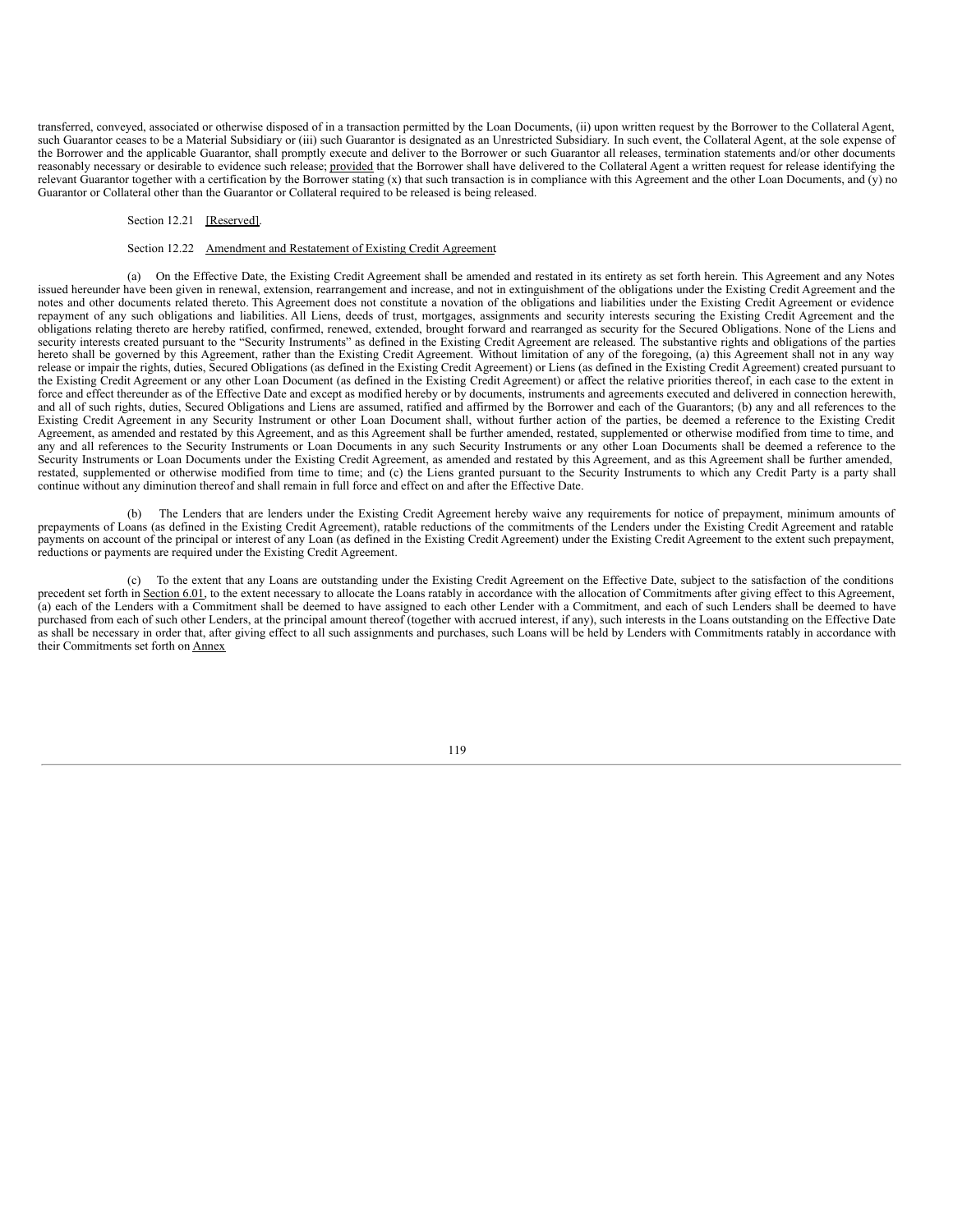I. The Lenders hereby confirm that, from and after the Effective Date, all participations of the Lenders in respect of Letters of Credit outstanding hereunder pursuant to Section 2.08(d) shall be based upon the Applicable Revolving Percentages of the Lenders (after giving effect to this Agreement).

#### Section 12.23 Certain ERISA Matters.

(a) Each Lender (x) represents and warrants, as of the date such Person became a Lender party hereto, to, and (y) covenants, from the date such Person became a Lender party hereto to the date such Person ceases being a Lender party hereto that at least one of the following is and will be true:

(i) such Lender is not using "plan assets" (within the meaning of Section 3(42) of ERISA or otherwise) of one or more Benefit Plans with respect to such Lender's entrance into, participation in, administration of and performance of the Loans, the Letters of Credit or the Commitments;

(ii) the transaction exemption set forth in one or more PTEs, such as PTE 84-14 (a class exemption for certain transactions determined by independent qualified professional asset managers), PTE 95-60 (a class exemption for certain transactions involving insurance company general accounts), PTE 90-1 (a class exemption for certain transactions involving insurance company pooled separate accounts), PTE 91-38 (a class exemption for certain transactions involving bank collective investment funds) or PTE 96-23 (a class exemption for certain transactions determined by in-house asset managers), is applicable and the conditions are satisfied with respect to such Lender's entrance into, participation in, administration of and performance of the Loans, the Letters of Credit, the Commitments and this Agreement;

(iii) (A) such Lender is an investment fund managed by a "Qualified Professional Asset Manager" (within the meaning of Part VI of PTE 84-14), (B) such Qualified Professional Asset Manager made the investment decision on behalf of such Lender to enter into, participate in, administer and perform the Loans, the Letters of Credit, the Commitments and this Agreement, (C) the entrance into, participation in, administration of and performance of the Loans, the Letters of Credit, the Commitments and this Agreement satisfies the requirements of sub-sections (b) through (g) of Part I of PTE 84-14 and (D) to the best knowledge of such Lender, the requirements of subsection (a) of Part I of PTE 84-14 are satisfied with respect to such Lender's entrance into, participation in, administration of and performance of the Loans, the Letters of Credit, the Commitments and this Agreement; or

Lender.

(iv) such other representation, warranty and covenant as may be agreed in writing among the Administrative Agent, the Borrower and such

(b) In addition, unless either (1) sub-clause (i) in the immediately preceding clause (a) is true with respect to a Lender or (2) a Lender has provided another representation, warranty and covenant in accordance with sub-clause (iv) in the immediately preceding clause (a), such Lender further (x) represents and warrants, as of the date such Person became a Lender party hereto, to, and (y) covenants, from the date such Person became a Lender party hereto to the date such Person ceases being a Lender party hereto, for the benefit of, the Administrative Agent, each Arranger and their respective Affiliates, and not, for the avoidance of doubt, to or for the benefit of the Borrower or any other Credit Party, that none of the Administrative Agent, any Arranger and their respective Affiliates is a fiduciary with respect to the assets of such Lender involved in such Lender's entrance into, participation in, administration of and performance of the Loans, the Letters of Credit, the Commitments and this Agreement (including in connection with the reservation or exercise of any rights by the Administrative Agent under this Agreement, any Loan Document or any documents related hereto or thereto).

Section 12.24 Acknowledgment Regarding Any Supported QFCs To the extent that the Loan Documents provide support, through a guarantee or otherwise, for Swap Agreements or any other agreement or instrument that is a QFC (such support, "OFC Credit Support" and, each such QFC, a "Supported QFC"), the parties acknowledge and agree as follows with respect to the resolution power of the FDIC under the Federal Deposit Insurance Act and Title II of the Dodd-Frank Wall Street Reform and Consumer Protection Act (together with the regulations promulgated thereunder, the "U.S. Special Resolution Regimes") in respect of such Supported QFC and QFC Credit Support (with the provisions below applicable notwithstanding that the Loan Documents and any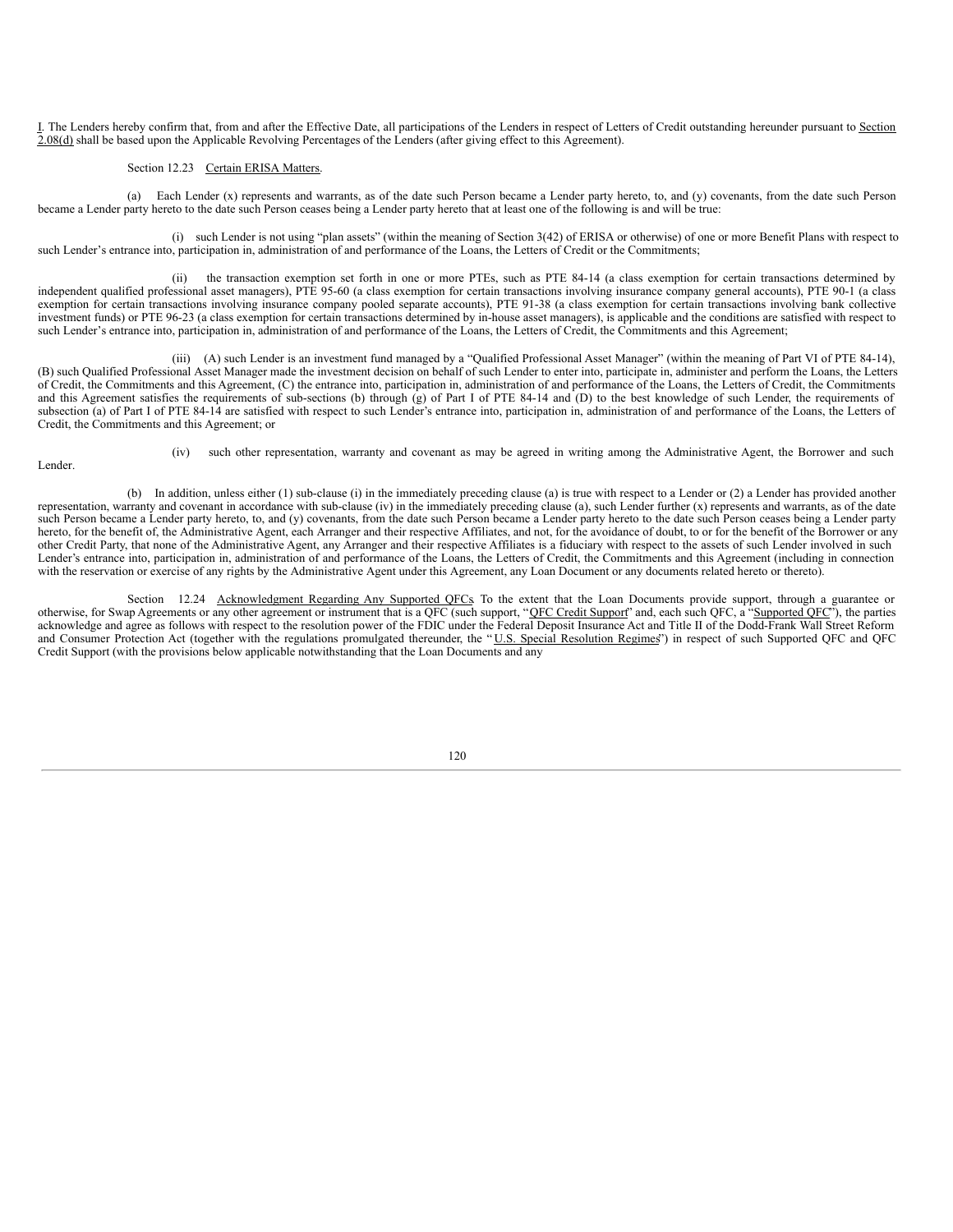Supported QFC may in fact be stated to be governed by the laws of the State of New York and/or of the United States or any other state of the United States):

(a) In the event a Covered Entity that is party to a Supported QFC (each, a 'Covered Party'') becomes subject to a proceeding under a U.S. Special Resolution Regime, the transfer of such Supported QFC and the benefit of such QFC Credit Support (and any interest and obligation in or under such Supported QFC and such QFC Credit Support, and any rights in property securing such Supported QFC or such QFC Credit Support) from such Covered Party will be effective to the same extent as the transfer would be effective under the U.S. Special Resolution Regime if the Supported QFC and such QFC Credit Support (and any such interest, obligation and rights in property) were governed by the laws of the United States or a state of the United States. In the event a Covered Party or a BHC Act Affiliate of a Covered Party becomes subject to a proceeding under a U.S. Special Resolution Regime, Default Rights under the Loan Documents that might otherwise apply to such Supported QFC or any QFC Credit Support that may be exercised against such Covered Party are permitted to be exercised to no greater extent than such Default Rights could be exercised under the U.S. Special Resolution Regime if the Supported QFC and the Loan Documents were governed by the laws of the United States or a state of the United States. Without limitation of the foregoing, it is understood and agreed that rights and remedies of the parties with respect to a Defaulting Lender shall in no event affect the rights of any Covered Party with respect to a Supported QFC or any QFC Credit Support.

(b) As used in this Section 12.24, the following terms have the following meanings:

"BHC Act Affiliate" of a party means an "affiliate" (as such term is defined under, and interpreted in accordance with, 12 U.S.C. 1841(k)) of such party.

"Covered Entity" means any of the following:

(i) a "covered entity" as that term is defined in, and interpreted in accordance with, 12 C.F.R. § 252.82(b);

(ii) a "covered bank" as that term is defined in, and interpreted in accordance with, 12 C.F.R. § 47.3(b); or

(iii) a "covered FSI" as that term is defined in, and interpreted in accordance with, 12 C.F.R. § 382.2(b).

"Default Right" has the meaning assigned to that term in, and shall be interpreted in accordance with, 12 C.F.R. §§ 252.81, 47.2 or 382.1, as applicable.

" $QFC$ " has the meaning assigned to the term "qualified financial contract" in, and shall be interpreted in accordance with, 12 U.S.C. 5390(c)(8)(D).

[Remainder of Page Intentionally Left Blank - Signature Pages Follow]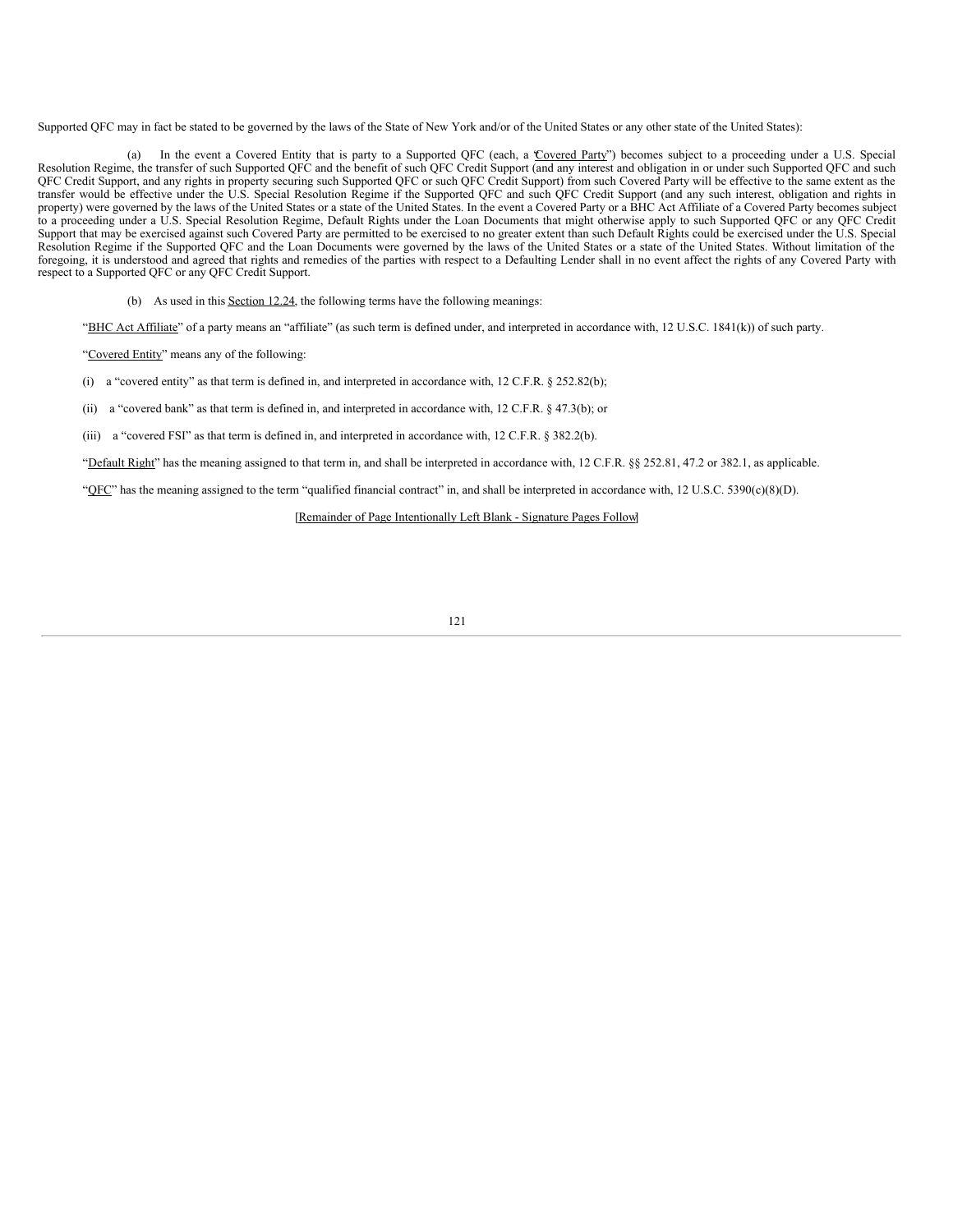# **BORROWER: NORTHERN OIL AND GAS, INC.**

By: /s/ Chad Allen

Name: Chad Allen<br>Title: Chief Finance Chief Financial Officer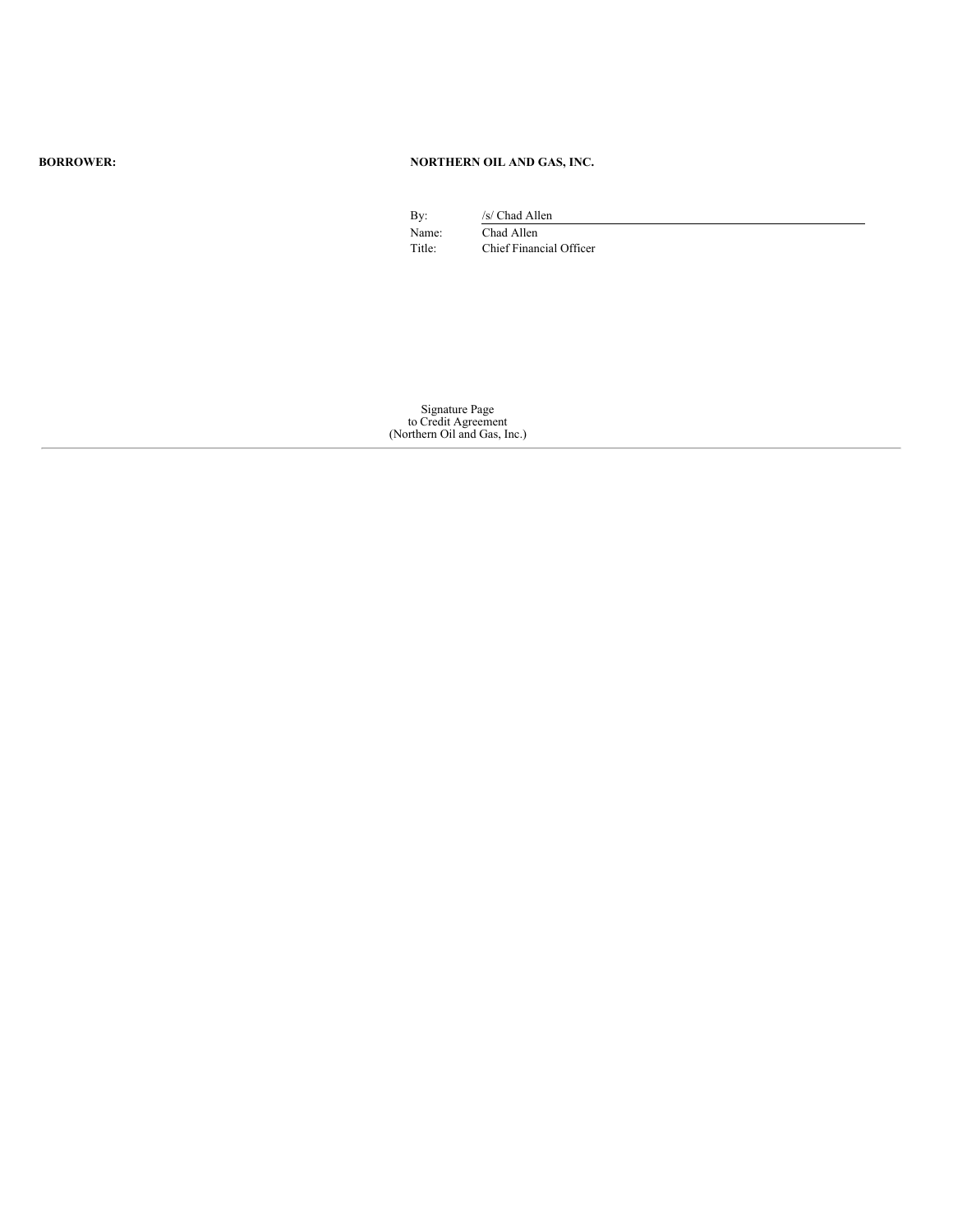# **ADMINISTRATIVE AGENT: WELLS FARGO BANK**

**NATIONAL ASSOCIATION,** as Administrative Agent

By: /s/ Jonathan Herrick Name: Jonathan Herrick Title: Director

**COLLATERAL AGENT: WELLS FARGO BANK NATIONAL ASSOCIATION,** as Collateral Agent

By: /s/ Jonathan Herrick

Name: Jonathan Herrick Title: Director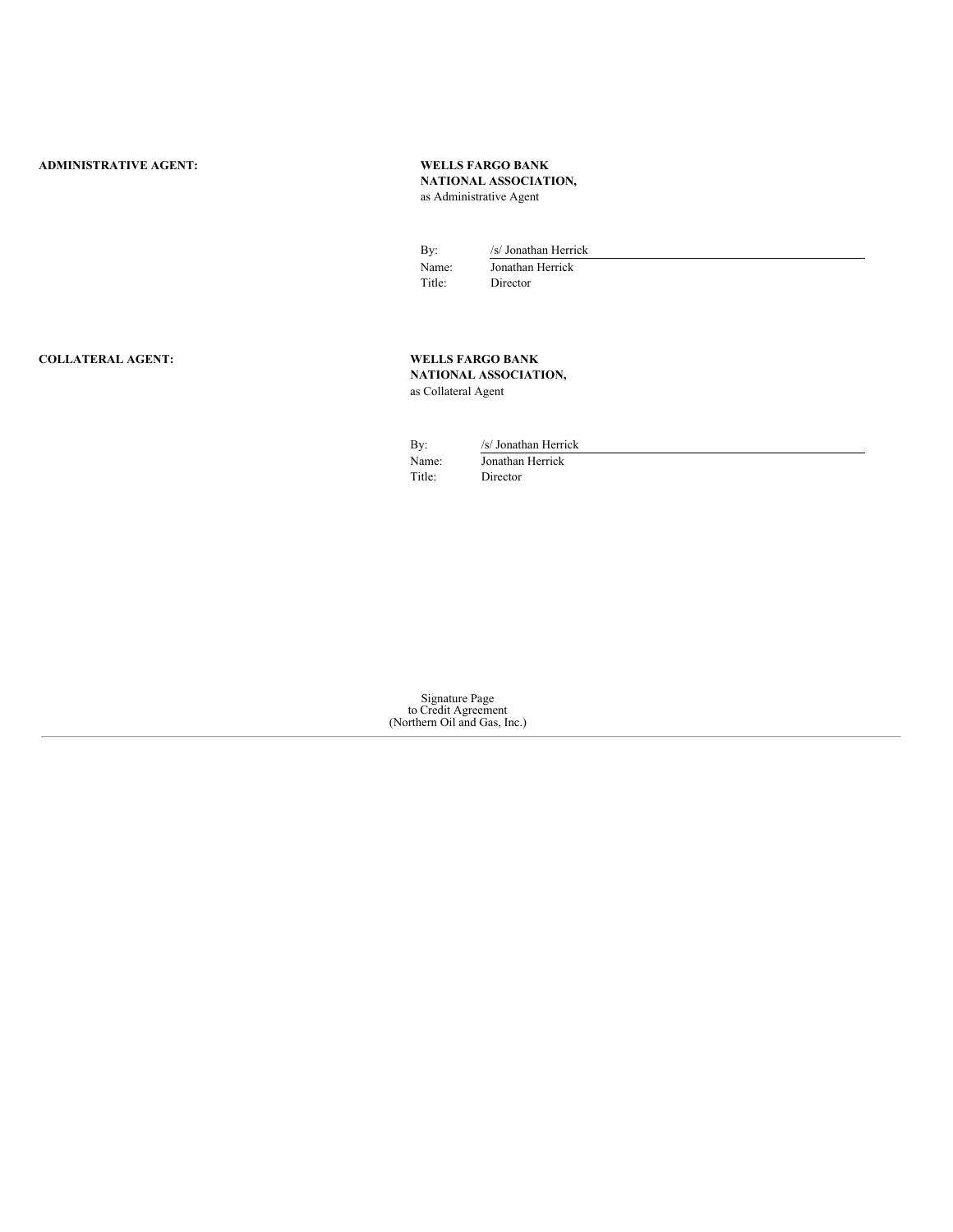**ISSUING BANK AND LENDER: WELLS FARGO BANK**

**NATIONAL ASSOCIATION,** as Issuing Bank and a Lender

By: /s/ Jonathan Herrick Name: Jonathan Herrick<br>Title: Director Director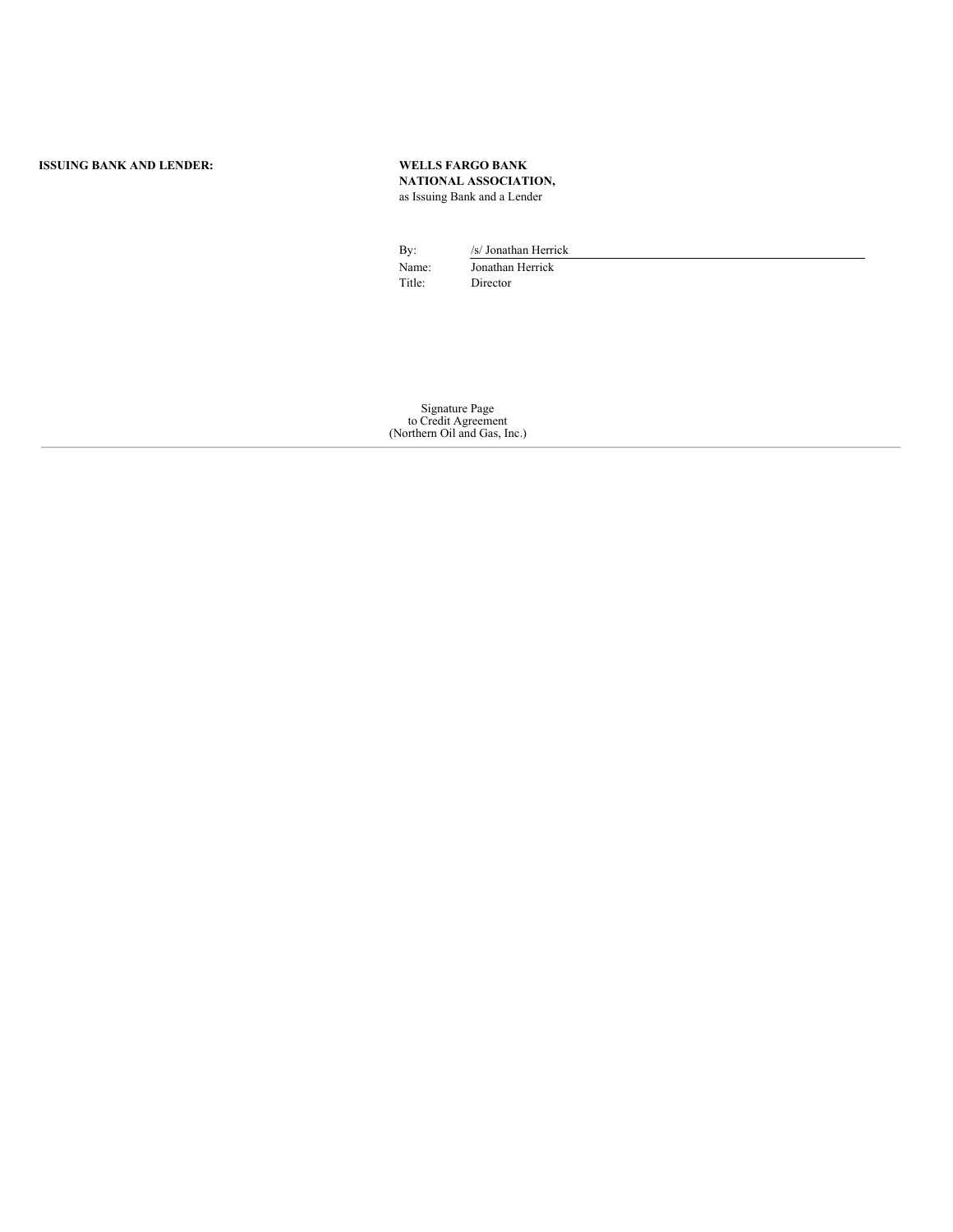**BANK OF AMERICA, N.A.** As Lender

By: /s/ Kimberly Miller Name: Kimberly Miller

Title: Director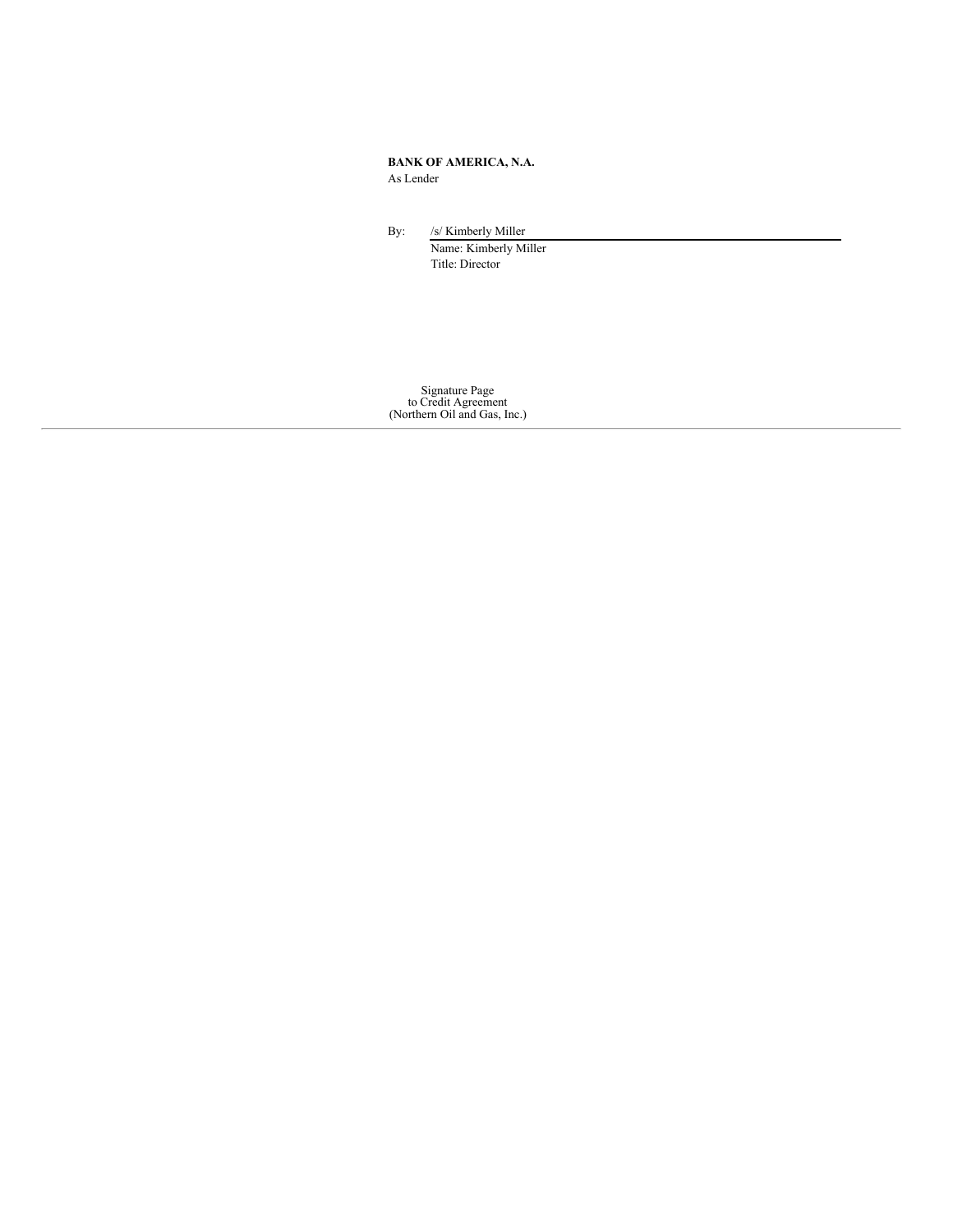# **CADENCE BANK,**

As Lender

By: /s/ Molly Zlotnik

Name: Molly Zlotnik Title: Vice President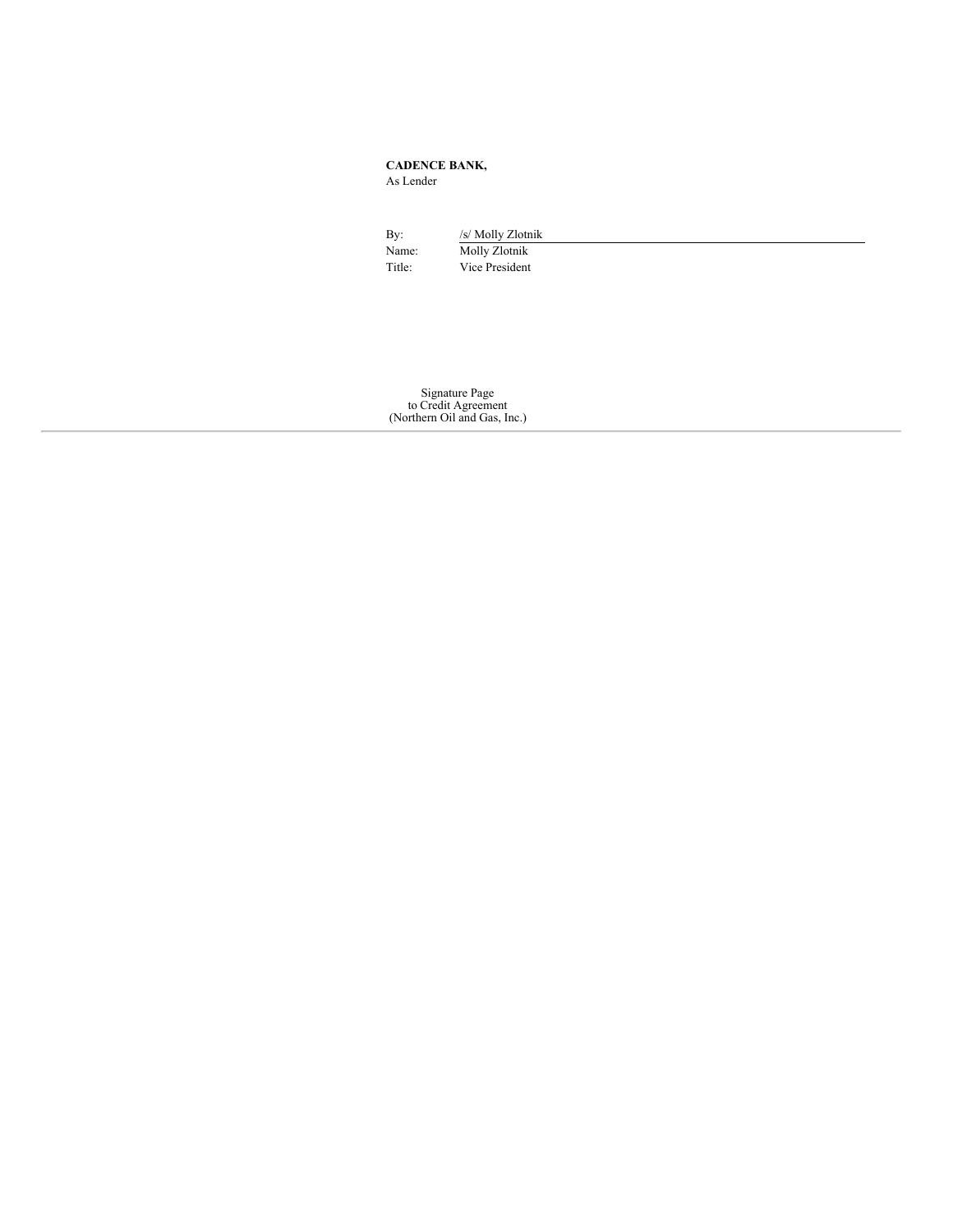# **Cathay Bank,**

As Lender

By: /s/ Dale T Wilson Name: Dale T Wilson Title: Senior Vice President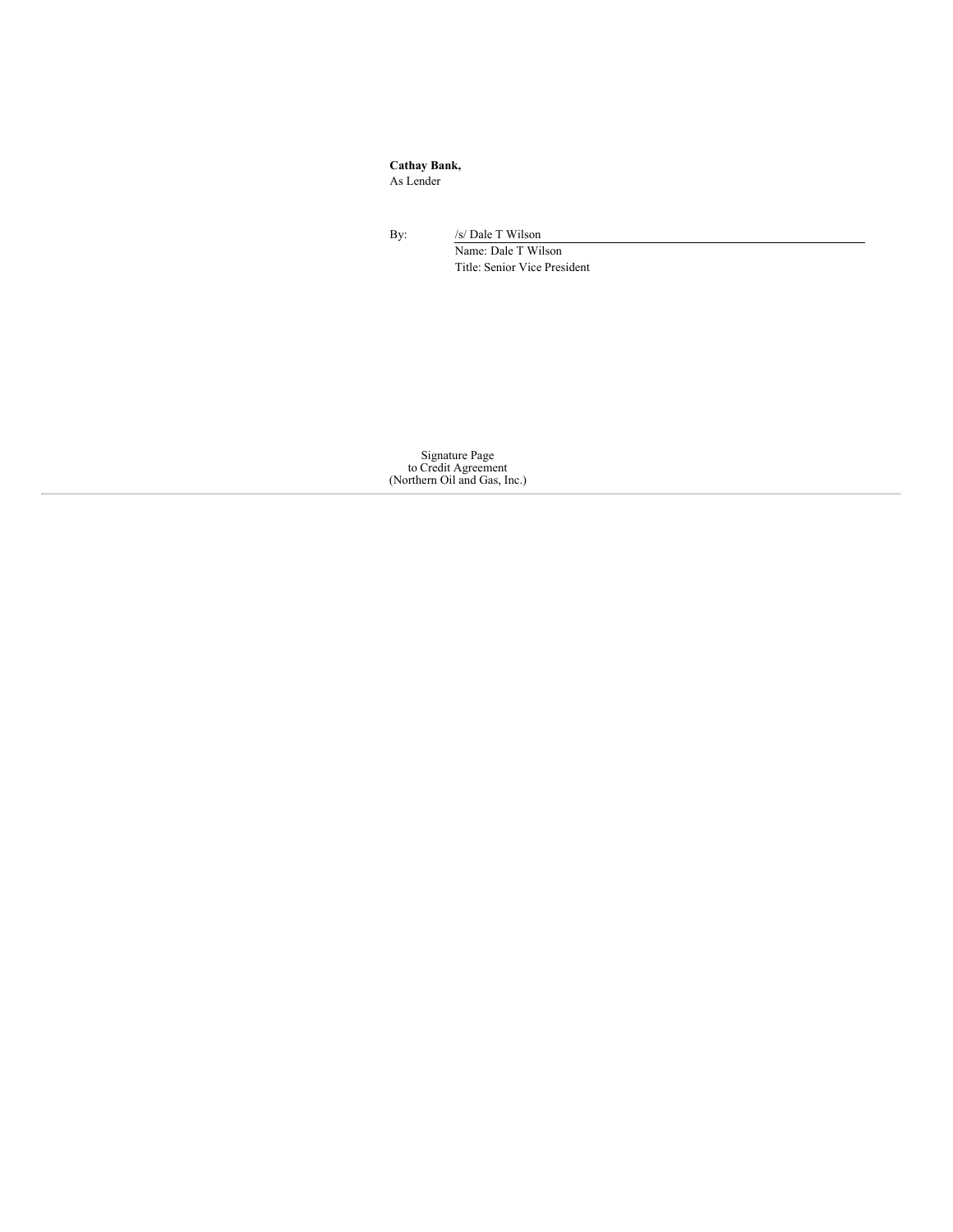# **GOLDMAN SACHS LENDING PARTNERS LLC,** As Lender

By: /s/ Andrew B. Vernon

Name: Andrew B. Vernon Title: Authorized Signatory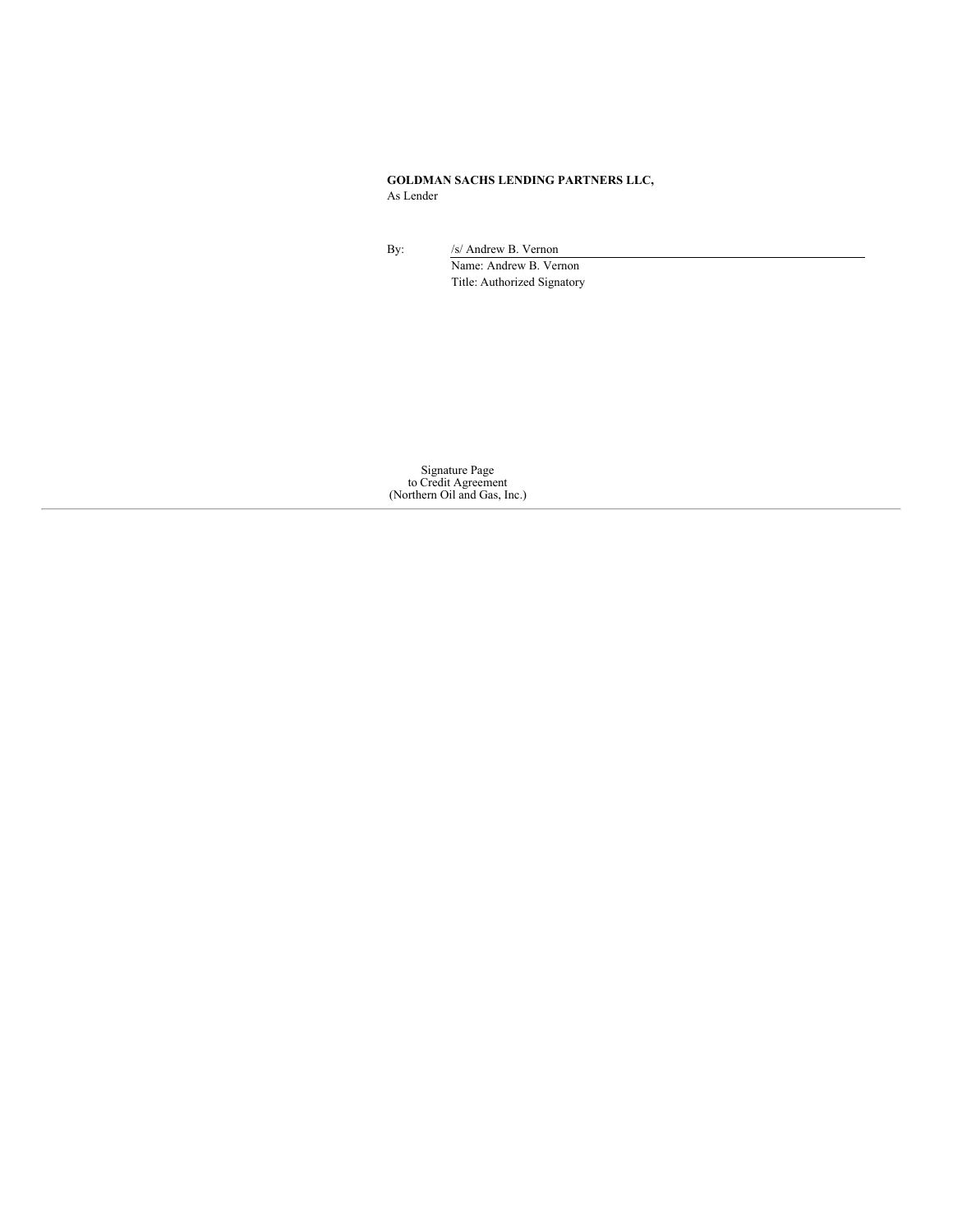## **CITIZENS BANK, N.A.** As Lender

By: /s/ David Baron Name: David Baron Title: Vice President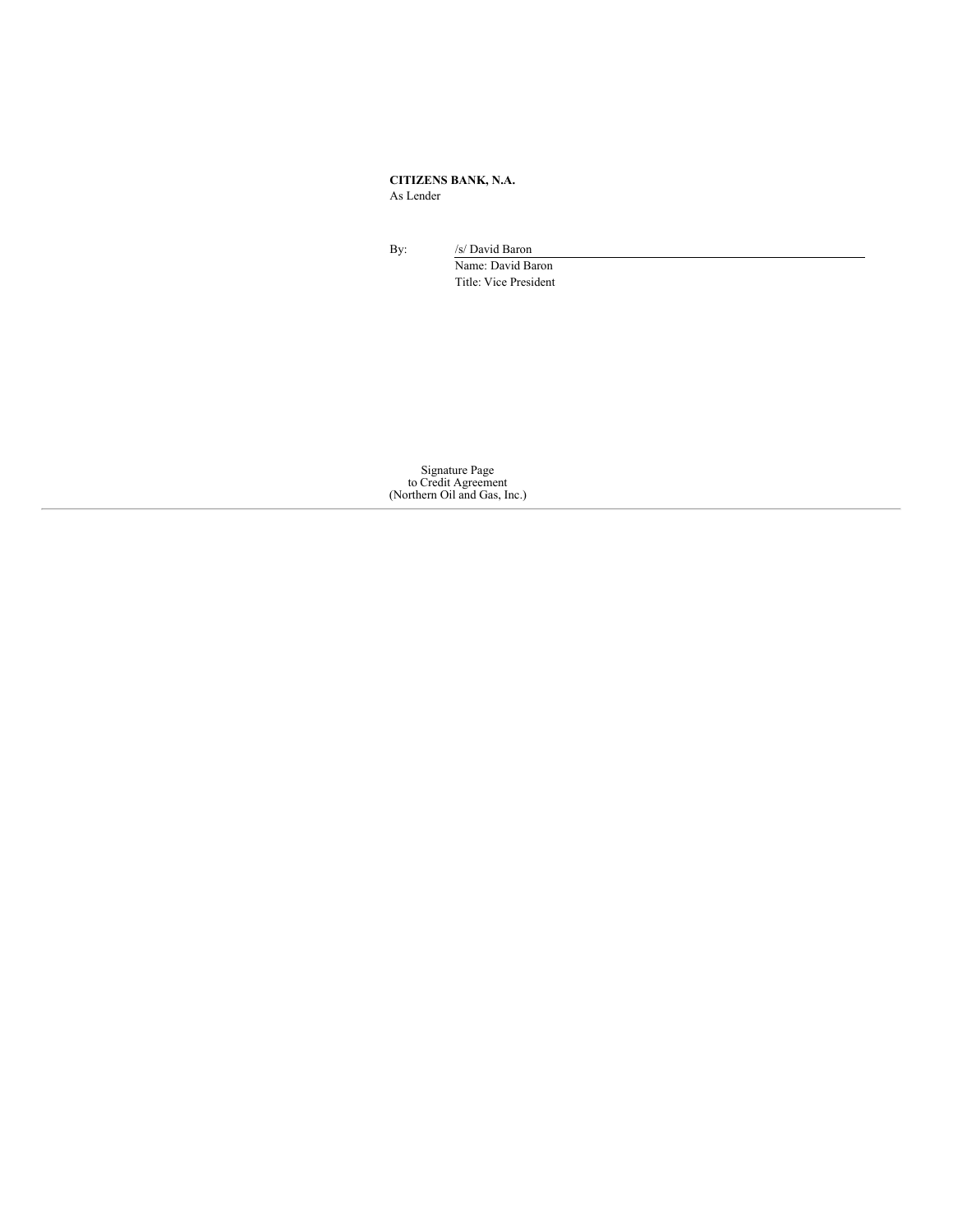**Citibank, N.A.,** As Lender

By: /s/ Ryan Watson Name: Ryan Watson

Title: Senior Vice President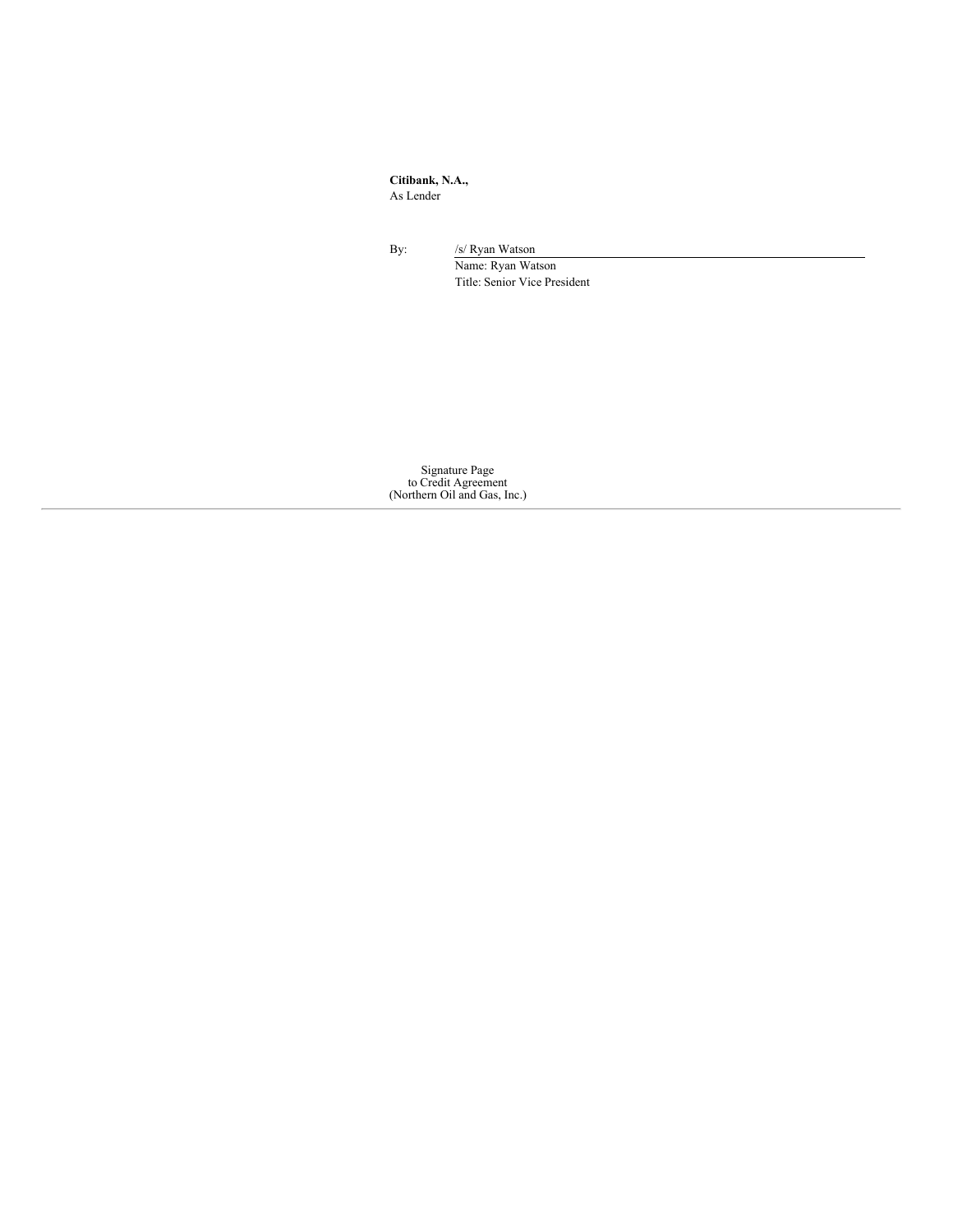# **Royal Bank of Canada,**

As Lender

By: /s/ Michael Sharp Name: Michael Sharp Title: Authorized Signatory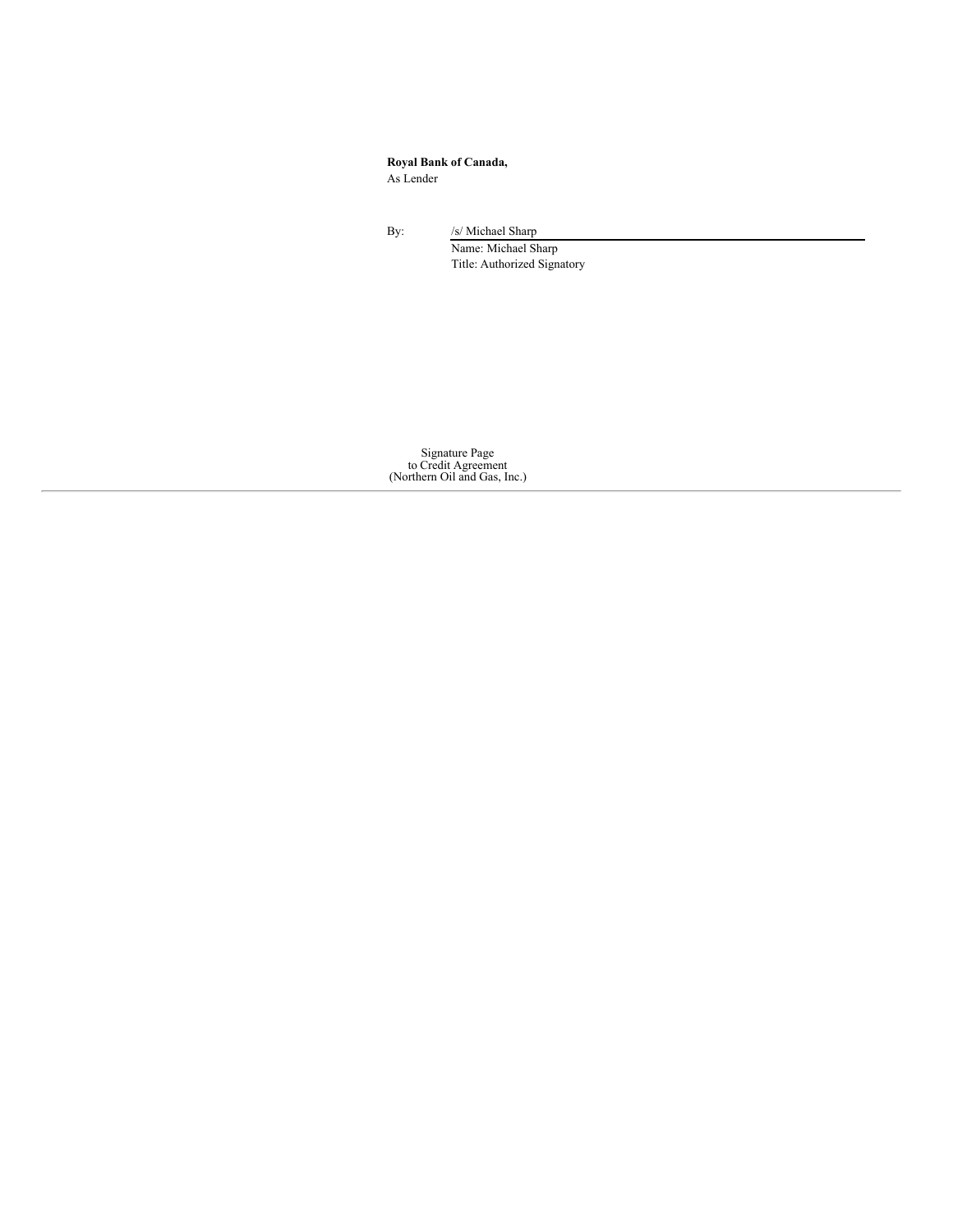## **CAPITAL ONE, NATIONAL ASSOCIATION,** As Lender

By: /s/ Christopher Kuna

Name: Christopher Kuna Title: Senior Director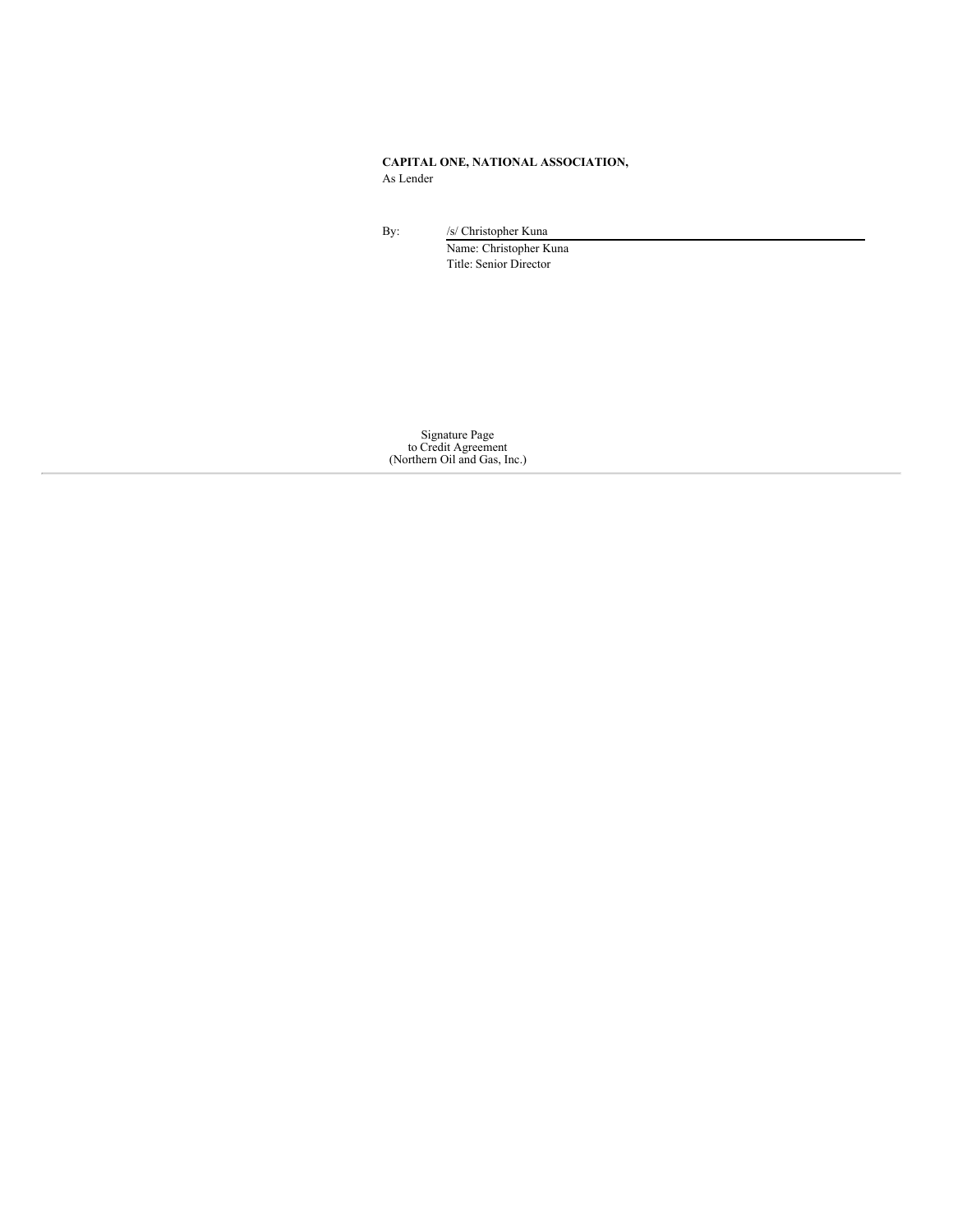## **FIFTH THIRD BANK, NATIONAL ASSOCIATION,** As Lender

By: /s/ Thomas Kleiderer

Name: Thomas Kleiderer Title: Managing Director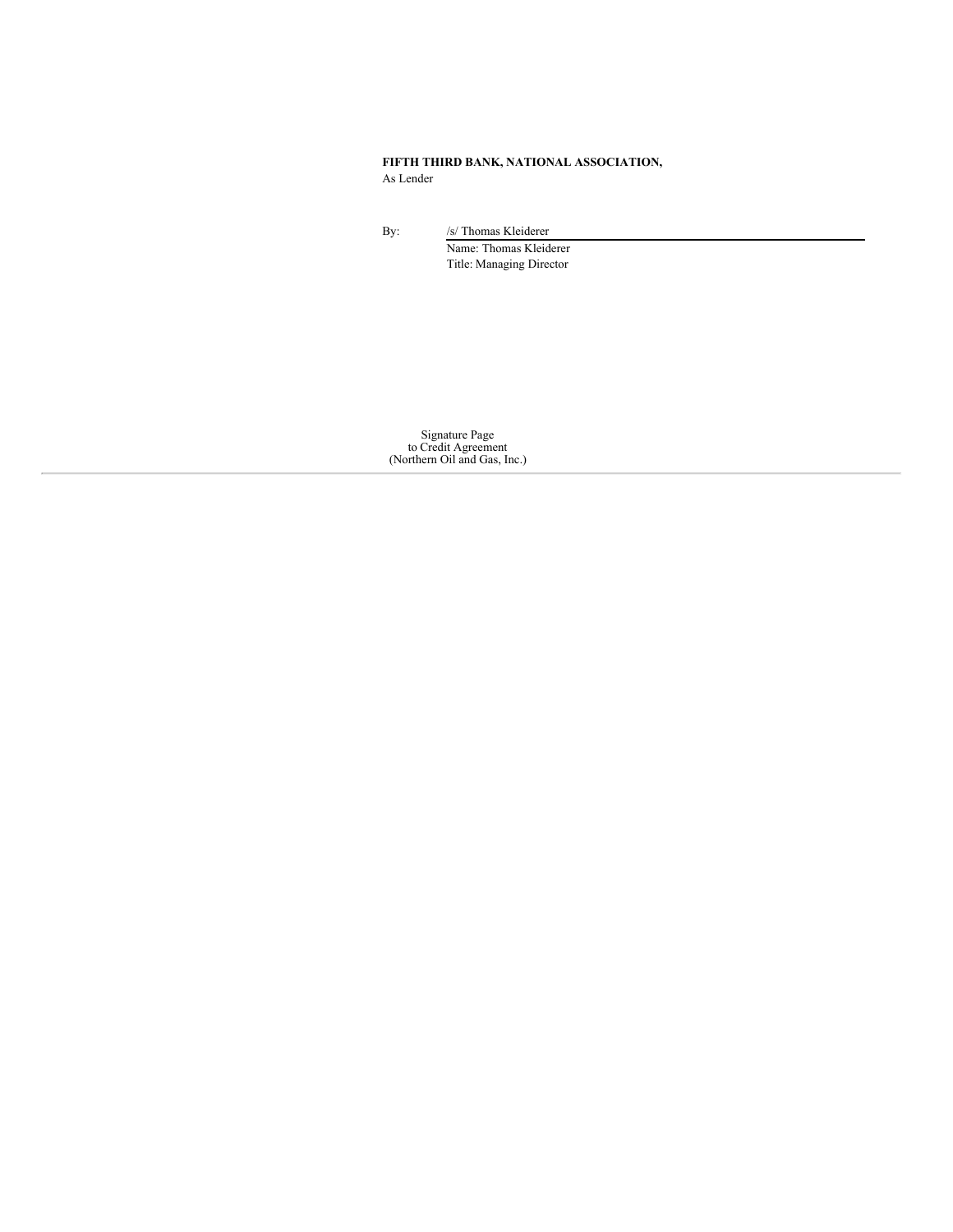**Morgan Stanley Bank, N.A.,** As Lender

By: /s/ Michael King Name: Michael King Title: Authorized Signatory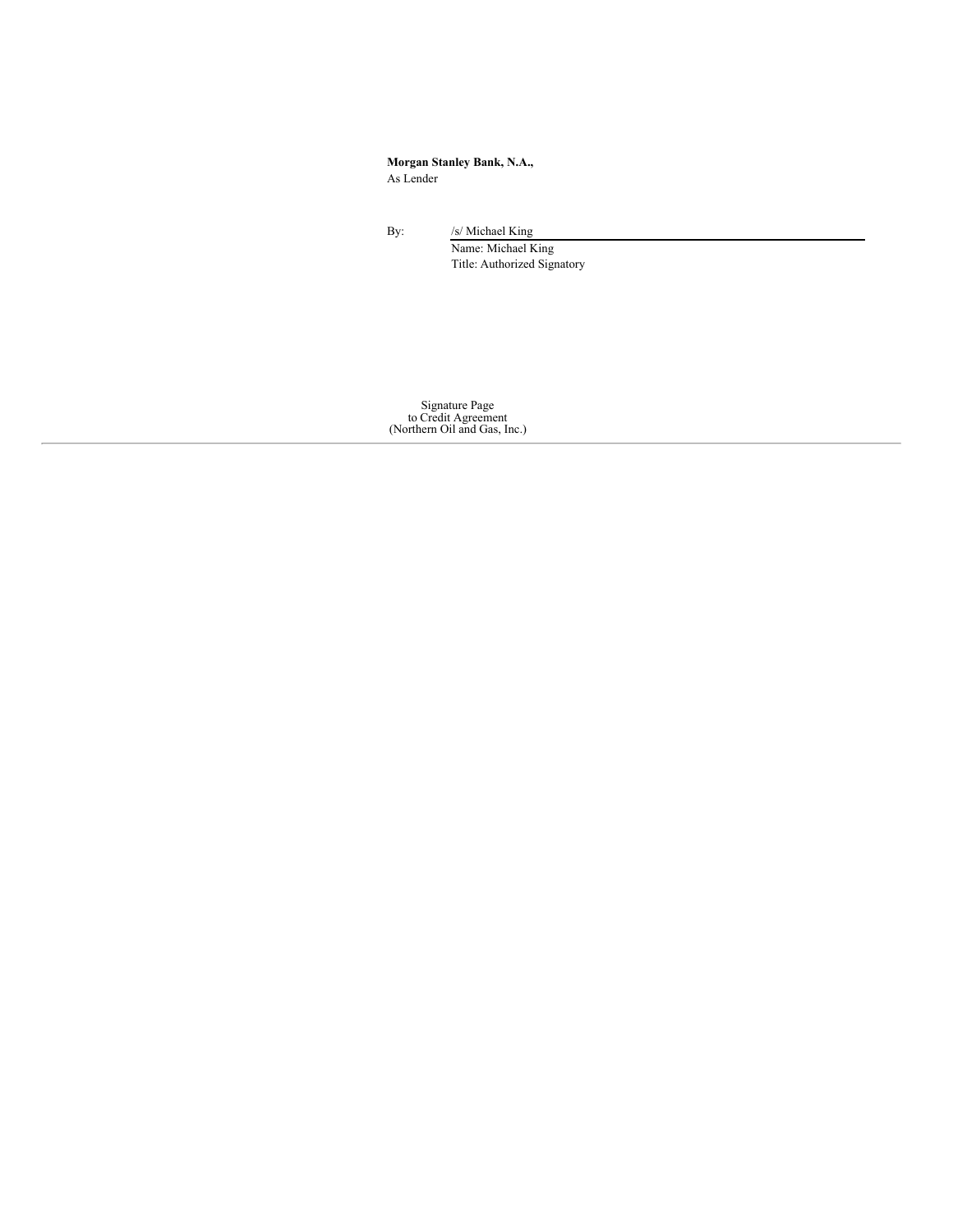## **First-Citizens Bank and Trust Company,** As Lender

By: /s/ John Feeley Name: John Feeley Title: Director

Signature Page to Credit Agreement (Northern Oil and Gas, Inc.)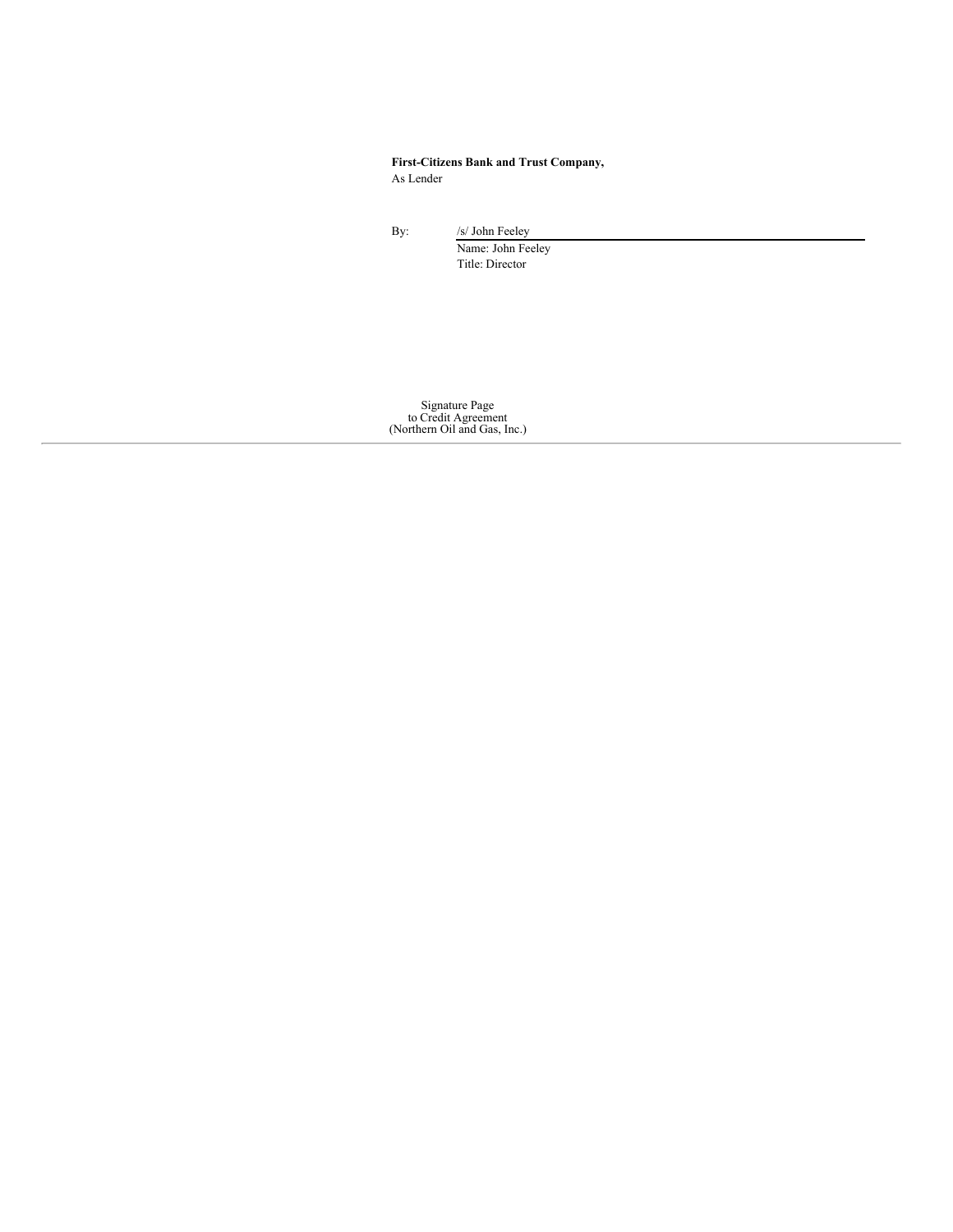**U.S. BANK NATIONAL ASSOCIATION,** As Lender

By: /s/ Bruce Hernandez Name: Bruce Hernandez Title: Senior Vice President

Signature Page to Credit Agreement (Northern Oil and Gas, Inc.)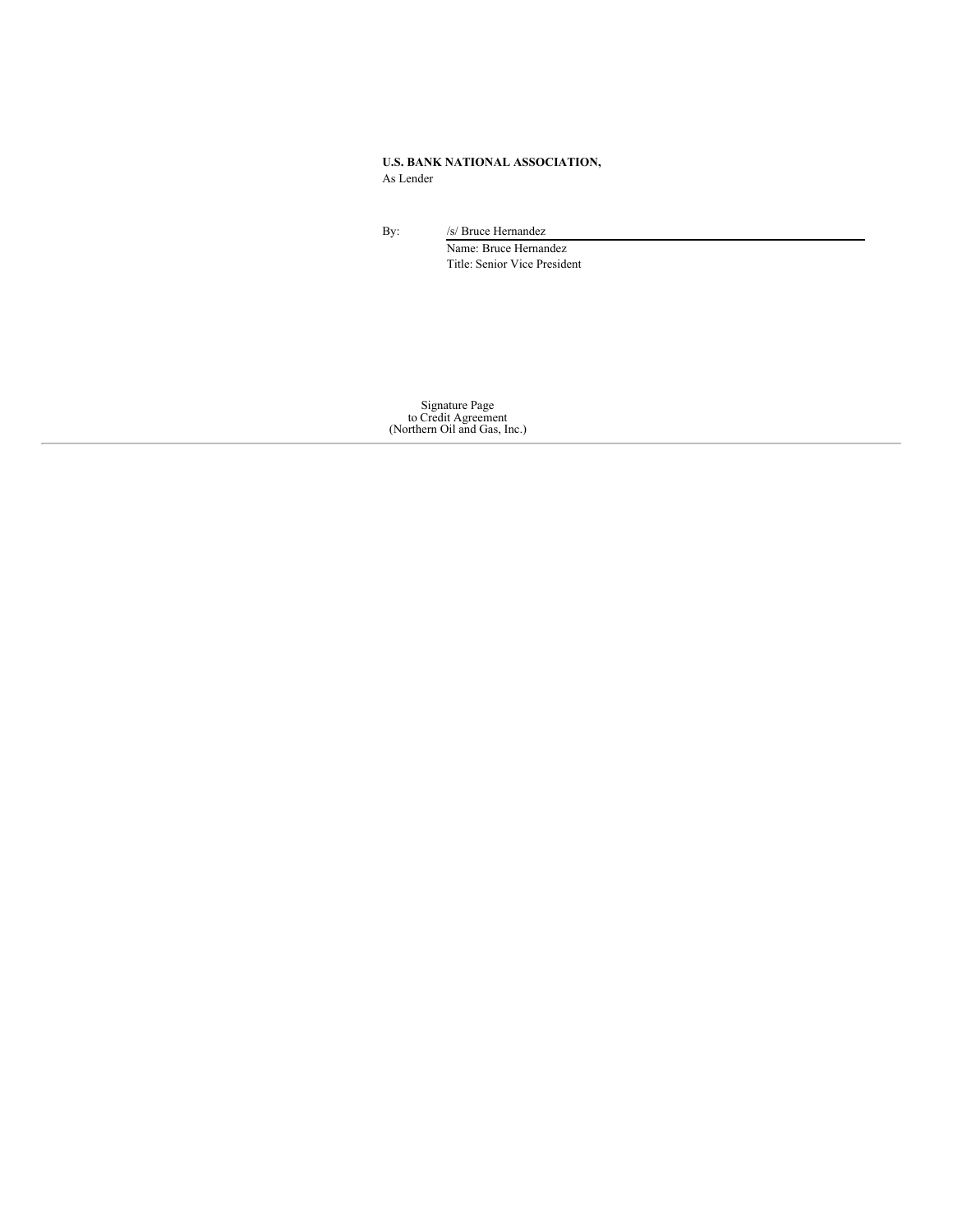# **Truist Bank,**

As Lender

By: /s/ James Giordano Name: James Giordano Title: Managing Director

Signature Page to Credit Agreement (Northern Oil and Gas, Inc.)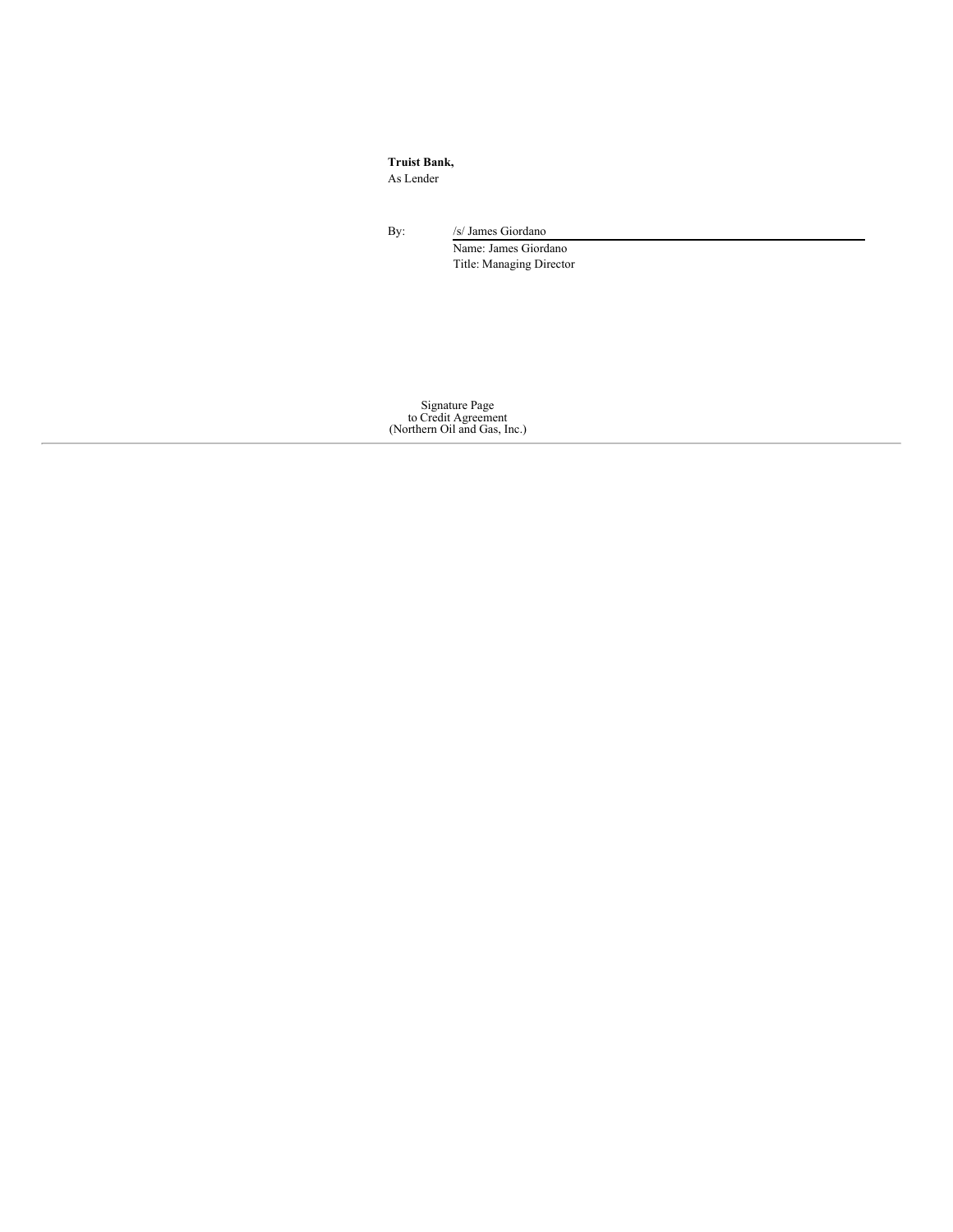# **ANNEX I**

# SCHEDULE OF ELECTED COMMITMENTS AND TERM COMMITMENTS

| <b>Name of Lender</b>                     | <b>Elected Commitment</b> | <b>Applicable Revolving</b><br>Percentage | <b>Term Commitment</b> | <b>Applicable Term Loan</b><br>Percentage |
|-------------------------------------------|---------------------------|-------------------------------------------|------------------------|-------------------------------------------|
| Wells Fargo Bank, National                |                           |                                           |                        |                                           |
| Association                               | \$85,000,000.00           | 10.00%                                    | \$0.00                 | $0.0\%$                                   |
| Bank of America, N.A.                     | \$80,000,000.00           | 9.41%                                     | \$0.00                 | $0.0\%$                                   |
| Capital One, National Association         | \$80,000,000.00           | 9.41%                                     | \$0.00                 | $0.0\%$                                   |
| Citibank, N.A.                            | \$80,000,000.00           | 9.41%                                     | \$0.00                 | $0.0\%$                                   |
| Citizens Bank, N.A.                       | \$80,000,000.00           | 9.41%                                     | \$0.00                 | $0.0\%$                                   |
| Fifth Third Bank, National<br>Association | \$80,000,000.00           | 9.41%                                     | \$0.00                 | $0.0\%$                                   |
| Royal Bank of Canada                      | \$80,000,000.00           | 9.41%                                     | \$0.00                 | $0.0\%$                                   |
| <b>Truist Bank</b>                        | \$80,000,000.00           | 9.41%                                     | \$0.00                 | $0.0\%$                                   |
| <b>U.S. Bank National Association</b>     | \$80,000,000.00           | 9.41%                                     | \$0.00                 | $0.0\%$                                   |
| Cadence Bank                              | \$35,000,000.00           | 4.12%                                     | \$0.00                 | $0.0\%$                                   |
| Cathay Bank                               | \$35,000,000.00           | 4.12%                                     | \$0.00                 | $0.0\%$                                   |
| First-Citizens Bank and Trust<br>Company  | \$35,000,000.00           | 4.12%                                     | \$0.00                 | $0.0\%$                                   |
| Morgan Stanley Bank, N.A.                 | \$15,000,000.00           | 1.76%                                     | \$0.00                 | $0.0\%$                                   |
| Goldman Sachs Lending Partners<br>LLC     | \$5,000,000.00            | $0.59\%$                                  | \$0.00                 | $0.0\%$                                   |
| <b>TOTAL</b>                              | \$850,000,000.00          | 100.00%                                   | \$0.00                 | $0.0\%$                                   |

Annex I Credit Agreement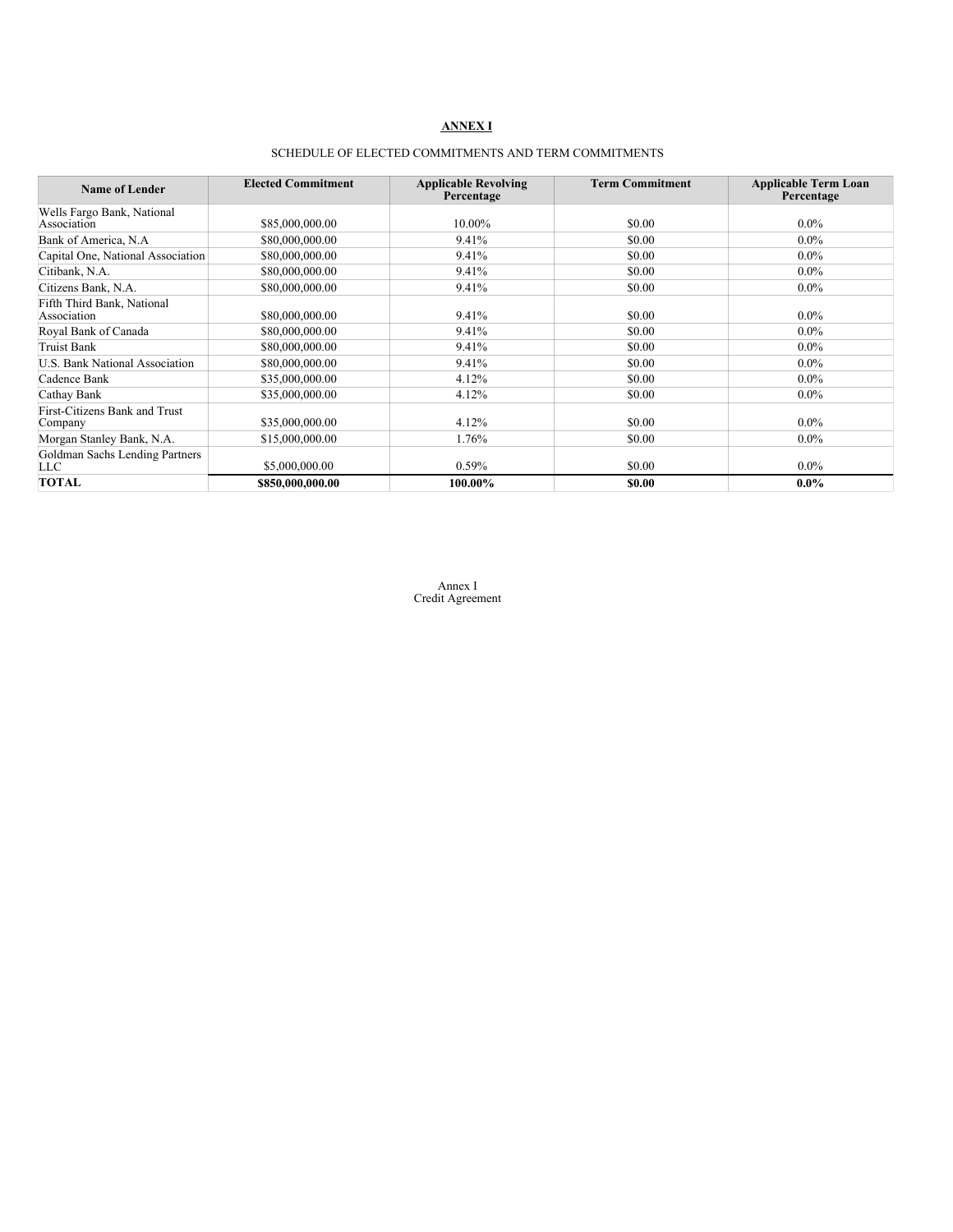#### **NOG Announces New Five-Year Reserves-Based Lending Facility with Significant Borrowing Base Increase**

Northern Oil and Gas, Inc. (NYSE: NOG) (the "Company" or "NOG") today announced that on June 7, 2022, it entered into an amended and restated credit agreement governing its reserves-based revolving credit facility with Wells Fargo, as administrative agent, and a syndicate of 14 lenders. The borrowing base under the facility has been increased to \$1.3 billion from \$850.0 million. The facility maturity has been extended from November 2024 to June 2027. NOG has chosen to increase the elected commitment amount to \$850.0 million from \$750.0 million.

## **MANAGEMENT COMMENT**

"I would like to thank our bank syndicate for their support and confidence in our business," commented Chad Allen, NOG's Chief Financial Officer. "Our substantial reserve base has supported a material step up in our borrowing base, elected commitment and importantly, an extension well into 2027."

#### **ABOUT NOG**

NOG is a company with a primary strategy of investing in non-operated minority working and mineral interests in oil & gas properties, with a core area of focus in the premier basins within the United States. More information about Northern Oil and Gas, Inc. can be found at www.northernoil.com.

Mike Kelly, CFA Chief Strategy Officer (952) 476-9800 ir@northernoil.com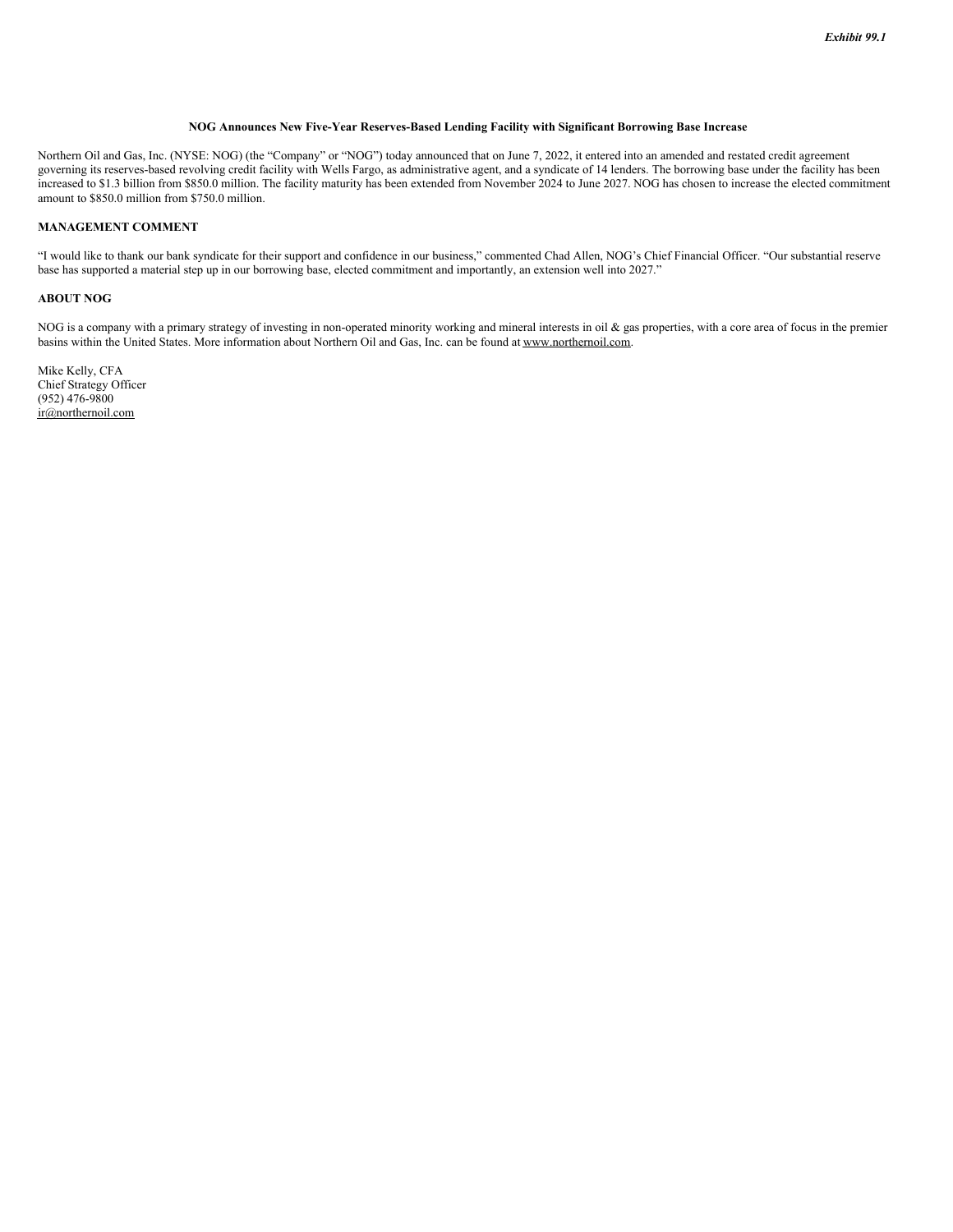### **NOG Announces Williston Basin Bolt-on Acquisition, Increased 2022 Activity, Shareholder Return Update**

## **BOLT-ON ACQUISITION HIGHLIGHTS**

- Bolt-on acquisition (the "Asset Acquisition") of high oil-cut, core working interest properties in the Williston Basin for \$170 million initial purchase price from a private party (the "Seller")
- Average production >2,500 Boe per day (2-stream, ~83% oil) expected over the next twelve months
- Inventory rich acquisition with 17.5 net undeveloped locations, including 2.6 net wells in process and  $\sim$ 3,500 net acres
- NOG owns existing interests in approximately 50% of the acquired property value, providing high confidence and visibility
- Forward 1-year unhedged cash flow from operations (4/1/22 effective date) expected to be greater than \$73 million at strip pricing as of 5/31/22, representing an initial purchase price transaction multiple of 2.3x
- Strong free cash flow profile with only ~\$20 25 million of annual sustaining capital expenditures necessary to maintain production
- Transaction expected to be accretive to all material valuation metrics, including TEV / EBITDA, earnings per share, free cash flow and cash flow per share over a multi-year period
- Acquisition to be financed with cash; continue to expect 2022 year-end leverage ratio  $\leq 1x$

### **ADDITIONAL ORGANIC AND GROUND GAME ACTIVITY, GUIDANCE AND SHAREHOLDER RETURN UPDATES**

- Strong organic elections combined with commitments on five meaningful Ground Game transactions driving additional completions in 2022 and 2023
- 2022 wells spud expected to grow to 65 net wells, a 10-well increase compared to original forecast; average wellhead IRR expected to be >100%
- Raising production and capital expenditures guidance to adjust for the Asset Acquisition, increased well count and increased Ground Game budget; expect Q4:22 exit rate to exceed high-end of new annual production guidance range
- NOG has executed significant hedges for the Asset Acquisition and increased activity
- NOG has completed additional Preferred Stock repurchases and initial Notes repurchases

MINNEAPOLIS (BUSINESS WIRE) – June 7, 2022 - Northern Oil and Gas, Inc. (NYSE: NOG) (the "Company" or "NOG") today announced that it has entered into an acquisition agreement in the Williston Basin and provided additional updates on operations and guidance.

## **WILLISTON BASIN ACQUISITION**

NOG has entered into a definitive agreement to acquire non-operated interests in the Williston Basin for an initial purchase price of \$170 million in cash, subject to typical closing adjustments. The Seller may earn an additional \$5 million in contingent payments in 2023 if WTI oil prices exceed \$92.50 on December 30, 2022. NOG expects to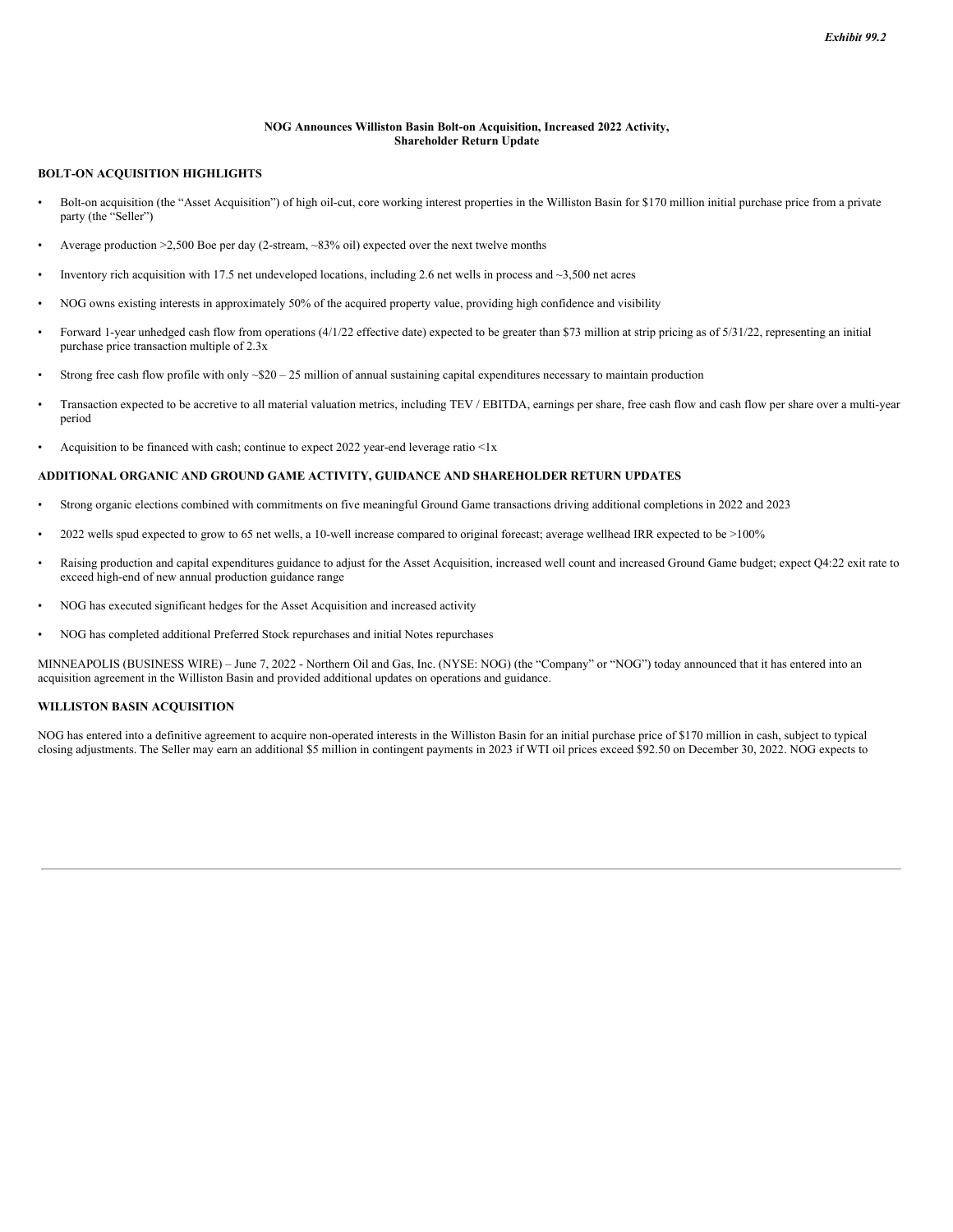fund the acquisition with cash on hand, operating free cash flow and borrowings under NOG's revolving credit facility.

At closing, production on the assets is expected to be greater than 2,300 Boe per day (2-stream, ~85% oil) and NOG expects average production of approximately 2,500 Boe per day over the next twelve months post-closing (2-stream, ~83% oil). NOG expects approximately \$15 million of capital expenditures to be incurred post-closing in 2022. These high-quality properties have operating costs lower than NOG's corporate average on its Williston Basin properties.

The acquired assets are primarily located in Dunn, McKenzie and Williams Counties, ND and include approximately 3,500 acres, 9.2 net producing wells, 2.6 net wells-inprocess and 14.9 net engineered economic undeveloped locations. NOG expects 0.8 net wells to be turned-in-line in 2022 post-closing. The assets are operated primarily by Marathon Oil, Continental Resources and ConocoPhillips, and NOG owns existing interests in approximately 50% of the acquired property value.

The effective date for the transaction is April 1, 2022, and NOG expects to close the transaction in August 2022. The obligations of the parties to complete the transactions contemplated by the purchase agreement are subject to the satisfaction or waiver of customary closing conditions.

## **HEDGING UPDATE**

In addition to its continuous hedging program, NOG has hedged, as standard practice, a significant portion of the pending transaction and for increased activity levels. Updated hedge schedules can be found in NOG's related June Acquisition Presentation at http://ir.northernoil.com.

## **ADDITIONAL ORGANIC DEVELOPMENT AND GROUND GAME SUCCESS**

NOG has agreed to terms on five meaningful Ground Game transactions in the second quarter of 2022, which should drive significant growth to both late 2022 and 2023 projected volumes and cash flows. Additional organic elections and Ground Game wells to be turned-in-line are roughly equally weighted to the Williston and Permian Basins. NOG expects this activity to turn-in-line an additional 3.7 net wells in the back half of 2022 and 1.3 net wells in the first half of 2023. NOG has allocated a portion of its existing Ground Game budget towards these transactions. NOG's Ground Game capital budget for 2022 has been increased by \$40.0 million, inclusive of both potential acquisition and development costs. The increase to the Ground Game budget is driven by an increasing opportunity set of near-term projects with attractive full cycle returns.

## **REVISED 2022 PRODUCTION AND CAPITAL SPENDING GUIDANCE**

|                                           | Prior                    | Current           |
|-------------------------------------------|--------------------------|-------------------|
| Annual Production (Boe per day, 2-stream) | $71,000 - 76,000$        | $73.000 - 77.000$ |
| Q4:22 Exit Rate (Boe per day, 2-stream)   | $\overline{\phantom{0}}$ | $77.000+$         |
| Net Wells Turned-in-Line                  | $48.0 - 52.0$            | $52.5 - 56.5$     |
| Total Capital Expenditures (in millions)  | $$350 - $415$            | $\$405 - \$470$   |

NOG anticipates, pro forma for the transactions and at current strip pricing, increasing its Free Cash Flow target for 2022 from >\$425.0 million to >\$500.0 million.

NOG anticipates a Q4:22 exit rate above the high-end of the revised 2022 annual production guidance range.

NOG will revise additional guidance line items upon closing of the transaction, scheduled for August 2022.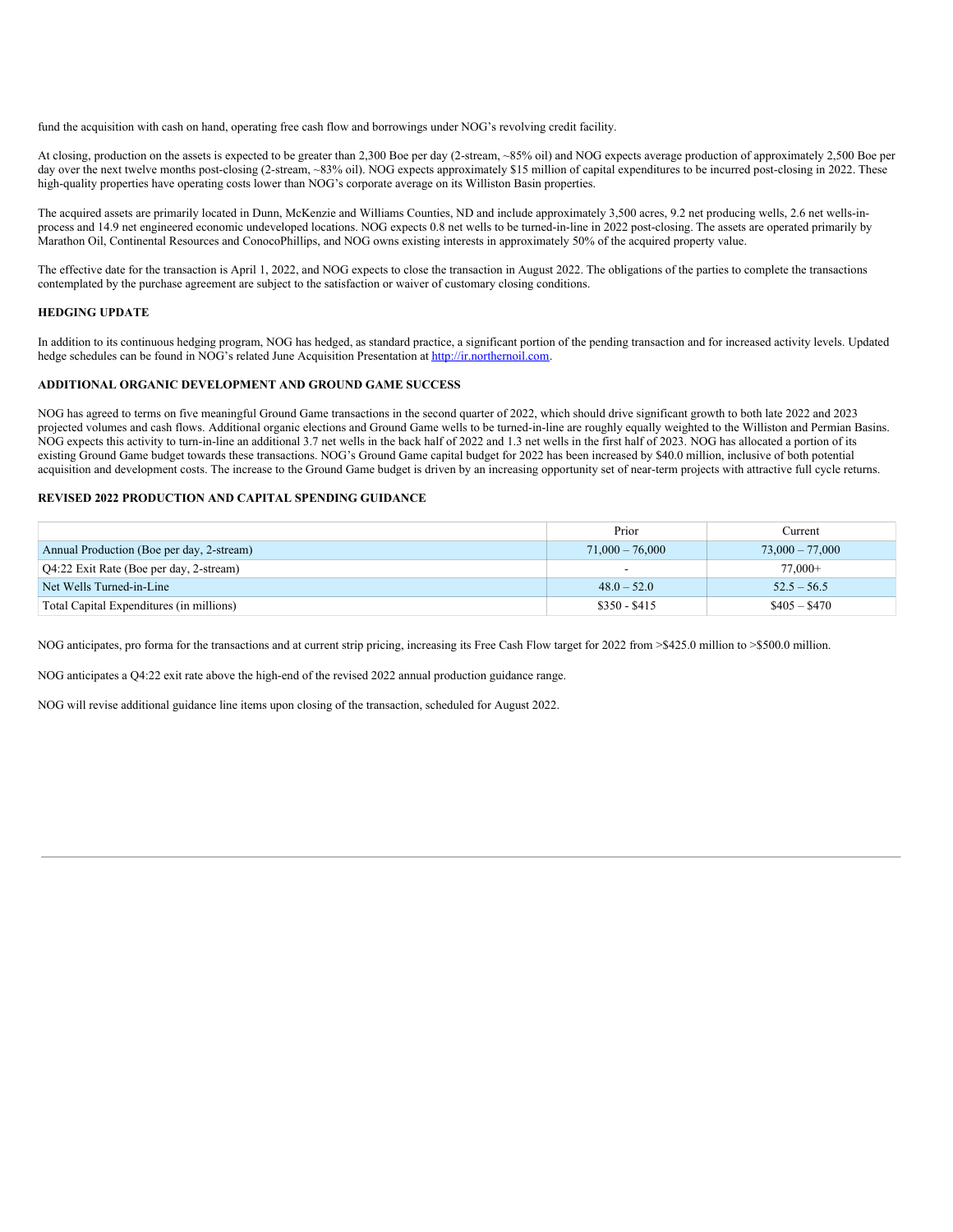#### **INCREASED SHAREHOLDER RETURNS**

In the second quarter-to-date, NOG has in total repurchased \$18.7 million in Liquidation Preference value of its Series A Convertible Preferred Stock (the "Preferred"), or an additional \$15.0 million since reporting its first quarter 2022 results. These transactions were completed by mid-May 2022 at lower than current market prices. In total, the \$55.0 million of Preferred repurchased year-to-date reduces annualized dividend payments by \$3.6 million per annum and have reduced the diluted share count by approximately 2.4 million shares, based on the current conversion ratio. The current outstanding Liquidation Preference value of the Preferred is \$166.9 million.

Additionally, NOG repurchased \$5.0 million of its 8.125% Senior Unsecured Notes due 2028 (the "Notes") at 98.6% of par value, plus accrued interest. Currently \$745.0 million of par value of Notes remain outstanding.

#### **MANAGEMENT COMMENTS**

"We continue to use a multi-pronged approach to create value for our shareholders," commented Nick O'Grady, NOG's Chief Executive Officer. "As the natural consolidator of working interests, our strong financial position has allowed us to recycle our substantial free cash flow into meaningful growth opportunities. Importantly, we still expect less than a 1x leverage ratio by year-end 2022. We are well ahead of our goals for this year, but these developments are setting the stage for material growth in volumes and cash flow for 2023."

"While the Permian continues to be a source of growth, we continue to find significant opportunities to grow our Williston Basin position," commented Adam Dirlam, NOG's President. "Anchored by significant inventory, high oil cuts, strong margins and existing ownership in over 50% of the properties, this bolt-on transaction fits perfectly with our strategy."

#### **ADVISORS**

Kirkland & Ellis LLP is serving as legal advisor to NOG.

Raymond James served as lead financial advisor to NOG.

## **ABOUT NORTHERN OIL AND GAS**

NOG is a company with a primary strategy of investing in non-operated minority working and mineral interests in oil & gas properties, with a core area of focus in the premier basins within the United States. More information about NOG can be found at www.northernoil.com.

#### **SAFE HARBOR**

This press release contains forward-looking statements regarding future events and future results that are subject to the safe harbors created under the Securities Act of 1933 (the "Securities Act") and the Securities Exchange Act of 1934 (the "Exchange Act"). All statements other than statements of historical facts included in this release regarding NOG's financial position, common stock dividends, business strategy, plans and objectives of management for future operations, industry conditions, capital expenditures, production, cash flow, hedging and other matters are forward-looking statements. When used in this release, forward-looking statements are generally accompanied by terms or phrases such as "estimate," "guidance," "project," "predict," "believe," "expect," "continue," "anticipate," "target," "could," "plan," "intend," "seek," "goal," "will," "should," "may" or other words and similar expressions that convey the uncertainty of future events or outcomes. Items contemplating or making assumptions about actual or potential future sales, market size, collaborations, and trends or operating results also constitute such forward-looking statements.

Forward-looking statements involve inherent risks and uncertainties, and important factors (many of which are beyond NOG's control) that could cause actual results to differ materially from those set forth in the forward-looking statements, including the following: changes in crude oil and natural gas prices, the pace of drilling and